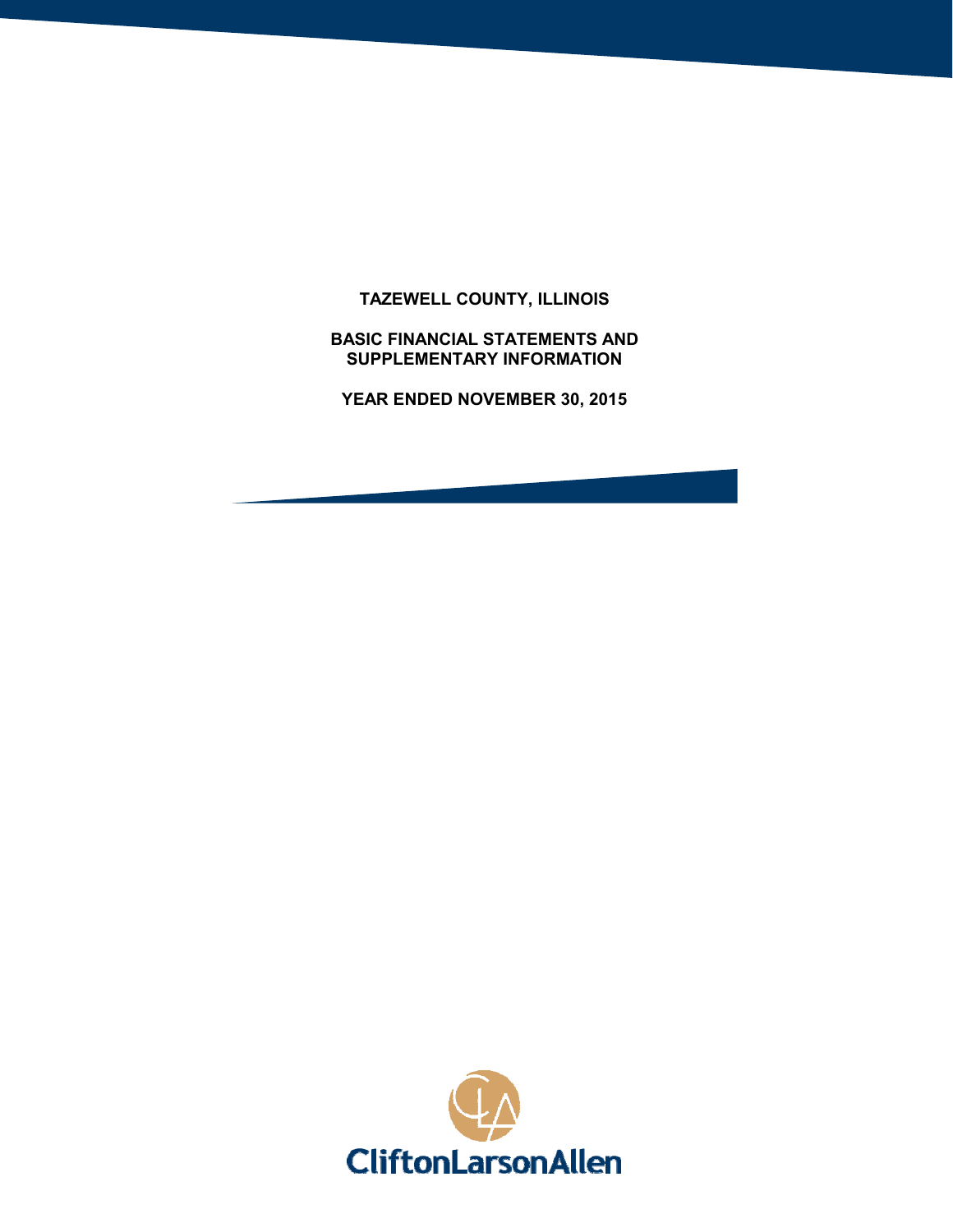# **TAZEWELL COUNTY, ILLINOIS TABLE OF CONTENTS YEAR ENDED NOVEMBER 30, 2015**

| <b>INDEPENDENT AUDITORS' REPORT</b>                                                                                                                      | 1  |
|----------------------------------------------------------------------------------------------------------------------------------------------------------|----|
| <b>MANAGEMENT'S DISCUSSION AND ANALYSIS</b>                                                                                                              | 5  |
| <b>BASIC FINANCIAL STATEMENTS:</b>                                                                                                                       |    |
| <b>GOVERNMENT-WIDE FINANCIAL STATEMENTS:</b>                                                                                                             |    |
| <b>STATEMENT OF NET POSITION</b>                                                                                                                         | 14 |
| <b>STATEMENT OF ACTIVITIES</b>                                                                                                                           | 16 |
| <b>GOVERNMENTAL FUND FINANCIAL STATEMENTS:</b>                                                                                                           |    |
| <b>BALANCE SHEET - GOVERNMENTAL FUNDS</b>                                                                                                                | 17 |
| RECONCILIATION OF THE GOVERNMENTAL FUNDS BALANCE SHEET TO THE<br><b>STATEMENT OF NET POSITION</b>                                                        | 19 |
| STATEMENT OF REVENUES, EXPENDITURES, AND CHANGES IN FUND<br><b>BALANCES - GOVERNMENTAL FUNDS</b>                                                         | 20 |
| <b>RECONCILIATION OF THE GOVERNMENTAL FUNDS STATEMENT OF</b><br>REVENUES, EXPENDITURES, AND CHANGES IN FUND BALANCES WITH<br>THE STATEMENT OF ACTIVITIES | 22 |
| <b>PROPRIETARY FUND - INTERNAL SERVICE FUND:</b>                                                                                                         |    |
| <b>STATEMENT OF NET POSITION</b>                                                                                                                         | 23 |
| STATEMENT OF REVENUES, EXPENSES, AND CHANGES IN NET POSITION                                                                                             | 24 |
| <b>STATEMENT OF CASH FLOWS</b>                                                                                                                           | 25 |
| <b>STATEMENT OF FIDUCIARY NET POSITION</b>                                                                                                               | 26 |
| <b>NOTES TO BASIC FINANCIAL STATEMENTS</b>                                                                                                               | 27 |
| <b>REQUIRED SUPPLEMENTARY INFORMATION</b>                                                                                                                |    |
| <b>SCHEDULE OF REVENUES, EXPENDITURES, AND CHANGES IN FUND</b><br><b>BALANCES - BUDGET AND ACTUAL - MAJOR FUNDS</b>                                      | 60 |
| SCHEDULE OF FUNDING PROGRESS - OTHER POST-EMPLOYMENT                                                                                                     |    |
| <b>BENEFITS</b>                                                                                                                                          | 63 |
| NOTES TO REQUIRED SUPPLEMENTARY INFORMATION                                                                                                              | 64 |
| <b>OTHER SUPPLEMENTARY INFORMATION</b>                                                                                                                   |    |
| <b>COMBINING AND INDIVIDUAL FUND STATEMENTS AND SCHEDULES:</b>                                                                                           |    |
| <b>NONMAJOR GOVERNMENTAL FUNDS:</b>                                                                                                                      |    |
| <b>COMBINING BALANCE SHEET</b>                                                                                                                           | 65 |
| <b>COMBINING STATEMENT OF REVENUES, EXPENDITURES,</b><br>AND CHANGES IN FUND BALANCE                                                                     | 71 |
| <b>GENERAL FUND:</b>                                                                                                                                     |    |
| <b>BALANCE SHEET - BY ACCOUNT</b>                                                                                                                        | 77 |
| <b>SCHEDULE OF REVENUES, EXPENDITURES, AND CHANGES</b><br>IN FUND BALANCE - BY ACCOUNT                                                                   | 78 |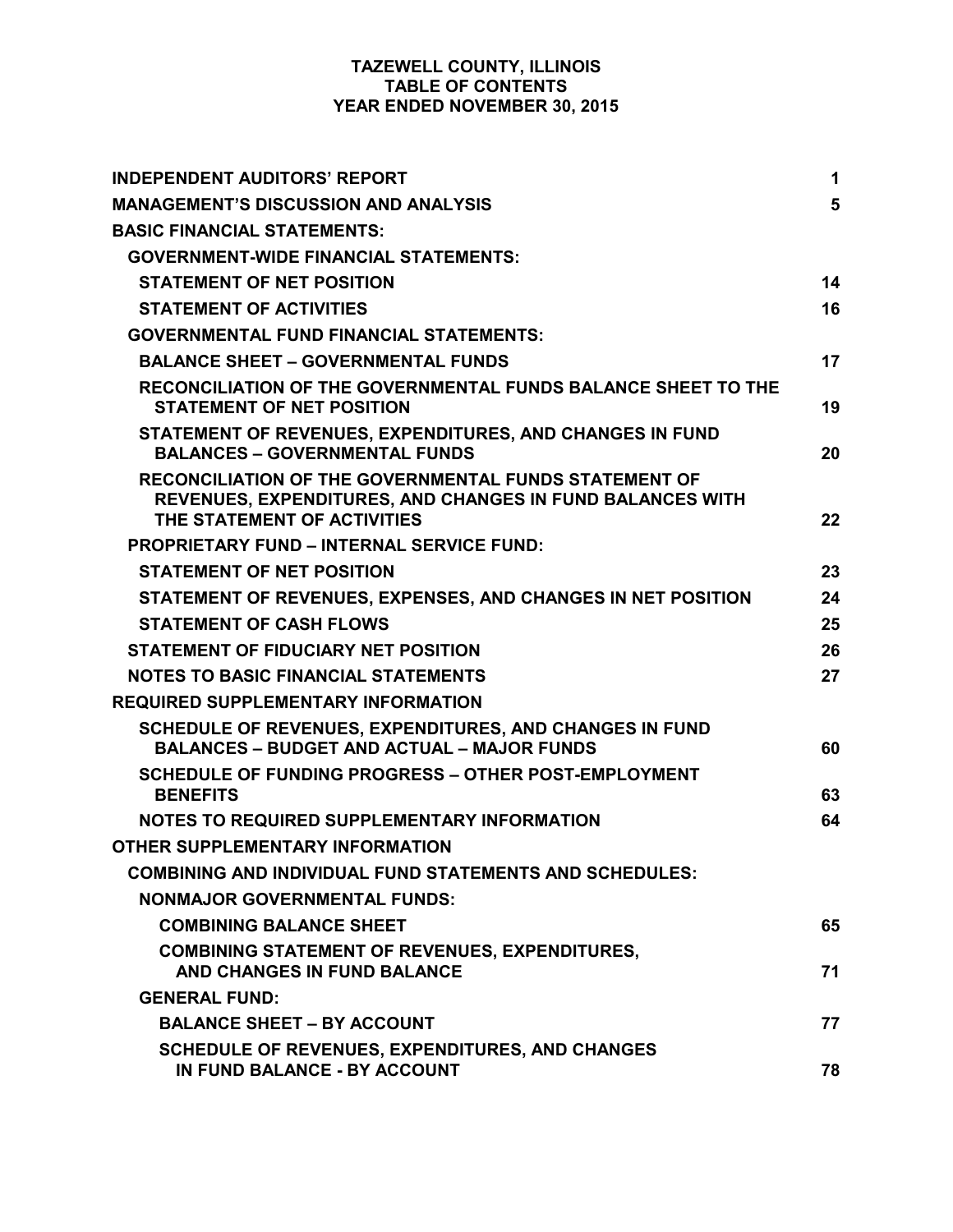## **TAZEWELL COUNTY, ILLINOIS TABLE OF CONTENTS YEAR ENDED NOVEMBER 30, 2015**

| OTHER SUPPLEMENTARY INFORMATION (CONTINUED)                                                   |     |
|-----------------------------------------------------------------------------------------------|-----|
| <b>COMBINING AND INDIVIDUAL FUND STATEMENTS AND SCHEDULES</b><br>(CONTINUED):                 |     |
| <b>GENERAL ACCOUNT:</b>                                                                       |     |
| <b>SCHEDULE OF REVENUES, EXPENDITURES, AND CHANGES</b><br>IN FUND BALANCE - BUDGET AND ACTUAL | 79  |
| <b>SPECIAL REVENUE FUNDS:</b>                                                                 |     |
| <b>SCHEDULE OF REVENUES, EXPENDITURES, AND CHANGES</b><br>IN FUND BALANCE - BUDGET AND ACTUAL |     |
| <b>ILLINOIS MUNICIPAL RETIREMENT FUND</b>                                                     | 95  |
| <b>COUNTY HIGHWAY FUND</b>                                                                    | 96  |
| <b>COUNTY MOTOR FUEL TAX FUND</b>                                                             | 97  |
| <b>TOWNSHIP MOTOR FUEL TAX FUND</b>                                                           | 98  |
| <b>COUNTY BRIDGE FUND</b>                                                                     | 99  |
| <b>FEDERAL AID MATCHING TAX FUND</b>                                                          | 100 |
| <b>TOWNSHIP BRIDGE FUND</b>                                                                   | 101 |
| <b>COUNTY HEALTH FUND</b>                                                                     | 102 |
| <b>SOCIAL SECURITY FUND</b>                                                                   | 106 |
| <b>ANIMAL CONTROL FUND</b>                                                                    | 107 |
| <b>TORT JUDGMENT FUND</b>                                                                     | 109 |
| PERSONS WITH DEVELOPMENTAL DISABILITIES FUND                                                  | 110 |
| <b>VETERANS' ASSISTANCE FUND</b>                                                              | 111 |
| <b>LAW LIBRARY FUND</b>                                                                       | 112 |
| <b>CIRCUIT CLERK AUTOMATION FUND</b>                                                          | 113 |
| <b>ECONOMIC DEVELOPMENT GRANT FUND</b>                                                        | 114 |
| <b>COUNTY RECORDER AUTOMATION FUND</b>                                                        | 115 |
| <b>CIRCUIT CLERK CHILD SUPPORT FUND</b>                                                       | 116 |
| <b>TREASURER'S AUTOMATION FUND</b>                                                            | 117 |
| <b>SOLID WASTE PLANNING FUND</b>                                                              | 118 |
| <b>RURAL WE-CARE, INC. FUND</b>                                                               | 119 |
| <b>CIRCUIT CLERK DOCUMENT STORAGE FUND</b>                                                    | 120 |
| POLICE VEHICLE AND EQUIPMENT FUND                                                             | 121 |
| <b>CHILDREN'S ADVOCACY CENTER FUND</b>                                                        | 122 |
| <b>SHERIFF'S GRANT FUND</b>                                                                   | 123 |
| <b>GIS FUND</b>                                                                               | 124 |
| <b>JUVENILE REPORTING FUND</b>                                                                | 125 |
| <b>COUNTY CLERK AUTOMATION FUND</b>                                                           | 126 |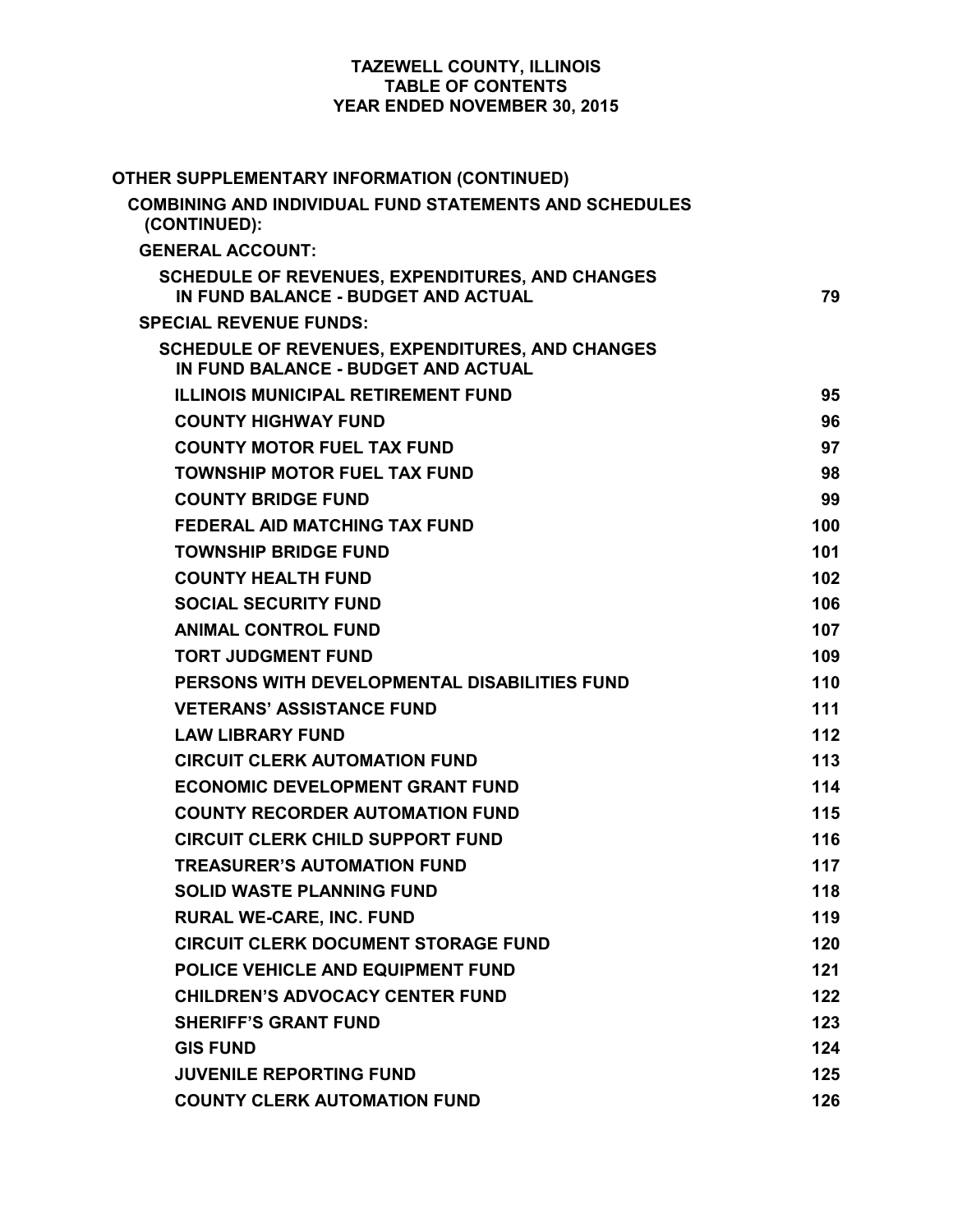## **TAZEWELL COUNTY, ILLINOIS TABLE OF CONTENTS YEAR ENDED NOVEMBER 30, 2015**

| OTHER SUPPLEMENTARY INFORMATION (CONTINUED)                                                                                              |     |
|------------------------------------------------------------------------------------------------------------------------------------------|-----|
| <b>COMBINING AND INDIVIDUAL FUND STATEMENTS AND SCHEDULES</b><br>(CONTINUED):                                                            |     |
| <b>STATE'S ATTORNEY FORFEITURE FUND</b>                                                                                                  | 127 |
| <b>CIRCUIT CLERK OPERATIONS FUND</b>                                                                                                     | 128 |
| <b>CORONER'S FEE FUND</b>                                                                                                                | 129 |
| <b>STATE'S ATTORNEY AUTOMATION FUND</b>                                                                                                  | 130 |
| <b>CIRCUIT CLERK ELECTRONIC CITATION FUND</b>                                                                                            | 131 |
| <b>SHERIFF ELECTRONIC CITATION FUND</b>                                                                                                  | 132 |
| <b>INDEMNITY FUND</b>                                                                                                                    | 133 |
| <b>SHERIFF'S COMMISSARY FUND</b>                                                                                                         | 134 |
| <b>PROPRIETARY FUND:</b>                                                                                                                 |     |
| <b>HEALTH INSURANCE FUND:</b>                                                                                                            |     |
| <b>STATEMENT OF NET POSITION</b>                                                                                                         | 135 |
| STATEMENT OF REVENUES, EXPENSES, AND CHANGES IN NET POSITION                                                                             | 136 |
| <b>STATEMENT OF CASH FLOWS</b>                                                                                                           | 137 |
| <b>FIDUCIARY FUNDS - AGENCY FUNDS:</b>                                                                                                   |     |
| <b>COMBINING STATEMENT OF ASSETS AND LIABILITIES</b>                                                                                     | 138 |
| <b>COMPONENT UNIT - EMERGENCY SYSTEM TELEPHONE BOARD (911):</b>                                                                          |     |
| <b>BALANCE SHEET AND STATEMENT OF NET POSITION</b>                                                                                       | 144 |
| RECONCILIATION OF BALANCE SHEET TO STATEMENT OF<br><b>NET POSITION</b>                                                                   | 145 |
| STATEMENT OF REVENUES, EXPENDITURES, AND CHANGES<br>IN FUND BALANCE AND STATEMENT OF ACTIVITIES                                          | 146 |
| <b>RECONCILIATION OF STATEMENT OF REVENUES.</b><br><b>EXPENDITURES, AND CHANGES IN FUND BALANCE TO</b><br><b>STATEMENT OF ACTIVITIES</b> | 147 |
| STATEMENT OF REVENUES, EXPENDITURES, AND CHANGES<br>IN FUND BALANCE - BUDGET AND ACTUAL                                                  | 148 |
| SCHEDULE OF ASSESSED VALUATIONS, TAX EXTENSIONS, TAX<br><b>DISTRIBUTIONS, AND TAX RATES</b>                                              | 149 |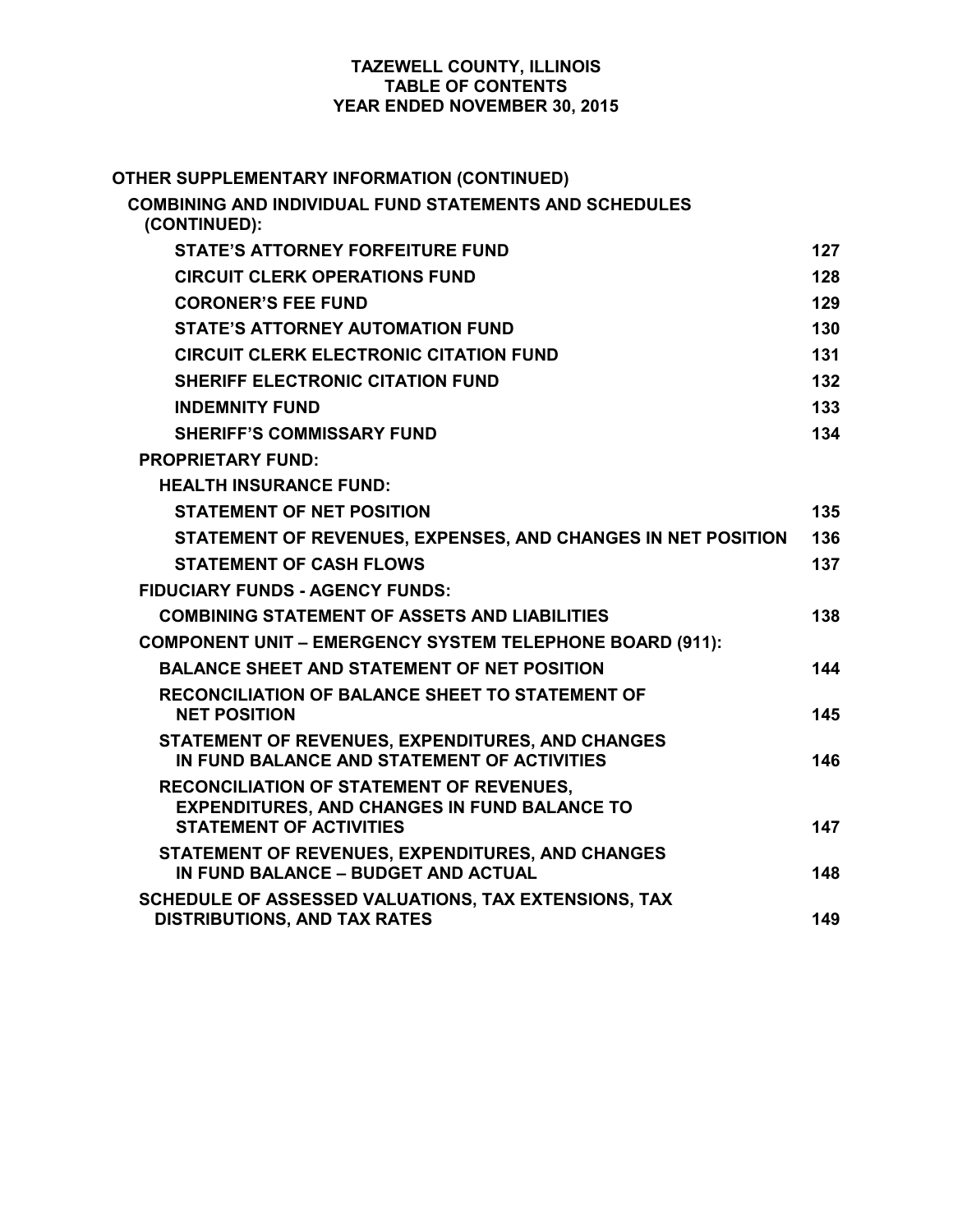

CliftonLarsonAllen LLP 301 SW Adams Street, Suite 1000 Peoria, IL 61602 309-671-4500 | fax 309-671-4508 CLAconnect.com

# **INDEPENDENT AUDITORS' REPORT**

Chairman and Members of the County Board Tazewell County, Illinois

## **Report on the Financial Statements**

We have audited the accompanying financial statements of the governmental activities, the discretely presented component unit, each major fund, and the aggregate remaining fund information of Tazewell County, Illinois as of and for the year ended November 30, 2015, and the related notes to the financial statements, which collectively comprise the entity's basic financial statements as listed in the table of contents.

## *Management's Responsibility for the Financial Statements*

Management is responsible for the preparation and fair presentation of these financial statements in accordance with accounting principles generally accepted in the United States of America; this includes the design, implementation, and maintenance of internal control relevant to the preparation and fair presentation of financial statements that are free from material misstatement, whether due to fraud or error.

#### *Auditors' Responsibility*

Our responsibility is to express opinions on these financial statements based on our audit. We conducted our audit in accordance with auditing standards generally accepted in the United States of America and the standards applicable to financial audits contained in *Government Auditing Standards*, issued by the Comptroller General of the United States. Those standards require that we plan and perform the audit to obtain reasonable assurance about whether the financial statements are free from material misstatement.

An audit involves performing procedures to obtain audit evidence about the amounts and disclosures in the financial statements. The procedures selected depend on the auditors' judgment, including the assessment of the risks of material misstatement of the financial statements, whether due to fraud or error. In making those risk assessments, the auditor considers internal control relevant to the entity's preparation and fair presentation of the financial statements in order to design audit procedures that are appropriate in the circumstances, but not for the purpose of expressing an opinion on the effectiveness of the entity's internal control. Accordingly, we express no such opinion. An audit also includes evaluating the appropriateness of accounting policies used and the reasonableness of significant accounting estimates made by management, as well as evaluating the overall presentation of the financial statements.

We believe that the audit evidence we have obtained is sufficient and appropriate to provide a basis for our audit opinions.

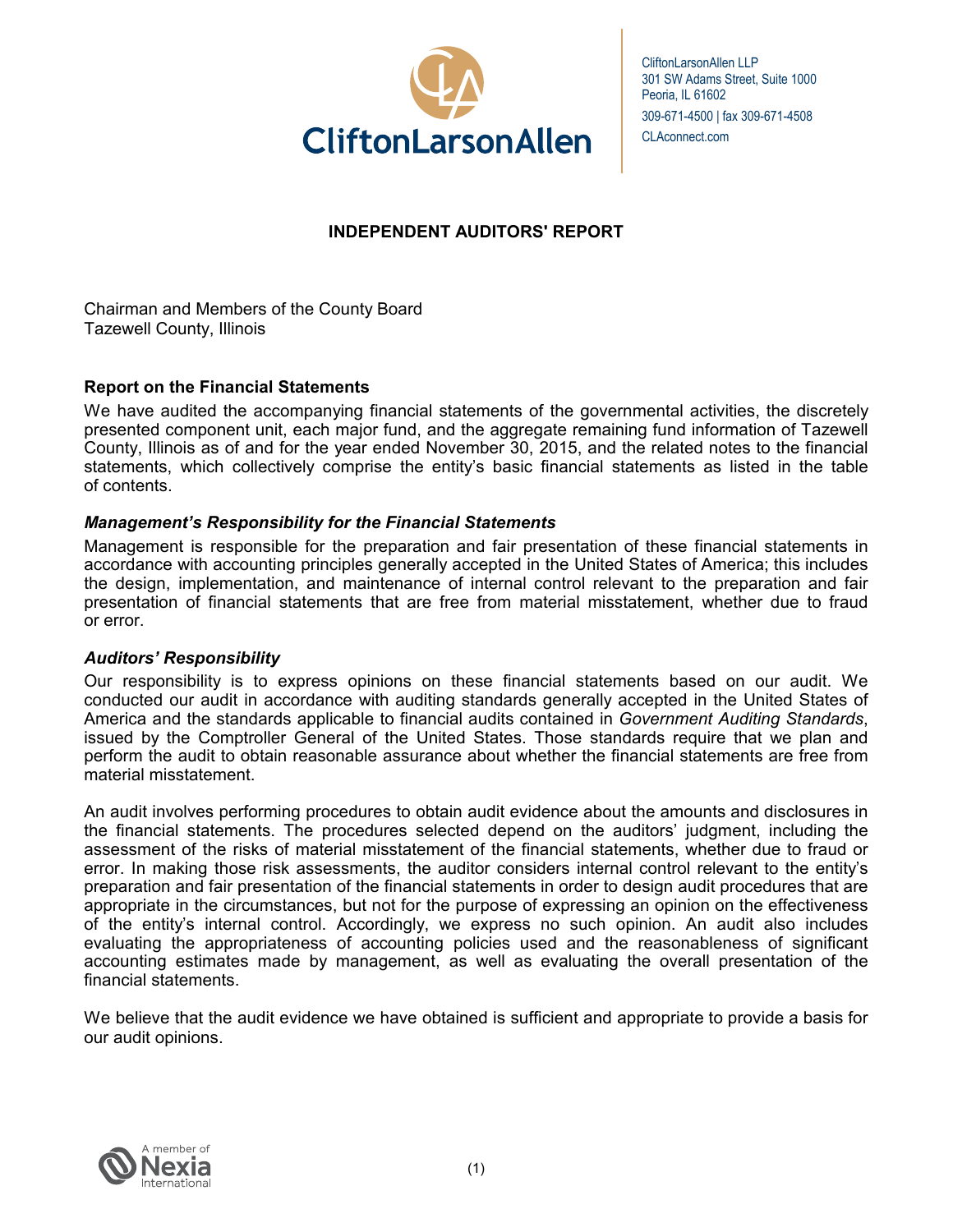# *Opinion*

In our opinion, the financial statements referred to above present fairly, in all material respects, the respective financial position of the governmental activities, the discretely presented component unit, each major fund, and the aggregate remaining fund information of Tazewell County, Illinois as of November 30, 2015, and the respective changes in financial position and, where applicable, cash flows thereof for the year then ended in accordance with accounting principles generally accepted in the United States of America.

# *Emphasis of a Matter – Adoption of New Standard*

During fiscal year ended November 30, 2015, Tazewell County, Illinois, adopted GASB Statement No. 68, *Accounting and Financial Reporting for Pensions* and the related GASB Statement No. 71, *Pension Transition for Contributions Made Subsequent to the Measurement Date—an amendment of GASB Statement No. 68*. As a result of the implementation of these standards, Tazewell County, Illinois reported a restatement for the change in accounting principle (see Note 16). Our auditors' opinion was not modified with respect to the restatement.

# *Emphasis of a Matter – Restatements*

As discussed in Note 16 to the financial statements, beginning net position for the discretely presented component unit and beginning fund balance for Emergency System Telephone Board have been restated to correct an error in previously reported accounts receivable. Our opinions are not modified with respect to this matter.

# **Other Matters**

## *Required Supplementary Information*

Accounting principles generally accepted in the United States of America require that the management's discussion and analysis on pages 5 through 13, Statement of Revenues, Expenditures, and Changes in Fund Balances - Budget and Actual - Major Funds on pages 60 through 62, other post-employment benefits information on page 63, and notes to required supplementary information on page 64 be presented to supplement the basic financial statements. Such information, although not a part of the basic financial statements, is required by the Governmental Accounting Standards Board who considers it to be an essential part of financial reporting for placing the basic financial statements in appropriate operational, economic, or historical context. We have applied certain limited procedures to the required supplementary information in accordance with auditing standards generally accepted in the United States of America, which consisted of inquiries of management about the methods of preparing the information and comparing the information for consistency with management's responses to our inquiries, the basic financial statements, and other knowledge we obtained during our audit of the basic financial statements. We do not express an opinion or provide any assurance on the information because the limited procedures do not provide us with sufficient evidence to express an opinion or provide any assurance.

Management has omitted certain pension information that accounting principles generally accepted in the United States of America requires to be presented to supplement the basic financial statements. Such missing information, although not a part of the basic financial statements, is required by the Governmental Accounting Standards Board who considers it to be an essential part of financial reporting for placing the basic financial statements in an appropriate operational, economic, or historical context. Our opinion on the basic financial statements is not affected by this missing information.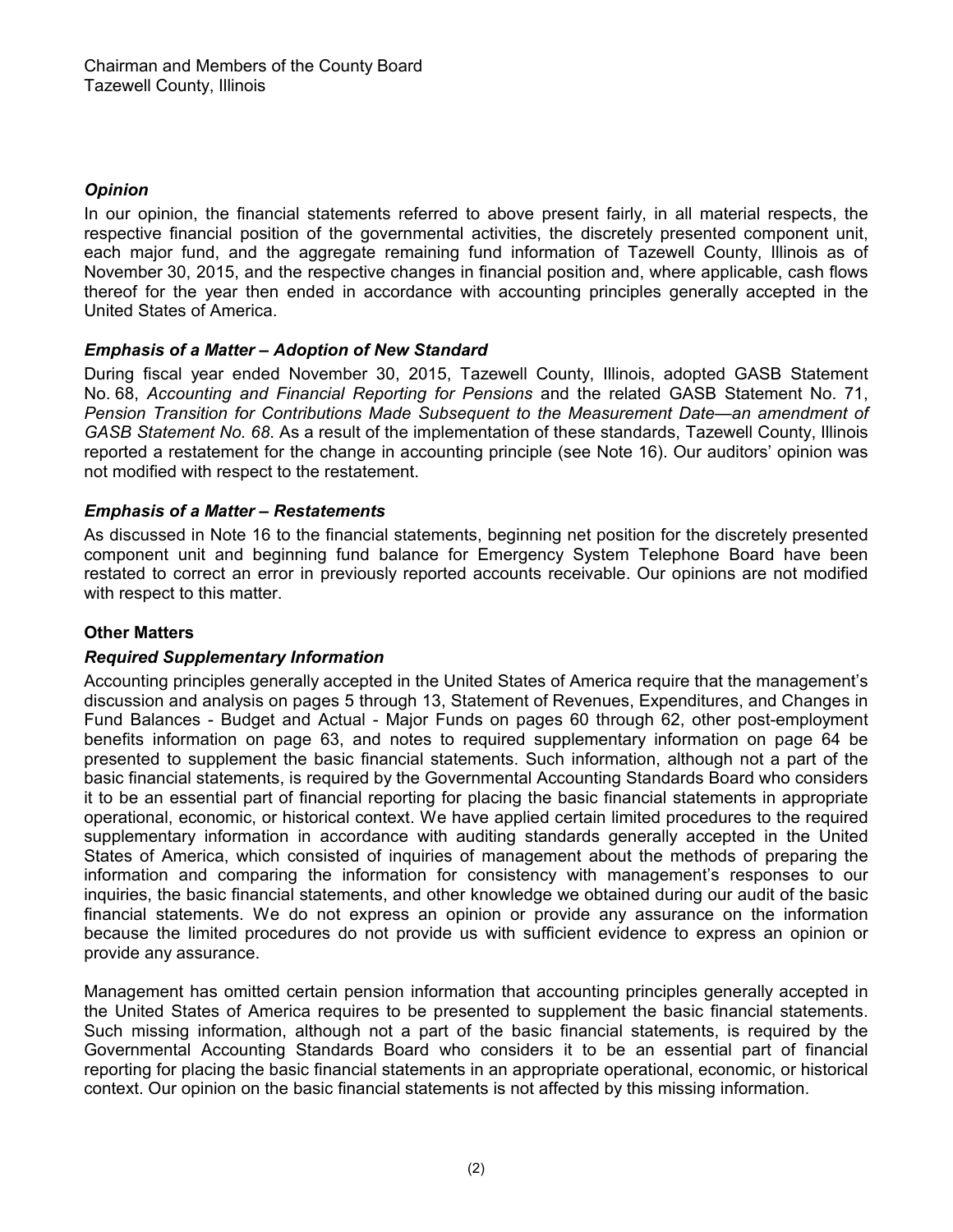#### **Other Information**

Our audit was conducted for the purpose of forming opinions on the financial statements that collectively comprise Tazewell County, Illinois' basic financial statements. The combining and individual fund statements and schedules and Schedule of Assessed Valuations, Tax Extensions, Tax Distributions, and Tax Rates are presented for purposes of additional analysis and are not a required part of the basic financial statements.

The combining and individual fund statements and schedules and Schedule of Assessed Valuations, Tax Extensions, Tax Distributions, and Tax Rates are the responsibility of management and were derived from and relate directly to the underlying accounting and other records used to prepare the basic financial statements. Such information has been subjected to the auditing procedures applied in the audit of the basic financial statements and certain additional procedures, including comparing and reconciling such information directly to the underlying accounting and other records used to prepare the basic financial statements or to the basic financial statements themselves, and other additional procedures in accordance with auditing standards generally accepted in the United States of America. In our opinion, the combining and individual fund statements and schedules and Schedule of Assessed Valuations, Tax Extensions, Tax Distributions, and Tax Rates are fairly stated, in all material respects, in relation to the basic financial statements as a whole.

We have also previously audited, in accordance with auditing standards generally accepted in the United States of America, the basic financial statements for the year ended November 30, 2014, which are not presented with the accompanying financial statements. In our report dated May 6, 2015, we expressed unmodified opinions on the respective financial statements of the governmental activities, the discretely presented component unit, each major fund, and the aggregate remaining fund information. That audit was conducted for the purpose of forming opinions on the financial statements that collectively comprise the County's financial statements as a whole. The 2014 individual fund statements are presented for purposes of additional analysis and are not a required part of the basic financial statements. Such information is the responsibility of management and was derived from and relates directly to the underlying accounting and other records used to prepare the 2014 financial statements. The information has been subjected to the auditing procedures applied in the audit of those financial statements and certain additional procedures, including comparing and reconciling such information directly to the underlying accounting and other records used to prepare the financial statements or to the financial statements themselves, and other additional procedures in accordance with auditing standards generally accepted in the United States of America. In our opinion, the 2014 individual fund statements are fairly stated in all material respects in relation to the basic financial statements from which they have been derived.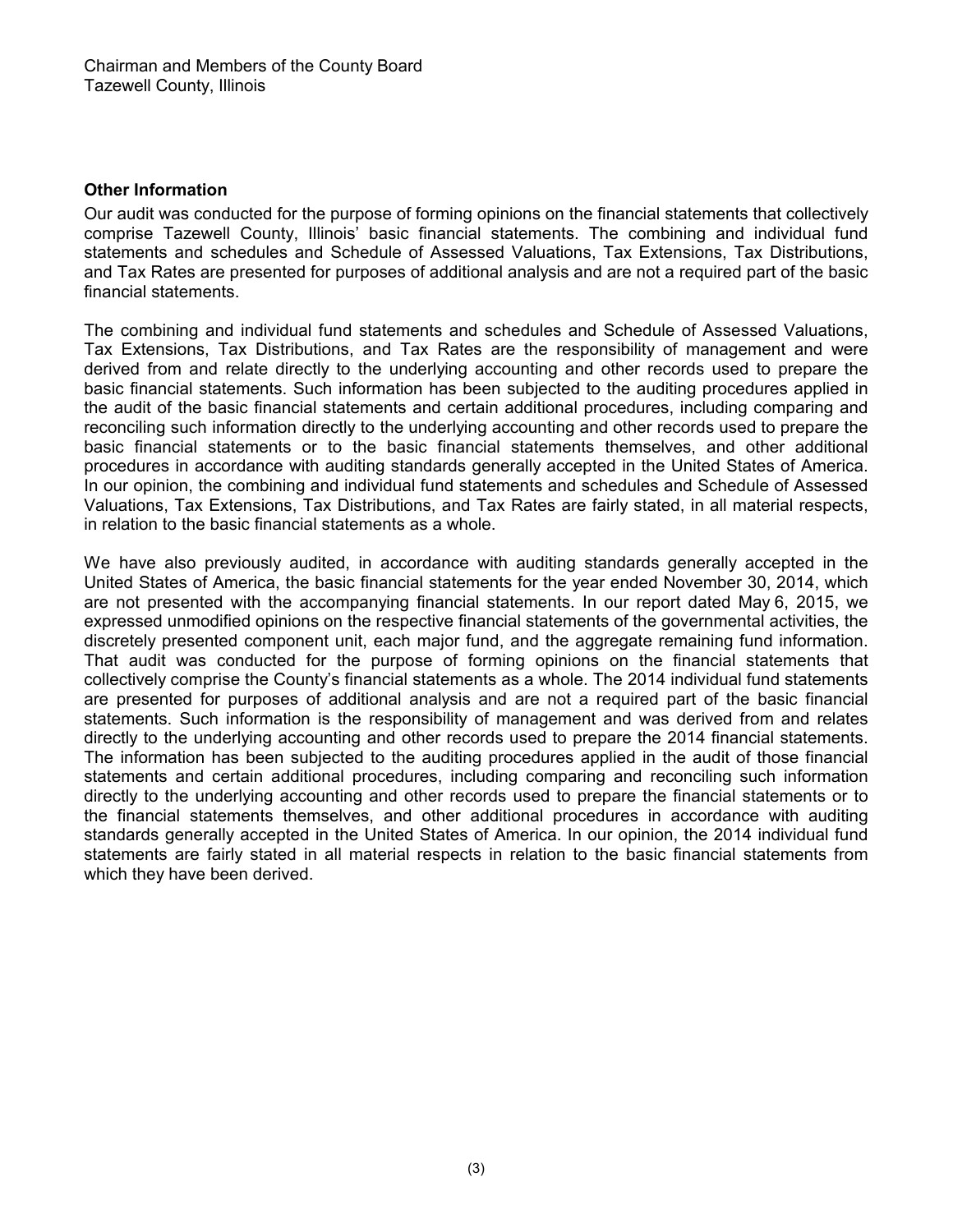## **Other Reporting Required by Governmental Standards**

In accordance with *Government Auditing Standards*, we have also issued our report dated September 15, 2016 on our consideration of Tazewell County, Illinois' internal control over financial reporting and on our tests of its compliance with certain provisions of laws, regulations, contracts, and grant agreements and other matters. The purpose of that report is to describe the scope of our testing of internal control over financial reporting and compliance and the result of that testing, and not to provide an opinion on the internal control over financial reporting or on compliance. That report is an integral part of an audit performed in accordance with *Government Auditing Standards* in considering Tazewell County , Illinois' internal control over financial reporting and compliance.

Viifton Larson Allen LLP

**CliftonLarsonAllen LLP**

Peoria, Illinois September 15, 2016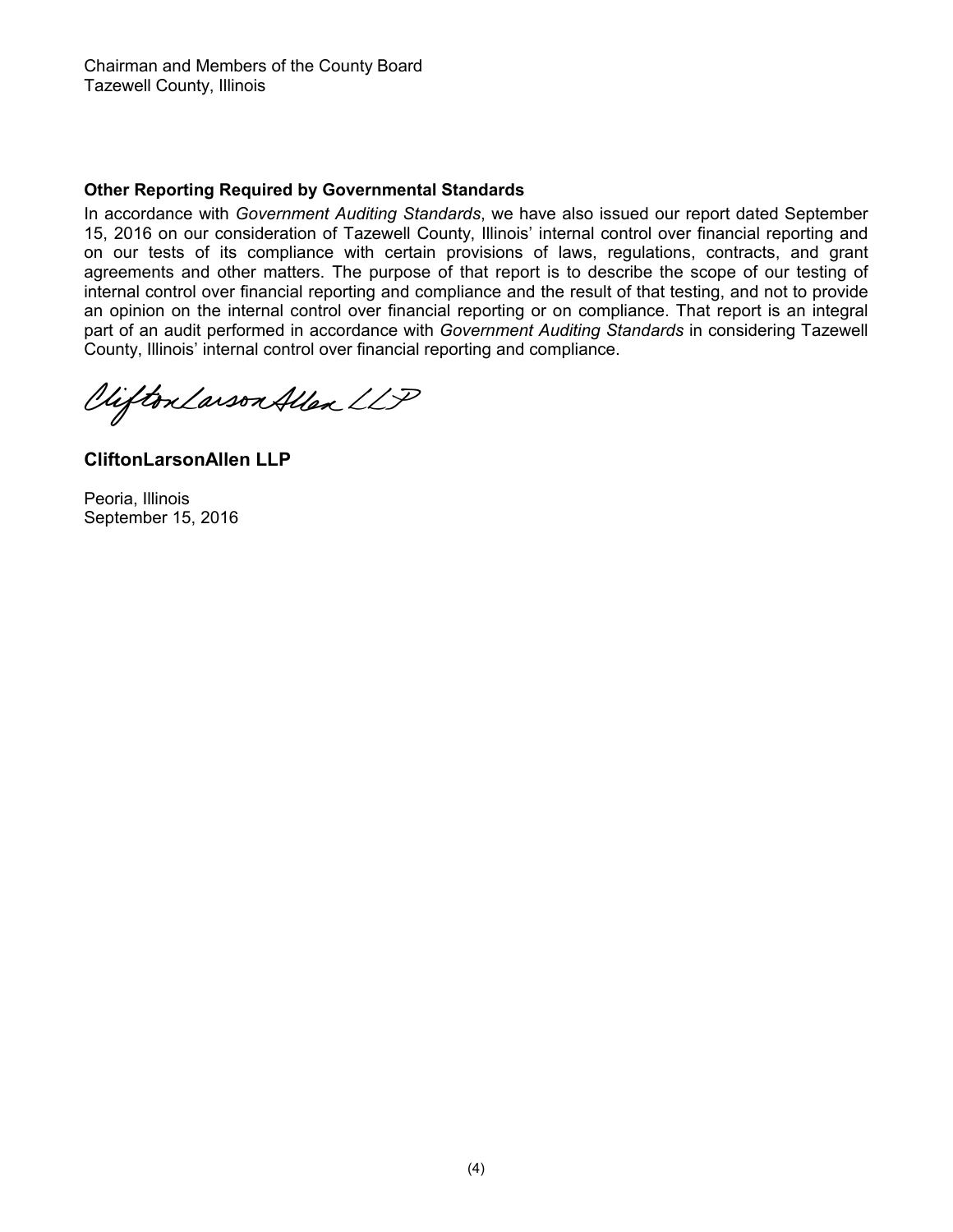As management of Tazewell County, Illinois (County), we offer readers of these financial statements this narrative overview and analysis of the financial activities of the County for the fiscal year ended November 30, 2015. We encourage readers to consider the information presented here in conjunction with the County's financial statements which follow this section.

## **Financial Highlights**

The assets of the County exceeded its liabilities at the end of the most recent fiscal year by \$89,437,862 (Total Net Position). This represents an increase in net position of approximately \$2.1 million. The net position related to Governmental Activities increased by \$2.4 million. There was also a decrease in net position of \$278,000 for the Component Unit.

As of the close of the current fiscal year, the County's governmental funds reported combined ending fund balances of \$45,495,953. Of this amount, approximately \$6.4 million is restricted to use for specific purposes as set forth by state statute or other external sources (grantors, creditors, etc.) while \$21 million is assigned, meaning that the County intends to spend it on a specific purpose. The majority of the remaining fund balances are comprised of \$17.4 million of unassigned fund balance, meaning it's available for any purpose. The fund balances as of November 30, 2015 represent an increase of \$1 million from the prior year.

## **Overview of the Financial Statements**

This discussion and analysis is intended to serve as an introduction to the County's basic financial statements. The County's basic financial statements comprise three components: government-wide financial statements, fund financial statements, and notes to the financial statements. This report also contains required and other supplementary information in addition to the basic financial statements themselves.

## **Government-wide Financial Statements**

The government-wide financial statements are designed to provide readers with a broad overview of the County's finances, in a manner similar to private-sector business.

- The *Statement of Net Position* presents information on the County's assets plus deferred outflows of resources and liabilities plus deferred inflows of resources, with the difference reported as net position. Over time, increases and decreases in net position may serve as a useful indicator of whether the financial position of the County is improving or deteriorating.
- The *Statement of Activities* presents information showing how the government's net position changed during the most recent fiscal year. All changes in net position are reported as soon as the underlying event giving rise to the change occurs, regardless of the timing of the related cash flows. Thus, revenues and expenses are reported in this statement for some items that will only result in cash flows in future fiscal periods such as earned but unused vacation leave.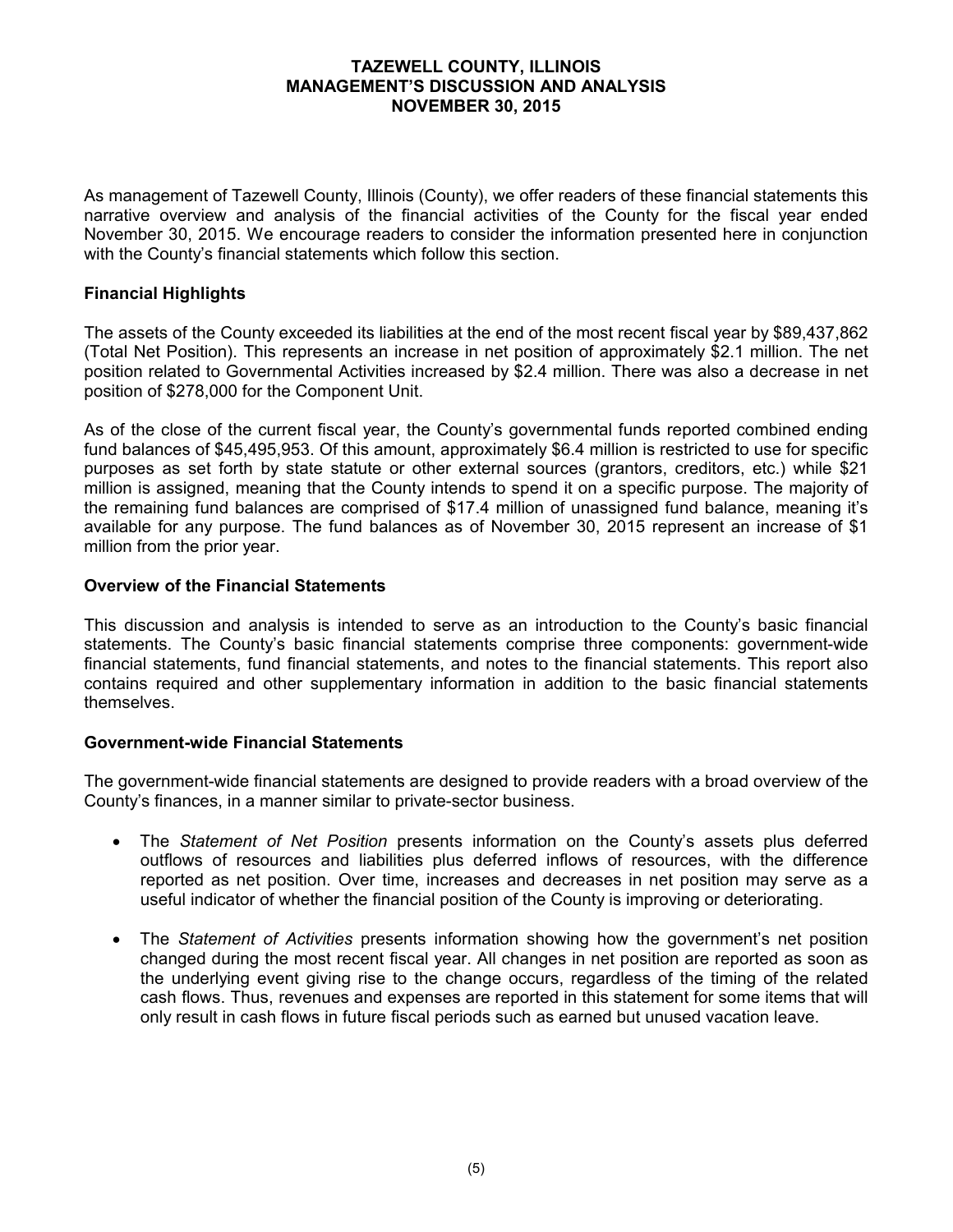Both of the government-wide financial statements provide information on the functions of the primary government and its component unit that are principally supported by taxes and intergovernmental revenue. The governmental activities or functions of the primary government of the County include general government, public safety and corrections, judicial, health and welfare, education, highways and community development. The government-wide financial statements do not include funds classified as Fiduciary Funds (discussed later), because the resources of those funds are not available to support the County's programs.

The government-wide financial statements can be found on pages 14-16 of this report.

## **Fund Financial Statements**

A fund is a grouping of related accounts that is used to maintain control over resources that have been segregated for specific activities or objectives. Tazewell County, like other state and local governments, uses fund accounting to ensure and demonstrate compliance with finance-related legal requirements. All of the funds of the County can be divided into three categories: governmental funds, proprietary funds and fiduciary funds.

*Governmental Funds.* Governmental funds are used to account for essentially the same functions reported as *governmental activities* in the government-wide financial statements. However, unlike government-wide financial statements, governmental fund financial statements focus on *near-term inflows and outflows of spendable resources*, as well as on balances of *spendable resources* available at the end of the fiscal year. Such information may be useful in evaluating a government's near-term financing requirements.

Because the focus of governmental funds is narrower than that of the government-wide financial statements, it is useful to compare the information presented for *governmental funds* with similar information presented for *governmental activities* in the government-wide financial statements. By doing so, readers may better understand the long-term impact of the government's near-term financing decisions. Both the governmental fund balance sheet and the governmental fund statement of revenues, expenditures, and changes in fund balances provide a reconciliation to facilitate this comparison between *governmental funds* and *governmental activities*.

Tazewell County maintains 39 individual governmental funds. Information is presented separately in the governmental fund *balance sheet* and in the governmental fund *statement of revenues, expenditures, and changes in fund balances* for the General, Illinois Municipal Retirement Fund (IMRF), County Highway Fund, County Motor Fuel Tax Fund, and County Health Fund, all of which are reported as major funds. Information on the remaining non-major governmental funds is combined into a single, aggregated presentation. Individual fund data for each of these non-major governmental funds is presented in the form of *combining statements* in this report.

Tazewell County adopts an annual appropriations budget for the General Fund and other governmental funds. A budgetary comparison schedule has been provided for each of those funds to demonstrate compliance with those budgets in the Combining and Individual Fund Statements and Schedules, which follow the Required Supplementary Information.

The basic governmental fund financial statements can be found on pages 17-22.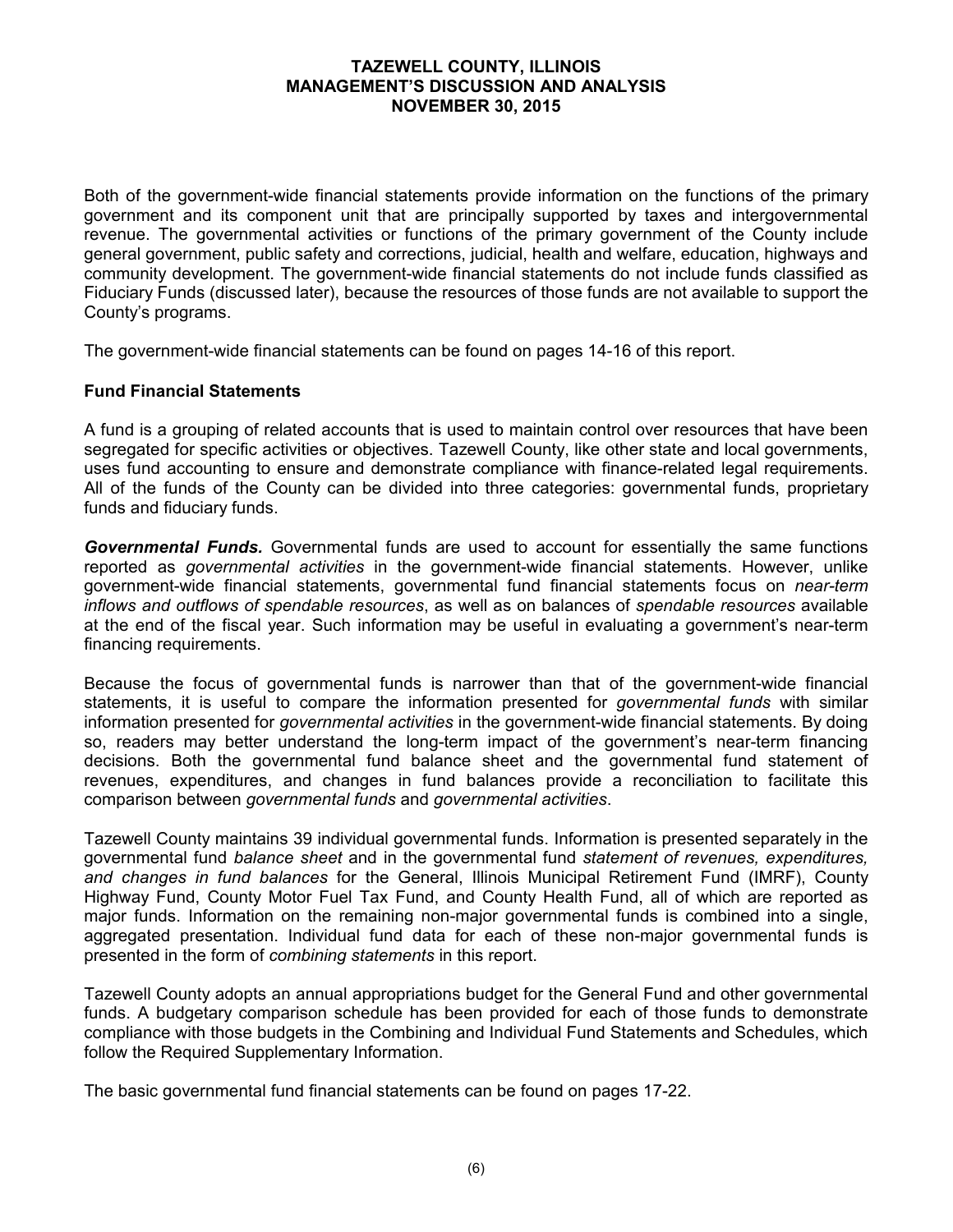*Proprietary Funds*. Tazewell County maintains only one proprietary fund which is the internal service fund. Internal Service Funds are an accounting device used to accumulate and allocate costs internally among the County's various functions. The County uses one internal service fund to account for the self-insured medical program. This program is provided to other funds of the County and reimbursed for those costs by the associated funds.

The basic proprietary fund financial statements can be found on pages 23-25 of this report.

*Fiduciary Funds.* Fiduciary Funds are used to account for resources held for the benefit of parties outside the County. Fiduciary funds are *not* reflected in the government-wide financial statements because the resources of those funds are *not* available to support the County's own programs.

The basic fiduciary fund financial statements can be found on page 26.

## **Notes to the Financial Statements**

The notes provide additional information that is essential to a full understanding of the data provided in the government-wide and fund financial statements. The notes to the financial statements can be found on pages 27-59.

## **Other Information**

As part of the basic financial statement and accompanying notes, this report also presents certain *required supplementary information* concerning the budget to actual comparison of major funds' revenues, expenditures, changes in fund balances, and the County's progress in funding its obligations to provide pension and other post-employment benefits to employees. Required supplementary information can be found on pages 60-64.

The combining statements referred to earlier in connection with non-major governmental funds and internals service funds are presented immediately following the required supplementary information of pensions. Combining and individual fund statements can be found on pages 65-148 of this report.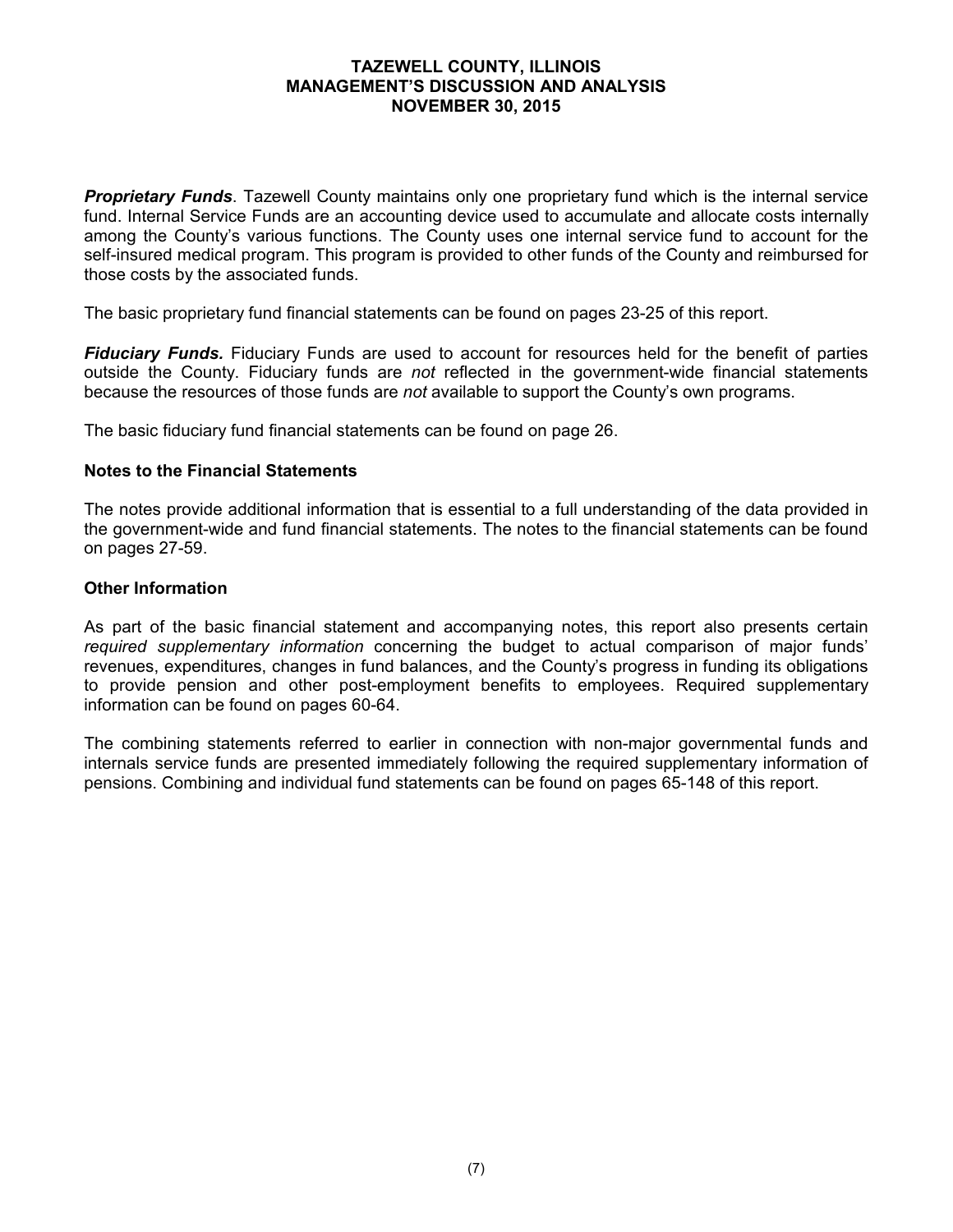#### **Government-Wide Financial Analysis**

As noted earlier, the total net position may serve over time as a useful indicator of a government's financial position. For Tazewell County, assets exceeded liabilities by \$89.4 million at the close of the most recent fiscal year. The largest component of the County's total net position (\$46 million or 51%) is its net investment in capital assets (e.g., land, buildings, machinery and equipment) less any outstanding debt used to acquire those assets. The County used these capital assets to provide services to citizens; consequently, these assets are not available for future spending. The following table represents the condensed Statement of Net Position as of November 30, 2015.

#### **CONDENSED STATEMENT OF NET POSITION**

|                                                            |              | <b>Governmental Activities</b> |    | <b>Component Unit</b> |    |            | <b>Total</b> |              |
|------------------------------------------------------------|--------------|--------------------------------|----|-----------------------|----|------------|--------------|--------------|
|                                                            | 2015         | 2014                           |    | 2015                  |    | 2014       | 2015         | 2014         |
| Assets:                                                    |              |                                |    |                       |    |            |              |              |
| <b>Current and Other Assets</b>                            | \$67,191,284 | \$66,619,395                   | \$ | 580,945               | Ŝ  | 147,924    | \$67,772,229 | \$66,767,319 |
| Long-term Notes Receivable                                 | 147.880      | 374,922                        |    |                       |    |            | 147.880      | 374,922      |
| Capital Assets                                             | 46,280,689   | 45, 167, 635                   |    | 224,433               |    | 351,674    | 46,505,122   | 45,519,309   |
| <b>Total Assets</b>                                        | 113,619,853  | 112, 161, 952                  |    | 805,378               |    | 499,598    | 114,425,231  | 112,661,550  |
| <b>Deferred Outflow of Resources</b>                       | 7,912,412    |                                |    | 10,382                |    |            | 7,922,794    |              |
| Total Assets and Deferred Outflow of Resources 121,532,265 |              | 112, 161, 952                  |    | 815,760               |    | 499,598    | 122,348,025  | 112,661,550  |
|                                                            |              |                                |    |                       |    |            |              |              |
| Liabilities:                                               |              |                                |    |                       |    |            |              |              |
| <b>Current and Other Liabilities</b>                       | 3,794,457    | 5,313,282                      |    | 712,006               |    | 338,963    | 4,506,463    | 5,652,245    |
| Long-term Liabilities                                      | 15,606,267   | 2,528,963                      |    | 25,523                |    | 34,244     | 15,631,790   | 2,563,207    |
| <b>Total Liabilities</b>                                   | 19,400,724   | 7,842,245                      |    | 737,529               |    | 373,207    | 20,138,253   | 8,215,452    |
| <b>Deferred Inflows of Resources</b>                       | 12,753,480   | 12,285,900                     |    | 18,430                |    |            | 12,771,910   | 12,285,900   |
| <b>Net Position:</b>                                       |              |                                |    |                       |    |            |              |              |
| Net Investment in Capital Assets                           | 45,832,808   | 44,626,168                     |    | 224,433               |    | 351,674    | 46,057,241   | 44,977,842   |
| Restricted                                                 | 6,369,926    | 5,530,703                      |    |                       |    |            | 6,369,926    | 5,530,703    |
| Unrestricted                                               | 37, 175, 327 | 41,876,936                     |    | (164, 632)            |    | (225, 283) | 37,010,695   | 41,651,653   |
| <b>Total Net Position</b>                                  | \$89,378,061 | \$92,033,807                   | Ś. | 59,801                | \$ | 126,391    | \$89,437,862 | \$92,160,198 |

Another component of the County's total net position, totaling \$6.3 million or 7.1%, represents resources that are subject to external restriction on how they may be used. The remaining balance of unrestricted net position, \$37.0 million or 41.4%, may be used to meet the government's ongoing obligation to its citizens and creditors. For more detailed information see the Statement of Net Position on pages 14-15 of this report.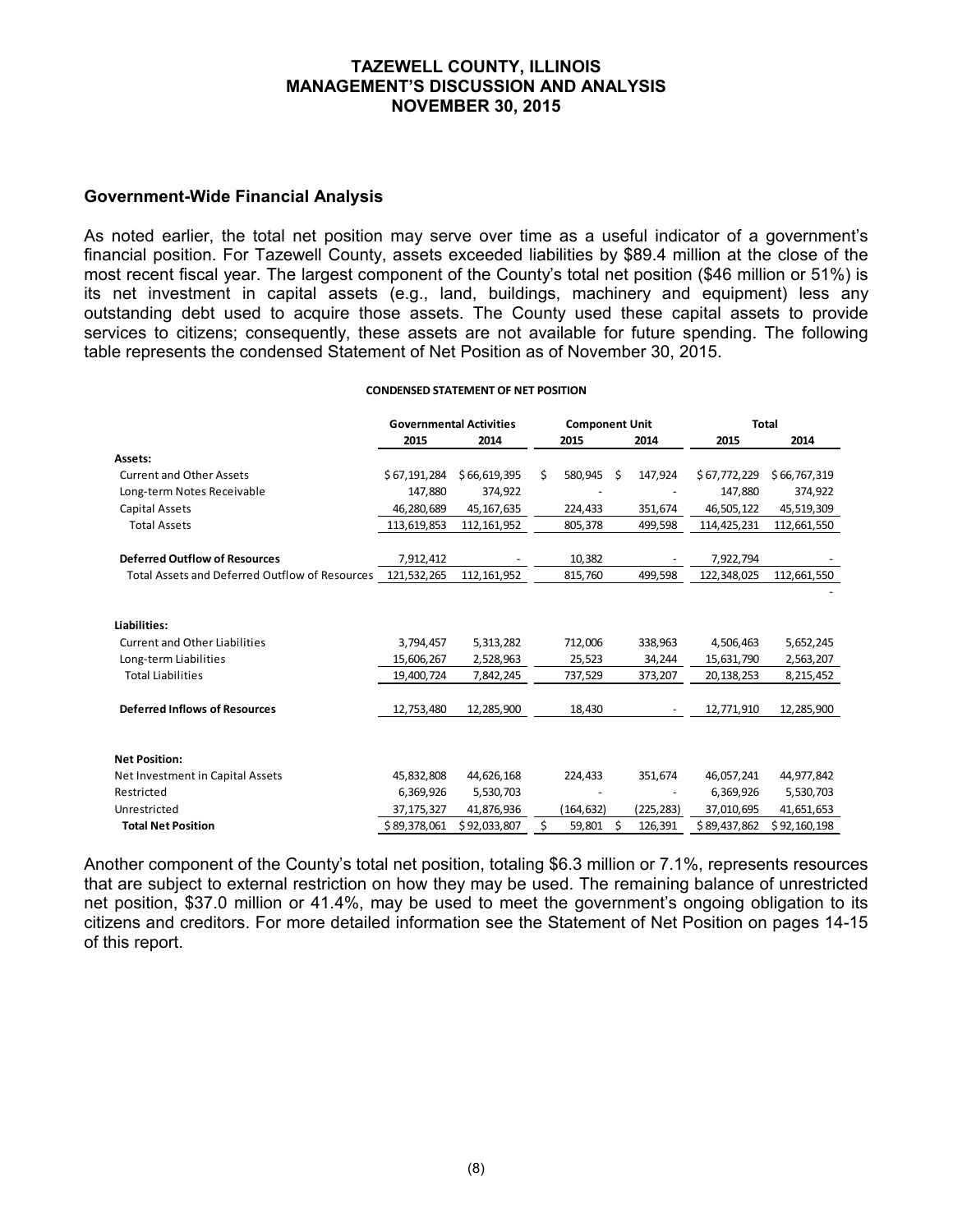# The following table summarizes the revenues and expenses of the County's activities:

#### **TAZEWELL COUNTY'S CHANGES IN NET POSITION**

|                                                     | <b>Governmental Activities</b> |               |                | <b>Component Unit</b> |              | <b>Total</b> |  |
|-----------------------------------------------------|--------------------------------|---------------|----------------|-----------------------|--------------|--------------|--|
|                                                     | 2015                           | 2014          | 2015           | 2014                  | 2015         | 2014         |  |
| Revenues:                                           |                                |               |                |                       |              |              |  |
| Program Revenues:                                   |                                |               |                |                       |              |              |  |
| <b>Charges for Services</b>                         | 9,842,925                      | 9,328,199     | 1,223,158      | 1,173,909             | 11,066,083   | 10,502,108   |  |
| <b>Operating Grants</b>                             | 6,934,730                      | 7,024,662     | $\overline{a}$ |                       | 6,934,730    | 7,024,662    |  |
| Capital Grants                                      | 1,226,501                      | 648,394       |                |                       | 1,226,501    | 648,394      |  |
| <b>General Revenues:</b>                            |                                |               |                |                       |              |              |  |
| <b>Property Taxes</b>                               | 12, 194, 307                   | 11,794,367    |                |                       | 12, 194, 307 | 11,794,367   |  |
| Sales Tax/Retailer's Occupation Taxes               | 11,784,910                     | 12, 105, 265  |                |                       | 11,784,910   | 12, 105, 265 |  |
| <b>Motor Fuel Taxes</b>                             | 3,373,149                      | 4,605,871     |                |                       | 3,373,149    | 4,605,871    |  |
| <b>State Income Taxes</b>                           | 2,813,606                      | 2,449,605     |                |                       | 2,813,606    | 2,449,605    |  |
| Personal Property Replacement Taxes                 | 1,477,825                      | 1,385,884     |                |                       | 1,477,825    | 1,385,884    |  |
| <b>Other Taxes</b>                                  | 691,605                        | 548,321       |                |                       | 691,605      | 548,321      |  |
| <b>Unrestricted Interest Earnings</b>               | 175,864                        | 194,871       | 292            | 6,619                 | 176,156      | 201,490      |  |
| Miscellaneous                                       | 783,846                        | 591,092       | 25,803         | 226                   | 809,649      | 591,318      |  |
| <b>Total Revenues</b>                               | 51,299,268                     | 50,676,531    | 1,249,253      | 1,180,754             | 52,548,521   | 51,857,285   |  |
| Expenses:                                           |                                |               |                |                       |              |              |  |
| Judicial                                            | 10,125,580                     | 9,846,866     |                |                       | 10,125,580   | 9,846,866    |  |
| <b>Public Safety and Corrections</b>                | 13,016,930                     | 13, 153, 827  |                |                       | 13,016,930   | 13, 153, 827 |  |
| <b>Community Development</b>                        | 348,819                        | 321,871       |                |                       | 348,819      | 321,871      |  |
| Highways                                            | 8,234,540                      | 9,486,257     |                |                       | 8,234,540    | 9,486,257    |  |
| Education                                           | 129,536                        | 228,937       |                |                       | 129,536      | 228,937      |  |
| <b>Health and Welfare</b>                           | 10,142,929                     | 10,190,709    |                |                       | 10,142,929   | 10,190,709   |  |
| <b>General Government Services</b>                  | 6,884,988                      | 10,989,467    |                |                       | 6,884,988    | 10,989,467   |  |
| <b>Interest Expense</b>                             | 13,271                         | 10,827        |                |                       | 13,271       | 10,827       |  |
| <b>Emergency Telephone System Board</b>             |                                |               | 1,527,554      | 1,689,644             | 1,527,554    | 1,689,644    |  |
| <b>Total Expenses</b>                               | 48,896,593                     | 54,228,761    | 1,527,554      | 1,689,644             | 50,424,147   | 55,918,405   |  |
| Change in Net Postion                               | 2,402,675                      | (3, 552, 230) | (278, 301)     | (508, 890)            | 2,124,374    | (4,061,120)  |  |
| Net Position, beginning of year (as Previously Repo | 92,033,807                     |               | 126,391        |                       | 92,160,198   |              |  |
| <b>Prior Period Adjustments</b>                     | (5,058,421)                    |               | 211,711        | $\overline{a}$        | (4,846,710)  |              |  |
| Net Position, beginning of year (as restated)       | 86,975,386                     | 95,586,037    | 338,102        | 635,281               | 87,313,488   | 96,221,318   |  |
| Net Position, end of year                           | 89,378,061                     | 92,033,807    | 59,801         | 126,391               | 89,437,862   | 92, 160, 198 |  |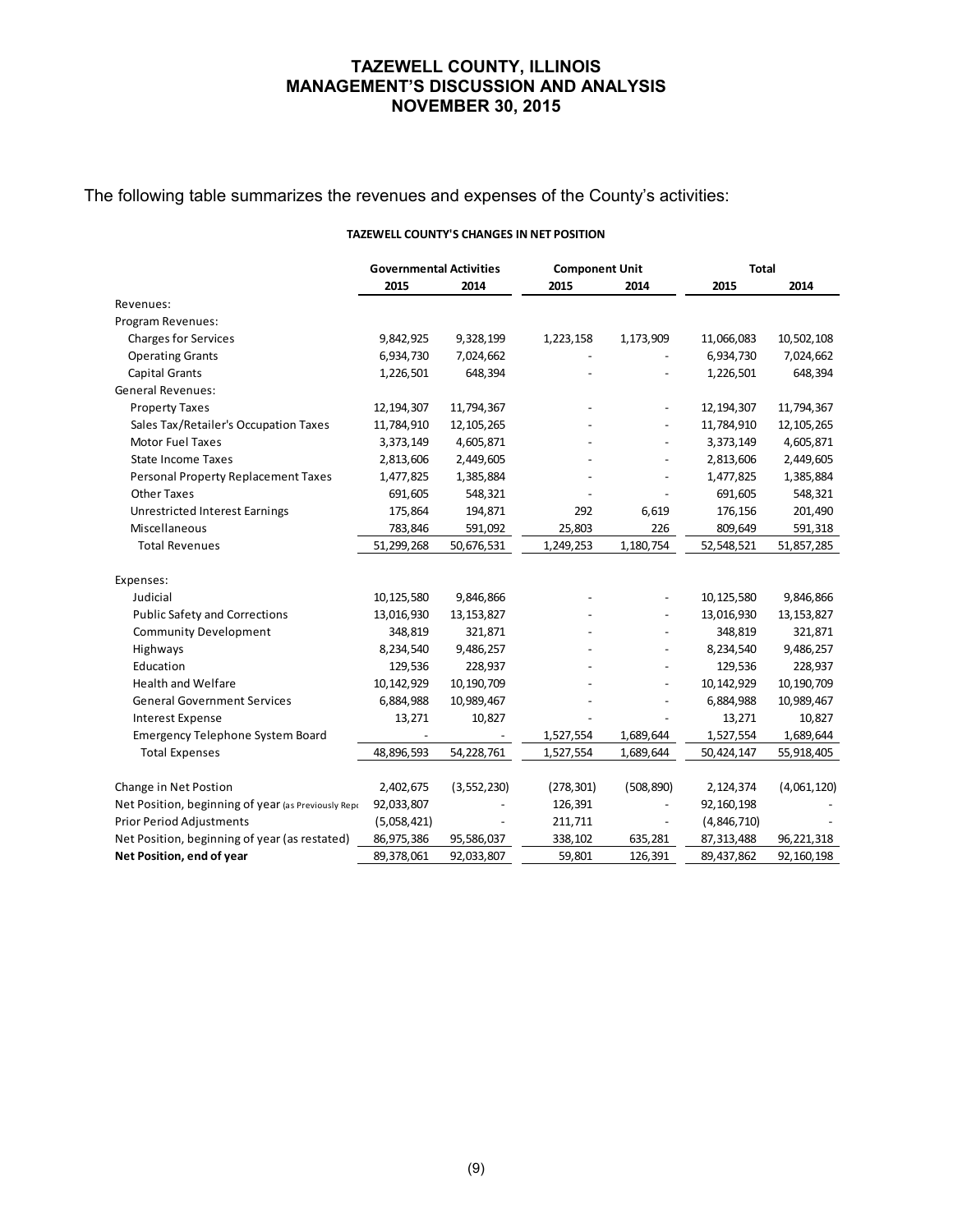General revenues for the County's governmental activities are derived from a number of different sources which are dependent on different financial factors. As illustrated in the following chart, the majority of general revenues are derived from property taxes (23.2%), sales/retailers occupational taxes (22.4%) and Charges for Services (21.1%).



# **Governmental Activities – Revenues by Source**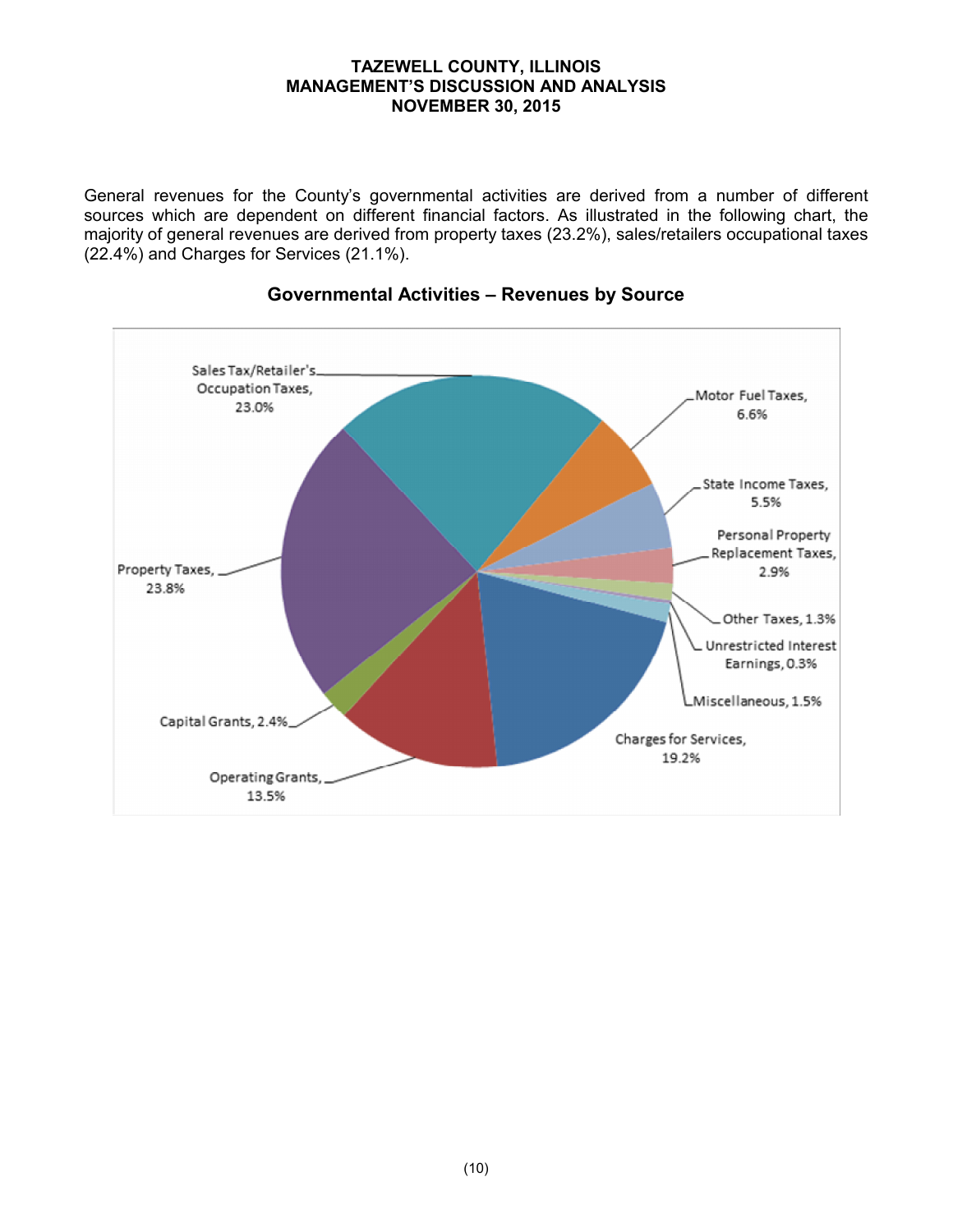The chart below shows the expenses by activity type for the governmental activities for the County during Fiscal Year 2015. For the Fiscal Year Ended November 30, 2015, governmental activity expenses totaled \$48,896,593, a decrease of \$5,332,168 or 9.8% when compared to Fiscal Year 2014. The majority of that decrease was reflected in Highways which showed a \$1.3 million decrease and a general governmental services decrease of \$4.1 million of which \$3.2 was due the one-time cost of capping the Pekin Landfill in Fiscal Year 2014.

Public Safety and Correction expenses constituted the largest single category of expenses within the governmental activities totaling \$13,016,930, or 26.6% of total expenses. Judicial and Health and Welfare expenses were the next largest at 10,125,580 (20.7%) and 10,142,929 (20.7%), respectively.



# **Governmental Activities – Expenses by Activity Type**

# **Financial Analysis of the County's Funds**

As noted earlier, the County uses fund accounting to ensure and demonstrate compliance with financerelated legal requirements.

As of November 30, 2015, the County's governmental funds reported combined ending fund balances of \$45,495,953 which is an increase of \$1,023,182 from the prior year fund balances.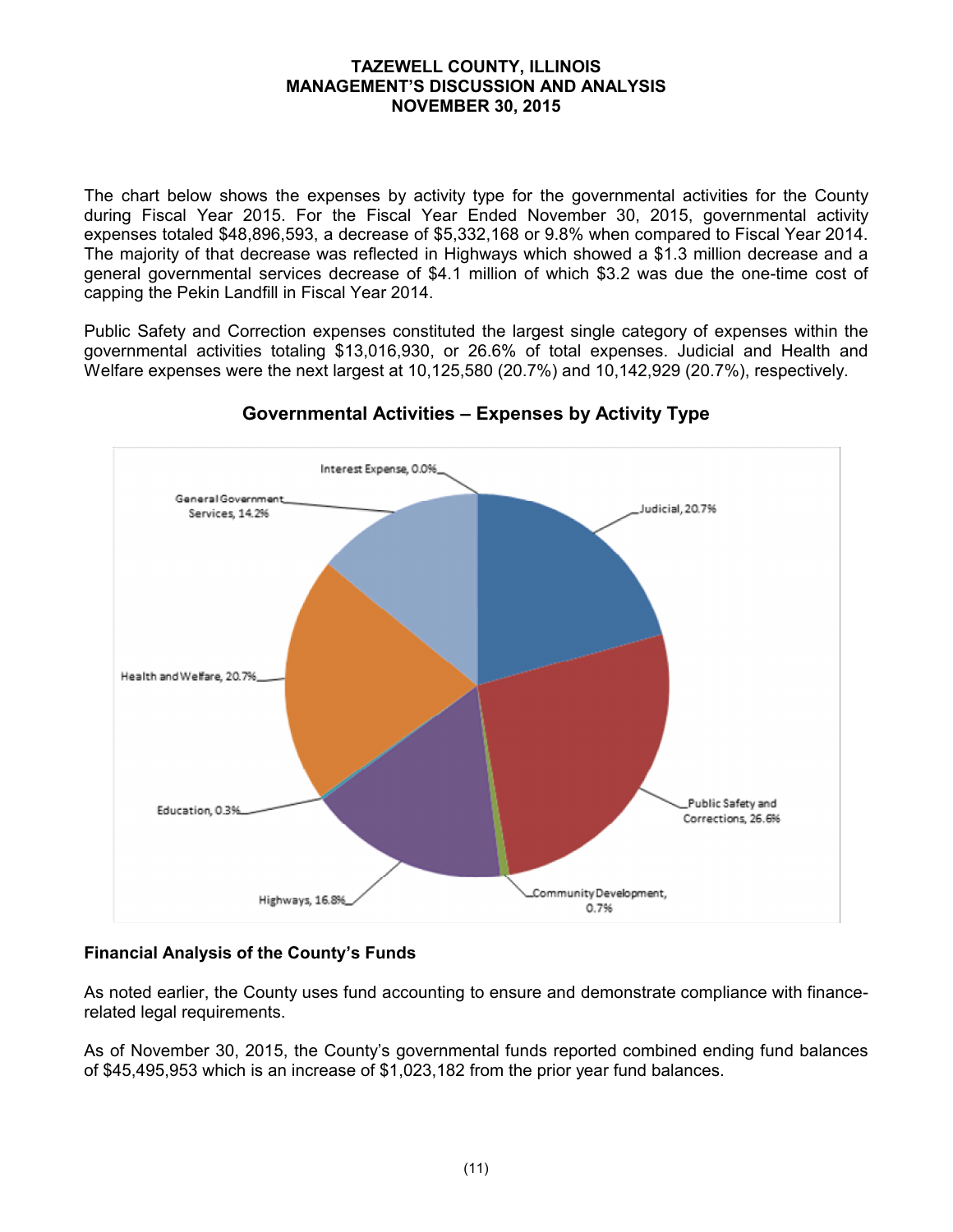The General Fund is the County's primary operating fund and the largest source of day-to-day service delivery. The total General Fund balance increased from \$17,828,086 at the end of Fiscal Year 2014 to \$19,168,183 at the end of Fiscal Year 2015. Expenditures were \$1,320,180 less than revenues in 2015.

The IMRF Fund is a special revenue fund used to collect taxes for the employer contribution to the state retirement system. The ending fund balance for IMRF decreased by \$52,535; from \$1,635,648 in Fiscal Year 2014 to \$1,583,113 in Fiscal Year 2015.

The County Highway Fund is a special revenue fund used to account for revenues derived from specific taxes and user charges for the maintenance of County highways. The ending fund balance for the County Highway fund increased from \$1,781,304 in Fiscal Year 2014 to \$1,979,769 in Fiscal Year 2015, a \$198,465 increase.

The County Motor Fuel Tax Fund is a special revenue fund that accounts for repairs and maintenance for County highways with funding derived from the state's distribution of the County's share of the motor fuel taxes collected by the state. The ending fund balance for the County Motor Fuel Tax Fund decreased by \$526,371; from \$5,617,659 in Fiscal Year 2014 to \$5,091,288 in Fiscal Year 2015.

The County Health Fund is a special revenue fund that accounts for the operations of the Tazewell County Health Department. The County Health Fund ended the year with a fund balance of \$3,538,250, representing a slight increase of \$2,402 for Fiscal Year 2015.

## **Budgetary Highlights**

During Fiscal Year 2015, the County made amendments to the budget within the funds but those amendments did not alter the total budgeted amount for the year.

#### **Capital Asset Administration**

The County's investment in capital assets net of accumulated depreciation for its primary government and discretely presented component unit as of November 30, 2015 was \$46,505,122. This investment in capital assets includes land, land improvements, buildings and building improvements, furnishings and equipment, infrastructure, and construction in progress as detailed below:

|                                                    |                    |            | <b>Capital Assets</b><br>November 30, 2015<br>(net of depreciation) |         |            |            |
|----------------------------------------------------|--------------------|------------|---------------------------------------------------------------------|---------|------------|------------|
|                                                    | Primary Government |            | Discretely Presented<br>Component Unit                              |         | Total      |            |
|                                                    | 2015               | 2014       | 2015                                                                | 2014    | 2015       | 2014       |
| Land                                               | 1,735,715          | 1,735,715  | ۰                                                                   | ۰       | 1,735,715  | 1,735,715  |
| Construction in Progress<br>Buildings and Building | 215,310            | 191,506    | ۰                                                                   | ۰       | 215.310    | 191,506    |
| Improvements                                       | 19,377,431         | 19,836,129 | ۰                                                                   | ۰       | 19,377,431 | 19,836,129 |
| Land Improvements                                  | 431,176            | 434,621    | ۰                                                                   |         | 431,176    | 434,621    |
| Fur nishings and E quipment i                      | 2,912,778          | 2,992,616  | 224,433                                                             | 351.674 | 3,137,211  | 3,344,290  |
| <b>Infrastructure</b>                              | 21,608,279         | 19.977.048 | ۰                                                                   | ۰       | 21.608.279 | 19.977.048 |
| Total                                              | 46.280.689         | 45.167.635 | 224,433                                                             | 351.674 | 46,505,122 | 45,519,309 |

Additional information on the County's capital assets can be found in Note 6 on pages 42-43 of this report.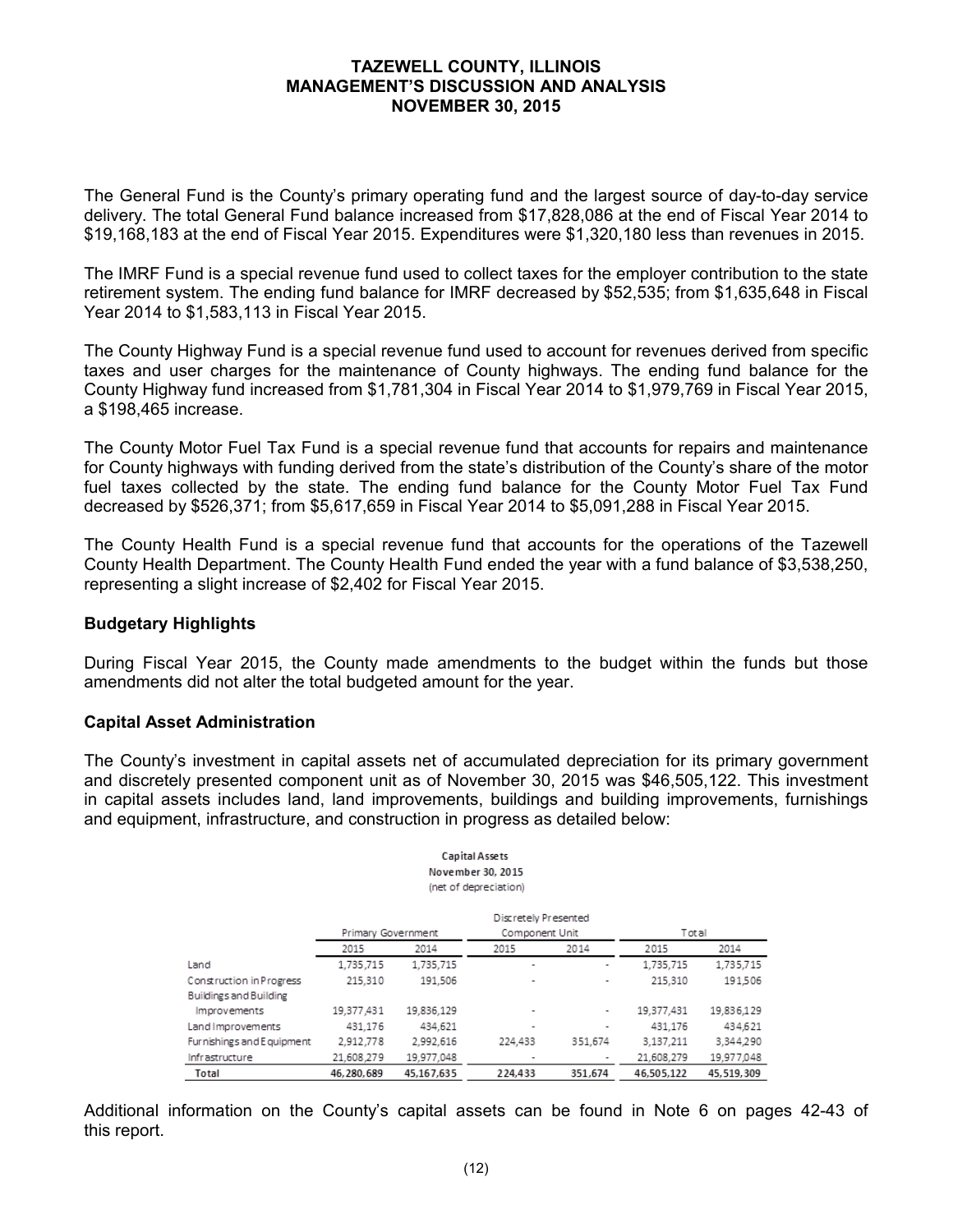## **Long-Term Debt**

As of November 30, 2015, Tazewell County's total governmental activities long-term debt liabilities were \$447,881. This includes \$212,855 in general obligation debt certificates and \$235,026 in capital leases for a wheel loader and various copy machines. Tazewell County's Discretely Presented Component Unit had a note payable with a balance of \$29,775 which matures in November of 2016.

Additional information on long-term debt activity can be found in Note 7 on pages 43-45 of this report.

#### **Economic Factors and Next Year's Budgets and Rates**

The equalized assessed valuation (EAV) of taxable property in Tazewell County, for taxes payable in 2016, increased by approximately 3.7% to \$2.6 billion compared to \$2.5 billion the year before.

Residential properties made up 71.8% of the EAV, while commercial and industrial development constituted 20.3% and farmland 7.2%.

The State of Illinois is the largest unknown variable with regards to Tazewell County's fiscal stability in the future. The current budget impasse adds to the uncertainty. The County continues to closely monitor the situation at the State level with a special focus on any discussions related to reductions, withholding and/or sweeping of state shared revenues.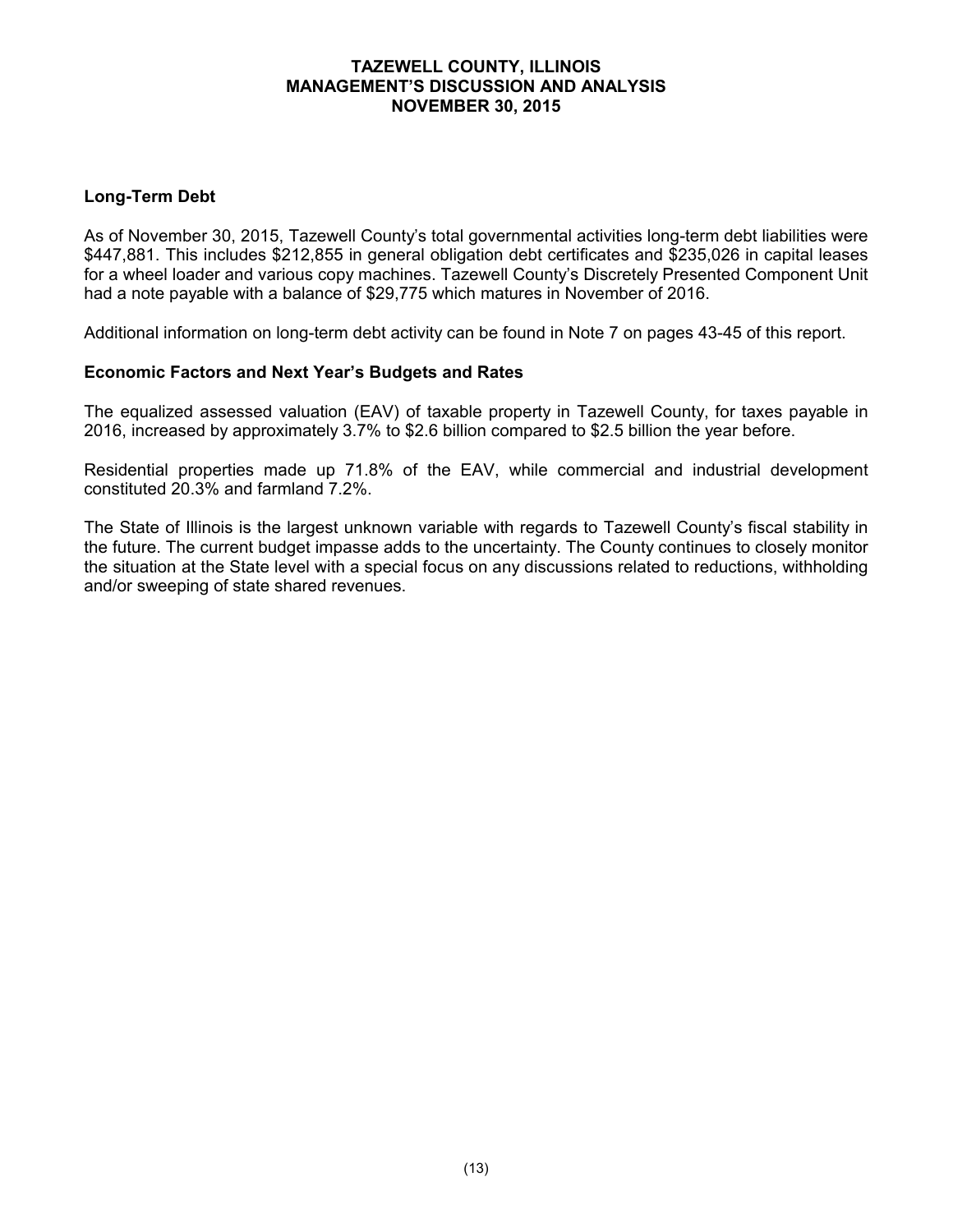# **TAZEWELL COUNTY, ILLINOIS STATEMENT OF NET POSITION NOVEMBER 30, 2015**

|                                                        | Primary          | <b>Component Unit</b> |                    |  |
|--------------------------------------------------------|------------------|-----------------------|--------------------|--|
|                                                        | Government       | Emergency             | Total<br>Reporting |  |
|                                                        | Governmental     | Telephone             |                    |  |
| ASSETS AND DEFERRED OUTFLOWS OF RESOURCES              | Activities       | System Board          | Entity             |  |
| <b>CURRENT ASSETS</b>                                  |                  |                       |                    |  |
| Cash                                                   | 37,005,813<br>\$ | \$<br>45,419          | 37,051,232<br>\$   |  |
| Investments                                            | 10,067,495       |                       | 10,067,495         |  |
| Receivables:                                           |                  |                       |                    |  |
| <b>Property Taxes</b>                                  | 12,753,480       |                       | 12,753,480         |  |
| State of Illinois                                      | 6,722,507        |                       | 6,722,507          |  |
| Other                                                  | 76,769           | 535,526               | 612,295            |  |
| Notes Receivable, Net of Allowance for Doubtful        |                  |                       |                    |  |
| Accounts of \$60,000                                   | 122,218          |                       | 122,218            |  |
| <b>Prepaid Expenses</b>                                | 159,119          |                       | 159,119            |  |
| <b>Accrued Interest Receivable</b>                     | 44,647           |                       | 44,647             |  |
| Due From Component Unit                                | 200,000          |                       | 200,000            |  |
| Inventory, at Cost                                     | 39,236           |                       | 39,236             |  |
| <b>Total Current Assets</b>                            | 67,191,284       | 580,945               | 67,772,229         |  |
| <b>NONCURRENT ASSETS</b>                               |                  |                       |                    |  |
| Notes Receivable                                       | 147,880          |                       | 147,880            |  |
| Capital Assets, Not Depreciated                        | 1,951,025        |                       | 1,951,025          |  |
| Capital Assets, Net                                    | 44,329,664       | 224,433               | 44,554,097         |  |
| <b>Total Noncurrent Assets</b>                         | 46,428,569       | 224,433               | 46,653,002         |  |
| <b>Total Assets</b>                                    | 113,619,853      | 805,378               | 114,425,231        |  |
| <b>DEFERRED OUTFLOWS OF RESOURCES</b>                  |                  |                       |                    |  |
| Deferred Amount Related to Pension Liability           | 7,912,412        | 10,382                | 7,922,794          |  |
| <b>Total Assets and Deferred Outflows of Resources</b> | \$121,532,265    | 815,760<br>\$         | \$122,348,025      |  |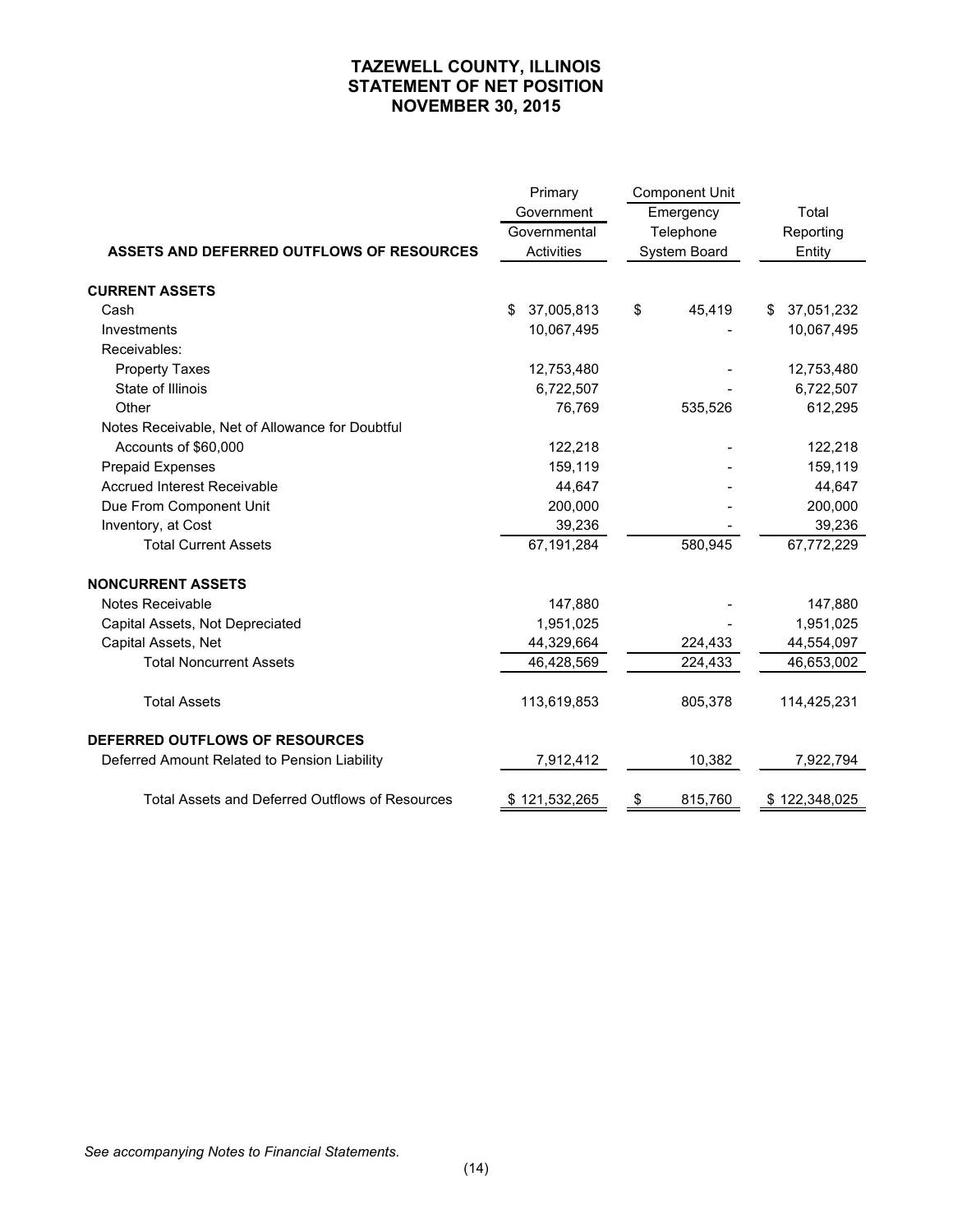|                                            | Primary          | <b>Component Unit</b> |                    |  |
|--------------------------------------------|------------------|-----------------------|--------------------|--|
|                                            | Government       | Emergency             | Total<br>Reporting |  |
| LIABILITIES, DEFERRED INFLOWS OF           | Governmental     | Telephone             |                    |  |
| <b>RESOURCES, AND NET POSITION</b>         | Activities       | System Board          | Entity             |  |
|                                            |                  |                       |                    |  |
| <b>CURRENT LIABILITIES</b>                 |                  |                       |                    |  |
| <b>Accounts Payable</b>                    | \$<br>2,074,776  | \$<br>475,109         | 2,549,885<br>\$    |  |
| Accrued Payroll and Related Costs          | 1,034,181        | 7,122                 | 1,041,303          |  |
| Claims Payable                             | 149,239          |                       | 149,239            |  |
| Estimated Payable for Claims and Losses    | 372,450          |                       | 372,450            |  |
| Due to Others                              | 49,260           |                       | 49,260             |  |
| Due to Governmental Activities             |                  | 200,000               | 200,000            |  |
| Unearned Revenue - Other                   | 18,308           |                       | 18,308             |  |
| <b>Debt Certificates</b>                   | 25,796           |                       | 25,796             |  |
| Note Payable                               |                  | 29,775                | 29,775             |  |
| Capital Lease Obligation                   | 70,447           |                       | 70,447             |  |
| <b>Total Current Liabilities</b>           | 3,794,457        | 712,006               | 4,506,463          |  |
|                                            |                  |                       |                    |  |
| <b>NONCURRENT LIABILITIES</b>              |                  |                       |                    |  |
| <b>Compensated Absences Payable</b>        | 506,689          |                       | 506,689            |  |
| Net Pension Liability                      | 13,407,893       | 25,523                | 13,433,416         |  |
| Other Post-Employment Benefit Obligation   | 1,340,047        |                       | 1,340,047          |  |
| <b>Debt Certificates</b>                   | 187,059          |                       | 187,059            |  |
| Capital Lease Obligation                   | 164,579          |                       | 164,579            |  |
| <b>Total Noncurrent Liabilities</b>        | 15,606,267       | 25,523                | 15,631,790         |  |
| <b>Total Liabilities</b>                   | 19,400,724       | 737,529               | 20,138,253         |  |
| DEFERRED INFLOWS OF RESOURCES              |                  |                       |                    |  |
| Subsequent Year's Property Taxes           | 12,753,480       |                       | 12,753,480         |  |
| Subsequent Year's Wireless Revenue         |                  | 18,430                | 18,430             |  |
| <b>Total Deferred Inflows of Resources</b> | 12,753,480       | 18,430                | 12,771,910         |  |
| <b>NET POSITION</b>                        |                  |                       |                    |  |
| Net Investment in Capital Assets           | 45,832,808       | 224,433               | 46,057,241         |  |
| Restricted for:                            |                  |                       |                    |  |
| Judicial                                   | 1,418,532        |                       | 1,418,532          |  |
| <b>Public Safety and Corrections</b>       | 209,218          |                       | 209,218            |  |
| <b>Community Development</b>               | 390,912          |                       | 390,912            |  |
|                                            |                  |                       |                    |  |
| Highways                                   | 804,627          |                       | 804,627            |  |
| <b>Health and Welfare</b>                  | 414,816          |                       | 414,816            |  |
| <b>General Governmental Services</b>       | 482,177          |                       | 482,177            |  |
| Retirement                                 | 2,649,644        |                       | 2,649,644          |  |
| Unrestricted                               | 37, 175, 327     | (164, 632)            | 37,010,695         |  |
| <b>Total Net Position</b>                  | 89,378,061<br>S. | \$<br>59,801          | \$ 89,437,862      |  |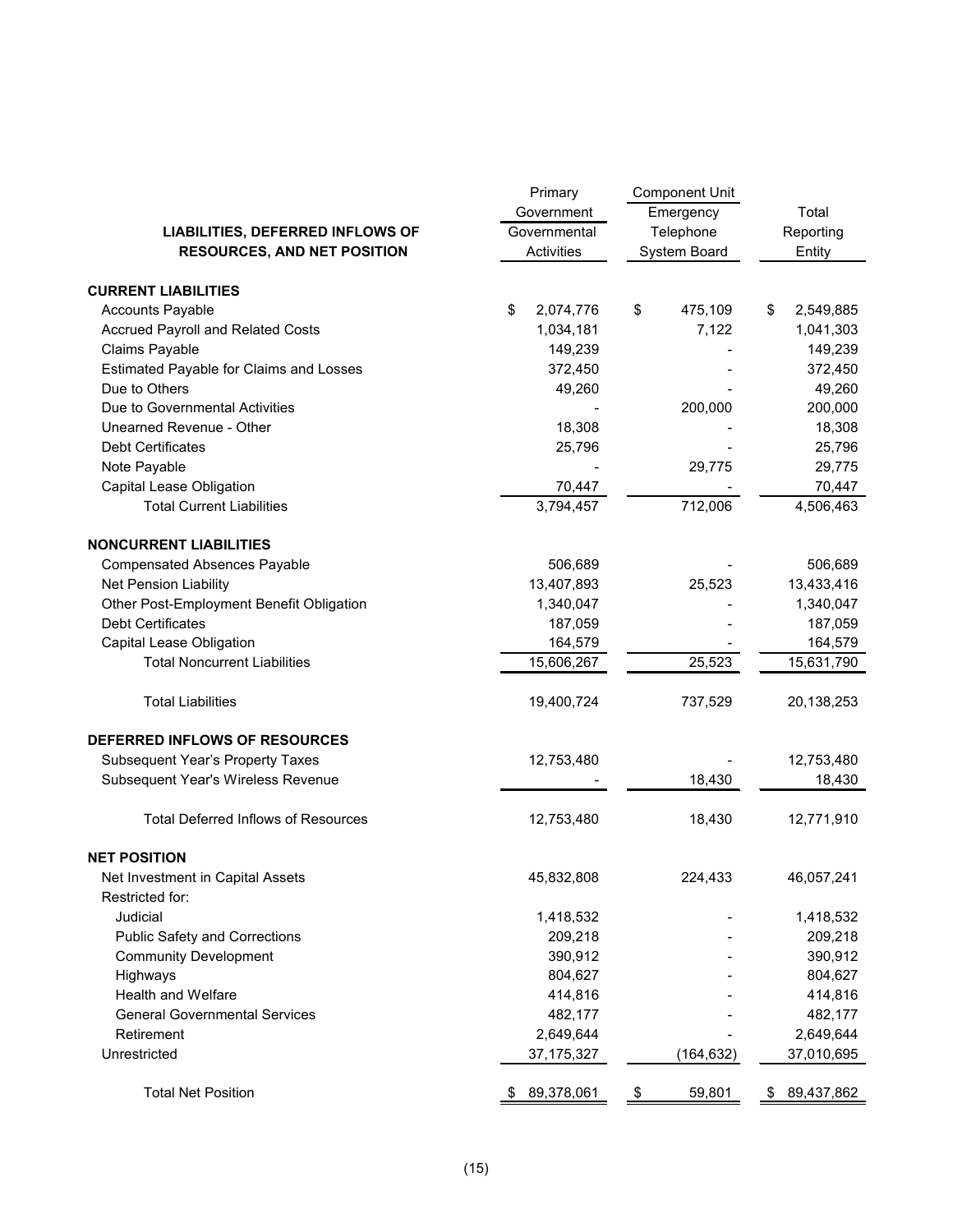# **TAZEWELL COUNTY, ILLINOIS STATEMENT OF ACTIVITIES YEAR ENDED NOVEMBER 30, 2015**

|                                                               |                       | Program Revenues             |                             | Net Revenue (Expenses)<br>and Changes in Net Position |                              | Total                           |                              |
|---------------------------------------------------------------|-----------------------|------------------------------|-----------------------------|-------------------------------------------------------|------------------------------|---------------------------------|------------------------------|
|                                                               |                       | Charges for                  | Operating                   | Capital                                               | Primary                      | Component                       | Reporting                    |
| <b>PRIMARY GOVERNMENT</b><br><b>Governmental Activities:</b>  | Expenses              | Services                     | Grants                      | Grants                                                | Government                   | Unit                            | Entity                       |
| Judicial                                                      | \$10,125,580          | 3,776,982<br>\$              | 1,243,049<br>\$             | \$                                                    | \$ (5,105,549) \$            |                                 | \$ (5, 105, 549)             |
| Public Safety and Corrections<br><b>Community Development</b> | 13,016,930<br>348,819 | 1,242,579<br>127,764         | 53,220                      | 46,032                                                | (11, 675, 099)<br>(221, 055) |                                 | (11, 675, 099)<br>(221, 055) |
| Highways                                                      | 8,234,540             | 617,356                      |                             | 828,165                                               | (6,789,019)                  |                                 | (6,789,019)                  |
| Education                                                     | 129,536               |                              | 67,682                      |                                                       | (61, 854)                    |                                 | (61, 854)                    |
| Health and Welfare                                            | 10,142,929            | 1,915,700                    | 5,494,508                   | 279,030                                               | (2,453,691)                  |                                 | (2,453,691)                  |
| <b>General Governmental Services</b>                          | 6,884,988             | 2,162,544                    | 76,271                      | 73,274                                                | (4,572,899)                  |                                 | (4, 572, 899)                |
| <b>Interest Expense</b>                                       | 13,271                |                              |                             |                                                       | (13, 271)                    |                                 | (13, 271)                    |
| <b>Total Primary Government</b>                               | \$48,896,593          | 9,842,925<br>SS.             | 6,934,730<br>$\mathfrak{F}$ | 1,226,501<br>S.                                       | (30, 892, 437)               |                                 | (30, 892, 437)               |
| <b>COMPONENT UNIT</b>                                         |                       |                              |                             |                                                       |                              |                                 |                              |
| <b>Emergency Telephone</b>                                    |                       |                              |                             |                                                       |                              |                                 |                              |
| System Board                                                  |                       | \$ 1,527,554 \$ 1,223,158 \$ |                             | $-$ \$                                                |                              | (304, 396)                      | (304, 396)                   |
| <b>GENERAL REVENUES</b>                                       |                       |                              |                             |                                                       |                              |                                 |                              |
| <b>General Property Taxes</b>                                 |                       |                              |                             |                                                       | 12,194,307                   |                                 | 12.194.307                   |
| Sales Tax/Retailers' Occupation Taxes                         |                       |                              |                             |                                                       | 11,784,910                   |                                 | 11,784,910                   |
| <b>Motor Fuel Taxes</b>                                       |                       |                              |                             |                                                       | 3,373,149                    |                                 | 3,373,149                    |
| State Income Taxes                                            |                       |                              |                             |                                                       | 2,813,606                    |                                 | 2,813,606                    |
| Personal Property<br><b>Replacement Taxes</b>                 |                       |                              |                             |                                                       | 1,477,825                    |                                 | 1,477,825                    |
| <b>Other Taxes</b>                                            |                       |                              |                             |                                                       | 691,605                      |                                 | 691,605                      |
| <b>Unrestricted Interest Earnings</b>                         |                       |                              |                             |                                                       | 175,864                      | 292                             | 176,156                      |
| Miscellaneous                                                 |                       |                              |                             |                                                       | 783,846                      | 25,803                          | 809,649                      |
| <b>Total General Revenues</b>                                 |                       |                              |                             |                                                       | 33,295,112                   | 26,095                          | 33,321,207                   |
| Change in Net Position                                        |                       |                              |                             |                                                       | 2,402,675                    | (278, 301)                      | 2,124,374                    |
| <b>NET POSITION</b>                                           |                       |                              |                             |                                                       |                              |                                 |                              |
| Beginning of Year, as Previously Reported                     |                       |                              |                             |                                                       | 92,033,807                   | 126,391                         | 92,160,198                   |
| <b>Prior Period Adjustments</b>                               |                       |                              |                             |                                                       | (5,058,421)                  | 211,711                         | (4,846,710)                  |
| Beginning of Year, as Restated                                |                       |                              |                             |                                                       | 86,975,386                   | 338,102                         | 87,313,488                   |
| End of Year                                                   |                       |                              |                             |                                                       | \$89,378,061                 | $\frac{\mathsf{s}}{\mathsf{z}}$ | 59,801 \$89,437,862          |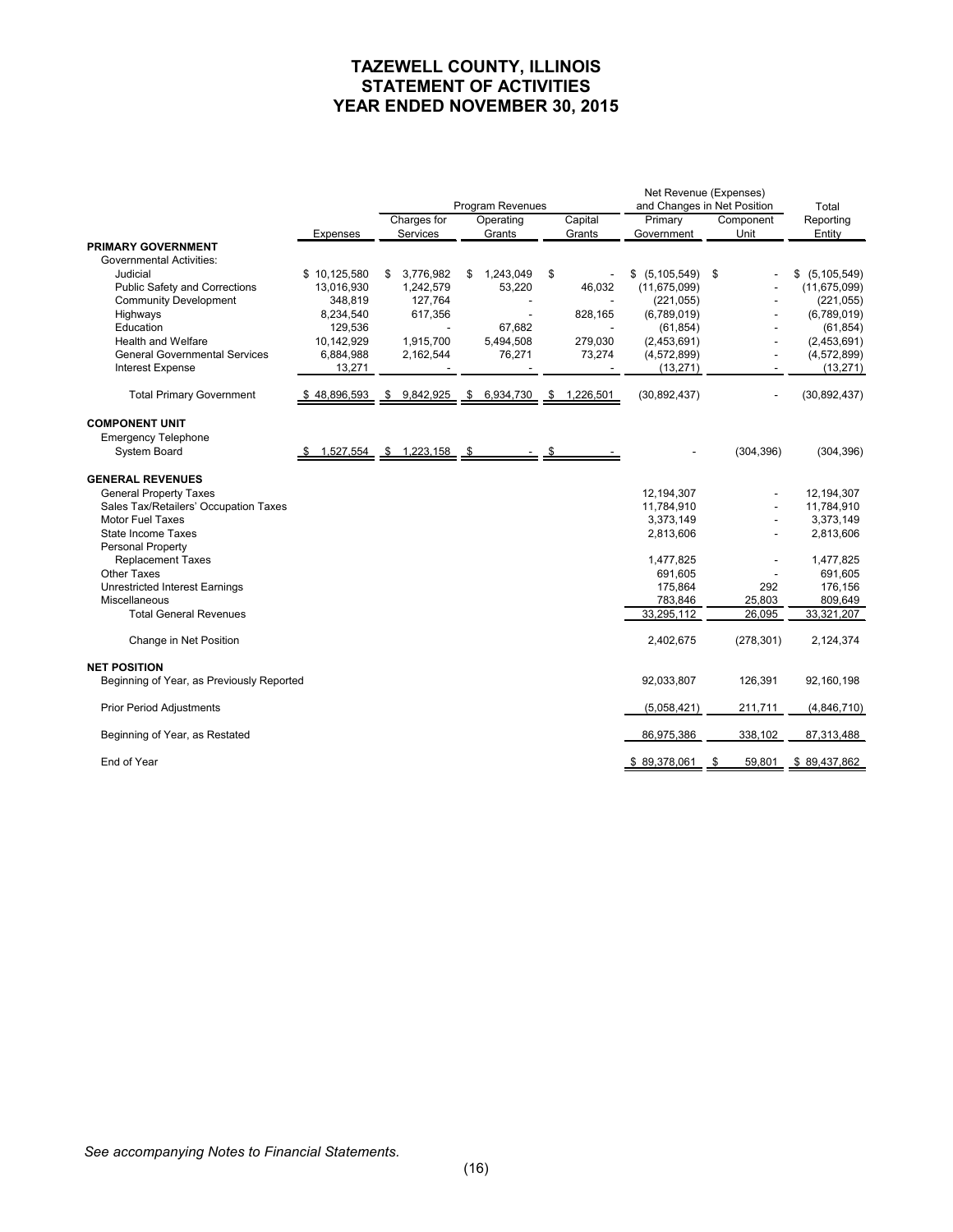# **TAZEWELL COUNTY, ILLINOIS BALANCE SHEET – GOVERNMENTAL FUNDS 2015**

| <b>ASSETS</b>                                                                  | General<br>Fund | Illinois<br>Municipal<br>Retirement<br>Fund |
|--------------------------------------------------------------------------------|-----------------|---------------------------------------------|
| Cash                                                                           | \$12,426,764    |                                             |
|                                                                                |                 | \$<br>1,584,843                             |
| Investments<br>Receivables:                                                    | 3,606,741       |                                             |
|                                                                                |                 |                                             |
| <b>Property Taxes</b>                                                          | 4,129,884       | 1,761,953                                   |
| State of Illinois                                                              | 4,498,742       |                                             |
| Other                                                                          |                 |                                             |
| Notes Receivable, Net of Allowance for Doubtful Accounts of \$60,000           |                 |                                             |
| <b>Prepaid Expenses</b>                                                        | 151.700         |                                             |
| <b>Accrued Interest Receivable</b>                                             | 44,647          |                                             |
| Inventory, at Cost                                                             | 39,236          |                                             |
| Due from Other Funds                                                           | 285,357         |                                             |
| <b>Total Assets</b>                                                            | \$25,183,071    | 3,346,796                                   |
| <b>LIABILITIES, DEFERRED INFLOWS OF</b><br><b>RESOURCES, AND FUND BALANCES</b> |                 |                                             |
| <b>LIABILITIES</b>                                                             |                 |                                             |
| <b>Accounts Payable</b>                                                        | \$<br>942,931   | \$                                          |
| Accrued Payroll and Related Costs                                              | 716,351         |                                             |
| Due to Other Funds                                                             | 195,591         | 1,730                                       |
| Due to Others - Deferred Prosecution                                           | 21,957          |                                             |
| Due to Others - Veteran Memorial                                               | 8,174           |                                             |
| Unearned Revenue - Other                                                       |                 |                                             |
| <b>Total Liabilities</b>                                                       | 1,885,004       | 1,730                                       |
| DEFERRED INFLOWS OF RESOURCES                                                  |                 |                                             |
| Subsequent Year's Property Taxes                                               | 4,129,884       | 1,761,953                                   |
| Unavailable Revenue                                                            |                 |                                             |
| <b>Total Deferred Inflows of Resources</b>                                     | 4,129,884       | 1,761,953                                   |
| <b>FUND BALANCES</b>                                                           |                 |                                             |
|                                                                                |                 |                                             |
| Nonspendable:                                                                  |                 |                                             |
| Inventory                                                                      | 39,236          |                                             |
| Prepaids                                                                       | 151,700         |                                             |
| Restricted for:                                                                |                 |                                             |
| Judicial                                                                       |                 |                                             |
| Public Safety and Corrections                                                  |                 |                                             |
| <b>Community Development</b>                                                   |                 |                                             |
| Highways                                                                       |                 |                                             |
| <b>Health and Welfare</b>                                                      |                 |                                             |
| <b>General Governmental Services</b>                                           |                 |                                             |
| Retirement                                                                     |                 | 1,583,113                                   |
| Committed to:                                                                  |                 |                                             |
| <b>Public Safety and Corrections</b>                                           | 446,779         |                                             |
| Assigned to:                                                                   |                 |                                             |
| Judicial                                                                       | 602,403         |                                             |
| <b>Public Safety and Corrections</b>                                           | 47,902          |                                             |
| <b>Community Development</b>                                                   |                 |                                             |
| Highways                                                                       |                 |                                             |
| Health and Welfare                                                             |                 |                                             |
| <b>General Governmental Services</b>                                           |                 |                                             |
| <b>Working Cash</b>                                                            | 450,757         |                                             |
| Unassigned                                                                     | 17,429,406      |                                             |
| <b>Total Fund Balances</b>                                                     | 19,168,183      | 1,583,113                                   |
|                                                                                |                 |                                             |
| Total Liabilities, Deferred Inflows of Resources, and Fund Balances            | \$25,183,071    | 3,346,796<br>\$                             |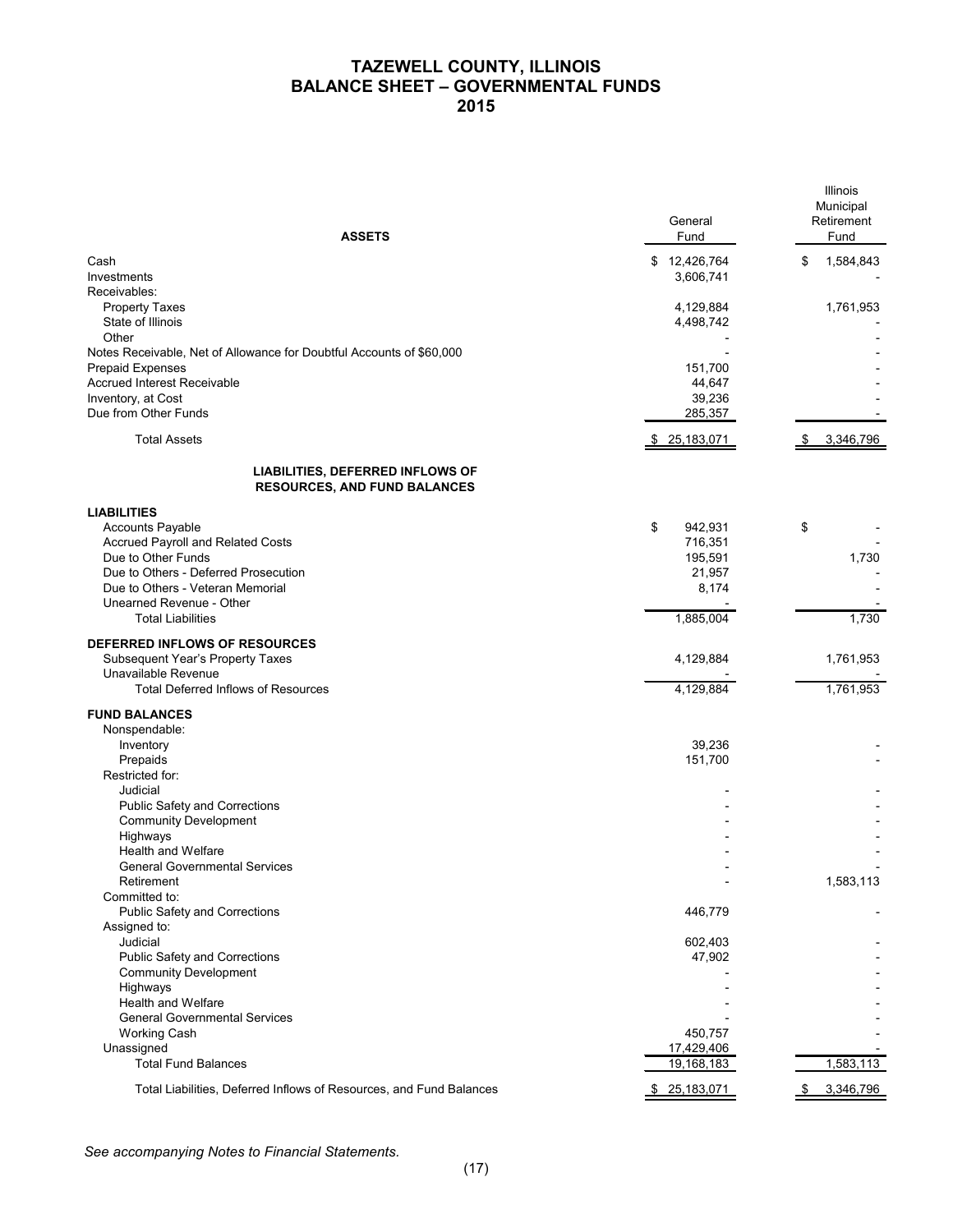| County<br>Highway<br>Fund | County<br>Motor<br>Fuel Tax<br>Fund | County<br>Health<br>Fund   | Other<br>Governmental<br>Funds | Total<br>Governmental<br>Funds |
|---------------------------|-------------------------------------|----------------------------|--------------------------------|--------------------------------|
| \$<br>2,124,664           | 278,983<br>\$<br>4,035,345          | 2,355,747<br>\$<br>700,558 | \$12,642,413<br>1,724,851      | \$31,413,414<br>10,067,495     |
| 1,738,589                 |                                     | 882,041                    | 4,241,013                      | 12,753,480                     |
|                           | 892,371                             | 660,463                    | 670,931                        | 6,722,507                      |
| 9,435                     |                                     |                            | 67,334                         | 76,769                         |
|                           |                                     |                            | 270,098                        | 270,098                        |
|                           |                                     | 5,483                      | 1,936                          | 159,119<br>44,647              |
|                           |                                     |                            |                                | 39,236                         |
| 20,568                    |                                     |                            | 84,426                         | 390,351                        |
| 3,893,256<br>\$           | 5,206,699<br>\$                     | 4,604,292<br>\$            | \$19,703,002                   | \$61,937,116                   |
|                           |                                     |                            |                                |                                |
| \$<br>113,685             | \$<br>3,555                         | \$<br>25,092               | \$<br>985,978                  | \$<br>2,071,241                |
| 54,654                    | 7,265                               | 144,369                    | 111,542                        | 1,034,181                      |
| 1,559                     | 104,591                             | 1,467                      | 81,004                         | 385,942                        |
|                           |                                     |                            |                                | 21,957                         |
|                           |                                     |                            |                                | 8,174                          |
| 5,000                     |                                     | 13,073                     | 235                            | 18,308                         |
| 174,898                   | 115,411                             | 184,001                    | 1,178,759                      | 3,539,803                      |
| 1,738,589                 |                                     | 882,041                    | 4,241,013                      | 12,753,480                     |
|                           |                                     |                            | 147,880                        | 147,880                        |
| 1,738,589                 |                                     | 882,041                    | 4,388,893                      | 12,901,360                     |
|                           |                                     |                            |                                |                                |
|                           |                                     |                            |                                | 39,236                         |
|                           |                                     | 5,483                      | 1,936                          | 159,119                        |
|                           |                                     |                            | 1,418,532                      | 1,418,532                      |
|                           |                                     |                            | 209,218                        | 209,218                        |
|                           |                                     |                            | 390,912                        | 390,912                        |
|                           |                                     |                            | 804,627                        | 804,627                        |
|                           |                                     |                            | 414,816                        | 414,816                        |
|                           |                                     |                            | 482,177                        | 482,177                        |
|                           |                                     |                            | 1,066,531                      | 2,649,644                      |
|                           |                                     |                            |                                | 446,779                        |
|                           |                                     |                            | 611,061                        | 1,213,464                      |
|                           |                                     |                            | 187,989                        | 235,891                        |
|                           |                                     |                            | 313,793                        | 313,793                        |
| 1,979,769                 | 5,091,288                           |                            | 4,208,395                      | 11,279,452                     |
|                           |                                     | 3,532,767                  | 2,054,909                      | 5,587,676                      |
|                           |                                     |                            | 1,988,016                      | 1,988,016<br>450,757           |
|                           |                                     |                            | (17, 562)                      | 17,411,844                     |
| 1,979,769                 | 5,091,288                           | 3,538,250                  | 14,135,350                     | 45,495,953                     |
| 3,893,256<br>\$           | 5,206,699<br>\$                     | 4,604,292<br>\$            | \$19,703,002                   | \$61,937,116                   |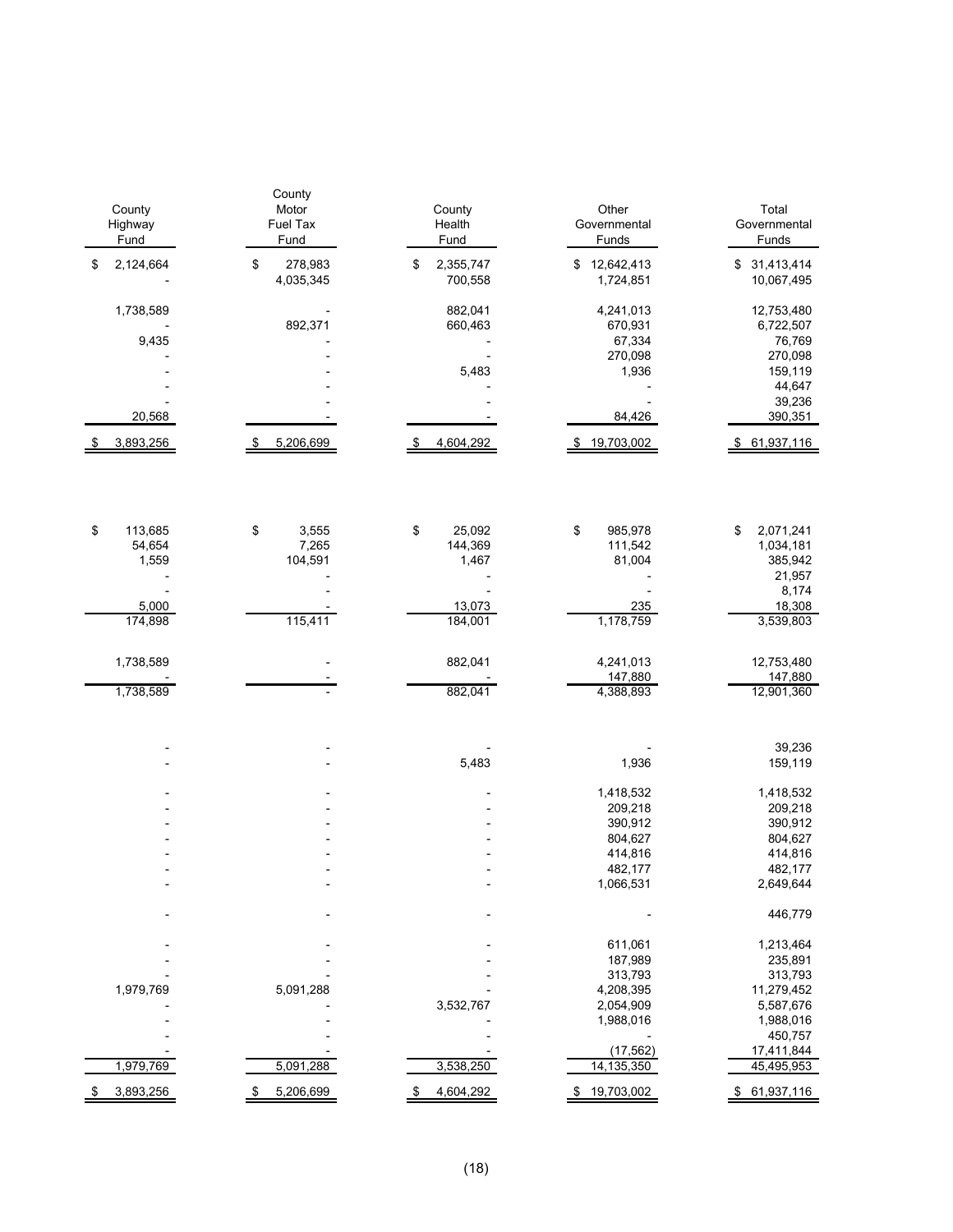# **TAZEWELL COUNTY, ILLINOIS RECONCILIATION OF THE GOVERNMENTAL FUNDS BALANCE SHEET TO THE STATEMENT OF NET POSITION NOVEMBER 30, 2015**

| <b>Total Fund Balances - Governmental Funds</b>                                                                                                                                                                                                                                                        |                                                          | \$45,495,953 |
|--------------------------------------------------------------------------------------------------------------------------------------------------------------------------------------------------------------------------------------------------------------------------------------------------------|----------------------------------------------------------|--------------|
| Amounts reported for governmental activities in the Statement of Net Position<br>are different because:                                                                                                                                                                                                |                                                          |              |
| Capital assets used in governmental activities are not financial resources<br>and therefore are not reported as assets in governmental funds. The<br>cost of the assets and related accumulated depreciation is:                                                                                       |                                                          |              |
| <b>Cost of Capital Assets</b><br><b>Accumulated Depreciation</b>                                                                                                                                                                                                                                       | \$100,449,570<br>54,168,881                              | 46,280,689   |
| Long-term receivable is not available to pay for current period<br>expenditures and therefore was reported as a deferred inflow<br>of resources in the governmental funds.                                                                                                                             |                                                          | 147,880      |
| Deferred outflows of resources for net pension liability                                                                                                                                                                                                                                               |                                                          | 7,912,412    |
| An internal service fund is used by the County to charge the costs of<br>medical and dental plans and liability insurance coverage to the<br>individual funds. The assets and liabilities of the internal service<br>fund are included in governmental activities in the statement of<br>net position. |                                                          | 5,243,637    |
| Certain liabilities, including long-term bonds payable, are not due and<br>payable in the current period and, therefore, are not reported as<br>liabilities in the governmental funds. These liabilities at<br>November 30, 2015 consist of:                                                           |                                                          |              |
| <b>Compensated Absences</b><br><b>Net Pension Liability</b><br>Other Post-Employment Benefit Obligation<br><b>Debt Certificates</b><br><b>Capital Lease Obligation</b>                                                                                                                                 | 506,689<br>13,407,893<br>1,340,047<br>212,855<br>235,026 | (15,702,510) |
| <b>Total Net Position of Governmental Activities</b>                                                                                                                                                                                                                                                   |                                                          | \$89,378,061 |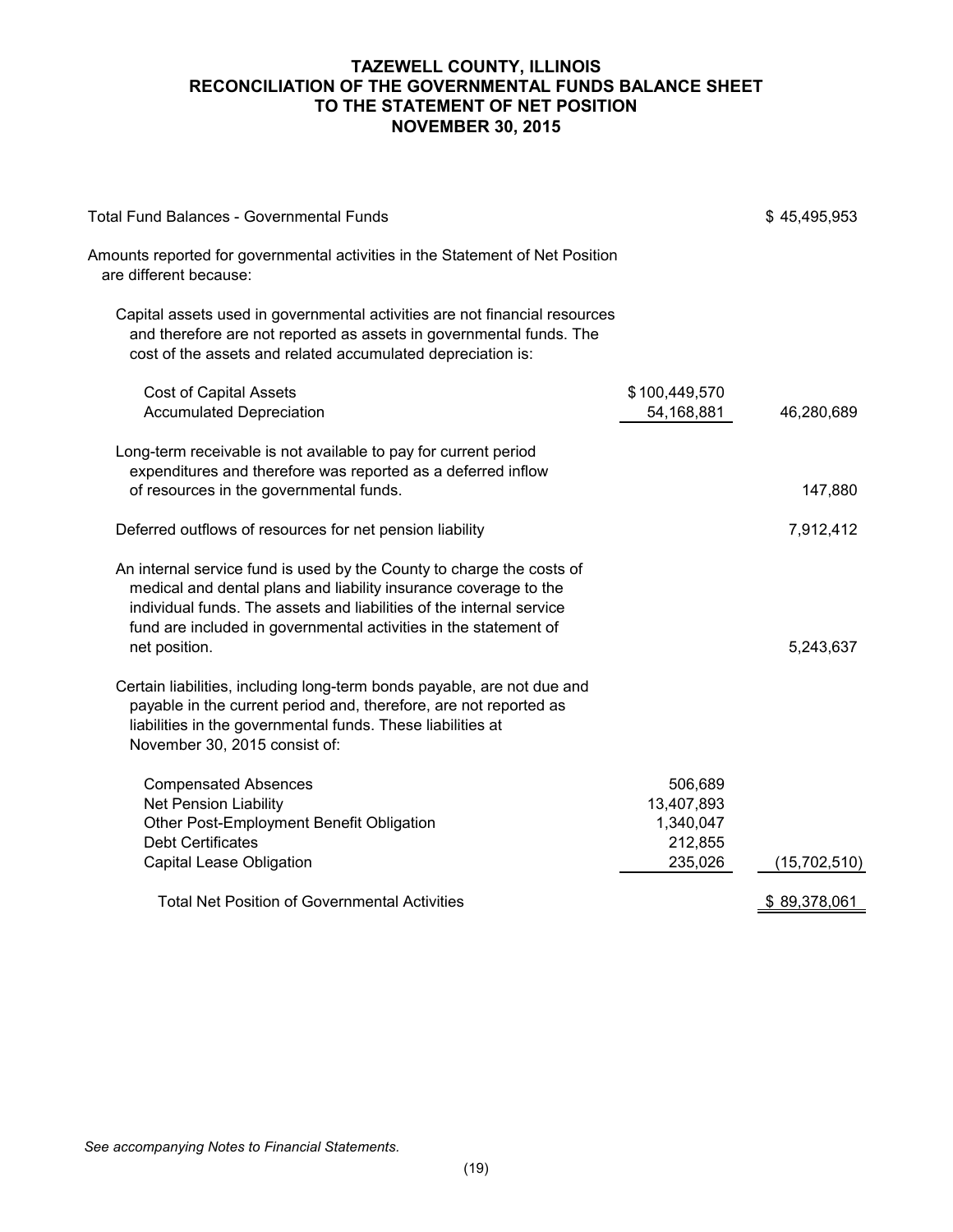# **TAZEWELL COUNTY, ILLINOIS STATEMENT OF REVENUES, EXPENDITURES, AND CHANGES IN FUND BALANCES – GOVERNMENTAL FUNDS YEAR ENDED NOVEMBER 30, 2015**

|                                                   | General<br>Fund        | Illinois<br>Municipal<br>Retirement<br>Fund |
|---------------------------------------------------|------------------------|---------------------------------------------|
| <b>REVENUES</b><br><b>General Property Taxes</b>  | \$                     | \$<br>1,793,305                             |
| Sales Tax/Retailers' Occupation Taxes             | 4,144,979<br>9,905,637 | 1,304,780                                   |
| Intergovernmental                                 | 5,814,843              | 161,378                                     |
| Loan Repayment                                    |                        |                                             |
| <b>Licenses and Permits</b>                       | 691,700                |                                             |
| <b>Charges for Services</b>                       | 3,863,988              |                                             |
| <b>Fines and Forfeitures</b>                      | 782,345                |                                             |
| Interest                                          | 75,271                 |                                             |
| Miscellaneous                                     | 542,583                |                                             |
| <b>Total Revenues</b>                             | 25,821,346             | 3,259,463                                   |
| <b>EXPENDITURES</b>                               |                        |                                             |
| Current:                                          |                        |                                             |
| Judicial                                          | 7,140,066              |                                             |
| <b>Public Safety and Corrections</b>              | 9,337,555              |                                             |
| <b>Community Development</b>                      | 270,006                |                                             |
| Highways                                          |                        |                                             |
| Education                                         | 113,151                |                                             |
| <b>Health and Welfare</b>                         |                        |                                             |
| <b>General Governmental Services</b>              | 7,069,031              |                                             |
| Retirement                                        |                        | 3,311,998                                   |
| Capital Outlay                                    | 519,301                |                                             |
| Debt Service:                                     |                        |                                             |
| Principal                                         | 48,847                 |                                             |
| Interest and Fees                                 | 3,209                  |                                             |
| <b>Total Expenditures</b>                         | 24,501,166             | 3,311,998                                   |
| Excess (Deficiency) of Revenues over Expenditures | 1,320,180              | (52, 535)                                   |
| <b>OTHER FINANCING SOURCES (USES)</b>             |                        |                                             |
| <b>Transfers In</b>                               | 19,917                 |                                             |
| <b>Transfers Out</b>                              |                        |                                             |
| <b>Total Other Financing Sources (Uses)</b>       | 19,917                 |                                             |
| Net Change in Fund Balances                       | 1,340,097              | (52, 535)                                   |
| <b>FUND BALANCE</b>                               |                        |                                             |
| Beginning of Year                                 | 17,828,086             | 1,635,648                                   |
| End of Year                                       | 19,168,183<br>\$       | 1,583,113<br>\$                             |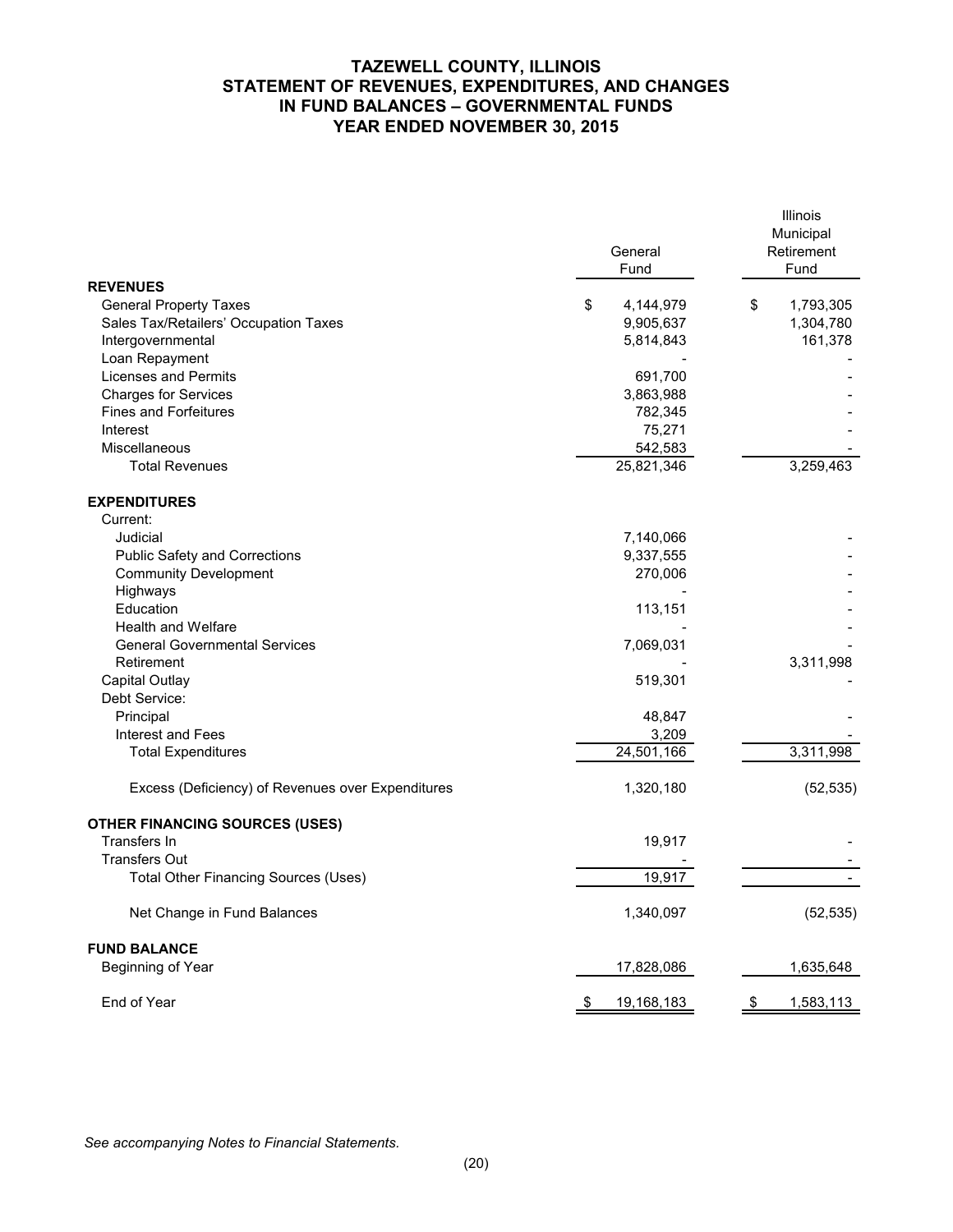| County<br>Highway<br>Fund | County<br>Motor<br>Fuel Tax<br>Fund | County<br>Health<br>Fund | Other<br>Governmental<br>Funds | Total<br>Governmental<br>Funds |
|---------------------------|-------------------------------------|--------------------------|--------------------------------|--------------------------------|
| \$<br>1,675,576           | \$                                  | \$<br>849,981            | \$<br>3,730,466                | \$<br>12,194,307               |
|                           |                                     |                          | 574,493                        | 11,784,910                     |
| 211,181                   | 2,338,179                           | 4,892,908                | 2,819,897                      | 16,238,386                     |
|                           |                                     |                          | 227,042                        | 227,042                        |
| 230,593                   | 68,810                              | 533,581                  | 3,068,194                      | 691,700<br>7,765,166           |
|                           |                                     |                          | 61,131                         | 843,476                        |
| 6,492                     | 19,959                              | 11,060                   | 47,209                         | 159,991                        |
| 13,194                    |                                     | 238,360                  | 43,185                         | 837,322                        |
| 2,137,036                 | 2,426,948                           | 6,525,890                | 10,571,617                     | 50,742,300                     |
|                           |                                     |                          |                                |                                |
|                           |                                     |                          | 559,386                        | 7,699,452                      |
|                           |                                     |                          | 125,313                        | 9,462,868                      |
|                           |                                     |                          |                                | 270,006                        |
| 1,808,369                 | 2,975,288                           |                          | 1,965,178                      | 6,748,835                      |
|                           |                                     |                          |                                | 113,151                        |
|                           |                                     | 6,487,027                | 2,443,734                      | 8,930,761                      |
|                           |                                     |                          | 1,236,862                      | 8,305,893                      |
|                           |                                     |                          | 1,529,978                      | 4,841,976                      |
| 201,713                   |                                     | 6,430                    | 2,511,875                      | 3,239,319                      |
| 19,482                    |                                     | 25,257                   |                                | 93,586                         |
| 5,288                     |                                     | 4,774                    |                                | 13,271                         |
| 2,034,852                 | 2,975,288                           | 6,523,488                | 10,372,326                     | 49,719,118                     |
| 102,184                   | (548, 340)                          | 2,402                    | 199,291                        | 1,023,182                      |
| 96,281                    | 109,008                             |                          | 95,039                         | 320,245                        |
|                           | (87,039)                            |                          | (233, 206)                     | (320, 245)                     |
| 96,281                    | 21,969                              |                          | (138, 167)                     |                                |
|                           |                                     |                          |                                |                                |
| 198,465                   | (526, 371)                          | 2,402                    | 61,124                         | 1,023,182                      |
| 1,781,304                 | 5,617,659                           | 3,535,848                | 14,074,226                     | 44,472,771                     |
| \$<br>1,979,769           | 5,091,288<br>\$                     | 3,538,250<br>\$          | 14,135,350<br>\$               | 45,495,953<br>\$               |
|                           |                                     |                          |                                |                                |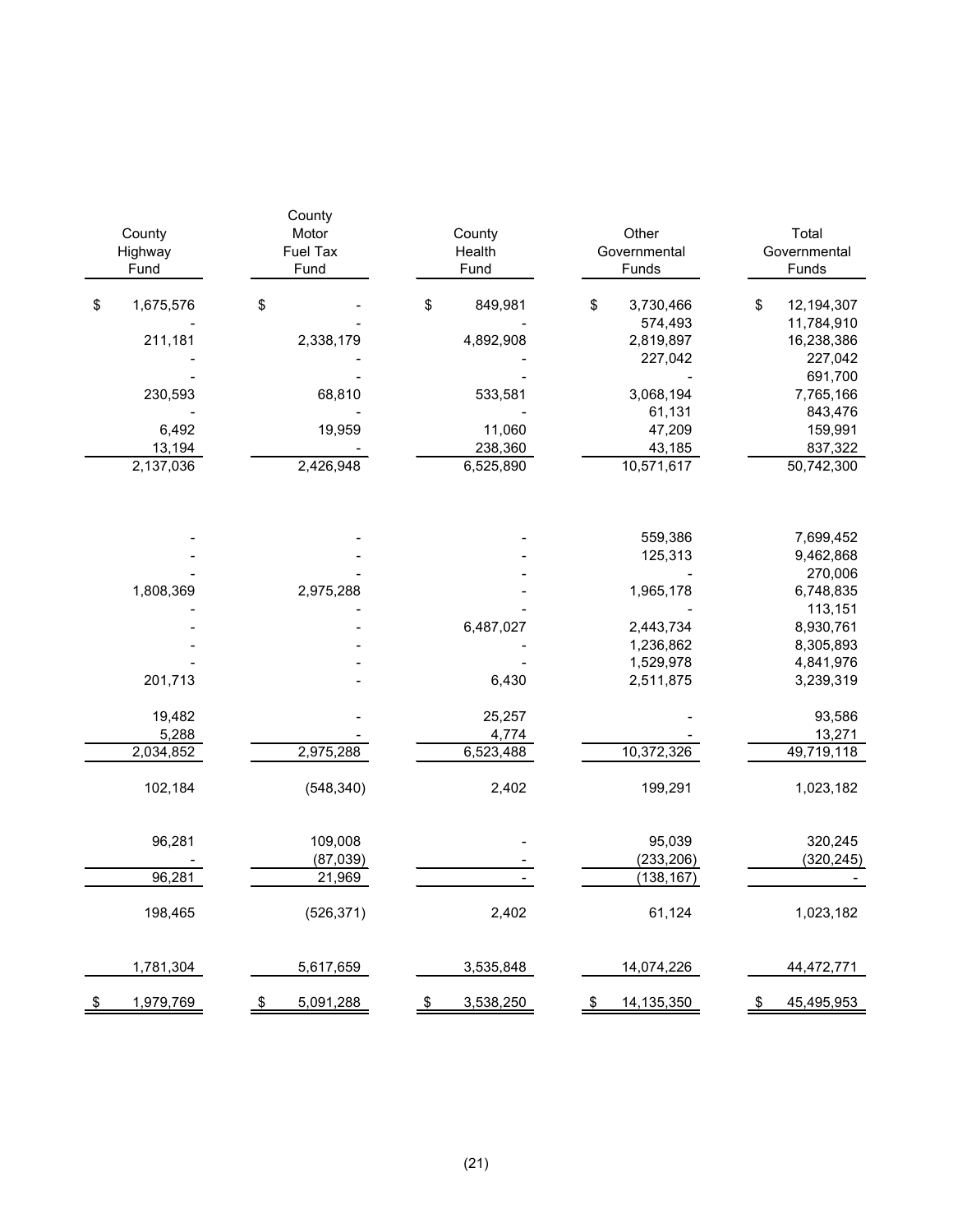## **TAZEWELL COUNTY, ILLINOIS RECONCILIATION OF THE GOVERNMENTAL FUNDS STATEMENT OF REVENUES, EXPENDITURES, AND CHANGES IN FUND BALANCES WITH THE STATEMENT OF ACTIVITIES YEAR ENDED NOVEMBER 30, 2015**

| Total Net Change in Fund Balances - Governmental Funds                                                                                                                                                                                                                                                                     |                                | \$<br>1,023,182 |
|----------------------------------------------------------------------------------------------------------------------------------------------------------------------------------------------------------------------------------------------------------------------------------------------------------------------------|--------------------------------|-----------------|
| Amounts reported for governmental activities in the Statement of Activities<br>are different because:                                                                                                                                                                                                                      |                                |                 |
| Capital outlays are reported in governmental funds as expenditures.<br>However, in the Statement of Activities, the cost of those assets is<br>allocated over their estimated useful lives as depreciation expense.<br>Below are the depreciation expense and capital outlay for the year:                                 |                                |                 |
| Capital Outlay<br><b>Depreciation Expense</b>                                                                                                                                                                                                                                                                              | \$<br>3,239,319<br>(2,405,295) | 834,024         |
| The effect of various miscellaneous transactions involving capital assets<br>(i.e., sales, trade-ins and donations) which do not affect change in<br>fund balance.                                                                                                                                                         |                                |                 |
| <b>Capital Contributions</b>                                                                                                                                                                                                                                                                                               |                                | 279,030         |
| Pension contributions are expenditures in the governmental funds.<br>However, in the Statement of Activities, pension expense is the cost<br>of benefits earned, adjusted for member contributions, the recognition<br>of changes in deferred outflows of resources related to pensions, and<br>the investment experience. |                                |                 |
| <b>Pension Contributions</b><br><b>Pension Expense</b>                                                                                                                                                                                                                                                                     | 4,967,152<br>(4,848,191)       | 118,961         |
| Repayments of principal on long-term debt are expenditures in the<br>governmental funds, but the repayments reduce long-term debt<br>in the Statement of Net Position.                                                                                                                                                     |                                |                 |
| <b>Debt Certificates</b><br>Capital Lease Obligation                                                                                                                                                                                                                                                                       | 25,257<br>68,329               | 93,586          |
| Accrued compensated absences reported in the Statement of Net Position<br>do require the use of current financial resources and, therefore, are reported<br>as expenditures in governmental funds.                                                                                                                         |                                | (4, 113)        |
| The increase in other post-employment benefit obligations resulting<br>from contributions being less than the annual required contribution is not a<br>financial use and is not reported in the funds.                                                                                                                     |                                | (311, 625)      |
| Repayments of loan principal and loan disbursements for the community<br>development loan program are recorded as revenues and expenditures<br>in the governmental funds, and do not increase/decrease notes receivable in<br>the government-wide statements.                                                              |                                |                 |
| Repayments of Loan Principal                                                                                                                                                                                                                                                                                               |                                | (227, 042)      |
| The net change in net position of the internal service fund is reported with<br>governmental activities.                                                                                                                                                                                                                   |                                | 596,672         |
| Change in Net Position of Governmental Activities                                                                                                                                                                                                                                                                          |                                | \$<br>2,402,675 |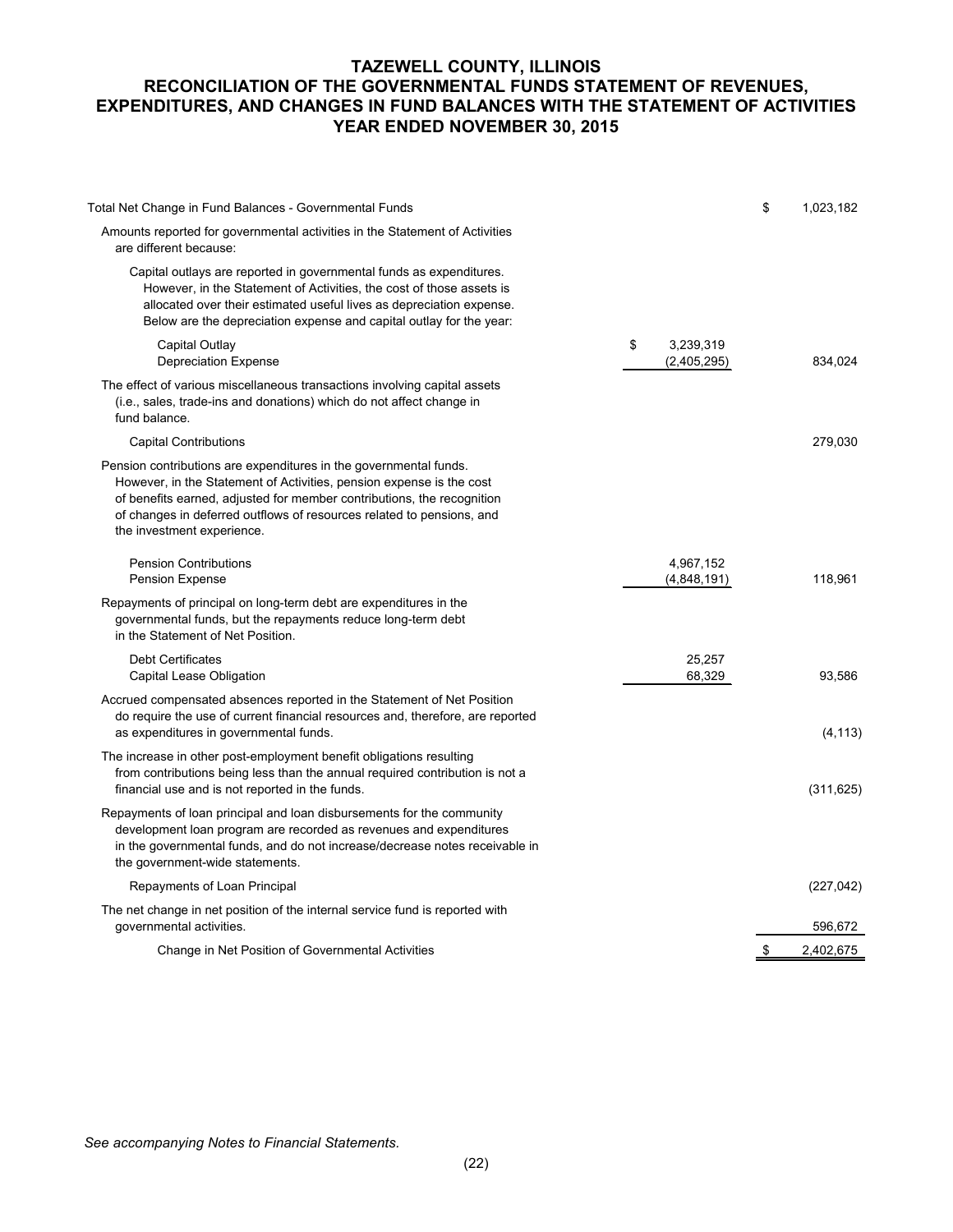# **TAZEWELL COUNTY, ILLINOIS PROPRIETARY FUND – INTERNAL SERVICE FUND STATEMENT OF NET POSITION NOVEMBER 30, 2015**

| <b>ASSETS</b>                           |                 |
|-----------------------------------------|-----------------|
| Cash                                    | \$<br>5,592,399 |
| Due from Other Funds                    | 195,591         |
| <b>Total Assets</b>                     | 5,787,990       |
| <b>LIABILITIES</b>                      |                 |
| <b>Accounts Payable</b>                 | 3,535           |
| Claims Payable                          | 149,239         |
| Estimated Payable for Claims and Losses | 372,450         |
| Due to Others                           | 19,129          |
| <b>Total Liabilities</b>                | 544,353         |
| <b>NET POSITION - UNRESTRICTED</b>      | 5,243,637       |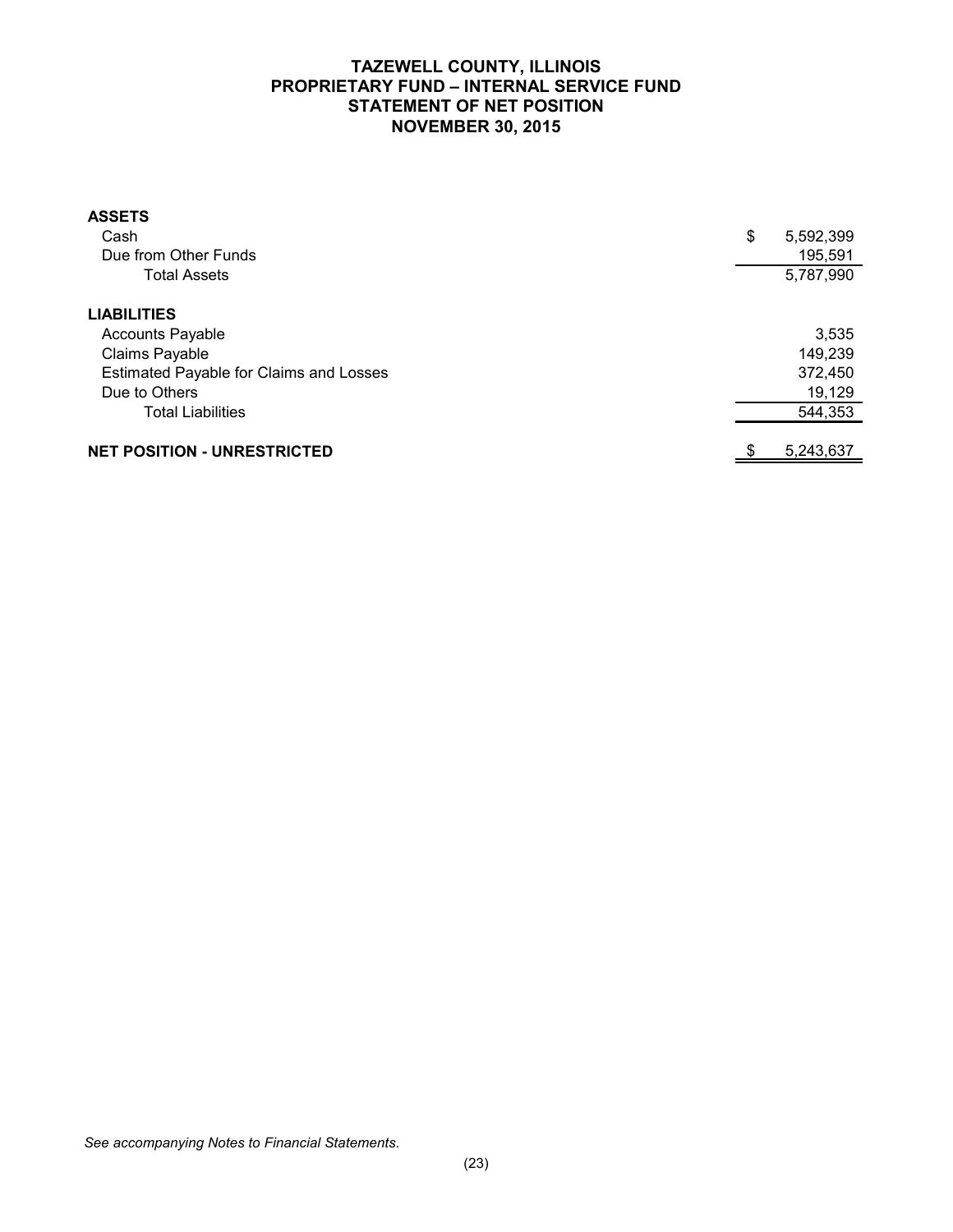## **TAZEWELL COUNTY, ILLINOIS PROPRIETARY FUND – INTERNAL SERVICE FUND STATEMENT OF REVENUES, EXPENSES, AND CHANGES IN NET POSITION YEAR ENDED NOVEMBER 30, 2015**

| <b>OPERATING REVENUES</b>       |                 |
|---------------------------------|-----------------|
| <b>Charges for Services</b>     | \$<br>4,232,767 |
| <b>Refunds and Recoveries</b>   | 489,107         |
| <b>Total Operating Revenues</b> | 4,721,874       |
| <b>OPERATING EXPENSES</b>       |                 |
| <b>Medical Claims</b>           | 3,746,854       |
| <b>Administrative Costs</b>     | 132,584         |
| Stop Loss Reinsurance           | 261,637         |
| <b>Total Operating Expenses</b> | 4,141,075       |
|                                 |                 |
| <b>OPERATING INCOME</b>         | 580,799         |
| <b>NONOPERATING REVENUES</b>    |                 |
| Interest Income                 | 15,873          |
| <b>CHANGE IN NET POSITION</b>   | 596,672         |
| <b>NET POSITION</b>             |                 |
| Beginning of Year               | 4,646,965       |
| End of Year                     | 5,243,637       |
|                                 |                 |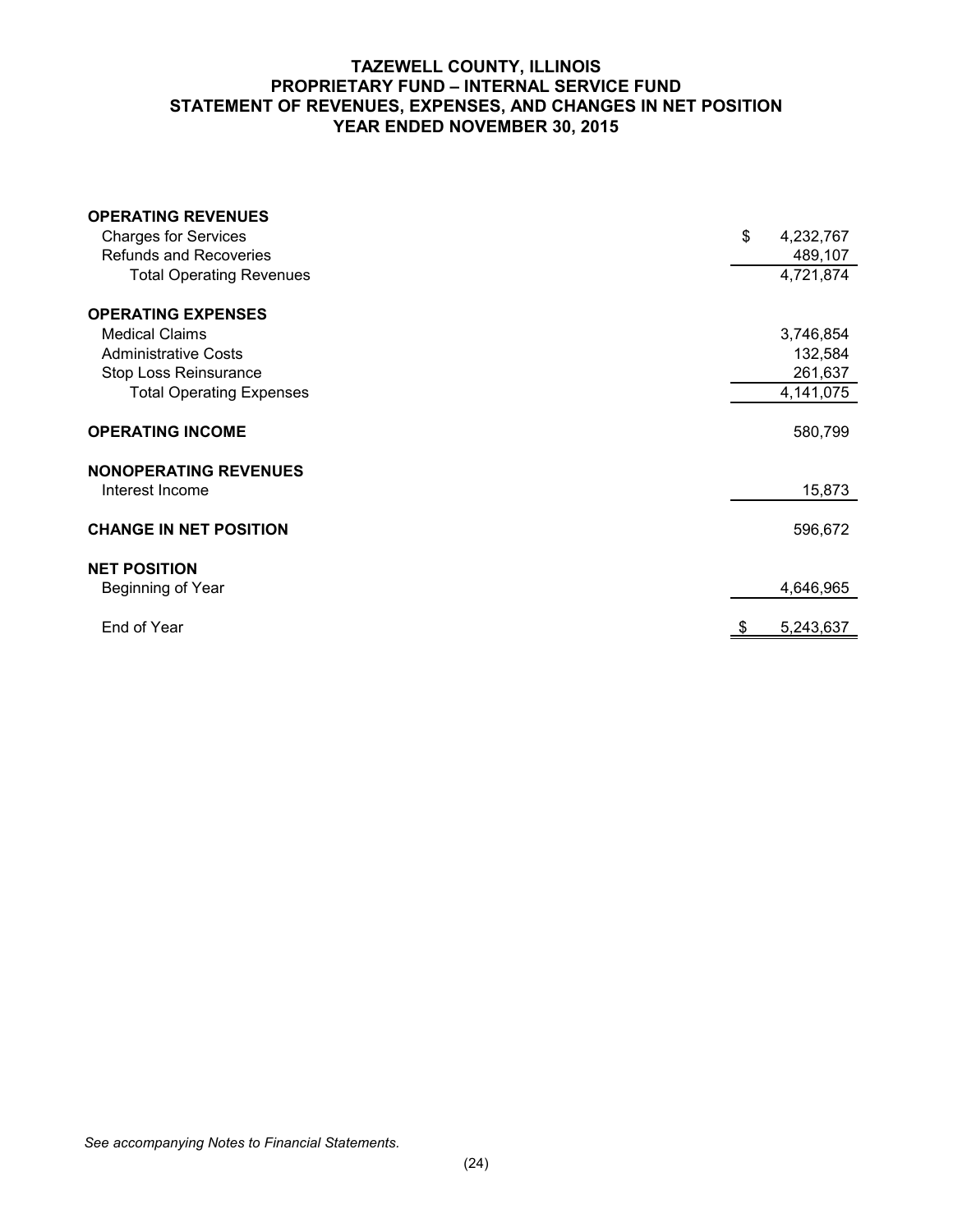## **TAZEWELL COUNTY, ILLINOIS PROPRIETARY FUND – INTERNAL SERVICE FUND STATEMENT OF CASH FLOWS YEAR ENDED NOVEMBER 30, 2015**

| <b>CASH FLOWS FROM OPERATING ACTIVITIES</b>                                                      |                 |
|--------------------------------------------------------------------------------------------------|-----------------|
| Cash Received from Assessments Made to Other Funds                                               | \$<br>3,090,086 |
| Cash Received from Employees and Others                                                          | 1,135,016       |
| Cash Received from Refunds and Recoveries                                                        | 747,085         |
| Cash Paid for Claims                                                                             | (3,793,214)     |
| Cash Paid for Administrative Costs and Stop Loss Insurance                                       | (394, 221)      |
| Net Cash Provided by Operating Activities                                                        | 784,752         |
| <b>CASH FLOWS FROM INVESTING ACTIVITIES</b>                                                      |                 |
| Interest Received on Cash and Investments                                                        | 15,873          |
| <b>NET INCREASE IN CASH</b>                                                                      | 800,625         |
| <b>CASH</b>                                                                                      |                 |
| Beginning of Year                                                                                | 4,791,774       |
| End of Year                                                                                      | 5,592,399       |
| <b>RECONCILIATION OF OPERATING INCOME TO NET CASH</b><br><b>PROVIDED BY OPERATING ACTIVITIES</b> |                 |
| Operating Income                                                                                 | \$<br>580,799   |
| Adjustments to Reconcile Operating Income to Net Cash Provided                                   |                 |
| by Operating Activities:                                                                         |                 |
| Change in Assets and Liabilities:                                                                |                 |
| Stop Loss Receivable                                                                             | 257,978         |
| Due from Other Funds                                                                             | (7,665)         |
| <b>Accounts Payable</b>                                                                          | 69,610          |
| <b>Estimated Payable for Claims and Losses</b>                                                   | (115, 970)      |
| Net Cash Provided by Operating Activities                                                        | \$<br>784.752   |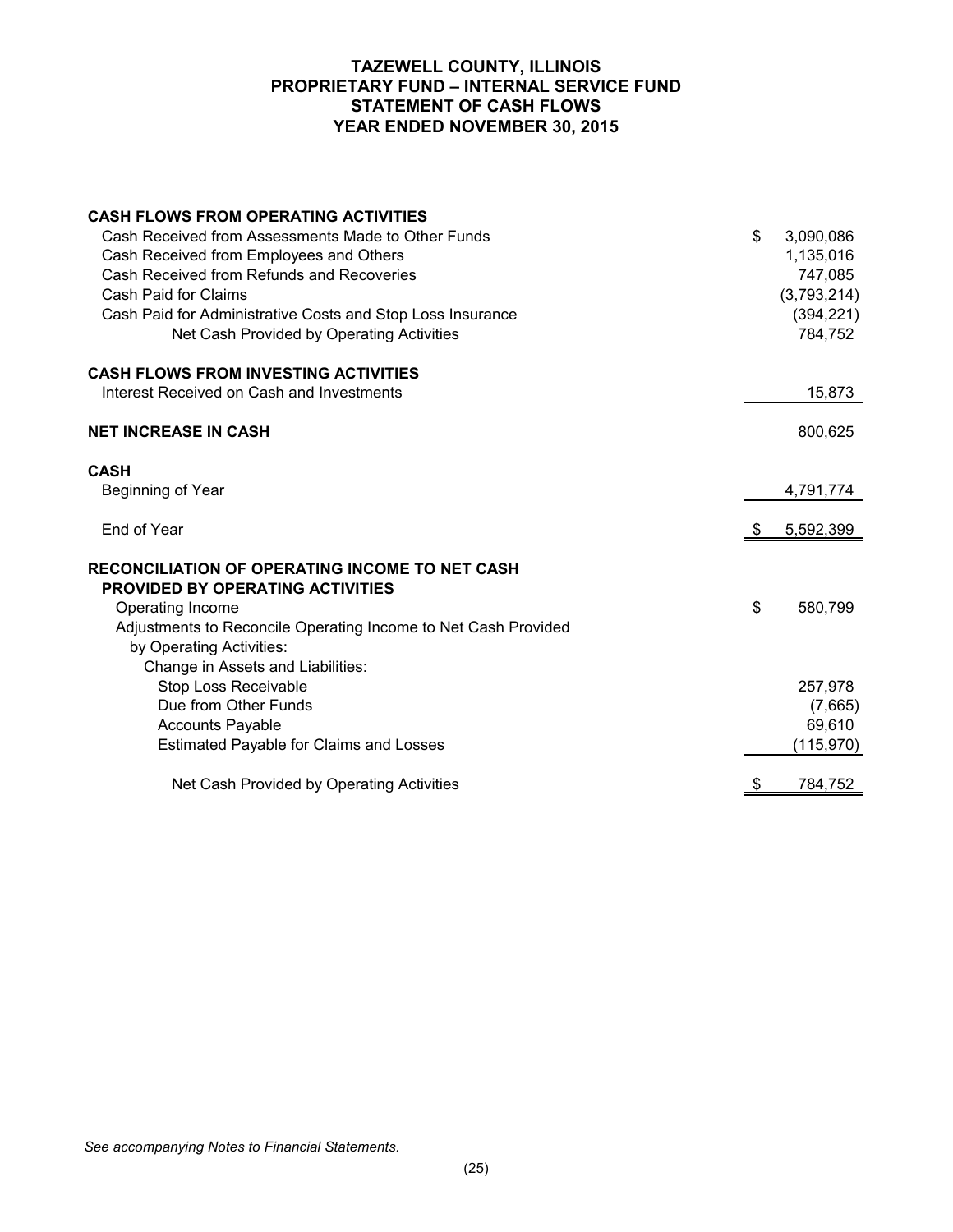# **TAZEWELL COUNTY, ILLINOIS FIDUCIARY FUNDS – AGENCY FUND STATEMENT OF FIDUCIARY NET POSITION NOVEMBER 30, 2015**

| <b>ASSETS</b><br>Cash and Investments                | \$ | 2,345,063 |
|------------------------------------------------------|----|-----------|
| <b>Total Assets</b>                                  |    | 2,345,063 |
|                                                      |    |           |
| <b>LIABILITIES</b>                                   |    |           |
| Due to State of Illinois                             | \$ | 30,242    |
| Due to Others                                        |    | 307,143   |
| Amounts Due Taxing Bodies and Others                 |    | 65,306    |
| <b>Amounts Held Pending Court Disposition</b>        |    | 108,864   |
| <b>Amounts Held for Prisoners</b>                    |    | 7,461     |
| Bond, Restitution, Tax Redemption, and Miscellaneous |    |           |
| Available for Distribution                           |    | 1,826,047 |
| <b>Total Liabilities</b>                             | S  | 2,345,063 |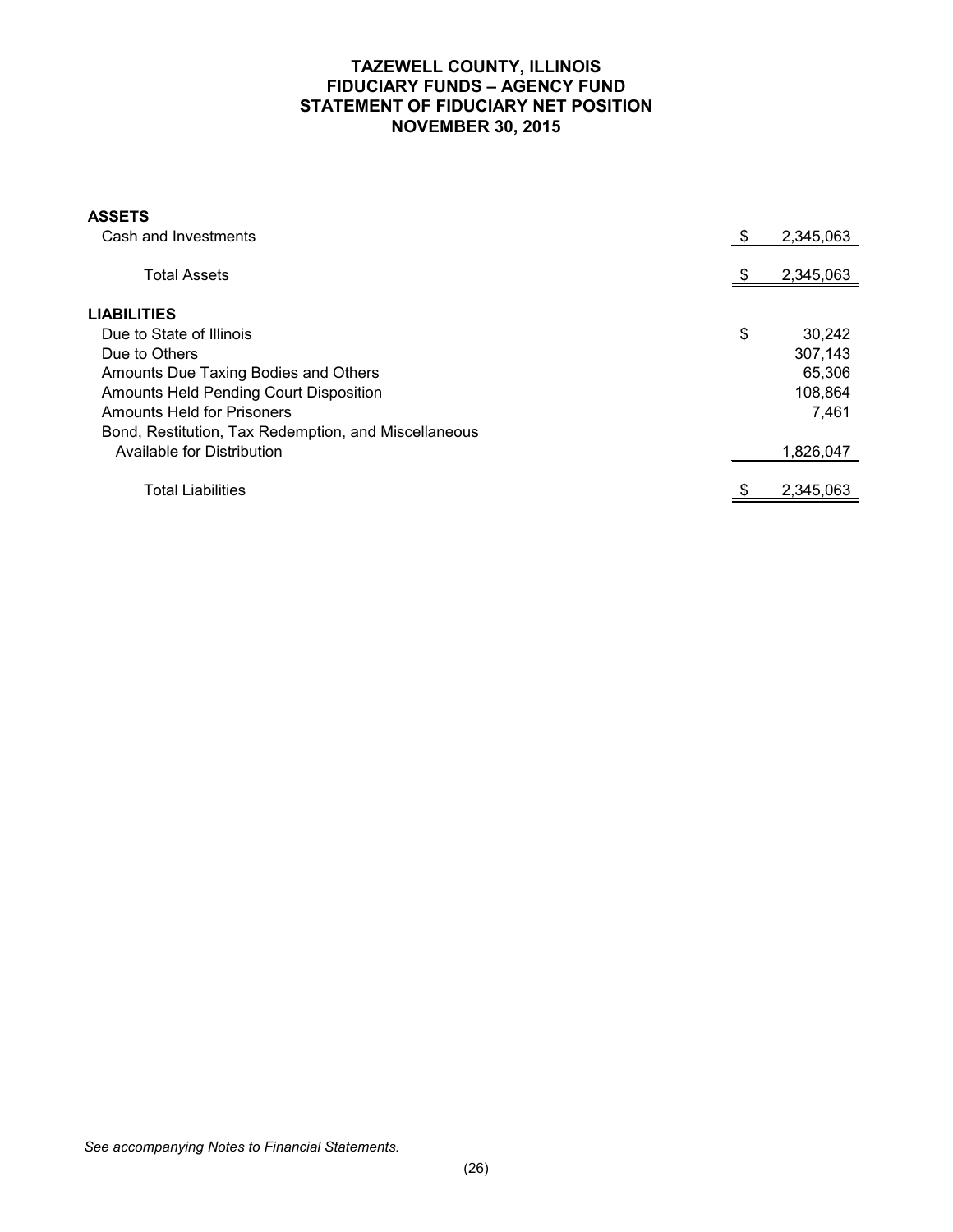### **NOTE 1 DESCRIPTION OF BUSINESS AND SUMMARY OF SIGNIFICANT ACCOUNTING POLICIES**

Tazewell County is a governmental entity located in Central Illinois. Revenues are substantially generated as a result of taxes assessed and allocated to Tazewell County (examples would be property taxes, sales taxes, income taxes and motor fuel taxes) and charges for services performed for constituents of the County and others. Tazewell County revenues are therefore primarily dependent on the economy within its territorial boundaries. Industry within the County is primarily agriculture, manufacturing, and retail.

The accounting policies of Tazewell County, Illinois, conform to generally accepted accounting principles as applicable to governmental units. The following is a summary of the more significant of such policies.

## **Financial Reporting Entity**

For financial reporting purposes, in accordance with the *Codification of Governmental Accounting and Financial Reporting Standards*, Section 2100, Tazewell County, Illinois, is a primary government in that it is a county with a separately elected governing body - one that is elected by the citizens in a general, popular election and is fiscally independent of other units of government.

The County has developed criteria to determine whether other entities are component units of the County. Component units are legally separate organizations for which the elected officials of Tazewell County are financially accountable. Tazewell County would be considered financially accountable if it appoints a voting majority of the organization's governing body and (1) it is able to impose its will (significantly influence the programs, projects, activities, or level of services performed or provided by the organization) on the organization or (2) there is a potential for the organization to provide specific financial benefits to, or impose specific financial burdens on, Tazewell County (i.e., entitled to or can access the organization's resources, is legally obligated or has otherwise assumed the obligation to finance deficits of, or provide financial support to the organization, or is obligated in some manner for the debt of the organization). If an organization is fiscally dependent on Tazewell County, the County is considered financially accountable regardless of whether the organization has (1) a separately elected governing board, (2) a governing board appointed by a higher level of government, or (3) a jointly appointed board.

Based on the foregoing criteria, the following organization is considered to be a discretely presented component unit and is reported in a separate column in the government-wide financial statements of Tazewell County to emphasize that it is legally separate from the County.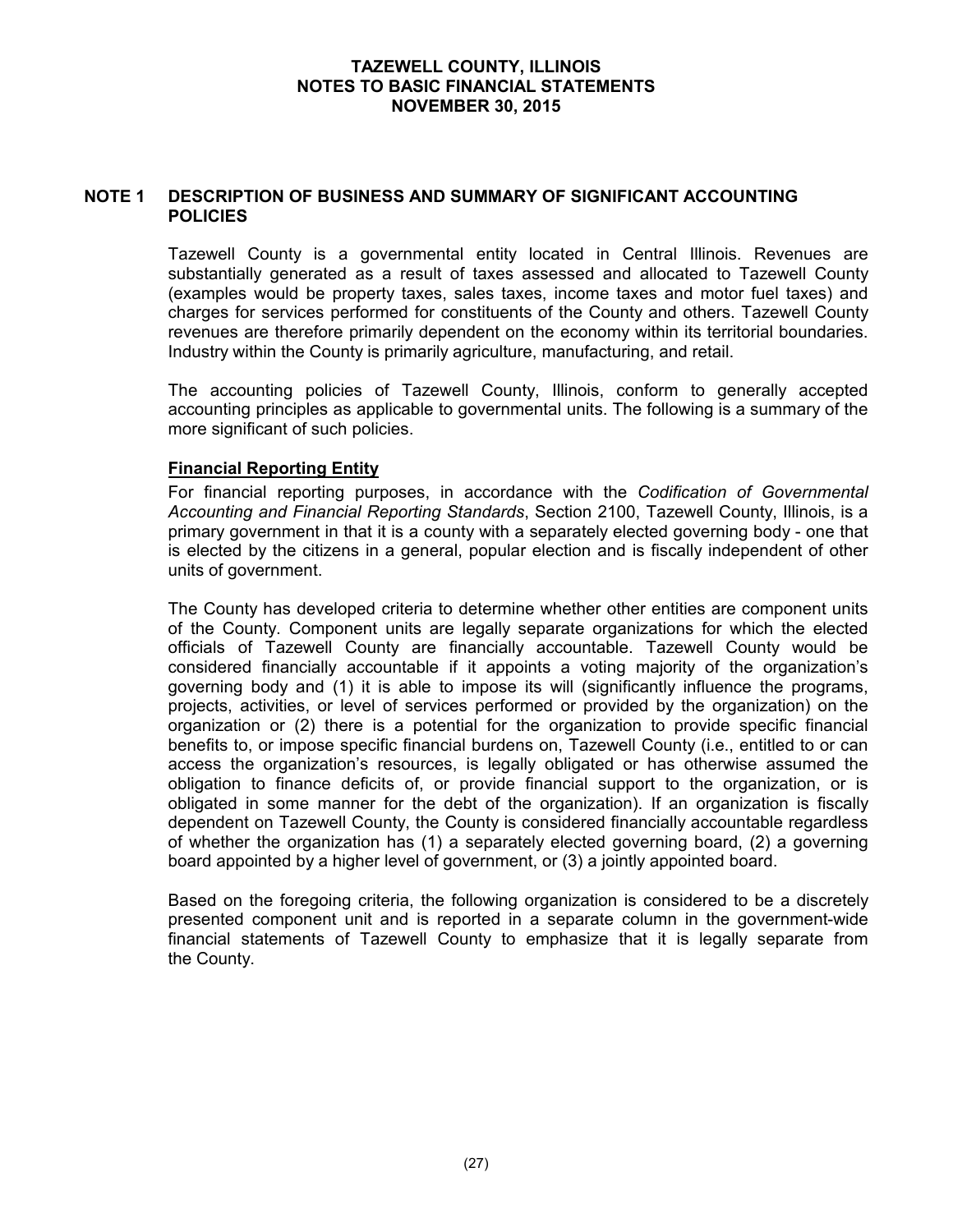## **NOTE 1 DESCRIPTION OF BUSINESS AND SUMMARY OF SIGNIFICANT ACCOUNTING POLICIES (CONTINUED)**

## **Financial Reporting Entity (Continued)**

#### *Emergency Telephone System Board of Tazewell County (ETSB)*

The Tazewell County Board Chairman with the advice and consent of the Tazewell County Board appoints board members (not to exceed 11 members) to the ETSB. The members of the ETSB are then responsible for planning the 911 emergency system, receiving monies imposed under an established surcharge, authorizing disbursements and hiring all staff. The geographic area served by the ETSB is the same as Tazewell County. The treasurer of Tazewell County maintains the funds and invests or disburses them at the direction of the ETSB. Tazewell County Board has the responsibility for approving the rate of the surcharge which funds the activities of the ETSB and therefore has the ability to impose its will on that Board.

Transactions between Tazewell County and the ETSB are accounted for in the same manner as any other state and local government and, therefore, have been treated as interfund services provided and used.

Significant accounting policies of the ETSB are the same as those of Tazewell County. Separate financial statements are not prepared.

#### *Other Related Organizations*

The County Board Chairman and County Board make appointments of the governing boards of a number of special purpose districts. Even though the County Board may appoint a majority of the members of the respective districts, the members do not serve at the discretion of the County Board, that is, they can be removed only for cause. There are no indications that the County Board can impose its will over these districts and therefore has no financial accountability. These units are not considered component units of Tazewell County, Illinois.

Additionally, the Tazewell County Board Chairman and County Board make appointments to several jointly appointed boards for which Tazewell County may provide limited support and derive benefit from the services. However, Tazewell County does not appoint a voting majority and the entities are not considered component units of Tazewell County. The County does not have equity interest in the organizations and financial information of the organizations is not included in these basic financial statements.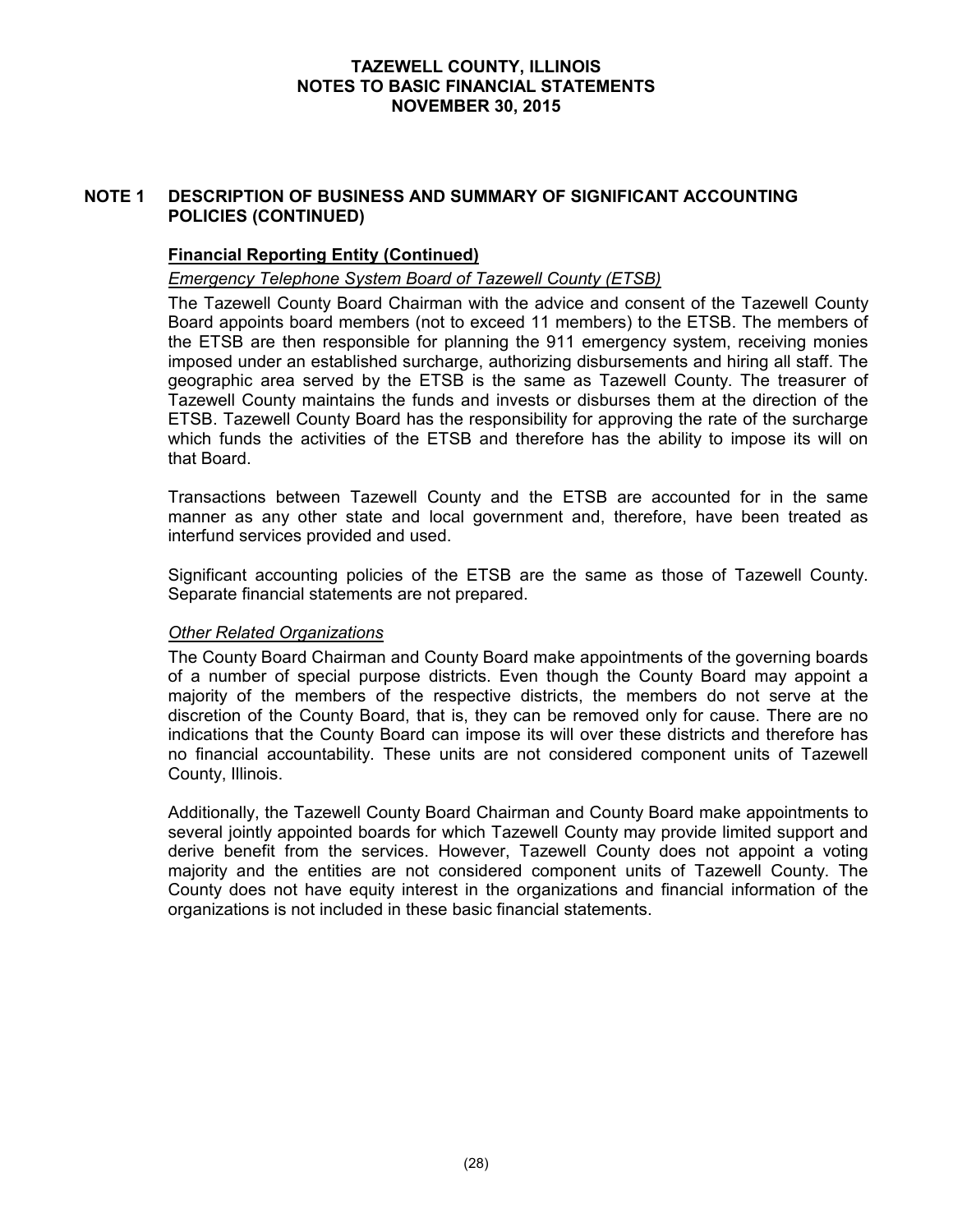## **NOTE 1 DESCRIPTION OF BUSINESS AND SUMMARY OF SIGNIFICANT ACCOUNTING POLICIES (CONTINUED)**

## **Government-Wide and Fund Financial Statements**

The government-wide financial statements (i.e., the statement of net position and the statement of activities) report information on all of the nonfiduciary activities of the primary government and its component units. Governmental activities, which are normally supported by taxes and intergovernmental revenues, are reported separately from business-type activities, which rely to a significant extent on fees and charges for support. The County does not have any business-type activities. For the most part, the effect of interfund activity has been removed from these statements. The primary government is reported separately from its legally separate component unit for which the primary government is financially accountable.

The statement of activities demonstrates the degree to which the direct expenses of a given function or segment is offset by program revenues. Direct expenses are those that are clearly identifiable with a specific function or segment. Program revenues include (1) charges to customers or applicants who purchase, use, or directly benefit from goods, services, or privileges provided by a given function or segment and (2) grants and contributions that are restricted to meeting the operational or capital requirements of a particular function or segment. Taxes and other items not properly included among program revenues are reported instead as general revenues.

Separate financial statements are provided for governmental funds, the proprietary fund, and fiduciary funds, even though the latter are excluded from the government-wide financial statements. Major individual governmental funds are reported as separate columns in the fund financial statements. Nonmajor funds are aggregated and presented in a single column.

## **Measurement Focus, Basis of Accounting, and Financial Statement Presentation**

The government-wide financial statements are reported using the economic resources measurement focus and the accrual basis of accounting, as are proprietary fund and fiduciary fund financial statements. Revenues are recorded when earned and expenses are recorded when a liability is incurred, regardless of the timing of related cash flows. Property taxes are recognized as revenues in the year for which they are levied for budgetary purposes. Grants and similar items are recognized as revenue as soon as all eligibility requirements imposed by the provider have been met.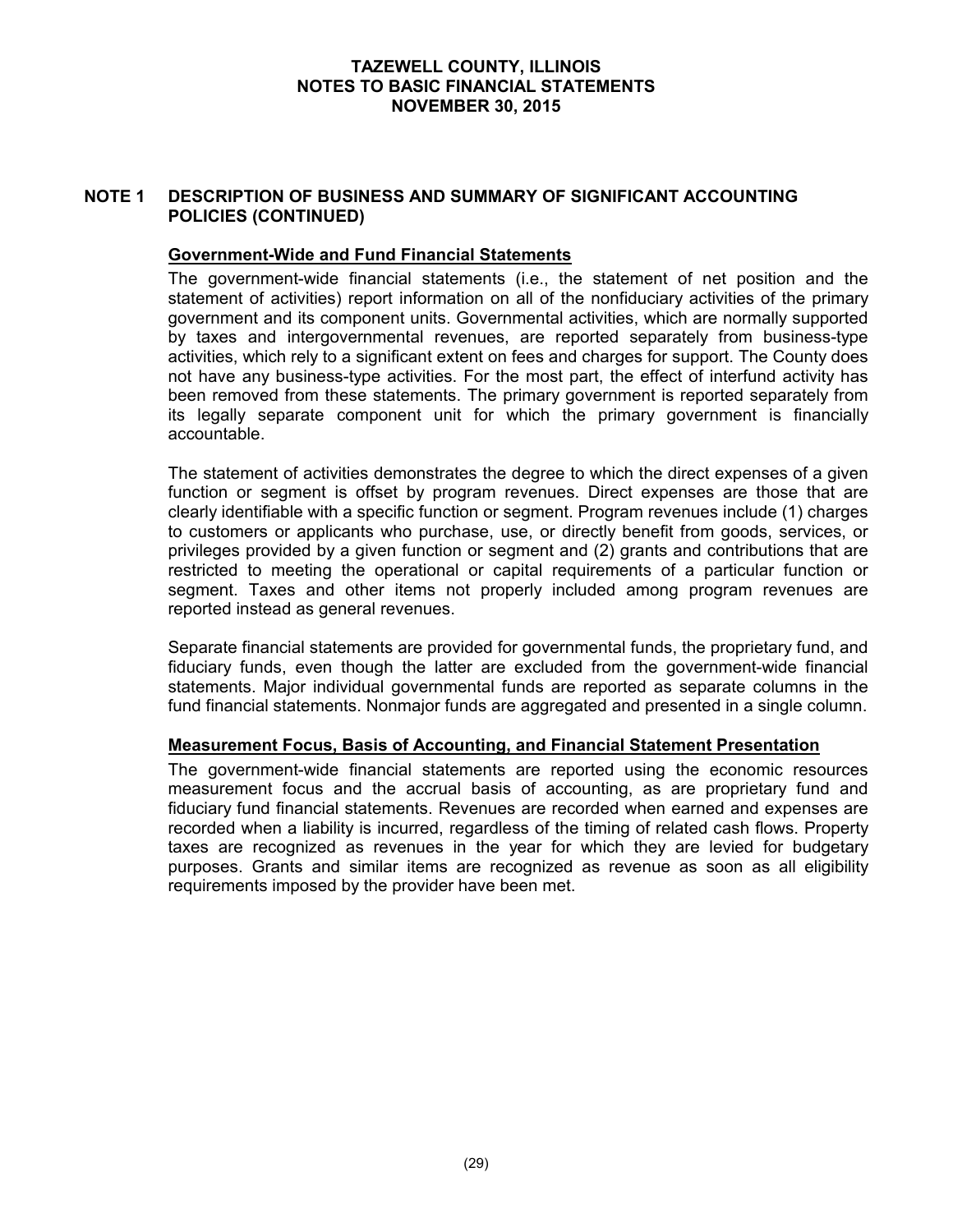## **NOTE 1 DESCRIPTION OF BUSINESS AND SUMMARY OF SIGNIFICANT ACCOUNTING POLICIES (CONTINUED)**

## **Measurement Focus, Basis of Accounting, and Financial Statement Presentation (Continued)**

Governmental fund financial statements are reported using the current financial resources measurement focus and the modified accrual basis of accounting. Revenues are recognized as soon as they are both measurable and available. Revenues are considered to be available when they are collectible within the current period or soon enough thereafter to pay liabilities of the current period. For this purpose, the County considers revenues to be available if they are collected within approximately 180 days of the end of the current fiscal year, except for property taxes, which must be collected within 60 days to be considered available. Property taxes, franchise taxes, licenses, and interest associated with the current fiscal period are all considered to be susceptible to accrual and so have been recognized as revenues of the current fiscal period. All other revenue items are considered to be measurable and available only when cash is received by the government. Expenditures generally are recorded when a liability is incurred, as under accrual accounting. However, debt service expenditures, as well as expenditures related to compensated absences and claims and judgments, are recorded only when payment is due.

Agency funds have no measurement focus.

The County reports the following major governmental funds:

*General Fund* - The General Fund is the general operating fund of the County. All general tax revenues and other receipts that are not allocated by law or contractual agreement to some other fund are accounted for in this fund. This fund pays the general operating expenditures, the fixed charges, and the capital improvement costs that are not paid through other funds.

*Illinois Municipal Retirement Fund* - This special revenue fund accounts for the collection of taxes for the employer contribution to the state retirement system.

*County Highway Fund* - This special revenue fund is used to account for revenues derived from specific taxes and user charges for the maintenance of County highways.

*County Motor Fuel Tax Fund* - This special revenue fund accounts for repairs and maintenance to County highways with funding derived from the state's distribution of the County's share of the motor fuel tax collected by the state.

*County Health Fund* - This special revenue fund accounts for grants, entitlements, and other revenues that finance the operations of the County's health related activities.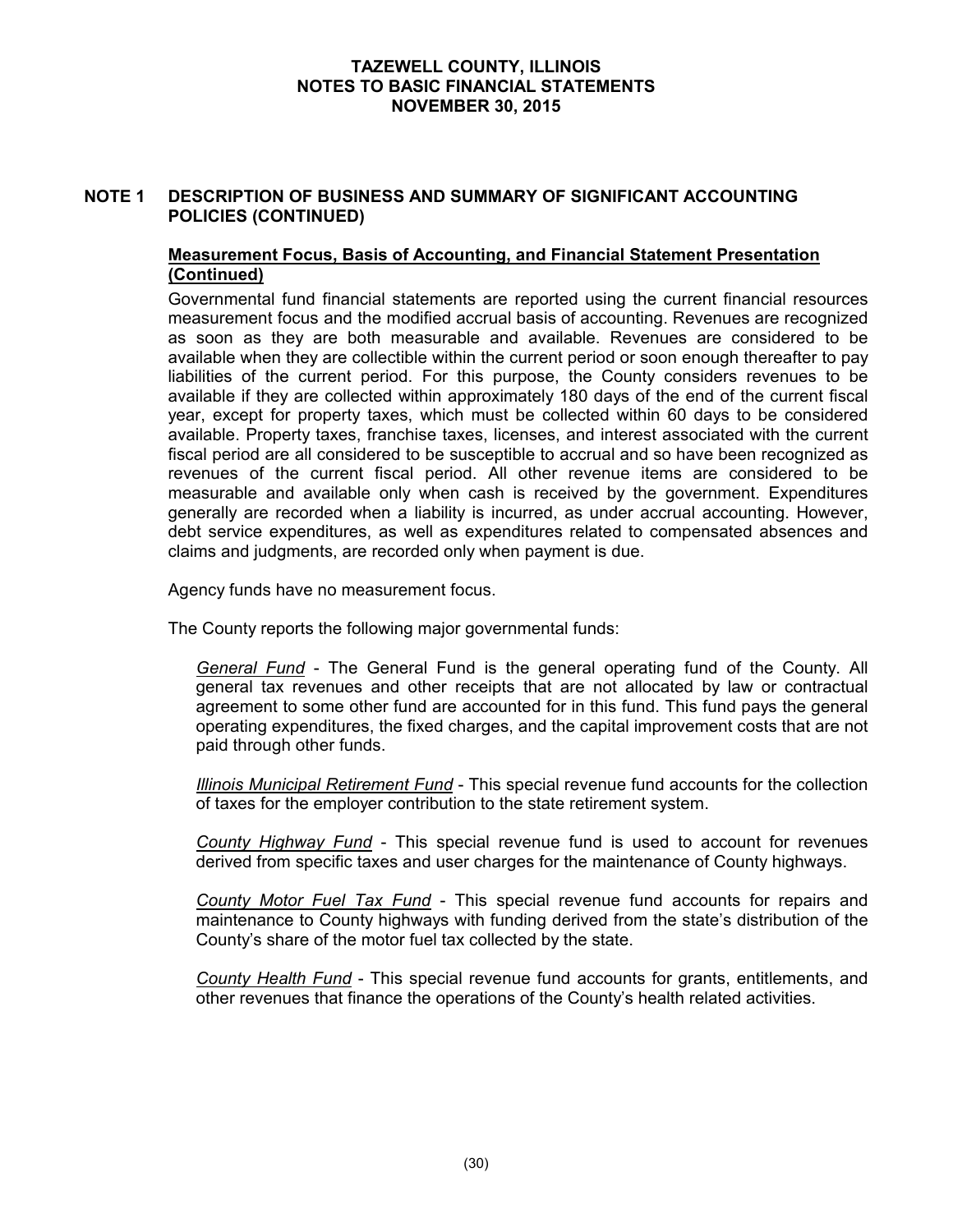## **NOTE 1 DESCRIPTION OF BUSINESS AND SUMMARY OF SIGNIFICANT ACCOUNTING POLICIES (CONTINUED)**

# **Measurement Focus, Basis of Accounting, and Financial Statement Presentation (Continued)**

Additional governmental fund types which are combined as nonmajor funds are as follows:

*Special Revenue Funds* - The Special Revenue Funds are utilized to account for revenues derived from specific sources which are usually required by law or regulation to be accounted for in separate funds.

Additionally, the County reports the following fund types:

*Internal Service Fund* - This fund is used to account for the self-insured medical program that is provided to other funds of the County on a cost-reimbursement basis.

Agency Funds - These funds are used to account for assets held by the County in a trustee capacity or as an agent for individuals, private organizations, and other governmental units.

The proprietary fund (only proprietary fund Tazewell County maintains is the internal service fund) distinguishes operating revenues and expenses from nonoperating items. Operating revenues and expenses generally result from providing services and producing and delivering goods in connection with a proprietary fund's principal on-going operations. Operating expenses for the proprietary fund include the cost of sales and services and administrative expenses. All revenues and expenses not meeting this definition are reported as nonoperating revenues and expenses.

When both restricted and unrestricted resources are available for use, it is the County's policy to use restricted resources first, then unrestricted resources as they are needed.

#### **Deposits and Investments**

The County's cash is comprised of cash on hand, demand deposits, and short-term investments, typically with a maturity at the date of purchase of twelve months or less.

The County and ETSB invest in allowable investments under the Illinois Compiled Statutes. These include (a) interest-bearing savings accounts and certificates of deposit, (b) bonds, notes, certificates of indebtedness, treasury bills, or other securities which are guaranteed by the full faith and credit of the United States of America, and (c) short-term discount obligations of the Federal National Mortgage Association.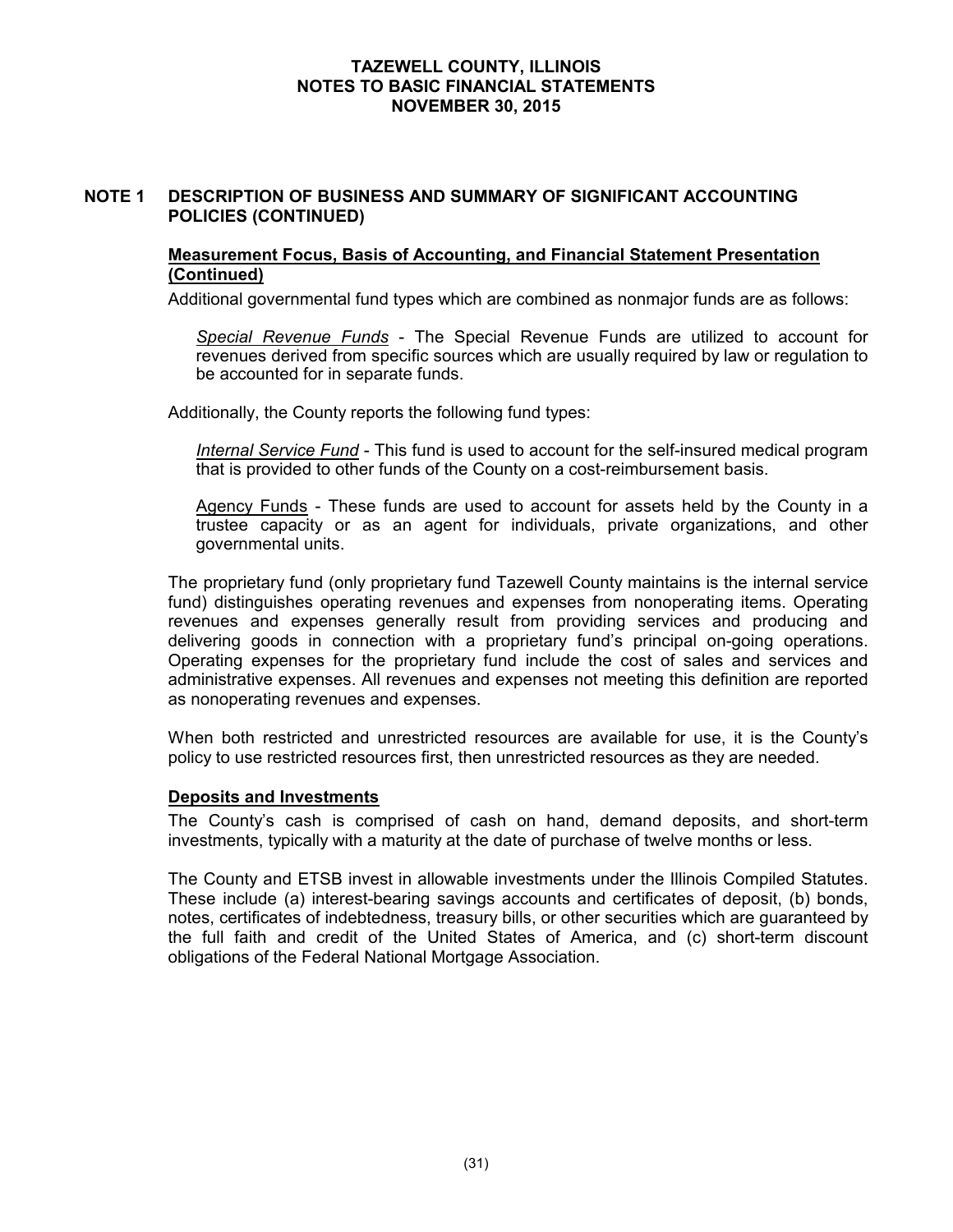## **NOTE 1 DESCRIPTION OF BUSINESS AND SUMMARY OF SIGNIFICANT ACCOUNTING POLICIES (CONTINUED)**

## **Deposits and Investments (Continued)**

Investments also include sweep accounts investing in United States Government debt securities, which are stated at cost which approximates fair value.

Investments are stated at fair value. Certificates of deposit are stated at cost, which approximates fair value.

#### **Receivables**

Activity between funds that are representative of lending/borrowing arrangements outstanding at the end of the fiscal year are referred to as either "due to/from other funds" (i.e., the current portion of interfund loans) or "advances to/from other funds" (i.e., the noncurrent portion of interfund loans). All other outstanding balances between funds are reported as "due to/from other funds."

All trade and property tax receivables are shown net of an allowance for uncollectibles. The property tax receivable allowance is equal to one percent of the total extended levy.

#### **Prepaid Items**

Prepaid items represent current expenditures which benefit future periods. Prepaid items of governmental funds are recorded as expenditures when consumed rather than when purchased.

#### **Inventories**

Inventories are stated at cost. Inventories are accounted for under the consumption method whereby acquisitions are initially recorded in inventory accounts and charged as expenditures when used.

#### **Capital Assets**

Capital assets, which include property, plant, equipment, and infrastructure assets (e.g., roads, bridges, sidewalks, and similar items), are reported in the government-wide financial statements. Capital assets are defined by the County as assets with an initial, individual cost of more than \$5,000, except for infrastructure, where the threshold for individual cost is \$250,000. Capital assets are recorded at historical cost or estimated historical cost if purchased or constructed. Donated capital assets are recorded at estimated fair market value at the date of donation.

The costs of normal maintenance and repairs that do not add to the value of the asset or materially extend assets lives are not capitalized. Major outlays for capital assets and improvements are capitalized as projects are constructed.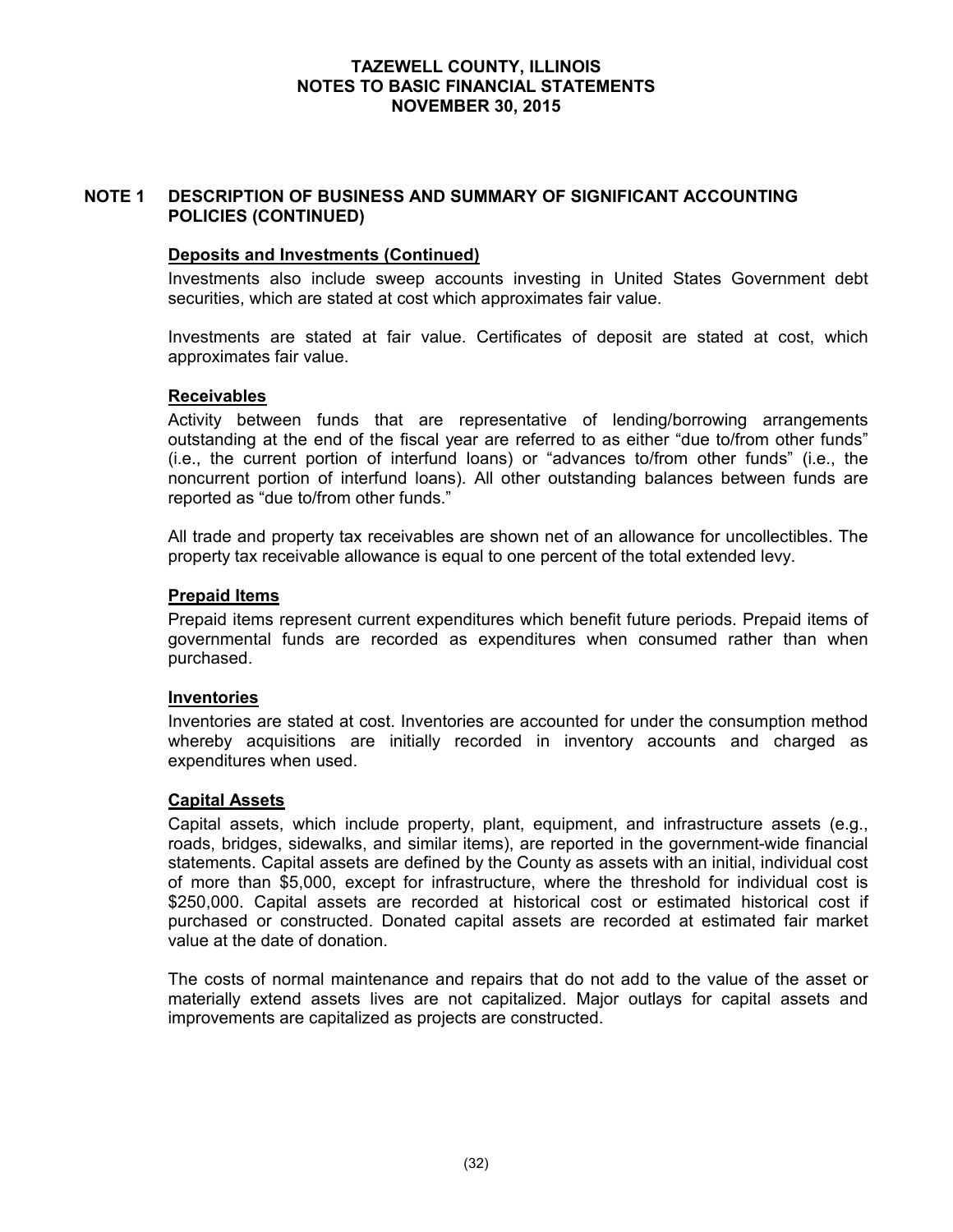# **NOTE 1 DESCRIPTION OF BUSINESS AND SUMMARY OF SIGNIFICANT ACCOUNTING POLICIES (CONTINUED)**

# **Capital Assets (Continued)**

Depreciation has been provided over the estimated useful lives using the straight-line method. The estimated useful lives are as follows:

| Category of Asset                          | <b>Estimated Life</b> |
|--------------------------------------------|-----------------------|
| Land Improvements                          | 20 Years              |
| Infrastructure                             | 40 Years              |
| <b>Buildings and Building Improvements</b> | 20-50 Years           |
| <b>Furnishings and Equipment</b>           | 5-15 Years            |

### **Compensated Absences Payable**

County employees are paid for vacation and compensated time by prescribed formulas based on length of service. Accumulated unpaid compensated absences are accrued when incurred in the government-wide financial statements. In the governmental funds, expenditures are typically recorded when payment is due and a liability would only be recorded as a result of employee resignations or retirements, for example.

#### **Long-term Liabilities**

In the government-wide financial statements, long-term debt and other long-term obligations are reported as liabilities in the statement of net position. Bond premiums and discounts are deferred and amortized over the life of the bonds using the straight-line method. Bonds payable are reported net of the applicable bond premium or discount. Bond issuance costs are expensed.

In the fund financial statements, governmental fund types recognize bond premiums and discounts, as well as bond issuance costs, during the current period. The face amount of debt issued is reported as other financing sources. Premiums received on debt issuances are reported as other financing sources while discounts on debt issuances are reported as other financing uses. Issuance costs, whether or not withheld from the actual debt proceeds received, are reported as debt service expenditures.

#### **Deferred Outflows of Resources**

The County would report decreases in net position or fund balance that relate to future periods as deferred outflows of resources in a separate section of its statements of net position or governmental fund balance sheet. The County has deferred outflows related to pension expense to be recognized in future periods and for pension contributions made after the measurement dates.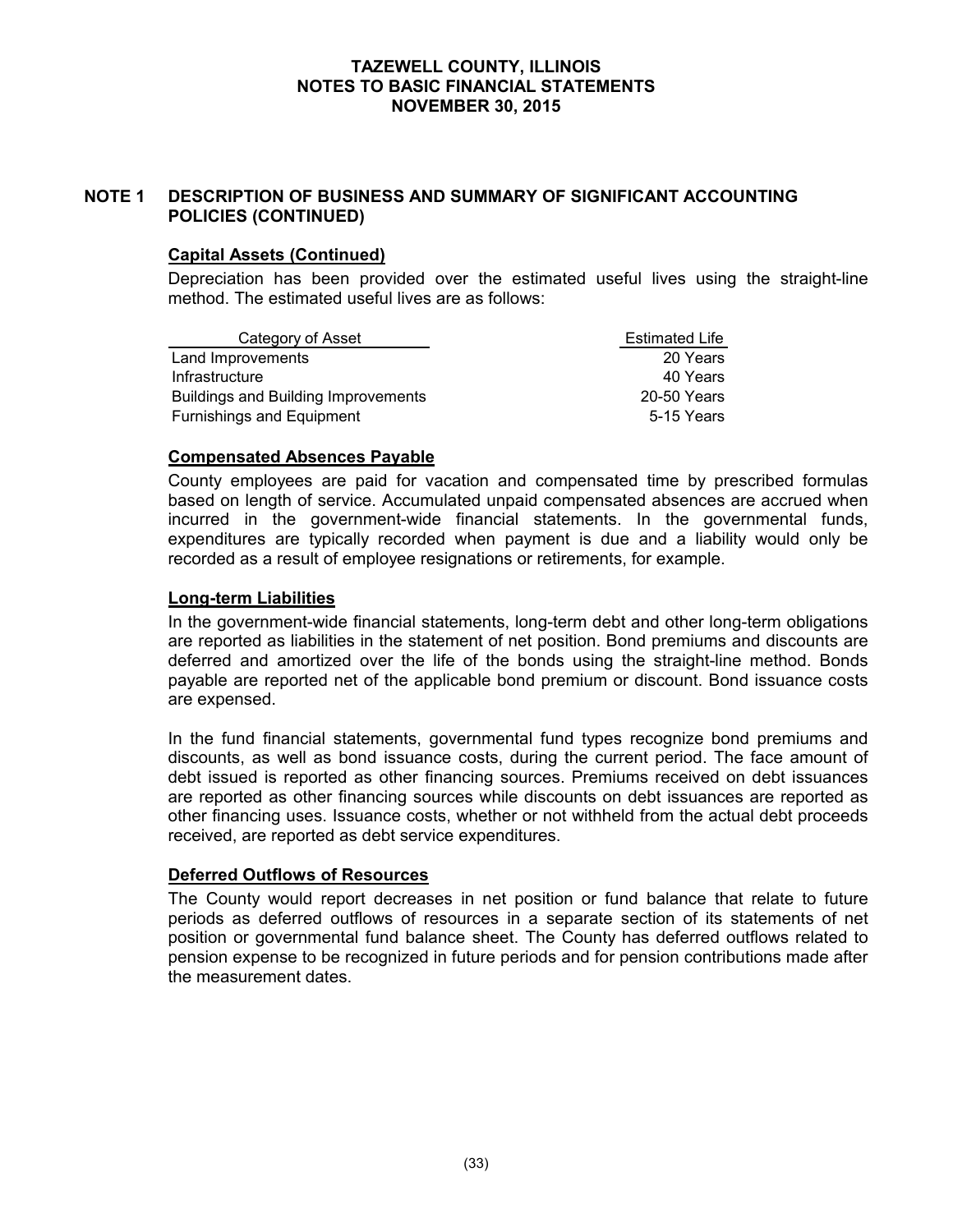# **NOTE 1 DESCRIPTION OF BUSINESS AND SUMMARY OF SIGNIFICANT ACCOUNTING POLICIES (CONTINUED)**

### **Deferred Inflows of Resources**

The County's financial statements report a separate section for deferred inflows of resources. This separate financial statement element reflects an increase in net position or fund balance that applies to a future period. The County will not recognize the related revenue until a future event occurs. The County has three types of items which occur related to revenue recognition. Property tax receivables are recorded in the current year, but the revenue will be recorded in the subsequent year, as it is not legally available as of fiscal year end. Economic development loan receivables are recorded in the current year, but the revenue will be recorded in each subsequent year for the life of the loan, as it is not available in the governmental funds as of fiscal year-end. Reimbursements are recorded in the current year, but a portion of the revenue will be recorded in the subsequent year, as it is not yet earned until time elapses.

### **Pensions**

For purposes of measuring the net pension liability, deferred outflows of resources and deferred inflows of resources related to pensions, and pension expense, information about the fiduciary net position of the Illinois Municipal Retirement Fund (IMRF) and additions to/deductions from IMRF's fiduciary net position have been determined on the same basis as they are reported by IMRF. For this purpose, benefit payments (including refunds of employee contributions) are recognized when due and payable in accordance with the benefit terms. Investments are reported at fair value.

# **Net Position**

Net position represents the difference between assets plus deferred outflows of resources less liabilities and deferred inflows of resources. Net investment in capital assets consists of capital assets, net of accumulated depreciation, reduced by the outstanding balances of any borrowings used for the acquisition, construction, or improvement of those assets. Net investment in capital assets excludes unspent debt proceeds. As of November 30, 2015, there were no unspent bond proceeds. Net positions are reported as restricted when there are limitations imposed on their use through enabling legislation or through external restrictions imposed by creditors, grantors, or laws or regulations of other governments.

The County first applies restricted resources when an expense is incurred for purposes for which both restricted and unrestricted net positions are available.

#### **Cash Equivalents**

For the purposes of the statement of cash flows, the County considers all highly liquid investments with a maturity of three months or less when purchased to be cash equivalents. At November 30, 2015, there were no investments that were cash equivalents.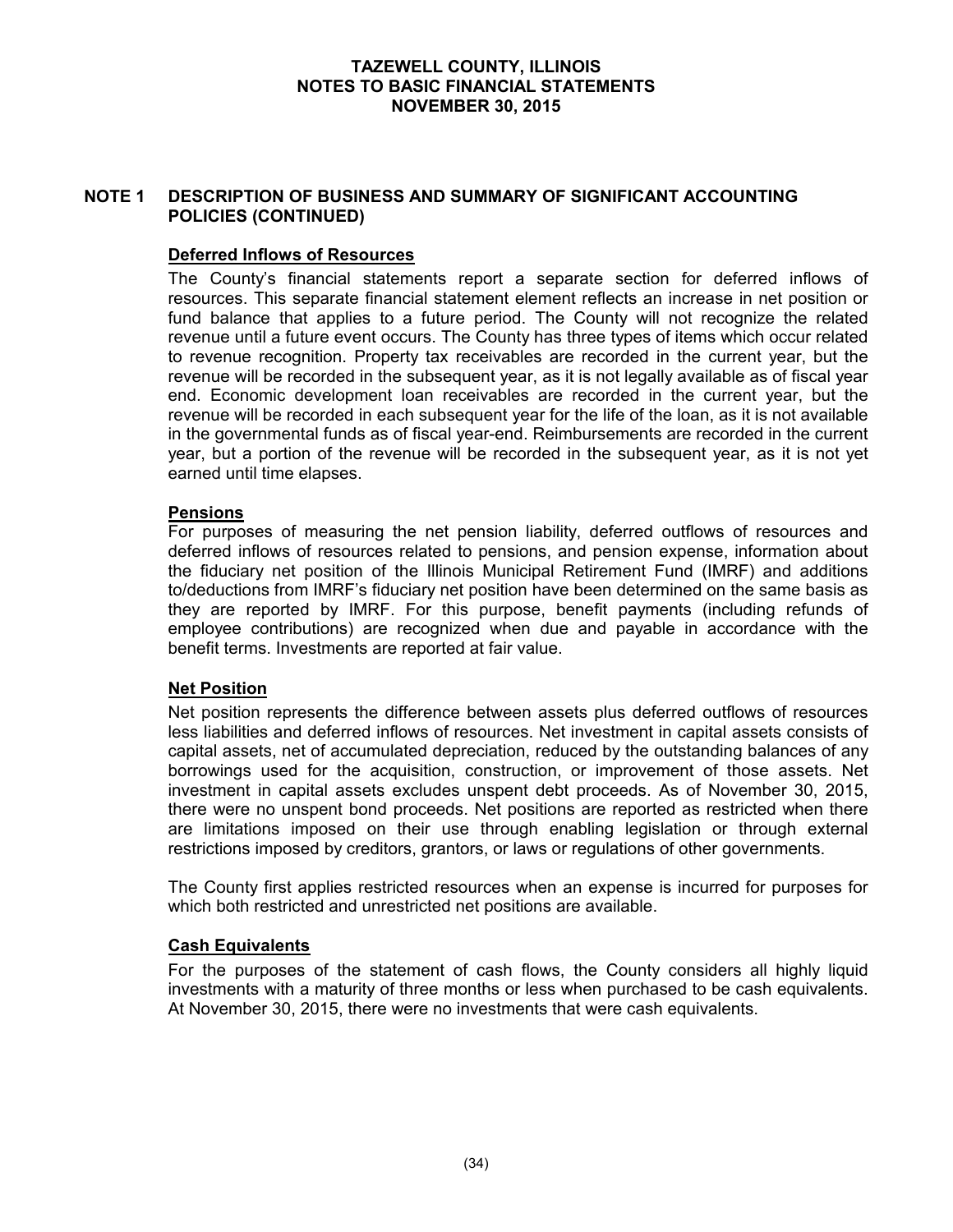## **NOTE 1 DESCRIPTION OF BUSINESS AND SUMMARY OF SIGNIFICANT ACCOUNTING POLICIES (CONTINUED)**

## **Use of Estimates in Preparing Financial Statements**

The preparation of financial statements in conformity with accounting principles generally accepted in the United States of America require management to make estimates and assumptions that affect the reported amounts of assets, deferred outflows of resources, liabilities, and deferred inflows of resources and disclosure of contingent assets and liabilities at the date of the financial statements and the reported amounts of revenues, expenditures, gains, losses, and other changes in fund balance during the reporting period. Actual results could differ from those estimates. Material estimates that are particularly susceptible to significant change in the near term relate to the determination of the net pension liability, other post-employment benefit obligation, and estimated payable for claims and issues.

### **Budgetary Data**

The County follows these procedures in establishing the budgetary data reflected in the financial statements:

- (1) At a regular or special call meeting of the County Board in a time period from September to November, the proposed budget for the fiscal year commencing on the following December 1 is submitted. The budget includes proposed expenditures and the means of financing them.
- (2) Prior to or soon after December 1, the final budget is legally enacted through passage of an appropriation ordinance. The final budget may differ from the proposed budget by changes that have been made and approved by two-thirds of the County Board.
- (3) Transfers of budgeted amounts among object classifications, or any budget increases by means of an emergency or supplemental appropriation, require approval by two-thirds of the County Board members. The legal level of control is the fund level.
- (4) The budget is prepared on the modified accrual basis.
- (5) Annual budgets have been legally adopted and/or informationally presented to the County Board for review for the General Fund (excludes working cash account), Special Revenue Funds (except for the Indemnity Fund).
- (6) All appropriations lapse at year-end.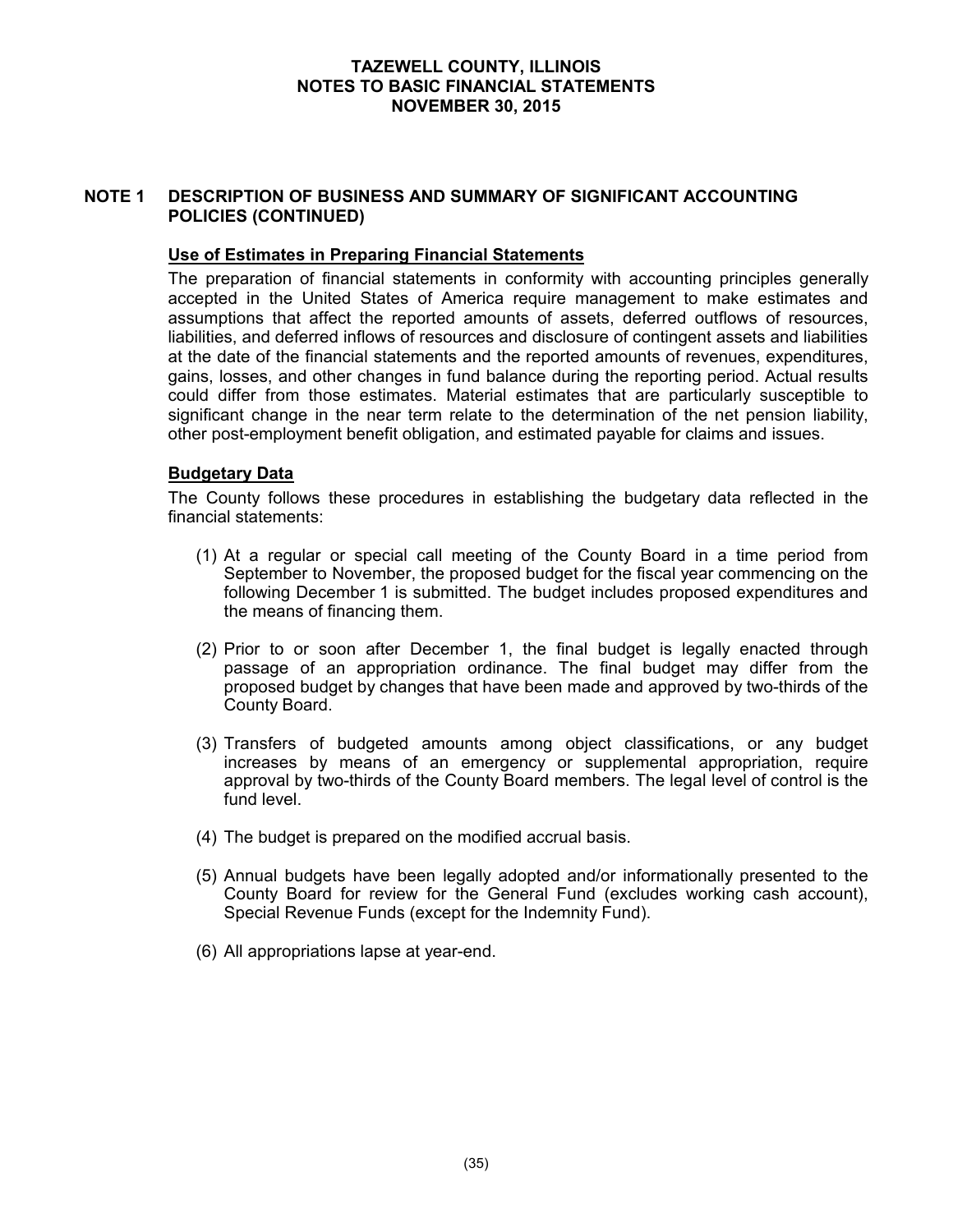## **NOTE 1 DESCRIPTION OF BUSINESS AND SUMMARY OF SIGNIFICANT ACCOUNTING POLICIES (CONTINUED)**

# **Common Cash Account**

Separate bank accounts are not maintained for all County funds. Instead, certain general and special revenue funds maintain their cash balances in a common checking account. Accounting records are maintained to show the portion of the common cash balance attributable to each participating fund.

Earnings on the common checking account are allocated to the General Fund unless statutes require otherwise or the County Board has authorized otherwise. These respective allocations are made based on the average balances by fund.

Certain of the funds participating in the common cash account incur overdrafts (deficits) in the account. These overdrafts result from expenditures which have been approved by the County Board and at year-end are reflected as amounts due to the respective "loaning" fund in the fund financial statements.

# **Fund Balance Classification**

GASB Statement No. 54, *Fund Balance Reporting and Governmental Fund Type Definitions*  provides more clearly defined fund balance categories to make the nature and extent of the constraints placed on a government's fund balances more transparent. The following classifications describe the relative strength of the spending constraints:

- *Nonspendable:* This classification includes amounts that cannot be spent because they are either (a) not in spendable form or (b) are legally or contractually required to be maintained intact. The County has classified inventory and prepaid expenditures as nonspendable fund balance.
- *Restricted:* This classification includes amounts for which constraints have been placed on the use of the resources either (a) externally imposed by creditors (such as through a debt covenant), grantors, contributors, or laws or regulations of other governments, or (b) imposed by law through constitutional provisions or enabling legislation. The County has classified state and federal grants as being restricted because their use is restricted by granting agencies. The County has also classified property taxes and various fees and fines as being restricted because their use is restricted by state laws and regulations.
- *Committed:* This classification includes amounts that can be used only for specific purposes pursuant to constraints imposed by formal action of the County Board. These amounts cannot be used for any other purpose unless the County Board removes or changes the specified use by taking the same type of action (ordinance or resolution) that was employed when the funds were initially committed. The County has classified fees collected to house gainfully employed prisoners as being committed because their use is formally committed by the County Board.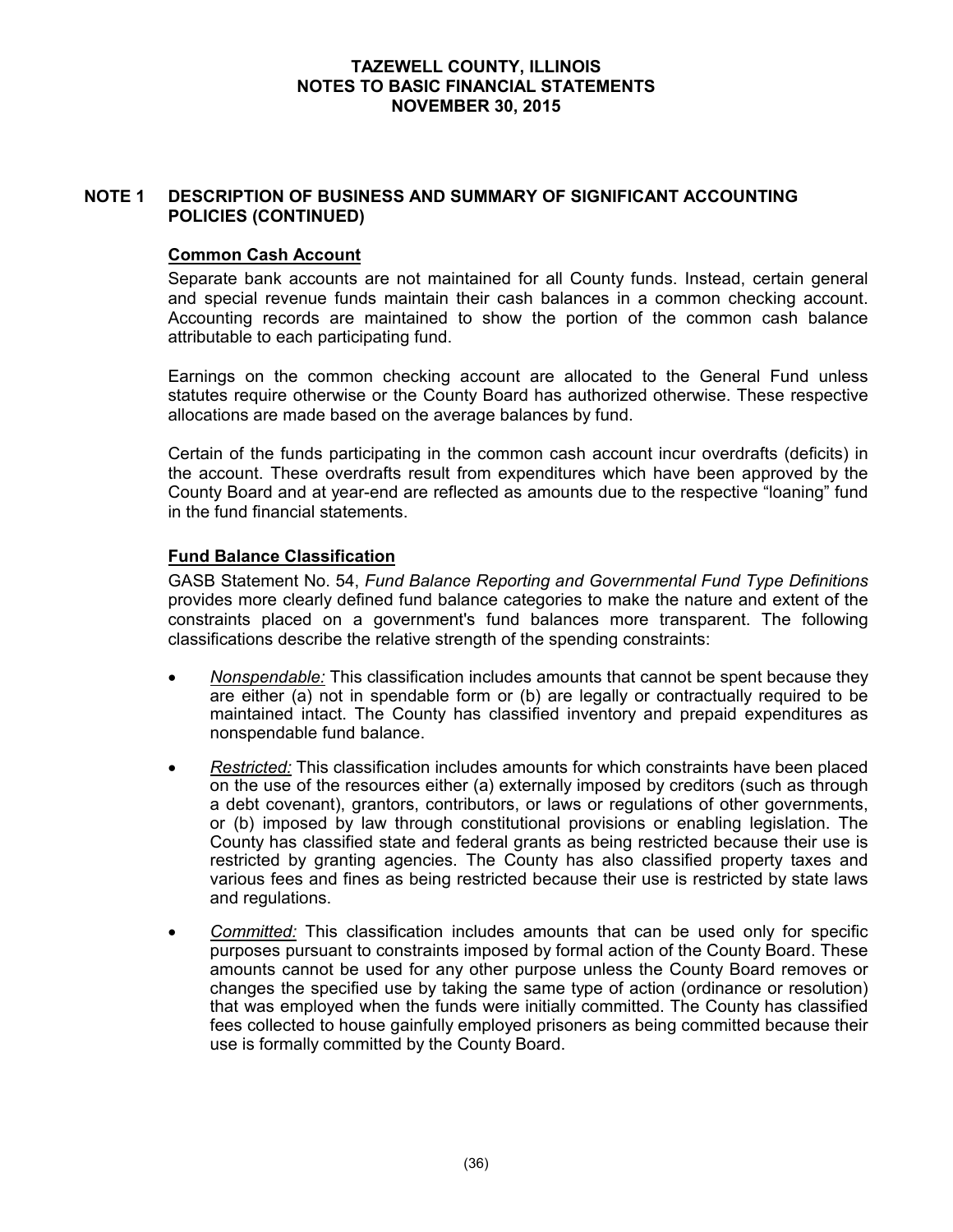#### **NOTE 1 DESCRIPTION OF BUSINESS AND SUMMARY OF SIGNIFICANT ACCOUNTING POLICIES (CONTINUED)**

### **Fund Balance Classification (Continued)**

- *Assigned:* This classification includes amounts that are constrained by the County's intent to be used for a specific purpose but are neither restricted nor committed. This intent can be expressed by the County Board or through the County Board delegating this responsibility to a board member through the budgetary process. This classification also includes the remaining positive fund balance for all governmental funds except for the General Fund.
- *Unassigned:* This classification includes the residual fund balance for the General Fund and includes negative residual fund balance of any other governmental fund that cannot be eliminated by offsetting of Assigned fund balance amounts.

The County would typically use restricted fund balances first, followed by committed resources, and then Assigned resources, as appropriate opportunities arise, but reserves the right to selectively spend unassigned resources first to defer the use of these other classified funds.

#### **Minimum Fund Balance Policy**

It is the policy of the Tazewell County Board to maintain unrestricted balances in the General Fund and in its Special Revenue Funds in an amount equal to at least four months (33%) of projected expenditures. For those Funds whose primary revenue source is the real estate tax levy, a minimum fund balance should be maintained equal to one half (50%) of projected expenditures.

# **NOTE 2 CASH AND INVESTMENTS**

#### **Custodial Credit Risk - Deposits**

Custodial credit risk is the potential for a financial institution or counterparty to fail such that the County would not be able to recover the value of deposits, investments, or collateral securities that are in the possession of an outside party. The County's investment policy requires funds on deposit in excess of FDIC limits to be secured by some form of collateral, witnessed by a written agreement.

As of November 30, 2015, the carrying amount of the County's bank deposits (includes checking, savings, and certificates of deposit) was \$49,121,610 (excludes petty cash in the amount of \$313,259 which is included in the cash balance in the statement of net position). As of November 30, 2015, \$45,155,479 of the County's bank balance of \$51,585,764 was exposed to custodial credit risk as follows:

| Uninsured and Collateral Held by Pledging Bank   | \$17.956.123 |
|--------------------------------------------------|--------------|
| Uninsured and Collateral Held by Pledging Bank's |              |
| Trust Department not in the County's Name        | 27,199,356   |
| Total                                            | \$45,155,479 |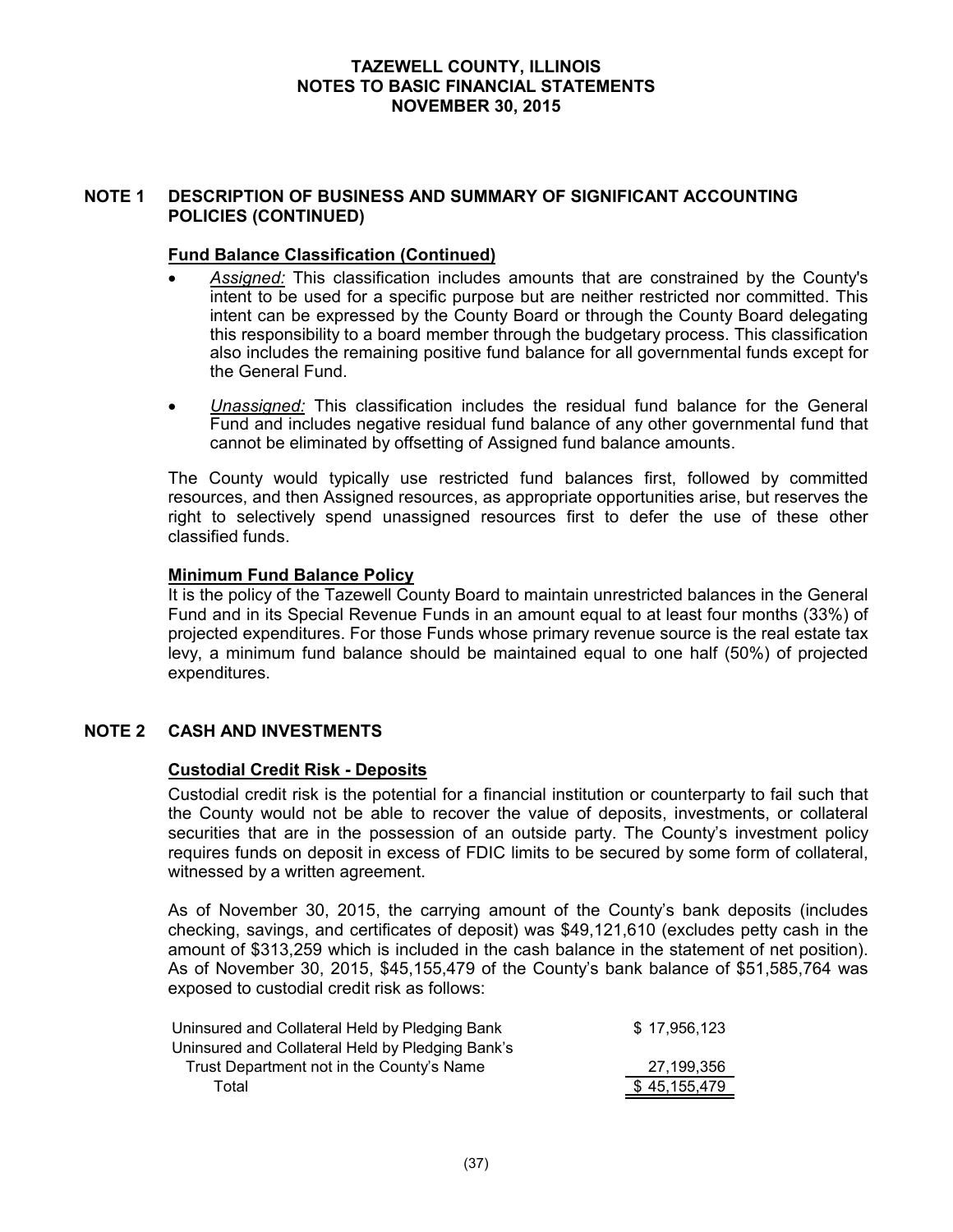# **NOTE 2 CASH AND INVESTMENTS (CONTINUED)**

### **Custodial Credit Risk – Deposits (Continued)**

As of November 30, 2015, the County's investments included the following:

|                |        |            |  | <b>Maturities</b> |        |            |  |
|----------------|--------|------------|--|-------------------|--------|------------|--|
|                |        | Fair       |  | (In Years)        |        | Carrying   |  |
|                | Value* |            |  | Less Than One     | Amount |            |  |
| Sweep Accounts |        | 27,170,435 |  | 27,170,435        |        | 27,170,435 |  |
| Illinois Funds |        | 28.921     |  | 28.921            |        | 28.921     |  |
|                |        | 27,199,356 |  | 199.356.'<br>27   |        | 27,199,356 |  |
|                |        |            |  |                   |        |            |  |

**Equivalent to Deposit Balance** 

# **Custodial Credit Risk - Investments**

- *Sweep Accounts* For an investment, custodial credit risk is the risk that, in the event of the failure of the counterparty, the County will not be able to recover the value of its investments or collateral securities that are in the possession of an outside party. Regarding the County's investment in the sweep accounts, all of the underlying securities are held by the bank, not in the name of the County, and are invested in United States Government agency debt securities.
- *Illinois Funds* Investment in Illinois Funds is the County's portion of an investment pool which is collateralized in total but no collateral is specifically pledged to the County. The Illinois Funds are state-approved, professionally managed investment funds which enable local governments in Illinois to pool available funds for investment in various state-approved investments. The fair value of the County's position in the pool is the same as the value of the pool shares. The carrying amount of these deposits at November 30, 2015 was \$28,921.

#### **Interest Rate Risk**

Interest rate risk is the risk that changes in interest rates will adversely affect the fair value of an investment.

It is the County's policy, to the extent possible, that the County will attempt to match investments with anticipated cash flow requirements. Unless matched to a specific cash flow, the County will not directly invest in securities maturing more than 3 years from the date of purchase. However, the County may collateralize its repurchase agreements using longerdated investments not to exceed 5 years to maturity.

Under the terms of the sweep and repurchase agreements, funds are reinvested daily. Certificates of deposit at year end all have a date of maturity at date of purchase of one year or less.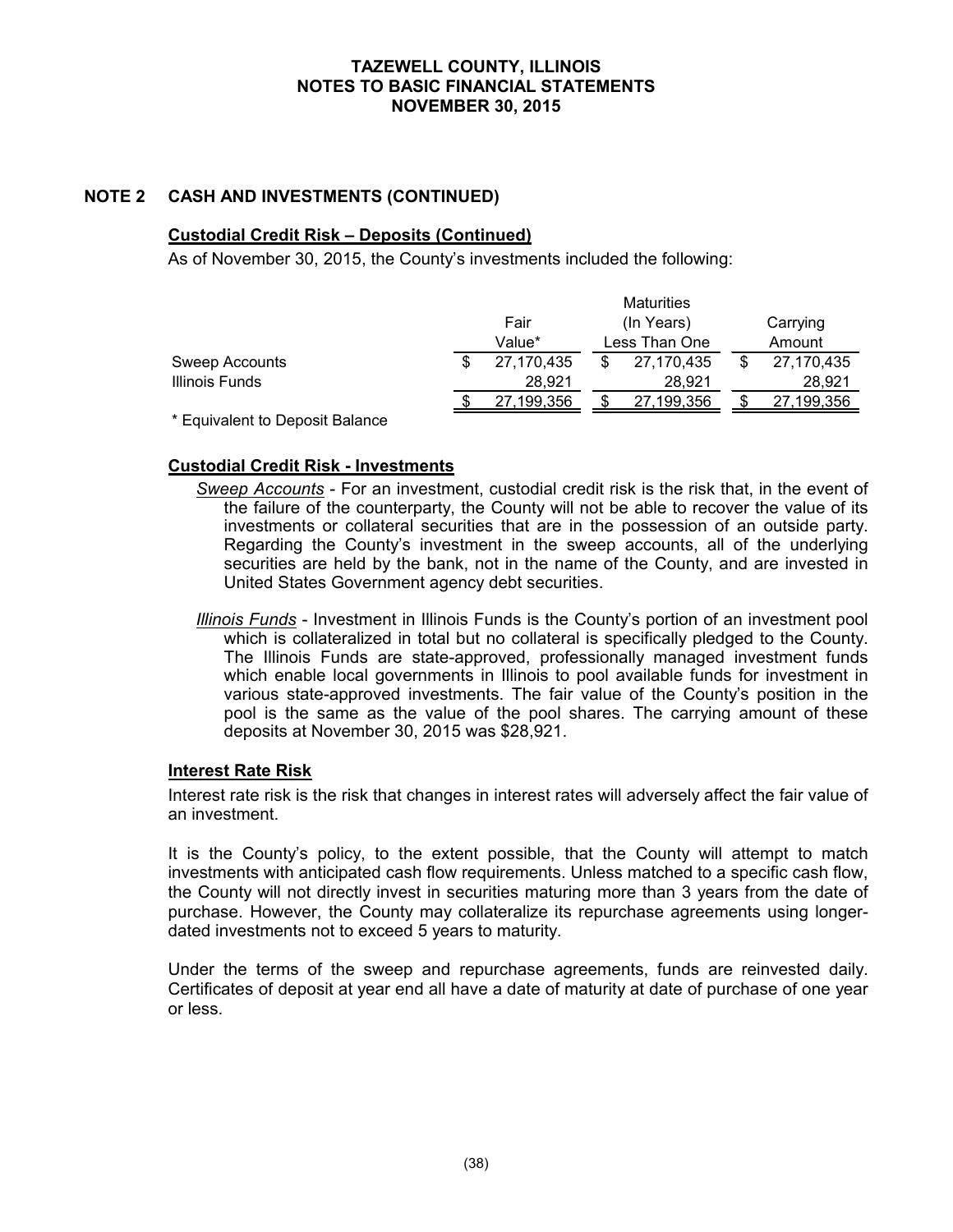# **NOTE 2 CASH AND INVESTMENTS (CONTINUED)**

#### **Concentration Risk**

Concentration risk is the risk associated with having more than five percent of investments in any issuer, other than the U.S. Government. County policy is to diversify its investments to the extent practical and within the confines of the statutes to ensure safety of the funds and to maximize return on investment. Such diversification will vary based on types of investment opportunities available from offering institutions. The County does not have any investments associated with a concentration risk.

### **Credit Risk**

Credit risk is the risk that an issuer or other counterparty to a debt investment will not fulfill its obligations.

State law limits investments as described in Note 1 to the basic financial statements. The County has no investment policy that would further limit its investment choices. As of November 30, 2015, the County's investment in the Illinois Funds was rated AAAm by Standard and Poor's.

### **Other Information**

Additionally, during the year, the Tazewell County Treasurer serves in an agency relationship as the collector of property taxes. At a given point in the tax collection cycle, unsecured, uninsured deposits and investments may significantly exceed amounts at year-end. The policy to obtain securities to insure or collateralize deposits and investments throughout the year follows Illinois Compiled Statutes which state that uncollateralized deposits and investments shall not exceed 75% of the capital stock and surplus (net worth) of the financial institution.

# **Reconciliation**

Below is a reconciliation of the County's deposits and investments as reported in the November 30, 2015 financial statements.

|                                        | Government-Wide<br>Statement of<br><b>Net Position</b> |            |    |           | <b>Fiduciary Funds</b><br>Statement of<br><b>Net Position</b> |  | Total |
|----------------------------------------|--------------------------------------------------------|------------|----|-----------|---------------------------------------------------------------|--|-------|
| Cash on Hand and in Banks              | \$                                                     | 37,051,232 | \$ |           | \$<br>37,051,232                                              |  |       |
| Investments                            |                                                        | 10,067,495 |    |           | 10,067,495                                                    |  |       |
| Cash and Investments                   |                                                        |            |    | 2,345,063 | 2,345,063                                                     |  |       |
| Total                                  |                                                        | 47,118,727 |    | 2,345,063 | 49,463,790                                                    |  |       |
| Petty Cash<br><b>Bank Deposits</b>     |                                                        |            |    |           | \$<br>313,259<br>49,121,610                                   |  |       |
| Illinois Funds - Money Market Accounts |                                                        |            |    |           | 28,921                                                        |  |       |
| Total                                  |                                                        |            |    |           | 49,463,790                                                    |  |       |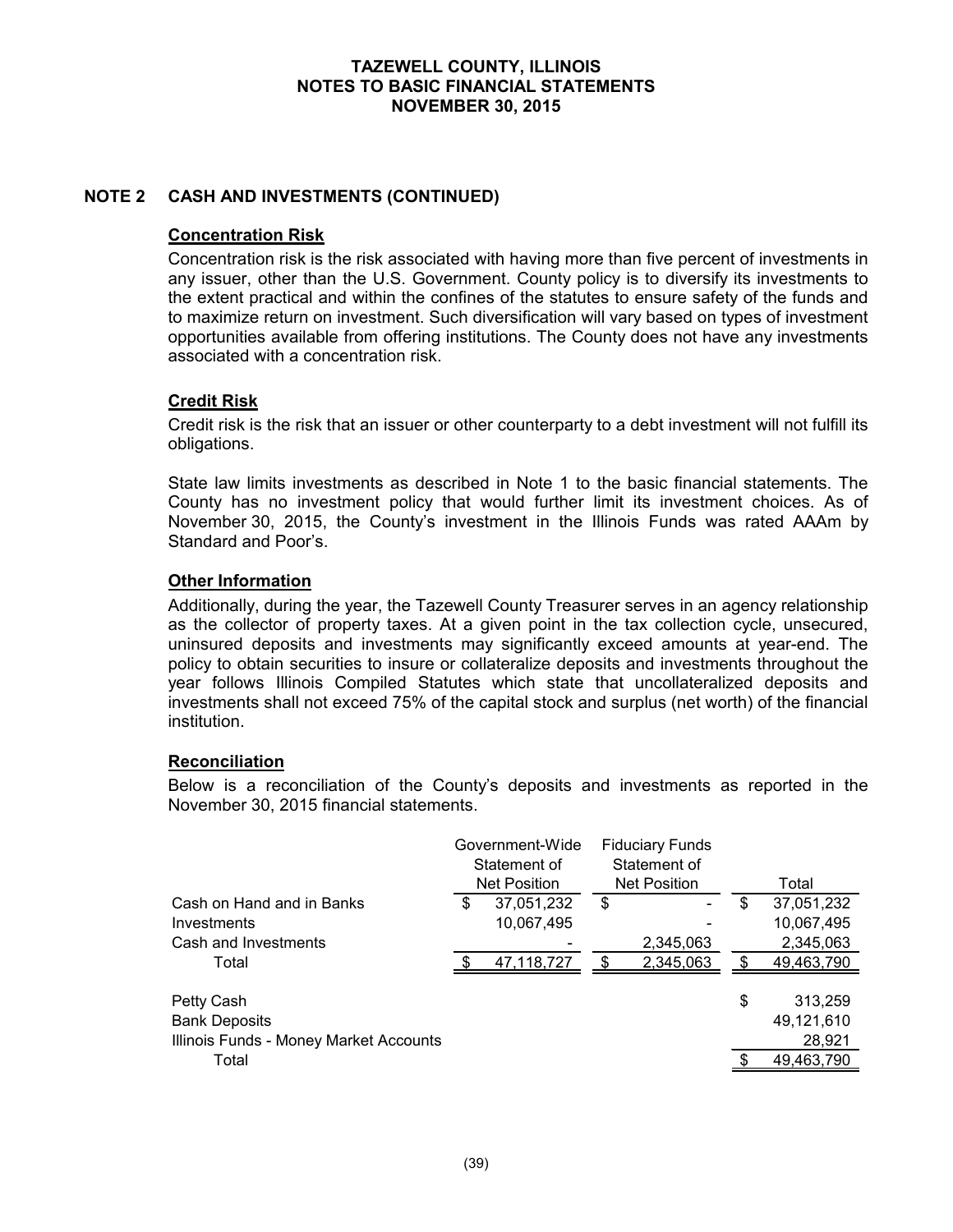#### **NOTE 3 PROPERTY TAXES**

Property taxes attach as an enforceable lien on property as of January 1. The County's property tax is levied each year at the time the budget for the ensuing year is passed and is extended against the assessed valuation of the County on January 1. Taxes are typically due and payable in two installments in June and September at the County Collector's office. Sale of taxes on any uncollected amounts is typically prior to November 30 and distribution to all taxing bodies, including County funds is typically also made prior to November 30.

Property taxes levied in 2014 are reflected as revenues in fiscal year 2015. Amounts not collected by the close of the tax cycle are either under tax objection or forfeiture. Distributions of these amounts are recognized as revenue in the year of distribution since collection is uncertain.

Property taxes levied in 2015 have been recognized as assets, net of an estimated uncollectible amount of 1%, and deferred inflows of resources as these taxes will be collected and are planned for budget purposes to be used in 2016.

Additionally, mobile home tax revenues are recognized on the cash basis due to uncertain availability until collection.

#### **NOTE 4 RECEIVABLES**

Certain receivables at November 30, 2015 for the County's major funds and nonmajor funds are as follows:

|                                 |    |           | County   |         |              |          |
|---------------------------------|----|-----------|----------|---------|--------------|----------|
|                                 |    |           | Motor    | County  |              | Nonmajor |
|                                 |    | General   | Fuel Tax | Health  | <b>Funds</b> |          |
| State of Illinois:              |    |           |          |         |              |          |
| Sales Taxes                     | S. | 2,953,761 | \$       | \$      | \$           |          |
| Income Taxes                    |    | 659,069   |          |         |              |          |
| <b>Video Gaming Taxes</b>       |    | 42,582    |          |         |              |          |
| <b>Replacement Taxes</b>        |    | 58,833    |          |         |              |          |
| Use Taxes                       |    | 283,015   |          |         |              |          |
| <b>Motor Fuel Taxes</b>         |    |           | 892.371  |         |              | 449,738  |
| Reimbursements                  |    | 382,875   |          |         |              |          |
| Grants                          |    |           |          |         |              | 221,193  |
| Department of Public Health and |    |           |          |         |              |          |
| Department of Human Services    |    |           |          | 660.463 |              |          |
| Other                           |    | 118,607   |          |         |              |          |
| Total                           |    | 4,498,742 | 892.371  | 660,463 |              | 670.931  |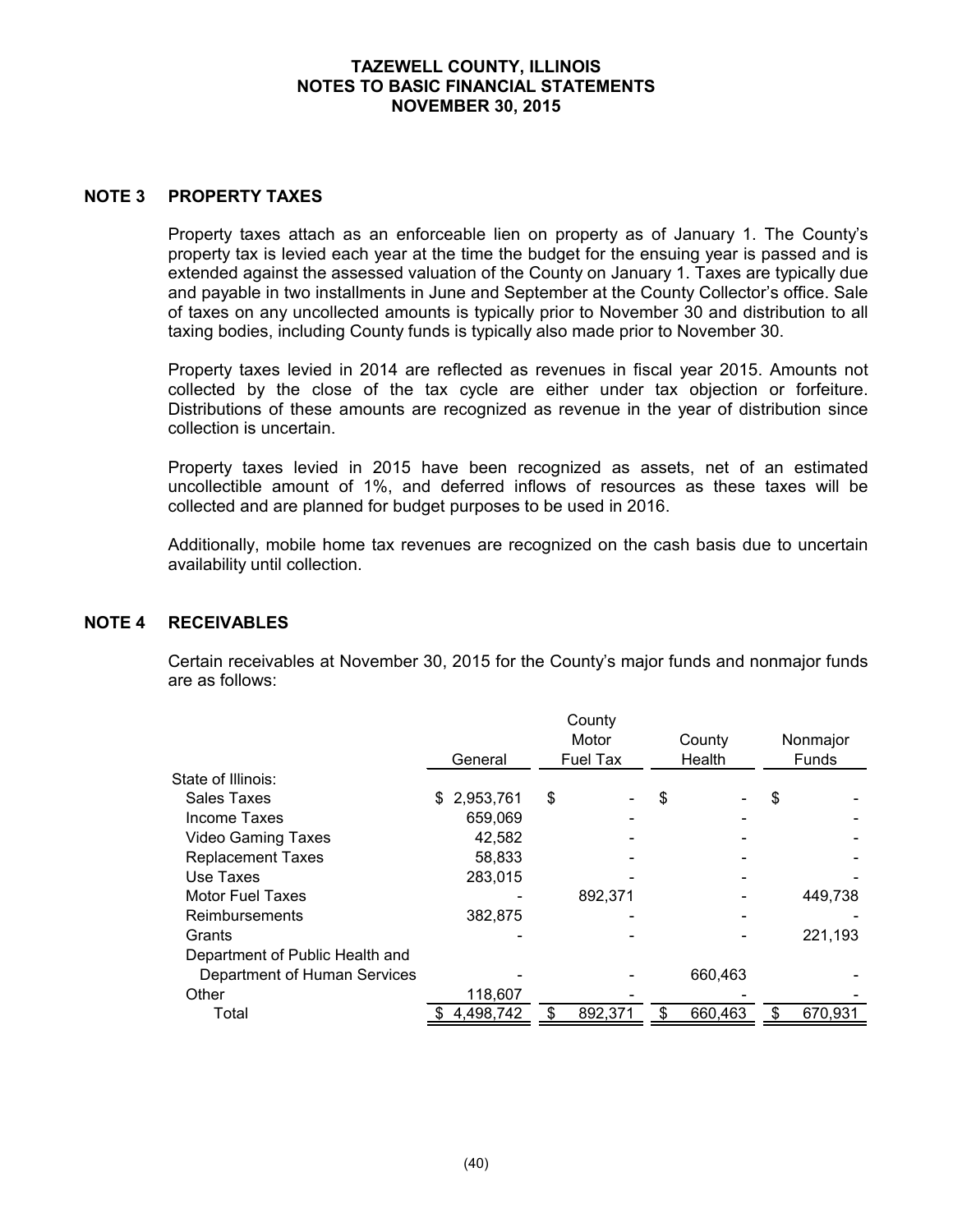# **NOTE 4 RECEIVABLES (CONTINUED)**

|                     |   | County<br>Highway | Nonmajor<br>Funds |        |  |
|---------------------|---|-------------------|-------------------|--------|--|
| Other:              |   |                   |                   |        |  |
| <b>Tipping Fees</b> | S | -                 |                   | 57,293 |  |
| Miscellaneous Other |   | 9.435             |                   | 10.041 |  |
|                     |   | 9.435             |                   | 67,334 |  |

#### **NOTE 5 NOTES RECEIVABLE**

### **Economic Development Grant Fund**

The County received a grant from the State of Illinois for the purpose of providing financial assistance to local businesses in the form of loans.

Under the terms of the grant, principal and interest on the notes receivable for future revolving loans must be reloaned to a business before the funds become the property of Tazewell County.

#### **Summary of Notes Receivable**

Following is the note receivable repayment schedule for payments to be made to Tazewell County from local businesses:

|                                          |   | Economic    |
|------------------------------------------|---|-------------|
|                                          |   | Development |
| Due in Year Ending November 30:          |   | Grant       |
| 2016                                     | S | 182,218     |
| 2017                                     |   | 61,852      |
| 2018                                     |   | 38,054      |
| 2019                                     |   | 19,687      |
| 2020                                     |   | 17,798      |
| Thereafter                               |   | 10,489      |
|                                          |   | 330,098     |
| Allowance for Doubtful Accounts, Current |   | (60,000)    |
|                                          |   | 270,098     |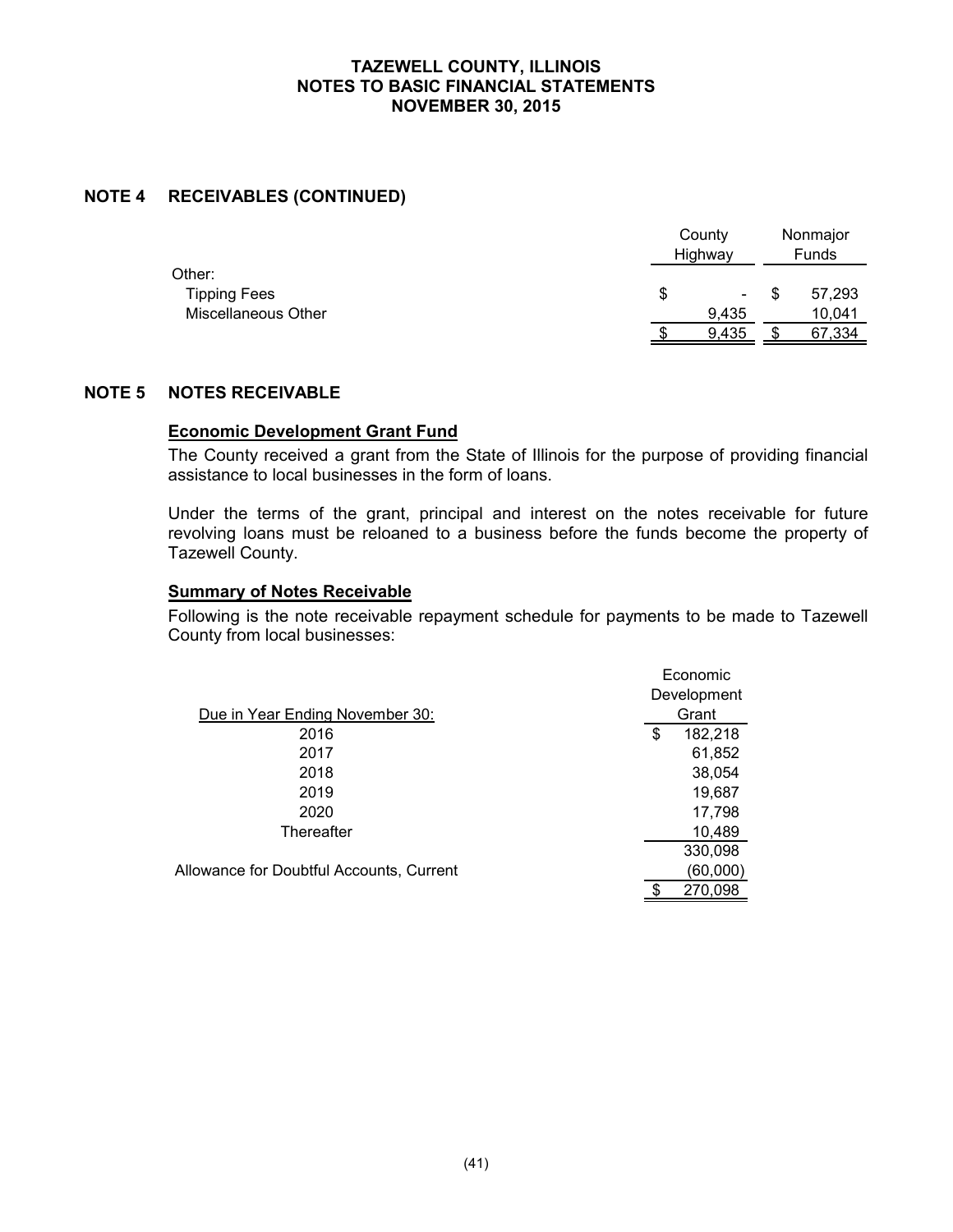# **NOTE 6 CAPITAL ASSETS**

Capital asset activity for the year ended November 30, 2015 was as follows:

# **Primary Government**

|                                    | Balance at      |                 |               | Balance at      |
|------------------------------------|-----------------|-----------------|---------------|-----------------|
|                                    | November 30,    |                 |               | November 30,    |
|                                    | 2014            | Additions       | Deductions    | 2015            |
| Not Depreciated:                   |                 |                 |               |                 |
| Land                               | \$<br>1,735,715 | \$              | \$            | 1,735,715<br>\$ |
| <b>Construction in Progress</b>    | 191,506         | 106,973         | 83,169        | 215,310         |
| Depreciated:                       |                 |                 |               |                 |
| <b>Buildings and Building</b>      |                 |                 |               |                 |
| Improvements                       | 28,546,595      | 119,208         |               | 28,665,803      |
| Land Improvements                  | 1,432,628       | 43,340          |               | 1,475,968       |
| Furnishings and Equipment          | 10,179,770      | 949,407         | 516,461       | 10,612,716      |
| Infrastructure                     | 55,286,114      | 2,457,944       |               | 57,744,058      |
| <b>Total Capital Assets</b>        | 97,372,328      | 3,676,872       | 599,630       | 100,449,570     |
| Less Accumulated Depreciation for: |                 |                 |               |                 |
| <b>Buildings and Building</b>      |                 |                 |               |                 |
| Improvements                       | 8,710,466       | 577,906         |               | 9,288,372       |
| Land Improvements                  | 998,007         | 46,785          |               | 1,044,792       |
| <b>Furnishings and Equipment</b>   | 7,187,154       | 953,891         | 441,107       | 7,699,938       |
| Infrastructure                     | 35,309,066      | 826,713         |               | 36,135,779      |
| <b>Total Accumulated</b>           |                 |                 |               |                 |
| Depreciation                       | 52,204,693      | 2,405,295       | 441,107       | 54,168,881      |
| Governmental Capital Assets, Net   | \$45,167,635    | \$<br>1,271,577 | 158,523<br>\$ | \$46,280,689    |

Construction in progress consists primarily of highway projects in progress.

Depreciation expense was charged to functions/programs as follows:

| Judicial                             | 22.429      |
|--------------------------------------|-------------|
| <b>Public Safety and Corrections</b> | 568.520     |
| Highways                             | 1.159.106   |
| Health and Welfare                   | 147.721     |
| <b>General Governmental Services</b> | 507.519     |
| <b>Total Depreciation Expense</b>    | \$2,405,295 |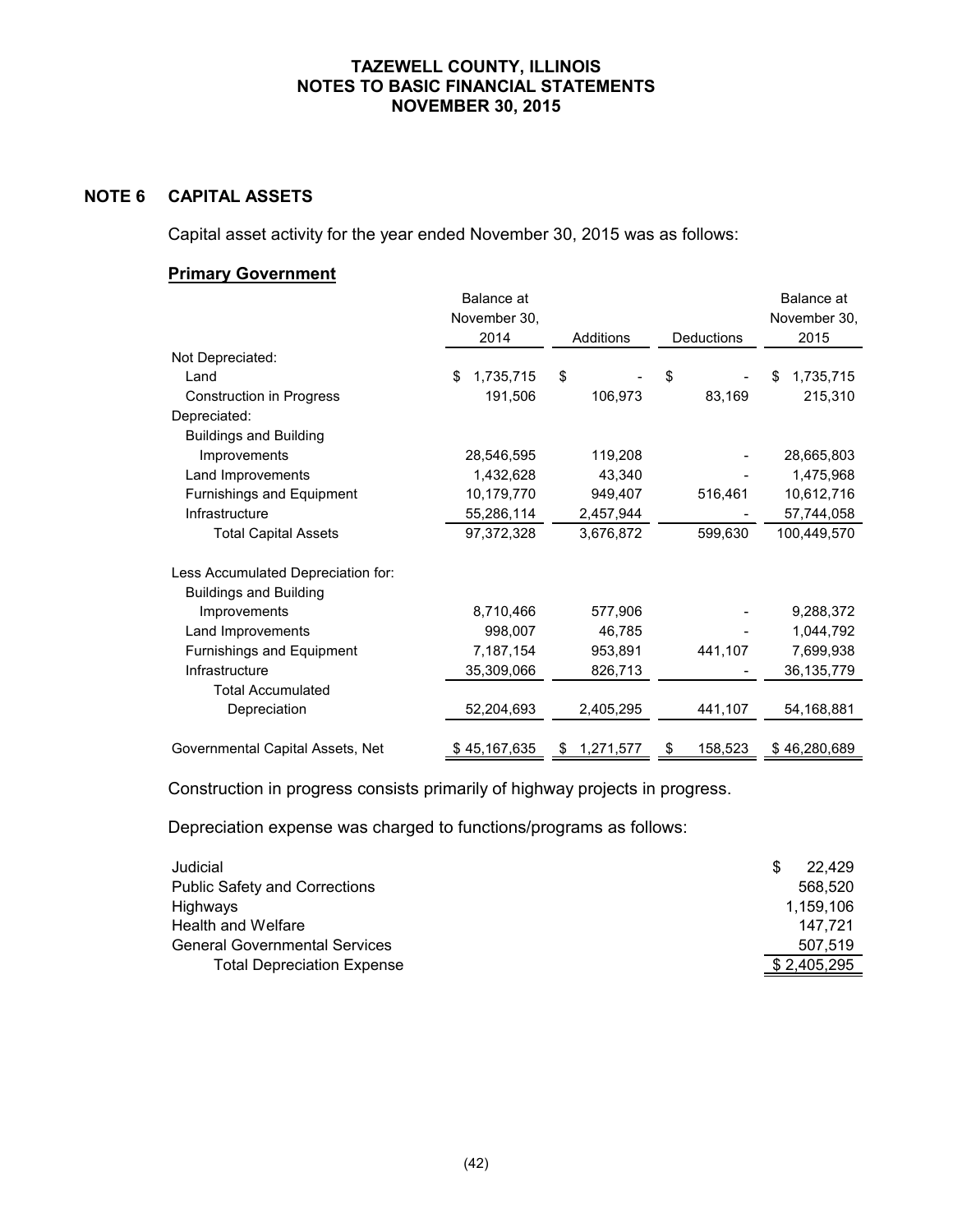### **NOTE 6 CAPITAL ASSETS (CONTINUED)**

### **Discretely Presented Component Unit**

|                                    |   | Balance at<br>November 30,<br>2014 |    | Additions<br>Deductions |    |                          | Balance at<br>November 30,<br>2015 |           |  |
|------------------------------------|---|------------------------------------|----|-------------------------|----|--------------------------|------------------------------------|-----------|--|
| ETSB:                              |   |                                    |    |                         |    |                          |                                    |           |  |
| Equipment                          | S | 3,263,010                          | \$ | 6.133                   | \$ | $\overline{\phantom{0}}$ | S                                  | 3,269,143 |  |
| Less Accumulated Depreciation:     |   |                                    |    |                         |    |                          |                                    |           |  |
| Equipment                          |   | 2,911,336                          |    | 133.374                 |    |                          |                                    | 3,044,710 |  |
| Component Unit Capital Assets, Net |   | 351,674                            | £. | (127,241)               | \$ | $\overline{\phantom{0}}$ |                                    | 224,433   |  |

# **NOTE 7 LONG-TERM DEBT**

The following is a summary of changes in long-term debt, other than compensated absences, of the County for the year ended November 30, 2015:

|                          | Balance      | Balance                        |            |        |                 |              |         |         |   |           |
|--------------------------|--------------|--------------------------------|------------|--------|-----------------|--------------|---------|---------|---|-----------|
|                          | November 30, |                                |            |        |                 | November 30, |         | Current |   | Long-Term |
|                          | 2014         | Additions                      | Reductions |        | 2015<br>Portion |              | Portion |         |   |           |
| General Obligation       |              |                                |            |        |                 |              |         |         |   |           |
| <b>Debt Certificates</b> | 238.112      | \$<br>$\overline{\phantom{a}}$ | \$         | 25.257 | \$              | 212.855      | \$      | 25.796  | S | 187,059   |
| Capital Leases           | 303.355      |                                |            | 68.329 |                 | 235.026      |         | 70.447  |   | 164.579   |
| Total                    | 541.467      | $\overline{\phantom{0}}$       |            | 93.586 | \$              | 447.881      | \$      | 96.243  | S | 351,638   |

# **General Obligation Debt**

General obligation debt at November 30, 2015 is comprised of the following original issue:

Principal Due Monthly through June 2023, with Interest Due Monthly at 2.1125%. Original Issue of \$378,500  $\frac{1}{2}$  312,855 General Obligation Debt Certificates, Series 2006, Dated July 19, 2006,

Tazewell County is required to comply with certain debt covenants contained in the debt issue agreement.

Debt service payments on the Series 2006 debt certificates are made from the County Health Fund.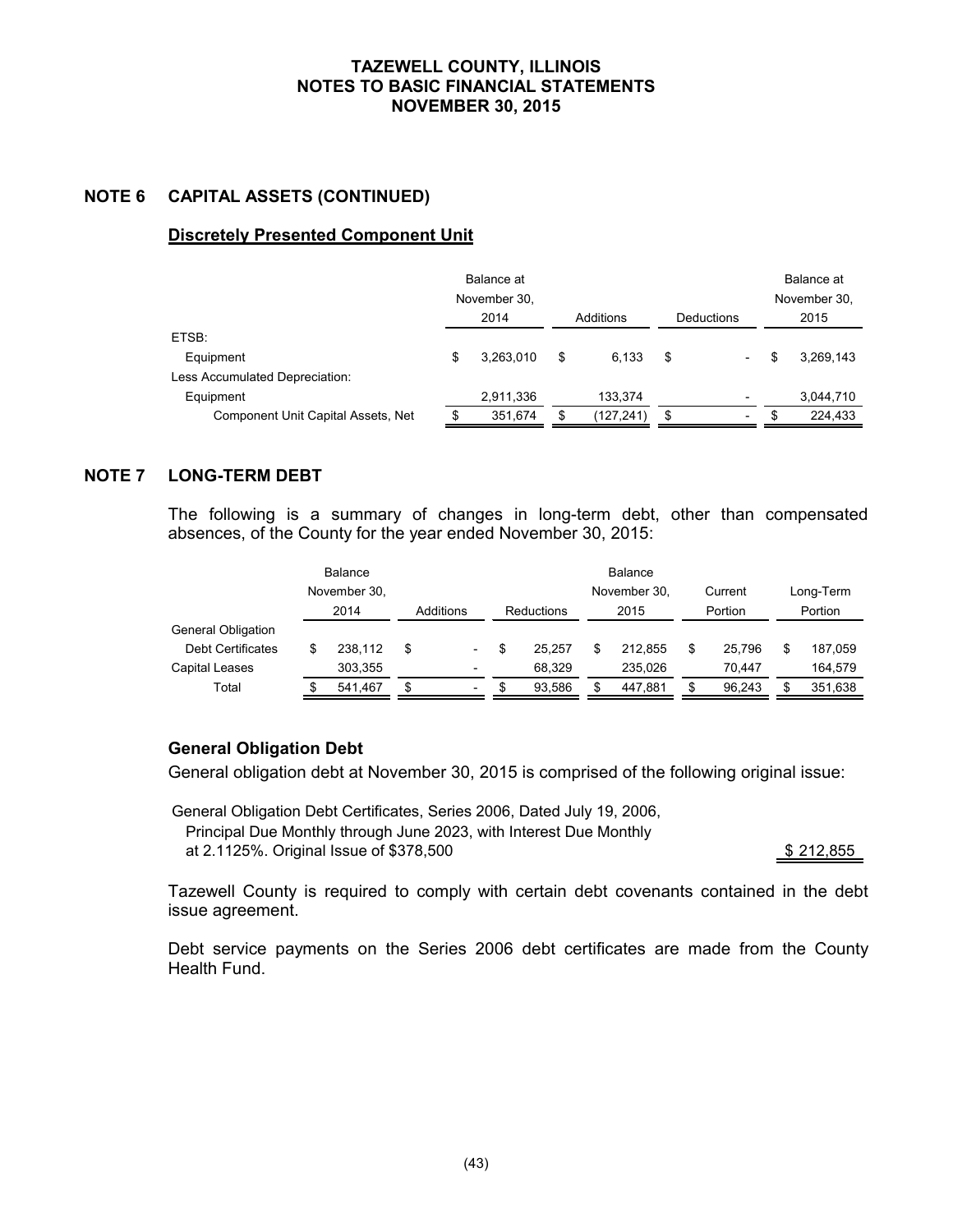# **NOTE 7 LONG-TERM DEBT (CONTINUED)**

The annual requirements to amortize debt outstanding at November 30, 2015 are as follows:

|                          |              |    |          | Total        |
|--------------------------|--------------|----|----------|--------------|
|                          |              |    |          | Principal    |
| Year Ending November 30: | Principal    |    | Interest | and Interest |
| 2016                     | \$<br>25,796 | \$ | 4,235    | \$<br>30,031 |
| 2017                     | 26,346       |    | 3,685    | 30,031       |
| 2018                     | 26,908       |    | 3,123    | 30,031       |
| 2019                     | 27,482       |    | 2,549    | 30,031       |
| 2020                     | 28,068       |    | 1,963    | 30,031       |
| 2021 - 2023              | 78,255       |    | 2,268    | 80,523       |
| Total                    | 212,855      | c  | 17,823   | 230,678      |

The County has entered into two lease agreements as lessee for financing the acquisition of a wheel loader and various copiers. These lease agreements qualify as capital leases for accounting purposes and, therefore, have been recorded at the present value of the future minimum lease payments as of the inception date.

The assets acquired through capital leases are as follows:

|                                | Governmental |  |  |
|--------------------------------|--------------|--|--|
|                                | Activities   |  |  |
| Machinery and Equipment        | 328.054      |  |  |
| Less: Accumulated Depreciation | 159.058      |  |  |
| Total                          | 168,996      |  |  |

Depreciation expense for these assets acquired through capital lease totaled \$109,351.

The future minimum lease obligations and the net present value of these minimum lease payments as of November 30, 2015 were as follows:

|                                         | Governmental |
|-----------------------------------------|--------------|
| Year Ending November 30:                | Activities   |
| 2016                                    | 76.826<br>S  |
| 2017                                    | 167.943      |
| Total                                   | 244.769      |
| Less: Amount Representing Interest      | 9.743        |
| Present Value of Minimum Lease Payments | 235.026      |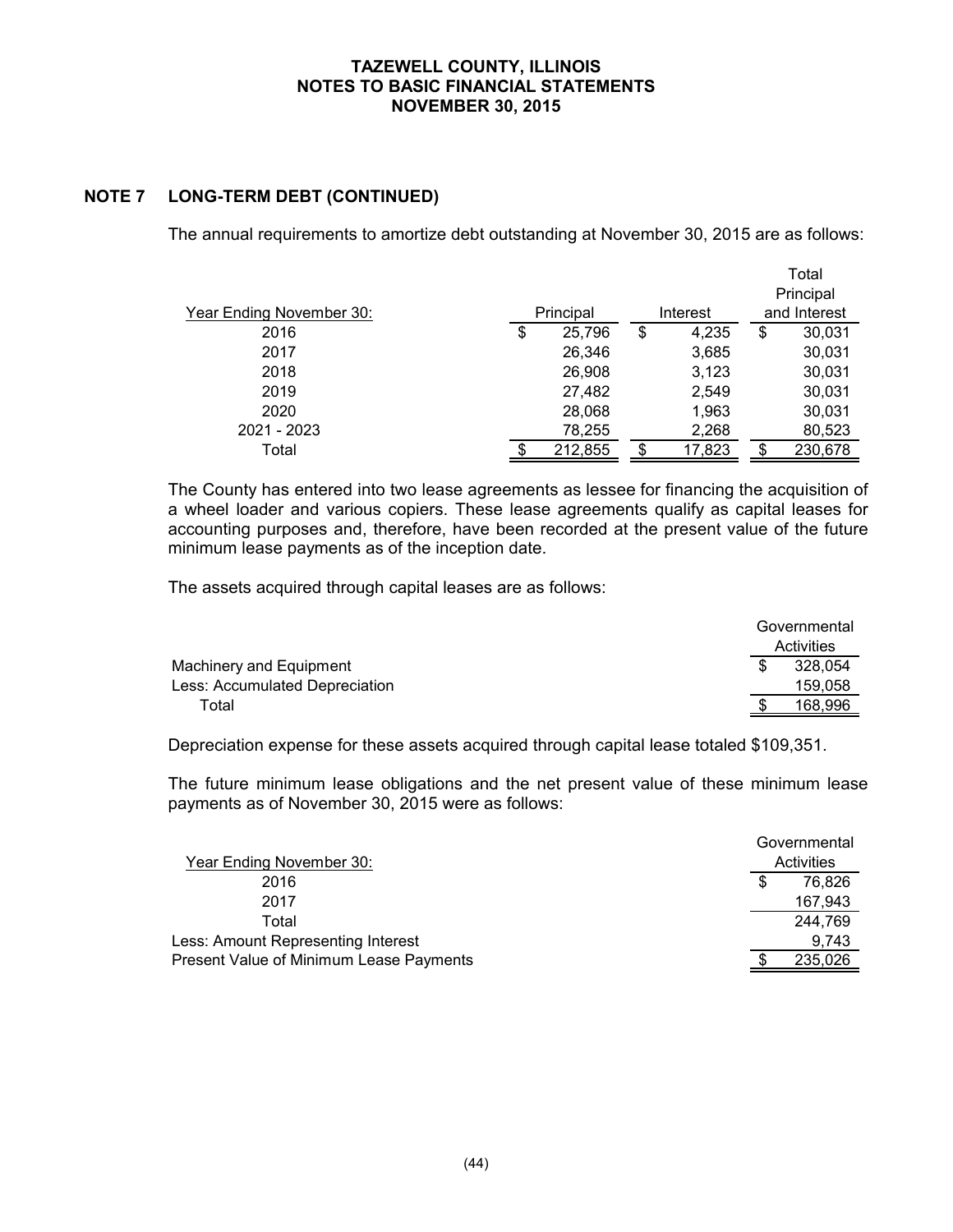### **NOTE 7 LONG-TERM DEBT (CONTINUED)**

#### **Compensated Absences**

Activity for compensated absences for the governmental activities for the year ended November 30, 2015 was as follows:

| <b>Beginning</b>     |             |                   | Ending         | Due Within |
|----------------------|-------------|-------------------|----------------|------------|
| Additions<br>Balance |             | <b>Reductions</b> | <b>Balance</b> | One Year   |
| 502.576              | \$1.154.595 | \$1.150.482       | 506.689        | -          |

#### **Discretely Presented Component Unit**

The following is a summary of changes in long-term debt for the year ended November 30, 2015:

| <b>Balance</b> |                   |              |   | <b>Balance</b>           |  |        |    |              |  |         |         |                          |
|----------------|-------------------|--------------|---|--------------------------|--|--------|----|--------------|--|---------|---------|--------------------------|
|                |                   | November 30, |   |                          |  |        |    | November 30, |  | Current |         | Long-Term                |
|                | 2014<br>Additions |              |   | Reductions               |  | 2015   |    | Portion      |  |         | Portion |                          |
| Note Payable   |                   | 62.209       | S | $\overline{\phantom{0}}$ |  | 32.434 | \$ | 29.775       |  | 29.775  | \$      | $\overline{\phantom{0}}$ |

The note payable bears interest at a fixed rate of 4.5%, beginning October 10, 2012, in monthly payments of \$2,990, and matures on November 10, 2016.

Debt service payments for this note are made from the Emergency Services Telephone Board fund.

The annual debt service requirements on this note are as follows:

|                          |           |        |          | Total        |
|--------------------------|-----------|--------|----------|--------------|
|                          |           |        |          | Principal    |
| Year Ending November 30, | Principal |        | Interest | and Interest |
| 2016                     |           | 29.775 | 703      | 30.478       |

#### **NOTE 8 LEGAL DEBT MARGIN**

Illinois Revised Statutes limit the amount of debt the County may have outstanding to 2.875% of the assessed value of all taxable property located within the County. At November 30, 2015, using the 2014 assessed valuation, the statutory limit for the County was \$73,268,972, providing a debt margin of \$72,821,091.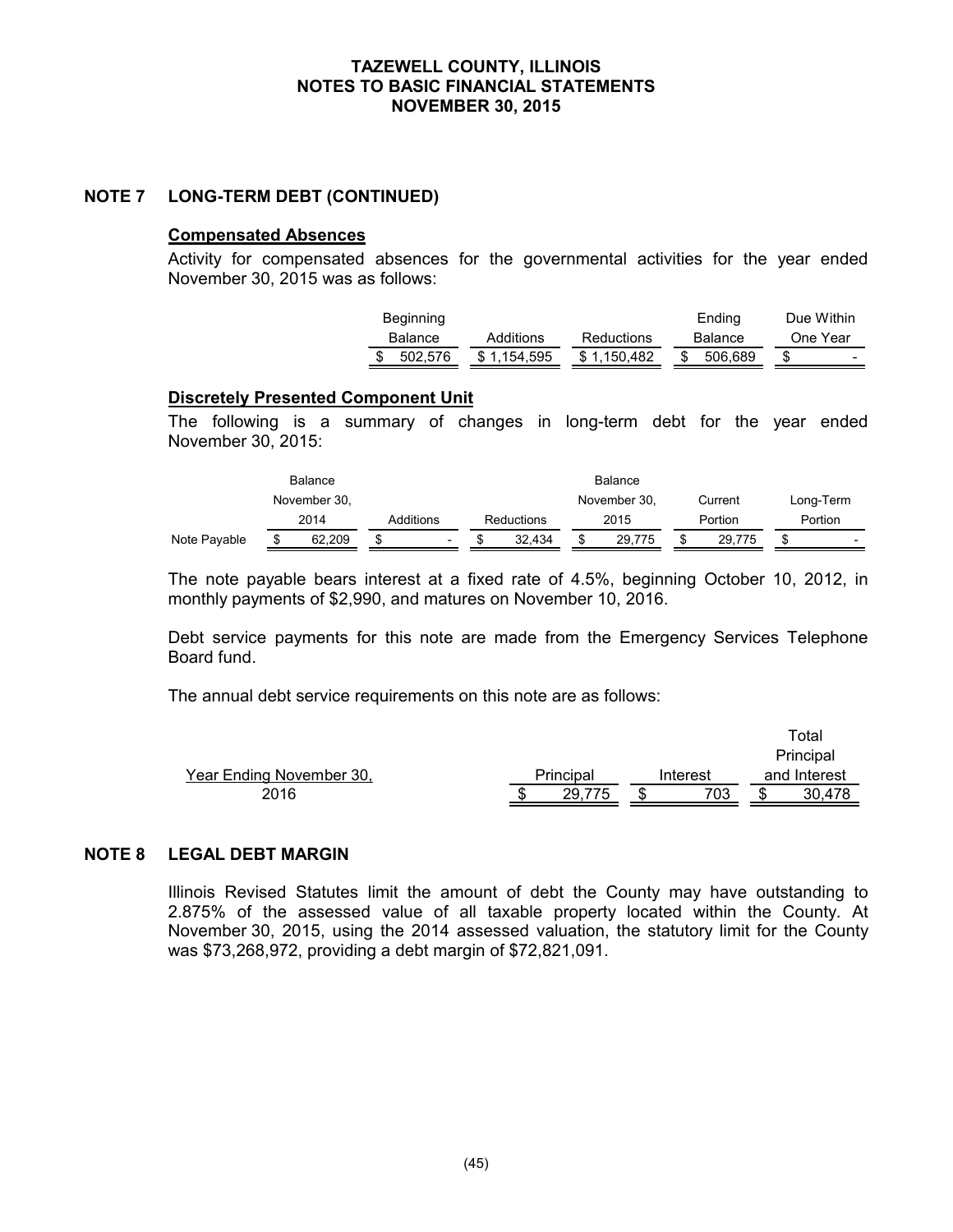### **NOTE 9 INTERFUND TRANSFERS AND BALANCES**

Interfund transfers are defined as the flow of assets, such as cash or goods, without equivalent flows of assets in return. Interfund borrowings are reflected as "Due from/to Other Funds" on the accompanying governmental funds financial statements.

The following balances as of November 30, 2015 represent due from/to balances among all funds:

| Receivable Fund         | Payable Fund                           |    | Amount  |
|-------------------------|----------------------------------------|----|---------|
| General                 | County Highway                         | \$ | 1,559   |
|                         | County Health                          |    | 1,467   |
|                         | Illinois Municipal Retirement          |    | 1,327   |
|                         | Nonmajor Governmental                  |    | 81,004  |
|                         | Emergency System Telephone Board (911) |    | 200,000 |
| County Highway          | County Motor Fuel Tax                  |    | 20,568  |
| <b>Internal Service</b> | General                                |    | 195.591 |
| Nonmajor Governmental   | Illinois Municipal Retirement          |    | 403     |
|                         | County Motor Fuel Tax                  |    | 84,023  |
|                         |                                        |    | 585,942 |

These interfund balances are primarily the result of reimbursements due for expenditures paid on behalf of one fund by another fund, corrections of allocations and deposits, or transfer of interest earned to the General Fund.

Interfund transfers:

|                             | Transfers in:            |   |                          |   |                          |    |              |    |         |
|-----------------------------|--------------------------|---|--------------------------|---|--------------------------|----|--------------|----|---------|
|                             |                          |   | County                   |   | County                   |    | Nonmajor     |    |         |
|                             | General                  |   | Highway                  |   | <b>Motor Fuel</b>        |    | Governmental |    |         |
| Transfers out               | Fund                     |   | Fund                     |   | Tax Fund                 |    | Funds        |    | Total   |
| County Motor Fuel Tax Fund  | $\overline{\phantom{0}}$ | S | $\overline{\phantom{0}}$ | S | $\overline{\phantom{a}}$ | S  | 87.039       | \$ | 87,039  |
| Nonmajor Governmental Funds | 19.917                   |   | 96.281                   |   | 109.008                  |    | 8.000        |    | 233.206 |
|                             | 19.917                   |   | 96.281                   |   | 109,008                  | \$ | 95,039       | \$ | 320,245 |

The transfers to the General Fund primarily represent unrestricted interest earnings from various funds.

The transfers in to the County Highway Fund, County Motor Fuel Tax Fund, and Nonmajor Governmental Funds from the County Motor Fuel Tax Fund and Nonmajor Governmental Funds are for planned transfers from other highway related funds.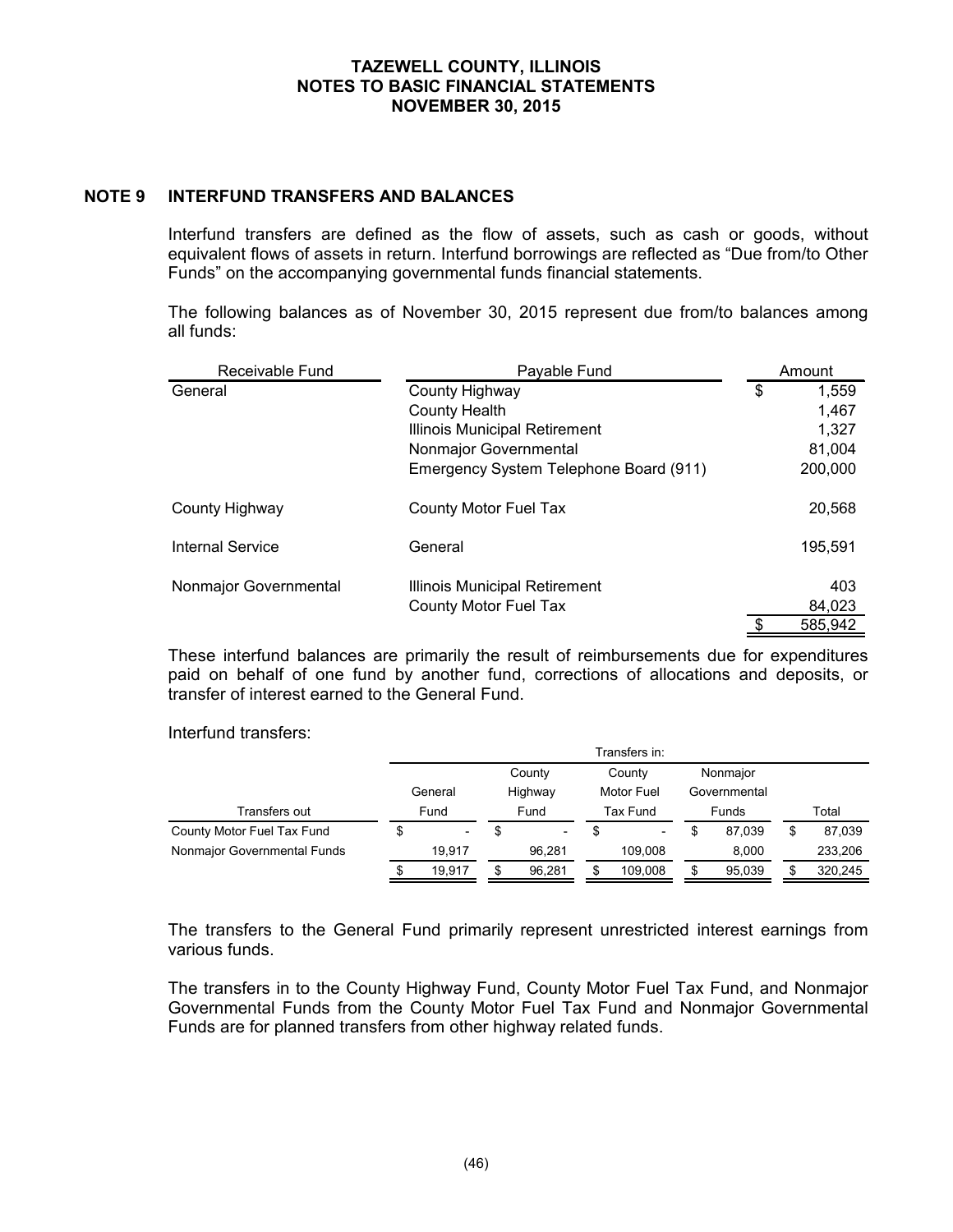# **NOTE 10 OTHER REQUIRED DISCLOSURES**

(a) Excesses of expenditures over budget in individual funds:

|                                                                                                                                   | <b>Expenditures</b>                    |                                                 |                                            |  |  |  |  |  |  |
|-----------------------------------------------------------------------------------------------------------------------------------|----------------------------------------|-------------------------------------------------|--------------------------------------------|--|--|--|--|--|--|
|                                                                                                                                   | Amended                                |                                                 | Excess Actual<br>Over Amended              |  |  |  |  |  |  |
| Fund                                                                                                                              | <b>Budget</b>                          | Actual                                          | <b>Budget</b>                              |  |  |  |  |  |  |
| County Health Fund*<br><b>Circuit Clerk Automation Fund</b><br>Juvenile Reporting Fund<br>Emergency Systems Telephone Board (911) | 5,747,810<br>S<br>182,995<br>1,173,000 | 6,523,488<br>S<br>186,146<br>3.537<br>1,432,974 | \$<br>775,678<br>3,151<br>3,537<br>259.974 |  |  |  |  |  |  |

- Excess in fund is due to noncash WIC food instruments and vaccines being recorded as a revenue and expense in the current year. This activity was not budgeted.
- (b) Funds with deficit fund balances or deficit net position balances consist of the following:

|                                         | Amount of       |
|-----------------------------------------|-----------------|
| Fund                                    | Deficit Balance |
| <b>Sheriff's Grant Fund</b>             | (17,562)        |
| Emergency Systems Telephone Board (911) | (119.716)       |

These deficits will be eliminated via transfer from another fund or additional revenue allocated to the funds in future years.

# **NOTE 11 PENSION PLAN**

#### **Plan Description**

The County's defined benefit pension plan provides retirement and disability benefits, postretirement increases, and death benefits to plan members and beneficiaries. The County participates in the following defined benefit pension plans administered by the Illinois Municipal Retirement Fund (IMRF). A summary of IMRF's pension benefits is provided in the "Benefits Provided" section of this document. Details of all benefits are available from IMRF. Benefit provisions are established by statute and may only be changed by the General Assembly of the State of Illinois. IMRF issues a publicly available Comprehensive Annual Financial Report that includes financial statements, detailed information about the pension plan's fiduciary net position, and required supplementary information. The report is available for download at www.imrf.org.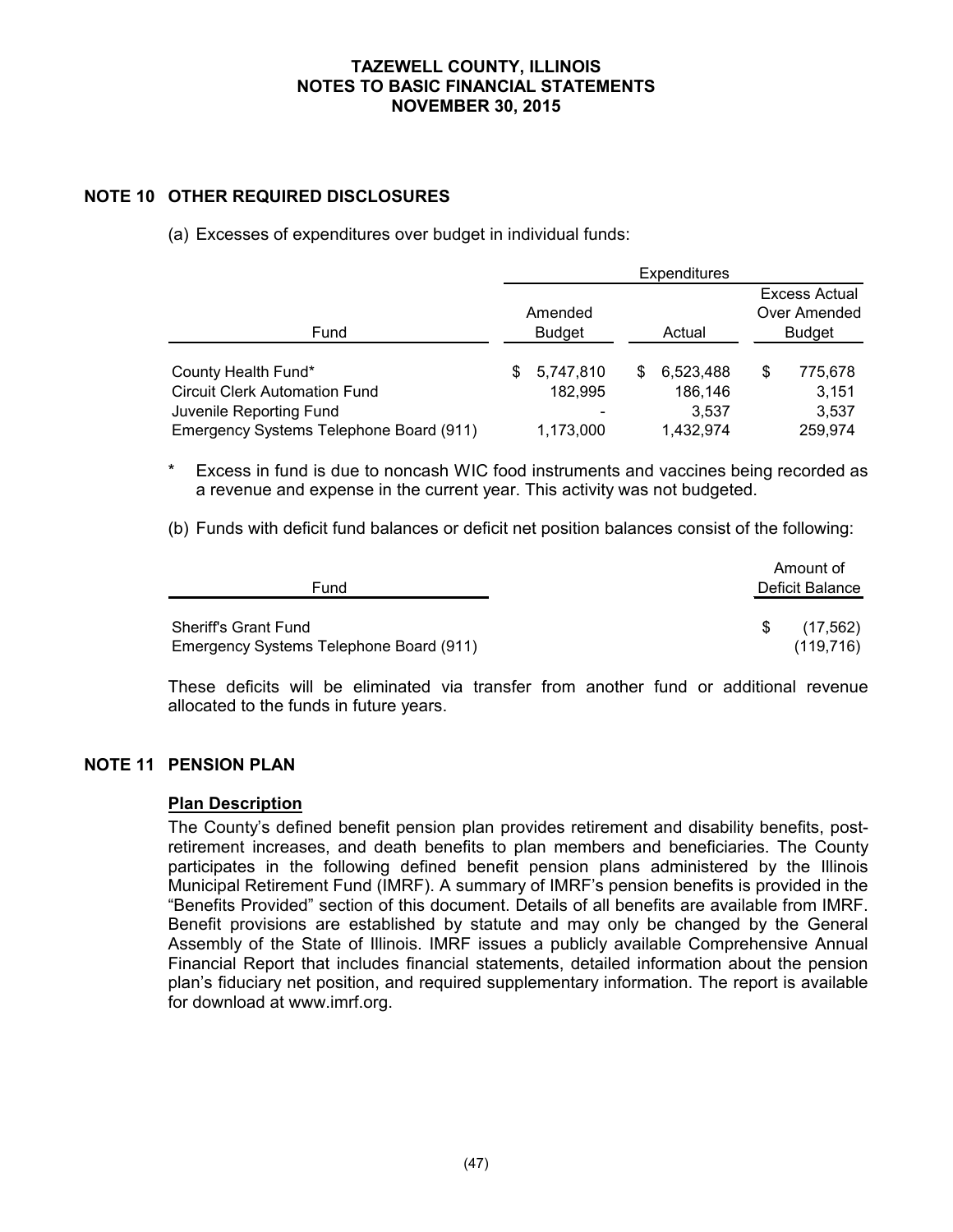# **NOTE 11 PENSION PLAN (CONTINUED)**

#### **Benefits Provided**

IMRF has three benefit plans. The vast majority of IMRF members participate in the Regular Plan (RP). The Sheriff's Law Enforcement Personnel (SLEP) plan is for sheriffs, deputy sheriffs, and selected police chiefs. Counties could adopt the Elected County Official (ECO) plan for officials elected prior to August 8, 2011 (the ECO plan was closed to new participants after that date).

All three IMRF benefit plans have two tiers. Employees hired before January 1, 2011, are eligible for Tier 1 benefits. Tier 1 employees are vested for pension benefits when they have at least eight years of qualifying service credit. Tier 1 employees who retire at age 55 (at reduced benefits) or after age 60 (at full benefits) with eight years of service are entitled to an annual retirement benefit, payable monthly for life, in an amount equal to 1-2/3% of the final rate of earnings for the first 15 years of service credit, plus 2% for each year of service credit after 15 years to a maximum of 75% of their final rate earnings. Final rate of earnings is the highest total earnings during any consecutive 48 months within the last 10 years of service, divided by 48. Under Tier 1, the pension is increased by 3% of the original amount on January 1 every year after retirement.

Employees hired on or after January 1, 2011 are eligible for Tier 2 benefits. For Tier 2 employees, pension benefits vest after ten years of service. Participating employees who retire at age 62 (reduced benefits) or after age 67 (at full benefits) with ten years of service are entitled to an annual retirement benefit, payable monthly for life, in an amount equal to 1-2/3% of the final rate of earnings for the first 15 years of service credit, plus 2% for each year of service credit after 15 years to a maximum 75% of their final rate of earnings. Final rate of earnings is the highest total earnings during any 96 consecutive months within the last 10 years of service, divided by 96. Under Tier 2, the pension is increased on January 1 every year after retirement, upon reaching age 67, by the lessor of:

- 3% of the original pension amount, or
- 1/2 of the increase in the Consumer Price Index of the original pension amount.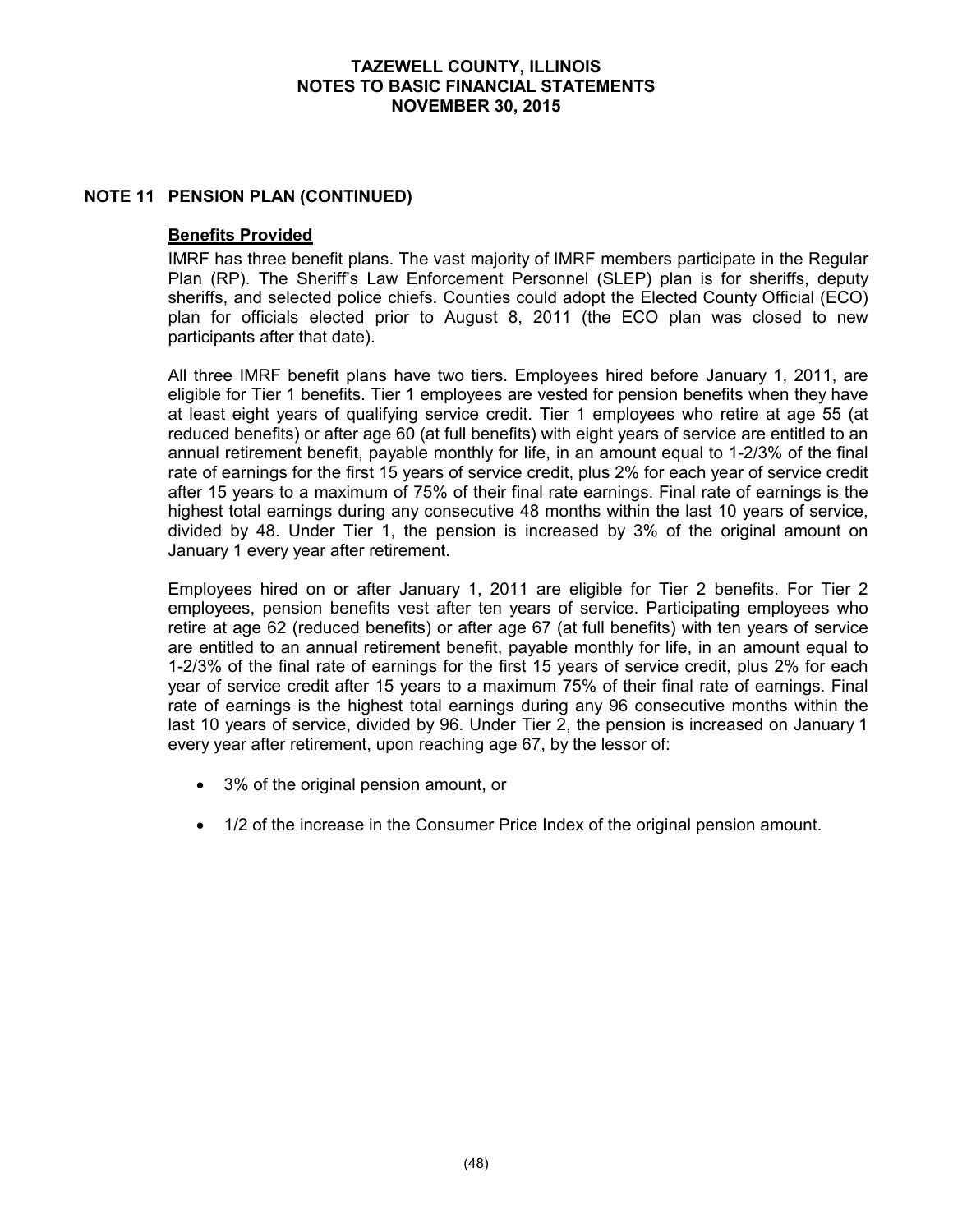# **NOTE 11 PENSION PLAN (CONTINUED)**

#### **Employees Covered by Benefit Terms**

As of December 31, 2014, the following employees were covered by the benefit terms:

| <b>Regular Plan</b>                                              | IMRF |
|------------------------------------------------------------------|------|
| Retirees and Beneficiaries currently receiving benefits          | 270  |
| Inactive Plan Members entitled to but not yet receiving benefits | 207  |
| <b>Active Plan Members</b>                                       | 394  |
| Total                                                            | 871  |
| <b>SLEP</b>                                                      |      |
| Retirees and Beneficiaries currently receiving benefits          | 34   |
| Inactive Plan Members entitled to but not yet receiving benefits |      |
| <b>Active Plan Members</b>                                       | 40   |
| Total                                                            | 78   |

#### **Contributions**

Statute requires employers to contribute the amount necessary, in addition to member contributions, to finance the retirement coverage of its own employees. The County also contributes for disability benefits, and supplemental retirement benefits, all of which are pooled at the IMRF level. Contribution rates for disability and death benefits are set by IMRF's Board of Trustees, while the supplemental retirement benefits rate is set by statute.

- 1. As set by statute, the County's Regular Plan Members are required to contribute 4.5% of their annual covered salary. The County's annual contribution rate for calendar year 2014 was 14.53%. For the fiscal year ended November 30, 2015, the County contributed \$2,373,359 to the plan.
- 2. As set by statute, the County's SLEP Plan Members are required to contribute 7.5% of their annual covered salary. The County's annual contribution rate for calendar year 2014 was 22.92%. For the fiscal year ended November 30, 2015, the County contributed \$728,336 to the plan.

#### **Net Pension Liability**

The County's net pension liability was measured as of December 31, 2014. The total pension liability used to calculate the net pension liability was determined by an actuarial valuation as of that date.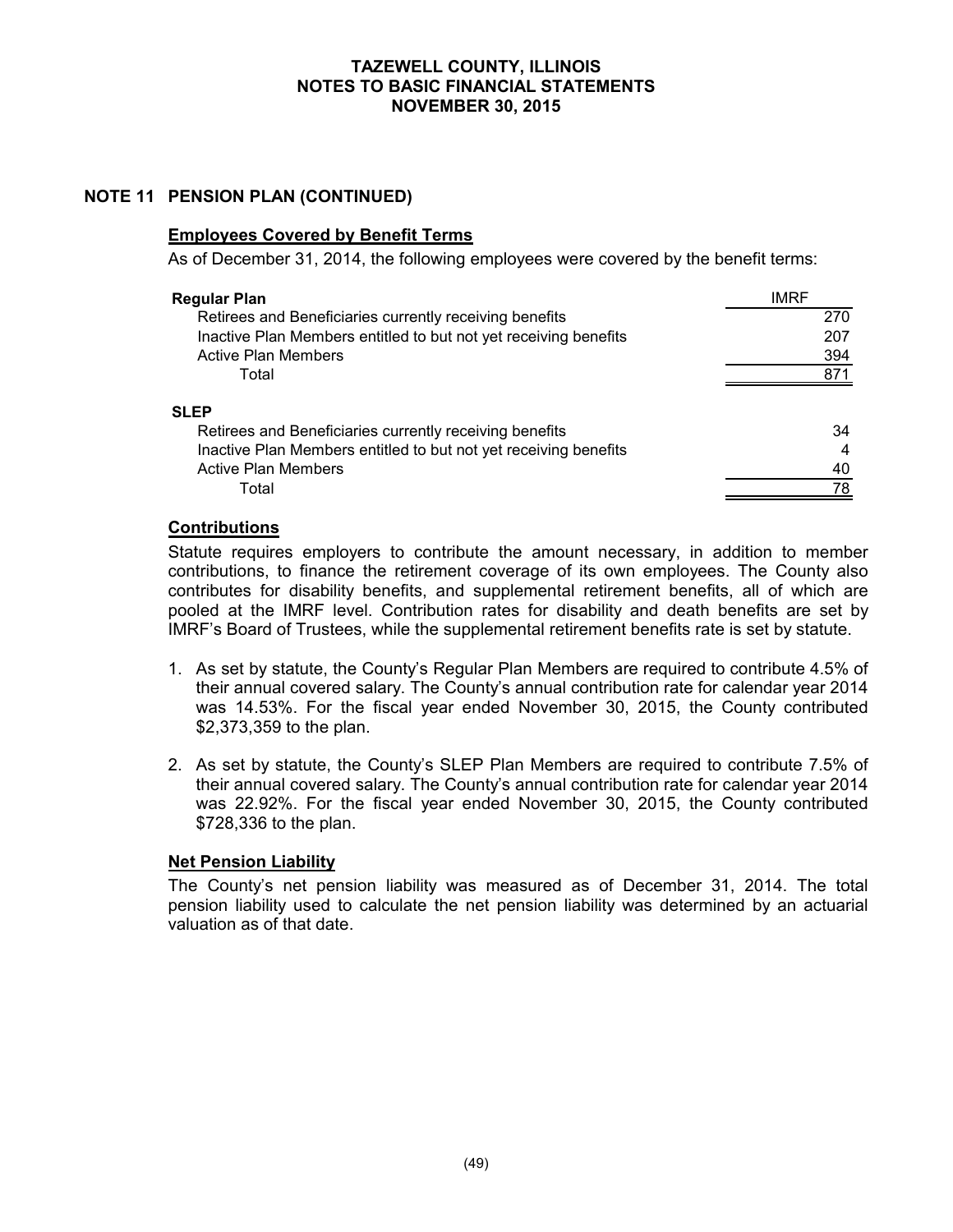# **NOTE 11 PENSION PLAN (CONTINUED)**

#### **Actuarial Assumptions**

The following are the methods and assumptions used to determine total pension liability at December 31, 2014:

- The Actuarial Cost Method used was Entry Age Normal.
- The Asset Valuation Method used was Market Value of Assets.
- The Inflation Rate was assumed to be 3.5%.
- Salary Increases were expected to be 3.75% to 14.50%, including inflation.
- The Investment Rate of Return was assumed to be 7.50%.
- Projected Retirement Age was from the Experience-based Table of Rates, specific to the type of eligibility condition, last updated for the 2014 valuation according to an experience study from years 2011 to 2013.
- The IMRF-specific rates for Mortality (for non-disabled retirees) were developed from the RP-2014 Blue Collar Health Annuitant Mortality Table with adjustments to match current IMRF experience.
- For Disabled Retirees, an IMRF-specific mortality table was used with fully generational projection scale MP-2014 (base year 2014). The IMRF-specific rates were developed from the RP-2014 Disabled Retirees Mortality Table, applying the same adjustments that were applied for non-disabled lives.
- For Active Members, an IMRF-specific mortality table was used with fully generational projection scale MP-2014 (base year 2014). The IMRF-specific rates were developed from the RP-2014 Employee Mortality Table with adjustments to match current IMRF experience.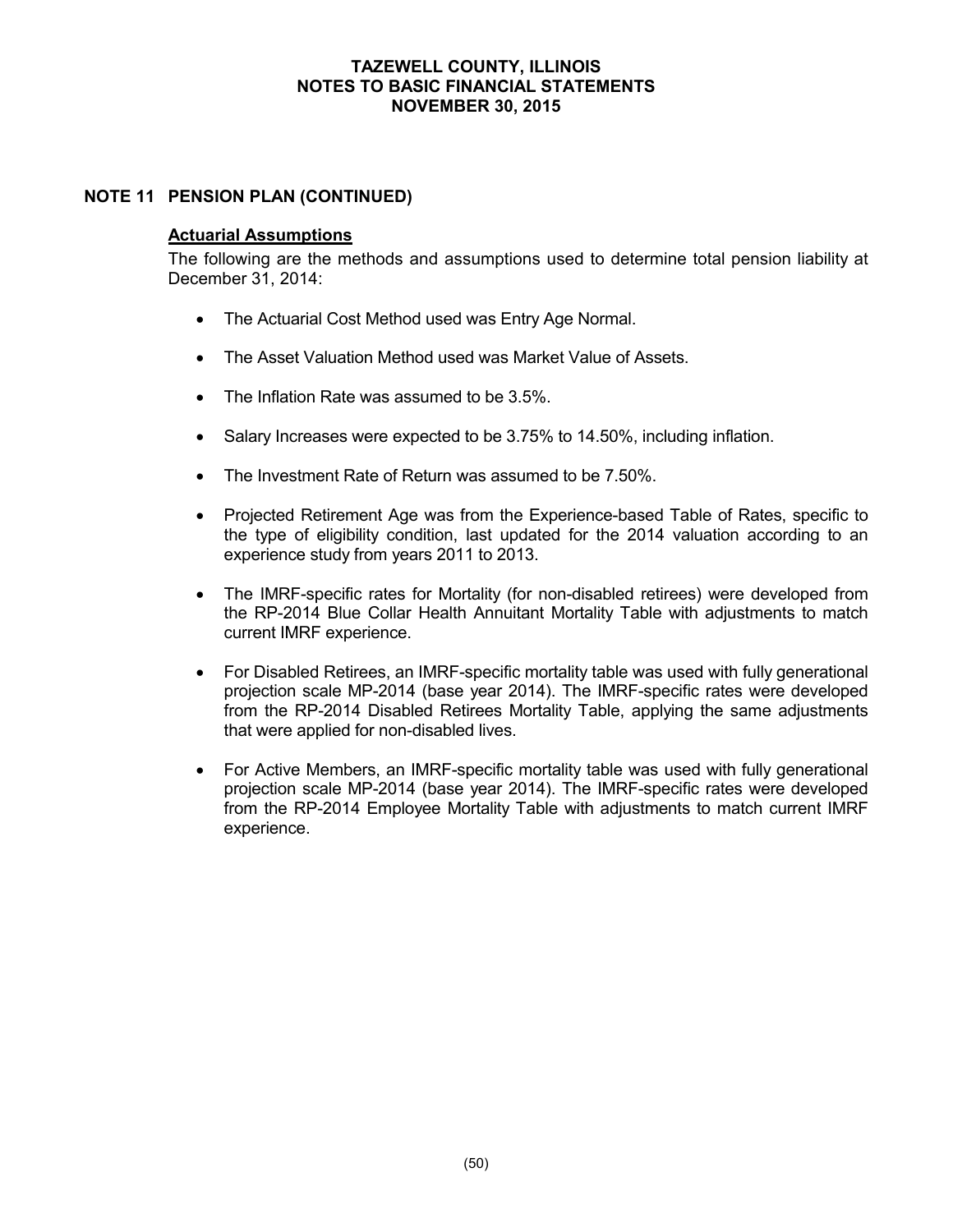# **NOTE 11 PENSION PLAN (CONTINUED)**

# **Actuarial Assumptions (Continued)**

 The long-term expected rate of return on pension plan investments was determined using a building-block method in which best-estimate ranges of expected future real rates of return (expected returns, net pension of plan investment expense, and inflation) are developed for each major asset class. These ranges are combined to produce the long-term expected rate of return by weighting the expected future real rates of return to the target asset allocation percentage and adding expected inflation. The target allocation and best estimates of geometric real rates of return for each major asset class are summarized in the following table:

|                             |            | Long-Term        |
|-----------------------------|------------|------------------|
|                             | Portfolio  | Expected         |
|                             | Target     | <b>Real Rate</b> |
| <b>Asset Class</b>          | Percentage | of Return        |
| <b>Domestic Equity</b>      | 63.2%      | 9.81%            |
| <b>International Equity</b> | 2.6        | (2.79%)          |
| Fixed Income                | 23.5       | 5.93%            |
| <b>Real Estate</b>          | 4.3        | 12.66%           |
| Alternative Investments     | 4.5        | N/A              |
| <b>Cash Equivalents</b>     | 1.9        | N/A              |
| Total                       | 100.0%     |                  |

# **Single Discount Rate**

A Single Discount Rate of 7.50% was used to measure the total pension liability. The projection of cash flow used to determine this Single Discount Rate assumed that the plan members' contributions will be made at the current contribution rate, and that employer contributions will be made at rates equal to the difference between actuarially determined contribution rates and the member rate. The Single Discount Rate reflects:

- 1. The long-term expected rate of return on pension plan investments (during the period in which the fiduciary net position is projected to be sufficient to pay benefits), and
- 2. The tax-exempt municipal bond rate based on an index of 20-year general obligation bonds with an average AA credit rating (which is published by the Federal Reserve) as of the measurement date (to the extent that the contributions for use with the long-term expected rate of return are note met).

For the purpose of the most recent valuation, the expected rate of return on plan investments is 7.50%, the municipal bond rate is 3.56%, and the resulting single discount rate is 7.49% for RP and SLEP.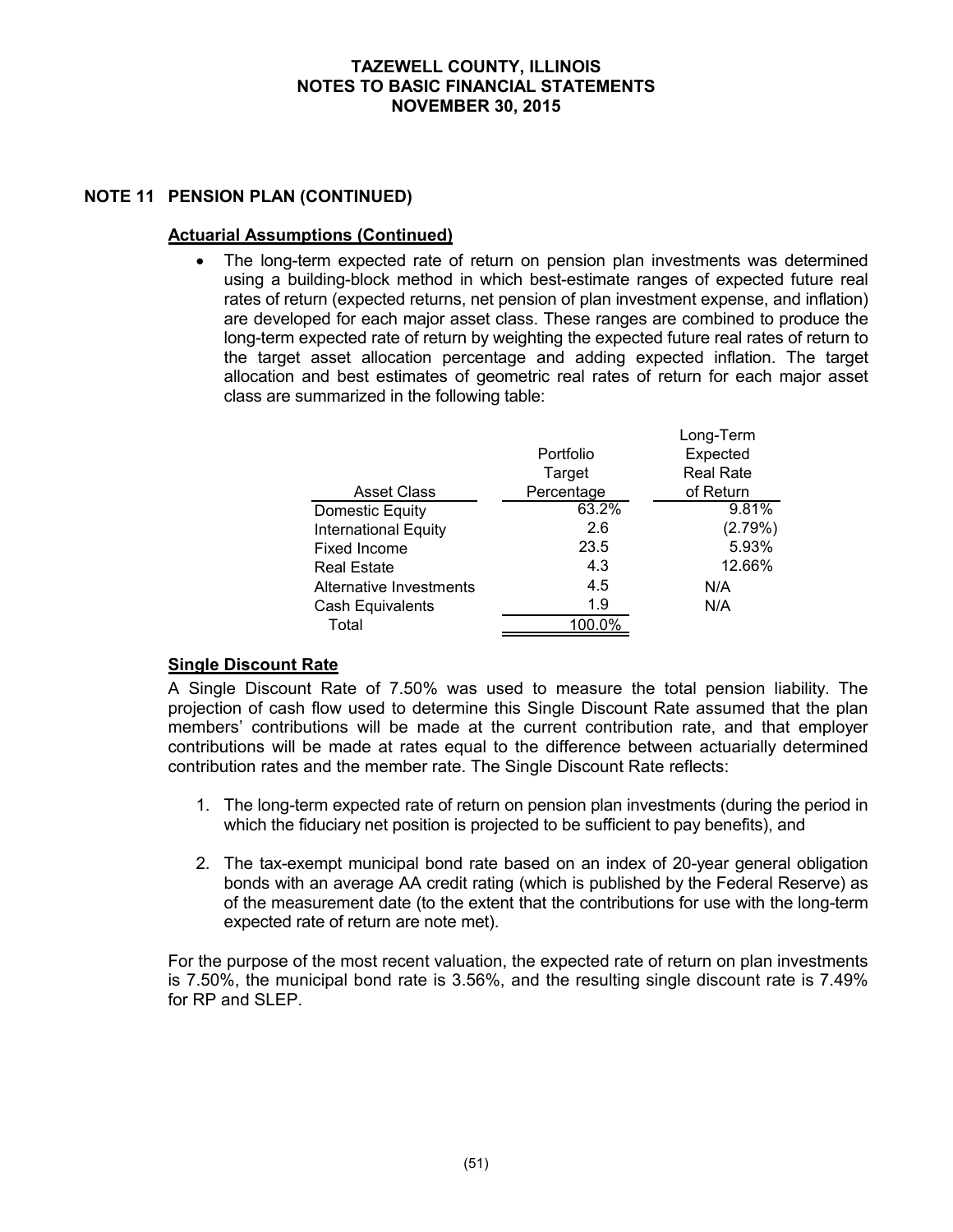# **NOTE 11 PENSION PLAN (CONTINUED)**

### **Changes in the Net Pension Liability**

|                                           |    | Total<br>Pension<br>Liability<br>(A) |    | Plan<br>Fiduciary<br><b>Net Position</b><br>(B) | Net Pension<br>Liability<br>(A) - (B) |               |  |
|-------------------------------------------|----|--------------------------------------|----|-------------------------------------------------|---------------------------------------|---------------|--|
| <b>Balances at December 31, 2013</b>      | \$ | 98,911,664                           | \$ | 90,335,668                                      | \$                                    | 8,575,996     |  |
| Changes for the Year:                     |    |                                      |    |                                                 |                                       |               |  |
| Service Cost                              |    | 2,495,181                            |    |                                                 |                                       | 2,495,181     |  |
| Interest on Total Pension Liability       |    | 7,365,283                            |    |                                                 |                                       | 7,365,283     |  |
| Differences Between Expected and Actual   |    |                                      |    |                                                 |                                       |               |  |
| Experience of the Total Pension Liability |    | 1,773,203                            |    |                                                 |                                       | 1,773,203     |  |
| <b>Changes of Assumptions</b>             |    | 3,197,262                            |    |                                                 |                                       | 3,197,262     |  |
| Contributions - Employer                  |    |                                      |    | 3,258,951                                       |                                       | (3, 258, 951) |  |
| Contributions - Employee                  |    |                                      |    | 1,166,599                                       |                                       | (1, 166, 599) |  |
| Net Investment Income - Projected         |    |                                      |    | 5,557,523                                       |                                       | (5, 557, 523) |  |
| Differences Between Projected and Actual  |    |                                      |    |                                                 |                                       |               |  |
| Investment Income                         |    |                                      |    | (9,617)                                         |                                       | 9,617         |  |
| Benefit Payments, including Refunds       |    |                                      |    |                                                 |                                       |               |  |
| of Employee Contributions                 |    | (4, 122, 486)                        |    | (4, 122, 486)                                   |                                       |               |  |
| Other (Net Transfer)                      |    |                                      |    | 53                                              |                                       | (53)          |  |
| Net Changes                               |    | 10,708,443                           |    | 5,851,023                                       |                                       | 4,857,420     |  |
| <b>Balances at December 31, 2014</b>      |    | 109,620,107                          | æ. | 96,186,691                                      | \$                                    | 13,433,416    |  |

The changes in net pension liability above are the aggregated information of the Regular Plan and Sheriff's Law Enforcement Personnel Plan. Disaggregated information for balances at December 31, 2014 was not available.

#### **Sensitivity of the Net Pension Liability to Changes in the Discount Rate**

The following presents the plan's net pension liability, calculated using a Single Discount Rate of 7.49%, as well as what the plan's net pension liability would be if it were calculated using a Single Discount Rate that is 1% lower or 1% higher:

|                                      | 1% Decrease  | Current Discount |       | 1% Increase |  |
|--------------------------------------|--------------|------------------|-------|-------------|--|
|                                      | 6.49%        | 7.49%            | 8.49% |             |  |
| <b>Net Pension Liability (Asset)</b> | \$30,587,228 | 13.433.416 *     | -SS   | 478.858     |  |

\* The analysis above is the aggregated information of the Regular Plan and Sheriff's Law Enforcement Plan. Disaggregated information was not available.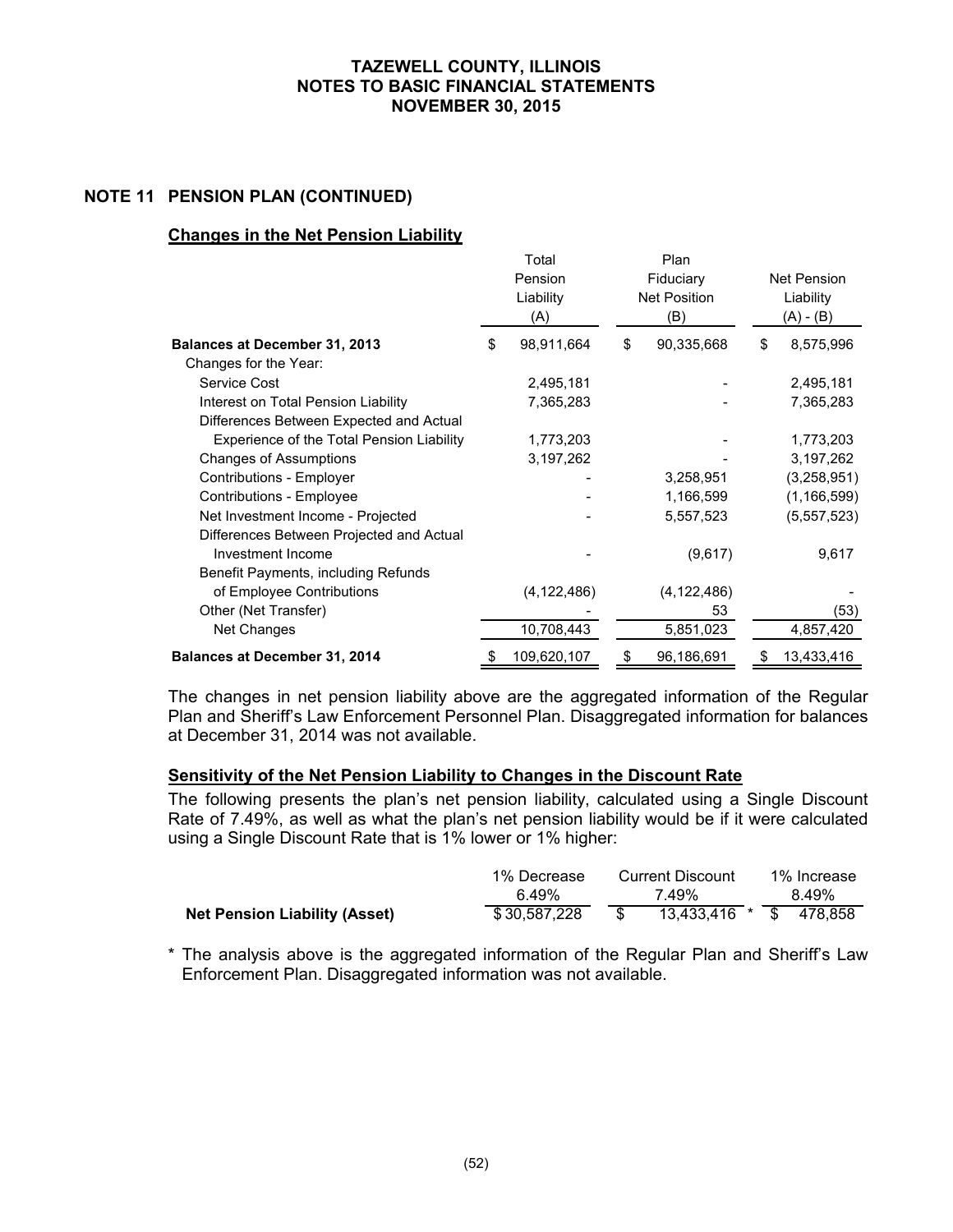#### **NOTE 11 PENSION PLAN (CONTINUED)**

# **Pension Expense, Deferred Outflows of Resources, and Deferred Inflows of Resources Related to Pensions**

For the year ended November 30, 2015, the County recognized pension expense of \$3,108,350. At November 30, 2015, the County reported deferred outflows of resources related to pensions from the following sources:

|                                                                              | Deferred |             |  |  |  |
|------------------------------------------------------------------------------|----------|-------------|--|--|--|
|                                                                              |          | Outflows of |  |  |  |
| <b>Deferred Amounts Related to Pensions</b>                                  |          | Resources   |  |  |  |
| Deferred Amounts to be Recognized in Pension Expense in Future Periods       |          |             |  |  |  |
| Differences Between Expected and Actual Experience                           | \$       | 1.414.642   |  |  |  |
| <b>Changes of Assumptions</b>                                                |          | 2.561.422   |  |  |  |
| Net Difference Between Projected and Actual Earnings on                      |          |             |  |  |  |
| <b>Pension Plan Investments</b>                                              |          | 1,031,957   |  |  |  |
| Total Deferred Amounts to be Recognized in Pension Expense in Future Periods |          | 5,008,021   |  |  |  |
|                                                                              |          |             |  |  |  |
| Pension Contributions Made Subsequent to the Measurement Date                |          | 2,914,773   |  |  |  |
|                                                                              |          |             |  |  |  |
| <b>Total Deferred Amounts Related to Pensions</b>                            |          | 7,922,794   |  |  |  |

\$2,914,773 reported as deferred outflows of resources related to pensions resulting from the County contributions subsequent to the measurement date will be recognized as a reduction of the net pension liability in the year ending November 30, 2016.

Amounts reported as deferred outflows of resources related to pensions will be recognized in pension expense in future periods as follows:

|                          |   | Net Deferred |
|--------------------------|---|--------------|
|                          |   | Outflows of  |
| Year Ending December 31, |   | Resources    |
| 2015                     | S | 1,200,674    |
| 2016                     |   | 1,200,674    |
| 2017                     |   | 1,200,674    |
| 2018                     |   | 1,162,871    |
| 2019                     |   | 243,128      |
| Thereafter               |   |              |
| Total                    |   | 5,008,021    |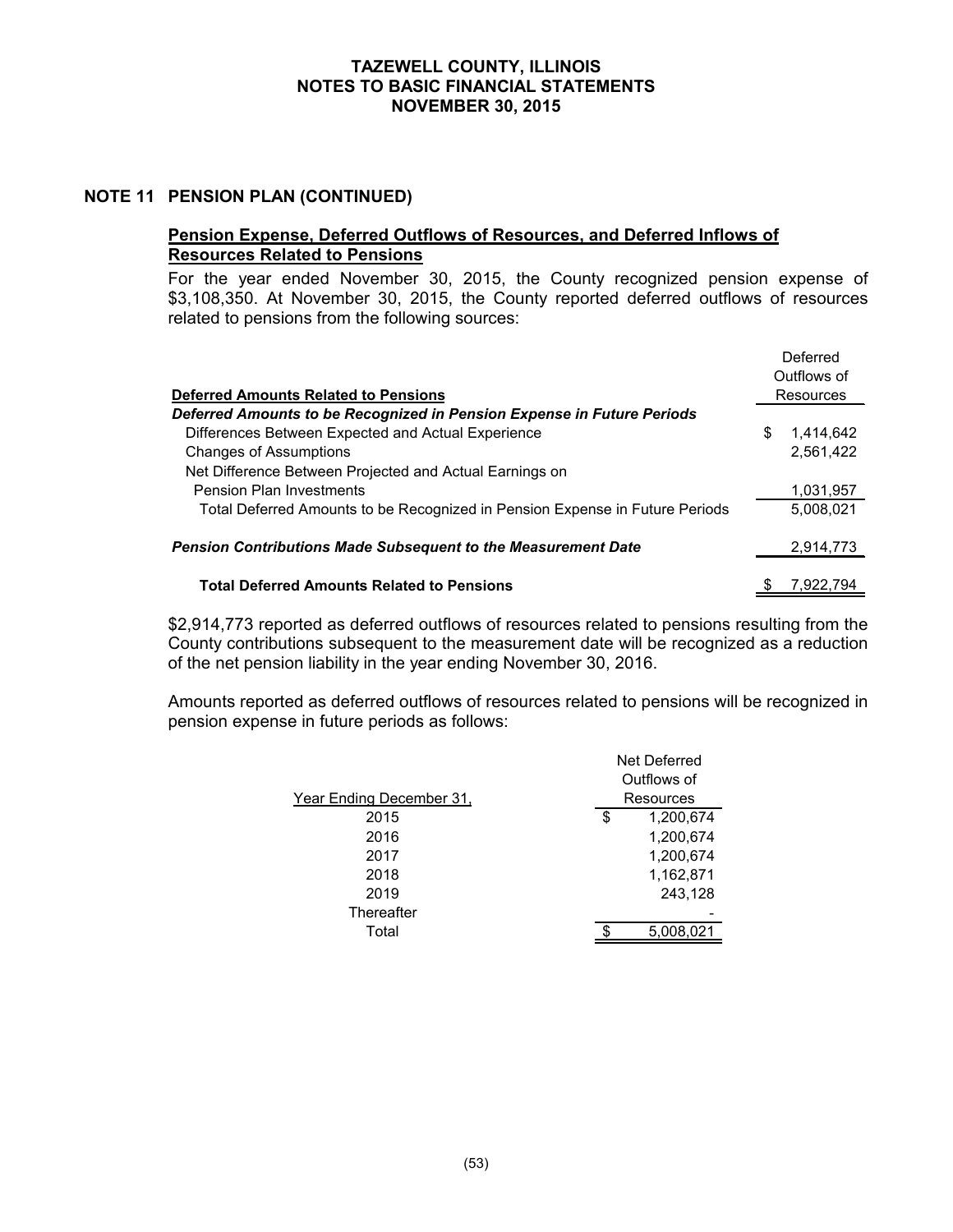### **NOTE 12 OTHER POSTEMPLOYMENT BENEFITS**

a. Plan Description

In addition to providing the pension benefits described in Note 11, the County provides limited postemployment health care benefits (OPEB) for its eligible retired employees through a single employer defined benefit plan (Retiree Healthcare Program). The benefits, benefit levels, employee contributions and employer contributions are governed by the County and can be amended by the County through its personnel manual and union contracts. The plan is not accounted for as a trust fund, as an irrevocable trust has not been established to account for the plan. The plan does not issue a separate report.

b. Benefits Provided

The County provides limited health care coverage at the active employee rate to all eligible employees in accordance with Illinois statutes, which creates an implicit subsidy of retiree health care coverage. To be eligible for benefits, an employee must qualify for retirement under one of the County's retirement plans. Upon a retiree reaching age 65 years of age, Medicare becomes the primary insurer.

c. Membership

The County's Retiree Healthcare Program includes two employee groups: deputies and all other eligible employees.

At November 30, 2015, membership consisted of:

| Retirees and Beneficiaries Currently Receiving Benefits              | 36  |
|----------------------------------------------------------------------|-----|
| Terminated Employees Entitled to Benefits but not yet Receiving Them |     |
| Active Vested Plan Members                                           | 257 |
| <b>Active Nonvested Plan Members</b>                                 | 163 |
| Total                                                                | 457 |
| <b>Participating Employers</b>                                       |     |

d. Funding Policy

The County is not required to and currently does not advance fund the cost of benefits that will become due and payable in the future. Active employees do not contribute to the plan until retirement.

The County contributes \$200 per month for the cost of coverage for eligible participants. The remainder is paid by the retirees.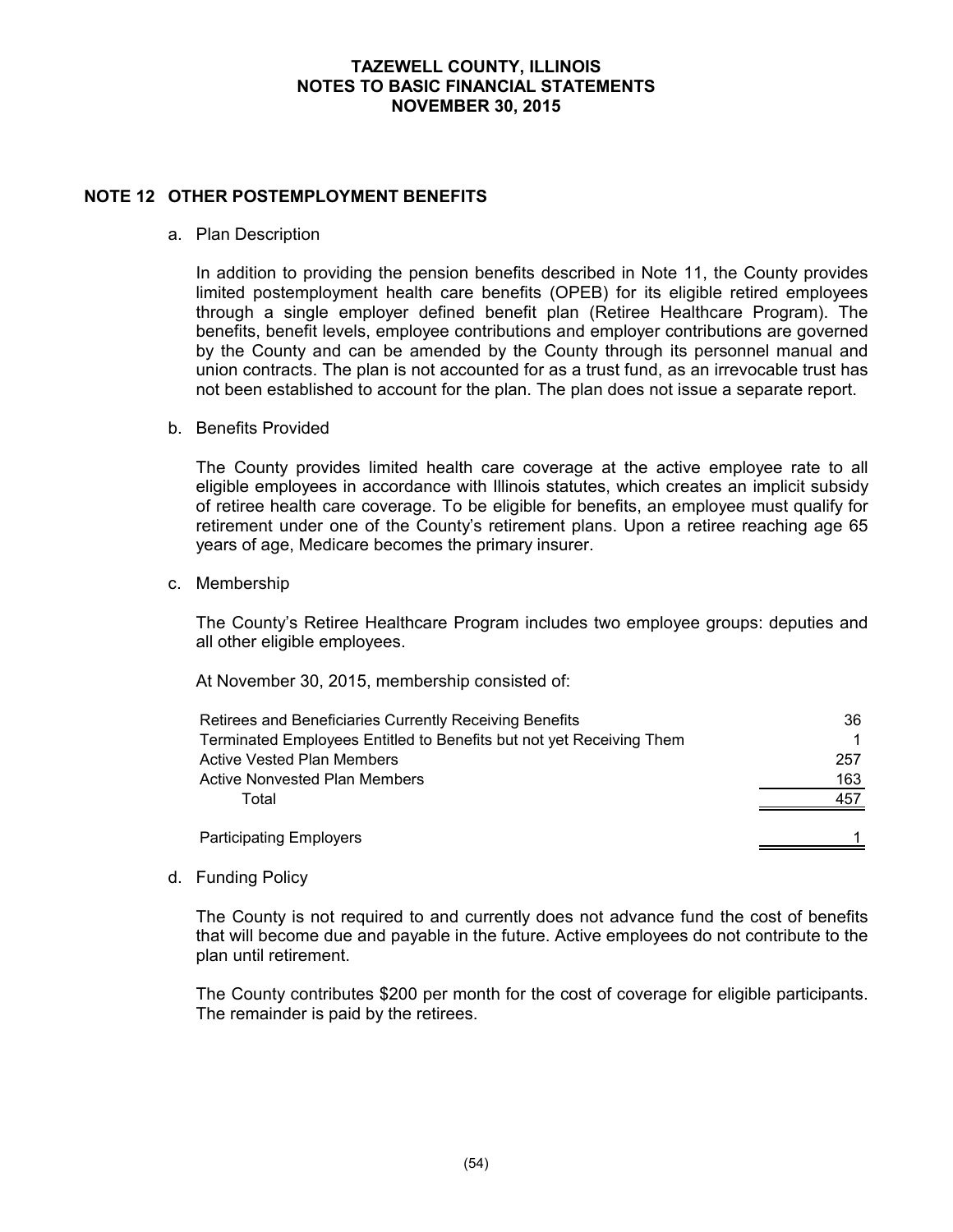### **NOTE 12 OTHER POSTEMPLOYMENT BENEFITS (CONTINUED)**

#### e. Annual OPEB Costs and Net OPEB Obligation

The County's annual other postemployment benefit (OPEB) cost is calculated based on the annual required contribution (ARC) of the County, an amount actuarially determined in accordance with the parameters of GASB Statement No. 45. The ARC is the periodic required contribution to fund the postemployment health care benefits of both active and retired employees, calculated in accordance with GASB Statement No. 45. It includes both the value of benefits earned during the year (normal cost) and an amortization of the unfunded actuarial accrued liability. Although there is no requirement to make contributions equal to the ARC, it serves as the starting point for determining the annual OPEB cost.

The annual OPEB cost is the cost of the postemployment health care benefits each fiscal year. If there is no net OPEB obligation, then the annual OPEB cost is equal to the ARC. However, if there is a net OPEB obligation, the annual OPEB cost reflects adjustment for interest and amortization of any unfunded actuarial liabilities over a period not to exceed 30 years on the net OPEB obligation. The following table shows the components of the County's OPEB cost for the year ended November 30, 2015:

| <b>Annual Required Contribution</b><br>Interest on Net OPEB<br>Amortization Adjustment to the ARC | \$<br>652,617<br>41,137<br>(34, 281) |
|---------------------------------------------------------------------------------------------------|--------------------------------------|
| <b>Annual OPEB Cost</b><br><b>Contributions Made</b>                                              | 659,473<br>347,848                   |
| Increase in Net OPEB Obligation<br>Net OPEB Obligation - Beginning of Year                        | 311,625<br>1,028,422                 |
| Net OPEB Obligation - End of Year                                                                 | 1,340,047                            |

The net OPEB obligation is the difference between the annual OPEB cost and the County's contributions to the plan since the implementation date.

Three-Year Trend Information

| <b>Fiscal Year Ending</b> | Annual OPEB<br>Cost | Percentage of<br><b>Annual OPEB</b><br><b>Cost Contributed</b> |    | Net OPEB<br>Obligation |  |  |
|---------------------------|---------------------|----------------------------------------------------------------|----|------------------------|--|--|
| November 30, 2015         | \$<br>659.473       | 53%                                                            | S  | 1.340.047              |  |  |
| November 30, 2014         | \$<br>283.475       | 33%                                                            | \$ | 1,028,422              |  |  |
| November 30, 2013         | \$<br>289.487       | 32%                                                            | \$ | 837.759                |  |  |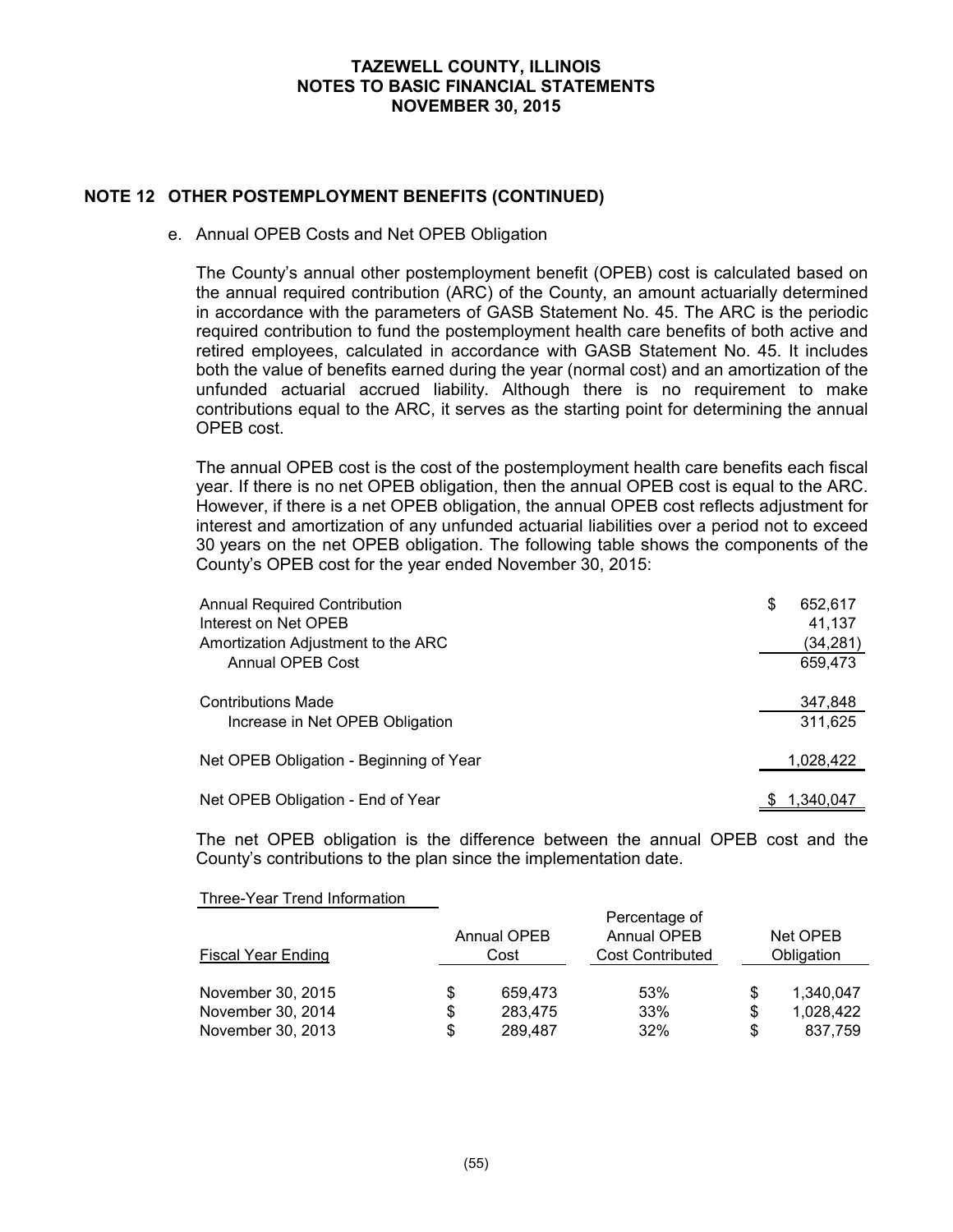# **NOTE 12 OTHER POSTEMPLOYMENT BENEFITS (CONTINUED)**

e. Annual OPEB Costs and Net OPEB Obligation (Continued)

Funded Status and Funding Progress. As of November 30, 2015, using the November 30, 2015 actuarial valuation, the most recent actuarial valuation date, the funded status of the plan was as follows:

| Actuarial Accrued Liability (AAL)                 | \$10.672.307 |
|---------------------------------------------------|--------------|
| <b>Actuarial Value of Plan Assets</b>             |              |
| Unfunded Actuarial Accrued Liability (UAAL)       | 10.672.307   |
| Funded Ratio (Actuarial Value of Plan Assets/AAL) | በ%           |
| Covered Payroll (Active Plan Members)             | 19.374.493   |
| UAAL as a Percentage of Covered Payroll           | 55.1%        |

Actuarial valuations of an ongoing plan involve estimates of the value of reported amounts and assumptions about the probability of occurrence of events far into the future. Examples include assumptions about future employment, mortality and the healthcare cost trend. Amounts determined regarding the funded status of the plan and the ARCs of the employer are subject to continual revision as actual results are compared with past expectations and new estimates are made about the future. The schedule of funding progress, presented as required supplementary information following the notes to the financial statements, typically presents multiyear trend information that shows whether the actuarial value of plan assets is increasing or decreasing over time relative to the AALs for benefits.

Actuarial Methods and Assumptions. Projections of benefits for financial reporting purposes are based on the substantive plan (the plan as understood by the employer and plan members) and include the types of benefits provided at the time of each valuation and the historical pattern of sharing of benefit costs between the employer and plan members to that point. The actuarial methods and assumptions used include techniques that are designed to reduce short-term volatility in actuarial accrued liabilities and the actuarial value of assets, consistent with the long-term perspective of the calculations.

The unfunded actuarial accrued liability is amortized as a level percentage of pay, open over 30 years, resulting in an amortization of \$355,744 for the 12 month period.

In the December 1, 2014 actuarial valuation, the entry age method was used.

*Discount Rate*. The discount rate as of December 1, 2014 is 4%. The discount rate is determined by the plan sponsor based on the estimated long-term investment yield on the investments that are expected to be used to finance the payment of benefits.

*Trend Rate for Health Claims*. The trend rate for health claims is 8.5% initial and 5.5% ultimate. The trend rate is determined by the plan sponsor based on historical data and anticipated experience under the plan.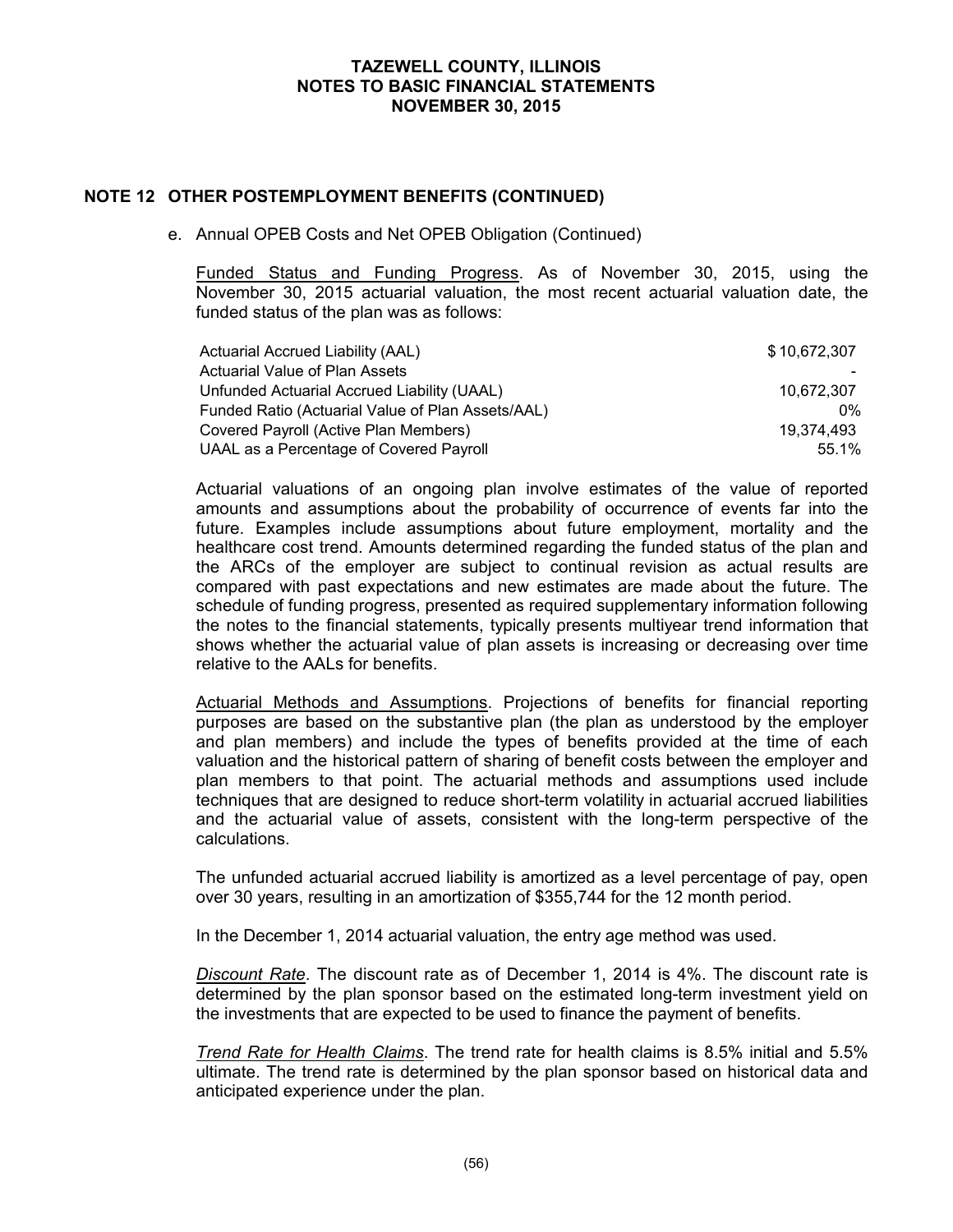# **NOTE 12 OTHER POSTEMPLOYMENT BENEFITS (CONTINUED)**

e. Annual OPEB Costs and Net OPEB Obligation (Continued)

*Actuarial Cost Method*. The method used to calculate normal cost and actuarial accrued liability is the entry age cost method.

There is no actuarial value of assets as the County has not advance funded its obligation.

### **NOTE 13 SELF-FUNDED INSURANCE**

The County is exposed to various risks of loss related to torts, theft of, damages to and destruction of assets, natural disasters, and medical and dental claims of its employees and their dependents. The County uses an internal service fund to account for and finance its uninsured risks of loss for medical and dental claims. Other risks of loss are accounted for in the Tort Judgment special revenue fund. Claims expenses and liabilities are reported when it is probable that a loss has occurred and the amount of that loss can be reasonably estimated. These losses include an estimate of claims that have been incurred but not reported. At November 30, 2015, the estimate of health and dental claims incurred but not reported provided by the claims administrator amounted to \$521,689. The County does not anticipate any amount to be incurred but not reported related to liability coverage. The County has commercial insurance coverage of \$9,000,000 for general liability insurance when aggregate claims exceed \$1,000,000 over the annual liability period and coverage for medical and hospital when claims exceed \$250,000 individually. Settled claims have not exceeded this commercial coverage in any of the past three fiscal years.

Various funds of the County participate and make payments to the internal service fund based on historical cost information and to establish a reserve for catastrophe losses. That reserve is considered to be \$5,243,637 for the Health Insurance Fund and is considered to be a designation for those purposes of the net position of the Internal Service Fund.

Changes in the claims liability, including claims payable and estimated payable for claims and losses, in fiscal years 2015 and 2014 were:

|                             | Tort Judgment<br>Fund |          |    | Health Insurance<br>Fund | Total         |
|-----------------------------|-----------------------|----------|----|--------------------------|---------------|
| Balance - November 30, 2013 | \$                    | 4.734    | \$ | 291,582                  | \$<br>296,316 |
| Claims Incurred             |                       | 24,391   |    | 4,121,220                | 4,145,611     |
| <b>Claims Paid</b>          |                       | (22,282) |    | (3,844,753)              | (3,867,035)   |
| Balance - November 30, 2014 |                       | 6,843    |    | 568,049                  | 574,892       |
| Claims Incurred             |                       | 5,785    |    | 3,746,854                | 3,752,639     |
| <b>Claims Paid</b>          |                       | (12,628) |    | (3,793,214)              | (3,805,842)   |
| Balance - November 30, 2015 |                       |          |    | 521,689                  | 521,689       |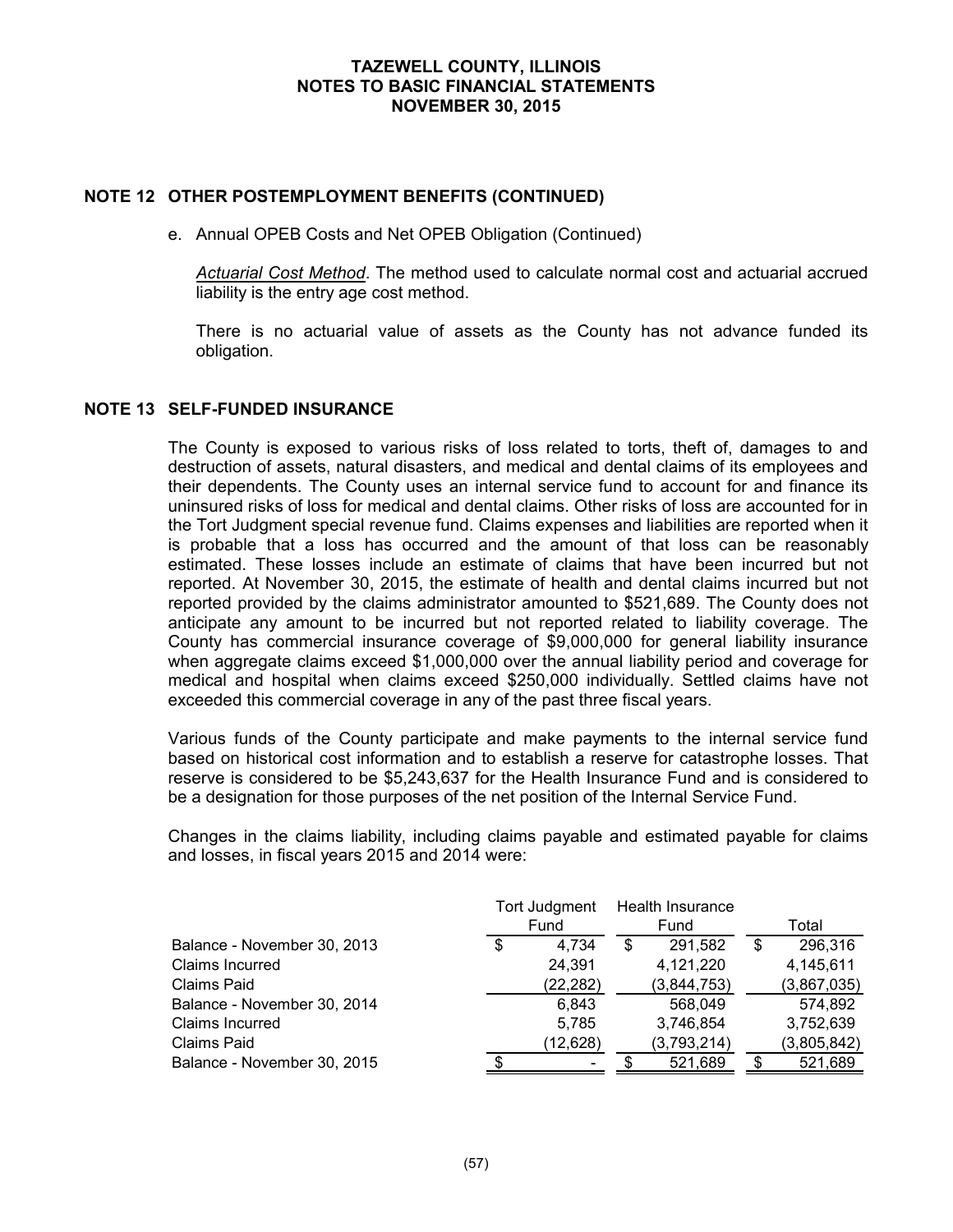### **NOTE 14 LEASES**

During fiscal year 2009, the County received a donation of a building valued at \$395,000 and purchased adjacent parking lots for \$66,000. The building is currently being leased to tenants. The value of the building and cost of the parking lots are included in the governmental activities' capital assets at November 30, 2015.

As of November 30, 2015, the building is being leased for monthly rental payments of between \$125 and \$2,600 and expires at various times through June 30, 2017. Total rental income for the year ended November 30, 2015 was \$92,430.

### **NOTE 15 COMMITMENTS AND CONTINGENCIES**

The County entered into a five-year noncancelable lease for the Health Department Dental Clinic. Monthly lease payments will commence on January 1, 2016.

The County entered into three separate two-year police motorcycle vehicle contracts on March 19, 2014, December 8, 2014, and December 4, 2015, respectively. Annual lease payments began on March 31, 2014, December 31, 2014, and December 31, 2015, respectively.

The County entered into a 58 month contract for a backhoe loader. Monthly lease payments commenced December 27, 2012. A final balloon payment is due October 2017.

The County entered into seven separate two-year contracts for janitorial services. Each has monthly lease payments that commenced on April 3, 2014.

The future minimum lease payments for the above leases are as follows:

| Year Ending November 30, |    | Amount  |
|--------------------------|----|---------|
| 2016                     | \$ | 114,720 |
| 2017                     |    | 103,227 |
| 2018                     |    | 51,653  |
| 2019                     |    | 51,653  |
| 2020                     |    | 51,653  |
| Total                    | S  | 372,906 |

Additionally, amounts received or receivable from grant agencies are subject to audit and adjustment by grantor agencies, principally the state and federal government. Any disallowed claims, including amounts already collected, may constitute a liability of the applicable funds. The amount, if any, of expenditures that may be disallowed by the grantor cannot be determined at this time, although the County expects such amounts, if any, to be immaterial.

The County is a defendant in various claims and lawsuits. The outcome of these claims and lawsuits is not presently determinable, in the opinion of the County's counsel, the resolution of these matters will not have a material adverse effect on the financial condition of the County.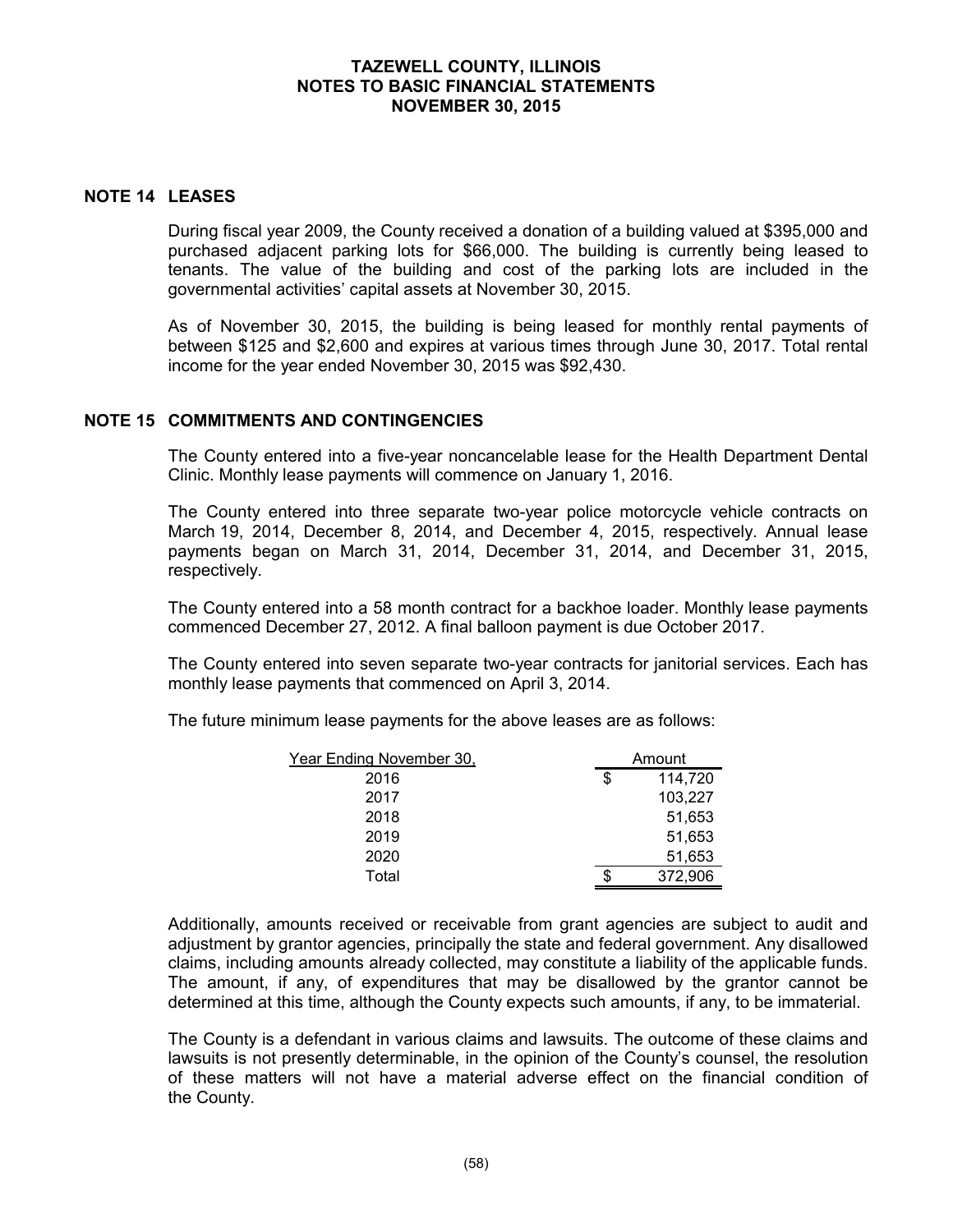#### **NOTE 16 RESTATEMENTS OF NET POSITION/FUND BALANCE**

The County adopted a new accounting standard to conform with accounting principles generally accepted in the United States of America. The statement adopted requiring restatement of net position was Government Accounting Standard Board Statement GASB 68, Accounting and Financial Reporting for Pensions. This pronouncement requires the restatement of the November, 2014 net position of governmental activities and the discretely presented component unit. Additionally, the County determined it had incorrectly recorded accounts receivable in relation to the Emergency System Telephone Board (911) for the year ending November 30, 2014. In the discretely presented component unit and the Emergency System Telephone Board (911) fund, revenue was understated by \$227,079 for the year ending November 30, 2014. Beginning net position/fund balance (deficit) has thereby been restated as follows:

|                                                                             | Primary               |
|-----------------------------------------------------------------------------|-----------------------|
|                                                                             | Government            |
|                                                                             | <b>Net Position</b>   |
| Net Position, Beginning of Year, as Previously Reported                     | \$<br>92,033,807      |
| Adjustment for Beginning Net Pension Obligation under Prior GASB            | 556,021               |
| Adjustment for Beginning Deferred Outflows of Resources Related to Pensions | 2,945,260             |
| Adjustment for Beginning Net Pension Liability                              | (8,559,702)           |
| Net Position, Beginning of Year, as Restated                                | 86,975,386            |
|                                                                             |                       |
|                                                                             | <b>Component Unit</b> |
|                                                                             | <b>Net Position</b>   |
| Net Position, Beginning of Year, as Previously Reported                     | \$<br>126,391         |
| <b>Adjustment for Accounts Receivable</b>                                   | 227,079               |
| Adjustment for Beginning Deferred Outflows of Resources Related to Pensions | 926                   |
| Adjustment for Beginning Net Pension Liability                              | (16,294)              |
| Net Position, Beginning of Year, as Restated                                | 338,102               |
|                                                                             |                       |
|                                                                             | 911 Emergency         |
|                                                                             | System Fund           |
| Fund Deficit, Beginning of Year, as Previously Reported                     | (163, 074)            |
| Adjustment for Accounts Receivable                                          | 227,079               |
| <b>Fund Balance, Beginning of Year, as Restated</b>                         | \$<br>64,005          |

This information is an integral part of the accompanying basic financial statements.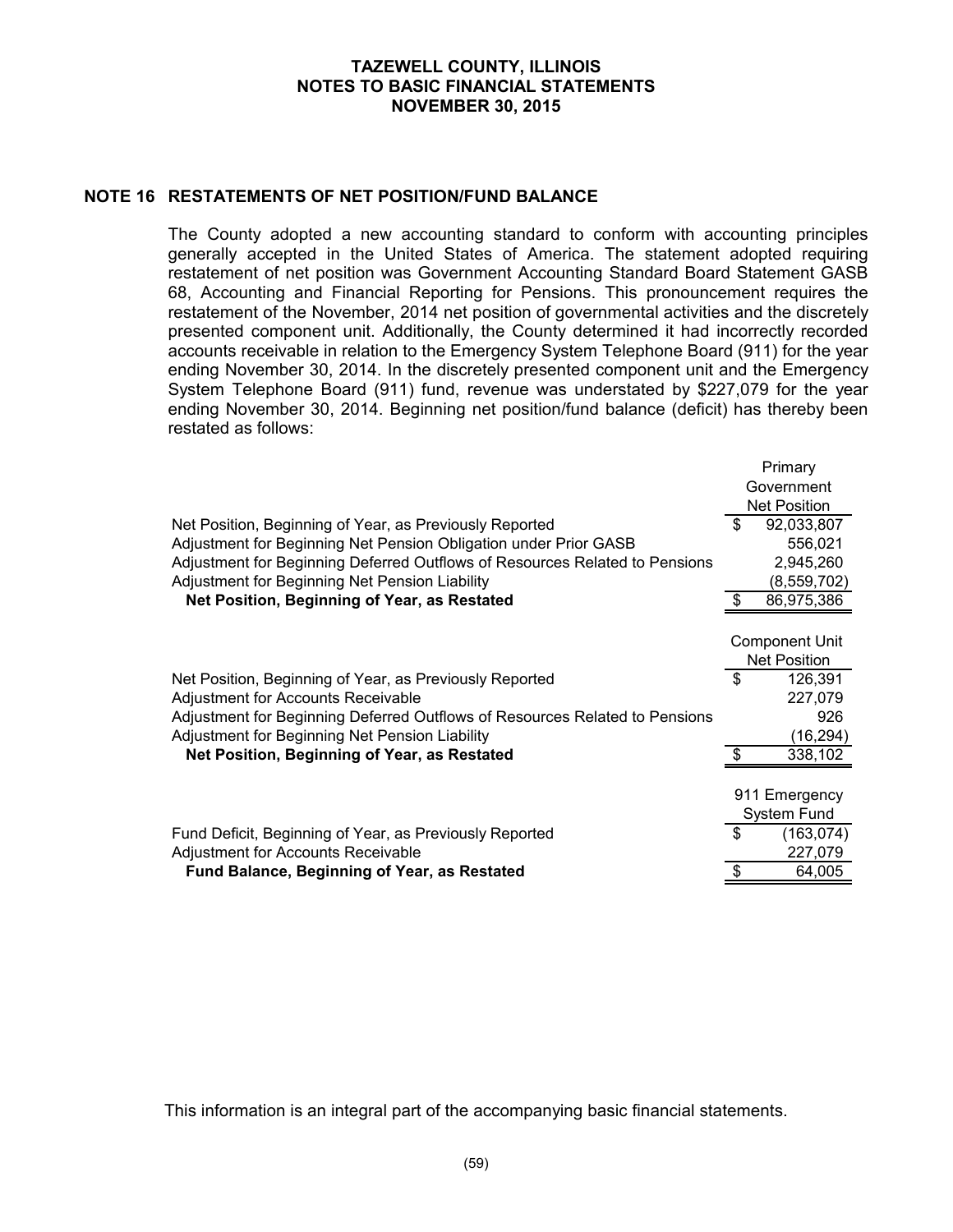# **TAZEWELL COUNTY, ILLINOIS SCHEDULE OF REVENUES, EXPENDITURES, AND CHANGES IN FUND BALANCES – BUDGET AND ACTUAL MAJOR FUNDS YEAR ENDED NOVEMBER 30, 2015**

|                                        |                 | <b>General Fund</b> |                  |
|----------------------------------------|-----------------|---------------------|------------------|
|                                        | Original        | Amended             |                  |
|                                        | <b>Budget</b>   | <b>Budget</b>       | Actual           |
| <b>REVENUES</b>                        |                 |                     |                  |
| <b>General Property Taxes</b>          | \$<br>4,220,000 | \$<br>4,220,000     | \$<br>4,144,979  |
| Sales Taxes                            | 9,317,878       | 9,317,878           | 9,905,637        |
| Illinois State Income Taxes            | 2,550,000       | 2,550,000           | 2,813,606        |
| Personal Property Replacement Taxes    | 749,478         | 749,478             | 794,480          |
| <b>Other State Taxes</b>               | 461,375         | 461,375             | 691,605          |
| Motor Fuel Tax Allotments              |                 |                     |                  |
| Salary and Expenditure Reimbursements  | 1,340,998       | 1,340,998           | 1,441,878        |
| <b>Governmental Grants</b>             |                 |                     | 73,274           |
| <b>Licenses and Permits</b>            | 679,622         | 679,622             | 691,700          |
| <b>Charges for Services</b>            | 4,394,986       | 4,394,986           | 3,863,988        |
| <b>Fines and Forfeitures</b>           | 756,200         | 756,200             | 782,345          |
| Interest                               | 20,358          | 20,358              | 75,271           |
| Miscellaneous                          | 427,000         | 427,000             | 542,583          |
| <b>Total Revenues</b>                  | 24,917,895      | 24,917,895          | 25,821,346       |
| <b>EXPENDITURES</b>                    |                 |                     |                  |
| Judicial                               | 7,453,395       | 7,753,178           | 7,140,066        |
| Public Safety and Corrections          | 9,845,338       | 10,071,945          | 9,588,798        |
| <b>Community Development</b>           | 261,963         | 279,565             | 270,006          |
| Highways                               |                 |                     |                  |
| Education                              | 215,111         | 157,659             | 113,151          |
| <b>Health and Welfare</b>              |                 |                     |                  |
| <b>General Governmental Services</b>   | 10,262,370      | 9,775,830           | 7,337,089        |
| Retirement                             |                 |                     |                  |
| <b>Debt Service</b>                    |                 |                     | 52,056           |
| <b>Total Expenditures</b>              | 28,038,177      | 28,038,177          | 24,501,166       |
| Excess (Deficiency) of Revenues Over   |                 |                     |                  |
| Expenditures                           | (3, 120, 282)   | (3, 120, 282)       | 1,320,180        |
| <b>OTHER FINANCING SOURCES (USES)</b>  |                 |                     |                  |
| Sale of Capital Assets                 |                 |                     |                  |
| Proceeds from Capital Lease Obligation |                 |                     |                  |
| Transfers In                           |                 |                     | 19,917           |
| <b>Transfers Out</b>                   |                 |                     |                  |
| Total Other Financing Sources (Uses)   |                 |                     | 19,917           |
| Net Change in Fund Balances            | (3, 120, 282)   | (3, 120, 282)<br>\$ | 1,340,097        |
| <b>FUND BALANCE</b>                    |                 |                     |                  |
| Beginning of Year                      |                 |                     | 17,828,086       |
| End of Year                            |                 |                     | \$<br>19,168,183 |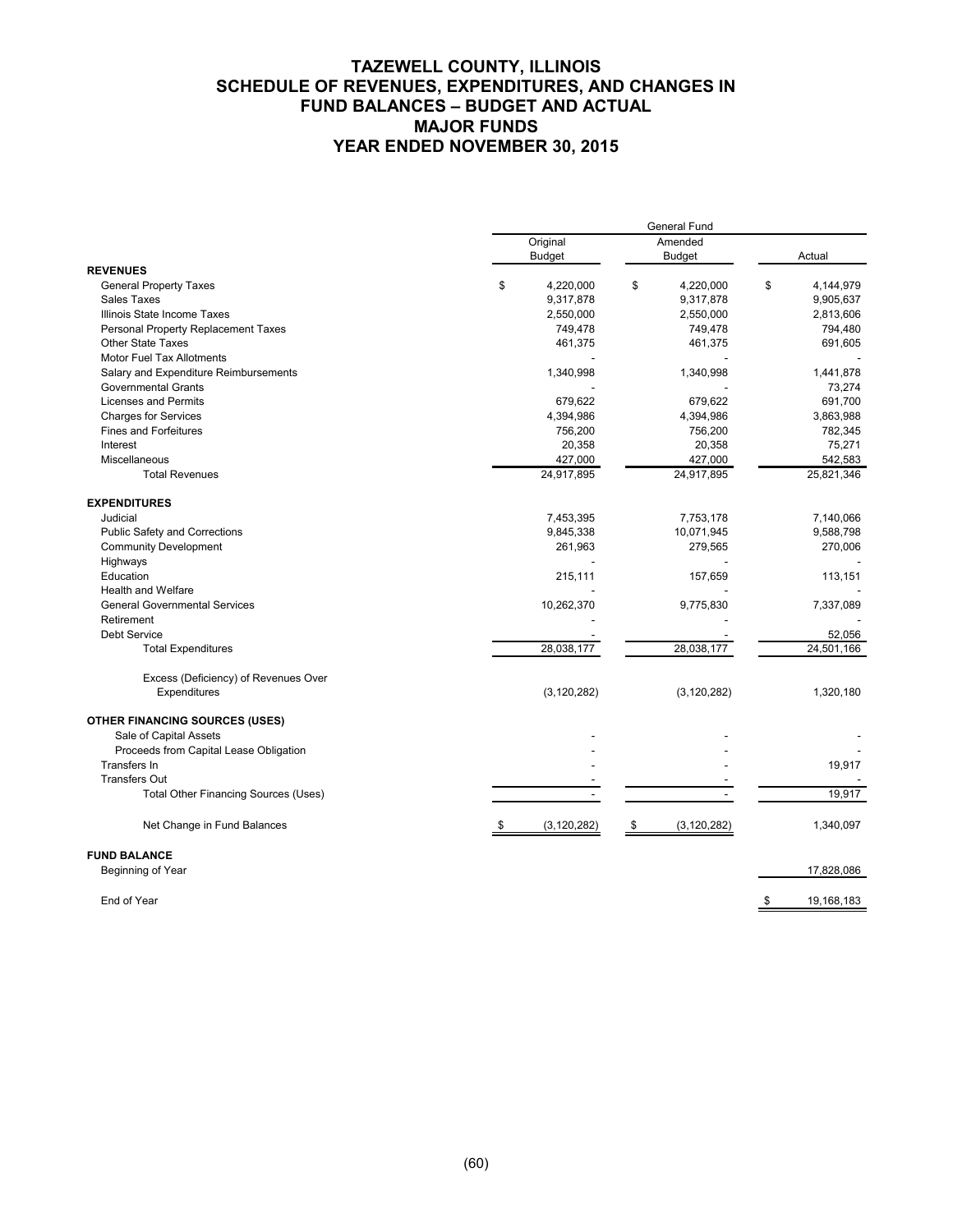|                              | Illinois Municipal Retirement Fund |                              |            |                     | County Highway Fund |                     |     | County Motor Fuel Tax Fund |    |                          |    |                     |  |  |
|------------------------------|------------------------------------|------------------------------|------------|---------------------|---------------------|---------------------|-----|----------------------------|----|--------------------------|----|---------------------|--|--|
| Original                     | Amended                            |                              |            | Original            | Amended             |                     |     | Original                   |    | Amended                  |    |                     |  |  |
| <b>Budget</b>                | <b>Budget</b>                      | Actual                       |            | <b>Budget</b>       | <b>Budget</b>       | Actual              |     | <b>Budget</b>              |    | <b>Budget</b>            |    | Actual              |  |  |
| \$<br>1,825,000<br>1,263,755 | \$<br>1,825,000<br>1,263,755       | \$<br>1,793,305<br>1,304,780 | \$         | 1,705,000           | \$<br>1,705,000     | \$<br>1,675,576     | \$  |                            | \$ |                          | \$ |                     |  |  |
| 152,238                      | 152,238                            | 161,378                      |            | 199,220             | 199,220             | 211,181             |     |                            |    |                          |    |                     |  |  |
|                              |                                    |                              |            |                     |                     |                     |     | 2,680,000                  |    | 2,680,000                |    | 2,338,179           |  |  |
|                              |                                    |                              |            |                     |                     |                     |     |                            |    |                          |    |                     |  |  |
|                              |                                    |                              |            | 119,100             | 119,100             | 230,593             |     | 62,200                     |    | 62,200                   |    | 68,810              |  |  |
|                              |                                    |                              |            | 3,600               | 3,600               | 6,492               |     | 32,000                     |    | 32,000                   |    | 19,959              |  |  |
| 3,240,993                    | 3,240,993                          | 3,259,463                    |            | 29,000<br>2,055,920 | 29,000<br>2,055,920 | 13,194<br>2,137,036 |     | 2,774,200                  |    | 2,774,200                |    | 2,426,948           |  |  |
|                              |                                    |                              |            |                     |                     |                     |     |                            |    |                          |    |                     |  |  |
|                              |                                    |                              |            |                     |                     |                     |     |                            |    |                          |    |                     |  |  |
|                              |                                    |                              |            | 2,347,037           | 2,347,037           | 2,010,082           |     | 3,789,343                  |    | 3,789,343                |    | 2,975,288           |  |  |
|                              |                                    |                              |            |                     |                     |                     |     |                            |    |                          |    |                     |  |  |
| 3,585,934                    | 3,585,934                          | 3,311,998                    |            | 24,780              | 24,780              | 24,770              |     |                            |    |                          |    |                     |  |  |
| 3,585,934                    | 3,585,934                          | 3,311,998                    |            | 2,371,817           | 2,371,817           | 2,034,852           |     | 3,789,343                  |    | 3,789,343                |    | 2,975,288           |  |  |
| (344, 941)                   | (344, 941)                         | (52, 535)                    |            | (315, 897)          | (315, 897)          | 102,184             |     | (1,015,143)                |    | (1,015,143)              |    | (548, 340)          |  |  |
|                              |                                    |                              |            |                     |                     |                     |     |                            |    |                          |    |                     |  |  |
|                              |                                    |                              |            | 84,000              | 84,000              | 96,281              |     |                            |    |                          |    | 109,008<br>(87,039) |  |  |
| $\overline{\phantom{a}}$     | ٠                                  |                              |            | 84,000              | 84,000              | 96,281              |     | $\overline{a}$             |    | $\overline{\phantom{a}}$ |    | 21,969              |  |  |
| (344, 941)                   | - \$<br>(344, 941)                 | (52, 535)                    | $\sqrt{2}$ | (231, 897)          | \$<br>(231, 897)    | 198,465             | -\$ | (1,015,143)                | \$ | (1,015,143)              |    | (526, 371)          |  |  |
|                              |                                    | 1,635,648                    |            |                     |                     | 1,781,304           |     |                            |    |                          |    | 5,617,659           |  |  |
|                              |                                    | \$<br>1,583,113              |            |                     |                     | \$<br>1,979,769     |     |                            |    |                          | \$ | 5,091,288           |  |  |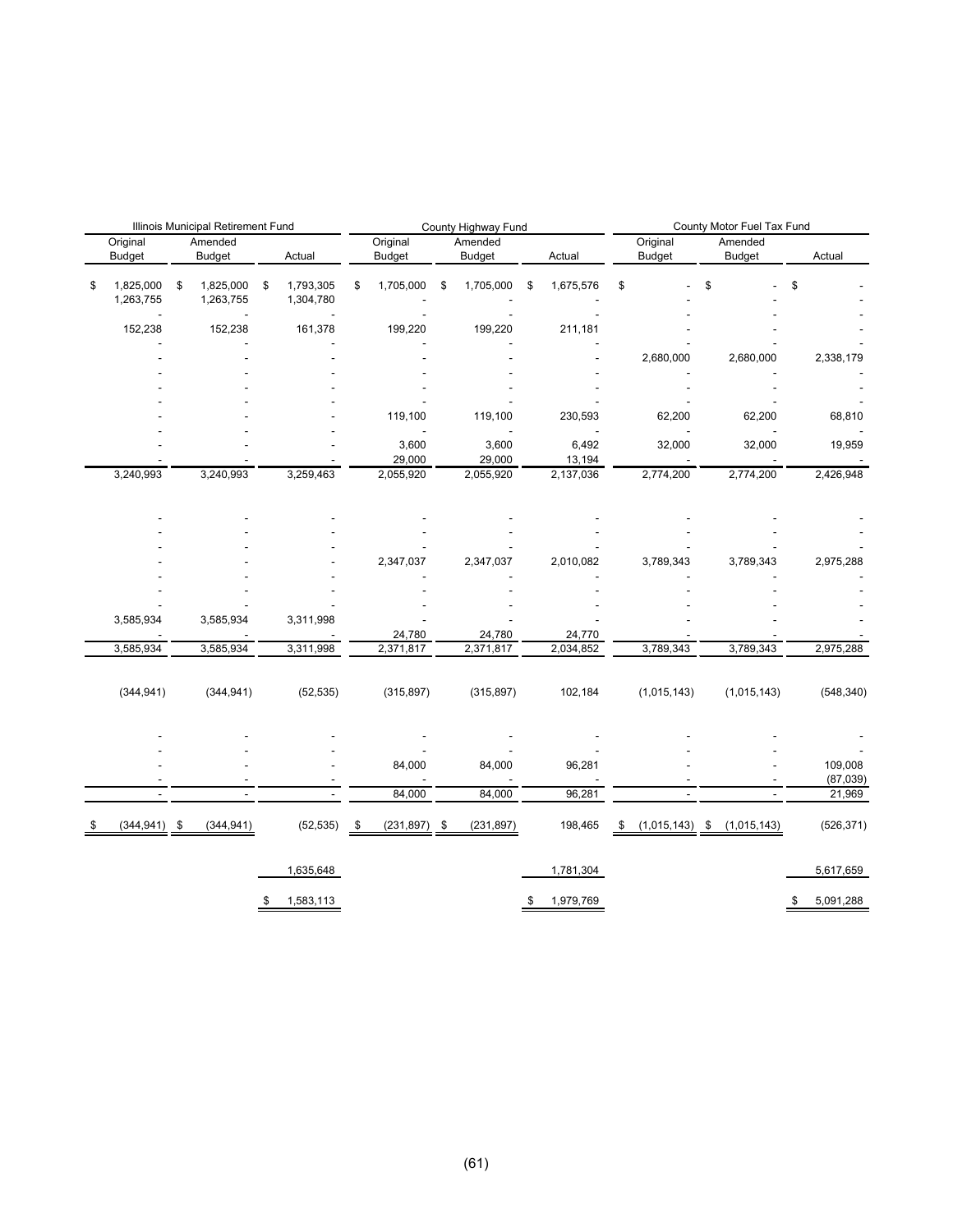# **TAZEWELL COUNTY, ILLINOIS SCHEDULE OF REVENUES, EXPENDITURES, AND CHANGES IN FUND BALANCES – BUDGET AND ACTUAL MAJOR FUNDS (CONTINUED) YEAR ENDED NOVEMBER 30, 2015**

|                                        |               | County Health Fund |                 |  |  |  |  |  |
|----------------------------------------|---------------|--------------------|-----------------|--|--|--|--|--|
|                                        | Original      | Amended            |                 |  |  |  |  |  |
|                                        | <b>Budget</b> | <b>Budget</b>      | Actual          |  |  |  |  |  |
| <b>REVENUES</b>                        |               |                    |                 |  |  |  |  |  |
| <b>General Property Taxes</b>          | \$<br>865,000 | \$<br>865,000      | \$<br>849,981   |  |  |  |  |  |
| Sales Taxes                            |               |                    |                 |  |  |  |  |  |
| Illinois State Income Taxes            |               |                    |                 |  |  |  |  |  |
| Personal Property Replacement Taxes    | 187,230       | 187,230            | 198,472         |  |  |  |  |  |
| <b>Other State Taxes</b>               |               |                    |                 |  |  |  |  |  |
| Motor Fuel Tax Allotments              |               |                    |                 |  |  |  |  |  |
| Salary and Expenditure Reimbursements  |               |                    |                 |  |  |  |  |  |
| <b>Governmental Grants</b>             | 3,788,049     | 3,788,049          | 4,694,436       |  |  |  |  |  |
| <b>Licenses and Permits</b>            |               |                    |                 |  |  |  |  |  |
| <b>Charges for Services</b>            | 588,900       | 588,900            | 533,581         |  |  |  |  |  |
| <b>Fines and Forfeitures</b>           |               |                    |                 |  |  |  |  |  |
| Interest                               | 6,000         | 6,000              | 11,060          |  |  |  |  |  |
| Miscellaneous                          | 111,500       | 111,500            | 238,360         |  |  |  |  |  |
| <b>Total Revenues</b>                  | 5,546,679     | 5,546,679          | 6,525,890       |  |  |  |  |  |
| <b>EXPENDITURES</b>                    |               |                    |                 |  |  |  |  |  |
| Judicial                               |               |                    |                 |  |  |  |  |  |
| Public Safety and Corrections          |               |                    |                 |  |  |  |  |  |
| <b>Community Development</b>           |               |                    |                 |  |  |  |  |  |
| Highways                               |               |                    |                 |  |  |  |  |  |
| Education                              |               |                    |                 |  |  |  |  |  |
| <b>Health and Welfare</b>              | 5,710,810     | 5,710,810          | 6,493,457       |  |  |  |  |  |
| <b>General Governmental Services</b>   |               |                    |                 |  |  |  |  |  |
| Retirement                             |               |                    |                 |  |  |  |  |  |
| Debt Service                           | 37,000        | 37,000             | 30,031          |  |  |  |  |  |
| <b>Total Expenditures</b>              | 5,747,810     | 5,747,810          | 6,523,488       |  |  |  |  |  |
| Excess (Deficiency) of Revenues over   |               |                    |                 |  |  |  |  |  |
| Expenditures                           | (201, 131)    | (201, 131)         | 2,402           |  |  |  |  |  |
|                                        |               |                    |                 |  |  |  |  |  |
| <b>OTHER FINANCING SOURCES (USES)</b>  |               |                    |                 |  |  |  |  |  |
| Sale of Capital Assets                 |               |                    |                 |  |  |  |  |  |
| Proceeds from Capital Lease Obligation |               |                    |                 |  |  |  |  |  |
| Transfers In                           |               |                    |                 |  |  |  |  |  |
| <b>Transfers Out</b>                   |               |                    |                 |  |  |  |  |  |
| <b>Total Other Financing Sources</b>   |               |                    |                 |  |  |  |  |  |
| Net Change in Fund Balances            | (201, 131)    | (201, 131)<br>\$   | 2,402           |  |  |  |  |  |
| <b>FUND BALANCE</b>                    |               |                    |                 |  |  |  |  |  |
| Beginning of Year                      |               |                    | 3,535,848       |  |  |  |  |  |
| End of Year                            |               |                    | \$<br>3,538,250 |  |  |  |  |  |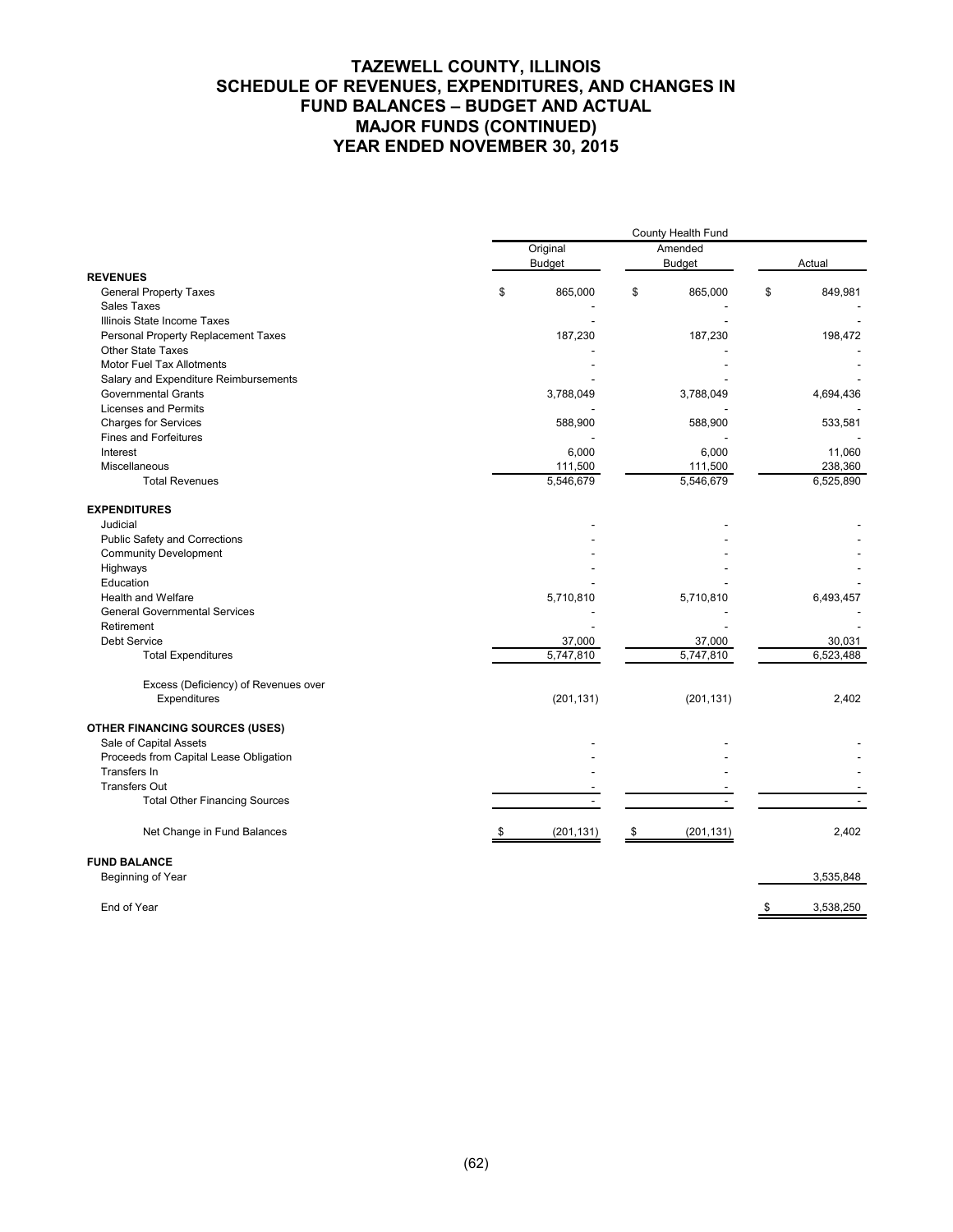# **TAZEWELL COUNTY, ILLINOIS OTHER POST-EMPLOYMENT BENEFITS REQUIRED SUPPLEMENTARY INFORMATION – SCHEDULE OF FUNDING PROGRESS NOVEMBER 30, 2015**

| Actuarial<br>Valuation<br>Date | Actuarial<br>Value of<br>Assets<br>(a) | Actuarial<br>Accrued<br>Liability (AAL) -<br>Entry Age<br>(b) | Unfunded<br>AAL<br>(UAAL)<br>(b-a) | Funded<br>Ratio<br>(a/b) | Covered<br>Payroll<br>$\left( \mathrm{c}\right)$ | UAAL as a<br>Percentage<br>of Covered<br>Payroll<br>$((b-a)/c)$ |  |  |
|--------------------------------|----------------------------------------|---------------------------------------------------------------|------------------------------------|--------------------------|--------------------------------------------------|-----------------------------------------------------------------|--|--|
| 11/30/2015                     | \$<br>$\overline{\phantom{0}}$         | 10.672.307<br>S                                               | \$10,672,307                       | $0.00\%$                 | \$19.374.493                                     | 55.1%                                                           |  |  |
| 11/30/2014                     | $\overline{\phantom{a}}$               | 3.608.853                                                     | 3.608.853                          | $0.00\%$                 | 18.788.084                                       | 19.2%                                                           |  |  |
| 11/30/2013                     | $\overline{\phantom{0}}$               | 3.608.853                                                     | 3,608,853                          | $0.00\%$                 | 18,001,782                                       | 20.0%                                                           |  |  |

Trend information for the three years ended November 30, 2015, 2014, and 2013 is as follows: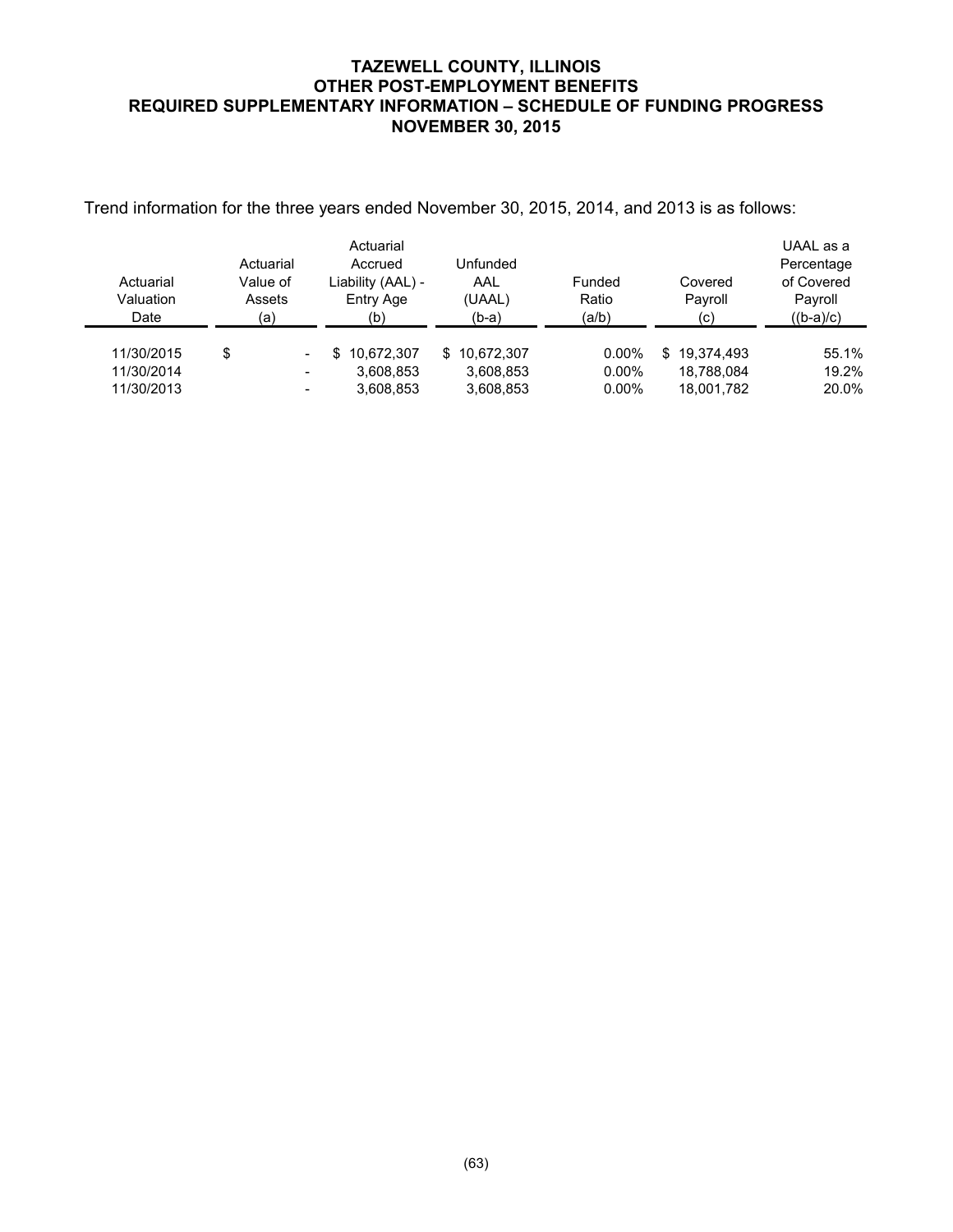#### **TAZEWELL COUNTY, ILLINOIS NOTES TO REQUIRED SUPPLEMENTARY INFORMATION NOVEMBER 30, 2015**

# **NOTE 1 BUDGETARY BASIS**

The budgetary comparison schedules for the General Fund, Illinois Municipal Retirement Fund, County Highway Fund, County Motor Fuel Tax Fund, and County Health Fund present comparisons of the budget with actual data on a modified accrual basis.

Excesses of expenditures over budget in individual funds:

|                                         |                | Expenditures    |                      |  |  |  |  |  |
|-----------------------------------------|----------------|-----------------|----------------------|--|--|--|--|--|
|                                         |                |                 | <b>Excess Actual</b> |  |  |  |  |  |
|                                         | Amended        |                 | Over Amended         |  |  |  |  |  |
| Fund                                    | <b>Budget</b>  | Actual          | <b>Budget</b>        |  |  |  |  |  |
| County Health Fund*                     | 5,747,810<br>S | 6,523,488<br>S. | \$<br>775,678        |  |  |  |  |  |
| <b>Circuit Clerk Automation Fund</b>    | 182,995        | 186,146         | 3,151                |  |  |  |  |  |
| Juvenile Reporting Fund                 |                | 3.537           | 3,537                |  |  |  |  |  |
| Emergency Systems Telephone Board (911) | 1.173.000      | 1.432.974       | 259,974              |  |  |  |  |  |

\* Excess in fund is due to noncash WIC food instruments and vaccines being recorded as a revenue and expenditure in the current year. This activity was not budgeted.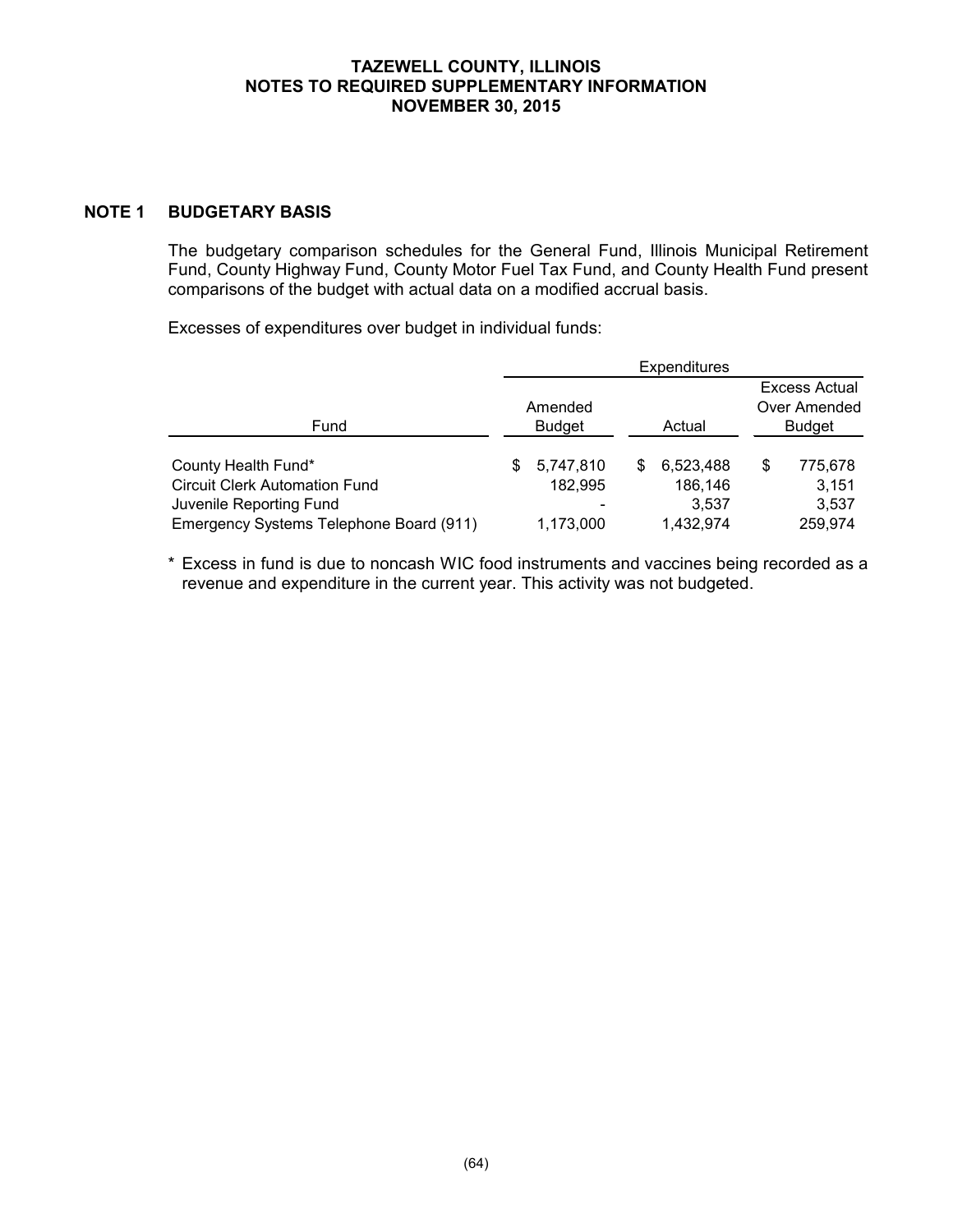# **TAZEWELL COUNTY, ILLINOIS NONMAJOR GOVERNMENTAL FUNDS COMBINING BALANCE SHEET NOVEMBER 30, 2015**

|                                                                                                | Special Revenue |                                       |    |                                 |    |                                        |  |  |  |  |  |
|------------------------------------------------------------------------------------------------|-----------------|---------------------------------------|----|---------------------------------|----|----------------------------------------|--|--|--|--|--|
| <b>ASSETS</b>                                                                                  |                 | Township<br>Motor<br>Fuel Tax<br>Fund |    | County<br><b>Bridge</b><br>Fund |    | Federal<br>Aid<br>Matching<br>Tax Fund |  |  |  |  |  |
| Cash                                                                                           | \$              | 649,252                               | \$ | 2,215,714                       | \$ |                                        |  |  |  |  |  |
| Investments                                                                                    |                 |                                       |    | 913,188                         |    | 1,040,666<br>224,110                   |  |  |  |  |  |
| Receivables:                                                                                   |                 |                                       |    |                                 |    |                                        |  |  |  |  |  |
| <b>Property Taxes</b>                                                                          |                 |                                       |    | 785,169                         |    | 652,608                                |  |  |  |  |  |
| State of Illinois:                                                                             |                 |                                       |    |                                 |    |                                        |  |  |  |  |  |
| <b>Motor Fuel Tax Allotments</b>                                                               |                 | 449,738                               |    |                                 |    |                                        |  |  |  |  |  |
| Grants                                                                                         |                 |                                       |    |                                 |    |                                        |  |  |  |  |  |
| Other                                                                                          |                 |                                       |    |                                 |    |                                        |  |  |  |  |  |
| Notes Receivable, Net of Allowance for Doubtful Accounts of \$60,000                           |                 |                                       |    |                                 |    |                                        |  |  |  |  |  |
| Prepaid Expenses                                                                               |                 |                                       |    |                                 |    |                                        |  |  |  |  |  |
| Due from Other Funds                                                                           |                 | 84,023                                |    |                                 |    | 403                                    |  |  |  |  |  |
| <b>Total Assets</b>                                                                            |                 | 1,183,013                             | \$ | 3,914,071                       | \$ | 1,917,787                              |  |  |  |  |  |
| <b>LIABILITIES, DEFERRED INFLOWS OF</b><br><b>RESOURCES, AND FUND BALANCE (DEFICIT)</b>        |                 |                                       |    |                                 |    |                                        |  |  |  |  |  |
| Accounts Payable                                                                               | \$              | 65,486                                | \$ | 224,060                         | \$ | 395,106                                |  |  |  |  |  |
| Accrued Payroll and Related Costs                                                              |                 |                                       |    |                                 |    |                                        |  |  |  |  |  |
| Due to Other Funds                                                                             |                 |                                       |    | 695                             |    |                                        |  |  |  |  |  |
| <b>Unearned Revenue</b>                                                                        |                 |                                       |    |                                 |    |                                        |  |  |  |  |  |
| <b>Total Liabilities</b>                                                                       |                 | 65,486                                |    | 224,755                         |    | 395,106                                |  |  |  |  |  |
| Deferred Inflows of Resources:<br>Subsequent Year's Property Taxes<br>Unavailable Loan Revenue |                 |                                       |    | 785,169                         |    | 652,608                                |  |  |  |  |  |
| <b>Total Deferred Inflows of Resources</b>                                                     |                 |                                       |    | 785,169                         |    | 652,608                                |  |  |  |  |  |
| Fund Balance (Deficit):<br>Nonspendable:<br>Prepaids<br>Restricted for:                        |                 |                                       |    |                                 |    |                                        |  |  |  |  |  |
| Judicial                                                                                       |                 |                                       |    |                                 |    |                                        |  |  |  |  |  |
| <b>Public Safety and Corrections</b>                                                           |                 |                                       |    |                                 |    |                                        |  |  |  |  |  |
| <b>Community Development</b>                                                                   |                 |                                       |    |                                 |    |                                        |  |  |  |  |  |
| Highways                                                                                       |                 | 403,000                               |    | 401,627                         |    |                                        |  |  |  |  |  |
| <b>Health and Welfare</b>                                                                      |                 |                                       |    |                                 |    |                                        |  |  |  |  |  |
| <b>General Governmental Services</b>                                                           |                 |                                       |    |                                 |    |                                        |  |  |  |  |  |
| Retirement                                                                                     |                 |                                       |    |                                 |    |                                        |  |  |  |  |  |
| Assigned to:                                                                                   |                 |                                       |    |                                 |    |                                        |  |  |  |  |  |
| Judicial                                                                                       |                 |                                       |    |                                 |    |                                        |  |  |  |  |  |
| <b>Public Safety and Corrections</b>                                                           |                 |                                       |    |                                 |    |                                        |  |  |  |  |  |
| <b>Community Development</b>                                                                   |                 |                                       |    |                                 |    |                                        |  |  |  |  |  |
| Highways                                                                                       |                 | 714,527                               |    | 2,502,520                       |    | 870,073                                |  |  |  |  |  |
| <b>Health and Welfare</b><br><b>General Governmental Services</b>                              |                 |                                       |    |                                 |    |                                        |  |  |  |  |  |
|                                                                                                |                 |                                       |    |                                 |    |                                        |  |  |  |  |  |
| Unassigned<br><b>Total Fund Balance (Deficit)</b>                                              |                 | 1,117,527                             |    | 2,904,147                       |    | 870,073                                |  |  |  |  |  |
| Total Liabilities, Deferred Inflows of                                                         |                 |                                       |    |                                 |    |                                        |  |  |  |  |  |
| Resources, and Fund Balance (Deficit)                                                          |                 | 1,183,013                             | P. | 3,914,071                       | S  | 1,917,787                              |  |  |  |  |  |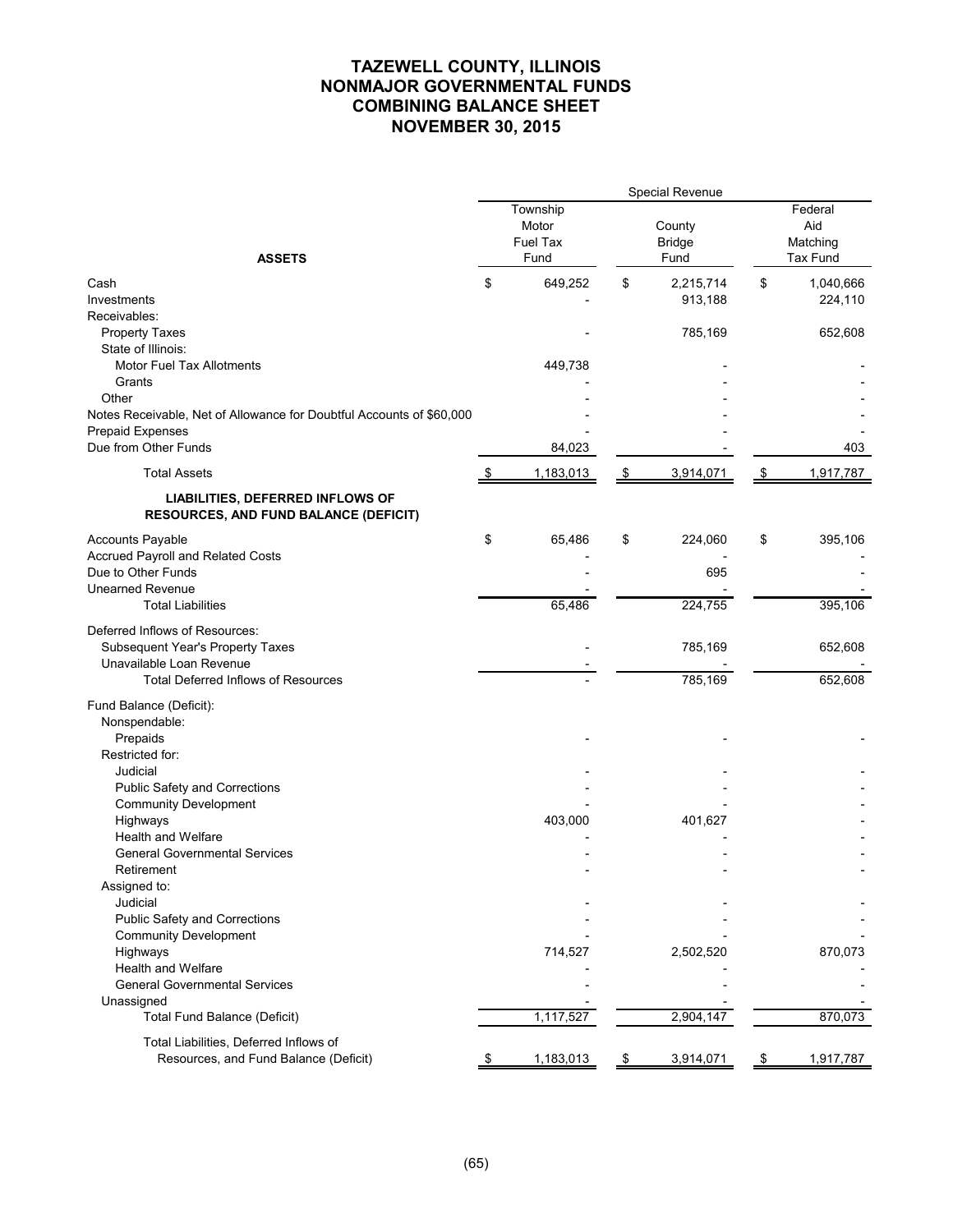|                                   |         |    |                            |                |         |    | Special Revenue |      |                           |            |                          |            |                                                              |               |                                 |  |                        |                                        |
|-----------------------------------|---------|----|----------------------------|----------------|---------|----|-----------------|------|---------------------------|------------|--------------------------|------------|--------------------------------------------------------------|---------------|---------------------------------|--|------------------------|----------------------------------------|
| Township<br><b>Bridge</b><br>Fund |         |    | Social<br>Security<br>Fund |                |         |    |                 |      | Animal<br>Control<br>Fund |            | Tort<br>Judgment<br>Fund |            | Persons With<br>Developmental<br><b>Disabilities</b><br>Fund |               | Veterans'<br>Assistance<br>Fund |  | Law<br>Library<br>Fund | Circuit<br>Clerk<br>Automation<br>Fund |
| \$                                | 121,275 | \$ | 1,132,820                  | \$             | 753,521 | \$ | 856,602         | \$   | 217,323                   | \$         | 176,675                  | \$         | 102,836                                                      | \$<br>739,566 |                                 |  |                        |                                        |
|                                   |         |    |                            |                |         |    | 122,229         |      |                           |            |                          |            |                                                              |               |                                 |  |                        |                                        |
|                                   |         |    | 943,965                    |                |         |    | 1,084,298       |      | 565,934                   |            | 209,039                  |            |                                                              |               |                                 |  |                        |                                        |
|                                   |         |    |                            |                |         |    |                 |      |                           |            |                          |            |                                                              |               |                                 |  |                        |                                        |
|                                   |         |    |                            |                |         |    |                 |      |                           |            |                          |            |                                                              |               |                                 |  |                        |                                        |
|                                   |         |    |                            |                |         |    |                 |      |                           |            |                          |            |                                                              |               |                                 |  |                        |                                        |
|                                   |         |    |                            |                | 1,286   |    |                 |      |                           |            |                          |            | 50                                                           |               |                                 |  |                        |                                        |
| \$                                | 121,275 | \$ | 2,076,785                  | $\mathfrak{s}$ | 754,807 | \$ | 2,063,129       | - \$ | 783,257                   | $\sqrt{3}$ | 385,714                  | $\sqrt{2}$ | 102,886                                                      | \$<br>739,566 |                                 |  |                        |                                        |
|                                   |         |    |                            |                |         |    |                 |      |                           |            |                          |            |                                                              |               |                                 |  |                        |                                        |
| \$                                |         | \$ |                            | \$             | 8,622   | \$ |                 | \$   | 180,000                   | \$         | 1,179                    | $\,$       | 6,082                                                        | \$<br>658     |                                 |  |                        |                                        |
|                                   |         |    | 66,289                     |                | 12,340  |    |                 |      |                           |            | 3,225                    |            | 607                                                          | 4,835         |                                 |  |                        |                                        |
|                                   |         |    |                            |                |         |    |                 |      |                           |            |                          |            |                                                              |               |                                 |  |                        |                                        |
|                                   |         |    | 66,289                     |                | 20,962  |    |                 |      | 180,000                   |            | 4,404                    |            | 6,689                                                        | 5,493         |                                 |  |                        |                                        |
|                                   |         |    | 943,965                    |                |         |    | 1,084,298       |      | 565,934                   |            | 209,039                  |            |                                                              |               |                                 |  |                        |                                        |
|                                   |         |    | 943,965                    |                |         |    | 1,084,298       |      | 565,934                   |            | 209,039                  |            |                                                              |               |                                 |  |                        |                                        |
|                                   |         |    |                            |                | 1,286   |    |                 |      |                           |            |                          |            | 50                                                           |               |                                 |  |                        |                                        |
|                                   |         |    |                            |                |         |    |                 |      |                           |            |                          |            | 5,188                                                        | 529,165       |                                 |  |                        |                                        |
|                                   |         |    |                            |                |         |    |                 |      |                           |            |                          |            |                                                              |               |                                 |  |                        |                                        |
|                                   |         |    |                            |                |         |    |                 |      |                           |            |                          |            |                                                              |               |                                 |  |                        |                                        |
|                                   |         |    |                            |                | 213,839 |    |                 |      | 37,323                    |            | 24,954                   |            |                                                              |               |                                 |  |                        |                                        |
|                                   |         |    |                            |                |         |    |                 |      |                           |            |                          |            |                                                              |               |                                 |  |                        |                                        |
|                                   |         |    | 1,066,531                  |                |         |    |                 |      |                           |            |                          |            |                                                              |               |                                 |  |                        |                                        |
|                                   |         |    |                            |                |         |    |                 |      |                           |            |                          |            | 90,959                                                       | 204,908       |                                 |  |                        |                                        |
|                                   |         |    |                            |                |         |    |                 |      |                           |            |                          |            |                                                              |               |                                 |  |                        |                                        |
|                                   | 121,275 |    |                            |                |         |    |                 |      |                           |            |                          |            |                                                              |               |                                 |  |                        |                                        |
|                                   |         |    |                            |                | 518,720 |    |                 |      |                           |            | 147,317                  |            |                                                              |               |                                 |  |                        |                                        |
|                                   |         |    |                            |                |         |    | 978,831         |      |                           |            |                          |            |                                                              |               |                                 |  |                        |                                        |
|                                   | 121,275 |    | 1,066,531                  |                | 733,845 |    | 978,831         |      | 37,323                    |            | 172,271                  |            | 96,197                                                       | 734,073       |                                 |  |                        |                                        |
|                                   |         |    |                            |                |         |    |                 |      |                           |            |                          |            |                                                              |               |                                 |  |                        |                                        |
|                                   | 121,275 | S  | 2,076,785                  | \$             | 754,807 | S  | 2,063,129       | S    | 783,257                   | \$         | 385,714                  | \$         | 102,886                                                      | \$<br>739,566 |                                 |  |                        |                                        |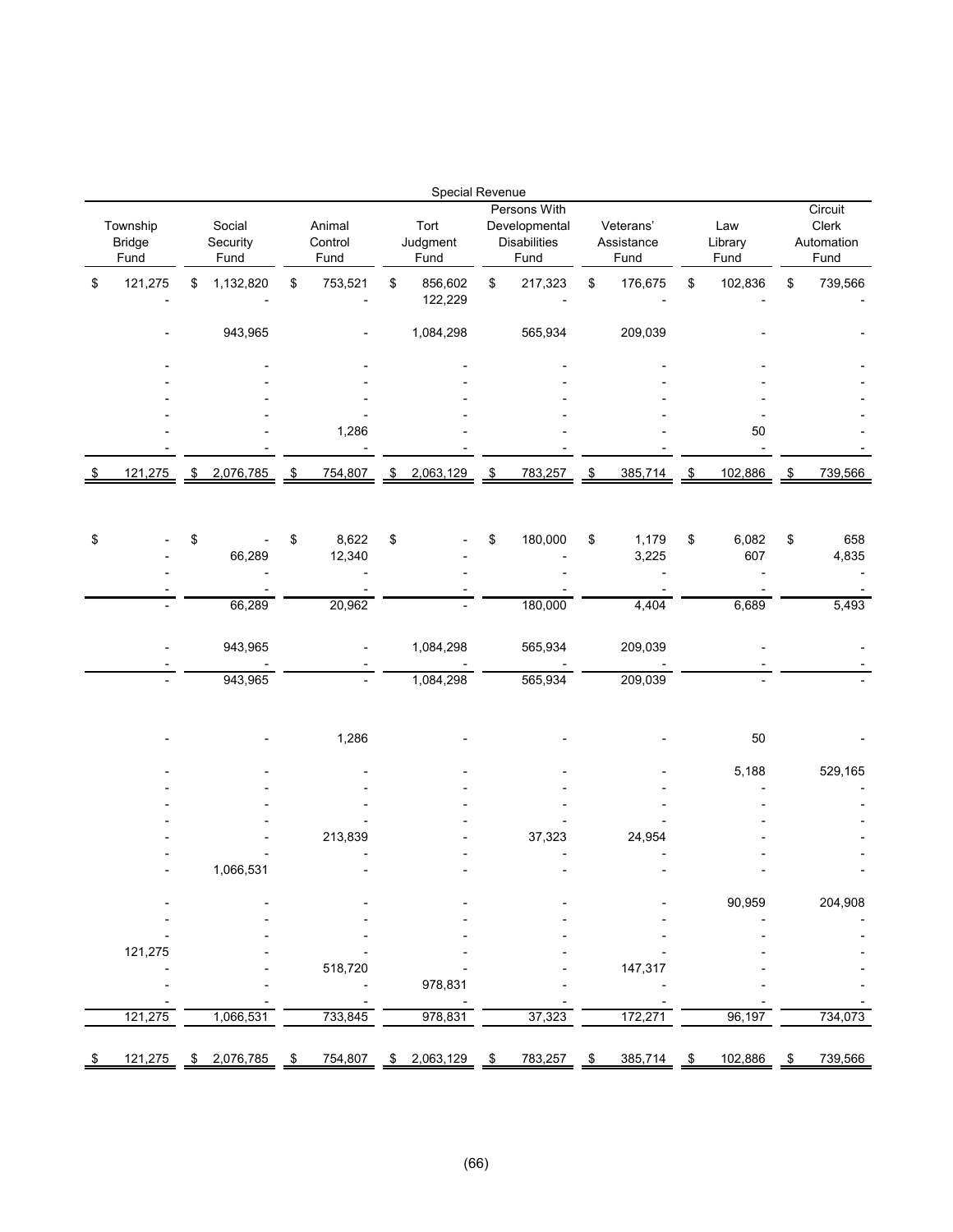# **TAZEWELL COUNTY, ILLINOIS NONMAJOR GOVERNMENTAL FUNDS COMBINING BALANCE SHEET (CONTINUED) NOVEMBER 30, 2015**

|                                                                                  | Special Revenue |                                              |    |                                          |    |                                           |  |  |  |  |
|----------------------------------------------------------------------------------|-----------------|----------------------------------------------|----|------------------------------------------|----|-------------------------------------------|--|--|--|--|
| <b>ASSETS</b>                                                                    |                 | Economic<br>Development<br><b>Grant Fund</b> |    | County<br>Recorder<br>Automation<br>Fund |    | Circuit<br>Clerk Child<br>Support<br>Fund |  |  |  |  |
| Cash                                                                             | \$              | 582,487                                      | \$ | 198,994                                  | \$ | 181,967                                   |  |  |  |  |
| Investments                                                                      |                 |                                              |    |                                          |    |                                           |  |  |  |  |
| Receivables:                                                                     |                 |                                              |    |                                          |    |                                           |  |  |  |  |
| <b>Property Taxes</b>                                                            |                 |                                              |    |                                          |    |                                           |  |  |  |  |
| State of Illinois:                                                               |                 |                                              |    |                                          |    |                                           |  |  |  |  |
| Motor Fuel Tax Allotments                                                        |                 |                                              |    |                                          |    |                                           |  |  |  |  |
| Grants                                                                           |                 |                                              |    |                                          |    |                                           |  |  |  |  |
| Other                                                                            |                 |                                              |    |                                          |    | 10,041                                    |  |  |  |  |
| Notes Receivable, Net of Allowance for Doubtful Accounts of \$60,000             |                 | 270,098                                      |    |                                          |    |                                           |  |  |  |  |
| Prepaid Expenses                                                                 |                 |                                              |    |                                          |    |                                           |  |  |  |  |
| Due from Other Funds                                                             |                 |                                              |    |                                          |    |                                           |  |  |  |  |
| <b>Total Assets</b>                                                              |                 | 852,585                                      | \$ | 198,994                                  | \$ | 192,008                                   |  |  |  |  |
| LIABILITIES, DEFERRED INFLOWS OF<br><b>RESOURCES, AND FUND BALANCE (DEFICIT)</b> |                 |                                              |    |                                          |    |                                           |  |  |  |  |
| Accounts Payable                                                                 | \$              |                                              | \$ |                                          | \$ | 908                                       |  |  |  |  |
| Accrued Payroll and Related Costs                                                |                 |                                              |    |                                          |    | 3,761                                     |  |  |  |  |
| Due to Other Funds                                                               |                 |                                              |    |                                          |    |                                           |  |  |  |  |
| <b>Unearned Revenue</b>                                                          |                 |                                              |    |                                          |    | 235                                       |  |  |  |  |
| <b>Total Liabilities</b>                                                         |                 |                                              |    |                                          |    | 4,904                                     |  |  |  |  |
| Deferred Inflows of Resources:                                                   |                 |                                              |    |                                          |    |                                           |  |  |  |  |
| Subsequent Year's Property Taxes                                                 |                 |                                              |    |                                          |    |                                           |  |  |  |  |
| Unavailable Loan Revenue                                                         |                 | 147,880                                      |    |                                          |    |                                           |  |  |  |  |
| <b>Total Deferred Inflows of Resources</b>                                       |                 | 147,880                                      |    |                                          |    |                                           |  |  |  |  |
| Fund Balance (Deficit):                                                          |                 |                                              |    |                                          |    |                                           |  |  |  |  |
| Nonspendable:                                                                    |                 |                                              |    |                                          |    |                                           |  |  |  |  |
| Prepaids                                                                         |                 |                                              |    |                                          |    |                                           |  |  |  |  |
| Restricted for:                                                                  |                 |                                              |    |                                          |    |                                           |  |  |  |  |
| Judicial                                                                         |                 |                                              |    |                                          |    | 29,238                                    |  |  |  |  |
| Public Safety and Corrections                                                    |                 |                                              |    |                                          |    |                                           |  |  |  |  |
| <b>Community Development</b>                                                     |                 | 390,912                                      |    |                                          |    |                                           |  |  |  |  |
| Highways                                                                         |                 |                                              |    |                                          |    |                                           |  |  |  |  |
| <b>Health and Welfare</b>                                                        |                 |                                              |    |                                          |    |                                           |  |  |  |  |
| <b>General Governmental Services</b><br>Retirement                               |                 |                                              |    | 198,593                                  |    |                                           |  |  |  |  |
| Assigned to:                                                                     |                 |                                              |    |                                          |    |                                           |  |  |  |  |
| Judicial                                                                         |                 |                                              |    |                                          |    | 157,866                                   |  |  |  |  |
| Public Safety and Corrections                                                    |                 |                                              |    |                                          |    |                                           |  |  |  |  |
| <b>Community Development</b>                                                     |                 | 313,793                                      |    |                                          |    |                                           |  |  |  |  |
| Highways                                                                         |                 |                                              |    |                                          |    |                                           |  |  |  |  |
| Health and Welfare                                                               |                 |                                              |    |                                          |    |                                           |  |  |  |  |
| <b>General Governmental Services</b>                                             |                 |                                              |    | 401                                      |    |                                           |  |  |  |  |
| Unassigned                                                                       |                 |                                              |    |                                          |    |                                           |  |  |  |  |
| Total Fund Balance (Deficit)                                                     |                 | 704,705                                      |    | 198,994                                  |    | 187,104                                   |  |  |  |  |
| Total Liabilities, Deferred Inflows of                                           |                 |                                              |    |                                          |    |                                           |  |  |  |  |
| Resources, and Fund Balance (Deficit)                                            |                 | 852,585                                      | \$ | 198,994                                  | \$ | 192,008                                   |  |  |  |  |
|                                                                                  |                 |                                              |    |                                          |    |                                           |  |  |  |  |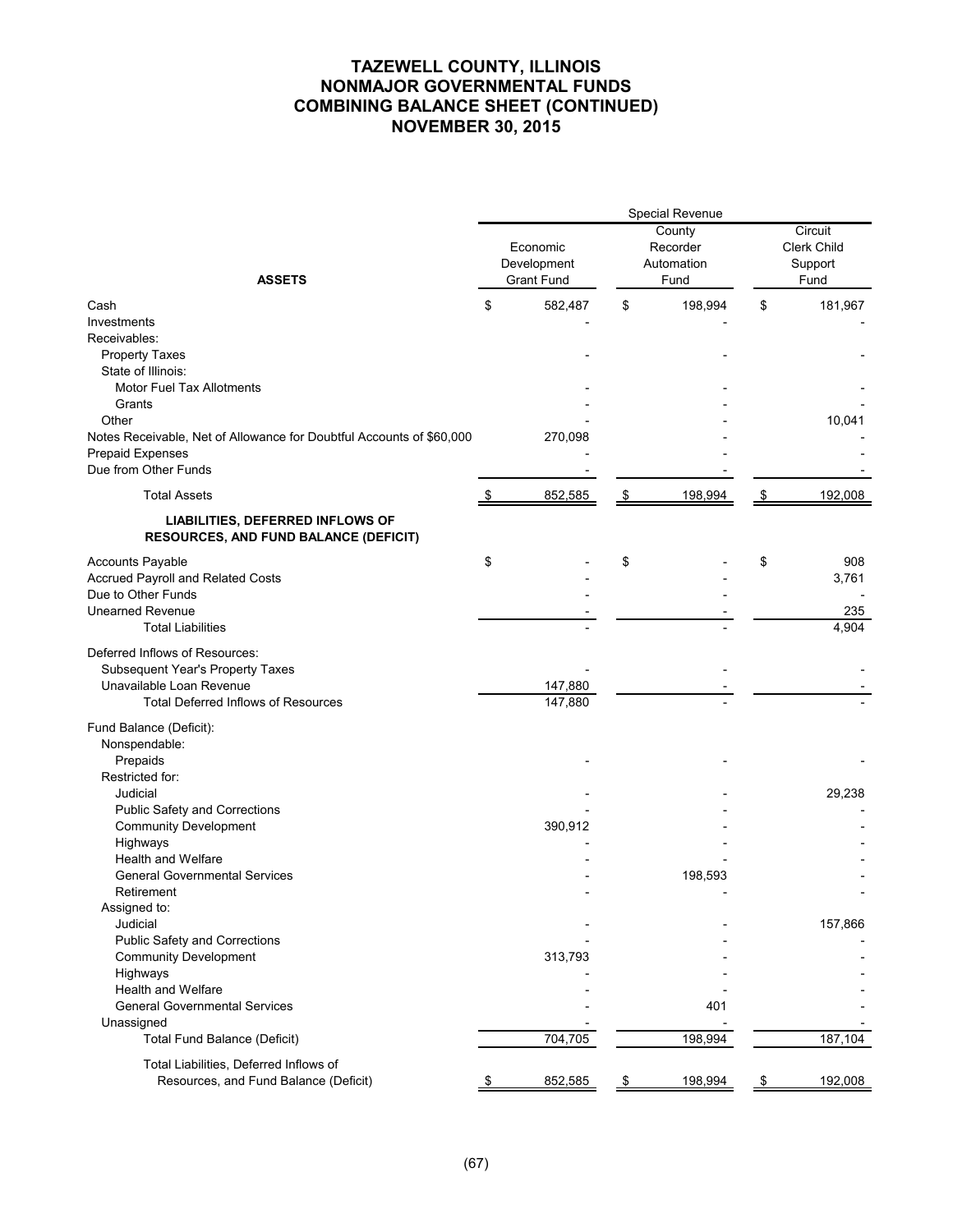|                                   |        |    |                                    |    |                                | Special Revenue                                     |                                          |      |                                          |                         |                                   |      |             |
|-----------------------------------|--------|----|------------------------------------|----|--------------------------------|-----------------------------------------------------|------------------------------------------|------|------------------------------------------|-------------------------|-----------------------------------|------|-------------|
| Treasurer's<br>Automation<br>Fund |        |    | Solid<br>Waste<br>Planning<br>Fund |    | Rural<br>We-Care,<br>Inc. Fund | <b>Circuit Clerk</b><br>Document<br>Storage<br>Fund | Police<br>Vehicle &<br>Equipment<br>Fund |      | Children's<br>Advocacy<br>Center<br>Fund |                         | <b>Sheriff's</b><br>Grant<br>Fund |      | GIS<br>Fund |
| \$                                | 83,726 | \$ | 1,284,388                          | \$ | (72, 181)                      | \$<br>695,462                                       | \$<br>45,139                             | $\,$ | 166,959                                  | \$                      | (34, 574)                         | \$   | 278,735     |
|                                   |        |    |                                    |    |                                | 45,479                                              |                                          |      |                                          |                         |                                   |      |             |
|                                   |        |    |                                    |    |                                |                                                     |                                          |      |                                          |                         |                                   |      |             |
|                                   |        |    |                                    |    |                                |                                                     |                                          |      |                                          |                         |                                   |      |             |
|                                   |        |    |                                    |    |                                |                                                     |                                          |      |                                          |                         |                                   |      |             |
|                                   |        |    |                                    |    | 161,102                        |                                                     |                                          |      | 43,079                                   |                         | 17,012                            |      |             |
|                                   |        |    | 57,293                             |    |                                |                                                     |                                          |      |                                          |                         |                                   |      |             |
|                                   |        |    |                                    |    |                                |                                                     |                                          |      | 600                                      |                         |                                   |      |             |
|                                   |        |    |                                    |    |                                |                                                     |                                          |      |                                          |                         |                                   |      |             |
| S                                 | 83,726 | \$ | 1,341,681                          | \$ | 88,921                         | \$<br>740,941                                       | \$<br>45,139                             | \$   | 210,638                                  | $\sqrt[6]{\frac{1}{2}}$ | (17, 562)                         | \$   | 278,735     |
|                                   |        |    |                                    |    |                                |                                                     |                                          |      |                                          |                         |                                   |      |             |
|                                   |        |    |                                    |    |                                |                                                     |                                          |      |                                          |                         |                                   |      |             |
| \$                                |        | \$ | 1,438                              | \$ | 88,906                         | \$<br>5,007                                         | \$<br>155                                | \$   | 1,806                                    | \$                      |                                   | \$   | 6,565       |
|                                   | 300    |    | 3,590                              |    |                                | 5,174                                               |                                          |      | 2,858                                    |                         |                                   |      | 8,149       |
|                                   |        |    | 14,470                             |    |                                |                                                     |                                          |      |                                          |                         |                                   |      |             |
|                                   | 300    |    | 19,498                             |    | 88,906                         | 10,181                                              | 155                                      |      | 4,664                                    |                         |                                   |      | 14,714      |
|                                   |        |    |                                    |    |                                |                                                     |                                          |      |                                          |                         |                                   |      |             |
|                                   |        |    |                                    |    |                                |                                                     |                                          |      |                                          |                         |                                   |      |             |
|                                   |        |    |                                    |    |                                |                                                     |                                          |      |                                          |                         |                                   |      |             |
|                                   |        |    |                                    |    |                                |                                                     |                                          |      |                                          |                         |                                   |      |             |
|                                   |        |    |                                    |    |                                |                                                     |                                          |      |                                          |                         |                                   |      |             |
|                                   |        |    |                                    |    |                                |                                                     |                                          |      | 600                                      |                         |                                   |      |             |
|                                   |        |    |                                    |    |                                |                                                     |                                          |      |                                          |                         |                                   |      |             |
|                                   |        |    |                                    |    |                                | 576,208                                             | 44,853                                   |      |                                          |                         |                                   |      |             |
|                                   |        |    |                                    |    |                                |                                                     |                                          |      |                                          |                         |                                   |      |             |
|                                   |        |    |                                    |    |                                |                                                     |                                          |      |                                          |                         |                                   |      |             |
|                                   |        |    | 138,700                            |    |                                |                                                     |                                          |      |                                          |                         |                                   |      |             |
|                                   | 731    |    |                                    |    |                                |                                                     |                                          |      |                                          |                         |                                   |      | 105,977     |
|                                   |        |    |                                    |    |                                |                                                     |                                          |      |                                          |                         |                                   |      |             |
|                                   |        |    |                                    |    |                                | 154,552                                             |                                          |      |                                          |                         |                                   |      |             |
|                                   |        |    |                                    |    |                                |                                                     | 131                                      |      |                                          |                         |                                   |      |             |
|                                   |        |    |                                    |    |                                |                                                     |                                          |      |                                          |                         |                                   |      |             |
|                                   |        |    | 1,183,483                          |    | 15                             |                                                     |                                          |      | 205,374                                  |                         |                                   |      |             |
|                                   | 82,695 |    |                                    |    |                                |                                                     |                                          |      |                                          |                         |                                   |      | 158,044     |
|                                   |        |    |                                    |    |                                |                                                     |                                          |      |                                          |                         | (17, 562)                         |      |             |
|                                   | 83,426 |    | 1,322,183                          |    | 15                             | 730,760                                             | 44,984                                   |      | 205,974                                  |                         | (17, 562)                         |      | 264,021     |
|                                   |        |    |                                    |    |                                |                                                     |                                          |      |                                          |                         |                                   |      |             |
|                                   | 83,726 | S  | 1,341,681                          | \$ | 88,921                         | \$<br>740,941                                       | \$<br>45,139                             | - \$ | 210,638                                  | \$                      | (17, 562)                         | - \$ | 278,735     |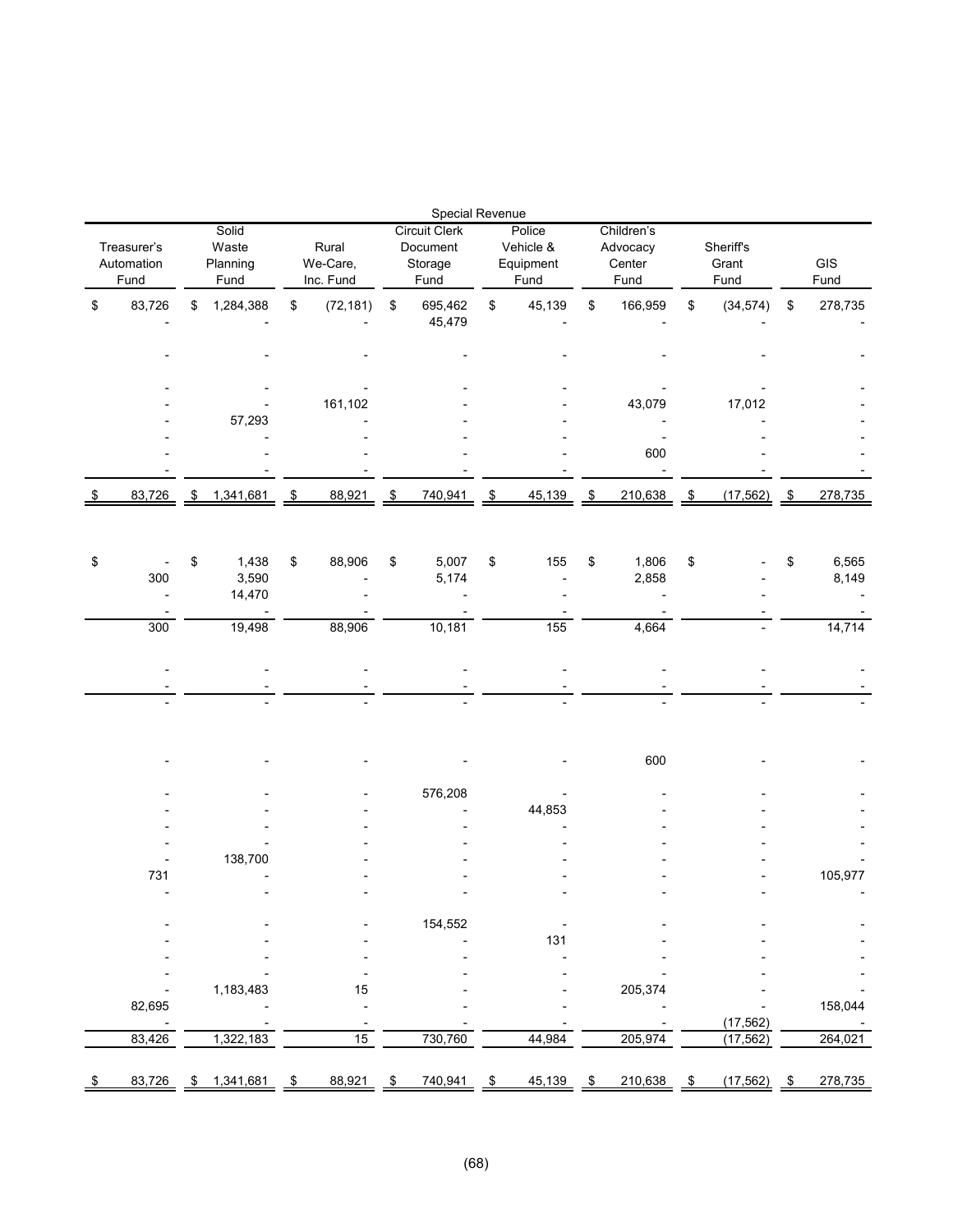# **TAZEWELL COUNTY, ILLINOIS NONMAJOR GOVERNMENTAL FUNDS COMBINING BALANCE SHEET (CONTINUED) NOVEMBER 30, 2015**

| <b>ASSETS</b>                                                                    | Juvenile<br>Reporting<br>Fund | County<br>Clerk<br>Automation<br>Fund | State's<br>Attorney<br>Forfeiture<br>Fund |         |
|----------------------------------------------------------------------------------|-------------------------------|---------------------------------------|-------------------------------------------|---------|
| Cash                                                                             | \$<br>677                     | \$<br>42,946                          | \$                                        | 310,059 |
| Investments                                                                      |                               |                                       |                                           |         |
| Receivables:                                                                     |                               |                                       |                                           |         |
| <b>Property Taxes</b>                                                            |                               |                                       |                                           |         |
| State of Illinois:                                                               |                               |                                       |                                           |         |
| <b>Motor Fuel Tax Allotments</b>                                                 |                               |                                       |                                           |         |
| Grants                                                                           |                               |                                       |                                           |         |
| Other                                                                            |                               |                                       |                                           |         |
| Notes Receivable, Net of Allowance for Doubtful Accounts of \$60,000             |                               |                                       |                                           |         |
| Prepaid Expenses                                                                 |                               |                                       |                                           |         |
| Due from Other Funds                                                             |                               |                                       |                                           |         |
| <b>Total Assets</b>                                                              | \$<br>677                     | \$<br>42,946                          | $\sqrt{3}$                                | 310,059 |
| LIABILITIES, DEFERRED INFLOWS OF<br><b>RESOURCES, AND FUND BALANCE (DEFICIT)</b> |                               |                                       |                                           |         |
| <b>Accounts Payable</b>                                                          | \$                            | \$                                    | \$                                        |         |
| Accrued Payroll and Related Costs                                                |                               | 414                                   |                                           |         |
| Due to Other Funds                                                               |                               |                                       |                                           |         |
| <b>Unearned Revenue</b>                                                          |                               |                                       |                                           |         |
| <b>Total Liabilities</b>                                                         |                               | 414                                   |                                           |         |
| Deferred Inflows of Resources:                                                   |                               |                                       |                                           |         |
| Subsequent Year's Property Taxes                                                 |                               |                                       |                                           |         |
| Unavailable Loan Revenue                                                         |                               |                                       |                                           |         |
| <b>Total Deferred Inflows of Resources</b>                                       |                               |                                       |                                           |         |
| Fund Balance (Deficit):                                                          |                               |                                       |                                           |         |
| Nonspendable:                                                                    |                               |                                       |                                           |         |
| Prepaids                                                                         |                               |                                       |                                           |         |
| Restricted for:                                                                  |                               |                                       |                                           |         |
| Judicial                                                                         |                               |                                       |                                           |         |
| Public Safety and Corrections                                                    |                               |                                       |                                           | 122,203 |
| <b>Community Development</b>                                                     |                               |                                       |                                           |         |
| Highways                                                                         |                               |                                       |                                           |         |
| Health and Welfare                                                               |                               |                                       |                                           |         |
| <b>General Governmental Services</b>                                             |                               | 37,777                                |                                           |         |
| Retirement                                                                       |                               |                                       |                                           |         |
| Assigned to:                                                                     |                               |                                       |                                           |         |
| Judicial                                                                         | 677                           |                                       |                                           |         |
| Public Safety and Corrections                                                    |                               |                                       |                                           | 187,856 |
| <b>Community Development</b>                                                     |                               |                                       |                                           |         |
| Highways                                                                         |                               |                                       |                                           |         |
| Health and Welfare<br><b>General Governmental Services</b>                       |                               |                                       |                                           |         |
| Unassigned                                                                       |                               | 4,755                                 |                                           |         |
| <b>Total Fund Balance (Deficit)</b>                                              | 677                           | 42,532                                |                                           | 310,059 |
|                                                                                  |                               |                                       |                                           |         |
| Total Liabilities, Deferred Inflows of                                           |                               |                                       |                                           |         |
| Resources, and Fund Balance (Deficit)                                            | \$<br>677                     | \$<br>42,946                          | $\sqrt{2}$                                | 310,059 |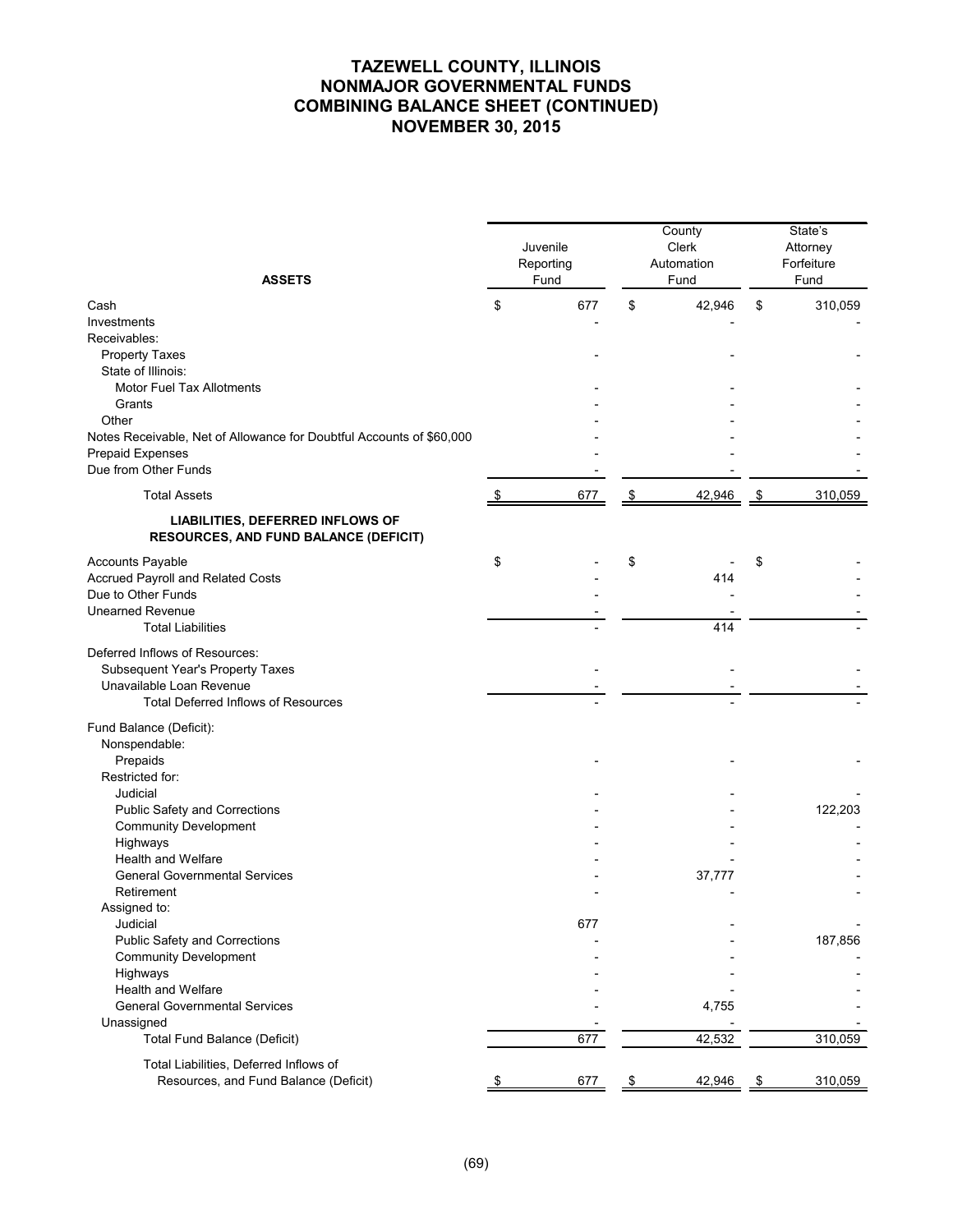|    |                                        |               |                       |               |                                           |               | Special Revenue                                        |                                           |               |                    |                           |                                 |                           |
|----|----------------------------------------|---------------|-----------------------|---------------|-------------------------------------------|---------------|--------------------------------------------------------|-------------------------------------------|---------------|--------------------|---------------------------|---------------------------------|---------------------------|
|    | Circuit<br>Clerk<br>Operations<br>Fund |               | Coroner's<br>Fee Fund |               | State's<br>Attorney<br>Automation<br>Fund |               | <b>Circuit Clerk</b><br>Electronic<br>Citation<br>Fund | Sheriff<br>Electronic<br>Citation<br>Fund |               | Indemnity<br>Fund  |                           | Sheriff's<br>Commissary<br>Fund | Total                     |
| \$ | 264,853                                | \$            | 100,818               | \$            | 37,025                                    | \$            | 15,979                                                 | \$<br>1,633                               | \$            | 410,540<br>419,845 | $\,$                      | 40,531                          | \$12,642,413<br>1,724,851 |
|    |                                        |               |                       |               |                                           |               |                                                        |                                           |               |                    |                           |                                 | 4,241,013                 |
|    |                                        |               |                       |               |                                           |               |                                                        |                                           |               |                    |                           |                                 | 449,738                   |
|    |                                        |               |                       |               |                                           |               |                                                        |                                           |               |                    |                           |                                 | 221,193                   |
|    |                                        |               |                       |               |                                           |               |                                                        |                                           |               |                    |                           |                                 | 67,334                    |
|    |                                        |               |                       |               |                                           |               |                                                        |                                           |               |                    |                           |                                 | 270,098                   |
|    |                                        |               |                       |               |                                           |               |                                                        |                                           |               |                    |                           |                                 | 1,936<br>84,426           |
| S. | 264,853                                | $\frac{1}{2}$ | 100,818               | $\sqrt[6]{3}$ | 37,025                                    | $\frac{1}{2}$ | 15,979                                                 | \$<br>1,633                               | $\sqrt[6]{3}$ | 830,385            | $\boldsymbol{\mathsf{S}}$ | 40,531                          | \$19,703,002              |
|    |                                        |               |                       |               |                                           |               |                                                        |                                           |               |                    |                           |                                 |                           |
| \$ |                                        | \$            |                       | \$            |                                           | \$            |                                                        | \$                                        | \$            |                    | \$                        |                                 | \$<br>985,978             |
|    |                                        |               |                       |               |                                           |               |                                                        |                                           |               |                    |                           |                                 | 111,542                   |
|    |                                        |               |                       |               |                                           |               |                                                        |                                           |               | 65,839             |                           |                                 | 81,004<br>235             |
|    |                                        |               |                       |               |                                           |               |                                                        |                                           |               | 65,839             |                           |                                 | 1,178,759                 |
|    |                                        |               |                       |               |                                           |               |                                                        |                                           |               |                    |                           |                                 | 4,241,013<br>147,880      |
|    |                                        |               |                       |               |                                           |               |                                                        |                                           |               |                    |                           |                                 | 4,388,893                 |
|    |                                        |               |                       |               |                                           |               |                                                        |                                           |               |                    |                           |                                 | 1,936                     |
|    |                                        |               |                       |               |                                           |               |                                                        |                                           |               |                    |                           |                                 |                           |
|    | 262,784                                |               |                       |               |                                           |               | 15,949                                                 | 1,631                                     |               |                    |                           | 40,531                          | 1,418,532<br>209,218      |
|    |                                        |               |                       |               |                                           |               |                                                        |                                           |               |                    |                           |                                 | 390,912                   |
|    |                                        |               |                       |               |                                           |               |                                                        |                                           |               |                    |                           |                                 | 804,627                   |
|    |                                        |               |                       |               |                                           |               |                                                        |                                           |               |                    |                           |                                 | 414,816                   |
|    |                                        |               | 50,547                |               | 36,906                                    |               |                                                        |                                           |               | 51,646             |                           |                                 | 482,177                   |
|    |                                        |               |                       |               |                                           |               |                                                        |                                           |               |                    |                           |                                 | 1,066,531                 |
|    | 2,069                                  |               |                       |               |                                           |               | 30                                                     |                                           |               |                    |                           |                                 | 611,061                   |
|    |                                        |               |                       |               |                                           |               |                                                        | 2                                         |               |                    |                           |                                 | 187,989                   |
|    |                                        |               |                       |               |                                           |               |                                                        |                                           |               |                    |                           |                                 | 313,793                   |
|    |                                        |               |                       |               |                                           |               |                                                        |                                           |               |                    |                           |                                 | 4,208,395                 |
|    |                                        |               |                       |               |                                           |               |                                                        |                                           |               |                    |                           |                                 | 2,054,909                 |
|    |                                        |               | 50,271                |               | 119                                       |               |                                                        |                                           |               | 712,900            |                           |                                 | 1,988,016                 |
|    |                                        |               |                       |               |                                           |               |                                                        |                                           |               |                    |                           |                                 | (17, 562)                 |
|    | 264,853                                |               | 100,818               |               | 37,025                                    |               | 15,979                                                 | 1,633                                     |               | 764,546            |                           | 40,531                          | 14, 135, 350              |
|    | 264,853                                | $\sqrt{3}$    | 100,818               | \$            | 37,025                                    | \$            | 15,979                                                 | \$<br>1,633                               | \$            | 830,385            | \$                        | 40,531                          | \$19,703,002              |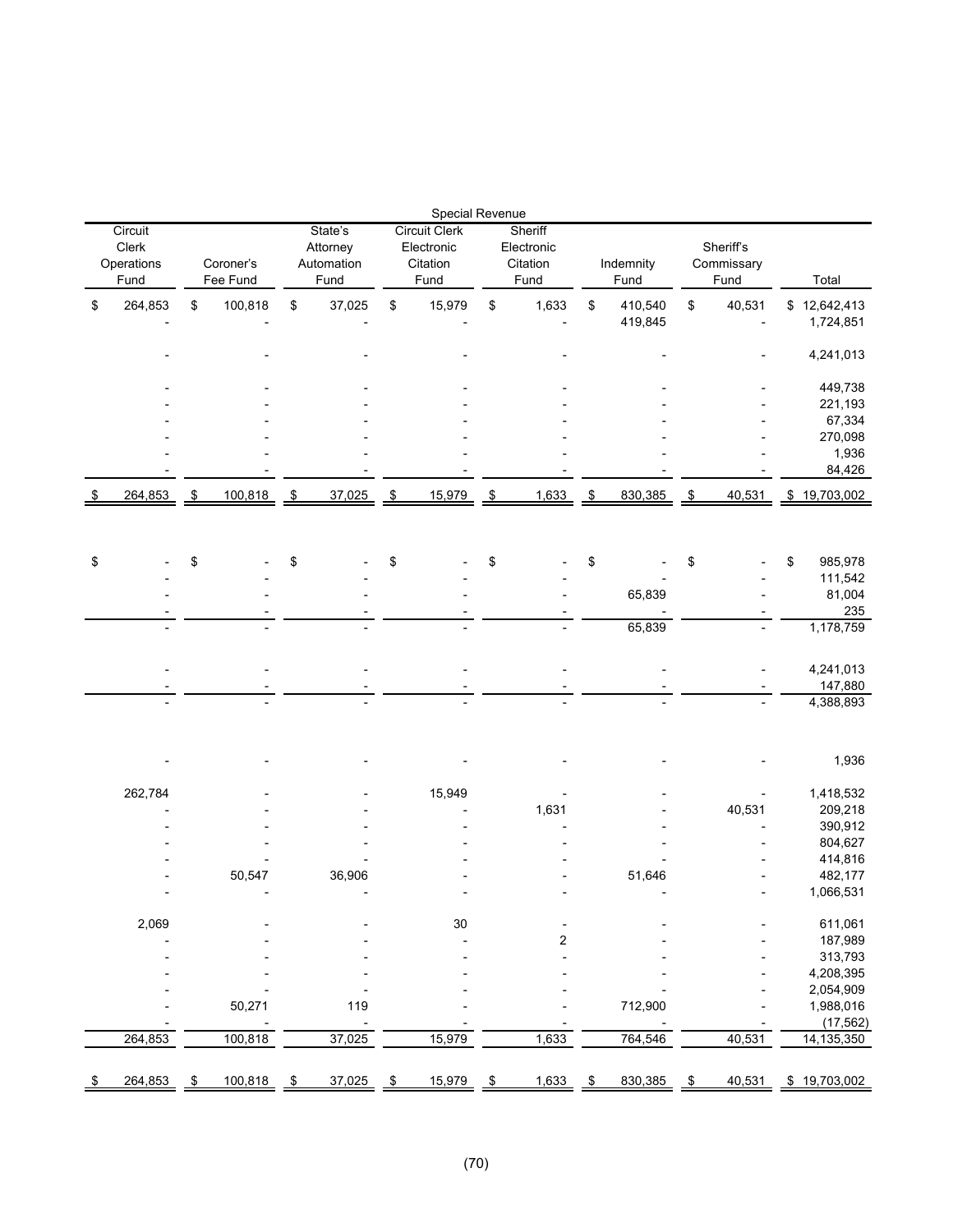# **TAZEWELL COUNTY, ILLINOIS NONMAJOR GOVERNMENTAL FUNDS COMBINING STATEMENT OF REVENUES, EXPENDITURES, AND CHANGES IN FUND BALANCE NOVEMBER 30, 2015**

|                                                   |                                       | Special Revenue |                                 |                                        |             |  |  |  |  |  |  |
|---------------------------------------------------|---------------------------------------|-----------------|---------------------------------|----------------------------------------|-------------|--|--|--|--|--|--|
|                                                   | Township<br>Motor<br>Fuel Tax<br>Fund |                 | County<br><b>Bridge</b><br>Fund | Federal<br>Aid<br>Matching<br>Tax Fund |             |  |  |  |  |  |  |
| <b>REVENUES</b><br>Taxes - General Property Taxes | \$                                    | \$              | 756,884                         | \$                                     | 629,056     |  |  |  |  |  |  |
| Taxes - Public Safety Sales Taxes                 |                                       |                 |                                 |                                        |             |  |  |  |  |  |  |
| Intergovernmental                                 | 1,034,970                             |                 | 94,137                          |                                        | 846,342     |  |  |  |  |  |  |
| Loan Repayment                                    |                                       |                 |                                 |                                        |             |  |  |  |  |  |  |
| <b>Charges for Services</b>                       |                                       |                 | 84,651                          |                                        |             |  |  |  |  |  |  |
| <b>Fines and Forfeitures</b>                      |                                       |                 |                                 |                                        |             |  |  |  |  |  |  |
| Interest                                          | 4,436                                 |                 | 6,015                           |                                        | 6,677       |  |  |  |  |  |  |
| Miscellaneous                                     |                                       |                 |                                 |                                        |             |  |  |  |  |  |  |
| <b>Total Revenues</b>                             | 1,039,406                             |                 | 941,687                         |                                        | 1,482,075   |  |  |  |  |  |  |
| <b>EXPENDITURES</b>                               |                                       |                 |                                 |                                        |             |  |  |  |  |  |  |
| Current:                                          |                                       |                 |                                 |                                        |             |  |  |  |  |  |  |
| Judicial                                          |                                       |                 |                                 |                                        |             |  |  |  |  |  |  |
| Public Safety and Corrections                     |                                       |                 |                                 |                                        |             |  |  |  |  |  |  |
| <b>Community Development</b>                      |                                       |                 |                                 |                                        |             |  |  |  |  |  |  |
| Highways                                          | 1,049,445                             |                 | 152,024                         |                                        | 469,385     |  |  |  |  |  |  |
| <b>Health and Welfare</b>                         |                                       |                 |                                 |                                        |             |  |  |  |  |  |  |
| <b>General Governmental Services</b>              |                                       |                 |                                 |                                        |             |  |  |  |  |  |  |
| Retirement                                        |                                       |                 |                                 |                                        |             |  |  |  |  |  |  |
| Capital Outlay<br>Debt Service:                   |                                       |                 | 533,389                         |                                        | 1,940,246   |  |  |  |  |  |  |
| Principal                                         |                                       |                 |                                 |                                        |             |  |  |  |  |  |  |
| Interest and fees                                 |                                       |                 |                                 |                                        |             |  |  |  |  |  |  |
| <b>Total Expenditures</b>                         | 1,049,445                             |                 | 685,413                         |                                        | 2,409,631   |  |  |  |  |  |  |
| Excess (Deficiency) of Revenues                   |                                       |                 |                                 |                                        |             |  |  |  |  |  |  |
| over Expenditures                                 | (10, 039)                             |                 | 256,274                         |                                        | (927, 556)  |  |  |  |  |  |  |
| <b>OTHER FINANCING SOURCES (USES)</b>             |                                       |                 |                                 |                                        |             |  |  |  |  |  |  |
| Transfers In                                      | 87,039                                |                 |                                 |                                        | 8,000       |  |  |  |  |  |  |
| <b>Transfers Out</b>                              | (96, 281)                             |                 | (8,000)                         |                                        | (109,008)   |  |  |  |  |  |  |
| Total Other Financing Sources (Uses)              | (9,242)                               |                 | (8,000)                         |                                        | (101,008)   |  |  |  |  |  |  |
| Net Change in Fund Balances                       | (19, 281)                             |                 | 248,274                         |                                        | (1,028,564) |  |  |  |  |  |  |
| <b>FUND BALANCE (DEFICIT)</b>                     |                                       |                 |                                 |                                        |             |  |  |  |  |  |  |
| Beginning of Year                                 | 1,136,808                             |                 | 2,655,873                       |                                        | 1,898,637   |  |  |  |  |  |  |
| End of Year                                       | \$<br>1,117,527                       | \$              | 2,904,147                       | \$                                     | 870,073     |  |  |  |  |  |  |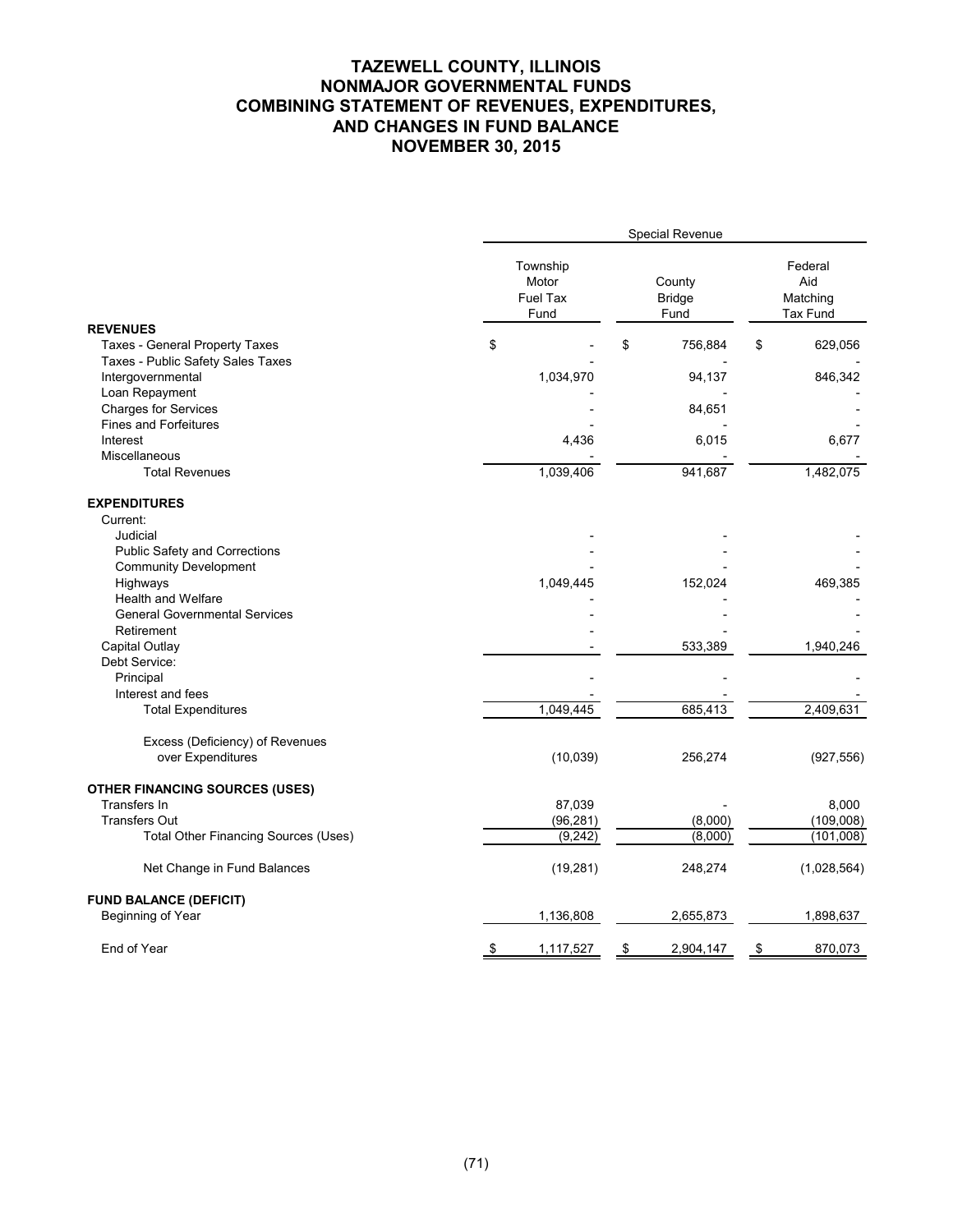|                                   |                            |                           |                          | Special Revenue                                                 |                                 |                        |                                        |  |
|-----------------------------------|----------------------------|---------------------------|--------------------------|-----------------------------------------------------------------|---------------------------------|------------------------|----------------------------------------|--|
| Township<br><b>Bridge</b><br>Fund | Social<br>Security<br>Fund | Animal<br>Control<br>Fund | Tort<br>Judgment<br>Fund | Persons<br>With<br>Developmental<br><b>Disabilities</b><br>Fund | Veterans'<br>Assistance<br>Fund | Law<br>Library<br>Fund | Circuit<br>Clerk<br>Automation<br>Fund |  |
| \$                                | \$<br>933,718<br>574,493   | \$                        | \$<br>663,529            | \$<br>545,553                                                   | \$<br>201,726                   | \$                     | \$                                     |  |
| 233,302                           |                            | 478,184<br>18,825         |                          |                                                                 |                                 | 47,684                 | 567,274                                |  |
| 88                                |                            | 403<br>4,877              | 531                      |                                                                 | 1,913                           |                        | 1,506                                  |  |
| 233,390                           | 1,508,211                  | 502,289                   | 664,060                  | 545,553                                                         | 203,639                         | 47,684                 | 568,780                                |  |
|                                   |                            |                           |                          |                                                                 |                                 | 55,956                 | 186,146                                |  |
| 294,324                           |                            |                           |                          |                                                                 |                                 |                        |                                        |  |
|                                   |                            | 481,683                   |                          | 584,664                                                         | 213,726                         |                        |                                        |  |
|                                   | 1,529,978                  |                           | 765,536<br>28,390        |                                                                 |                                 |                        |                                        |  |
|                                   |                            |                           |                          |                                                                 |                                 |                        |                                        |  |
| 294,324                           | 1,529,978                  | 481,683                   | 793,926                  | 584,664                                                         | 213,726                         | 55,956                 | 186,146                                |  |
| (60, 934)                         | (21, 767)                  | 20,606                    | (129, 866)               | (39, 111)                                                       | (10,087)                        | (8,272)                | 382,634                                |  |
|                                   |                            |                           |                          |                                                                 |                                 |                        |                                        |  |
| (60, 934)                         | (21, 767)                  | 20,606                    | (129, 866)               | (39, 111)                                                       | (10,087)                        | (8, 272)               | 382,634                                |  |
| 182,209                           | 1,088,298                  | 713,239                   | 1,108,697                | 76,434                                                          | 182,358                         | 104,469                | 351,439                                |  |
| 121,275<br>\$                     | 1,066,531<br>\$            | 733,845<br>\$             | 978,831<br>\$            | 37,323                                                          | \$<br>172,271                   | 96,197<br>\$           | 734,073<br>\$                          |  |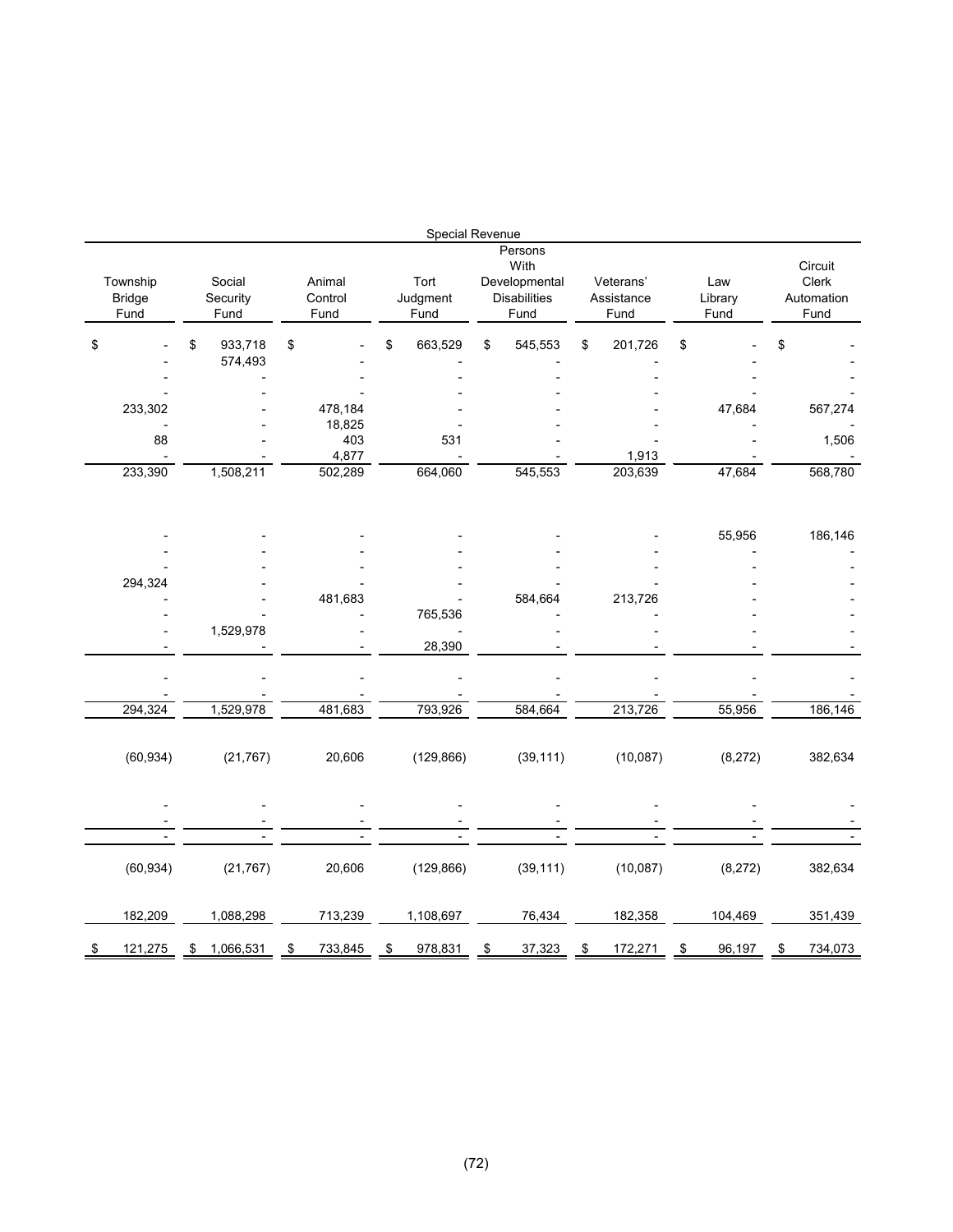# **TAZEWELL COUNTY, ILLINOIS NONMAJOR GOVERNMENTAL FUNDS COMBINING STATEMENT OF REVENUES, EXPENDITURES, AND CHANGES IN FUND BALANCE (CONTINUED) NOVEMBER 30, 2015**

|                                                                   | Special Revenue                              |                                          |                                                  |  |  |  |  |  |  |  |
|-------------------------------------------------------------------|----------------------------------------------|------------------------------------------|--------------------------------------------------|--|--|--|--|--|--|--|
|                                                                   | Economic<br>Development<br><b>Grant Fund</b> | County<br>Recorder<br>Automation<br>Fund | Circuit<br><b>Clerk Child</b><br>Support<br>Fund |  |  |  |  |  |  |  |
| <b>REVENUES</b>                                                   |                                              |                                          |                                                  |  |  |  |  |  |  |  |
| Taxes - General Property Taxes<br>Taxes - Public Safety Sales Tax | \$                                           | \$                                       | \$                                               |  |  |  |  |  |  |  |
| Intergovernmental                                                 |                                              |                                          | (1,656)                                          |  |  |  |  |  |  |  |
| Loan Repayment                                                    | 227,042                                      |                                          |                                                  |  |  |  |  |  |  |  |
| <b>Charges for Services</b>                                       |                                              | 130,858                                  | 144,048                                          |  |  |  |  |  |  |  |
| <b>Fines and Forfeitures</b>                                      |                                              |                                          |                                                  |  |  |  |  |  |  |  |
| Interest                                                          | 16,630                                       | 401                                      | 237                                              |  |  |  |  |  |  |  |
| Miscellaneous                                                     |                                              |                                          |                                                  |  |  |  |  |  |  |  |
| <b>Total Revenues</b>                                             | 243,672                                      | 131,259                                  | 142,629                                          |  |  |  |  |  |  |  |
| <b>EXPENDITURES</b>                                               |                                              |                                          |                                                  |  |  |  |  |  |  |  |
| Current:                                                          |                                              |                                          |                                                  |  |  |  |  |  |  |  |
| Judicial                                                          |                                              |                                          | 171,554                                          |  |  |  |  |  |  |  |
| Public Safety and Corrections                                     |                                              |                                          |                                                  |  |  |  |  |  |  |  |
| <b>Community Development</b>                                      |                                              |                                          |                                                  |  |  |  |  |  |  |  |
| Highways<br><b>Health and Welfare</b>                             |                                              |                                          |                                                  |  |  |  |  |  |  |  |
| <b>General Governmental Services</b>                              |                                              |                                          |                                                  |  |  |  |  |  |  |  |
| Retirement                                                        |                                              | 107,432                                  |                                                  |  |  |  |  |  |  |  |
| Capital Outlay                                                    |                                              |                                          |                                                  |  |  |  |  |  |  |  |
| Debt Service:                                                     |                                              |                                          |                                                  |  |  |  |  |  |  |  |
| Principal                                                         |                                              |                                          |                                                  |  |  |  |  |  |  |  |
| Interest and fees                                                 |                                              |                                          |                                                  |  |  |  |  |  |  |  |
| <b>Total Expenditures</b>                                         |                                              | 107,432                                  | 171,554                                          |  |  |  |  |  |  |  |
| Excess (Deficiency) of Revenues                                   |                                              |                                          |                                                  |  |  |  |  |  |  |  |
| over Expenditures                                                 | 243,672                                      | 23,827                                   | (28, 925)                                        |  |  |  |  |  |  |  |
| <b>OTHER FINANCING SOURCES (USES)</b>                             |                                              |                                          |                                                  |  |  |  |  |  |  |  |
| Transfers In                                                      |                                              |                                          |                                                  |  |  |  |  |  |  |  |
| <b>Transfers Out</b>                                              |                                              |                                          |                                                  |  |  |  |  |  |  |  |
| Total Other Financing Sources (Uses)                              |                                              |                                          |                                                  |  |  |  |  |  |  |  |
| Net Change in Fund Balances                                       | 243,672                                      | 23,827                                   | (28, 925)                                        |  |  |  |  |  |  |  |
| <b>FUND BALANCE (DEFICIT)</b>                                     |                                              |                                          |                                                  |  |  |  |  |  |  |  |
| Beginning of Year                                                 | 461,033                                      | 175,167                                  | 216,029                                          |  |  |  |  |  |  |  |
| End of Year                                                       | \$<br>704,705                                | 198,994<br>\$                            | 187,104<br>\$                                    |  |  |  |  |  |  |  |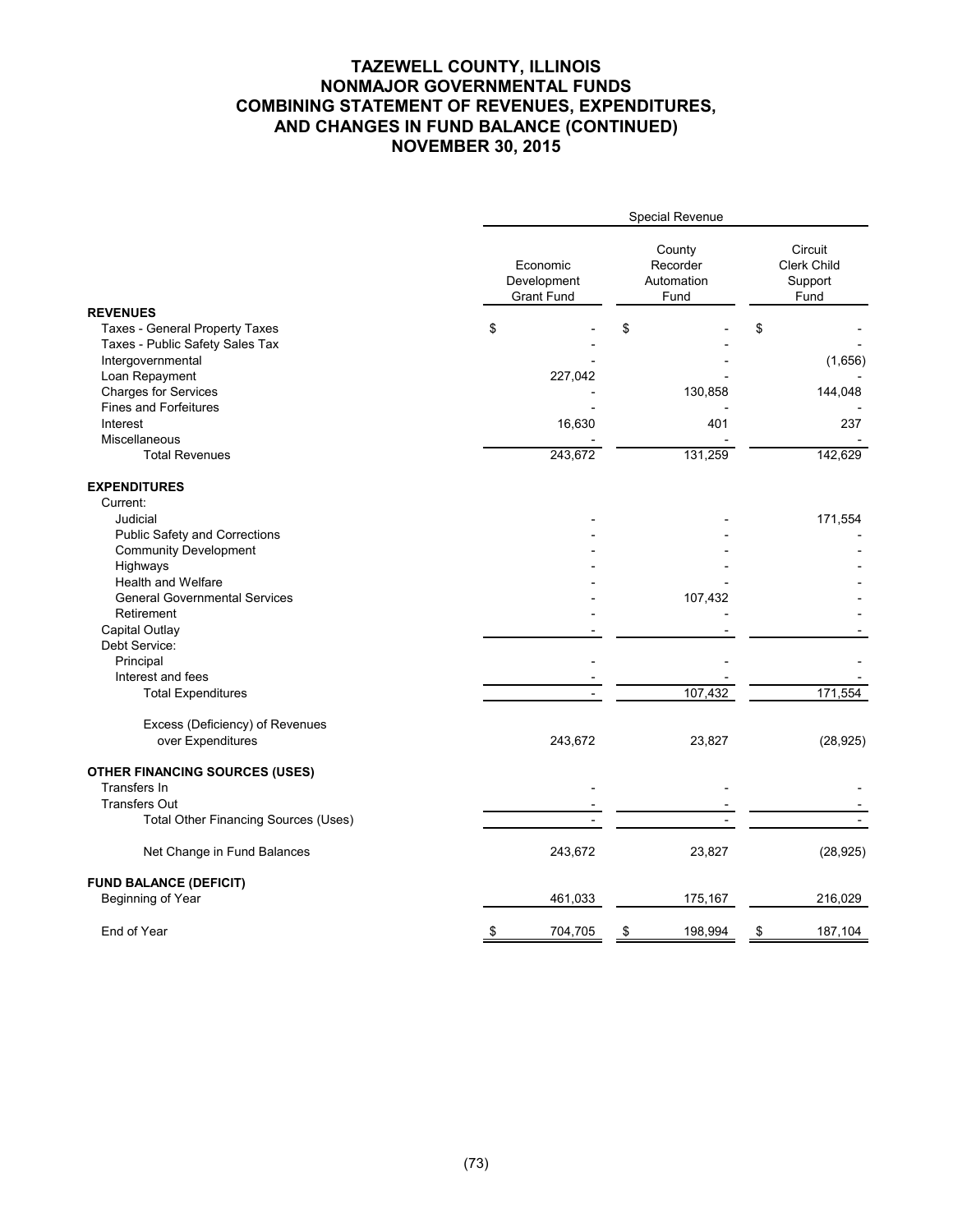|                                   |                                    |                                | Special Revenue                                 |                                          |                                          |                                   |
|-----------------------------------|------------------------------------|--------------------------------|-------------------------------------------------|------------------------------------------|------------------------------------------|-----------------------------------|
| Treasurer's<br>Automation<br>Fund | Solid<br>Waste<br>Planning<br>Fund | Rural<br>We-Care,<br>Inc. Fund | Circuit<br>Clerk<br>Document<br>Storage<br>Fund | Police<br>Vehicle &<br>Equipment<br>Fund | Children's<br>Advocacy<br>Center<br>Fund | <b>Sheriff's</b><br>Grant<br>Fund |
| \$                                | \$                                 | \$                             | \$                                              | \$                                       | \$                                       | \$                                |
|                                   |                                    | 633,456                        |                                                 |                                          | 166,616                                  | 46,032                            |
| 13,900                            | 363,318                            |                                | 549,575                                         | 26,579                                   |                                          |                                   |
| 240                               | 5,000                              | 15                             | 1,452                                           | 108                                      | 389<br>36,395                            |                                   |
| 14,140                            | 368,318                            | 633,471                        | 551,027                                         | 26,687                                   | 203,400                                  | 46,032                            |
|                                   |                                    |                                | 139,940                                         |                                          |                                          |                                   |
|                                   |                                    |                                |                                                 | 14,388                                   |                                          | 44,786                            |
|                                   |                                    |                                |                                                 |                                          |                                          |                                   |
|                                   | 332,737                            | 633,456                        |                                                 |                                          | 197,468                                  |                                   |
| 13,169                            |                                    |                                |                                                 |                                          |                                          |                                   |
|                                   |                                    |                                |                                                 | 6,850                                    |                                          |                                   |
|                                   |                                    |                                |                                                 |                                          |                                          |                                   |
|                                   |                                    |                                |                                                 |                                          |                                          |                                   |
| 13,169                            | 332,737                            | 633,456                        | 139,940                                         | 21,238                                   | 197,468                                  | 44,786                            |
|                                   |                                    |                                |                                                 |                                          |                                          |                                   |
| 971                               | 35,581                             | 15                             | 411,087                                         | 5,449                                    | 5,932                                    | 1,246                             |
|                                   |                                    |                                |                                                 |                                          |                                          |                                   |
|                                   | (5,000)<br>(5,000)                 |                                |                                                 |                                          |                                          |                                   |
|                                   |                                    |                                |                                                 |                                          |                                          |                                   |
| 971                               | 30,581                             | 15                             | 411,087                                         | 5,449                                    | 5,932                                    | 1,246                             |
| 82,455                            | 1,291,602                          |                                | 319,673                                         | 39,535                                   | 200,042                                  | (18, 808)                         |
| 83,426<br>\$                      | 1,322,183<br>\$                    | 15 <sub>15</sub><br>\$         | 730,760<br>\$                                   | 44,984<br>\$                             | 205,974<br>\$                            | (17, 562)<br>$\frac{1}{2}$        |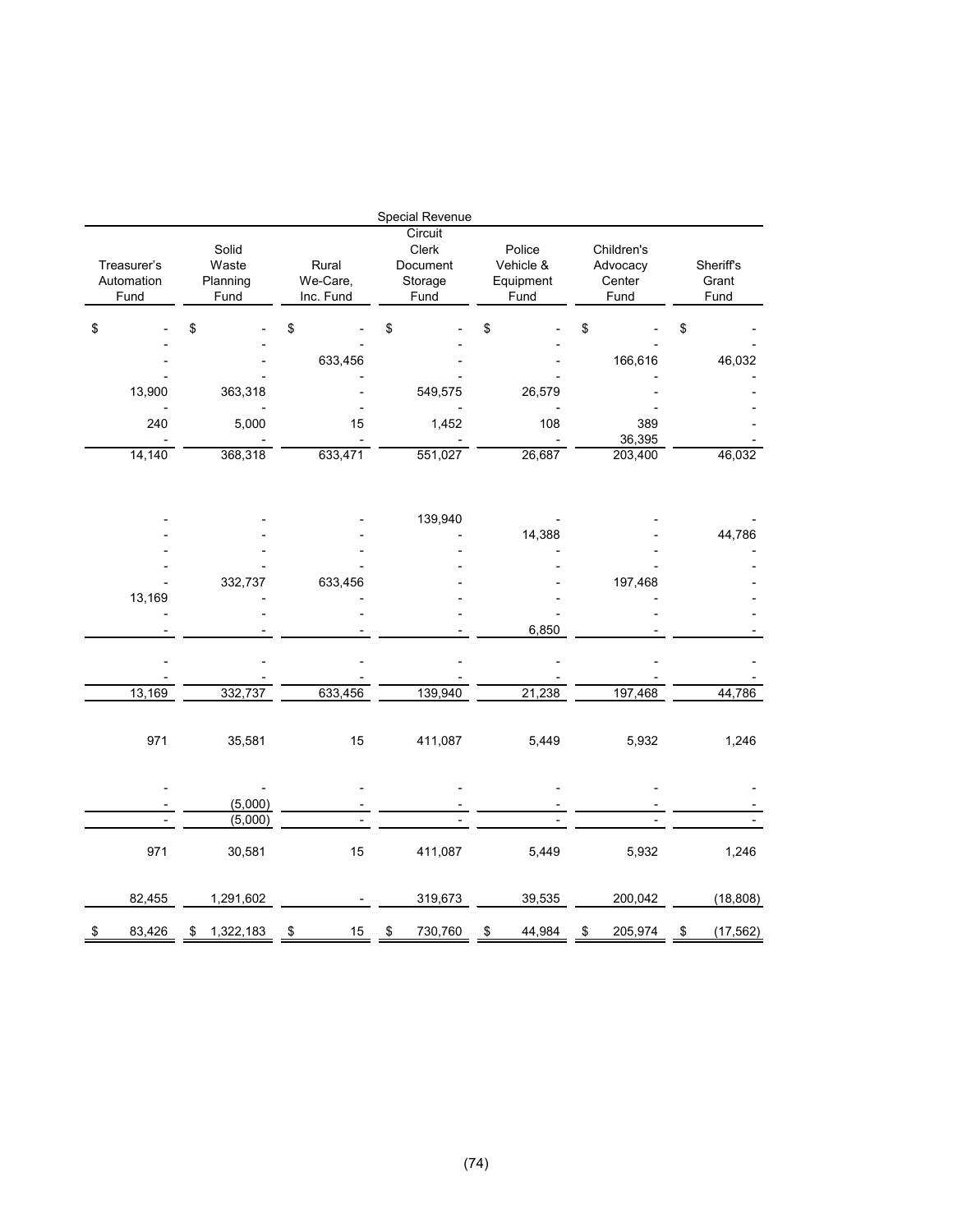# **TAZEWELL COUNTY, ILLINOIS NONMAJOR GOVERNMENTAL FUNDS COMBINING STATEMENT OF REVENUES, EXPENDITURES, AND CHANGES IN FUND BALANCE (CONTINUED) NOVEMBER 30, 2015**

|                                                             |                    |                               | Special Revenue                       |                                           |
|-------------------------------------------------------------|--------------------|-------------------------------|---------------------------------------|-------------------------------------------|
|                                                             | <b>GIS</b><br>Fund | Juvenile<br>Reporting<br>Fund | County<br>Clerk<br>Automation<br>Fund | State's<br>Attorney<br>Forfeiture<br>Fund |
| <b>REVENUES</b>                                             |                    |                               |                                       |                                           |
| Taxes - General Property Taxes                              | \$                 | \$                            | \$                                    | \$                                        |
| Taxes - Public Safety Sales Tax                             |                    |                               |                                       |                                           |
| Intergovernmental                                           |                    |                               |                                       |                                           |
| Loan Repayment                                              |                    |                               |                                       |                                           |
| <b>Charges for Services</b><br><b>Fines and Forfeitures</b> | 207,407            |                               | 24,648                                | 14,526                                    |
| Interest                                                    | 981                | 9                             | 119                                   | 898                                       |
| Miscellaneous                                               |                    |                               |                                       |                                           |
| <b>Total Revenues</b>                                       | 208,388            | 9                             | 24,767                                | 15,424                                    |
|                                                             |                    |                               |                                       |                                           |
| <b>EXPENDITURES</b>                                         |                    |                               |                                       |                                           |
| Current:                                                    |                    |                               |                                       |                                           |
| Judicial                                                    |                    | 3,537                         |                                       |                                           |
| Public Safety and Corrections                               |                    |                               |                                       |                                           |
| <b>Community Development</b>                                |                    |                               |                                       |                                           |
| Highways                                                    |                    |                               |                                       |                                           |
| Health and Welfare                                          |                    |                               |                                       |                                           |
| <b>General Governmental Services</b>                        | 311,981            |                               | 24,506                                |                                           |
| Retirement                                                  |                    |                               |                                       |                                           |
| Capital Outlay                                              |                    |                               |                                       |                                           |
| Debt Service:                                               |                    |                               |                                       |                                           |
| Principal                                                   |                    |                               |                                       |                                           |
| Interest and fees                                           |                    |                               |                                       |                                           |
| <b>Total Expenditures</b>                                   | 311,981            | 3,537                         | 24,506                                |                                           |
|                                                             |                    |                               |                                       |                                           |
| Excess (Deficiency) of Revenues                             |                    |                               |                                       |                                           |
| over Expenditures                                           | (103, 593)         | (3,528)                       | 261                                   | 15,424                                    |
|                                                             |                    |                               |                                       |                                           |
| <b>OTHER FINANCING SOURCES (USES)</b><br>Transfers In       |                    |                               |                                       |                                           |
| <b>Transfers Out</b>                                        |                    |                               |                                       |                                           |
|                                                             |                    |                               |                                       |                                           |
| Total Other Financing Sources (Uses)                        |                    |                               |                                       |                                           |
| Net Change in Fund Balances                                 | (103, 593)         | (3, 528)                      | 261                                   | 15,424                                    |
| <b>FUND BALANCE (DEFICIT)</b>                               |                    |                               |                                       |                                           |
| Beginning of Year                                           | 367,614            | 4,205                         | 42,271                                | 294,635                                   |
|                                                             |                    |                               |                                       |                                           |
| End of Year                                                 | \$<br>264,021      | $\frac{1}{2}$<br>677          | 42,532<br>\$                          | 310,059<br>\$                             |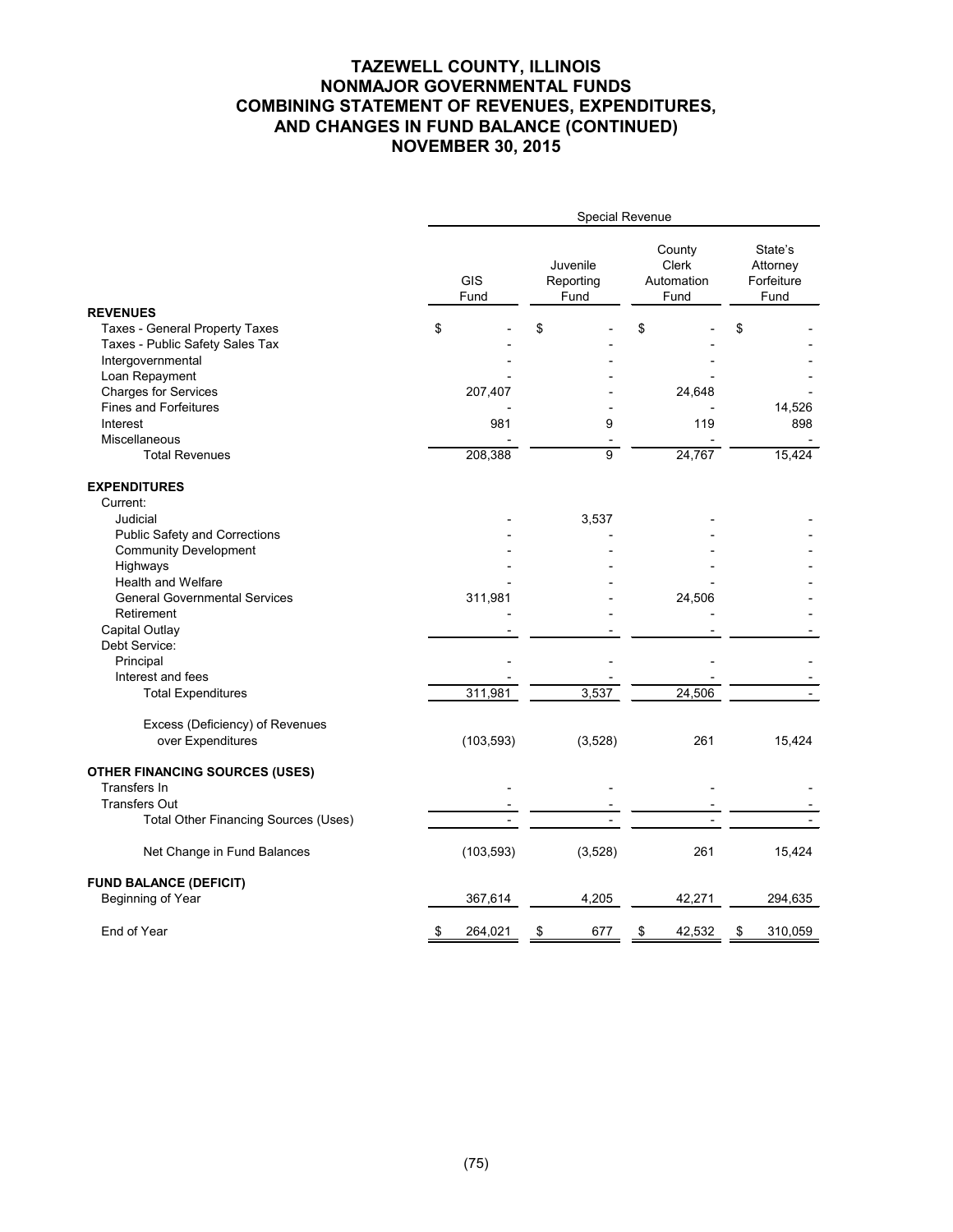|                                        |                       |                                           |                                                 | Special Revenue                           |                        |                                 |                                 |
|----------------------------------------|-----------------------|-------------------------------------------|-------------------------------------------------|-------------------------------------------|------------------------|---------------------------------|---------------------------------|
| Circuit<br>Clerk<br>Operations<br>Fund | Coroner's<br>Fee Fund | State's<br>Attorney<br>Automation<br>Fund | Circuit Clerk<br>Electronic<br>Citation<br>Fund | Sheriff<br>Electronic<br>Citation<br>Fund | Indemnity<br>Fund      | Sheriff's<br>Commissary<br>Fund | Total                           |
| \$                                     | \$                    | \$                                        | \$                                              | \$                                        | \$                     | \$                              | \$<br>3,730,466                 |
|                                        |                       |                                           |                                                 |                                           |                        |                                 | 574,493<br>2,819,897<br>227,042 |
| 69,220                                 | 26,236                | 11,663                                    | 13,403                                          | 1,631                                     |                        | 74,613                          | 3,068,194                       |
| 684                                    | 268                   | 90                                        | 30                                              | $\overline{\mathbf{c}}$                   | 27,780                 |                                 | 61,131<br>47,209<br>43,185      |
| 69,904                                 | 26,504                | 11,753                                    | 13,433                                          | 1,633                                     | 27,780                 | 74,613                          | 10,571,617                      |
| 2,253                                  |                       |                                           |                                                 |                                           |                        |                                 | 559,386                         |
|                                        |                       |                                           |                                                 |                                           |                        | 66,139                          | 125,313                         |
|                                        |                       |                                           |                                                 |                                           |                        |                                 | 1,965,178                       |
|                                        | 6,781                 |                                           |                                                 |                                           | 7,457                  |                                 | 2,443,734<br>1,236,862          |
|                                        | 3,000                 |                                           |                                                 |                                           |                        |                                 | 1,529,978<br>2,511,875          |
|                                        |                       |                                           |                                                 |                                           |                        |                                 |                                 |
| 2,253                                  | 9,781                 |                                           | $\overline{\phantom{a}}$                        |                                           | 7,457                  | 66,139                          | 10,372,326                      |
| 67,651                                 | 16,723                | 11,753                                    | 13,433                                          | 1,633                                     | 20,323                 | 8,474                           | 199,291                         |
|                                        |                       |                                           |                                                 |                                           |                        |                                 | 95,039                          |
|                                        |                       |                                           |                                                 |                                           | (14, 917)<br>(14, 917) |                                 | (233, 206)<br>(138, 167)        |
| 67,651                                 | 16,723                | 11,753                                    | 13,433                                          | 1,633                                     | 5,406                  | 8,474                           | 61,124                          |
| 197,202                                | 84,095                | 25,272                                    | 2,546                                           |                                           | 759,140                | 32,057                          | 14,074,226                      |
| 264,853<br>\$                          | 100,818<br>S          | 37,025<br>\$                              | 15,979<br>\$                                    | 1,633                                     | 764,546<br>\$          | 40,531<br>\$                    | \$14,135,350                    |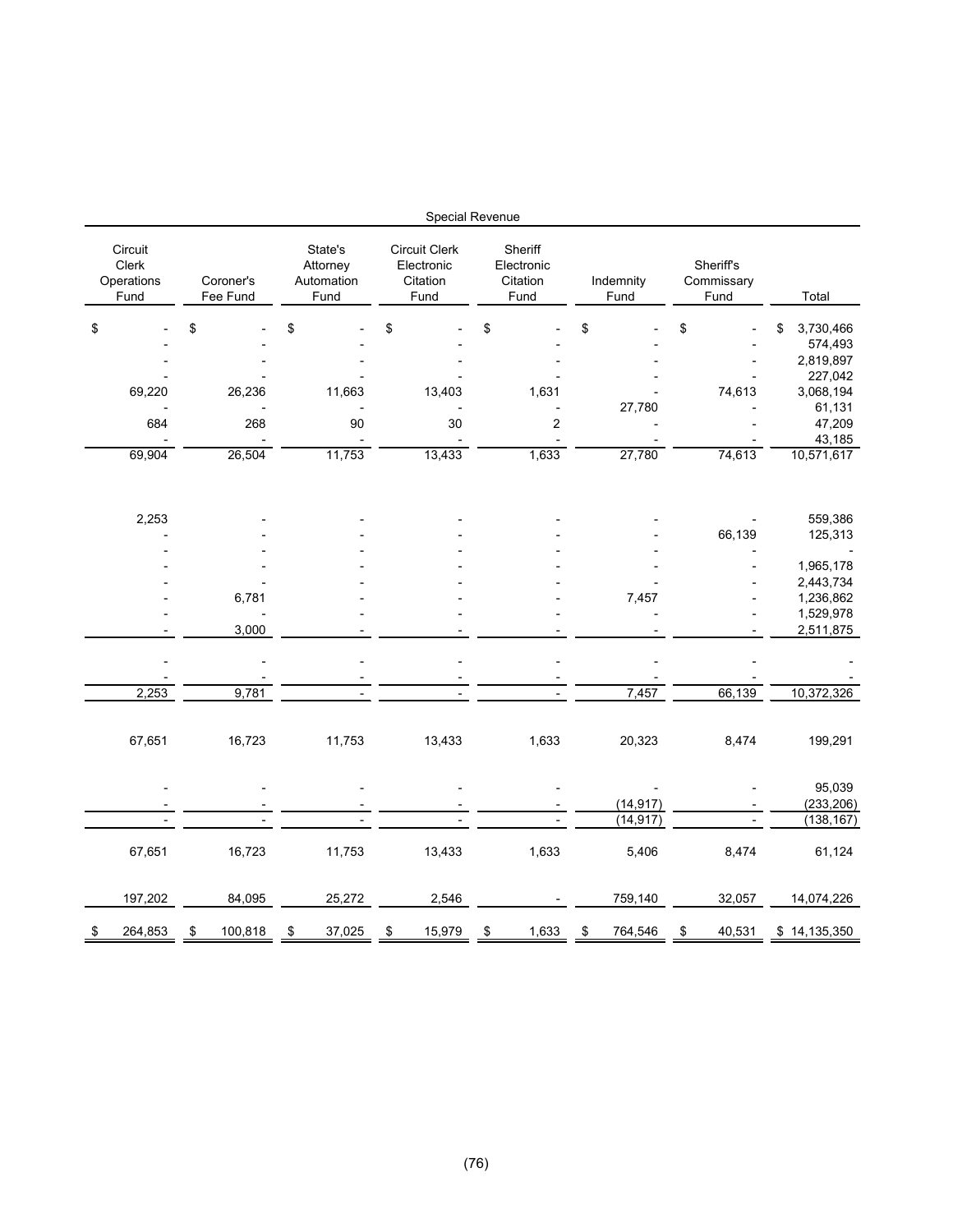# **TAZEWELL COUNTY, ILLINOIS GENERAL FUND BALANCE SHEET – BY ACCOUNT NOVEMBER 30, 2015 WITH COMPARATIVE TOTALS FOR NOVEMBER 30, 2014**

| 2015<br>2014<br>Account<br>Account<br><b>ASSETS</b><br>\$<br>\$<br>\$<br>\$<br>12,192,441<br>234,323<br>12,426,764<br>13,300,257<br>Cash and Cash Equivalents<br>Investments<br>3,386,560<br>220,181<br>3,606,741<br>3,584,056<br>Receivables:<br>4,129,884<br>4,129,884<br>4,177,800<br><b>Property Taxes</b><br>State of Illinois:<br>Sales Taxes<br>2,953,761<br>2,953,761<br>3,047,717<br>Income Taxes<br>659,069<br>659,069<br>529,240<br>42,582<br><b>Video Gaming Taxes</b><br>42,582<br>Personal Property Replacement Taxes<br>58,833<br>58,833<br>60,790<br>Use Taxes<br>283,015<br>283,015<br>94,415<br>Miscellaneous<br>118,607<br>118,607<br>168,907<br>Reimbursements<br>382,875<br>382,875<br>388,098<br><b>Total Receivables</b><br>4,498,742<br>4,498,742<br>4,289,167<br><b>Prepaid Expenses</b><br>151,700<br>151,700<br>4,113<br><b>Accrued Interest Receivable</b><br>44,647<br>44,647<br>44,647<br>Inventory, at Cost<br>39,236<br>39,236<br>69,580<br>Due from Other Funds<br>285,357<br>285,357<br>64,534<br>Due from (to) Other General Fund Accounts<br>3,747<br>(3,747)<br><b>Total Assets</b><br>24,732,314<br>450,757<br><u>25,183,071</u><br>- \$<br><u>25,534,154</u><br>- \$<br>- \$<br>- 56<br><b>LIABILITIES, DEFERRED INFLOWS OF</b><br><b>RESOURCES, AND FUND BALANCES</b><br><b>LIABILITIES</b><br>\$<br>\$<br>Accounts Payable<br>942,931<br>\$<br>942,931<br>\$<br>2,278,745<br>Accrued Payroll and Related Costs<br>716,351<br>716,351<br>1,031,815<br>Due to Other Funds<br>195,591<br>195,591<br>187,926<br>Due to Others - Deferred Prosecution<br>21,957<br>21,957<br>21,178<br>Due to Others - Veteran Memorial<br>8,174<br>8,174<br>8,604<br>1,885,004<br>1,885,004<br><b>Total Liabilities</b><br>3,528,268<br>DEFERRED INFLOWS OF RESOURCES<br>4,129,884<br>4,129,884<br>Subsequent Year's Property Taxes<br>4,177,800<br><b>FUND BALANCE</b><br>Nonspendable:<br>39,236<br>39,236<br>69,580<br>Inventory<br>151,700<br>151,700<br>4,113<br>Prepaids<br>Committed to:<br>446,779<br>446,779<br>405,548<br><b>Public Safety and Corrections</b><br>Assigned to:<br>602,403<br>602,403<br>Judicial<br>553,810<br>47,902<br>47,902<br><b>Public Safety and Corrections</b><br>28,652<br>450,757<br>450,757<br>450,757<br><b>Working Cash</b><br>Unassigned<br>17,429,406<br>17,429,406<br>16,315,626<br><b>Total Fund Balance</b><br>450,757<br>18,717,426<br>19,168,183<br>17,828,086<br>Total Liabilities, Deferred Inflows of<br>Resources, and Fund Balances<br>24,732,314<br>450,757<br>25,183,071<br>25,534,154<br>$\sqrt{5}$<br>- \$<br>_\$<br>- \$ | General |  |  | Working<br>Cash | Total |  |  |  |  |
|--------------------------------------------------------------------------------------------------------------------------------------------------------------------------------------------------------------------------------------------------------------------------------------------------------------------------------------------------------------------------------------------------------------------------------------------------------------------------------------------------------------------------------------------------------------------------------------------------------------------------------------------------------------------------------------------------------------------------------------------------------------------------------------------------------------------------------------------------------------------------------------------------------------------------------------------------------------------------------------------------------------------------------------------------------------------------------------------------------------------------------------------------------------------------------------------------------------------------------------------------------------------------------------------------------------------------------------------------------------------------------------------------------------------------------------------------------------------------------------------------------------------------------------------------------------------------------------------------------------------------------------------------------------------------------------------------------------------------------------------------------------------------------------------------------------------------------------------------------------------------------------------------------------------------------------------------------------------------------------------------------------------------------------------------------------------------------------------------------------------------------------------------------------------------------------------------------------------------------------------------------------------------------------------------------------------------------------------------------------------------------------------------------------------------------------------------------------------------------------------------------------------------------------------------------------------------------------------------------|---------|--|--|-----------------|-------|--|--|--|--|
|                                                                                                                                                                                                                                                                                                                                                                                                                                                                                                                                                                                                                                                                                                                                                                                                                                                                                                                                                                                                                                                                                                                                                                                                                                                                                                                                                                                                                                                                                                                                                                                                                                                                                                                                                                                                                                                                                                                                                                                                                                                                                                                                                                                                                                                                                                                                                                                                                                                                                                                                                                                                        |         |  |  |                 |       |  |  |  |  |
|                                                                                                                                                                                                                                                                                                                                                                                                                                                                                                                                                                                                                                                                                                                                                                                                                                                                                                                                                                                                                                                                                                                                                                                                                                                                                                                                                                                                                                                                                                                                                                                                                                                                                                                                                                                                                                                                                                                                                                                                                                                                                                                                                                                                                                                                                                                                                                                                                                                                                                                                                                                                        |         |  |  |                 |       |  |  |  |  |
|                                                                                                                                                                                                                                                                                                                                                                                                                                                                                                                                                                                                                                                                                                                                                                                                                                                                                                                                                                                                                                                                                                                                                                                                                                                                                                                                                                                                                                                                                                                                                                                                                                                                                                                                                                                                                                                                                                                                                                                                                                                                                                                                                                                                                                                                                                                                                                                                                                                                                                                                                                                                        |         |  |  |                 |       |  |  |  |  |
|                                                                                                                                                                                                                                                                                                                                                                                                                                                                                                                                                                                                                                                                                                                                                                                                                                                                                                                                                                                                                                                                                                                                                                                                                                                                                                                                                                                                                                                                                                                                                                                                                                                                                                                                                                                                                                                                                                                                                                                                                                                                                                                                                                                                                                                                                                                                                                                                                                                                                                                                                                                                        |         |  |  |                 |       |  |  |  |  |
|                                                                                                                                                                                                                                                                                                                                                                                                                                                                                                                                                                                                                                                                                                                                                                                                                                                                                                                                                                                                                                                                                                                                                                                                                                                                                                                                                                                                                                                                                                                                                                                                                                                                                                                                                                                                                                                                                                                                                                                                                                                                                                                                                                                                                                                                                                                                                                                                                                                                                                                                                                                                        |         |  |  |                 |       |  |  |  |  |
|                                                                                                                                                                                                                                                                                                                                                                                                                                                                                                                                                                                                                                                                                                                                                                                                                                                                                                                                                                                                                                                                                                                                                                                                                                                                                                                                                                                                                                                                                                                                                                                                                                                                                                                                                                                                                                                                                                                                                                                                                                                                                                                                                                                                                                                                                                                                                                                                                                                                                                                                                                                                        |         |  |  |                 |       |  |  |  |  |
|                                                                                                                                                                                                                                                                                                                                                                                                                                                                                                                                                                                                                                                                                                                                                                                                                                                                                                                                                                                                                                                                                                                                                                                                                                                                                                                                                                                                                                                                                                                                                                                                                                                                                                                                                                                                                                                                                                                                                                                                                                                                                                                                                                                                                                                                                                                                                                                                                                                                                                                                                                                                        |         |  |  |                 |       |  |  |  |  |
|                                                                                                                                                                                                                                                                                                                                                                                                                                                                                                                                                                                                                                                                                                                                                                                                                                                                                                                                                                                                                                                                                                                                                                                                                                                                                                                                                                                                                                                                                                                                                                                                                                                                                                                                                                                                                                                                                                                                                                                                                                                                                                                                                                                                                                                                                                                                                                                                                                                                                                                                                                                                        |         |  |  |                 |       |  |  |  |  |
|                                                                                                                                                                                                                                                                                                                                                                                                                                                                                                                                                                                                                                                                                                                                                                                                                                                                                                                                                                                                                                                                                                                                                                                                                                                                                                                                                                                                                                                                                                                                                                                                                                                                                                                                                                                                                                                                                                                                                                                                                                                                                                                                                                                                                                                                                                                                                                                                                                                                                                                                                                                                        |         |  |  |                 |       |  |  |  |  |
|                                                                                                                                                                                                                                                                                                                                                                                                                                                                                                                                                                                                                                                                                                                                                                                                                                                                                                                                                                                                                                                                                                                                                                                                                                                                                                                                                                                                                                                                                                                                                                                                                                                                                                                                                                                                                                                                                                                                                                                                                                                                                                                                                                                                                                                                                                                                                                                                                                                                                                                                                                                                        |         |  |  |                 |       |  |  |  |  |
|                                                                                                                                                                                                                                                                                                                                                                                                                                                                                                                                                                                                                                                                                                                                                                                                                                                                                                                                                                                                                                                                                                                                                                                                                                                                                                                                                                                                                                                                                                                                                                                                                                                                                                                                                                                                                                                                                                                                                                                                                                                                                                                                                                                                                                                                                                                                                                                                                                                                                                                                                                                                        |         |  |  |                 |       |  |  |  |  |
|                                                                                                                                                                                                                                                                                                                                                                                                                                                                                                                                                                                                                                                                                                                                                                                                                                                                                                                                                                                                                                                                                                                                                                                                                                                                                                                                                                                                                                                                                                                                                                                                                                                                                                                                                                                                                                                                                                                                                                                                                                                                                                                                                                                                                                                                                                                                                                                                                                                                                                                                                                                                        |         |  |  |                 |       |  |  |  |  |
|                                                                                                                                                                                                                                                                                                                                                                                                                                                                                                                                                                                                                                                                                                                                                                                                                                                                                                                                                                                                                                                                                                                                                                                                                                                                                                                                                                                                                                                                                                                                                                                                                                                                                                                                                                                                                                                                                                                                                                                                                                                                                                                                                                                                                                                                                                                                                                                                                                                                                                                                                                                                        |         |  |  |                 |       |  |  |  |  |
|                                                                                                                                                                                                                                                                                                                                                                                                                                                                                                                                                                                                                                                                                                                                                                                                                                                                                                                                                                                                                                                                                                                                                                                                                                                                                                                                                                                                                                                                                                                                                                                                                                                                                                                                                                                                                                                                                                                                                                                                                                                                                                                                                                                                                                                                                                                                                                                                                                                                                                                                                                                                        |         |  |  |                 |       |  |  |  |  |
|                                                                                                                                                                                                                                                                                                                                                                                                                                                                                                                                                                                                                                                                                                                                                                                                                                                                                                                                                                                                                                                                                                                                                                                                                                                                                                                                                                                                                                                                                                                                                                                                                                                                                                                                                                                                                                                                                                                                                                                                                                                                                                                                                                                                                                                                                                                                                                                                                                                                                                                                                                                                        |         |  |  |                 |       |  |  |  |  |
|                                                                                                                                                                                                                                                                                                                                                                                                                                                                                                                                                                                                                                                                                                                                                                                                                                                                                                                                                                                                                                                                                                                                                                                                                                                                                                                                                                                                                                                                                                                                                                                                                                                                                                                                                                                                                                                                                                                                                                                                                                                                                                                                                                                                                                                                                                                                                                                                                                                                                                                                                                                                        |         |  |  |                 |       |  |  |  |  |
|                                                                                                                                                                                                                                                                                                                                                                                                                                                                                                                                                                                                                                                                                                                                                                                                                                                                                                                                                                                                                                                                                                                                                                                                                                                                                                                                                                                                                                                                                                                                                                                                                                                                                                                                                                                                                                                                                                                                                                                                                                                                                                                                                                                                                                                                                                                                                                                                                                                                                                                                                                                                        |         |  |  |                 |       |  |  |  |  |
|                                                                                                                                                                                                                                                                                                                                                                                                                                                                                                                                                                                                                                                                                                                                                                                                                                                                                                                                                                                                                                                                                                                                                                                                                                                                                                                                                                                                                                                                                                                                                                                                                                                                                                                                                                                                                                                                                                                                                                                                                                                                                                                                                                                                                                                                                                                                                                                                                                                                                                                                                                                                        |         |  |  |                 |       |  |  |  |  |
|                                                                                                                                                                                                                                                                                                                                                                                                                                                                                                                                                                                                                                                                                                                                                                                                                                                                                                                                                                                                                                                                                                                                                                                                                                                                                                                                                                                                                                                                                                                                                                                                                                                                                                                                                                                                                                                                                                                                                                                                                                                                                                                                                                                                                                                                                                                                                                                                                                                                                                                                                                                                        |         |  |  |                 |       |  |  |  |  |
|                                                                                                                                                                                                                                                                                                                                                                                                                                                                                                                                                                                                                                                                                                                                                                                                                                                                                                                                                                                                                                                                                                                                                                                                                                                                                                                                                                                                                                                                                                                                                                                                                                                                                                                                                                                                                                                                                                                                                                                                                                                                                                                                                                                                                                                                                                                                                                                                                                                                                                                                                                                                        |         |  |  |                 |       |  |  |  |  |
|                                                                                                                                                                                                                                                                                                                                                                                                                                                                                                                                                                                                                                                                                                                                                                                                                                                                                                                                                                                                                                                                                                                                                                                                                                                                                                                                                                                                                                                                                                                                                                                                                                                                                                                                                                                                                                                                                                                                                                                                                                                                                                                                                                                                                                                                                                                                                                                                                                                                                                                                                                                                        |         |  |  |                 |       |  |  |  |  |
|                                                                                                                                                                                                                                                                                                                                                                                                                                                                                                                                                                                                                                                                                                                                                                                                                                                                                                                                                                                                                                                                                                                                                                                                                                                                                                                                                                                                                                                                                                                                                                                                                                                                                                                                                                                                                                                                                                                                                                                                                                                                                                                                                                                                                                                                                                                                                                                                                                                                                                                                                                                                        |         |  |  |                 |       |  |  |  |  |
|                                                                                                                                                                                                                                                                                                                                                                                                                                                                                                                                                                                                                                                                                                                                                                                                                                                                                                                                                                                                                                                                                                                                                                                                                                                                                                                                                                                                                                                                                                                                                                                                                                                                                                                                                                                                                                                                                                                                                                                                                                                                                                                                                                                                                                                                                                                                                                                                                                                                                                                                                                                                        |         |  |  |                 |       |  |  |  |  |
|                                                                                                                                                                                                                                                                                                                                                                                                                                                                                                                                                                                                                                                                                                                                                                                                                                                                                                                                                                                                                                                                                                                                                                                                                                                                                                                                                                                                                                                                                                                                                                                                                                                                                                                                                                                                                                                                                                                                                                                                                                                                                                                                                                                                                                                                                                                                                                                                                                                                                                                                                                                                        |         |  |  |                 |       |  |  |  |  |
|                                                                                                                                                                                                                                                                                                                                                                                                                                                                                                                                                                                                                                                                                                                                                                                                                                                                                                                                                                                                                                                                                                                                                                                                                                                                                                                                                                                                                                                                                                                                                                                                                                                                                                                                                                                                                                                                                                                                                                                                                                                                                                                                                                                                                                                                                                                                                                                                                                                                                                                                                                                                        |         |  |  |                 |       |  |  |  |  |
|                                                                                                                                                                                                                                                                                                                                                                                                                                                                                                                                                                                                                                                                                                                                                                                                                                                                                                                                                                                                                                                                                                                                                                                                                                                                                                                                                                                                                                                                                                                                                                                                                                                                                                                                                                                                                                                                                                                                                                                                                                                                                                                                                                                                                                                                                                                                                                                                                                                                                                                                                                                                        |         |  |  |                 |       |  |  |  |  |
|                                                                                                                                                                                                                                                                                                                                                                                                                                                                                                                                                                                                                                                                                                                                                                                                                                                                                                                                                                                                                                                                                                                                                                                                                                                                                                                                                                                                                                                                                                                                                                                                                                                                                                                                                                                                                                                                                                                                                                                                                                                                                                                                                                                                                                                                                                                                                                                                                                                                                                                                                                                                        |         |  |  |                 |       |  |  |  |  |
|                                                                                                                                                                                                                                                                                                                                                                                                                                                                                                                                                                                                                                                                                                                                                                                                                                                                                                                                                                                                                                                                                                                                                                                                                                                                                                                                                                                                                                                                                                                                                                                                                                                                                                                                                                                                                                                                                                                                                                                                                                                                                                                                                                                                                                                                                                                                                                                                                                                                                                                                                                                                        |         |  |  |                 |       |  |  |  |  |
|                                                                                                                                                                                                                                                                                                                                                                                                                                                                                                                                                                                                                                                                                                                                                                                                                                                                                                                                                                                                                                                                                                                                                                                                                                                                                                                                                                                                                                                                                                                                                                                                                                                                                                                                                                                                                                                                                                                                                                                                                                                                                                                                                                                                                                                                                                                                                                                                                                                                                                                                                                                                        |         |  |  |                 |       |  |  |  |  |
|                                                                                                                                                                                                                                                                                                                                                                                                                                                                                                                                                                                                                                                                                                                                                                                                                                                                                                                                                                                                                                                                                                                                                                                                                                                                                                                                                                                                                                                                                                                                                                                                                                                                                                                                                                                                                                                                                                                                                                                                                                                                                                                                                                                                                                                                                                                                                                                                                                                                                                                                                                                                        |         |  |  |                 |       |  |  |  |  |
|                                                                                                                                                                                                                                                                                                                                                                                                                                                                                                                                                                                                                                                                                                                                                                                                                                                                                                                                                                                                                                                                                                                                                                                                                                                                                                                                                                                                                                                                                                                                                                                                                                                                                                                                                                                                                                                                                                                                                                                                                                                                                                                                                                                                                                                                                                                                                                                                                                                                                                                                                                                                        |         |  |  |                 |       |  |  |  |  |
|                                                                                                                                                                                                                                                                                                                                                                                                                                                                                                                                                                                                                                                                                                                                                                                                                                                                                                                                                                                                                                                                                                                                                                                                                                                                                                                                                                                                                                                                                                                                                                                                                                                                                                                                                                                                                                                                                                                                                                                                                                                                                                                                                                                                                                                                                                                                                                                                                                                                                                                                                                                                        |         |  |  |                 |       |  |  |  |  |
|                                                                                                                                                                                                                                                                                                                                                                                                                                                                                                                                                                                                                                                                                                                                                                                                                                                                                                                                                                                                                                                                                                                                                                                                                                                                                                                                                                                                                                                                                                                                                                                                                                                                                                                                                                                                                                                                                                                                                                                                                                                                                                                                                                                                                                                                                                                                                                                                                                                                                                                                                                                                        |         |  |  |                 |       |  |  |  |  |
|                                                                                                                                                                                                                                                                                                                                                                                                                                                                                                                                                                                                                                                                                                                                                                                                                                                                                                                                                                                                                                                                                                                                                                                                                                                                                                                                                                                                                                                                                                                                                                                                                                                                                                                                                                                                                                                                                                                                                                                                                                                                                                                                                                                                                                                                                                                                                                                                                                                                                                                                                                                                        |         |  |  |                 |       |  |  |  |  |
|                                                                                                                                                                                                                                                                                                                                                                                                                                                                                                                                                                                                                                                                                                                                                                                                                                                                                                                                                                                                                                                                                                                                                                                                                                                                                                                                                                                                                                                                                                                                                                                                                                                                                                                                                                                                                                                                                                                                                                                                                                                                                                                                                                                                                                                                                                                                                                                                                                                                                                                                                                                                        |         |  |  |                 |       |  |  |  |  |
|                                                                                                                                                                                                                                                                                                                                                                                                                                                                                                                                                                                                                                                                                                                                                                                                                                                                                                                                                                                                                                                                                                                                                                                                                                                                                                                                                                                                                                                                                                                                                                                                                                                                                                                                                                                                                                                                                                                                                                                                                                                                                                                                                                                                                                                                                                                                                                                                                                                                                                                                                                                                        |         |  |  |                 |       |  |  |  |  |
|                                                                                                                                                                                                                                                                                                                                                                                                                                                                                                                                                                                                                                                                                                                                                                                                                                                                                                                                                                                                                                                                                                                                                                                                                                                                                                                                                                                                                                                                                                                                                                                                                                                                                                                                                                                                                                                                                                                                                                                                                                                                                                                                                                                                                                                                                                                                                                                                                                                                                                                                                                                                        |         |  |  |                 |       |  |  |  |  |
|                                                                                                                                                                                                                                                                                                                                                                                                                                                                                                                                                                                                                                                                                                                                                                                                                                                                                                                                                                                                                                                                                                                                                                                                                                                                                                                                                                                                                                                                                                                                                                                                                                                                                                                                                                                                                                                                                                                                                                                                                                                                                                                                                                                                                                                                                                                                                                                                                                                                                                                                                                                                        |         |  |  |                 |       |  |  |  |  |
|                                                                                                                                                                                                                                                                                                                                                                                                                                                                                                                                                                                                                                                                                                                                                                                                                                                                                                                                                                                                                                                                                                                                                                                                                                                                                                                                                                                                                                                                                                                                                                                                                                                                                                                                                                                                                                                                                                                                                                                                                                                                                                                                                                                                                                                                                                                                                                                                                                                                                                                                                                                                        |         |  |  |                 |       |  |  |  |  |
|                                                                                                                                                                                                                                                                                                                                                                                                                                                                                                                                                                                                                                                                                                                                                                                                                                                                                                                                                                                                                                                                                                                                                                                                                                                                                                                                                                                                                                                                                                                                                                                                                                                                                                                                                                                                                                                                                                                                                                                                                                                                                                                                                                                                                                                                                                                                                                                                                                                                                                                                                                                                        |         |  |  |                 |       |  |  |  |  |
|                                                                                                                                                                                                                                                                                                                                                                                                                                                                                                                                                                                                                                                                                                                                                                                                                                                                                                                                                                                                                                                                                                                                                                                                                                                                                                                                                                                                                                                                                                                                                                                                                                                                                                                                                                                                                                                                                                                                                                                                                                                                                                                                                                                                                                                                                                                                                                                                                                                                                                                                                                                                        |         |  |  |                 |       |  |  |  |  |
|                                                                                                                                                                                                                                                                                                                                                                                                                                                                                                                                                                                                                                                                                                                                                                                                                                                                                                                                                                                                                                                                                                                                                                                                                                                                                                                                                                                                                                                                                                                                                                                                                                                                                                                                                                                                                                                                                                                                                                                                                                                                                                                                                                                                                                                                                                                                                                                                                                                                                                                                                                                                        |         |  |  |                 |       |  |  |  |  |
|                                                                                                                                                                                                                                                                                                                                                                                                                                                                                                                                                                                                                                                                                                                                                                                                                                                                                                                                                                                                                                                                                                                                                                                                                                                                                                                                                                                                                                                                                                                                                                                                                                                                                                                                                                                                                                                                                                                                                                                                                                                                                                                                                                                                                                                                                                                                                                                                                                                                                                                                                                                                        |         |  |  |                 |       |  |  |  |  |
|                                                                                                                                                                                                                                                                                                                                                                                                                                                                                                                                                                                                                                                                                                                                                                                                                                                                                                                                                                                                                                                                                                                                                                                                                                                                                                                                                                                                                                                                                                                                                                                                                                                                                                                                                                                                                                                                                                                                                                                                                                                                                                                                                                                                                                                                                                                                                                                                                                                                                                                                                                                                        |         |  |  |                 |       |  |  |  |  |
|                                                                                                                                                                                                                                                                                                                                                                                                                                                                                                                                                                                                                                                                                                                                                                                                                                                                                                                                                                                                                                                                                                                                                                                                                                                                                                                                                                                                                                                                                                                                                                                                                                                                                                                                                                                                                                                                                                                                                                                                                                                                                                                                                                                                                                                                                                                                                                                                                                                                                                                                                                                                        |         |  |  |                 |       |  |  |  |  |
|                                                                                                                                                                                                                                                                                                                                                                                                                                                                                                                                                                                                                                                                                                                                                                                                                                                                                                                                                                                                                                                                                                                                                                                                                                                                                                                                                                                                                                                                                                                                                                                                                                                                                                                                                                                                                                                                                                                                                                                                                                                                                                                                                                                                                                                                                                                                                                                                                                                                                                                                                                                                        |         |  |  |                 |       |  |  |  |  |
|                                                                                                                                                                                                                                                                                                                                                                                                                                                                                                                                                                                                                                                                                                                                                                                                                                                                                                                                                                                                                                                                                                                                                                                                                                                                                                                                                                                                                                                                                                                                                                                                                                                                                                                                                                                                                                                                                                                                                                                                                                                                                                                                                                                                                                                                                                                                                                                                                                                                                                                                                                                                        |         |  |  |                 |       |  |  |  |  |
|                                                                                                                                                                                                                                                                                                                                                                                                                                                                                                                                                                                                                                                                                                                                                                                                                                                                                                                                                                                                                                                                                                                                                                                                                                                                                                                                                                                                                                                                                                                                                                                                                                                                                                                                                                                                                                                                                                                                                                                                                                                                                                                                                                                                                                                                                                                                                                                                                                                                                                                                                                                                        |         |  |  |                 |       |  |  |  |  |
|                                                                                                                                                                                                                                                                                                                                                                                                                                                                                                                                                                                                                                                                                                                                                                                                                                                                                                                                                                                                                                                                                                                                                                                                                                                                                                                                                                                                                                                                                                                                                                                                                                                                                                                                                                                                                                                                                                                                                                                                                                                                                                                                                                                                                                                                                                                                                                                                                                                                                                                                                                                                        |         |  |  |                 |       |  |  |  |  |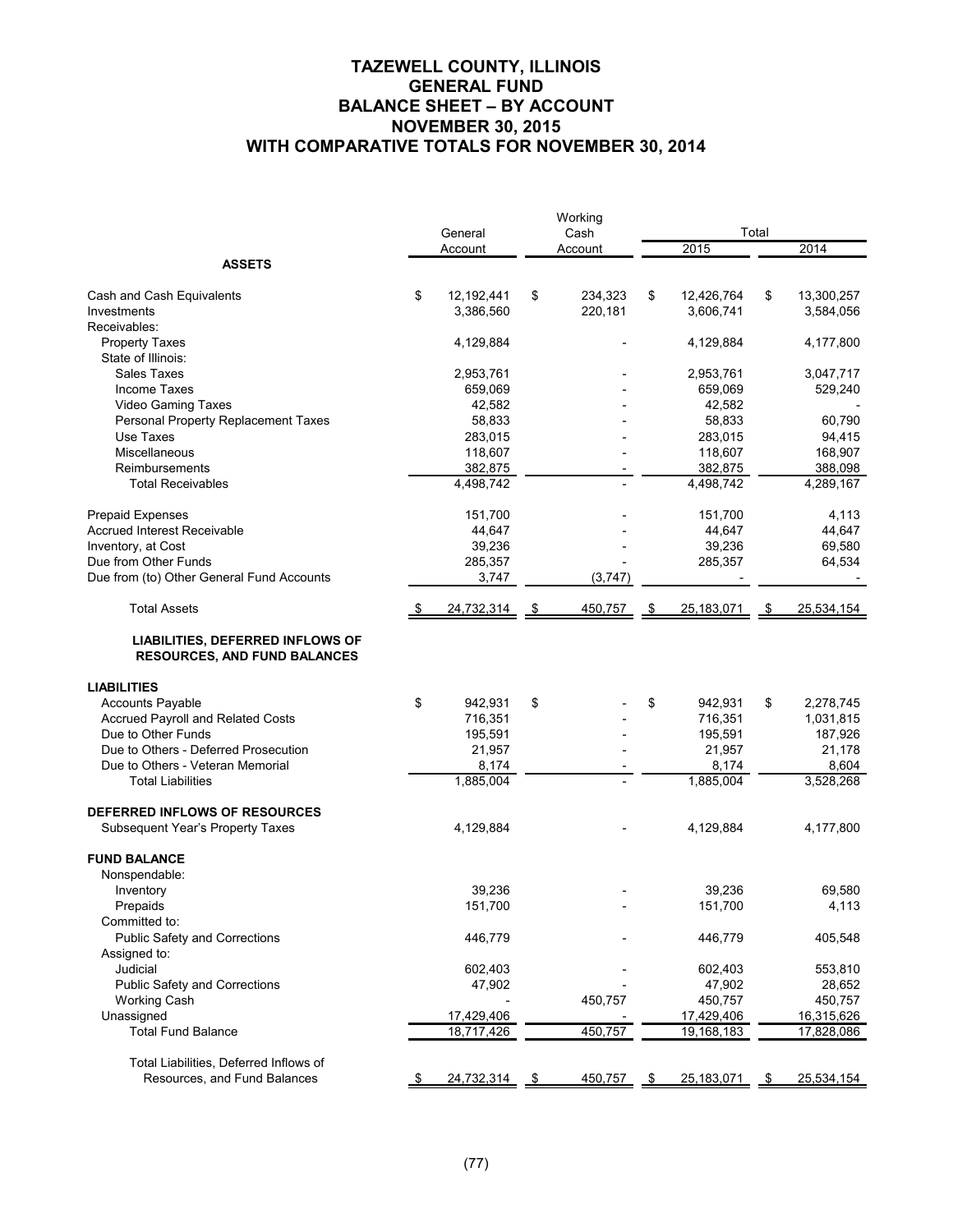|                                             |                    | Working         |                  |                  |
|---------------------------------------------|--------------------|-----------------|------------------|------------------|
|                                             | General<br>Account | Cash<br>Account | Total<br>2015    | 2014             |
| <b>REVENUES</b>                             |                    |                 |                  |                  |
| <b>General Property Taxes</b>               | \$<br>4,144,979    | \$              | \$<br>4,144,979  | \$<br>4,137,982  |
| Sales Tax/Retailers' Occupation Taxes       | 9,905,637          |                 | 9,905,637        | 9,776,196        |
| Intergovernmental                           | 5,814,843          |                 | 5,814,843        | 5,151,816        |
| <b>Licenses and Permits</b>                 | 691,700            |                 | 691,700          | 747,196          |
| <b>Charges for Services</b>                 | 3,863,988          |                 | 3,863,988        | 4,325,577        |
| <b>Fines and Forfeitures</b>                | 782,345            |                 | 782,345          | 808,238          |
| Interest                                    | 73,862             | 1,409           | 75,271           | 83,284           |
| Miscellaneous Revenue                       | 542,583            |                 | 542,583          | 529,225          |
| <b>Total Revenues</b>                       | 25,819,937         | 1,409           | 25,821,346       | 25,559,514       |
| <b>EXPENDITURES</b>                         |                    |                 |                  |                  |
| Current:                                    |                    |                 |                  |                  |
| Judicial                                    | 7,140,066          |                 | 7,140,066        | 6,831,692        |
| <b>Public Safety and Corrections</b>        | 9,337,555          |                 | 9,337,555        | 9,494,152        |
| <b>Community Development</b>                | 270,006            |                 | 270,006          | 243,040          |
| Education                                   | 113,151            |                 | 113,151          | 194,856          |
| <b>General Governmental Services</b>        | 7,069,031          |                 | 7,069,031        | 10,144,616       |
| Capital Outlay                              | 519,301            |                 | 519,301          | 874,416          |
| Debt Service:                               |                    |                 |                  |                  |
| Principal                                   | 48,847             |                 | 48,847           | 38,585           |
| Interest                                    | 3,209              |                 | 3,209            | 2,015            |
| <b>Total Expenditures</b>                   | 24,501,166         |                 | 24,501,166       | 27,823,372       |
| Excess (Deficiency) of Revenues             |                    |                 |                  |                  |
| over Expenditures                           | 1,318,771          | 1,409           | 1,320,180        | (2, 263, 858)    |
| <b>OTHER FINANCING SOURCES (USES)</b>       |                    |                 |                  |                  |
| Proceeds from Capital Lease                 |                    |                 |                  | 149,169          |
| Transfers In                                | 19,917             |                 | 19,917           | 36,559           |
| Transfers from (to) Other Subfunds          | 1,409              | (1,409)         |                  |                  |
| <b>Total Other Financing Sources (Uses)</b> | 21,326             | (1,409)         | 19,917           | 185,728          |
| <b>CHANGE IN FUND BALANCES</b>              | 1,340,097          |                 | 1,340,097        | (2,078,130)      |
| <b>FUND BALANCE</b>                         |                    |                 |                  |                  |
| Beginning of Year                           | 17,377,329         | 450,757         | 17,828,086       | 19,906,216       |
| End of Year                                 | \$<br>18,717,426   | \$<br>450,757   | \$<br>19,168,183 | \$<br>17,828,086 |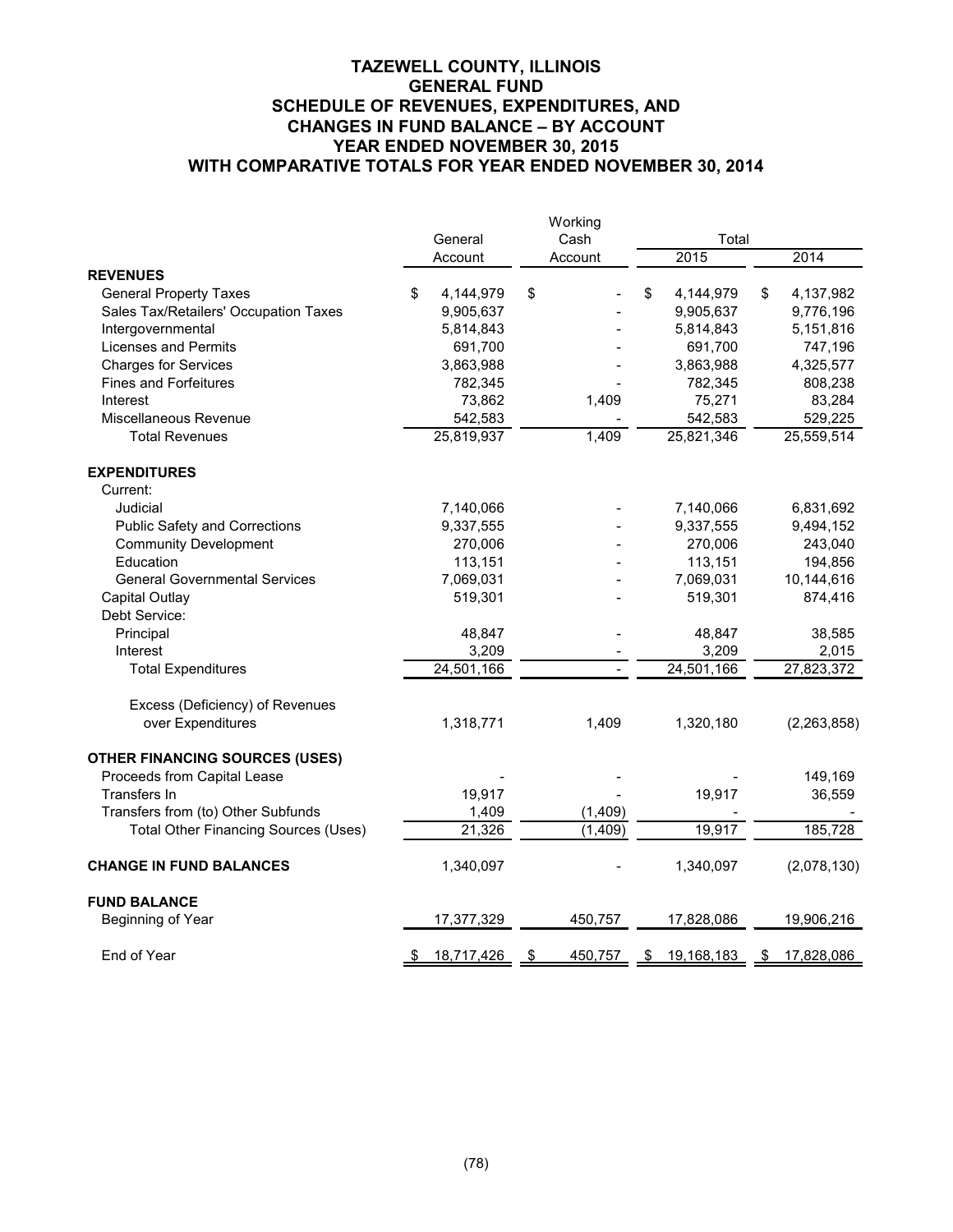|                                         |                 | 2015            |                        |                 |
|-----------------------------------------|-----------------|-----------------|------------------------|-----------------|
|                                         | Original        | Amended         |                        | 2014            |
|                                         | <b>Budget</b>   | <b>Budget</b>   | Actual                 | Actual          |
| <b>REVENUES</b>                         |                 |                 |                        |                 |
| Taxes:                                  |                 |                 |                        |                 |
| <b>General Property Taxes</b>           | \$<br>4,220,000 | \$<br>4,220,000 | \$<br>4,144,979        | \$<br>4,137,982 |
| Sales Tax                               | 4,000,000       | 4,000,000       | 4,444,404              | 3,998,156       |
| Retailers' Occupation Tax               | 550,000         | 550,000         | 558,991                | 584,517         |
| Public Safety Sales Tax                 | 4,767,878       | 4,767,878       | 4,902,242              | 5,193,523       |
| <b>Total Taxes</b>                      | 13,537,878      | 13,537,878      | 14,050,616             | 13,914,178      |
| Intergovernmental Revenues:             |                 |                 |                        |                 |
| Illinois State Income Tax               | 2,550,000       | 2,550,000       | 2,813,606              | 2,449,605       |
| Personal Property Replacement Tax       | 749,478         | 749,478         | 794,480                | 745,051         |
| Local Use Tax                           | 400,000         | 400,000         | 602,340                | 484,301         |
| Video Gaming Tax                        | 61,375          | 61,375          | 89,265                 | 64,020          |
| Salary Reimbursements:                  |                 |                 |                        |                 |
| <b>State's Attorney</b>                 | 152,000         | 152,000         | 151,877                | 151,877         |
| Drug Attorney                           | 30,000          | 30,000          | 28,200                 | 28,200          |
| <b>Director of Court Services</b>       | 500,684         | 500,684         | 611,601                | 524,891         |
| Americares                              | 38,097          | 38,097          | 3,810                  | 34,287          |
| <b>Probation Officers</b>               | 252,617         | 252,617         | 337,622                | 203,650         |
| <b>Supervisor of Assessments</b>        | 37,000          | 37,000          | 36,709                 | 40,047          |
| <b>Public Defender</b>                  | 100,000         | 100,000         | 96,238                 | 96,238          |
| Regional Office of Education            |                 |                 |                        |                 |
| <b>Alternative School</b>               | 125,000         | 125,000         | 67,682                 | 85,370          |
| <b>Expenditure Reimbursements:</b>      |                 |                 |                        |                 |
| Administrative Adjudication             |                 |                 | 5,297                  | 2,358           |
| Juvenile Placement Reimbursement        | 5,000           | 5,000           | 10,060                 | 8,778           |
| Illinois Emergency Services and         |                 |                 |                        |                 |
| Disaster Agency                         | 52,000          | 52,000          | 53,220                 | 79,653          |
| Election Polling Place, Judges, and     |                 |                 |                        |                 |
| Miscellaneous Reimbursements            | 48,600          | 48,600          | 39,562                 | 23,632          |
| <b>Governmental Grants:</b>             |                 |                 |                        |                 |
| <b>Technical Assistance Grant</b>       |                 |                 |                        | 40,091          |
| <b>TCRC Kitchen Grant</b>               |                 |                 |                        | 13,619          |
| <b>Unified Command Post</b>             |                 |                 | 4,810                  |                 |
| <b>HAVA Grant</b>                       |                 |                 | 68,464                 | 76,148          |
| <b>Total Intergovernmental Revenues</b> | 5,101,851       | 5,101,851       | $\overline{5,814,843}$ | 5,151,816       |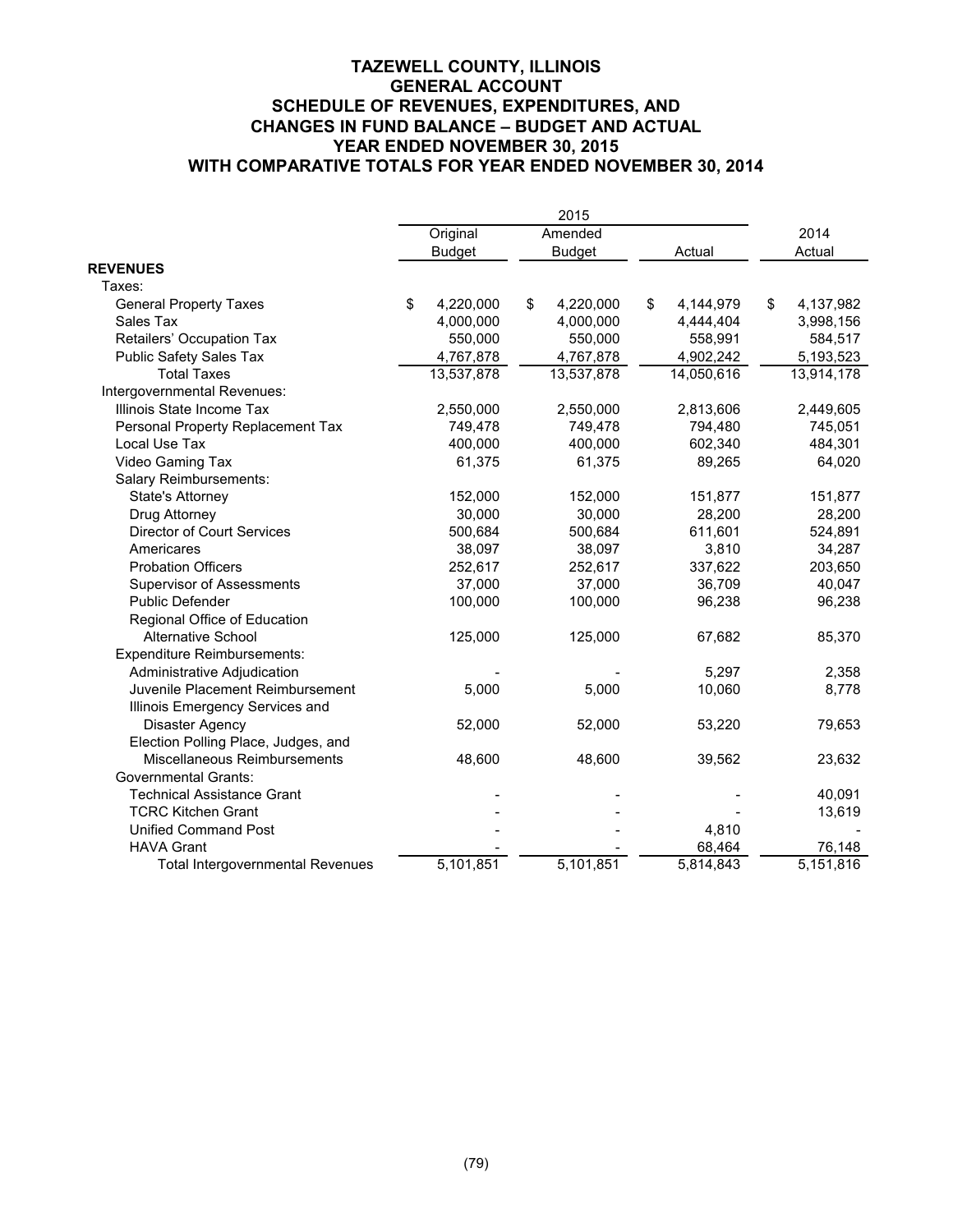|                                    |               |               | 2015      |        |           |              |
|------------------------------------|---------------|---------------|-----------|--------|-----------|--------------|
|                                    | Original      |               | Amended   |        |           | 2014         |
|                                    | <b>Budget</b> | <b>Budget</b> |           | Actual |           | Actual       |
| <b>REVENUES (CONTINUED)</b>        |               |               |           |        |           |              |
| Licenses and Permits:              |               |               |           |        |           |              |
| <b>Liquor Licenses</b>             | \$<br>16,800  | \$            | 16,800    | \$     | 17,100    | \$<br>17,500 |
| <b>Building and Zoning Permits</b> | 108,750       |               | 108,750   |        | 127,764   | 113,743      |
| Marriage Licenses                  | 24,072        |               | 24,072    |        | 20,710    | 23,426       |
| <b>Cremation/Autopsy Fees</b>      |               |               |           |        | 4,334     | 4,320        |
| <b>Host Fees</b>                   | 530,000       |               | 530,000   |        | 521,792   | 588,207      |
| <b>Total Licenses and Permits</b>  | 679,622       |               | 679,622   |        | 691,700   | 747,196      |
| <b>Charges for Services:</b>       |               |               |           |        |           |              |
| County Recorder:                   |               |               |           |        |           |              |
| Sale of Revenue Stamps             | 200,000       |               | 200,000   |        | 261,942   | 224,754      |
| <b>Recording Fees</b>              | 361,200       |               | 361,200   |        | 337,963   | 286,794      |
| Certified Copies and Federal Liens | 1,750         |               | 1,750     |        | 1,624     | 1,743        |
| Circuit Clerk:                     |               |               |           |        |           |              |
| Case Costs and Fees                | 1,317,500     |               | 1,317,500 |        | 1,197,583 | 1,331,932    |
| <b>Court Systems</b>               | 116,000       |               | 116,000   |        | 96,726    | 113,476      |
| Miscellaneous                      | 106,000       |               | 106,000   |        | 132,592   | 137,369      |
| County Clerk:                      |               |               |           |        |           |              |
| Certificates, Recording, and       |               |               |           |        |           |              |
| Copy Fees                          | 159,000       |               | 159,000   |        | 190,211   | 160,654      |
| County Sheriff:                    |               |               |           |        |           |              |
| Case Fees                          | 75,000        |               | 75,000    |        | 56,310    | 69,759       |
| <b>Protection Fund</b>             | 340,000       |               | 340,000   |        | 291,735   | 333,465      |
| Imprisonment Fee                   | 32,000        |               | 32,000    |        | 44,928    | 36,662       |
| <b>Bond Fees</b>                   | 55,000        |               | 55,000    |        | 50,693    | 51,345       |
| Jail Rental                        | 1,000,000     |               | 1,000,000 |        | 501,179   | 925,320      |
| Other                              | 201,000       |               | 201,000   |        | 176,051   | 154,848      |
| County Treasurer:                  |               |               |           |        |           |              |
| Interest, Penalties, and Costs     | 330,000       |               | 330,000   |        | 347,919   | 369,858      |
| <b>Deferred Prosecution</b>        | 45,000        |               | 45,000    |        | 72,227    | 54,734       |
| <b>Court Services</b>              | 11,536        |               | 11,536    |        | 76,055    | 15,003       |
| <b>Legal Services</b>              | 44,000        |               | 44,000    |        | 28,250    | 57,861       |
| <b>Total Charges for Services</b>  | 4,394,986     |               | 4,394,986 |        | 3,863,988 | 4,325,577    |
| <b>Fines and Forfeitures</b>       | 756,200       |               | 756,200   |        | 782,345   | 808,238      |
| Interest                           | 20,358        |               | 20,358    |        | 73,862    | 82,294       |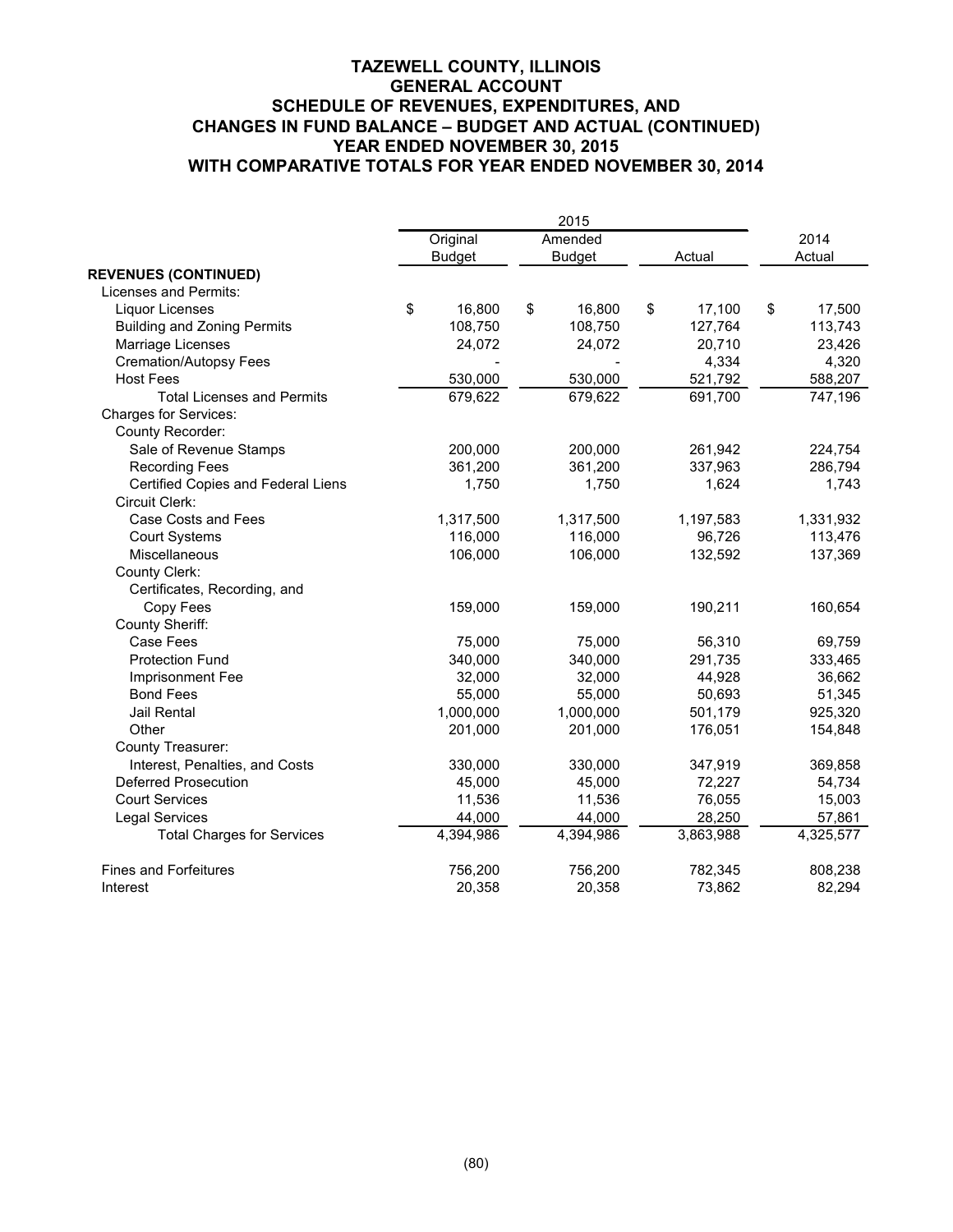|                                            |               | 2015          |              |              |
|--------------------------------------------|---------------|---------------|--------------|--------------|
|                                            | Original      | Amended       |              | 2014         |
|                                            | <b>Budget</b> | <b>Budget</b> | Actual       | Actual       |
| <b>REVENUES (CONTINUED)</b>                |               |               |              |              |
| Miscellaneous:                             |               |               |              |              |
| <b>County Farm</b>                         | \$<br>40,000  | \$<br>40,000  | \$<br>61,055 | \$<br>29,319 |
| <b>Franchise Fees</b>                      | 188,000       | 188,000       | 180,997      | 184,742      |
| Rent                                       | 98,000        | 98,000        | 92,430       | 96,650       |
| Copy Fees                                  | 90,200        | 90,200        | 66,976       | 79,930       |
| Other                                      | 10,800        | 10,800        | 141,125      | 138,584      |
| <b>Total Miscellaneous</b>                 | 427,000       | 427,000       | 542,583      | 529,225      |
| <b>Total Revenues</b>                      | 24,917,895    | 24,917,895    | 25,819,937   | 25,558,524   |
| <b>EXPENDITURES</b>                        |               |               |              |              |
| <b>General Governmental Services -</b>     |               |               |              |              |
| County Board:                              |               |               |              |              |
| <b>Board Chairman</b>                      | 24,723        | 24,723        | 24,723       | 23,773       |
| Liquor Commissioner                        | 2,355         | 2,355         | 2,355        | 2,264        |
| Data Imaging Clerk                         |               |               |              | 7,696        |
| <b>Director of Administrative Services</b> | 123,600       | 123,600       | 121,226      | 69,300       |
| <b>Clerk Hire</b>                          | 58,612        | 58,612        | 35,979       | 30,449       |
| Overtime                                   | 2,575         | 2,575         | 1,324        | 869          |
| Board Members - Committee Work             | 44,280        | 44,280        | 25,380       | 35,460       |
| Board Members - Board Meetings             | 50,400        | 50,400        | 50,000       | 50,000       |
| <b>Office Supplies</b>                     | 1,030         | 1,030         | 447          | 575          |
| <b>Technology Equipment</b>                | 5,000         | 5,000         | 770          | 13,747       |
| Dues and Subscriptions                     | 21,716        | 21,716        | 10,107       | 15,445       |
| <b>Strategic Planning</b>                  | 1,000         | 1,000         | 19           |              |
| <b>Consulting Fees</b>                     | 10,000        | 4,478         |              | 60,591       |
| Mileage                                    | 16,200        | 16,200        | 10,426       | 14,235       |
| <b>Board Chairman Travel</b>               | 9,000         | 9,000         | 6,529        | 8,054        |
| Administrator Travel                       | 9,000         | 9,000         | 1,003        |              |
| <b>Publication of Legal Notices</b>        | 412           | 412           | 223          |              |
| Recruitment                                |               | 5,522         | 5,522        | 12,266       |
| <b>Equipment Maintenance</b>               | 150           | 150           |              |              |
| Miscellaneous Equipment                    | 4,000         | 4,000         | 3,824        | 294          |
| <b>Total County Board</b>                  | 384,053       | 384,053       | 299,857      | 345,018      |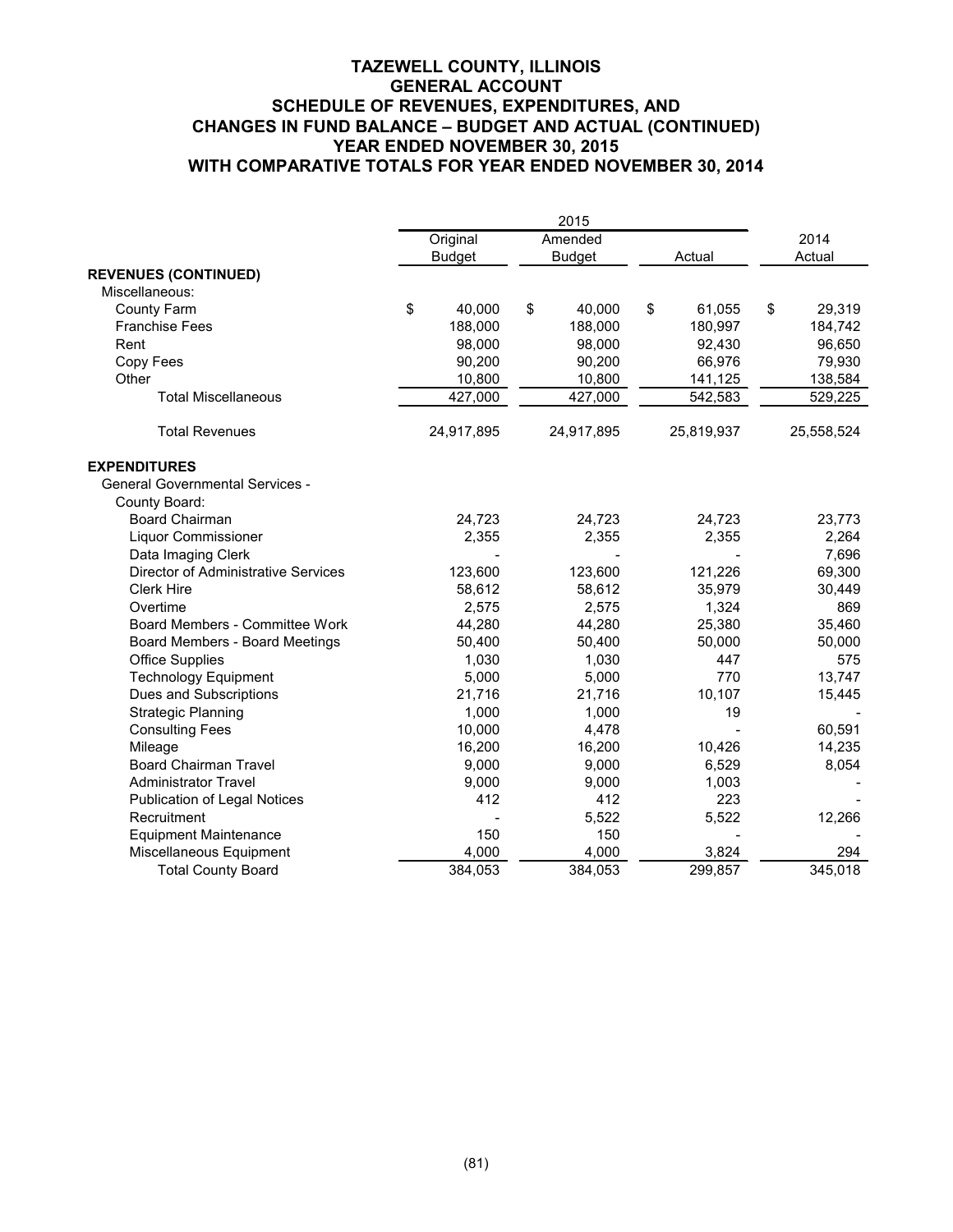|                                              |               | 2015          |               |               |
|----------------------------------------------|---------------|---------------|---------------|---------------|
|                                              | Original      | Amended       |               | 2014          |
|                                              | <b>Budget</b> | <b>Budget</b> | Actual        | Actual        |
| <b>EXPENDITURES (CONTINUED)</b>              |               |               |               |               |
| Judicial - Circuit Clerk:                    |               |               |               |               |
| <b>Clerk Hire</b>                            | \$<br>843,345 | \$<br>939,792 | \$<br>924,185 | \$<br>824,743 |
| County Officer                               | 80,336        | 80,336        | 80,336        | 75,789        |
| Overtime                                     |               | 540           | 535           |               |
| Office Supplies                              | 1,379         | 1,379         | 1,345         | 1,258         |
| Books and Records                            | 1,067         | 1,067         | 1,052         | 1,014         |
| Dues and Subscriptions                       | 515           | 515           | 505           | 405           |
| Mileage                                      | 318           | 318           | 221           | 309           |
| <b>Equipment Maintenance</b>                 | 100           | 100           | 21            |               |
| <b>Special Audit</b>                         | 7,000         | 7,000         | 7,000         | 7,750         |
| Miscellaneous Equipment                      | 1,060         | 1,060         | 823           | 155           |
| <b>Total Circuit Clerk</b>                   | 935,120       | 1,032,107     | 1,016,023     | 911,423       |
| Judicial - Public Defender:                  |               |               |               |               |
| Public Defender - Salary                     | 149,857       | 149,857       | 149,857       | 149,858       |
| <b>Assistant Public Defenders - Salaries</b> | 695,000       | 695,000       | 657,221       | 643,282       |
| <b>Office Supplies</b>                       | 600           | 600           | 49            | 12            |
| Dues and Subscriptions                       | 1,200         | 1,200         | 1,584         | 438           |
| <b>Books and Records</b>                     | 700           | 700           | 226           | 454           |
| <b>Investigator Services</b>                 | 2,000         | 2,000         |               |               |
| Mileage                                      | 250           | 250           | 77            | 75            |
| <b>Education and Training</b>                | 2,500         | 2,500         | 1,530         | 1,445         |
| Assistant Public Defender - Office           | 32,000        | 32,000        | 32,000        | 29,100        |
| <b>Total Public Defender</b>                 | 884,107       | 884,107       | 842,544       | 824,664       |
| Judicial - State's Attorney:                 |               |               |               |               |
| State's Attorney - Salary                    | 166,508       | 166,508       | 166,508       | 166,508       |
| Assistant State's Attorneys - Salaries       | 1,250,150     | 1,250,150     | 1,174,927     | 1,144,668     |
| Investigators                                | 145,558       | 145,558       | 102,593       | 91,742        |
| Victim Witness Coordinator                   | 208,265       | 208,265       | 208,633       | 196,936       |
| Legal Secretaries                            | 96,343        | 96,343        | 38,452        | 74,900        |
| Clerical                                     | 153,467       | 153,467       | 95,901        | 101,855       |
| Part-Time Help                               | 13,784        | 13,784        | 11,662        | 8,850         |
| Overtime                                     | 4,508         | 4,508         | 204           |               |
| <b>Office Supplies</b>                       | 4,455         | 4,455         | 3,472         | 2,634         |
| <b>Books and Records</b>                     | 16,974        | 15,974        | 14,676        | 14,040        |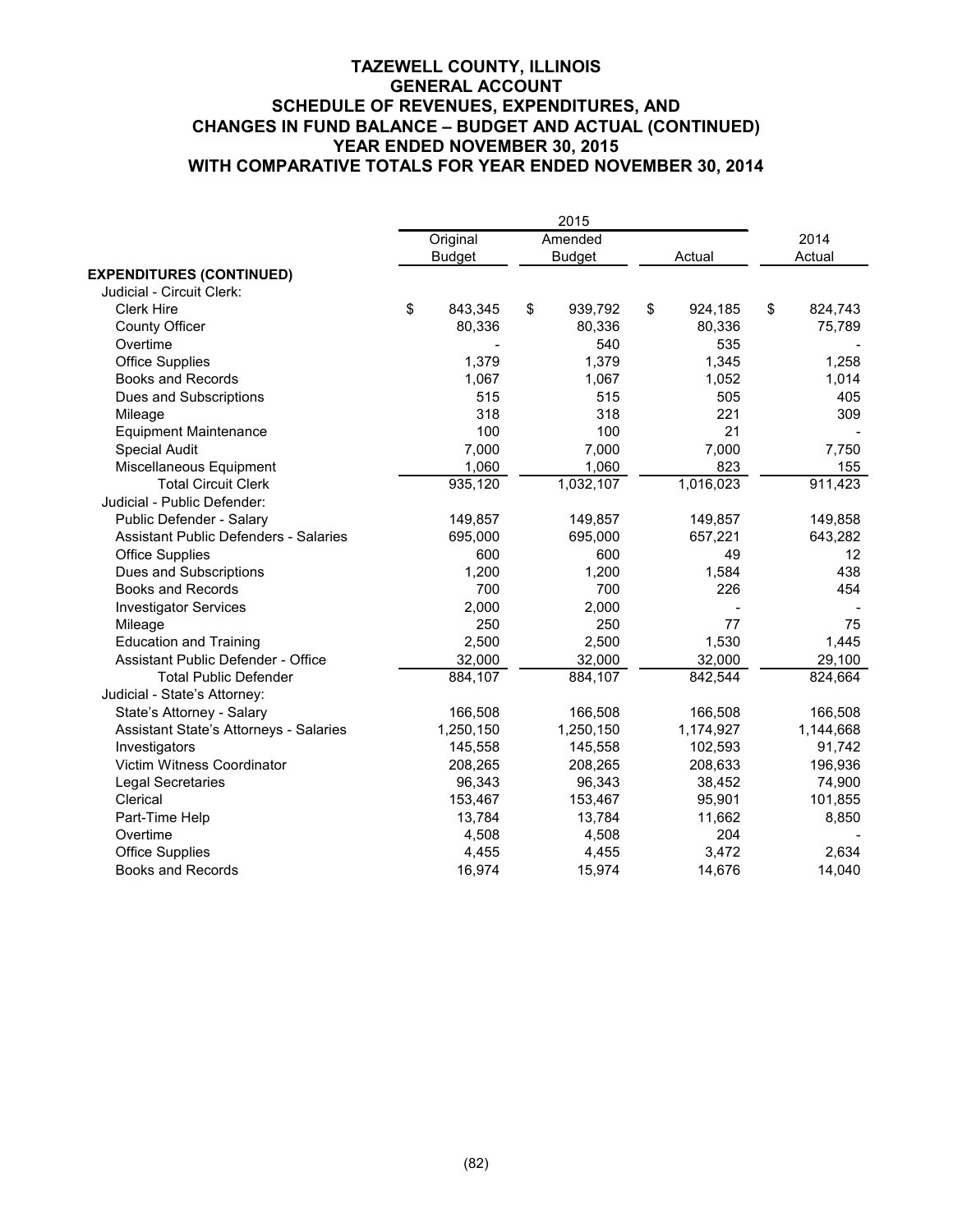|                                          |               | 2015          |             |             |
|------------------------------------------|---------------|---------------|-------------|-------------|
|                                          | Original      | Amended       |             | 2014        |
|                                          | <b>Budget</b> | <b>Budget</b> | Actual      | Actual      |
| <b>EXPENDITURES (CONTINUED)</b>          |               |               |             |             |
| Judicial - State's Attorney (Continued): |               |               |             |             |
| Dues and Insurance                       | \$<br>8,381   | \$<br>9,381   | \$<br>4,614 | \$<br>2,940 |
| <b>Contractual Services</b>              | 4,200         | 4,200         | 7,372       |             |
| Leads/Secretary of State                 | 2.650         | 2,650         | 2,400       |             |
| State Appellate Prosecutor Service       | 165,000       | 245,000       | 232,752     | 185,301     |
| <b>Court Reporter Fees</b>               | 16,974        | 16,974        | 12,894      | 12,912      |
| <b>Witness Fees</b>                      | 12,730        | 12,730        | 89          | 618         |
| Mileage                                  | 1,030         | 1,030         |             | 217         |
| Extradition                              | 6,180         | 6,180         | 553         |             |
| <b>Publication of Legal Notices</b>      | 6,180         | 6,180         | 3,487       | 3,439       |
| Vehicle Maintenance                      | 1,545         | 1,545         | 812         | 448         |
| <b>Equipment Maintenance</b>             | 2,165         | 2,165         |             |             |
| Travel                                   | 10,609        | 10,609        | 578         | 172         |
| Miscellaneous Equipment                  | 3,000         | 3,000         | 2,763       | 491         |
| <b>Total State's Attorney</b>            | 2,300,656     | 2,380,656     | 2,085,342   | 2,008,671   |
| Judicial - Jury Commission:              |               |               |             |             |
| <b>Chief Clerk</b>                       | 59,541        | 69,032        | 69,270      | 60,650      |
| <b>Jury Commissioners</b>                | 3,900         | 3,900         | 3,915       | 3,900       |
| Part-Time Help                           | 22,500        | 22,500        | 19,675      | 15,630      |
| Jurors' Fees                             | 77,000        | 76,000        | 52,562      | 33,720      |
| Office Supplies                          | 6,500         | 6,500         | 1,772       | 6,943       |
| Mileage                                  | 78,000        | 78,000        | 17,606      | 42,586      |
| Jurors' Parking                          | 300           | 1,300         | 496         | 296         |
| <b>Equipment Maintenance</b>             | 2,000         | 2,000         | 648         | 648         |
| Equipment                                | 1,000         | 1,000         |             |             |
| <b>Total Jury Commission</b>             | 250,741       | 260,232       | 165,944     | 164,373     |
| <b>General Governmental Services -</b>   |               |               |             |             |
| County Audit:                            |               |               |             |             |
| <b>External Audit Fee</b>                | 80,000        | 80,000        | 78,300      | 91,100      |
| Single Audit                             | 2,000         | 2,000         | 685         | 605         |
| Consultant                               | 6,250         | 6,250         | 2,221       | 4,500       |
| <b>Total County Audit</b>                | 88,250        | 88,250        | 81,206      | 96,205      |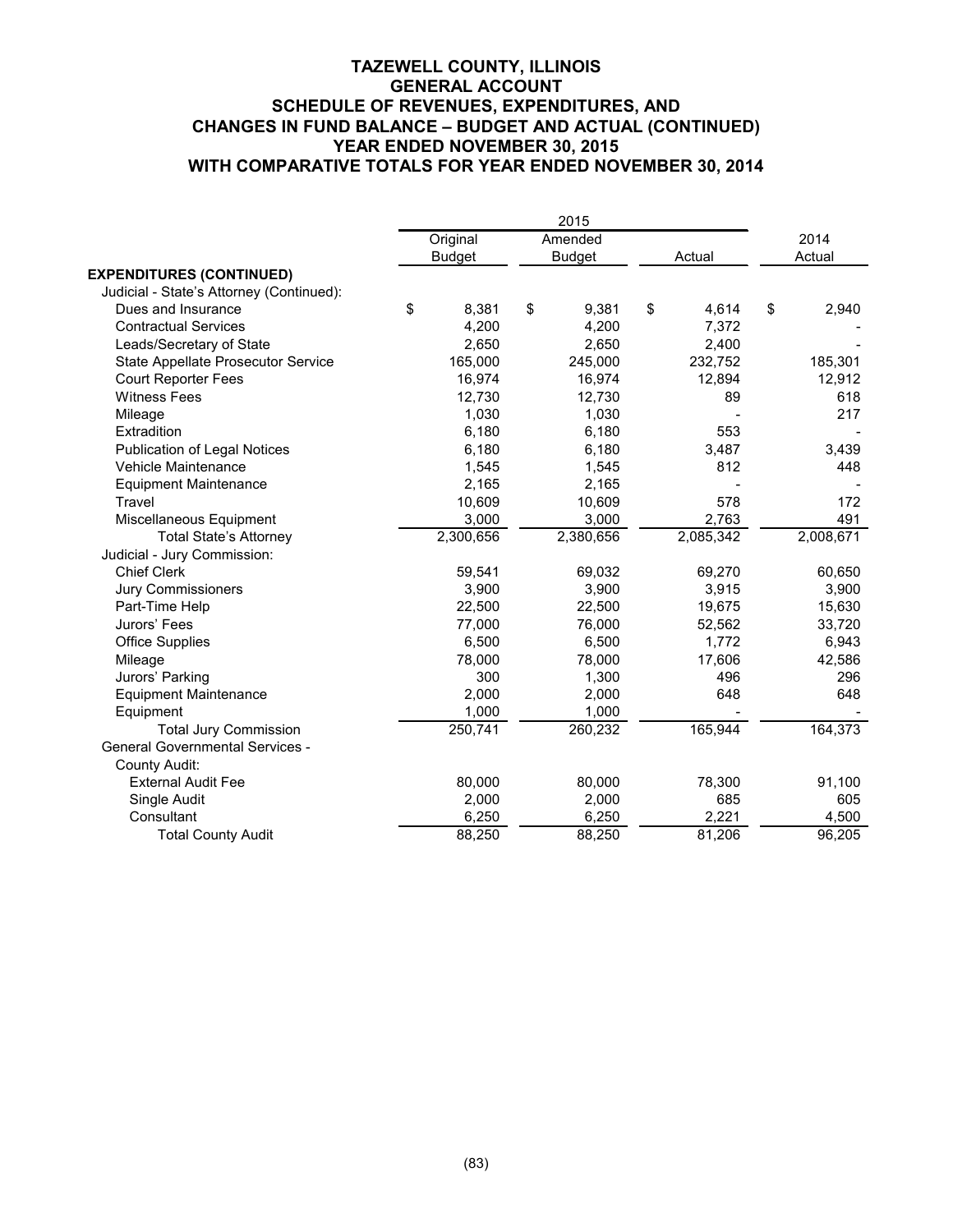|                                        |               | 2015          |    |           |    |           |
|----------------------------------------|---------------|---------------|----|-----------|----|-----------|
|                                        | Original      | Amended       |    |           |    | 2014      |
|                                        | <b>Budget</b> | <b>Budget</b> |    | Actual    |    | Actual    |
| <b>EXPENDITURES (CONTINUED)</b>        |               |               |    |           |    |           |
| <b>General Governmental Services -</b> |               |               |    |           |    |           |
| Auditor:                               |               |               |    |           |    |           |
| Auditor - Salary                       | \$<br>71,244  | \$<br>71,244  | \$ | 71,244    | \$ | 69,846    |
| <b>Clerk Hire</b>                      | 49,533        | 76,290        |    | 70,071    |    | 45,956    |
| Part-Time Help                         |               |               |    |           |    | 2,405     |
| Overtime Help                          | 445           | 445           |    |           |    |           |
| Dues and Subscriptions                 | 650           | 650           |    | 500       |    | 500       |
| Mileage                                | 50            | 75            |    | 72        |    |           |
| Consultant                             | 7,600         | 7,575         |    | 550       |    | 1,400     |
| Equipment                              | 200           | 200           |    |           |    | 150       |
| <b>Total Auditor</b>                   | 129,722       | 156,479       |    | 142,437   |    | 120,257   |
| <b>General Governmental Services -</b> |               |               |    |           |    |           |
| County Clerk:                          |               |               |    |           |    |           |
| Department Head - Salary               | 73,011        | 73,011        |    | 73,011    |    | 67,604    |
| <b>Elections Supervisor</b>            | 161,736       | 177,599       |    | 178,853   |    | 161,886   |
| <b>Clerk Hire</b>                      | 324,361       | 342,746       |    | 347,827   |    | 320,926   |
| Part-Time Help                         | 12,000        | 8,882         |    | 8,485     |    | 3,170     |
| <b>Election Judges</b>                 | 77,355        | 85,028        |    | 85,028    |    | 140,994   |
| Overtime                               | 5,000         | 12,145        |    | 12,110    |    | 11,146    |
| <b>Office Supplies</b>                 | 3,000         | 2,500         |    | 2,037     |    | 1.291     |
| <b>Books and Records</b>               | 1,000         | 725           |    | 331       |    | 557       |
| <b>Election Supplies</b>               | 225,000       | 288,275       |    | 286,647   |    | 223,849   |
| Dues and Subscriptions                 | 500           | 500           |    | 405       |    | 445       |
| <b>Contractual Services</b>            | 2,000         |               |    |           |    | 2,850     |
| <b>Computer Service</b>                | 46,270        | 46,270        |    | 46,270    |    | 46,270    |
| Mileage                                | 3,000         | 4,975         |    | 4,946     |    | 5,898     |
| Printing                               | 31,500        | 31,500        |    | 26,139    |    | 27,187    |
| <b>Elections Equipment Maintenance</b> | 20,000        | 17,500        |    | 17,000    |    | 17,000    |
| <b>HAVA Grant</b>                      | 24,900        | 24,900        |    |           |    | 29,418    |
| <b>Equipment Maintenance</b>           | 950           | 975           |    | 973       |    | 945       |
| Equipment                              | 1,000         | 1,000         |    |           |    | 459       |
| <b>Total County Clerk</b>              | 1,012,583     | 1,118,531     |    | 1,090,062 |    | 1,061,895 |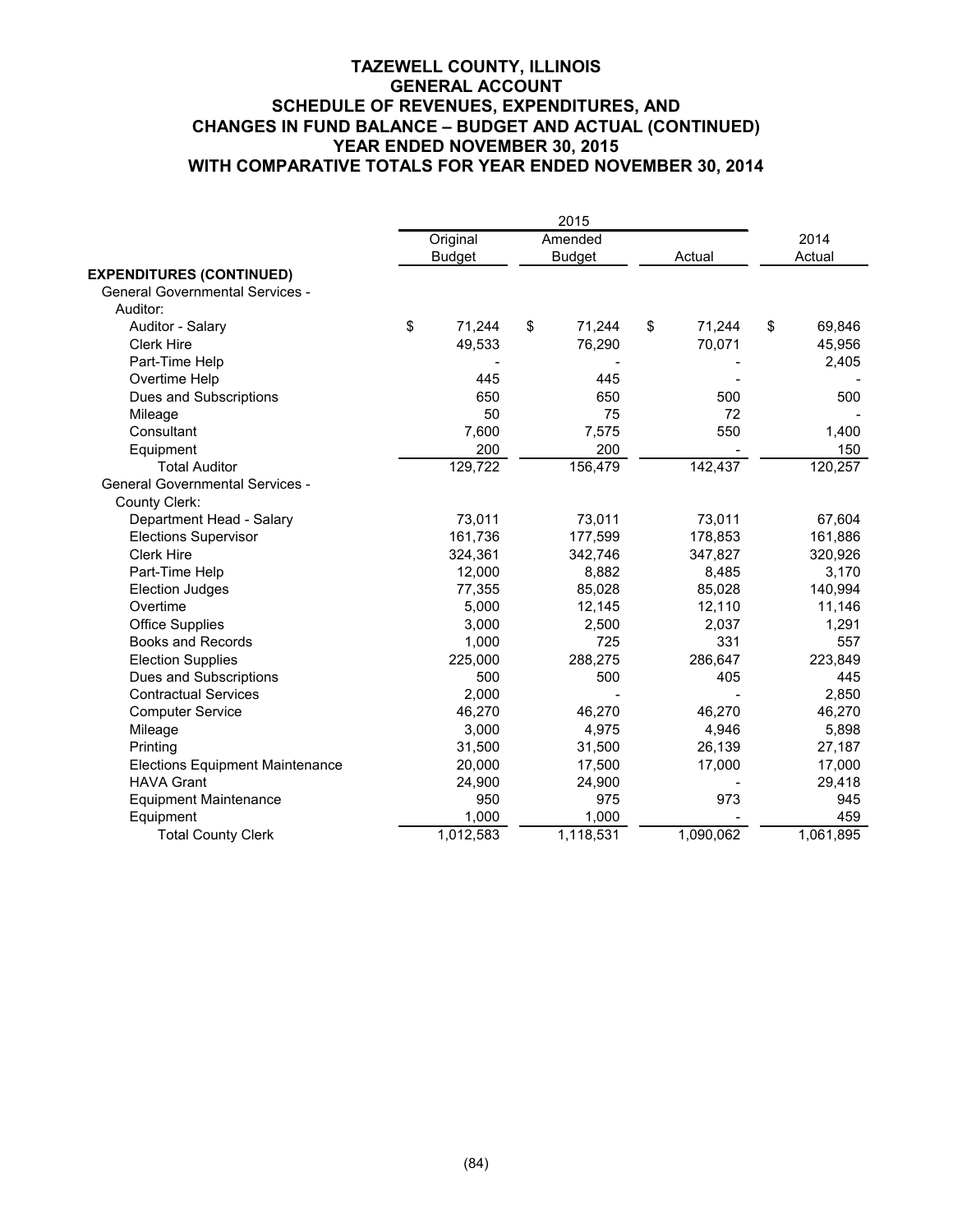|                                        |               | 2015          |              |              |
|----------------------------------------|---------------|---------------|--------------|--------------|
|                                        | Original      | Amended       |              | 2014         |
|                                        | <b>Budget</b> | <b>Budget</b> | Actual       | Actual       |
| <b>EXPENDITURES (CONTINUED)</b>        |               |               |              |              |
| <b>General Governmental Services -</b> |               |               |              |              |
| County Treasurer and Tax               |               |               |              |              |
| <b>Extension and Collection:</b>       |               |               |              |              |
| Department Head - Salary               | \$<br>71,659  | \$<br>71,659  | \$<br>71,659 | \$<br>67,604 |
| Management/Professional                | 96,755        | 102,250       | 102,731      | 96,831       |
| <b>Clerk Hire</b>                      | 117,346       | 124,868       | 122,471      | 117,325      |
| Part-Time Help                         | 5,150         | 5,150         | 4,239        | 2,141        |
| Overtime                               | 2,005         | 2,005         | 1,016        | 582          |
| <b>Office Supplies</b>                 | 1,607         | 2,071         | 2,037        | 1,512        |
| <b>Books and Records</b>               | 464           |               |              |              |
| Dues and Subscriptions                 | 721           | 721           | 500          | 500          |
| Mileage                                | 257           | 257           |              |              |
| <b>Publication of Legal Notices</b>    | 6,026         | 6,026         | 3,082        | 3,531        |
| Office Equipment and Maintenance       | 5,740         | 5,740         | 4,535        | 4,686        |
| Equipment                              | 4,332         | 4,332         | 4,194        |              |
| <b>Total County Treasurer and Tax</b>  |               |               |              |              |
| <b>Extension and Collection:</b>       | 312,062       | 325,079       | 316,464      | 294,712      |
| <b>General Governmental Services -</b> |               |               |              |              |
| Supervisor of Assessments and          |               |               |              |              |
| Assessment Maps:                       |               |               |              |              |
| Department Head                        | 64,322        | 66,318        | 66,318       | 64,376       |
| Deputy Assessor                        | 26,328        | 35,590        | 33,448       | 26,470       |
| <b>Chief Clerk</b>                     | 72,966        | 78,377        | 78,827       | 73,284       |
| <b>Clerk Hire</b>                      | 75,704        | 83,402        | 80,831       | 72,665       |
| Part-Time Help                         | 40,000        | 45,500        | 44,994       | 33,330       |
| Overtime                               | 500           | 500           |              | 121          |
| <b>Office Supplies</b>                 | 800           | 800           | 728          | 751          |
| Gasoline                               | 900           | 900           | 181          | 504          |
| Dues and Subscriptions                 | 500           | 500           | 459          | 675          |
| Mileage                                | 900           | 900           | 343          | 242          |
| <b>Publication of Legal Notices</b>    | 27,500        | 27,500        | 17,566       | 18,281       |
| Vehicle Maintenance                    | 500           | 500           | 118          | 507          |
| Equipment                              | 600           | 600           | 599          | 802          |
| <b>Total Supervisor of Assessments</b> |               |               |              |              |
| and Assessment Maps                    | 311,520       | 341,387       | 324,412      | 292,008      |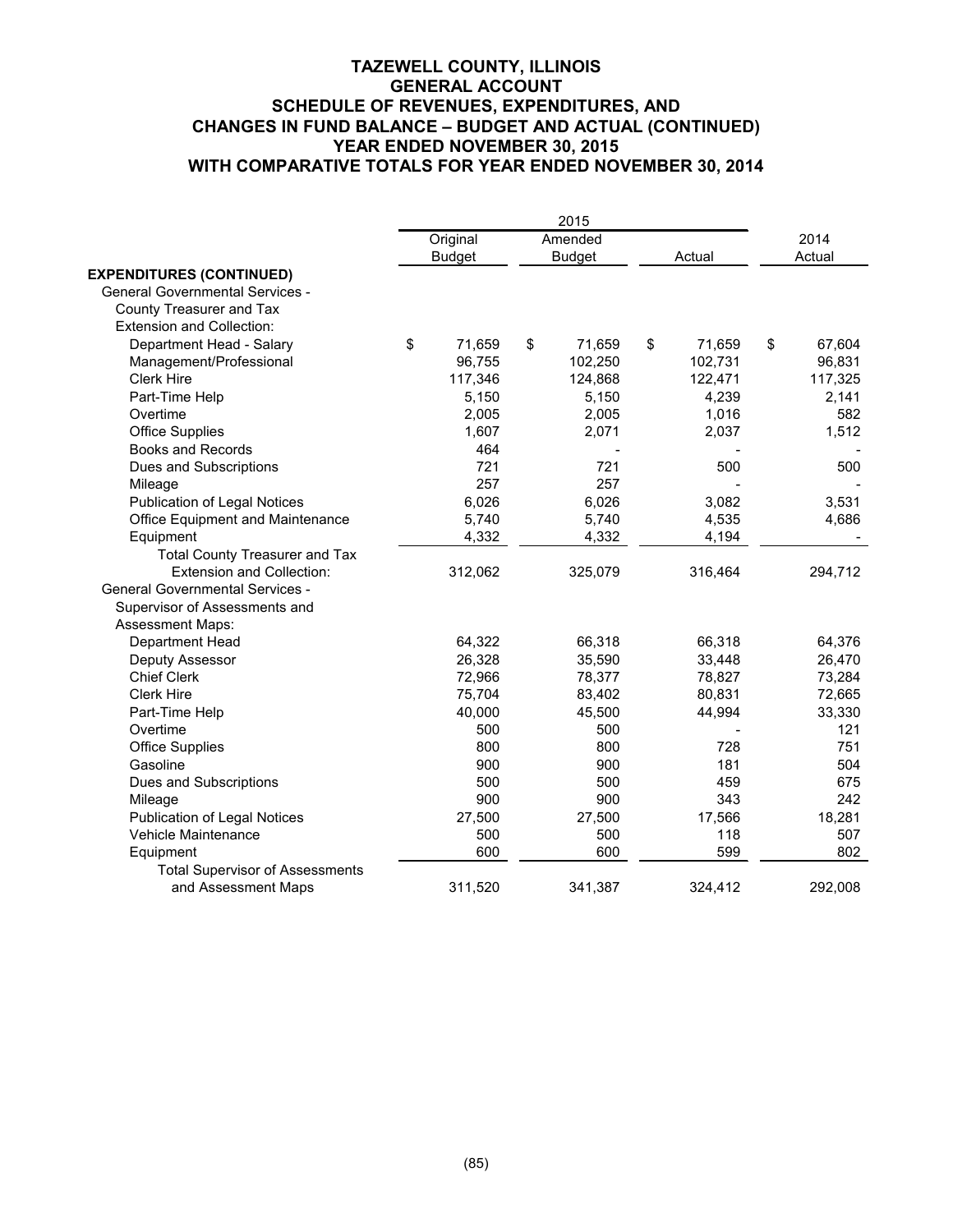|                                        |               | 2015          |              |              |
|----------------------------------------|---------------|---------------|--------------|--------------|
|                                        | Original      | Amended       |              | 2014         |
|                                        | <b>Budget</b> | <b>Budget</b> | Actual       | Actual       |
| <b>EXPENDITURES (CONTINUED)</b>        |               |               |              |              |
| <b>General Governmental Services -</b> |               |               |              |              |
| County Board of Review:                |               |               |              |              |
| <b>Board of Review Members</b>         | \$<br>82,681  | \$<br>82,681  | \$<br>82,680 | \$<br>82,681 |
| <b>Office Supplies</b>                 | 750           | 750           | 739          | 720          |
| Dues and Subscriptions                 | 530           | 1,730         | 969          | 475          |
| Appraisals                             | 3,000         | 1,800         |              |              |
| Mileage                                | 450           | 450           |              |              |
| Publications                           | 150           | 150           |              |              |
| Miscellaneous Equipment                | 400           | 400           | 299          |              |
| <b>Total County Board of Review</b>    | 87,961        | 87,961        | 84,687       | 83,876       |
| Community Development - Zoning:        |               |               |              |              |
| Department Head                        | 64,309        | 65,600        | 65,600       | 64,062       |
| <b>Building Inspector</b>              | 36,891        | 37,484        | 36,871       | 31,802       |
| <b>Clerk Hire</b>                      | 48,412        | 53,787        | 51,294       | 48,457       |
| Overtime                               | 200           | 200           |              |              |
| Field Inspector                        | 49,101        | 53,944        | 53,944       | 49,057       |
| <b>Office Supplies</b>                 | 500           | 500           | 500          | 490          |
| <b>Technical Supplies</b>              | 1,000         | 1,000         | 999          | 994          |
| <b>Computer Supplies</b>               | 300           | 300           | 278          | 261          |
| <b>Books and Records</b>               | 300           | 300           | 269          | 266          |
| Gasoline                               | 2,400         | 1,900         | 1,263        | 2,036        |
| Dues and Subscriptions                 | 1,200         | 1,200         | 1,101        | 1,133        |
| Tri-County Regional Planning           |               |               |              |              |
| Committee                              | 10,050        | 10,050        | 10,050       | 10,050       |
| Appeal Board                           | 9,500         | 9,500         | 6,691        | 9,294        |
| Mileage                                | 1,000         | 1,300         | 1,176        | 906          |
| <b>Publication of Legal Notices</b>    | 4,000         | 4,000         | 3,478        | 3,212        |
| Vehicle Maintenance                    | 150           | 650           | 447          | 134          |
| <b>NPDES</b>                           | 1,000         | 1,000         | 1,000        | 1,000        |
| <b>Building Code Inspections</b>       | 22,000        | 30,500        | 31,495       | 16,260       |
| <b>Addressing Services</b>             | 3,200         | 3,200         | 3,200        | 3,200        |
| Deposit Reimbursement                  | 450           | 450           |              | 426          |
| <b>Contractual Services</b>            | 6,000         | 2,700         | 350          |              |
| <b>Total Zoning</b>                    | 261,963       | 279,565       | 270,006      | 243,040      |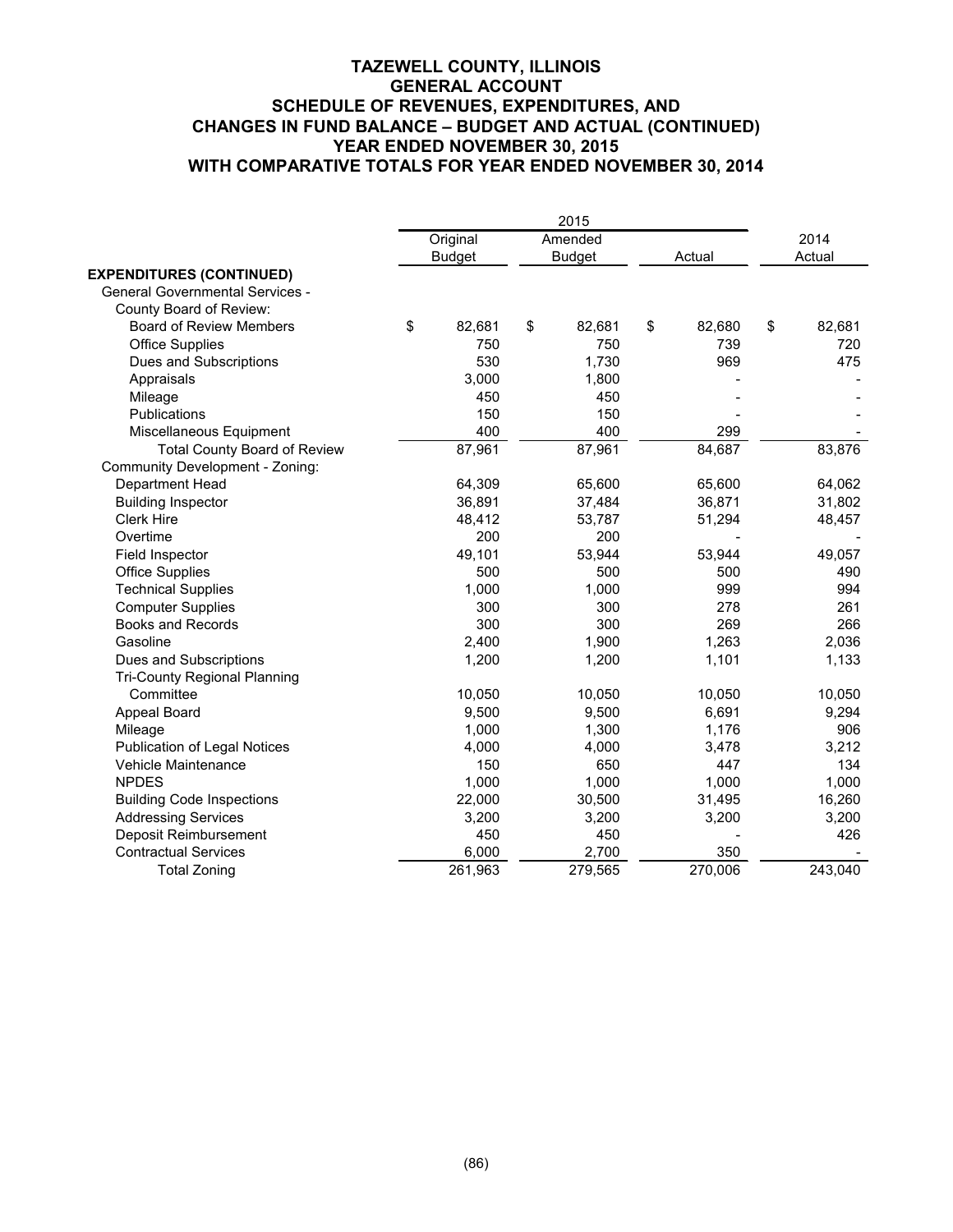|                                        |               | 2015          |              |              |
|----------------------------------------|---------------|---------------|--------------|--------------|
|                                        | Original      | Amended       |              | 2014         |
|                                        | <b>Budget</b> | <b>Budget</b> | Actual       | Actual       |
| <b>EXPENDITURES (CONTINUED)</b>        |               |               |              |              |
| <b>General Governmental Services -</b> |               |               |              |              |
| <b>Building Administration:</b>        |               |               |              |              |
| Department Head - Salary               | \$<br>58,165  | \$<br>60,600  | \$<br>60,600 | \$<br>54,341 |
| Maintenance Personnel                  | 33,137        | 42,718        | 42,582       | 33,157       |
| Part-Time Help                         | 44,988        | 44,988        | 34,289       | 39,289       |
| Overtime                               | 2,414         | 2,414         | 648          |              |
| Clothing                               | 1,300         | 1,950         | 586          | 1,226        |
| Repair/Maintenance Supplies            | 18,500        | 20,500        | 15,110       | 18,806       |
| <b>Property Taxes</b>                  | 15,000        | 15,000        | 11,437       | 17,382       |
| Janitorial Service                     | 103,000       | 103,000       | 95,468       | 99,379       |
| <b>Architect Consultant Fees</b>       | 10,000        | 10,000        | 8,522        | 7,566        |
| <b>Other Consultant Fees</b>           | 2,000         | 2,000         |              |              |
| Telephone                              | 130,810       | 135,810       | 123,556      | 129,727      |
| Phone Repair                           | 1,000         | 1,000         |              | 385          |
| <b>Cellular and Pager Service</b>      | 64,581        | 69,581        | 69,559       | 65,768       |
| Mileage                                | 500           | 1,500         | 980          | 303          |
| Parking Lot                            | 21,000        | 21,000        | 6,623        | 16,024       |
| <b>Publication of Legal Notices</b>    | 4,000         | 4,000         | 1,231        | 3,203        |
| Fuel                                   | 1,000         | 1,000         |              |              |
| <b>Electricity and Gas</b>             | 180,000       | 180,000       | 141,460      | 137,828      |
| Water                                  | 18,000        | 18,000        | 18,629       | 20,394       |
| Pest Control                           | 4,200         | 4,200         | 2,295        | 2,265        |
| Garbage Collection                     | 5,150         | 7,150         | 5,016        | 5,016        |
| <b>Building Maintenance</b>            | 74,000        | 72,000        | 66,811       | 88,358       |
| <b>Equipment Maintenance</b>           | 43,000        | 31,000        | 20,278       | 61,165       |
| <b>Elevator Maintenance</b>            | 10,000        | 10,000        | 8,088        | 7,955        |
| Grounds Maintenance                    | 10,000        | 10,000        | 2,574        | 4,326        |
| Fire Extinguisher Maintenance          | 2,000         | 4,000         | 2,833        | 2,837        |
| New Equipment                          | 27,000        | 27,000        | 21,266       | 168,217      |
| <b>Capital Projects</b>                | 528,000       | 463,000       | 274,658      | 661,577      |
| <b>Building Construction</b>           | 234,500       | 234,500       | 166,132      | 94,338       |
| Security/Technology                    | 25,000        | 25,000        | 18,913       | 18,694       |
| Miscellaneous Equipment                | 35,000        | 35,000        | 25,747       | 29,505       |
| <b>Total Building Administration</b>   | 1,707,245     | 1,657,911     | 1,245,891    | 1,789,031    |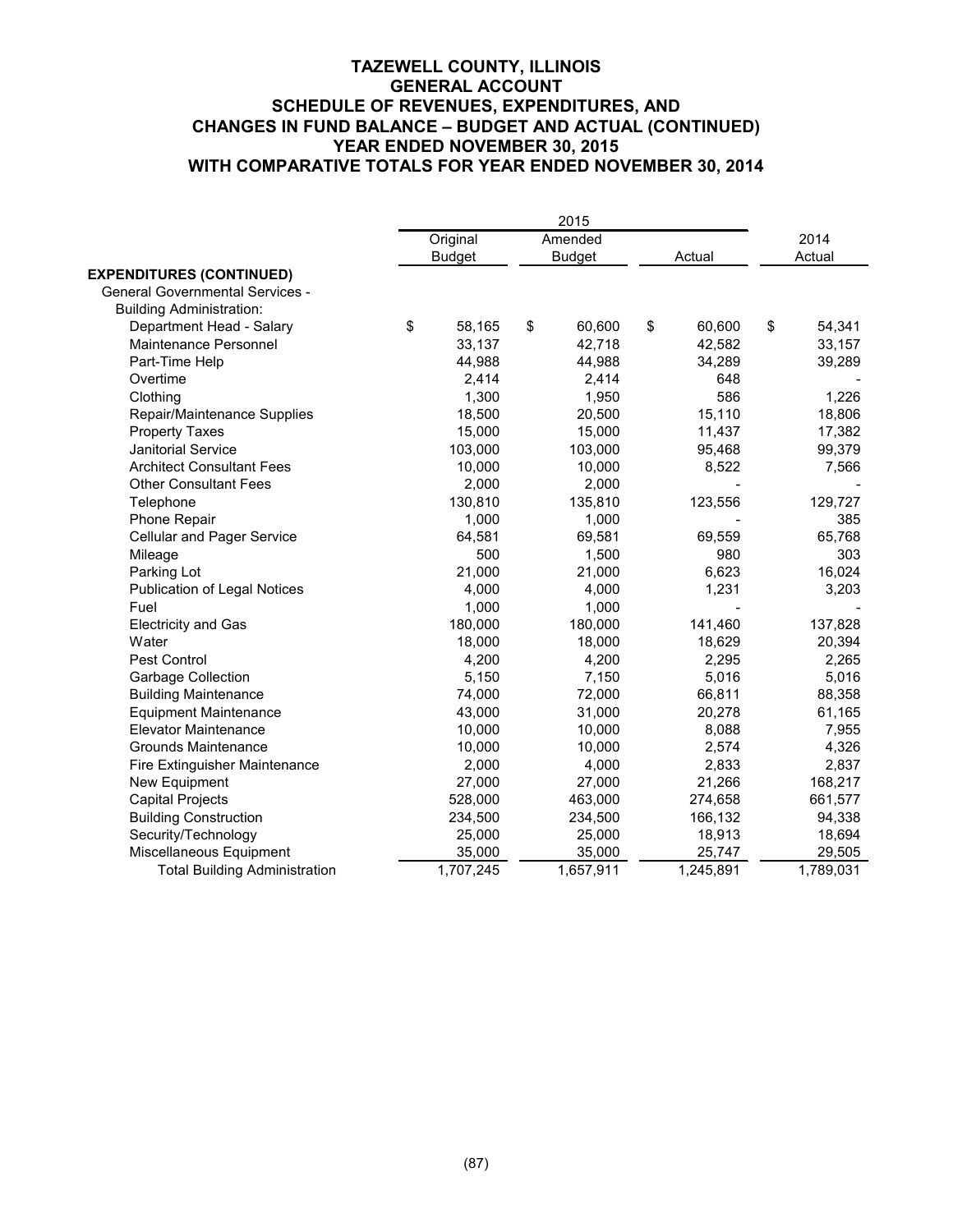|                                             |               | 2015          |              |              |
|---------------------------------------------|---------------|---------------|--------------|--------------|
|                                             | Original      | Amended       |              | 2014         |
|                                             | <b>Budget</b> | <b>Budget</b> | Actual       | Actual       |
| <b>EXPENDITURES (CONTINUED)</b>             |               |               |              |              |
| Public Safety and Corrections -             |               |               |              |              |
| Justice Center:                             |               |               |              |              |
| Maintenance Personnel                       | \$<br>50,730  | \$<br>50,730  | \$<br>46,123 | \$<br>52,562 |
| Part Time                                   | 13,671        | 13,671        | 11,973       | 10,917       |
| Overtime                                    | 6,236         | 6,236         | 6,358        | 5,412        |
| Clothing                                    | 1,500         | 2,800         | 1,300        | 1,417        |
| Repair/Maintenance Supplies                 | 62,680        | 62,680        | 56,377       | 69,163       |
| Janitorial Service                          | 49,200        | 49,200        | 50,400       | 45,920       |
| Consultant                                  | 8,000         | 8,000         | 6,429        |              |
| Parking Lot                                 | 8,500         | 8,500         | 7,542        | 8,531        |
| <b>Electricity and Gas</b>                  | 254,000       | 254,000       | 196,535      | 192,499      |
| Fuel                                        | 2,500         | 2,500         | 1,636        | 1,620        |
| Water                                       | 30,000        | 36,000        | 33,012       | 31,734       |
| Pest Control                                | 1,500         | 1,500         | 1,440        | 1,440        |
| Garbage Collection                          | 6,700         | 8,700         | 6,190        | 7,077        |
| <b>Building Maintenance</b>                 | 71,000        | 60,000        | 59,527       | 75,448       |
| <b>Equipment Maintenance</b>                | 58,700        | 53,200        | 25,229       | 38,712       |
| <b>Elevator Maintenance</b>                 | 6,000         | 8,000         | 6,711        | 4,992        |
| Grounds Maintenance                         | 5,000         | 5,000         | 1,940        | 4,262        |
| Fire Extinguisher Maintenance               | 2,500         | 6,000         | 2,864        | 2,309        |
| New Equipment                               | 33,500        | 33,500        | 33,154       |              |
| Security/Technology                         | 25,000        | 25,000        | 22,920       | 7,341        |
| <b>Building Construction and Remodeling</b> | 100,000       | 165,000       | 31,323       | 55,209       |
| <b>Total Justice Center</b>                 | 796,917       | 860,217       | 608,983      | 616,565      |
| Public Safety and Corrections -             |               |               |              |              |
| County Sheriff:                             |               |               |              |              |
| Department Head - Salary                    | 100,482       | 100,482       | 100,482      | 91,348       |
| Deputies                                    | 253,318       | 271,409       | 264,448      | 287,057      |
| Jail Superintendent                         | 79,352        | 81,815        | 82,241       | 79,401       |
| Jail Command Officers                       | 435,774       | 462,863       | 468,237      | 443,024      |
| <b>Chief Clerk</b>                          | 56,942        | 58,710        | 58,710       | 56,990       |
| <b>Clerk Hire</b>                           | 335,477       | 375,891       | 379,203      | 337,318      |
| Control Room Technician                     | 158,083       | 158,083       | 157,058      | 158,034      |
| Database Manager                            | 55,555        | 57,513        | 57,790       | 55,682       |
| Overtime                                    | 474,900       | 672,900       | 647,337      | 581,029      |
| Part-Time Help                              | 139,256       | 131,256       | 122,919      | 110,135      |
| Deputy Hire                                 | 2,253,564     | 2,253,564     | 2,259,164    | 2,268,463    |
| Jailers                                     | 1,866,200     | 1,676,200     | 1,793,463    | 2,008,711    |
| Clerical Holiday Pay                        | 19,250        | 19,250        | 17,011       | 15,058       |
| Control Room Holiday Pay                    | 19,250        | 19,250        | 14,395       | 14,546       |
| Deputies Holiday Pay                        | 165,377       | 165,377       | 150,699      | 155,161      |
| Jailers Holiday Pay                         | 141,372       | 141,372       | 131,587      | 135,221      |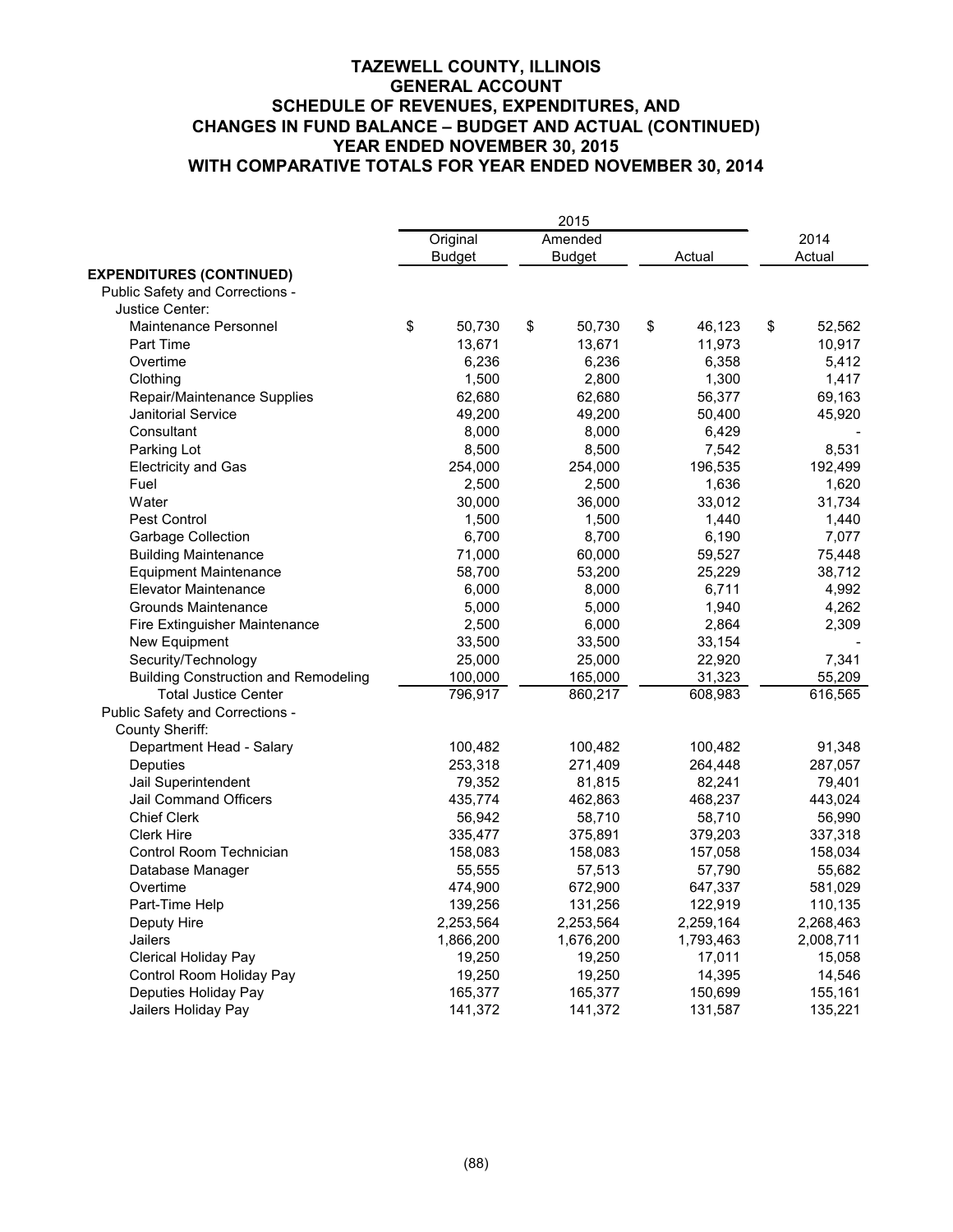|                                       |               | 2015          |           |           |
|---------------------------------------|---------------|---------------|-----------|-----------|
|                                       | Original      | Amended       |           | 2014      |
|                                       | <b>Budget</b> | <b>Budget</b> | Actual    | Actual    |
| <b>EXPENDITURES (CONTINUED)</b>       |               |               |           |           |
| Public Safety and Corrections -       |               |               |           |           |
| County Sheriff (Continued):           |               |               |           |           |
| <b>Deputies Educational Allowance</b> | \$<br>500     | \$<br>500     | \$        | \$        |
| <b>Physical Fitness</b>               | 34,000        | 34,000        | 31,200    | 30,000    |
| <b>Office Supplies</b>                | 23,360        | 23,360        | 22,654    | 20,444    |
| <b>Field Supplies</b>                 | 23,460        | 23,460        | 19,703    | 16,706    |
| Books and Records                     | 3,130         | 3,130         | 1,543     | 2,196     |
| Food for Prisoners                    | 302,356       | 292,356       | 240,227   | 261,590   |
| <b>Medical and Nursing Supplies</b>   | 45,000        | 45,000        | 36,329    | 29,534    |
| <b>Crime Prevention</b>               | 4,840         | 4,840         | 3,423     | 4,190     |
| Gasoline                              | 185,000       | 185,000       | 97,959    | 162,260   |
| Uniform Equipment and Weapons         | 137,830       | 158,511       | 114,520   | 102,655   |
| Dues and Subscriptions                | 3,750         | 3,750         | 3,616     | 4,145     |
| K-9 Expenses                          | 2,880         | 2,880         | 2,864     | 3,846     |
| <b>Process Servers</b>                | 45,000        | 45,000        | 29,892    | 31,620    |
| <b>Health Professionals</b>           | 310,609       | 320,609       | 315,719   | 282,122   |
| <b>Communication Center</b>           | 460,600       | 460,600       | 450,570   | 443,292   |
| Automobile Maintenance                | 72,400        | 72,400        | 70,443    | 72,981    |
| Radio Maintenance                     | 34,840        | 34,840        | 31,392    | 34,869    |
| <b>Sheriff Merit Board</b>            | 15,000        | 15,000        | 11,460    | 12,360    |
| <b>Special Service</b>                | 100           | 100           | 55        |           |
| <b>MEG Unit</b>                       | 10,883        | 10,883        | 10,882    | 10,882    |
| Drug Enforcement                      |               |               | 9,600     | 9,475     |
| Law Enforcement Technology            | 37,000        | 37,000        | 38,516    | 28,444    |
| Automobile Purchase                   | 184,000       | 184,000       | 184,000   | 180,007   |
| Miscellaneous Equipment               | 12,500        | 12,500        | 9,647     | 12,378    |
| <b>Total County Sheriff</b>           | 8,503,190     | 8,615,654     | 8,440,958 | 8,553,174 |
| Public Safety and Corrections -       |               |               |           |           |
| <b>Emergency Services:</b>            |               |               |           |           |
| Department Head                       | 68,129        | 79,174        | 79,649    | 68,168    |
| Response Coordinator/P.T.             | 19,914        | 19,914        | 18,799    | 19,113    |
| <b>Office Supplies</b>                | 530           | 530           | 751       | 483       |
| Volunteer Awards and Recognition      | 400           | 650           | 525       | 369       |
| Gasoline                              | 1,350         | 1,350         | 962       | 1,389     |
| Uniforms                              | 615           | 615           | 309       | 1,254     |
| <b>Communication/Direct TV</b>        | 1,100         | 1,100         | 923       |           |
| Mileage                               | 2,150         | 2,950         | 2,938     | 2,815     |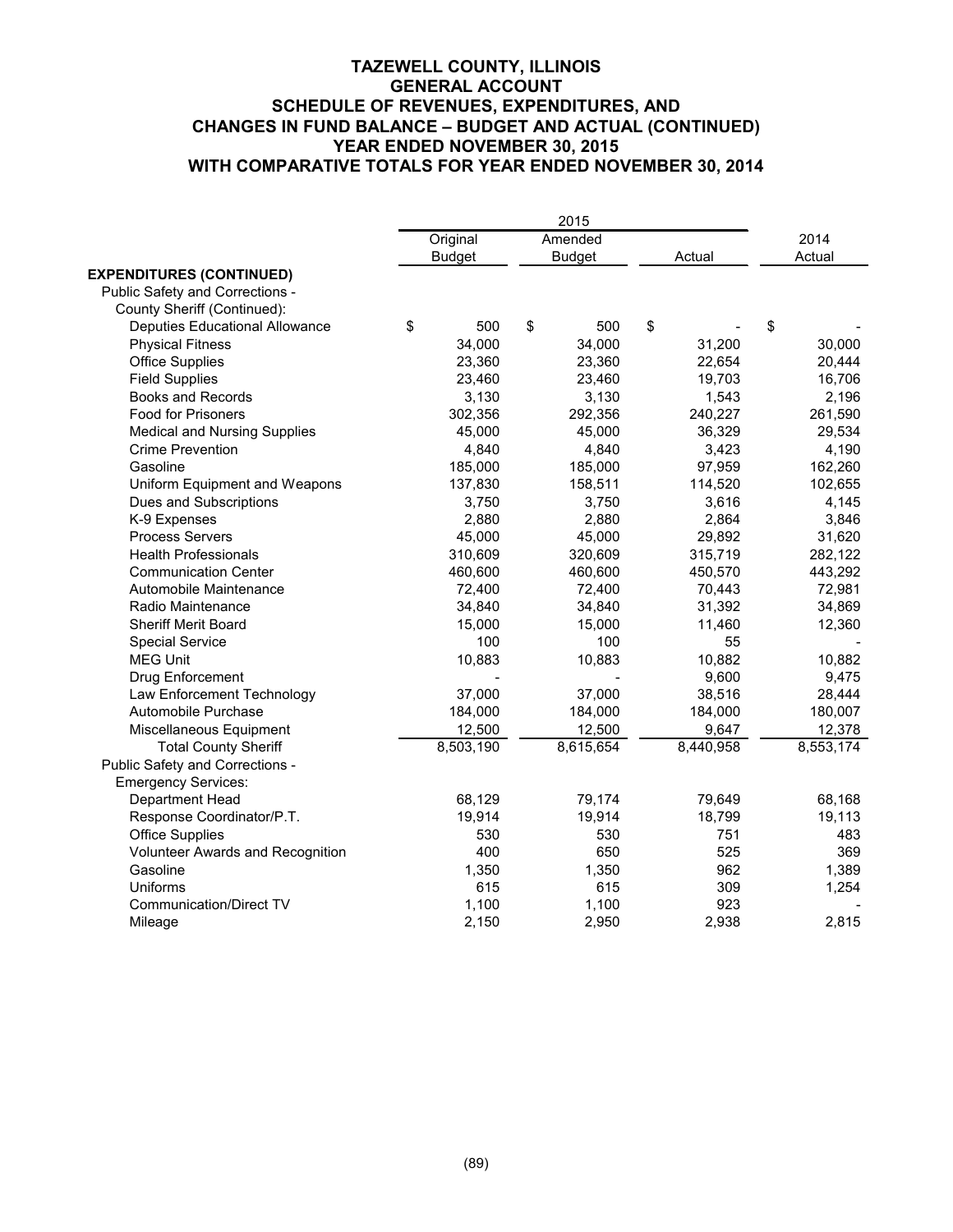|                                     |               | 2015          |             |             |
|-------------------------------------|---------------|---------------|-------------|-------------|
|                                     | Original      | Amended       |             | 2014        |
|                                     | <b>Budget</b> | <b>Budget</b> | Actual      | Actual      |
| <b>EXPENDITURES (CONTINUED)</b>     |               |               |             |             |
| Public Safety and Corrections -     |               |               |             |             |
| Emergency Services (Continued):     |               |               |             |             |
| <b>Emergency Call</b>               | \$<br>5,000   | \$<br>3,950   | \$<br>3,649 | \$<br>2,988 |
| <b>Utilities</b>                    | 8,500         | 8,500         | 8,167       | 7,741       |
| <b>Equipment Maintenance</b>        | 4,400         | 4,400         | 2,199       | 3,872       |
| Public Awareness Campaign           | 530           | 530           | 517         | 509         |
| <b>HMEP LEPC Grant</b>              | 35,316        | 35,316        | 6,253       | 2,000       |
| New Equipment                       | 3,600         | 37,900        | 37,320      | 1,172       |
| Americares                          | 38,097        | 38,097        | 36,210      | 1,821       |
| <b>Unified Command Post</b>         |               |               | 4,810       |             |
| <b>Disaster Recovery</b>            |               |               |             | 61,399      |
| Miscellaneous Equipment             | 3,600         | 3,600         | 2,036       | 1,514       |
| <b>Total Emergency Services</b>     | 193,231       | 238,576       | 206,017     | 176,607     |
| Judicial - Court Security:          |               |               |             |             |
| <b>Salaries</b>                     | 459,730       | 483,485       | 458,218     | 443,415     |
| <b>Contractual Services</b>         | 40,600        | 40,600        | 40,506      | 44,659      |
| New Equipment                       | 5,225         | 5,225         | 2,731       | 4,995       |
| <b>Total Court Security</b>         | 505,555       | 529,310       | 501,455     | 493,069     |
| Judicial - Court Services Probation |               |               |             |             |
| Upgrade:                            |               |               |             |             |
| <b>Office Supplies</b>              | 2,500         | 3,500         | 2,797       | 1,468       |
| <b>Books and Records</b>            | 1,000         | 1,000         | 720         | 740         |
| Gas/Oil                             | 14,180        | 14,180        | 7,942       | 11,388      |
| Dues and Subscriptions              | 1,000         | 1,000         | 135         | 120         |
| <b>Contractual Services</b>         | 101,500       | 53,500        | 7,329       | 80,157      |
| Work Release/Electronic Monitoring  | 48,000        | 48,000        | 37,052      | 32,966      |
| <b>Medical Services</b>             | 35,525        | 62,525        | 63,484      | 40,547      |
| T/PCC                               | 12,113        | 12,113        | 10,710      | 10,561      |
| Meals/Miles                         | 1,000         | 1,000         | 150         | 23          |
| Vehicle Maintenance                 | 11,000        | 11,000        | 5,578       | 6,530       |
| <b>Equipment Maintenance</b>        | 2,030         | 2,030         | 975         | 1,445       |
| Training                            | 15,834        | 19,334        | 17,975      | 10,359      |
| Center for Prevention and Abuse     | 27,000        | 27,000        | 27,000      | 27,000      |
| <b>Computer Equipment</b>           | 29,120        | 24,620        | 22,044      | 31,925      |
| <b>Officer Safety Equipment</b>     | 4,160         | 13,660        | 7,231       | 5,367       |
| Miscellaneous Equipment             | 4,000         | 15,500        | 13,362      | 6,563       |
| <b>Total Court Services</b>         |               |               |             |             |
| <b>Probation Upgrade</b>            | 309,962       | 309,962       | 224,484     | 267,159     |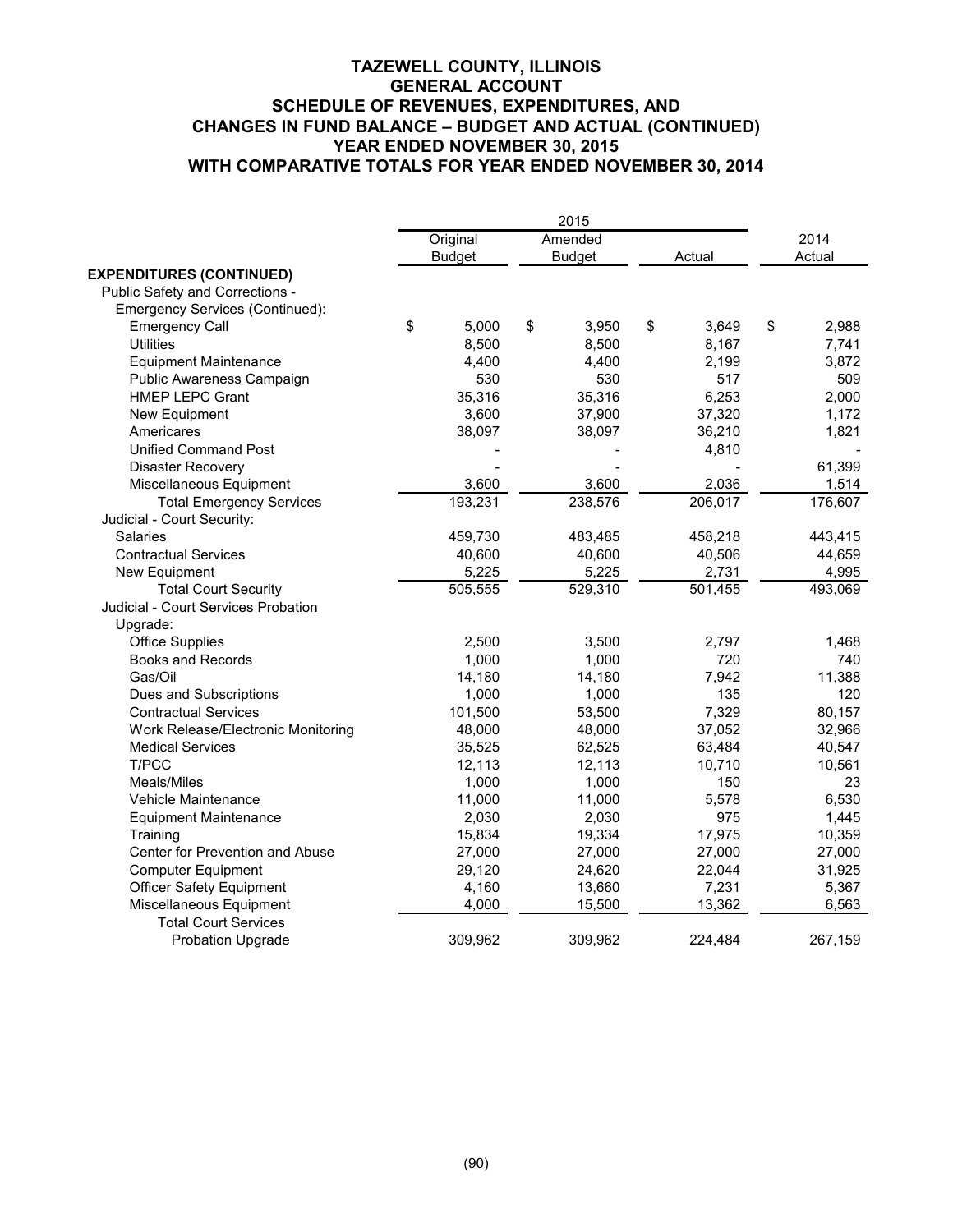|                                 |               | 2015          |        |                          |              |
|---------------------------------|---------------|---------------|--------|--------------------------|--------------|
|                                 | Original      | Amended       |        |                          | 2014         |
| <b>EXPENDITURES (CONTINUED)</b> | <b>Budget</b> | <b>Budget</b> | Actual |                          | Actual       |
| Judicial - Court Services and   |               |               |        |                          |              |
| Juvenile Detention:             |               |               |        |                          |              |
| Director - Salary               | \$<br>93,674  | \$<br>96,353  | \$     | 96,353                   | \$<br>84,745 |
| <b>Chief Probation Officers</b> | 284,636       | 315,572       |        | 316,777                  | 283,546      |
| <b>Officers Merit</b>           | 2,500         | 2,500         |        | 2,500                    | 2,500        |
| <b>Probation Officers</b>       | 801,130       | 856,033       |        | 853,710                  | 831,936      |
| <b>Pretrial Officers</b>        | 126,828       | 137,451       |        | 137,349                  | 130,073      |
| Stipends                        | 7,000         | 14,500        |        | 13,500                   | 7,000        |
| On Call Wages                   | 35,000        | 35,000        |        | 37,096                   | 36,864       |
| <b>Clerk Hire</b>               | 159,027       | 179,902       |        | 167,651                  | 156,771      |
| Part Time                       | 15,913        | 8,413         |        |                          |              |
| Overtime                        | 2,704         | 2,704         |        | 2,006                    |              |
| Detention                       | 161,000       | 161,000       |        | 147,870                  | 139,129      |
| Drug Court Expenses             |               |               |        |                          | 48,608       |
| Private Homes and Institutions  | 235,000       | 235,000       |        | 278,263                  | 192,367      |
| <b>Total Court Services and</b> |               |               |        |                          |              |
| Juvenile Detention              | 1,924,412     | 2,044,428     |        | 2,053,075                | 1,913,539    |
| Judicial - Courts:              |               |               |        |                          |              |
| <b>Court Secretaries</b>        | 39,130        | 42,445        |        | 42,445                   | 39,224       |
| Guardian Ad Litem               | 48,828        | 50,293        |        | 50,293                   | 48,828       |
| Part-Time Help                  | 11,000        | 11,000        |        | 11,000                   | 9,985        |
| <b>Office Supplies</b>          | 2,000         | 2,000         |        | 1,496                    | 1,913        |
| Jurors' Food and Lodging        | 2,000         | 2,000         |        | 837                      | 737          |
| Judge's Salaries                | 4,000         | 4,000         |        | 3,899                    | 3,848        |
| Attorney's Fees                 | 55,000        | 55,000        |        | 34,499                   | 33,992       |
| <b>Court Reporting Fees</b>     | 7,000         | 7,000         |        | 3,898                    | 3,573        |
| <b>Specialty Court</b>          | 29,000        | 29,000        |        | 18,790                   |              |
| <b>Witness Fees</b>             | 8,500         | 8,500         |        | 4,569                    | 4,502        |
| <b>Testing Fees</b>             | 36,500        | 36,500        |        | 19,143                   | 15,822       |
| Indigent Publications           | 500           | 500           |        |                          |              |
| <b>Equipment Maintenance</b>    | 1,600         | 1,600         |        |                          | 156          |
| Juror's Lodging                 | 100           | 100           |        |                          |              |
| Miscellaneous Equipment         | 2,000         | 2,000         |        | 1,772                    | 1,862        |
| <b>Total Courts</b>             | 247,158       | 251,938       |        | 192,641                  | 164,442      |
| Judicial - Legal Services:      |               |               |        |                          |              |
| Pre-Trial Assessment Officer    | 46,193        | 28,440        |        | 28,440                   | 46,016       |
| Clerical                        | 46,841        | 29,348        |        | 29,348                   | 44,522       |
| Overtime                        | 500           | 500           |        | $\overline{\phantom{0}}$ |              |
| Office Supplies                 | 800           | 800           |        | 255                      | 175          |
| Books and Records               | 200           | 200           |        |                          |              |
| Mileage                         | 50            | 50            |        |                          | 4            |
| <b>Equipment Maintenance</b>    | 500           | 500           |        |                          |              |
| New Equipment                   | 600           | 600           |        | 515                      |              |
| <b>Total Legal Services</b>     | 95,684        | 60,438        |        | 58,558                   | 90,717       |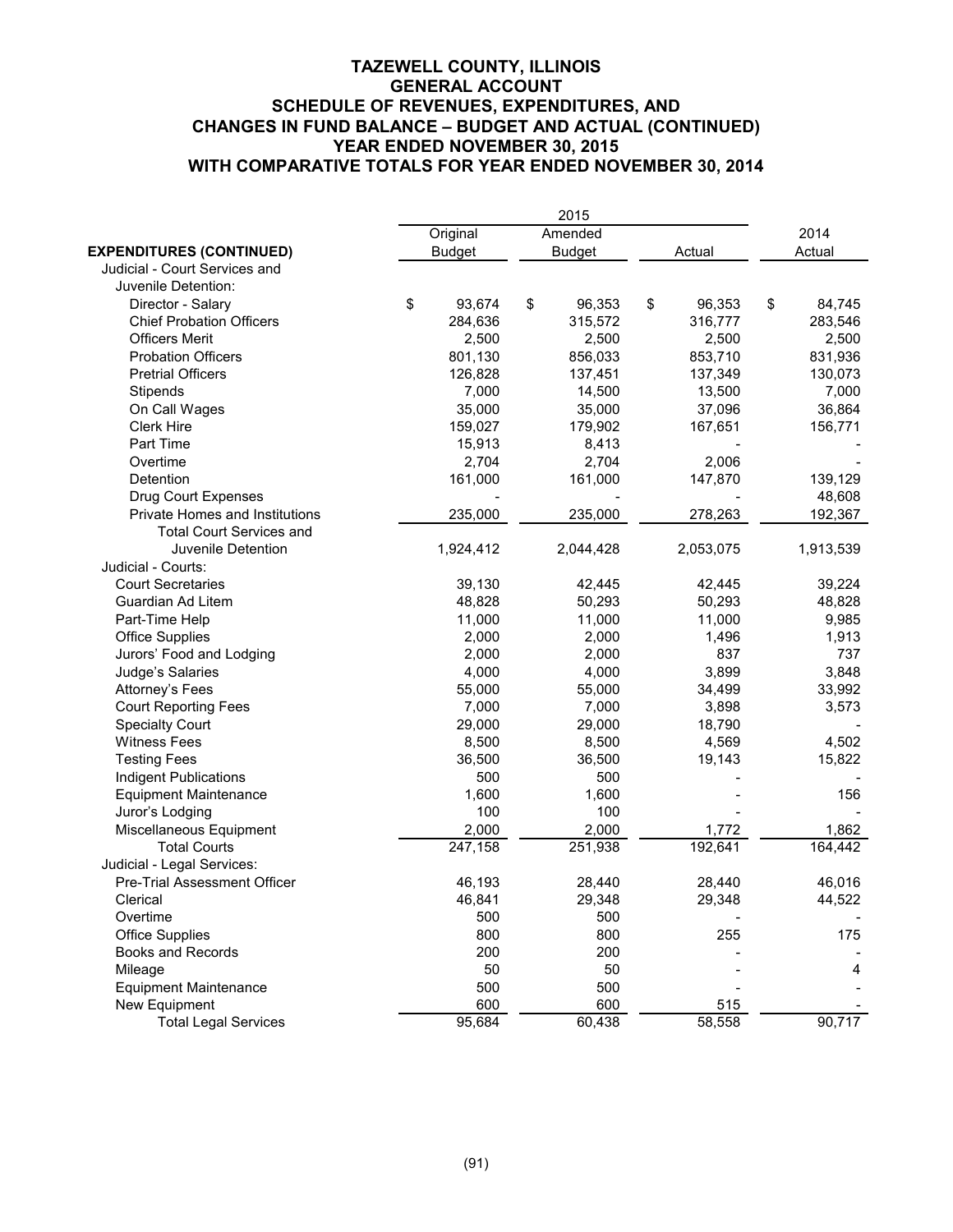|                                       |               | 2015          |              |              |
|---------------------------------------|---------------|---------------|--------------|--------------|
|                                       | Original      | Amended       |              | 2014         |
|                                       | <b>Budget</b> | <b>Budget</b> | Actual       | Actual       |
| <b>EXPENDITURES (CONTINUED)</b>       |               |               |              |              |
| Public Safety and Corrections -       |               |               |              |              |
| County Coroner:                       |               |               |              |              |
| Coroner - Salary                      | \$<br>68,230  | \$<br>68,230  | \$<br>68,230 | \$<br>66,892 |
| <b>Clerk Hire</b>                     | 27,628        | 31,218        | 31,210       | 27,652       |
| Deputy Coroner                        | 46,899        | 48,807        | 47,736       | 45,103       |
| Part-Time Clerical                    | 1,500         | 1,500         | 505          | 1,343        |
| Part-Time Deputy Coroner Expense      | 59,516        | 59,516        | 57,413       | 58,250       |
| <b>Clerical Overtime</b>              | 500           | 500           | 46           | 131          |
| <b>Inquest Transcription</b>          | 3,000         | 3,000         |              |              |
| Jurors                                | 1,050         | 1,050         |              |              |
| <b>Office Supplies</b>                | 637           | 637           | 259          | 590          |
| <b>Investigation Supplies</b>         | 1,500         | 1,500         | 128          | 304          |
| <b>Books and Records</b>              | 500           | 500           |              |              |
| Gasoline                              | 3,500         | 3,500         | 1,565        | 2,732        |
| Dues and Subscriptions                | 650           | 650           | 595          | 620          |
| Pathologist and Laboratory            | 91,840        | 91,840        | 87,731       | 91,710       |
| Morgue Use                            | 18,000        | 16,000        | 12,155       | 14,865       |
| Mileage                               | 2,000         | 2,500         | 1,767        | 2,055        |
| <b>Body Removal</b>                   | 15,450        | 17,450        | 18,300       | 18,174       |
| <b>Indigent Burial</b>                | 2,000         | 2,000         |              | 280          |
| Vehicle Maintenance                   | 1,600         | 1,600         | 554          | 435          |
| <b>Equipment Maintenance</b>          | 500           |               |              |              |
| <b>Grant Equipment</b>                | 5,500         | 5,500         | 4,646        | 3,751        |
| <b>Total County Coroner</b>           | 352,000       | 357,498       | 332,840      | 334,887      |
| Education - County Superintendent of  |               |               |              |              |
| <b>Education Service Region:</b>      |               |               |              |              |
| <b>Clerk Hire</b>                     | 76,329        | 34,393        | 34,419       | 67,519       |
| Part-Time Clerk                       | 19,669        | 9,678         | 10,203       | 15,024       |
| Alternative School Staff              | 91,460        | 91,460        | 53,533       | 85,702       |
| <b>IMRF</b>                           | 12,548        | 12,548        | 8,558        | 12,449       |
| Social Security                       | 6,997         | 6,997         | 4,095        | 6,556        |
| Worker's Compensation                 | 240           | 240           |              |              |
| <b>Office Supplies</b>                | 1,365         | 70            | 70           | 1,316        |
| Dues and Subscriptions                | 3,084         | 250           | 250          | 2,965        |
| Mileage                               | 3,236         | 2,023         | 2,023        | 3,142        |
| <b>Equipment Maintenance</b>          | 183           |               |              | 183          |
| <b>Total County Superintendent of</b> |               |               |              |              |
| <b>Education Service Region</b>       | 215,111       | 157,659       | 113,151      | 194,856      |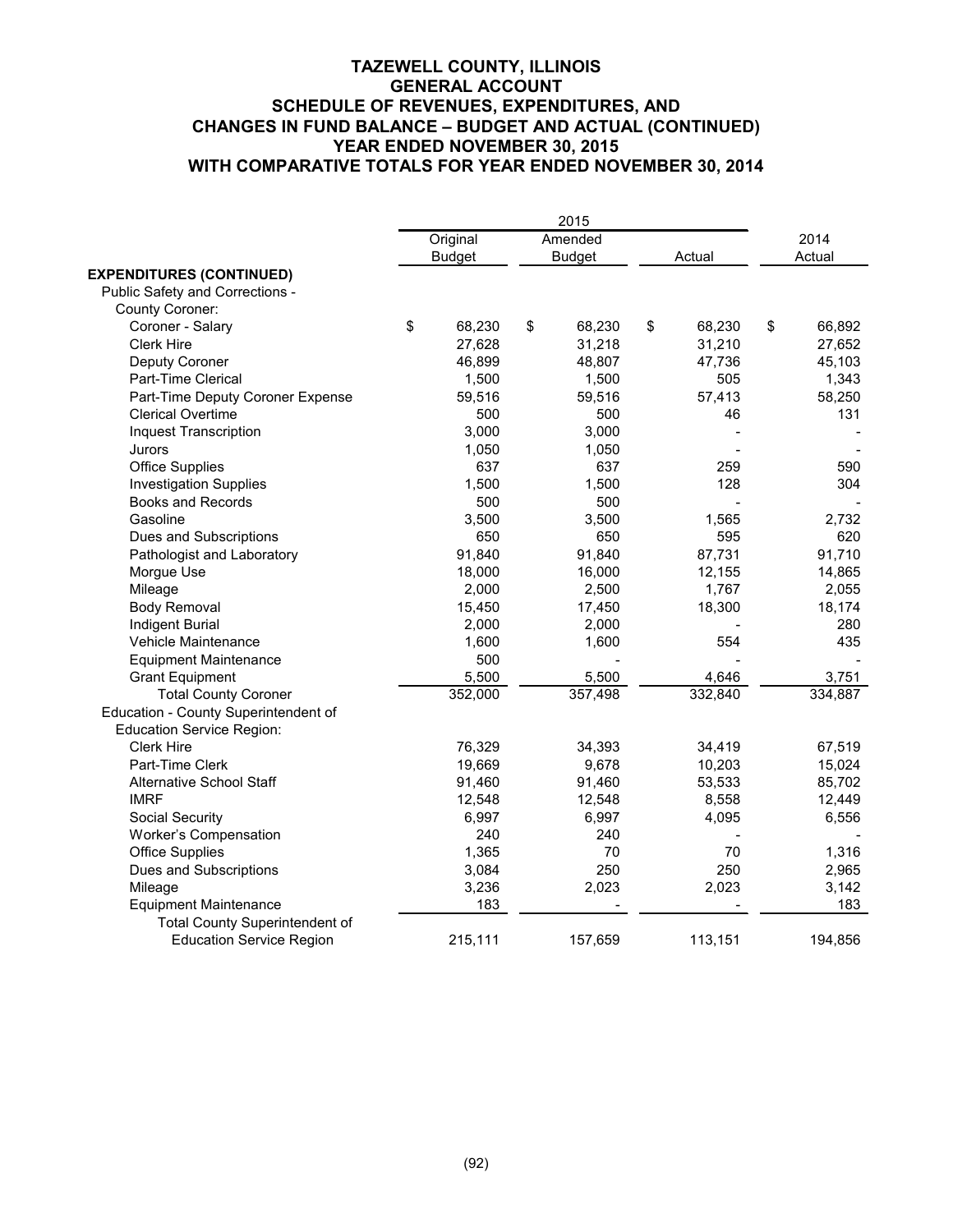|                                        |               | 2015          |    |           |           |
|----------------------------------------|---------------|---------------|----|-----------|-----------|
|                                        | Original      | Amended       |    |           | 2014      |
|                                        | <b>Budget</b> | <b>Budget</b> |    | Actual    | Actual    |
| <b>EXPENDITURES (CONTINUED)</b>        |               |               |    |           |           |
| <b>General Governmental Services -</b> |               |               |    |           |           |
| Farm Operations:                       |               |               |    |           |           |
| <b>Field Repairs</b>                   | \$<br>3,090   | \$<br>550     | \$ | 525       | \$        |
| <b>Fertilizer and Chemicals</b>        | 14,400        | 16,710        |    | 16,612    | 13,191    |
| Seed                                   | 7,300         | 7,700         |    | 7,669     | 7,142     |
| Insurance                              | 600           | 430           |    | 423       | 484       |
| <b>Total Farm Operations</b>           | 25,390        | 25,390        |    | 25,229    | 20,817    |
| <b>General Governmental Services -</b> |               |               |    |           |           |
| General County:                        |               |               |    |           |           |
| Systems Administrator                  | 54,198        | 55,879        |    | 56,047    | 54,241    |
| I.T. Manager                           | 26,472        | 35,502        |    | 35,502    | 26,909    |
| Human Resources Manager                | 75,632        | 85,920        |    | 85,920    | 75,692    |
| Overtime                               | 1,000         | 1,000         |    | 54        |           |
| Employees' Group Insurance             | 2,559,844     | 2,559,844     |    | 2,441,061 | 2,361,017 |
| <b>Office Supplies</b>                 | 25,183        | 25,183        |    | 22,871    | 22,791    |
| <b>Service Recognition Awards</b>      | 6,000         | 6,000         |    | 3,581     | 5,807     |
| <b>Computer Supplies</b>               | 18,025        | 18,025        |    | 15,695    | 17,123    |
| Copy Machine Supplies                  | 26,522        | 26,522        |    | 11,752    | 22,976    |
| <b>Computer Contract</b>               | 167,844       | 167,844       |    | 164,612   | 154,975   |
| <b>Computer Maintenance</b>            | 3,600         | 3,600         |    | 2,151     | 2,660     |
| <b>Systems Consultant</b>              | 52,800        | 52,800        |    | 10,258    | 51,178    |
| Administrative Adjudication Services   | 6,300         | 9,550         |    | 9,498     | 6,674     |
| <b>Tax Notice Handling</b>             | 5,305         | 5,305         |    | 3,913     | 3,730     |
| IRS Audit Adj/Affordable Care          |               | 85,131        |    | 85,486    |           |
| Postage                                | 159,135       | 159,135       |    | 174,048   | 130,671   |
| Copy Machine Maintenance               | 83,000        | 83,000        |    |           | 24,004    |
| Legislative Program                    | 14,000        | 10,750        |    |           | 7,500     |
| <b>Education and Training</b>          | 138,338       | 136,241       |    | 81,546    | 66,472    |
| <b>Computer Training</b>               | 6,500         | 6,500         |    |           |           |
| Pekin Landfill                         | 50,000        | 645,000       |    |           | 3,174,575 |
| Multi County ROE                       |               | 59,549        |    | 59,549    |           |
| <b>Technical Assistance Grant</b>      |               |               |    |           | 32,959    |
| Youth Services Board                   | 15,000        | 15,000        |    | 15,000    | 15,000    |
| <b>Tri-County Regional Planning</b>    |               |               |    |           |           |
| Commission                             | 16,000        | 16,000        |    | 16,000    | 116,000   |
| Tazewell County Soil and Water         |               |               |    |           |           |
| Conservation                           | 7,500         | 7,500         |    | 7,500     | 7,500     |
| Comprehensive Econ Dec (CEDS)          | 21,289        |               |    |           | 21,289    |
| Economic Development Council           | 70,780        | 92,069        |    | 75,000    | 70,780    |
| Center for Prevention of Abuse         | 31,000        | 31,000        |    | 31,000    | 31,000    |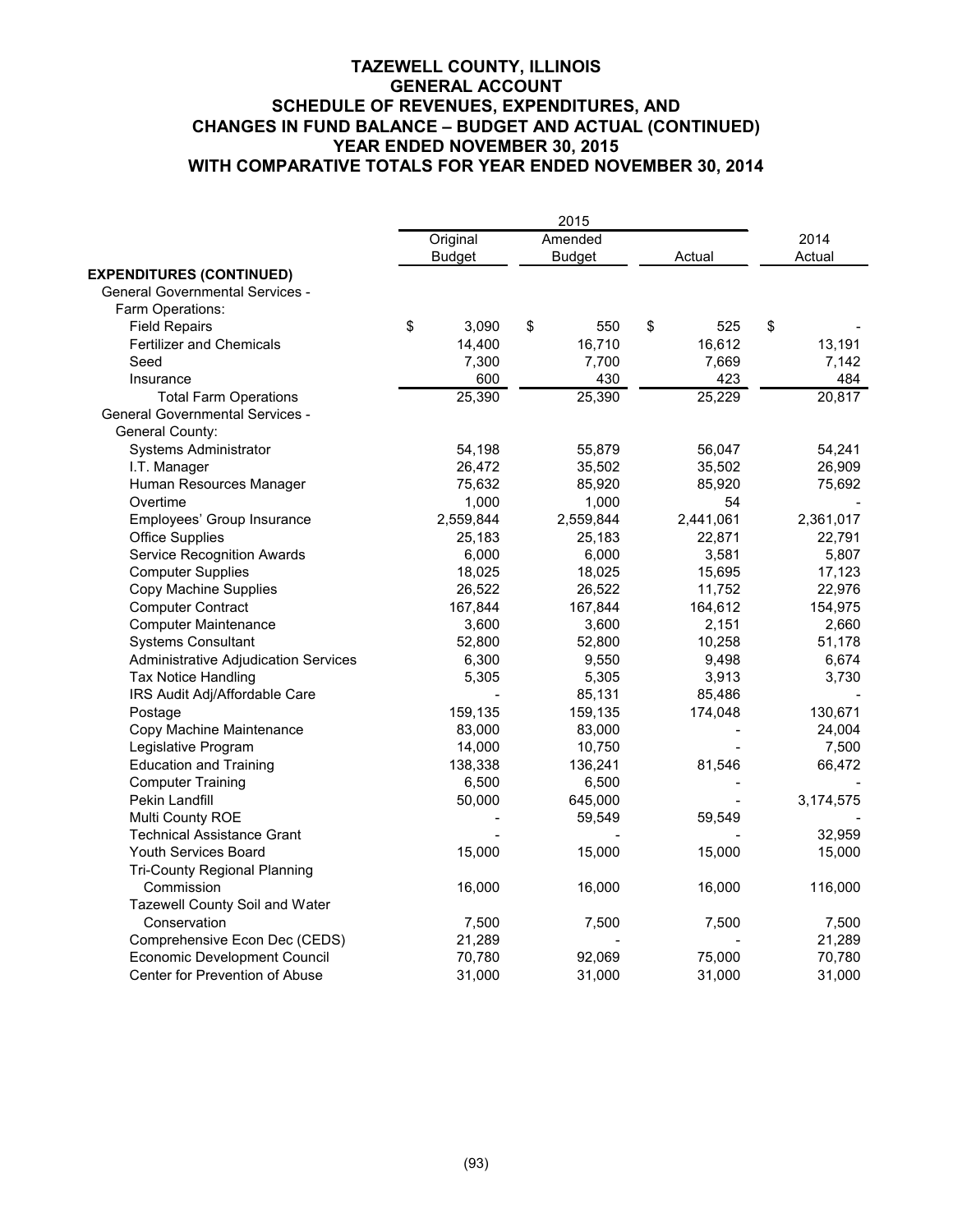|                                          |                      | 2015                           |                    |                  |
|------------------------------------------|----------------------|--------------------------------|--------------------|------------------|
|                                          | Original             | Amended                        |                    | 2014             |
|                                          | <b>Budget</b>        | <b>Budget</b>                  | Actual             | Actual           |
| <b>EXPENDITURES (CONTINUED)</b>          |                      |                                |                    |                  |
| <b>General Governmental Services -</b>   |                      |                                |                    |                  |
| General County (Continued):              |                      |                                |                    |                  |
| <b>Bridge Lighting Pledge</b>            | \$<br>250            | \$<br>250                      | \$<br>250          | 250<br>\$        |
| <b>Heartland Community Health Clinic</b> | 5,000                | 5,000                          | 5,000              | 5,000            |
| <b>Heartland Water Resources</b>         | 4,000                | 4,000                          | 4,000              | 4,000            |
| <b>Technology Upgrades</b>               | 165,000              | 165,000                        | 154,690            | 120,445          |
| Software/Licenses                        | 115,000              | 115,000                        | 96,909             | 81,549           |
| Hazmat Equipment                         | 7,000                | 7,000                          | 7,000              | 7,000            |
| Adjustments                              | 945,676              | 428,730                        | 50,951             |                  |
| <b>Contingent and Miscellaneous</b>      | 1,320,391            | 465,960                        |                    |                  |
| <b>Total General County</b>              | 6,203,584            | 5,590,789                      | 3,726,844          | 6,721,767        |
| Debt Service:                            |                      |                                |                    |                  |
| Principal                                |                      |                                | 48,847             | 38,585           |
| Interest                                 |                      |                                | 3,209              | 2,015            |
| <b>Total Debt Service</b>                |                      |                                | 52,056             | 40,600           |
| <b>Total Expenditures</b>                | 28,038,177           | 28,038,177                     | 24,501,166         | 27,823,372       |
| Excess (Deficiency) of Revenues          |                      |                                |                    |                  |
| over Expenditures                        | (3, 120, 282)        | (3, 120, 282)                  | 1,318,771          | (2,264,848)      |
| <b>OTHER FINANCING SOURCES</b>           |                      |                                |                    |                  |
| Proceeds from Capital Lease Obligation   |                      |                                |                    | 149,169          |
| Transfers in                             |                      |                                | 21,326             | 37,549           |
| <b>Total Other Financing Sources</b>     |                      |                                | 21,326             | 186,718          |
| Net Change in Fund Balance               | (3, 120, 282)<br>- 5 | (3, 120, 282)<br>$\mathcal{S}$ | 1,340,097          | (2,078,130)      |
| <b>FUND BALANCE</b>                      |                      |                                |                    |                  |
| Beginning of Year                        |                      |                                | 17,377,329         | 19,455,459       |
| End of Year                              |                      |                                | 18,717,426<br>- \$ | 17,377,329<br>\$ |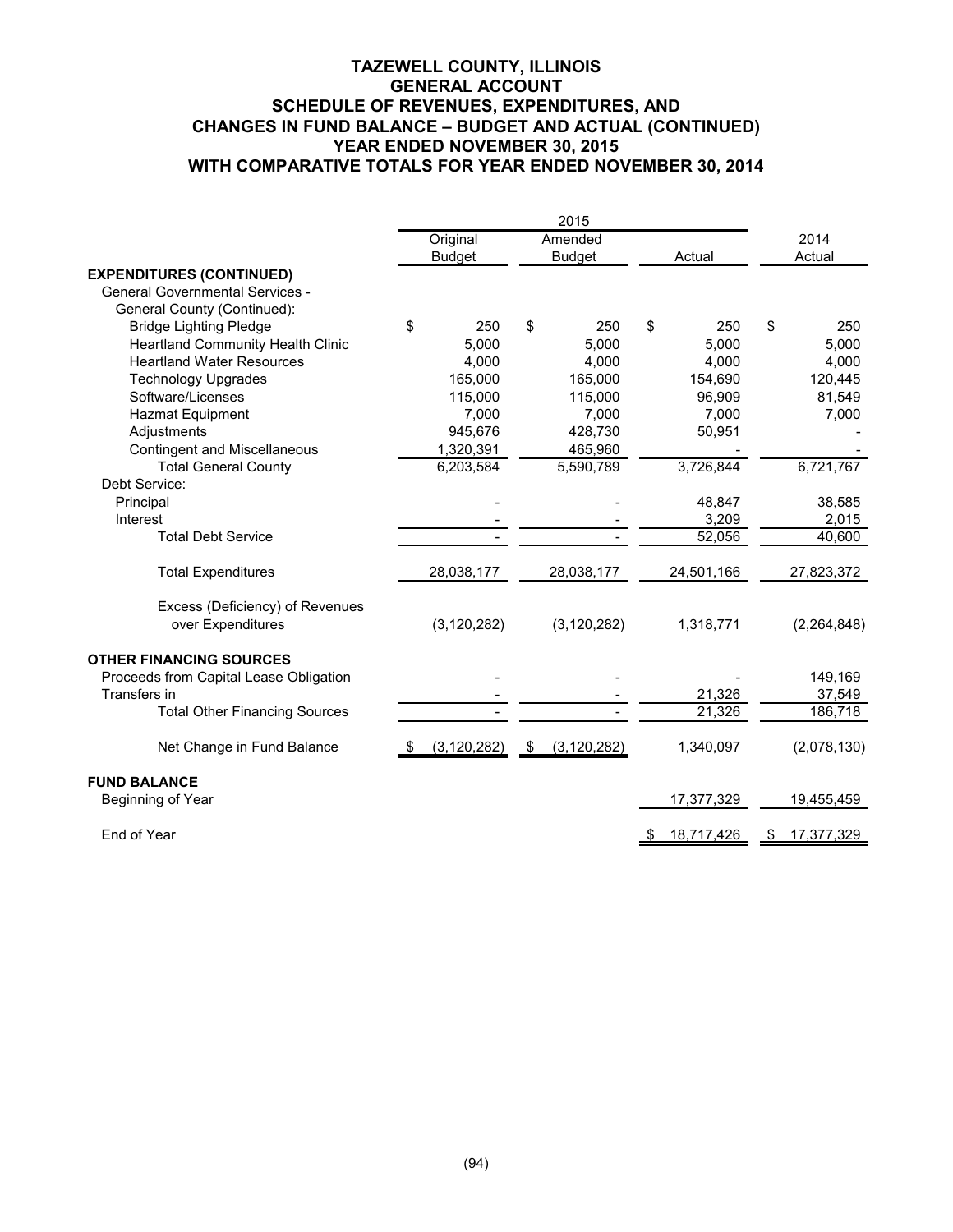#### **TAZEWELL COUNTY, ILLINOIS SPECIAL REVENUE FUNDS SCHEDULE OF REVENUES, EXPENDITURES, AND CHANGES IN FUND BALANCE – BUDGET AND ACTUAL ILLINOIS MUNICIPAL RETIREMENT FUND YEAR ENDED NOVEMBER 30, 2015 WITH COMPARATIVE TOTALS FOR YEAR ENDED NOVEMBER 30, 2014**

|                                                                |                | 2015               |                 |                 |
|----------------------------------------------------------------|----------------|--------------------|-----------------|-----------------|
|                                                                | Original       | Amended            |                 | 2014            |
|                                                                | <b>Budget</b>  | <b>Budget</b>      | Actual          | Actual          |
| <b>REVENUES</b>                                                |                |                    |                 |                 |
| <b>Taxes - General Property Taxes</b>                          | 1,825,000<br>S | 1,825,000<br>S     | 1,793,305<br>\$ | \$<br>1,634,226 |
| Taxes - Public Safety Sales Tax<br>Intergovernmental Revenue - | 1,263,755      | 1,263,755          | 1,304,780       | 1,269,801       |
| <b>Replacement Taxes</b>                                       | 152,238        | 152,238            | 161,378         | 151,339         |
| <b>Total Revenues</b>                                          | 3,240,993      | 3,240,993          | 3,259,463       | 3,055,366       |
| <b>EXPENDITURES</b>                                            |                |                    |                 |                 |
| Retirement - Illinois Municipal                                |                |                    |                 |                 |
| <b>Retirement Fund</b>                                         | 3,585,934      | 3,585,934          | 3,311,998       | 3,098,212       |
| Net Change in Fund Balance                                     | (344,941)      | (344, 941)<br>- \$ | (52, 535)       | (42, 846)       |
| <b>FUND BALANCE</b>                                            |                |                    |                 |                 |
| Beginning of Year                                              |                |                    | 1,635,648       | 1,678,494       |
| End of Year                                                    |                |                    | 1,583,113       | 1,635,648       |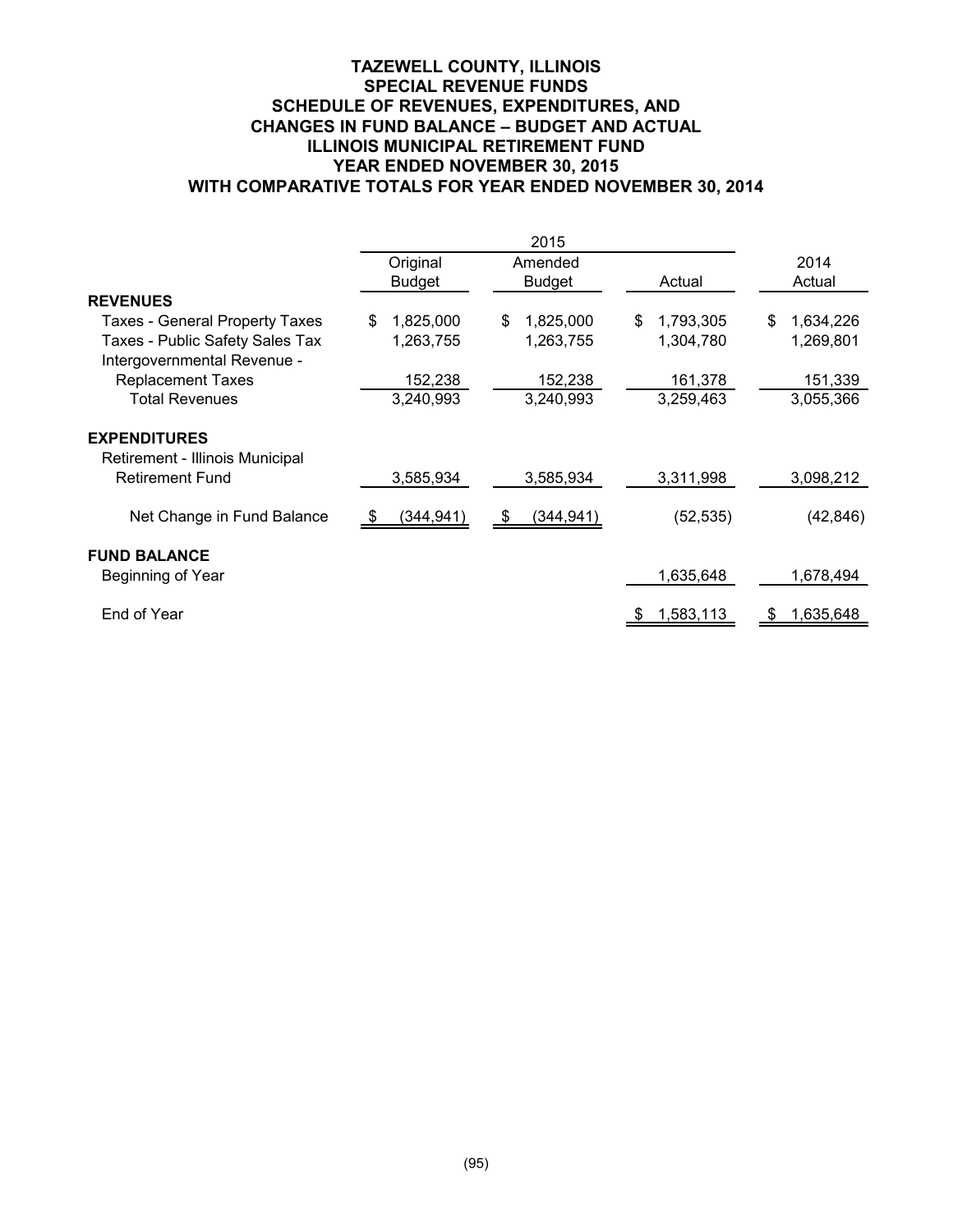|                                               |                 | 2015             |                 |                 |
|-----------------------------------------------|-----------------|------------------|-----------------|-----------------|
|                                               | Original        | Amended          |                 | 2014            |
|                                               | <b>Budget</b>   | <b>Budget</b>    | Actual          | Actual          |
| <b>REVENUES</b>                               |                 |                  |                 |                 |
| <b>Taxes - General Property Taxes</b>         | \$<br>1,705,000 | \$<br>1,705,000  | \$<br>1,675,576 | \$<br>1,644,302 |
| Intergovernmental Revenue - Replacement Taxes | 199,220         | 199,220          | 211,181         | 198,043         |
| Charges for Services - Highway Maintenance    |                 |                  |                 |                 |
| Fees and Construction Reimbursement           | 119,100         | 119,100          | 230,593         | 143,941         |
| Interest                                      | 3,600           | 3,600            | 6,492           | 5,638           |
| Miscellaneous                                 | 29,000          | 29.000           | 13,194          | 14,367          |
| <b>Total Revenues</b>                         | 2,055,920       | 2,055,920        | 2,137,036       | 2,006,291       |
| <b>EXPENDITURES</b>                           |                 |                  |                 |                 |
| Highways:                                     |                 |                  |                 |                 |
| Salaries:                                     |                 |                  |                 |                 |
| Engineer - Assistant Superintendent           | 98.079          | 103,001          | 103,001         | 97,702          |
| Engineers                                     | 262.014         | 277,093          | 277,814         | 196,408         |
| Maintenance Foreman                           | 63,227          | 65,505           | 67,080          | 65,744          |
| Maintenance Personnel                         | 588,403         | 588,403          | 580,305         | 555,394         |
| <b>Clerk Hire</b>                             | 37,816          | 40,731           | 40,731          | 34,773          |
| Surveyor Stipend                              | 5,463           | 5,463            | 5,463           | 3,500           |
| <b>Temporary Personnel</b>                    | 20,600          | 20,600           | 20,514          | 17,470          |
| Overtime Premium                              | 95,800          | 95,800           | 73,425          | 115,635         |
| <b>Medical Insurance</b>                      | 196,241         | 196,241          | 204.819         | 170,243         |
| <b>Office Supplies</b>                        | 5,600           | 5,600            | 5,540           | 4,393           |
|                                               | 7,650           | 7,650            | 7,650           | 7,650           |
| <b>Clothing Allowance</b>                     |                 |                  |                 |                 |
| <b>Engineering Supplies</b>                   | 10,000          | 10,000           | 8,447           | 11,367          |
| <b>Field Engineer Expense</b>                 | 10,000          | 10,000           | 7,671           | 8,026           |
| Dues and Subscriptions                        | 2,500           | 2,500            | 2,371           | 2,448           |
| Gasoline                                      | 115,000         | 115,000          | 105,358         | 201,904         |
| <b>Engineering Consultant</b>                 | 75,000          | 75,000           | 9,984           |                 |
| Publication of Legal Notices                  | 800             | 1,721            | 1,721           | 176             |
| Maintenance of Roads - Materials              | 54,000          | 54,000           | 26.756          | 24.136          |
| <b>Highway Maintenance</b>                    | 6,400           | 6,400            | 6,199           | 6,175           |
| <b>Conference and Seminars</b>                | 3,500           | 3,500            | 3,244           | 1,373           |
| <b>Tech Equipment</b>                         | 5,000           | 5,000            | 3,611           | 1,725           |
| Training                                      | 2,500           | 2,500            | 2,134           | 98              |
| Maintenance of Buildings                      | 70,000          | 70,000           | 59,451          | 58,768          |
| Maintenance of Machinery and Equipment        | 86,000          | 86,000           | 77,324          | 78,918          |
| New Equipment                                 | 276,500         | 276,500          | 235,970         | 316,836         |
| <b>DCEO</b> Grant                             | 40,000          | 40,000           |                 |                 |
| Road Improvement                              | 96,000          | 96,000           | 73,499          | 69,019          |
| Contingency                                   | 112,944         | 86,829           |                 |                 |
| <b>Total Highways</b>                         | 2,347,037       | 2,347,037        | 2,010,082       | 2,049,881       |
| Debt Service:                                 |                 |                  |                 |                 |
| Principal                                     | 19,490          | 19,490           | 19,482          | 17,208          |
| Interest                                      | 5,290           | 5,290            | 5,288           | 3,511           |
| <b>Total Debt Service</b>                     | 24,780          | 24,780           | 24,770          | 20,719          |
| <b>Total Expenditures</b>                     | 2,371,817       | 2,371,817        | 2,034,852       | 2,070,600       |
|                                               |                 |                  |                 |                 |
| Excess (Deficiency) of Revenues               |                 |                  |                 |                 |
| Over Expenditures                             | (315, 897)      | (315, 897)       | 102,184         | (64, 309)       |
| <b>OTHER FINANCING SOURCES</b>                |                 |                  |                 |                 |
| Proceeds from Capital Lease Obligation        |                 |                  |                 | 73,898          |
| <b>Transfers In</b>                           | 84,000          | 84,000           | 96,281          | 83,341          |
| <b>Total Other Financing Sources</b>          | 84,000          | 84,000           | 96,281          | 157,239         |
| Net Change in Fund Balance                    | (231, 897)      | (231, 897)<br>\$ | 198,465         | 92,930          |
| <b>FUND BALANCE</b>                           |                 |                  |                 |                 |
| Beginning of Year                             |                 |                  | 1,781,304       | 1,688,374       |
| End of Year                                   |                 |                  | 1,979,769       | 1,781,304       |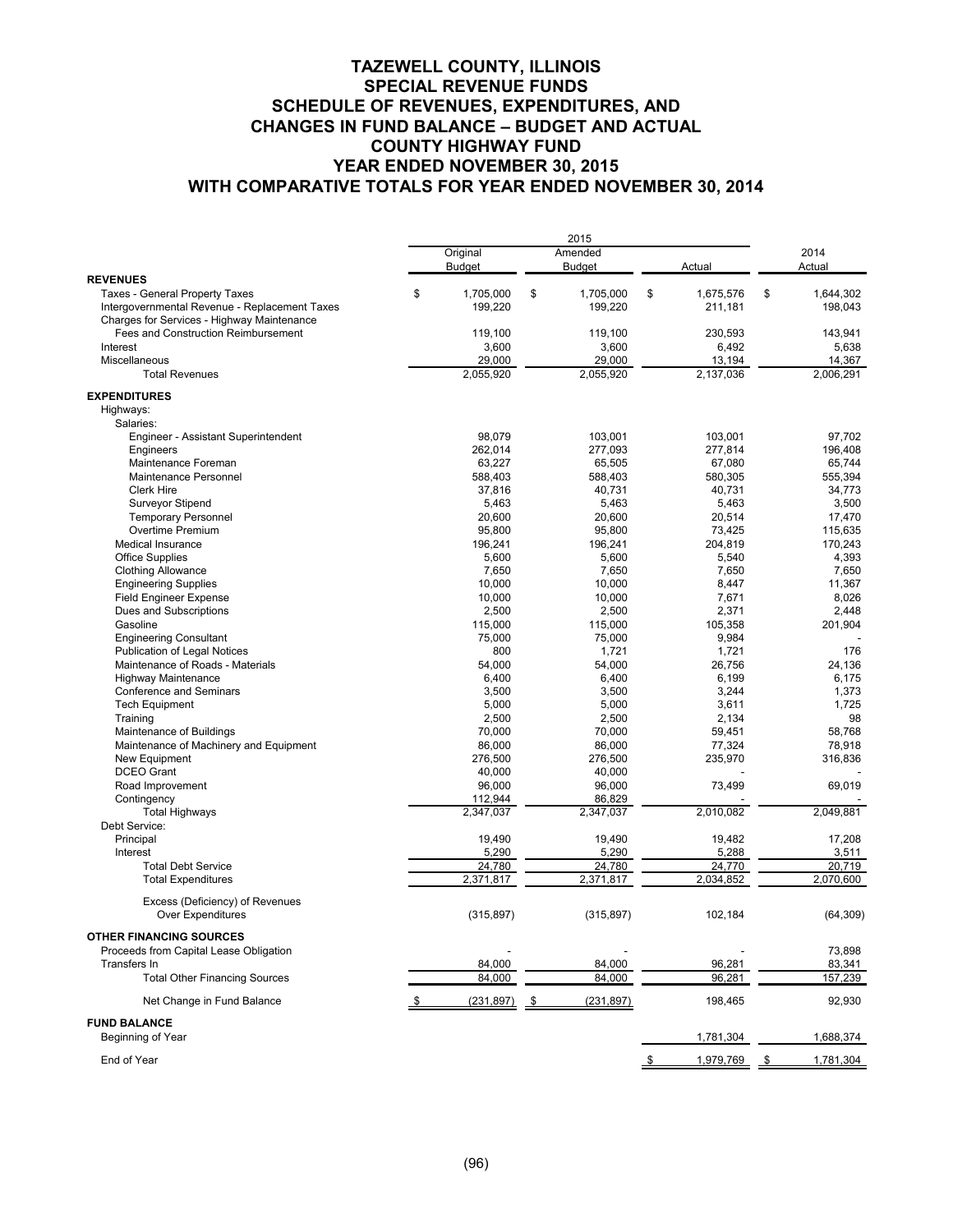#### **TAZEWELL COUNTY, ILLINOIS SPECIAL REVENUE FUNDS SCHEDULE OF REVENUES, EXPENDITURES, AND CHANGES IN FUND BALANCE – BUDGET AND ACTUAL COUNTY MOTOR FUEL TAX FUND YEAR ENDED NOVEMBER 30, 2015 WITH COMPARATIVE TOTALS FOR YEAR ENDED NOVEMBER 30, 2014**

|                                             | Original        | Amended         |                 | 2014            |
|---------------------------------------------|-----------------|-----------------|-----------------|-----------------|
|                                             | <b>Budget</b>   | <b>Budget</b>   | Actual          | Actual          |
| <b>REVENUES</b>                             |                 |                 |                 |                 |
| Intergovernmental Revenue:                  |                 |                 |                 |                 |
| Motor Fuel Tax Allotments                   | 2,680,000<br>\$ | 2,680,000<br>\$ | 2,338,179<br>\$ | 3,215,270<br>\$ |
| <b>Charges for Services:</b>                |                 |                 |                 |                 |
| <b>Reimbursement for Services</b>           |                 |                 |                 |                 |
| and Materials                               | 62,200          | 62,200          | 68,810          | 44,471          |
| Interest                                    | 32,000          | 32,000          | 19,959          | 25,491          |
| <b>Total Revenues</b>                       | 2,774,200       | 2,774,200       | 2,426,948       | 3,285,232       |
| <b>EXPENDITURES</b>                         |                 |                 |                 |                 |
| Highways:                                   |                 |                 |                 |                 |
| Superintendent's Salary                     | 116,446         | 118,899         | 128,679         | 111,805         |
| Illinois Municipal Retirement               | 16,935          | 16,935          | 18,837          | 14,246          |
| Social Security                             | 9,443           | 9,443           | 9,478           | 8,153           |
| Medical Insurance                           | 8,519           | 8,519           | 8,045           | 5,535           |
| Engineering                                 | 32,500          | 32,500          | 28,383          | 29,654          |
| Mileage                                     | 500             | 1,500           | 1,230           | 1,575           |
| Maintenance                                 | 2,910,000       | 2,906,547       | 2,780,636       | 3,176,965       |
| <b>Building Improvement</b>                 | 695,000         | 695,000         |                 |                 |
| <b>Total Expenditures</b>                   | 3,789,343       | 3,789,343       | 2,975,288       | 3,347,933       |
| Deficiency of Revenues over                 |                 |                 |                 |                 |
| Expenditures                                | (1,015,143)     | (1,015,143)     | (548, 340)      | (62, 701)       |
| <b>OTHER FINANCING SOURCES (USES)</b>       |                 |                 |                 |                 |
| Transfers In                                |                 |                 | 109,008         |                 |
| <b>Transfers Out</b>                        |                 |                 | (87,039)        |                 |
| <b>Total Other Financing Sources (Uses)</b> |                 |                 | 21,969          |                 |
| Net Change in Fund Balance                  | \$(1,015,143)   | \$(1,015,143)   | (526, 371)      | (62, 701)       |
| <b>FUND BALANCE</b>                         |                 |                 |                 |                 |
| Beginning of Year                           |                 |                 | 5,617,659       | 5,680,360       |
| End of Year                                 |                 |                 | 5,091,288<br>\$ | 5,617,659<br>\$ |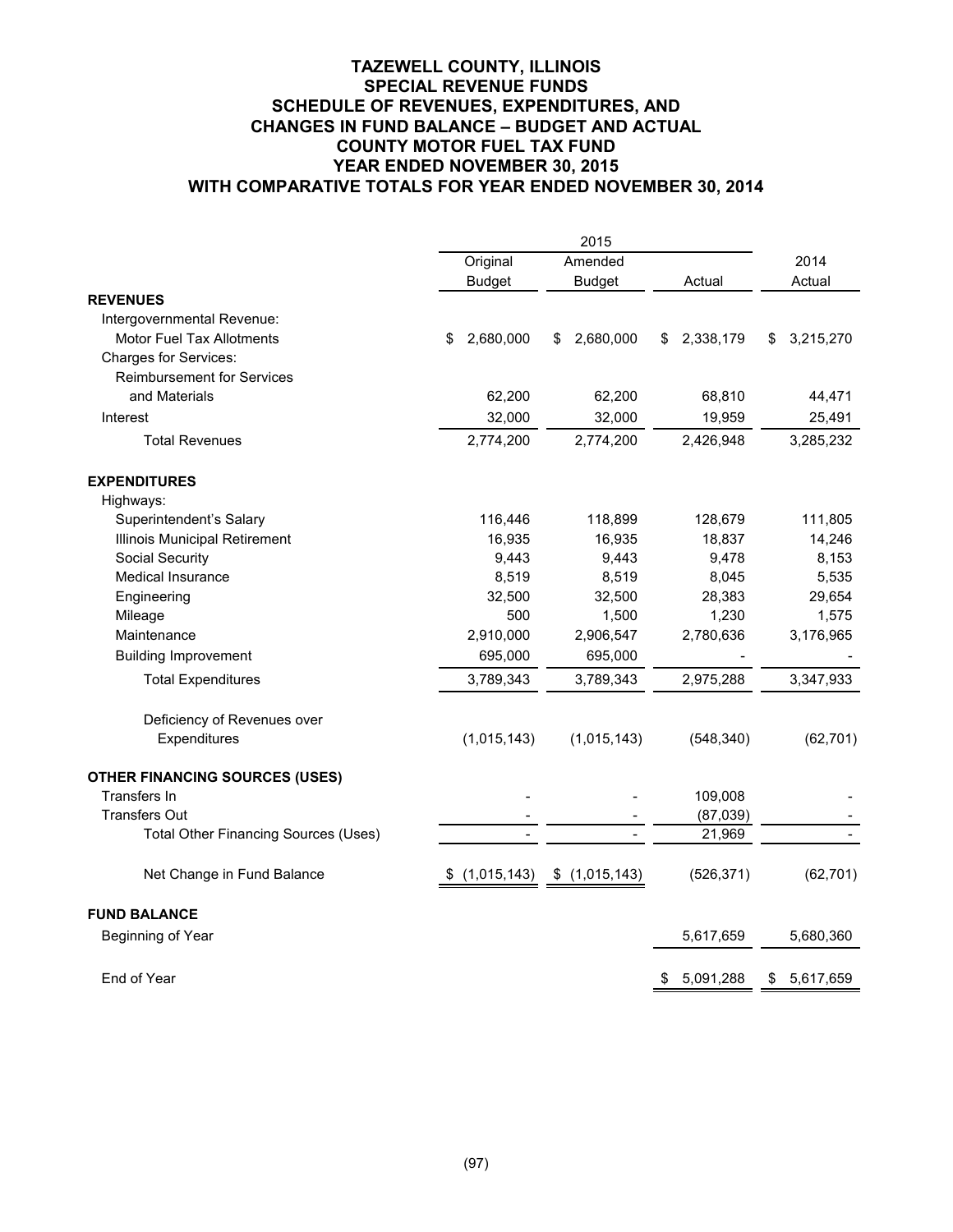#### **TAZEWELL COUNTY, ILLINOIS SPECIAL REVENUE FUNDS SCHEDULE OF REVENUES, EXPENDITURES, AND CHANGES IN FUND BALANCE – BUDGET AND ACTUAL TOWNSHIP MOTOR FUEL TAX FUND YEAR ENDED NOVEMBER 30, 2015 WITH COMPARATIVE TOTALS FOR YEAR ENDED NOVEMBER 30, 2014**

|                                             | 2015 |               |      |               |        |           |    |           |
|---------------------------------------------|------|---------------|------|---------------|--------|-----------|----|-----------|
|                                             |      | Original      |      | Amended       |        |           |    | 2014      |
|                                             |      | <b>Budget</b> |      | <b>Budget</b> | Actual |           |    | Actual    |
| <b>REVENUES</b>                             |      |               |      |               |        |           |    |           |
| Intergovernmental Revenue:                  |      |               |      |               |        |           |    |           |
| <b>Motor Fuel Tax Allotments</b>            | \$   | 1,038,000     | \$   | 1,038,000     | \$     | 1,034,970 | \$ | 1,390,601 |
| Interest                                    |      | 4,000         |      | 4,000         |        | 4,436     |    | 5,240     |
| Miscellaneous Income                        |      | 178,227       |      | 178,227       |        |           |    | 8,812     |
| <b>Total Revenues</b>                       |      | 1,220,227     |      | 1,220,227     |        | 1,039,406 |    | 1,404,653 |
| <b>EXPENDITURES</b>                         |      |               |      |               |        |           |    |           |
| Highways:                                   |      |               |      |               |        |           |    |           |
| <b>Contract Construction</b>                |      | 1,220,000     |      | 1,220,000     |        | 1,049,445 |    | 1,192,077 |
| Excess (Deficiency) of Revenues             |      |               |      |               |        |           |    |           |
| <b>Over Expenditures</b>                    |      | 227           |      | 227           |        | (10,039)  |    | 212,576   |
| <b>OTHER FINANCING SOURCES (USES)</b>       |      |               |      |               |        |           |    |           |
| Transfers In                                |      |               |      |               |        | 87,039    |    |           |
| <b>Transfers Out</b>                        |      | (84,000)      |      | (84,000)      |        | (96, 281) |    | (83, 341) |
| <b>Total Other Financing Sources (Uses)</b> |      | (84,000)      |      | (84,000)      |        | (9, 242)  |    | (83, 341) |
| Net Change in Fund Balance                  | - \$ | (83, 773)     | - \$ | (83, 773)     |        | (19, 281) |    | 129,235   |
| <b>FUND BALANCE</b>                         |      |               |      |               |        |           |    |           |
| Beginning of Year                           |      |               |      |               |        | 1,136,808 |    | 1,007,573 |
| End of Year                                 |      |               |      |               |        | 1,117,527 | S. | 1,136,808 |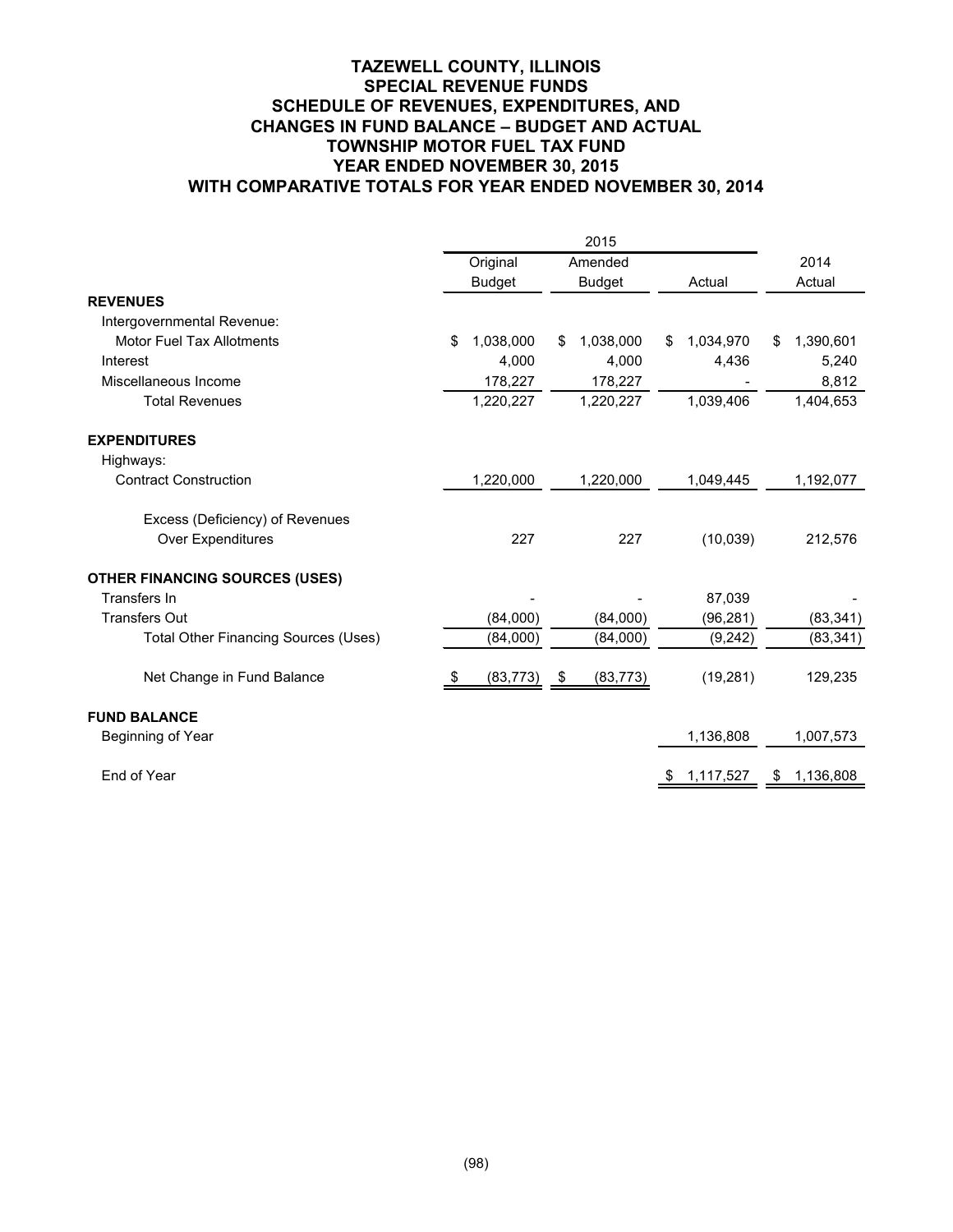|                                       |      |               | 2015          |    |             |    |             |
|---------------------------------------|------|---------------|---------------|----|-------------|----|-------------|
|                                       |      | Original      | Amended       |    |             |    | 2014        |
|                                       |      | <b>Budget</b> | <b>Budget</b> |    | Actual      |    | Actual      |
| <b>REVENUES</b>                       |      |               |               |    |             |    |             |
| <b>Taxes - General Property Taxes</b> | \$   | 770,000       | \$<br>770,000 | \$ | 756,884     | \$ | 758,511     |
| Intergovernmental Revenue - Personal  |      |               |               |    |             |    |             |
| <b>Property Replacement Tax</b>       |      | 88,805        | 88,805        |    | 94,137      |    | 88,281      |
| Charges for Services - Fees Earned    |      |               |               |    |             |    |             |
| from Other Governmental Units         |      | 160,500       | 160,500       |    | 84,651      |    |             |
| Interest                              |      | 9,500         | 9,500         |    | 6,015       |    | 6,630       |
| <b>Total Revenues</b>                 |      | 1,028,805     | 1,028,805     |    | 941,687     |    | 853,422     |
| <b>EXPENDITURES</b>                   |      |               |               |    |             |    |             |
| Highways:                             |      |               |               |    |             |    |             |
| Engineering                           |      | 259,057       | 259,057       |    | 123,989     |    | 158,975     |
| <b>Bridge Construction</b>            |      | 717,361       | 717,361       |    | 561,424     |    | 451,798     |
| <b>Total Expenditures</b>             |      | 976,418       | 976,418       |    | 685,413     |    | 610,773     |
| <b>Excess of Revenues over</b>        |      |               |               |    |             |    |             |
| Expenditures                          |      | 52,387        | 52,387        |    | 256,274     |    | 242,649     |
| <b>OTHER FINANCING USES</b>           |      |               |               |    |             |    |             |
| <b>Transfers Out</b>                  |      |               |               |    | (8,000)     |    |             |
| Net Change in Fund Balance            | - \$ | 52,387        | \$<br>52,387  |    | 248,274     |    | 242,649     |
| <b>FUND BALANCE</b>                   |      |               |               |    |             |    |             |
| Beginning of Year                     |      |               |               |    | 2,655,873   |    | 2,413,224   |
| End of Year                           |      |               |               |    | \$2,904,147 |    | \$2,655,873 |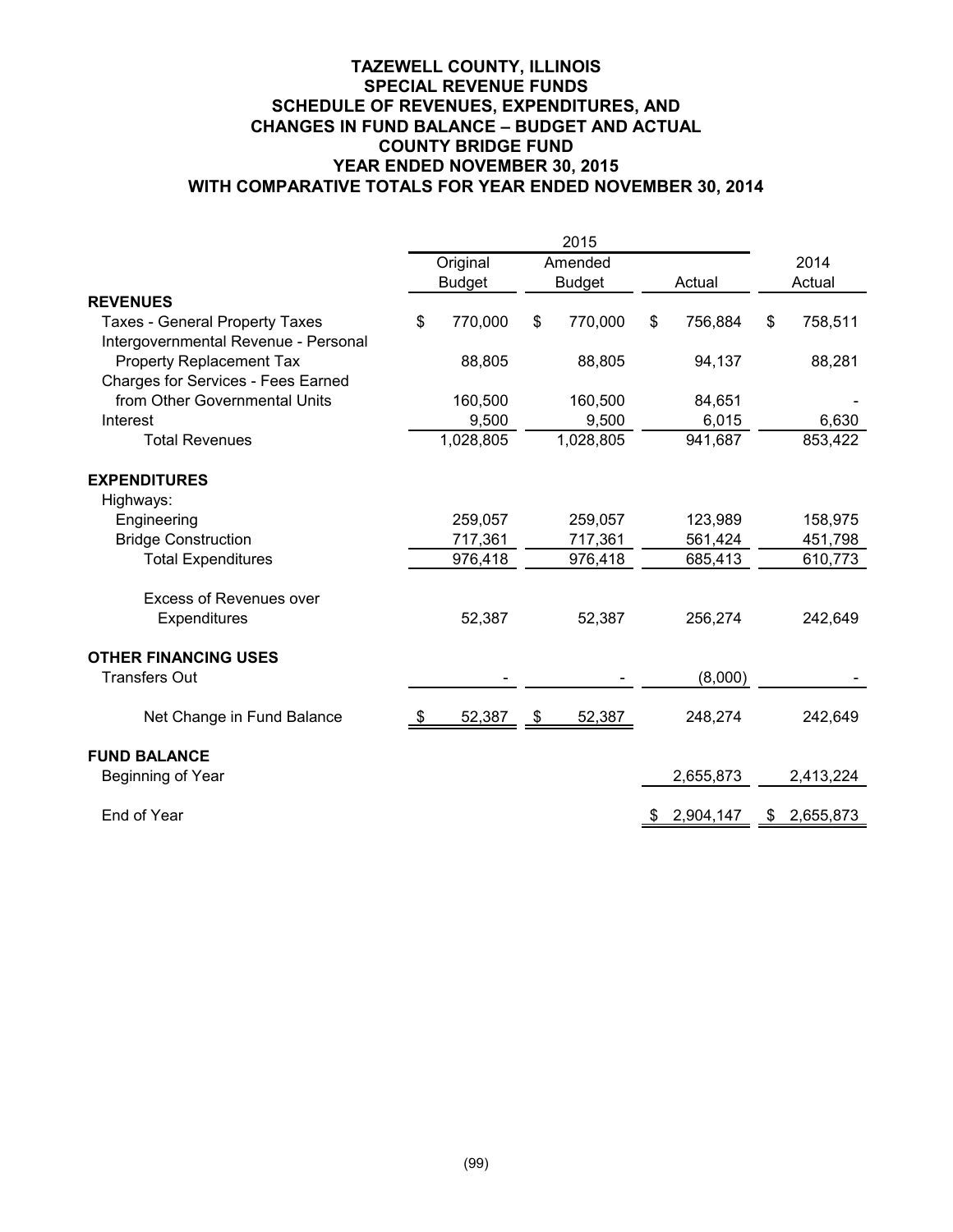#### **TAZEWELL COUNTY, ILLINOIS SPECIAL REVENUE FUNDS SCHEDULE OF REVENUES, EXPENDITURES, AND CHANGES IN FUND BALANCE – BUDGET AND ACTUAL FEDERAL AID MATCHING TAX FUND YEAR ENDED NOVEMBER 30, 2015 WITH COMPARATIVE TOTALS FOR YEAR ENDED NOVEMBER 30, 2014**

|                                       |               | 2015             |               |                 |
|---------------------------------------|---------------|------------------|---------------|-----------------|
|                                       | Original      | Amended          |               | 2014            |
|                                       | <b>Budget</b> | <b>Budget</b>    | Actual        | Actual          |
| <b>REVENUES</b>                       |               |                  |               |                 |
| Taxes - General Property Taxes        | \$<br>640,000 | \$<br>640,000    | \$<br>629,056 | \$<br>615,507   |
| Intergovernmental Revenue:            |               |                  |               |                 |
| Replacement Tax                       | 17,148        | 17,148           | 18,177        | 17,046          |
| Reimbursements                        | 346,673       | 346,673          | 97,800        | 485,064         |
| Grant Income                          | 1,362,553     | 1,362,553        | 730,365       | 4,062           |
| Interest                              | 6,900         | 6,900            | 6,677         | 7,832           |
| Miscellaneous Income                  |               |                  |               | 28,691          |
| <b>Total Revenues</b>                 | 2,373,274     | 2,373,274        | 1,482,075     | 1,158,202       |
| <b>EXPENDITURES</b>                   |               |                  |               |                 |
| Highways:                             |               |                  |               |                 |
| <b>Staff Engineer</b>                 |               |                  |               | 65,555          |
| P.E. License Stipend                  |               |                  |               | 1,963           |
| Illinois Municipal Retirement         |               |                  |               | 9,771           |
| Social Security                       |               |                  |               | 4,934           |
| <b>Medical Insurance</b>              |               |                  |               | 12,211          |
| <b>Contract Construction and Road</b> |               |                  |               |                 |
| Improvements                          | 682,251       | 682,251          | 518,580       | 922,448         |
| Wagonseller Road Grant                | 2,350,000     | 2,350,000        | 1,891,051     | 42,527          |
| Special Right of Way                  | 10,000        | 10,000           |               | 5,000           |
| <b>Total Expenditures</b>             | 3,042,251     | 3,042,251        | 2,409,631     | 1,064,409       |
| Excess (Deficiency) of Revenues       |               |                  |               |                 |
| Over Expenditures                     | (668, 977)    | (668, 977)       | (927, 556)    | 93,793          |
| <b>OTHER FINANCING SOURCES (USES)</b> |               |                  |               |                 |
| Transfers In                          |               |                  | 8,000         |                 |
| <b>Transfers Out</b>                  |               |                  | (109,008)     |                 |
| Total Other Financing Sources (Uses)  |               |                  | (101,008)     |                 |
| Net Change in Fund Balance            | (668, 977)    | \$<br>(668, 977) | (1,028,564)   | 93,793          |
| <b>FUND BALANCE</b>                   |               |                  |               |                 |
| Beginning of Year                     |               |                  | 1,898,637     | 1,804,844       |
| End of Year                           |               |                  | \$<br>870,073 | \$<br>1,898,637 |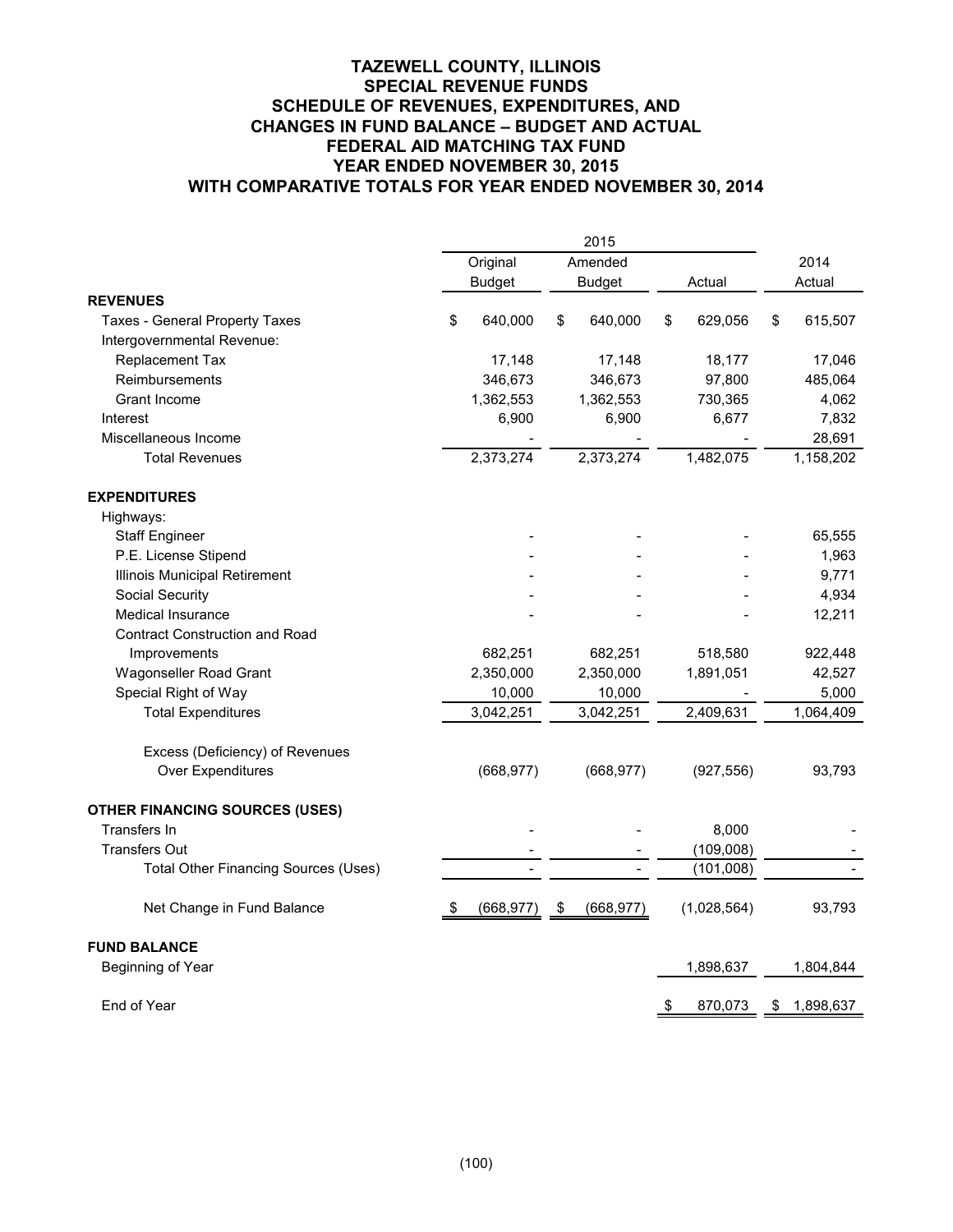#### **TAZEWELL COUNTY, ILLINOIS SPECIAL REVENUE FUNDS SCHEDULE OF REVENUES, EXPENDITURES, AND CHANGES IN FUND BALANCE – BUDGET AND ACTUAL TOWNSHIP BRIDGE FUND YEAR ENDED NOVEMBER 30, 2015 WITH COMPARATIVE TOTALS FOR YEAR ENDED NOVEMBER 30, 2014**

|                                                        |    | Original<br><b>Budget</b> | Amended<br><b>Budget</b> | Actual |           | 2014<br>Actual |         |
|--------------------------------------------------------|----|---------------------------|--------------------------|--------|-----------|----------------|---------|
| <b>REVENUES</b>                                        |    |                           |                          |        |           |                |         |
| Charges for Services - Maintenance<br>and Construction | \$ | 356,836                   | \$<br>356,836            | \$     | 233,302   | \$             |         |
|                                                        |    |                           |                          |        |           |                |         |
| Interest                                               |    | 200                       | 200                      |        | 88        |                | 60      |
| <b>Total Revenues</b>                                  |    | 357,036                   | 357,036                  |        | 233,390   |                | 60      |
| <b>EXPENDITURES</b><br>Highways:                       |    |                           |                          |        |           |                |         |
| <b>Bridge Construction</b>                             |    | 356,836                   | 356,836                  |        | 294,324   |                |         |
| Net Change in Fund Balance                             | -S | 200                       | \$<br>200                |        | (60, 934) |                | 60      |
| <b>FUND BALANCE</b>                                    |    |                           |                          |        |           |                |         |
| Beginning of Year                                      |    |                           |                          |        | 182,209   |                | 182,149 |
| End of Year                                            |    |                           |                          | S      | 121,275   | \$             | 182,209 |
|                                                        |    |                           |                          |        |           |                |         |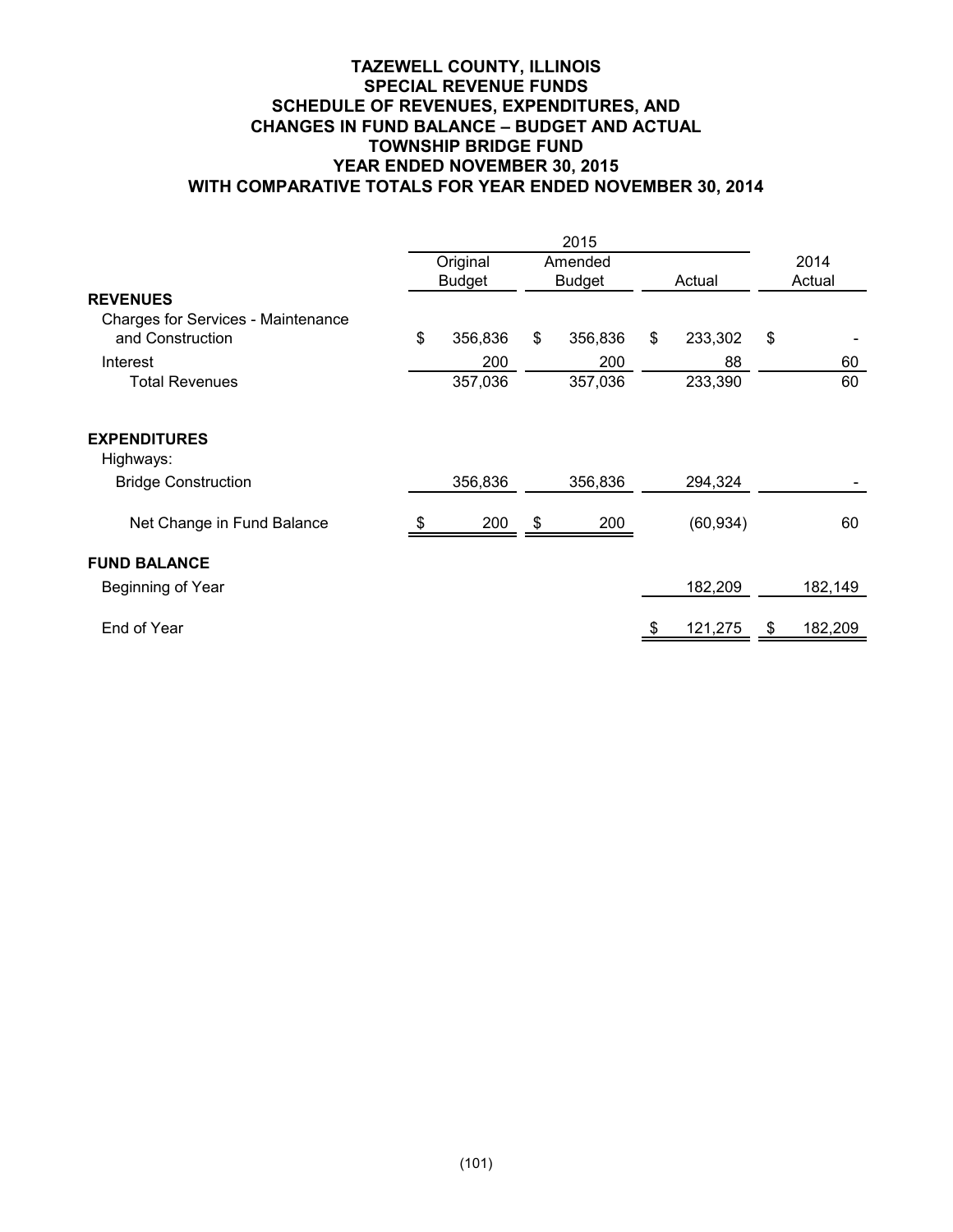|                                       |               | 2015          |    |           |               |
|---------------------------------------|---------------|---------------|----|-----------|---------------|
|                                       | Original      | Amended       |    |           | 2014          |
|                                       | <b>Budget</b> | <b>Budget</b> |    | Actual    | Actual        |
| <b>REVENUES</b>                       |               |               |    |           |               |
| <b>Taxes - General Property Taxes</b> | \$<br>865,000 | \$<br>865,000 | \$ | 849,981   | \$<br>804,464 |
| Intergovernmental Revenues:           |               |               |    |           |               |
| <b>Replacement Taxes</b>              | 187,230       | 187,230       |    | 198,472   | 186,124       |
| Grants:                               |               |               |    |           |               |
| <b>Bioterrorism Preparedness</b>      | 148,126       | 148,126       |    | 141,861   | 138,596       |
| Vaccine Allowance and Grant           |               |               |    | 148,632   | 56,351        |
| <b>IDPA Medicaid</b>                  | 148,000       | 148,000       |    | 119,583   | 86,292        |
| Illinois Breast/Cervical Center       | 200,233       | 200,233       |    | 117,084   | 156,673       |
| <b>IDPA Medi-Check</b>                | 32,000        | 32,000        |    | 142,059   | 171,124       |
| <b>IDPH Local Health Protection</b>   | 214,895       | 214,895       |    | 217,481   | 214,422       |
| <b>Tobacco Grant</b>                  | 53,698        | 53,698        |    | 44,464    | 57,771        |
| Dental Health (Doral Dental)          | 500,000       | 500,000       |    | 397,764   | 458,190       |
| <b>Family Case Management</b>         | 360,734       | 360,734       |    | 276,373   | 420,714       |
| Women, Infants, Children              | 359,677       | 359,677       |    | 1,185,741 | 1,232,274     |
| <b>Teen Reach</b>                     | 127,956       | 127,956       |    | 66,440    | 146,794       |
| Illinois Environmental Protection     |               |               |    |           |               |
| Agency - Solid Waste                  |               |               |    |           |               |
| <b>Enforcement Grant</b>              | 64,017        | 64,017        |    | 62,358    | 63,720        |
| SPF - SIG                             | 85,550        | 85,550        |    | 74,930    | 91,540        |
| Medicare                              | 250           | 250           |    | 250       | 876           |
| <b>Drug Free Communities</b>          | 125,000       | 125,000       |    | 110,855   | 121,977       |
| <b>Quality Quest CTG</b>              |               |               |    |           | 120,053       |
| Other                                 | 1,367,913     | 1,367,913     |    | 1,588,561 | 1,317,587     |
| <b>Total Grants</b>                   | 3,788,049     | 3,788,049     |    | 4,694,436 | 4,854,954     |
| <b>Charges for Services:</b>          |               |               |    |           |               |
| Fees:                                 |               |               |    |           |               |
| <b>Dental Clinic Patient</b>          | 45,000        | 45,000        |    | 14,327    | 40,949        |
| Immunizations and Other               | 93,900        | 93,900        |    | 89,007    | 111,275       |
| <b>Environmental Health</b>           | 300,000       | 300,000       |    | 311,524   | 303,110       |
| <b>Teen Reach</b>                     | 150,000       | 150,000       |    | 118,723   | 131,726       |
| <b>Total Fees</b>                     | 588,900       | 588,900       |    | 533,581   | 587,060       |
| Interest                              | 6,000         | 6,000         |    | 11,060    | 12,517        |
| Susan G. Komen Grant                  | 72,500        | 72,500        |    | 71,727    | 72,500        |
| Miscellaneous                         | 39,000        | 39,000        |    | 166,633   | 137,626       |
| <b>Total Revenues</b>                 | 5,546,679     | 5,546,679     |    | 6,525,890 | 6,655,245     |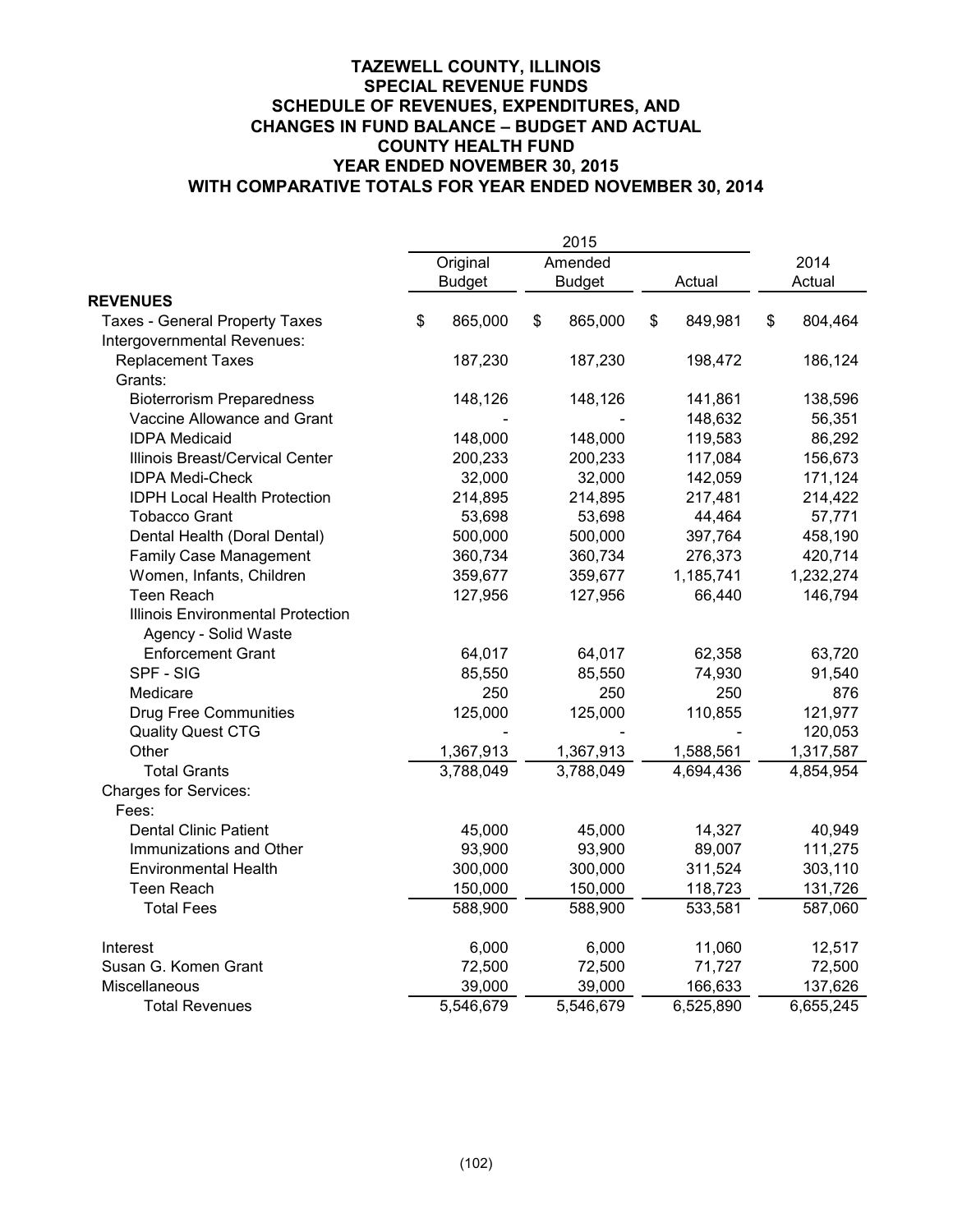|                                    |               | 2015          |    |           |              |
|------------------------------------|---------------|---------------|----|-----------|--------------|
|                                    | Original      | Amended       |    |           | 2014         |
|                                    | <b>Budget</b> | <b>Budget</b> |    | Actual    | Actual       |
| <b>EXPENDITURES</b>                |               |               |    |           |              |
| Health and Welfare:                |               |               |    |           |              |
| County Health:                     |               |               |    |           |              |
| <b>Department Head</b>             | \$<br>88,542  | \$<br>94,342  | \$ | 94,817    | \$<br>79,277 |
| <b>Administrative Staff</b>        | 227,955       | 227,955       |    | 226,280   | 214,284      |
| <b>Health Education Staff</b>      | 99,957        | 94,157        |    | 74,852    | 74,056       |
| <b>Nursing Staff</b>               | 239,032       | 239,032       |    | 241,559   | 234,436      |
| <b>Environmental Health Staff</b>  | 373,620       | 373,620       |    | 357,332   | 340,455      |
| Screening Technician               | 5,000         | 5,000         |    | 1,497     | 13,153       |
| <b>Maintenance Salaries</b>        | 59,027        | 59,427        |    | 59,559    | 55,029       |
| On-Call Help                       | 20,748        | 20,748        |    | 20,250    | 22,662       |
| Part-Time Help                     | 15,000        | 15,000        |    | 2,290     | 1,392        |
| Overtime                           | 4,000         | 3,600         |    | 1,021     | 970          |
| <b>Medical Insurance</b>           | 185,505       | 185,505       |    | 175,525   | 174,379      |
| <b>Office Supplies</b>             | 7,500         | 8,250         |    | 8,337     | 8,836        |
| <b>Educational Materials</b>       | 14,000        | 18,200        |    | 18,287    | 14,235       |
| Vaccine                            |               |               |    | 279,181   | 166,017      |
| Medical Supplies - Field Staff     | 90,000        | 140,000       |    | 140,639   | 117,239      |
| <b>Technical Supplies</b>          | 7,000         | 11,800        |    | 12,701    | 10,500       |
| <b>Contractual Services</b>        | 151,000       | 128,250       |    | 111,074   | 119,762      |
| <b>Medical Service</b>             | 8,000         | 5,200         |    | 3,430     | 7,125        |
| Postage                            | 9,900         | 9,900         |    | 8,364     | 8,902        |
| Mileage                            | 29,000        | 23,000        |    | 22,931    | 22,313       |
| <b>Utilities</b>                   | 28,000        | 27,250        |    | 24,013    | 23,651       |
| Vehicle Maintenance                | 2,500         | 2,500         |    | 2,002     | 1,177        |
| <b>Building Maintenance</b>        | 17,510        | 20,660        |    | 20,395    | 17,757       |
| <b>Conferences and Seminars</b>    | 1,250         | 1,250         |    | 1,144     | 1,258        |
| <b>Education and Training</b>      | 4,300         | 6,100         |    | 5,252     | 3,448        |
| Building, Equipment, and Furniture | 48,000        | 45,600        |    | 24,367    | 56,665       |
| Adjustments                        | 80,000        | 80,000        |    | 25,765    |              |
| Contingency                        | 90,817        | 60,817        |    |           |              |
| <b>Total County Health</b>         | 1,907,163     | 1,907,163     |    | 1,962,864 | 1,788,978    |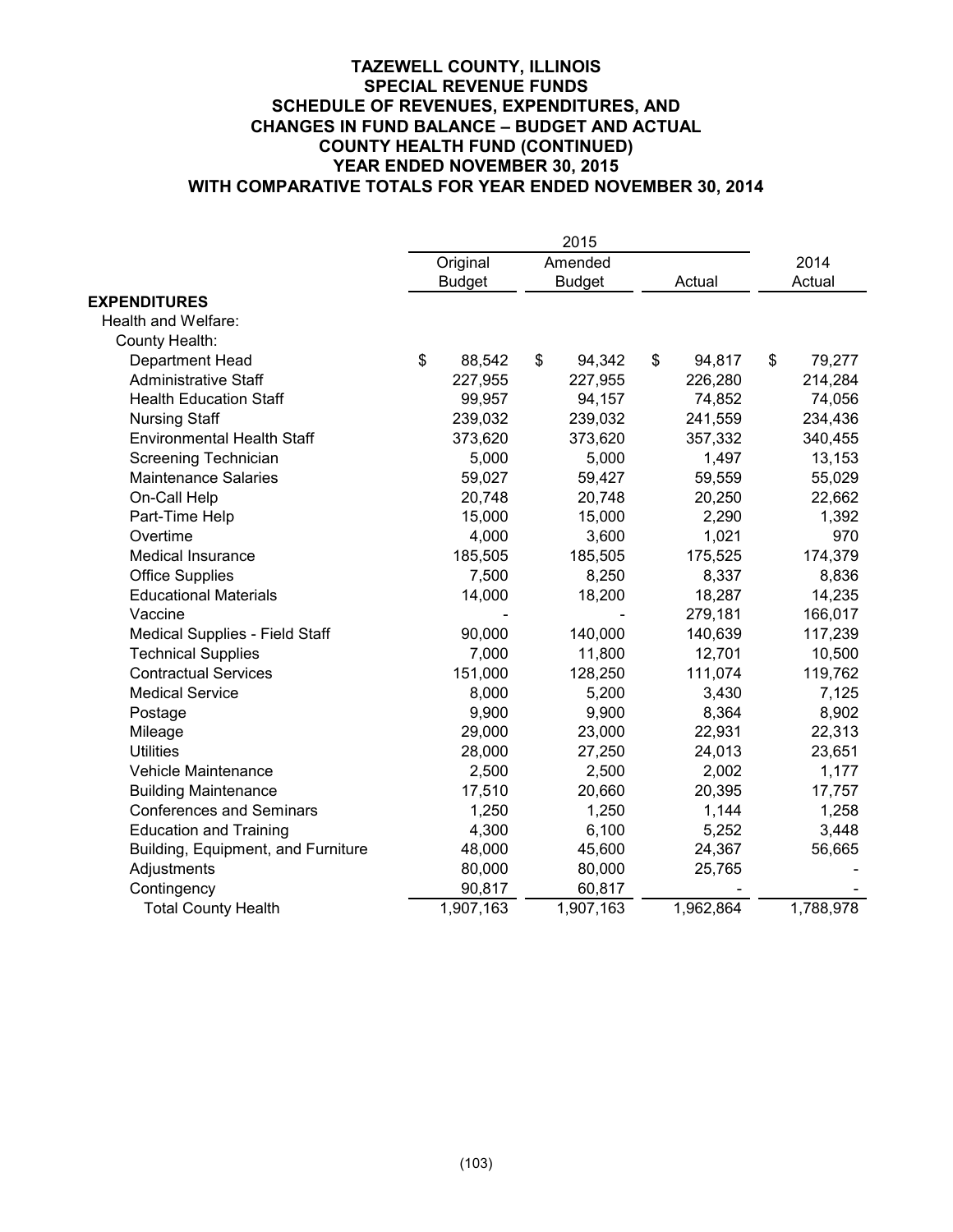|                                    |               | 2015          |        |           |               |
|------------------------------------|---------------|---------------|--------|-----------|---------------|
|                                    | Original      | Amended       | Actual |           | 2014          |
|                                    | <b>Budget</b> | <b>Budget</b> |        |           | Actual        |
| <b>EXPENDITURES (CONTINUED)</b>    |               |               |        |           |               |
| Health and Welfare (Continued):    |               |               |        |           |               |
| Women, Infants, and Children:      |               |               |        |           |               |
| <b>Salaries</b>                    | \$<br>279,579 | \$<br>279,579 | \$     | 288,667   | \$<br>275,743 |
| <b>Medical Insurance</b>           | 58,213        | 58,213        |        | 45,878    | 46,310        |
| <b>Office Supplies</b>             | 14,356        | 14,356        |        | 11,374    | 17,689        |
| <b>Contractual Services</b>        | 6,894         | 6,894         |        | 6,267     | 15,765        |
| Postage                            | 2,200         | 2,200         |        | 1,203     | 1,881         |
| WIC - Food Instruments - Noncash   |               |               |        | 831,144   | 880,873       |
| Mileage                            | 3,733         | 3,733         |        | 3,125     | 2,682         |
| <b>Education and Training</b>      | 6,629         | 6,629         |        | 3,912     | 5,365         |
| Equipment                          |               |               |        | 879       | 869           |
| Total Women, Infants, and Children | 371,604       | 371,604       |        | 1,192,449 | 1,247,177     |
| Teen Reach:                        |               |               |        |           |               |
| <b>Salaries</b>                    | 667,975       | 667,975       |        | 661,759   | 671,114       |
| <b>Medical Insurance</b>           | 45,038        | 45,038        |        | 42,363    | 35,644        |
| <b>Supplies</b>                    | 23,841        | 23,841        |        | 27,196    | 36,739        |
| <b>Contractual Services</b>        | 131,450       | 131,450       |        | 155,777   | 211,600       |
| Postage                            | 790           | 790           |        | 424       | 590           |
| Mileage                            | 10,035        | 10,035        |        | 11,548    | 14,723        |
| <b>Education and Training</b>      | 2,827         | 2,827         |        | 1,347     | 609           |
| Equipment                          | 3,000         | 3,000         |        | 559       | 1,611         |
| <b>Total Teen Reach</b>            | 884,956       | 884,956       |        | 900,973   | 972,630       |
| Case Management:                   |               |               |        |           |               |
| <b>Salaries</b>                    | 674,960       | 674,960       |        | 642,259   | 636,244       |
| <b>Medical Insurance</b>           | 94,827        | 94,827        |        | 77,118    | 73,086        |
| Supplies                           | 26,163        | 26,163        |        | 3,139     | 17,210        |
| <b>Contractual Services</b>        | 24,499        | 24,499        |        | 25,741    | 8,908         |
| Postage                            | 1,240         | 1,240         |        | 1,476     | 1,154         |
| Travel                             | 17,950        | 17,950        |        | 17,016    | 16,657        |
| <b>Education and Training</b>      | 4,500         | 4,500         |        | 1,496     | 3,031         |
| Equipment                          | 2,121         | 2,121         |        | 1,130     | 4,034         |
| <b>Total Case Management</b>       | 846,260       | 846,260       |        | 769,375   | 760,324       |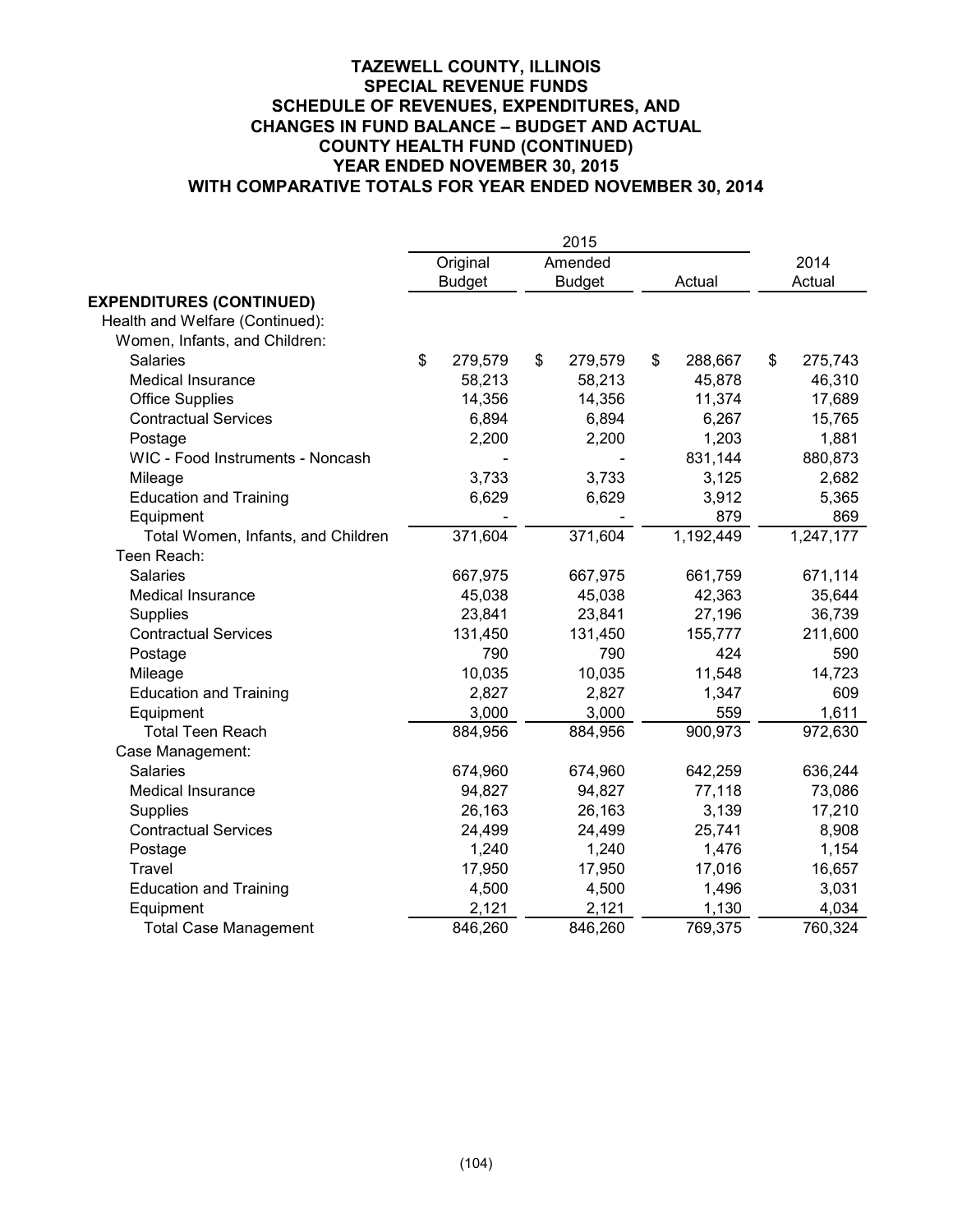## **TAZEWELL COUNTY, ILLINOIS SPECIAL REVENUE FUNDS SCHEDULE OF REVENUES, EXPENDITURES, AND CHANGES IN FUND BALANCE – BUDGET AND ACTUAL COUNTY HEALTH FUND (CONTINUED) YEAR ENDED NOVEMBER 30, 2015 WITH COMPARATIVE TOTALS FOR YEAR ENDED NOVEMBER 30, 2014**

|                                     | Original           | Amended          |                 | 2014            |
|-------------------------------------|--------------------|------------------|-----------------|-----------------|
|                                     | <b>Budget</b>      | <b>Budget</b>    | Actual          | Actual          |
| <b>EXPENDITURES (CONTINUED)</b>     |                    |                  |                 |                 |
| Health and Welfare (Continued):     |                    |                  |                 |                 |
| Dental Health Services:             |                    |                  |                 |                 |
| <b>Salaries</b>                     | \$<br>437,607      | \$<br>437,607    | \$<br>398,957   | \$<br>423,582   |
| <b>Medical Insurance</b>            | 65,663             | 65,663           | 44,649          | 53,076          |
| Dental Health Supplies              | 50,050             | 50,050           | 44,531          | 49,140          |
| Contractual                         | 25,000             | 25,000           | 30,508          | 20,294          |
| Postage                             | 200                | 200              | 252             | 218             |
| Mileage                             | 1,500              | 1,500            | 1,590           | 845             |
| <b>DHC Rent and Utilities</b>       | 59,000             | 59,000           | 53,006          | 63,275          |
| <b>Education and Training</b>       | 3,000              | 3,000            | 1,565           | 1,445           |
| Equipment                           | 10,000             | 10,000           | 15,597          | 384             |
| <b>Total Dental Health Services</b> | 652,020            | 652,020          | 590,655         | 612,259         |
| Special Grants:                     |                    |                  |                 |                 |
| Salaries                            | 623,849            | 623,849          | 555,859         | 684,542         |
| Medical Insurance                   | 87,423             | 87,423           | 73,389          | 97,211          |
| Supplies                            | 26,160             | 26,160           | 28,623          | 26,230          |
| <b>Contractual Services</b>         | 78,878             | 78,878           | 341,728         | 154,698         |
| <b>Patient Care</b>                 | 194,526            | 194,526          | 56,544          | 106,265         |
| <b>Bad Debt</b>                     |                    |                  | 203             |                 |
| Postage                             | 2,280              | 2,280            | 2,493           | 2,415           |
| Mileage                             | 14,946             | 14,946           | 9,234           | 16,232          |
| <b>Education and Training</b>       | 18,895             | 18,895           | 6,874           | 20,305          |
| Equipment                           | 1,850              | 1,850            | 2,194           | 6,164           |
| <b>Total Special Grants</b>         | 1,048,807          | 1,048,807        | 1,077,141       | 1,114,062       |
| Debt Service:                       |                    |                  |                 |                 |
| Principal                           | 37,000             | 37,000           | 25,257          | 24,730          |
| Interest                            |                    |                  | 4,774           | 5,301           |
| <b>Total Debt Service</b>           | 37,000             | 37,000           | 30,031          | 30,031          |
| <b>Total Expenditures</b>           | 5,747,810          | 5,747,810        | 6,523,488       | 6,525,461       |
| Net Change in Fund Balance          | (201, 131)<br>- \$ | (201, 131)<br>\$ | 2,402           | 129,784         |
| <b>FUND BALANCE</b>                 |                    |                  |                 |                 |
| Beginning of Year                   |                    |                  | 3,535,848       | 3,406,064       |
| End of Year                         |                    |                  | 3,538,250<br>\$ | 3,535,848<br>\$ |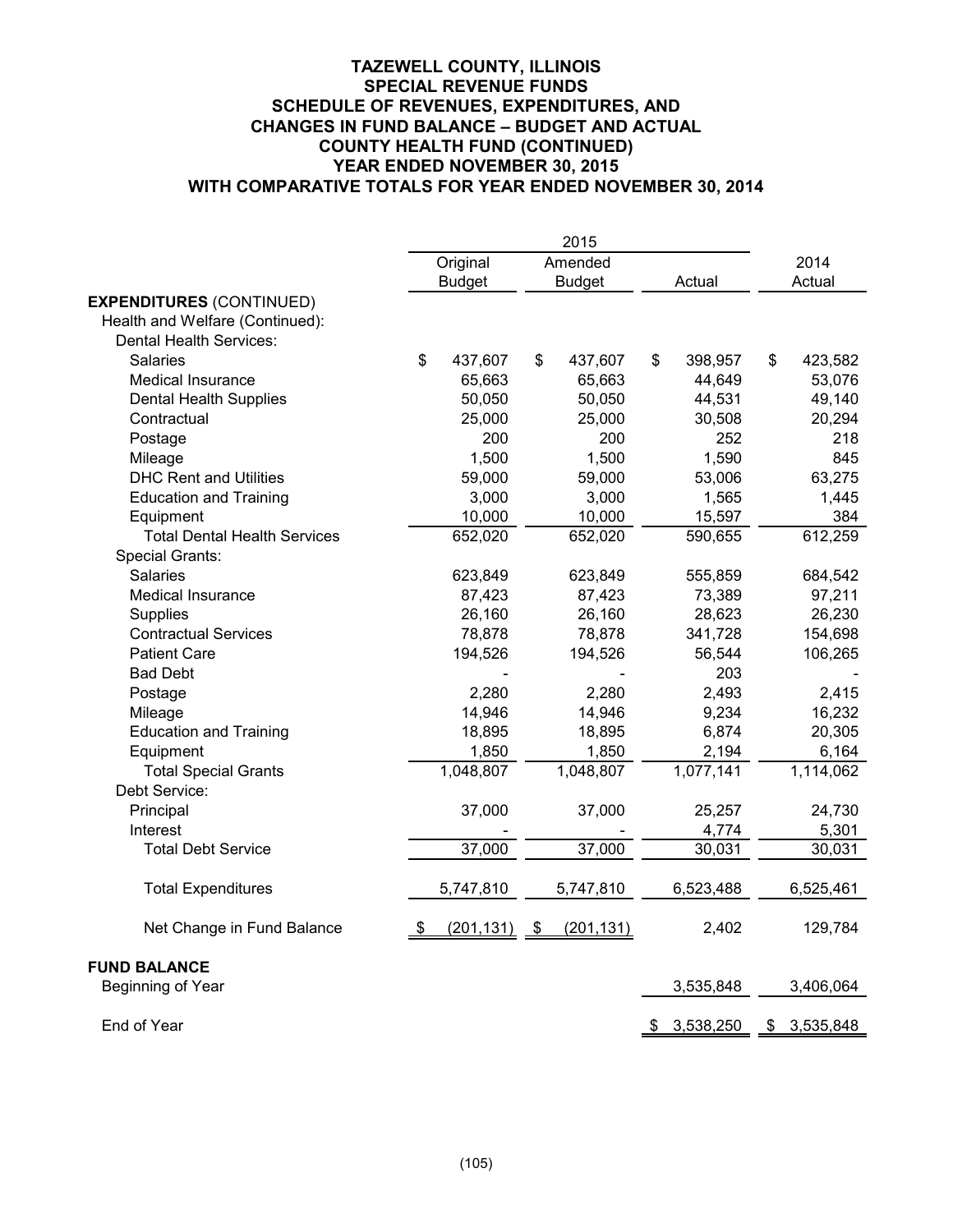## **TAZEWELL COUNTY, ILLINOIS SPECIAL REVENUE FUNDS SCHEDULE OF REVENUES, EXPENDITURES, AND CHANGES IN FUND BALANCE – BUDGET AND ACTUAL SOCIAL SECURITY FUND YEAR ENDED NOVEMBER 30, 2015 WITH COMPARATIVE TOTALS FOR YEAR ENDED NOVEMBER 30, 2014**

|                                          |               |    | 2015          |               |                 |
|------------------------------------------|---------------|----|---------------|---------------|-----------------|
|                                          | Original      |    | Amended       |               | 2014            |
|                                          | <b>Budget</b> |    | <b>Budget</b> | Actual        | Actual          |
| <b>REVENUES</b>                          |               |    |               |               |                 |
| <b>Taxes - General Property Taxes</b>    | \$<br>950,000 | \$ | 950,000       | \$<br>933,718 | \$<br>799,055   |
| Taxes - Public Safety Sales Tax          | 518,367       |    | 518,367       | 574,493       | 524,268         |
| Total Revenues                           | 1,468,367     |    | 1,468,367     | 1,508,211     | 1,323,323       |
| <b>EXPENDITURES</b><br>Retirement:       |               |    |               |               |                 |
| <b>Social Security</b>                   | 1,733,665     |    | 1,733,665     | 1,529,978     | 1,445,140       |
| Net Change in Fund Balance               | (265, 298)    | -S | (265, 298)    | (21, 767)     | (121, 817)      |
| <b>FUND BALANCE</b><br>Beginning of Year |               |    |               | 1,088,298     | 1,210,115       |
| End of Year                              |               |    |               | 1,066,531     | \$<br>1,088,298 |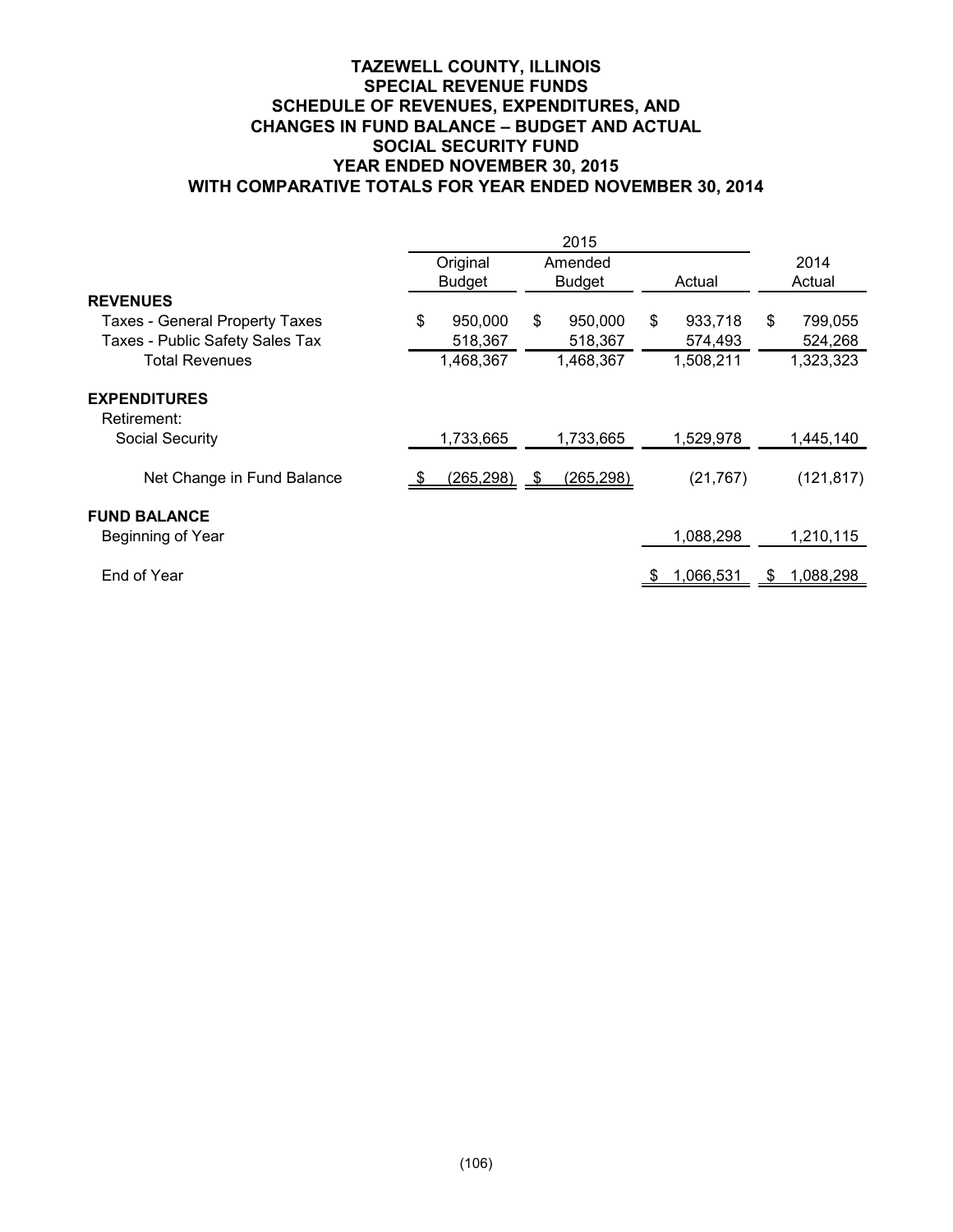## **TAZEWELL COUNTY, ILLINOIS SPECIAL REVENUE FUNDS SCHEDULE OF REVENUES, EXPENDITURES, AND CHANGES IN FUND BALANCE – BUDGET AND ACTUAL ANIMAL CONTROL FUND YEAR ENDED NOVEMBER 30, 2015 WITH COMPARATIVE TOTALS FOR YEAR ENDED NOVEMBER 30, 2014**

|                                           |               | 2015          |               |               |
|-------------------------------------------|---------------|---------------|---------------|---------------|
|                                           | Original      | Amended       |               | 2014          |
|                                           | <b>Budget</b> | <b>Budget</b> | Actual        | Actual        |
| <b>REVENUES</b>                           |               |               |               |               |
| Charges for Services - Registration Fees, |               |               |               |               |
| Kennel Services, City Contracts           | \$<br>455,394 | \$<br>455,394 | \$<br>478,184 | \$<br>434,328 |
| <b>Fines and Forfeitures</b>              | 16,500        | 16,500        | 18,825        | 17,200        |
| Interest                                  | 250           | 250           | 403           | 399           |
| Donations                                 | 2,000         | 2,000         | 2,760         | 3,133         |
| Miscellaneous                             | 3,000         | 3,000         | 2,117         | 1,626         |
| <b>Total Revenues</b>                     | 477,144       | 477,144       | 502,289       | 456,686       |
| <b>EXPENDITURES</b>                       |               |               |               |               |
| Health and Welfare:                       |               |               |               |               |
| Department Head Salary                    | 49,101        | 53,899        | 53,899        | 53,313        |
| Kennel Manager                            | 24,449        | 31,227        | 29,599        | 24,156        |
| Animal Rabies Warden                      | 74,962        | 74,962        | 58,067        | 43,657        |
| Kennel Assistant                          | 32,189        | 37,032        | 36,067        | 23,808        |
| On-Call                                   | 9,600         | 9,600         | 9,560         | 9,460         |
| <b>Clerk Hire</b>                         | 53,138        | 61,028        | 58,837        | 42,735        |
| Part-Time Help                            | 5,500         | 5,500         | 5,213         | 10,486        |
| Overtime                                  | 16,491        | 22,491        | 21,597        | 13,998        |
| <b>IMRF</b>                               | 31,303        | 31,303        | 39,331        | 31,278        |
| <b>Social Security</b>                    | 17,900        | 17,900        | 19,549        | 15,702        |
| <b>Medical Insurance</b>                  | 39,548        | 39,548        | 49,219        | 41,360        |
| <b>Office Supplies</b>                    | 750           | 750           | 582           | 728           |
| Dues/Certifications                       | 1,000         | 1,000         | 150           |               |
| Feed                                      | 1,300         | 1,300         | 569           | 629           |
| Drugs, Vaccines, and Medical Supplies     | 3,020         | 3,020         | 3,179         | 3,010         |
| Cleaning, Maintenance, and Chemical       |               |               |               |               |
| Supplies                                  | 4,250         | 4,250         | 3,868         | 4,158         |
| Gasoline                                  | 18,400        | 18,200        | 9,335         | 11,136        |
| Uniforms                                  | 750           | 805           | 802           | 577           |
| <b>Veterinary Office Service</b>          | 22,454        | 22,454        | 22,454        | 22,454        |
| Telephone                                 | 3,090         | 3,090         | 2,799         | 3,316         |
| <b>Cellular Telephone</b>                 | 1,698         | 1,798         | 1,715         | 1,846         |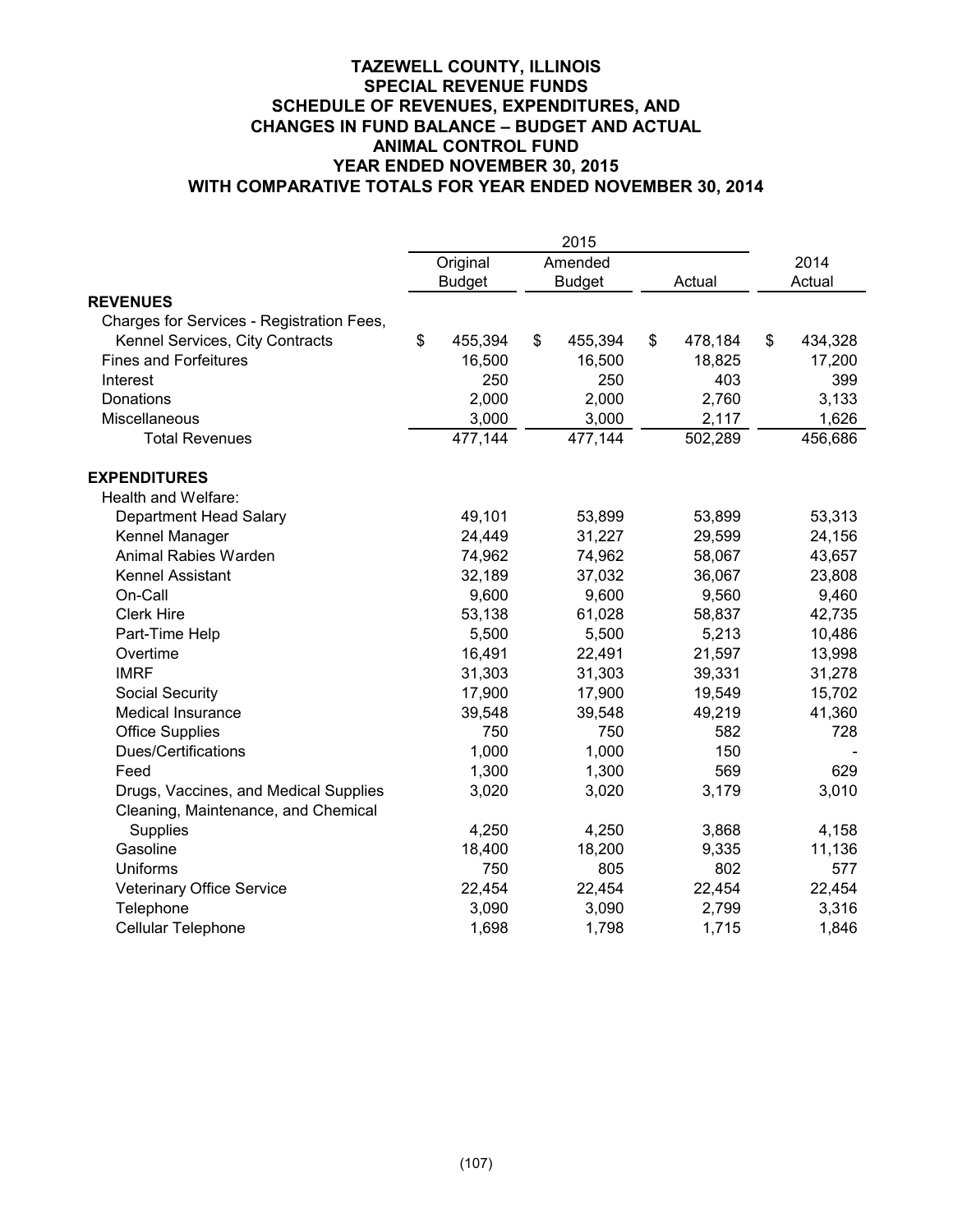## **TAZEWELL COUNTY, ILLINOIS SPECIAL REVENUE FUNDS SCHEDULE OF REVENUES, EXPENDITURES, AND CHANGES IN FUND BALANCE – BUDGET AND ACTUAL ANIMAL CONTROL FUND (CONTINUED) YEAR ENDED NOVEMBER 30, 2015 WITH COMPARATIVE TOTALS FOR YEAR ENDED NOVEMBER 30, 2014**

|                                             |      | Original      | Amended         |           |         | 2014          |
|---------------------------------------------|------|---------------|-----------------|-----------|---------|---------------|
|                                             |      | <b>Budget</b> | <b>Budget</b>   |           | Actual  | Actual        |
| <b>EXPENDITURES (CONTINUED)</b>             |      |               |                 |           |         |               |
| Health and Welfare (Continued):             |      |               |                 |           |         |               |
| Postage                                     | \$   | 16,475        | \$<br>18,375    | \$        | 17,846  | \$<br>16,604  |
| <b>Communication Center</b>                 |      | 5,390         | 5,390           |           | 5,068   | 4,920         |
| <b>Alarm Service</b>                        |      | 703           | 803             |           | 791     | 750           |
| Mileage                                     |      | 1,000         | 945             |           | 437     | 196           |
| Printing                                    |      | 500           | 500             |           | 500     | 500           |
| Gas, Electricity, and Water                 |      | 9,811         | 9,811           |           | 7,268   | 7,893         |
| <b>Garbage Collection</b>                   |      | 1,600         | 1,600           |           | 1,508   | 1,508         |
| Maintenance                                 |      | 7,568         | 7,568           |           | 7,780   | 6,271         |
| <b>Education and Training</b>               |      | 1,000         | 1,000           |           | 100     | 1,113         |
| Claims                                      |      | 500           | 300             |           |         |               |
| <b>Veterinary Association</b>               |      | 5,000         | 6,500           |           | 5,450   | 4,151         |
| Spay/Neuter Deposit Reimbursement           |      | 5,250         | 3,950           |           | 3,041   | 4,705         |
| New Equipment                               |      | 23,000        | 21,100          |           | 3,145   | 4,475         |
| <b>Technology Upgrades</b>                  |      | 3,000         | 3,000           |           | 2,358   |               |
| <b>Building Construction and Remodeling</b> |      |               |                 |           |         | 4,754         |
| Contingency                                 |      | 25,286        | 9,007           |           |         |               |
| <b>Total Expenditures</b>                   |      | 531,006       | 531,006         |           | 481,683 | 415,647       |
| Net Change in Fund Balance                  | - \$ | (53, 862)     | \$<br>(53, 862) |           | 20,606  | 41,039        |
| <b>FUND BALANCE</b>                         |      |               |                 |           |         |               |
| Beginning of Year                           |      |               |                 |           | 713,239 | 672,200       |
| End of Year                                 |      |               |                 | <u>\$</u> | 733,845 | \$<br>713,239 |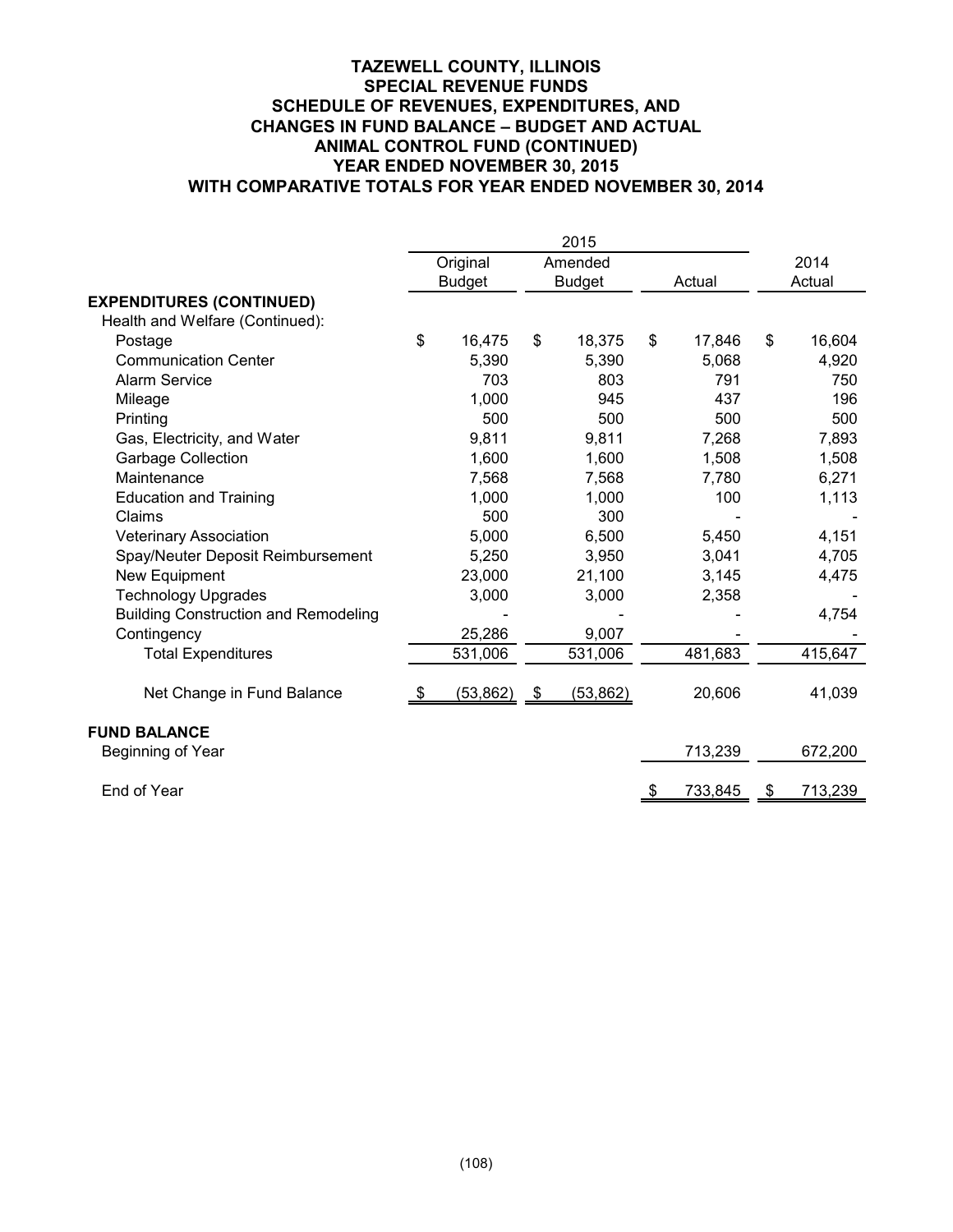## **TAZEWELL COUNTY, ILLINOIS SPECIAL REVENUE FUNDS SCHEDULE OF REVENUES, EXPENDITURES, AND CHANGES IN FUND BALANCE – BUDGET AND ACTUAL TORT JUDGMENT FUND YEAR ENDED NOVEMBER 30, 2015 WITH COMPARATIVE TOTALS FOR YEAR ENDED NOVEMBER 30, 2014**

|                                       |      | Original      |      | Amended       |               |            |    | 2014      |
|---------------------------------------|------|---------------|------|---------------|---------------|------------|----|-----------|
|                                       |      | <b>Budget</b> |      | <b>Budget</b> |               | Actual     |    | Actual    |
| <b>REVENUES</b>                       |      |               |      |               |               |            |    |           |
| <b>Taxes - General Property Taxes</b> | \$   | 675,000       | \$   | 675,000       | \$            | 663,529    | \$ | 666,618   |
| Interest                              |      | 400           |      | 400           |               | 531        |    | 547       |
| <b>Total Revenues</b>                 |      | 675,400       |      | 675,400       |               | 664,060    |    | 667,165   |
| <b>EXPENDITURES</b>                   |      |               |      |               |               |            |    |           |
| <b>Administrative Costs:</b>          |      |               |      |               |               |            |    |           |
| <b>Workmen's Compensation</b>         |      | 410,500       |      | 410,500       |               | 342,755    |    | 397,015   |
| Unemployment Insurance                |      | 45,000        |      | 45,000        |               | 19,302     |    | 11,646    |
| <b>Outside Defense</b>                |      | 100,000       |      | 100,000       |               | 92,051     |    | 8,281     |
| <b>Risk Management</b>                |      | 3,000         |      | 3,000         |               | 426        |    | 42        |
| Stop Loss Reinsurance:                |      |               |      |               |               |            |    |           |
| Property                              |      | 45,030        |      | 45,030        |               | 42,866     |    | 31,260    |
| <b>General Liability</b>              |      | 170,000       |      | 170,000       |               | 178,913    |    | 135,087   |
| <b>Bonds</b>                          |      | 11,000        |      | 11,000        |               | 865        |    | 9,251     |
| <b>Broker/TPA Fees</b>                |      | 30,000        |      | 30,000        |               | 39,000     |    | 40,322    |
| Physical Damage/Loss Replacement      |      | 45,000        |      | 45,000        |               | 45,786     |    | 39,420    |
| Contingency                           |      | 48,887        |      | 48,887        |               |            |    |           |
| Automobile                            |      | 18,200        |      | 18,200        |               | 26,177     |    | 19,487    |
| <b>Liability Claims</b>               |      | 100,000       |      | 100,000       |               | 5,785      |    | 24,391    |
| <b>Total Expenditures</b>             |      | 1,026,617     |      | 1,026,617     |               | 793,926    |    | 716,202   |
| Net Change in Fund Balance            | - \$ | (351, 217)    | - \$ | (351, 217)    |               | (129, 866) |    | (49, 037) |
| <b>FUND BALANCE</b>                   |      |               |      |               |               |            |    |           |
| Beginning of Year                     |      |               |      |               |               | 1,108,697  |    | 1,157,734 |
| End of Year                           |      |               |      |               | $\frac{1}{2}$ | 978,831    | S. | 1,108,697 |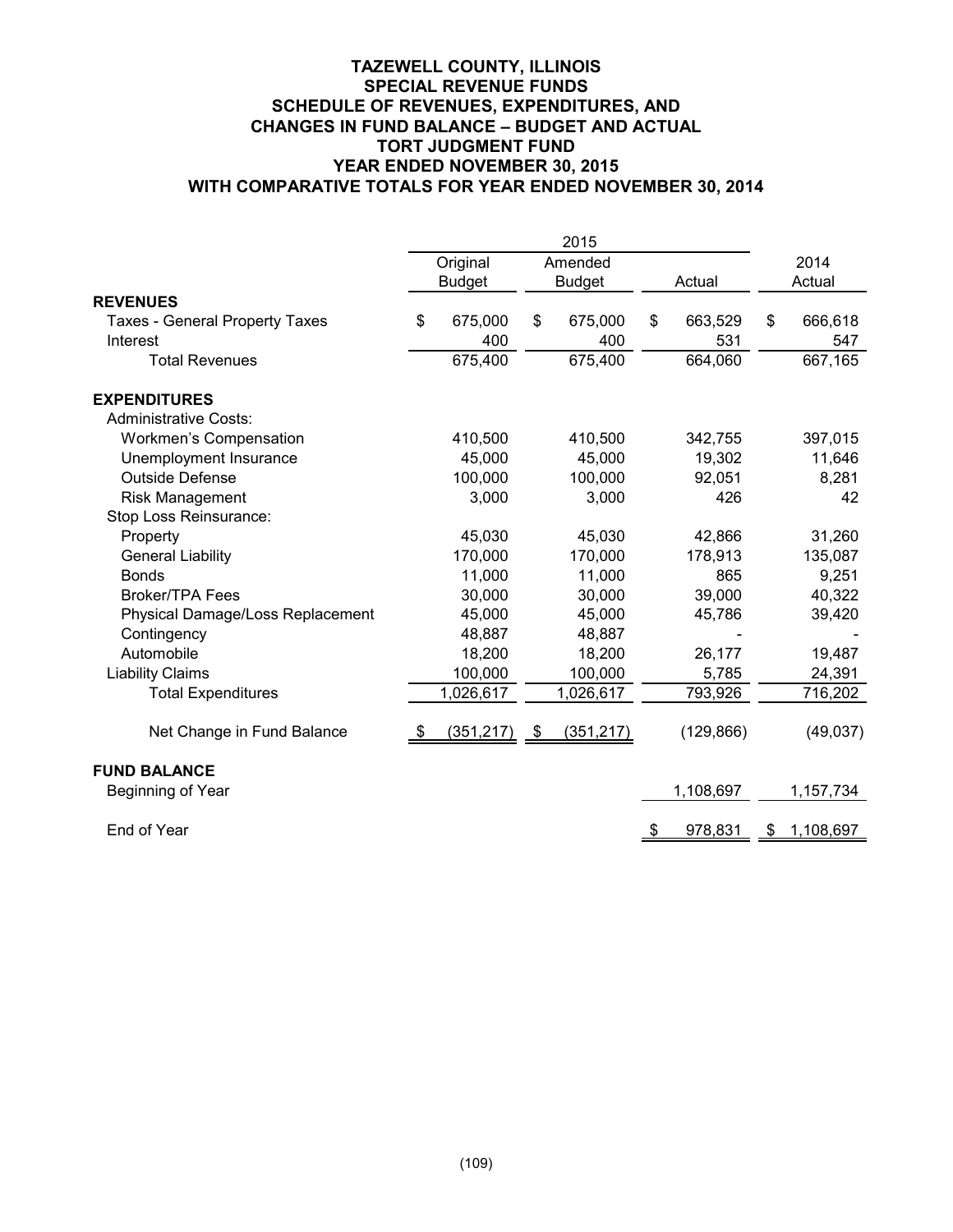## **TAZEWELL COUNTY, ILLINOIS SPECIAL REVENUE FUNDS SCHEDULE OF REVENUES, EXPENDITURES, AND CHANGES IN FUND BALANCE – BUDGET AND ACTUAL PERSONS WITH DEVELOPMENTAL DISABILITIES FUND YEAR ENDED NOVEMBER 30, 2015 WITH COMPARATIVE TOTALS FOR YEAR ENDED NOVEMBER 30, 2014**

|                                        | Original      |    | Amended       |    |           |    | 2014      |
|----------------------------------------|---------------|----|---------------|----|-----------|----|-----------|
|                                        | <b>Budget</b> |    | <b>Budget</b> |    | Actual    |    | Actual    |
| <b>REVENUES</b>                        |               |    |               |    |           |    |           |
| <b>Taxes - General Property Taxes</b>  | \$<br>555,000 | \$ | 555,000       | \$ | 545,553   | \$ | 532,950   |
| <b>EXPENDITURES</b>                    |               |    |               |    |           |    |           |
| Health and Welfare:                    |               |    |               |    |           |    |           |
| <b>CIRT Convention</b>                 |               |    |               |    |           |    | 350       |
| <b>Special Recreation</b>              | 10,882        |    | 10,882        |    | 10,882    |    | 10,363    |
| Central Illinois Riding Therapy        | 27,850        |    | 27,850        |    | 27,850    |    | 25,380    |
| Fondulac Park                          | 10,882        |    | 10,882        |    | 10,882    |    | 10,363    |
| <b>Tazewell County Resource Center</b> | 535,050       |    | 535,050       |    | 535,050   |    | 503,000   |
| Contingency                            | 29,233        |    | 29,233        |    |           |    |           |
| <b>Total Expenditures</b>              | 613,897       |    | 613,897       |    | 584,664   |    | 549,456   |
| Net Change in Fund Balance             | (58, 897)     | Ъ  | (58,897)      |    | (39, 111) |    | (16, 506) |
| <b>FUND BALANCE</b>                    |               |    |               |    |           |    |           |
| Beginning of Year                      |               |    |               |    | 76,434    |    | 92,940    |
| End of Year                            |               |    |               |    | 37,323    | æ. | 76,434    |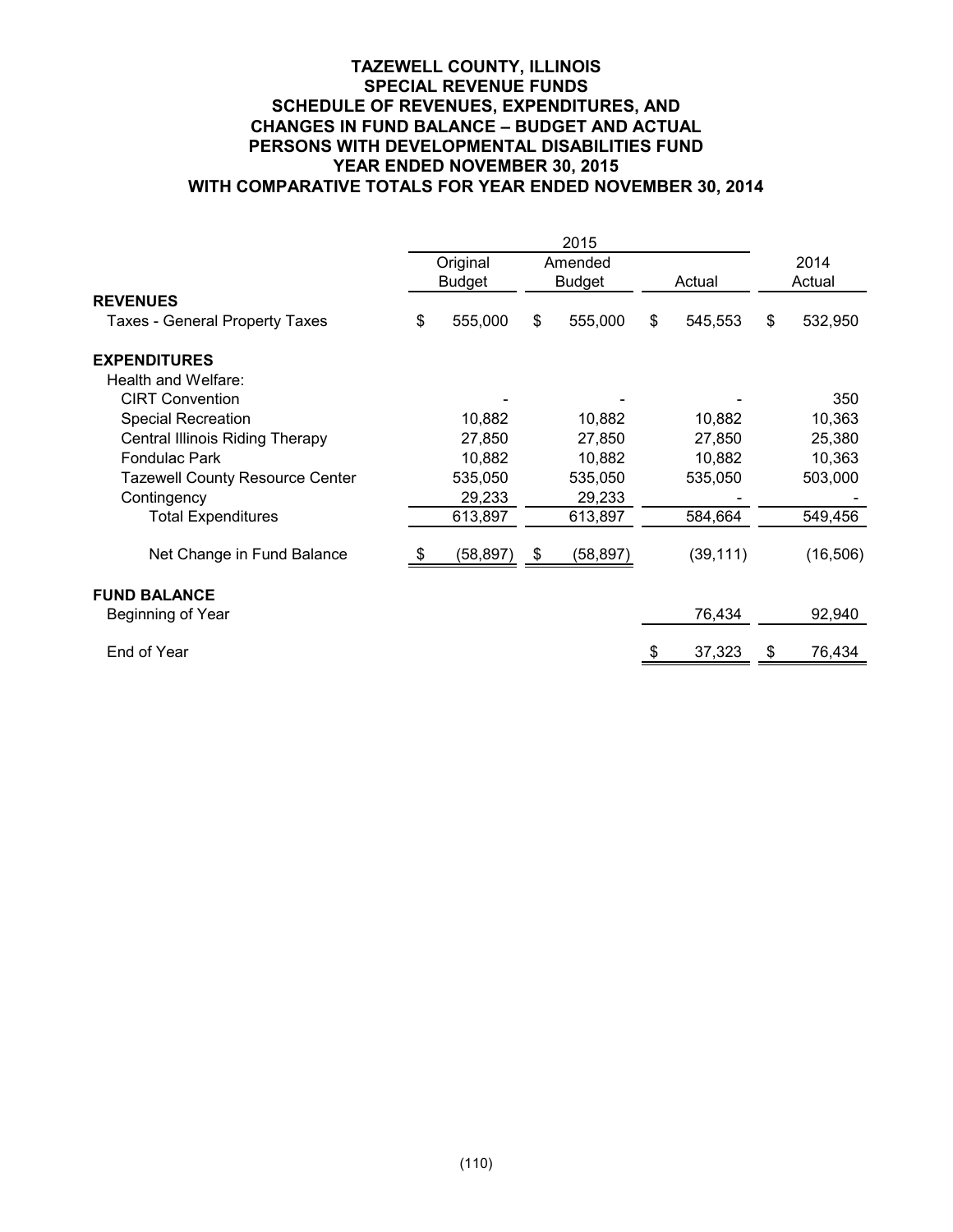## **TAZEWELL COUNTY, ILLINOIS SPECIAL REVENUE FUNDS SCHEDULE OF REVENUES, EXPENDITURES, AND CHANGES IN FUND BALANCE – BUDGET AND ACTUAL VETERANS' ASSISTANCE FUND YEAR ENDED NOVEMBER 30, 2015 WITH COMPARATIVE TOTALS FOR YEAR ENDED NOVEMBER 30, 2014**

|                                       | 2015 |               |    |               |    |          |    |         |
|---------------------------------------|------|---------------|----|---------------|----|----------|----|---------|
|                                       |      | Original      |    | Amended       |    |          |    | 2014    |
|                                       |      | <b>Budget</b> |    | <b>Budget</b> |    | Actual   |    | Actual  |
| <b>REVENUES</b>                       |      |               |    |               |    |          |    |         |
| <b>Taxes - General Property Taxes</b> | \$   | 205,000       | \$ | 205,000       | \$ | 201,726  | \$ | 200,752 |
| Miscellaneous Income                  |      |               |    |               |    | 1,913    |    | 2,745   |
| <b>Total Revenues</b>                 |      | 205,000       |    | 205,000       |    | 203,639  |    | 203,497 |
| <b>EXPENDITURES</b>                   |      |               |    |               |    |          |    |         |
| Health and Welfare:                   |      |               |    |               |    |          |    |         |
| Department Head                       |      | 43,625        |    | 54,101        |    | 54,319   |    | 43,630  |
| <b>Clerk Hire</b>                     |      | 26,634        |    | 34,992        |    | 34,996   |    | 26,704  |
| <b>Medical Insurance</b>              |      | 13,467        |    | 23,613        |    | 22,389   |    | 12,243  |
| <b>Office Supplies</b>                |      | 600           |    | 600           |    | 427      |    | 484     |
| Food                                  |      | 7,000         |    | 7,000         |    | 6,920    |    | 9,740   |
| Dues and Subscriptions                |      | 225           |    | 225           |    | 225      |    | 225     |
| Telephone                             |      | 1,350         |    | 1,350         |    | 1,252    |    | 1,223   |
| Postage                               |      | 325           |    | 525           |    | 476      |    | 315     |
| Mileage                               |      | 3,700         |    | 3,700         |    | 3,708    |    | 3,960   |
| <b>Indigent Burial</b>                |      | 3,000         |    | 3,000         |    | 2,990    |    | 2,835   |
| <b>Emergency Assistance</b>           |      | 110,000       |    | 91,326        |    | 86,024   |    | 95,947  |
| New Equipment                         |      | 200           |    | 200           |    |          |    | 419     |
| <b>Total Expenditures</b>             |      | 220,632       |    | 220,632       |    | 213,726  |    | 197,725 |
| Net Change in Fund Balance            | - \$ | (15, 632)     | \$ | (15, 632)     |    | (10,087) |    | 5,772   |
| <b>FUND BALANCE</b>                   |      |               |    |               |    |          |    |         |
| Beginning of Year                     |      |               |    |               |    | 182,358  |    | 176,586 |
| End of Year                           |      |               |    |               |    | 172,271  | \$ | 182,358 |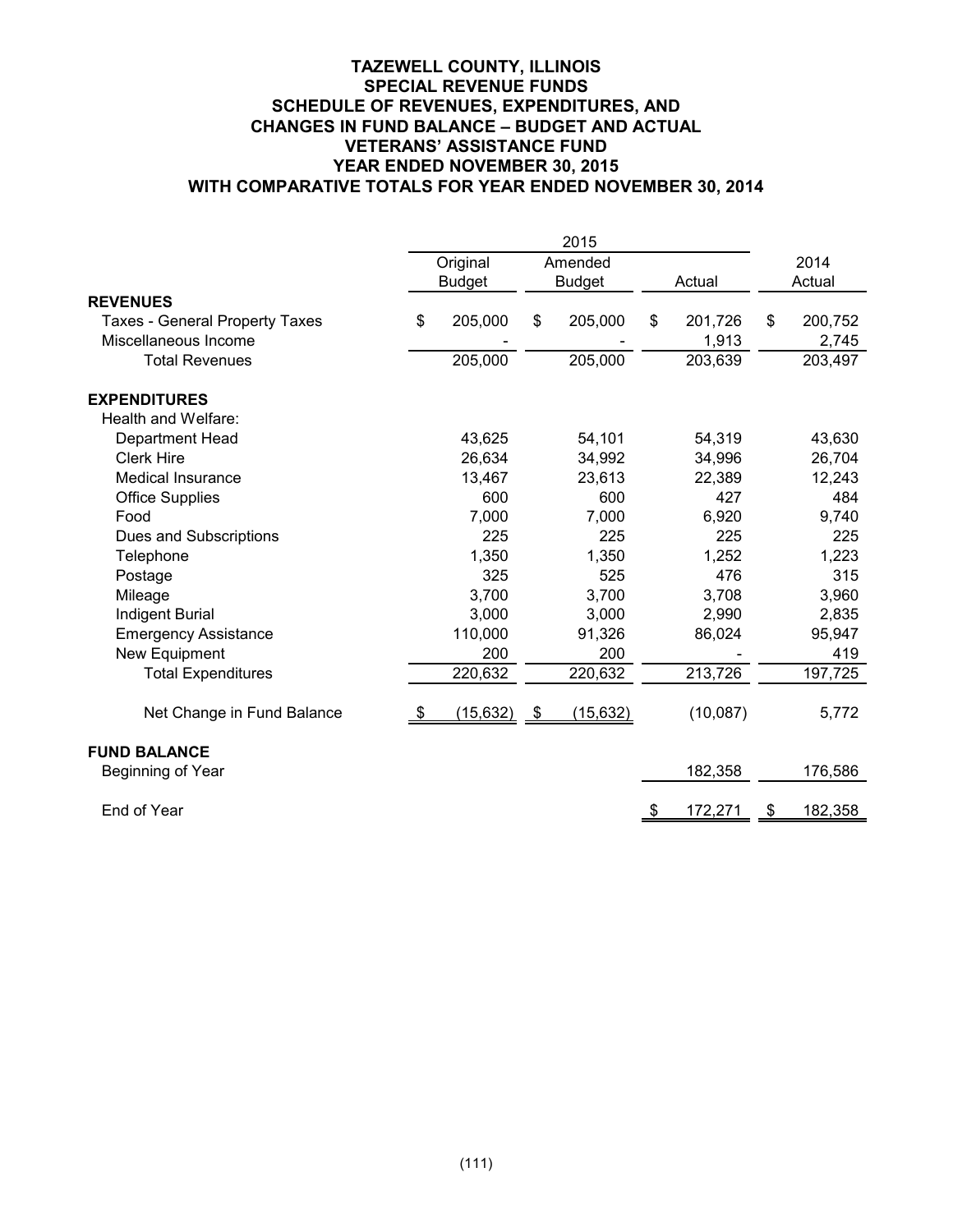## **TAZEWELL COUNTY, ILLINOIS SPECIAL REVENUE FUNDS SCHEDULE OF REVENUES, EXPENDITURES, AND CHANGES IN FUND BALANCE – BUDGET AND ACTUAL LAW LIBRARY FUND YEAR ENDED NOVEMBER 30, 2015 WITH COMPARATIVE TOTALS FOR YEAR ENDED NOVEMBER 30, 2014**

|                                         | Original      |      | Amended       |    |         | 2014         |
|-----------------------------------------|---------------|------|---------------|----|---------|--------------|
|                                         | <b>Budget</b> |      | <b>Budget</b> |    | Actual  | Actual       |
| <b>REVENUES</b>                         |               |      |               |    |         |              |
| Charges for Services - Law Library Fees | \$<br>57,500  | \$   | 57,500        | \$ | 47,684  | \$<br>56,783 |
| <b>EXPENDITURES</b>                     |               |      |               |    |         |              |
| Judicial:                               |               |      |               |    |         |              |
| Part-Time Personnel                     | 11,000        |      | 11,000        |    | 4,170   | 4,927        |
| Books and Records                       | 65,000        |      | 65,000        |    | 51,786  | 52,841       |
| Total Expenditures                      | 76,000        |      | 76,000        |    | 55,956  | 57,768       |
| Net Change in Fund Balance              | (18, 500)     | - \$ | (18,500)      |    | (8,272) | (985)        |
| <b>FUND BALANCE</b>                     |               |      |               |    |         |              |
| Beginning of Year                       |               |      |               |    | 104,469 | 105,454      |
| End of Year                             |               |      |               |    | 96,197  | 104,469      |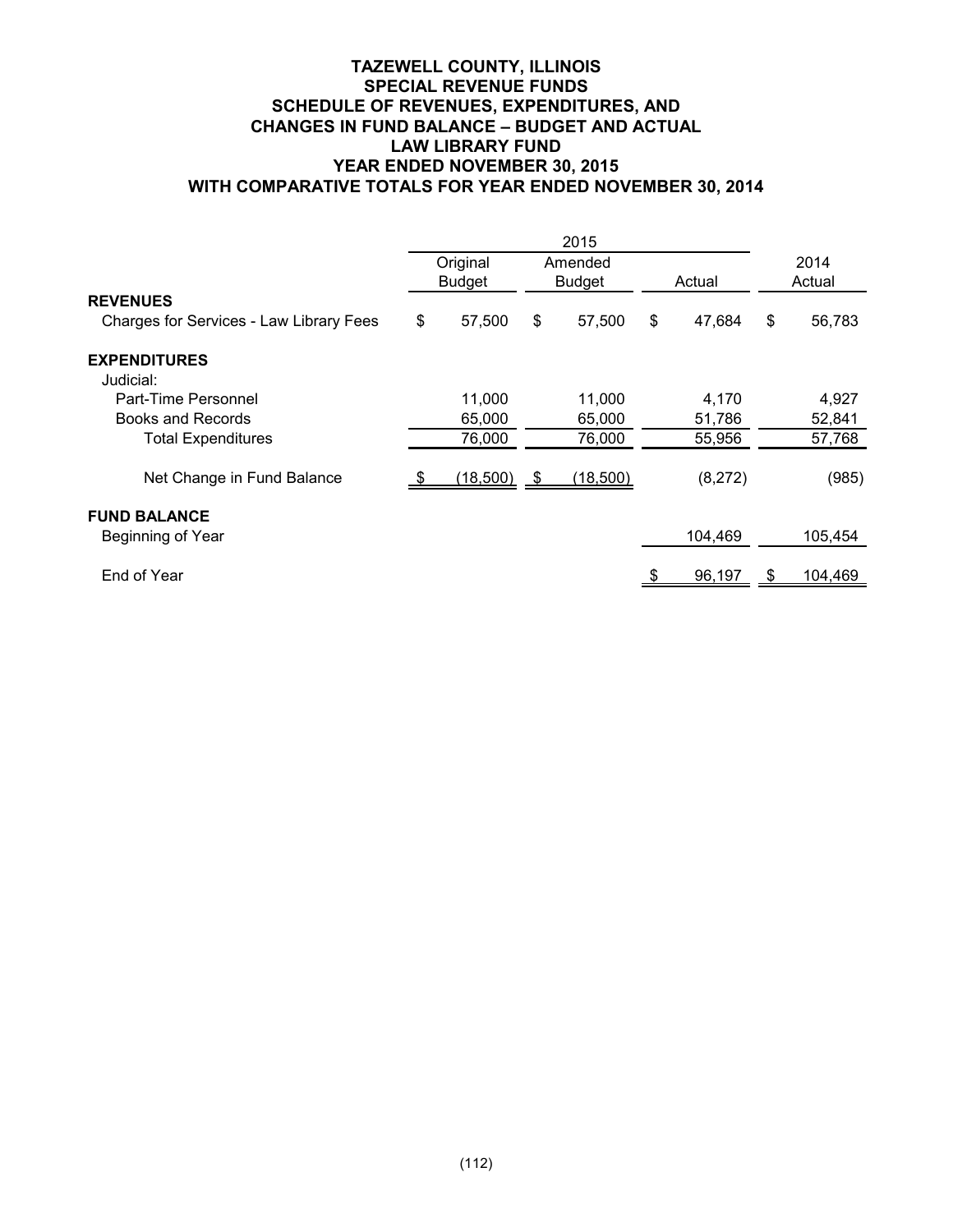## **TAZEWELL COUNTY, ILLINOIS SPECIAL REVENUE FUNDS SCHEDULE OF REVENUES, EXPENDITURES, AND CHANGES IN FUND BALANCE – BUDGET AND ACTUAL CIRCUIT CLERK AUTOMATION FUND YEAR ENDED NOVEMBER 30, 2015 WITH COMPARATIVE TOTALS FOR YEAR ENDED NOVEMBER 30, 2014**

|                                          |      | Original      | Amended       |    |         | 2014          |
|------------------------------------------|------|---------------|---------------|----|---------|---------------|
|                                          |      | <b>Budget</b> | <b>Budget</b> |    | Actual  | Actual        |
| <b>REVENUES</b>                          |      |               |               |    |         |               |
| <b>Charges for Services - Automation</b> |      |               |               |    |         |               |
| Revenue                                  | \$   | 295,000       | \$<br>295,000 | \$ | 567,274 | \$<br>300,444 |
| Interest                                 |      | 500           | 500           |    | 1,506   | 468           |
| <b>Total Revenues</b>                    |      | 295,500       | 295,500       |    | 568,780 | 300,912       |
| <b>EXPENDITURES</b>                      |      |               |               |    |         |               |
| Judicial:                                |      |               |               |    |         |               |
| <b>Clerk Hire</b>                        |      | 23,404        | 23,404        |    | 29,750  | 19,276        |
| Clerk Hire - Exempt                      |      | 79,271        | 79,271        |    | 86,401  | 80,430        |
| Supplies                                 |      | 12,000        | 12,000        |    | 6,950   | 8,538         |
| Contractual                              |      | 26,000        | 26,000        |    | 20,066  | 17,103        |
| Mileage                                  |      | 320           | 320           |    | 159     | 161           |
| <b>Education and Training</b>            |      | 2,000         | 2,000         |    | 1,910   | 2,154         |
| Equipment                                |      | 40,000        | 40,000        |    | 40,910  | 23,233        |
| <b>Total Expenditures</b>                |      | 182,995       | 182,995       |    | 186,146 | 150,895       |
| Net Change in Fund Balance               | - 56 | 112,505       | \$<br>112,505 |    | 382,634 | 150,017       |
| <b>FUND BALANCE</b>                      |      |               |               |    |         |               |
| Beginning of Year                        |      |               |               |    | 351,439 | 201,422       |
| End of Year                              |      |               |               | \$ | 734,073 | \$<br>351,439 |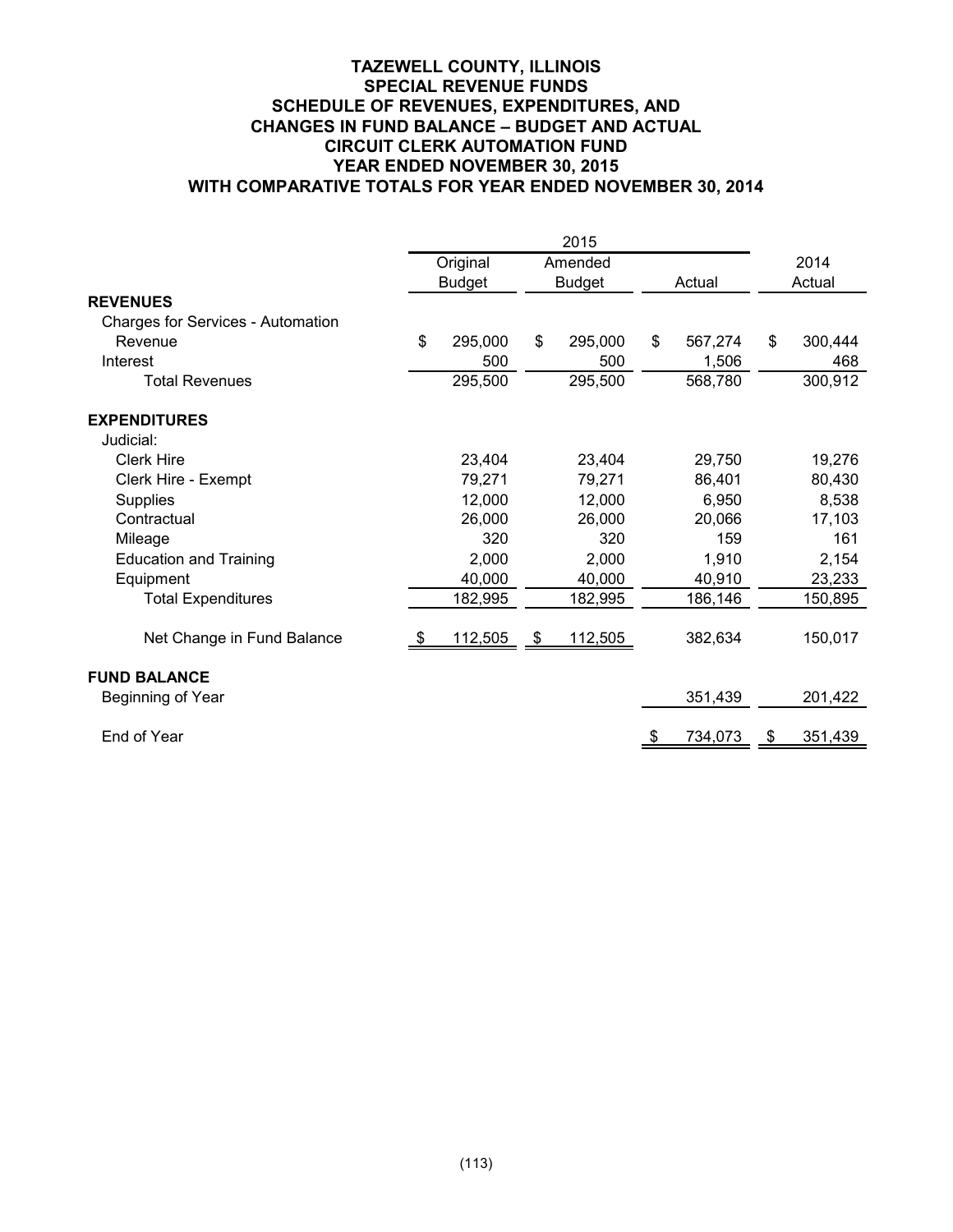## **TAZEWELL COUNTY, ILLINOIS SPECIAL REVENUE FUNDS SCHEDULE OF REVENUES, EXPENDITURES, AND CHANGES IN FUND BALANCE – BUDGET AND ACTUAL ECONOMIC DEVELOPMENT GRANT FUND YEAR ENDED NOVEMBER 30, 2015 WITH COMPARATIVE TOTALS FOR YEAR ENDED NOVEMBER 30, 2014**

|                               |               | 2015     |               |    |         |      |         |  |  |
|-------------------------------|---------------|----------|---------------|----|---------|------|---------|--|--|
|                               | Original      |          | Amended       |    |         |      | 2014    |  |  |
|                               | <b>Budget</b> |          | <b>Budget</b> |    | Actual  |      | Actual  |  |  |
| <b>REVENUES</b>               |               |          |               |    |         |      |         |  |  |
| Loan Repayment                | \$<br>137,271 | \$       | 137,271       | \$ | 227,042 | \$   | 163,870 |  |  |
| Interest                      | 500           |          | 500           |    | 16,630  |      | 19,117  |  |  |
| <b>Total Revenues</b>         | 137,771       |          | 137,771       |    | 243,672 |      | 182,987 |  |  |
| <b>EXPENDITURES</b>           |               |          |               |    |         |      |         |  |  |
| <b>Community Development:</b> |               |          |               |    |         |      |         |  |  |
| Loan Disbursements            | 150,000       |          | 150,000       |    |         |      |         |  |  |
| Net Change in Fund Balance    | (12, 229)     | <u>s</u> | (12, 229)     |    | 243,672 |      | 182,987 |  |  |
| <b>FUND BALANCE</b>           |               |          |               |    |         |      |         |  |  |
| Beginning of Year             |               |          |               |    | 461,033 |      | 278,046 |  |  |
| End of Year                   |               |          |               |    | 704,705 | - \$ | 461,033 |  |  |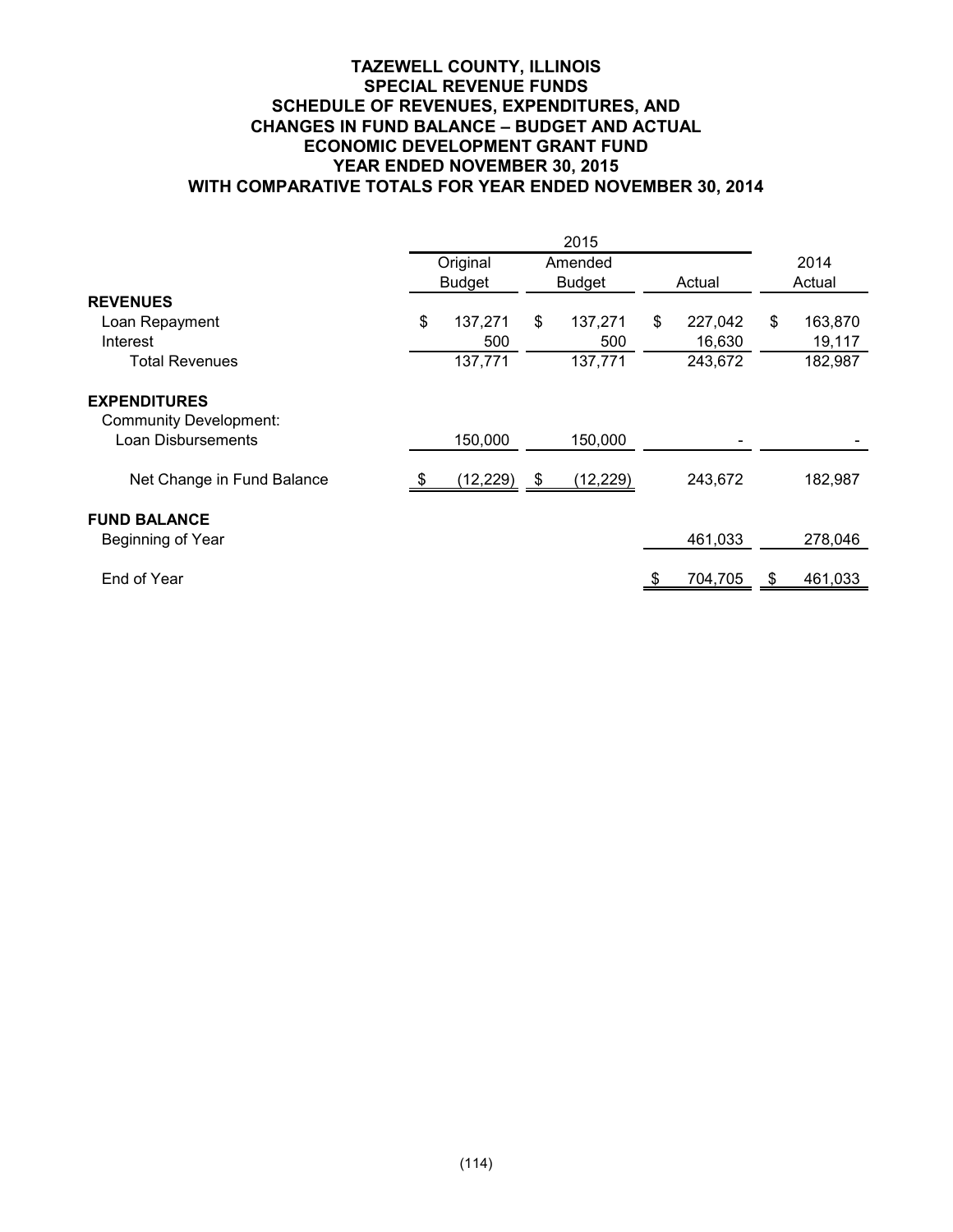## **TAZEWELL COUNTY, ILLINOIS SPECIAL REVENUE FUNDS SCHEDULE OF REVENUES, EXPENDITURES, AND CHANGES IN FUND BALANCE – BUDGET AND ACTUAL COUNTY RECORDER AUTOMATION FUND YEAR ENDED NOVEMBER 30, 2015 WITH COMPARATIVE TOTALS FOR YEAR ENDED NOVEMBER 30, 2014**

|                                       |      | Original      | Amended       |              |         | 2014          |
|---------------------------------------|------|---------------|---------------|--------------|---------|---------------|
|                                       |      | <b>Budget</b> | <b>Budget</b> |              | Actual  | Actual        |
| <b>REVENUES</b>                       |      |               |               |              |         |               |
| <b>Charges for Services:</b>          |      |               |               |              |         |               |
| <b>Automation Revenue</b>             | \$   | 90,000        | \$<br>90,000  | \$           | 109,228 | \$<br>71,151  |
| <b>GIS Revenue</b>                    |      | 25,000        | 25,000        |              | 21,630  | 21,320        |
| Interest                              |      |               |               |              | 401     |               |
| <b>Total Revenues</b>                 |      | 115,000       | 115,000       |              | 131,259 | 92,471        |
| <b>EXPENDITURES</b>                   |      |               |               |              |         |               |
| <b>General Governmental Services:</b> |      |               |               |              |         |               |
| Part-Time Help                        |      | 12,000        | 12,000        |              | 10,645  | 13,239        |
| Illinois Municipal Retirement         |      | 1,800         | 1,800         |              | 1,739   | 1,847         |
| Social Security                       |      | 1,000         | 1,000         |              | 814     | 1,013         |
| <b>Books and Records</b>              |      | 3,500         | 1,300         |              |         | 5,430         |
| <b>Contractual Services</b>           |      | 2,500         | 700           |              | 289     |               |
| <b>Computer User Fee</b>              |      | 70,000        | 71,800        |              | 71,795  | 54,088        |
| Equipment                             |      | 20,000        | 22,200        |              | 22,150  |               |
| <b>Total Expenditures</b>             |      | 110,800       | 110,800       |              | 107,432 | 75,617        |
| Net Change in Fund Balance            | - \$ | 4,200         | \$<br>4,200   |              | 23,827  | 16,854        |
| <b>FUND BALANCE</b>                   |      |               |               |              |         |               |
| Beginning of Year                     |      |               |               |              | 175,167 | 158,313       |
| End of Year                           |      |               |               | $\triangleq$ | 198,994 | \$<br>175,167 |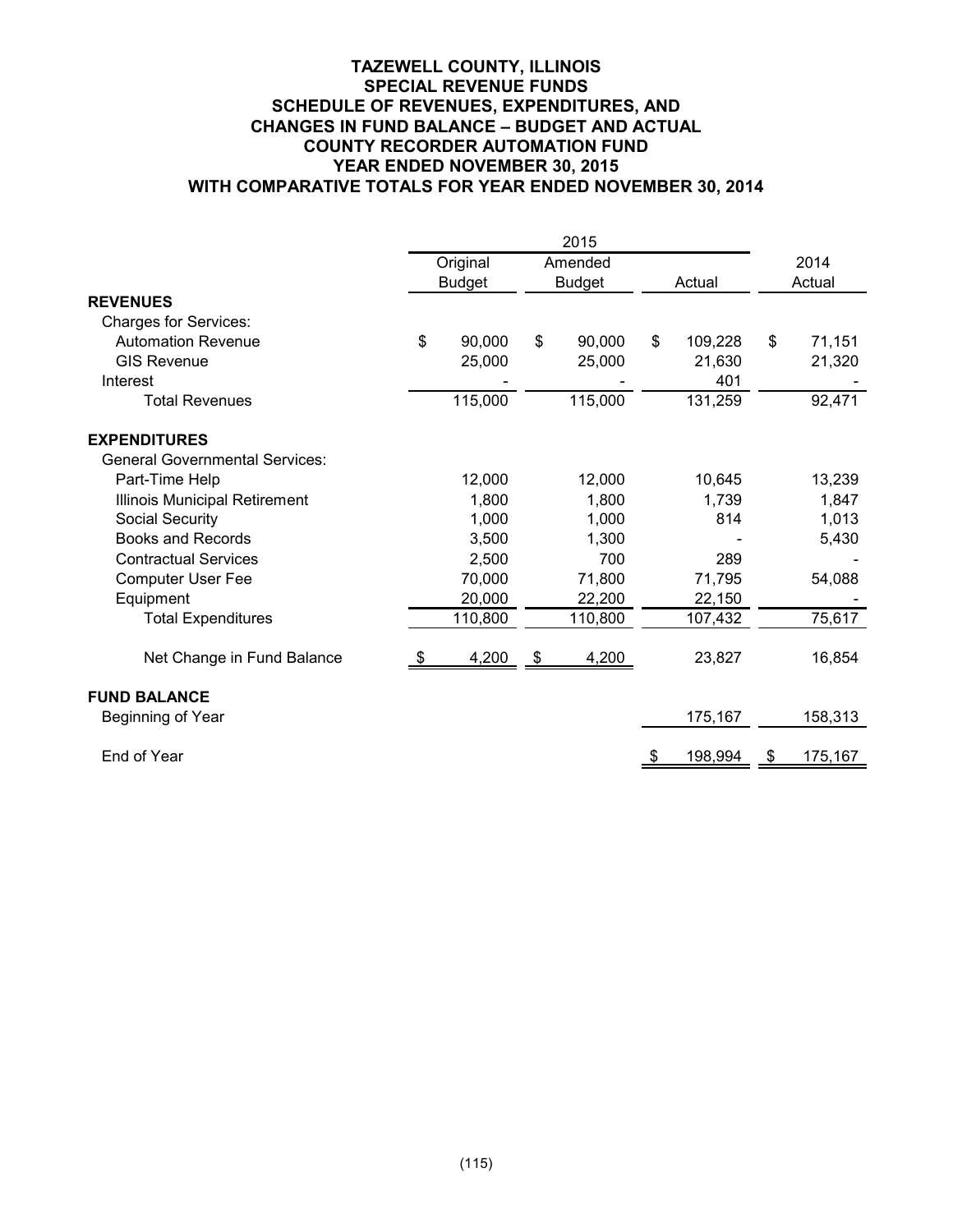## **TAZEWELL COUNTY, ILLINOIS SPECIAL REVENUE FUNDS SCHEDULE OF REVENUES, EXPENDITURES, AND CHANGES IN FUND BALANCE – BUDGET AND ACTUAL CIRCUIT CLERK CHILD SUPPORT FUND YEAR ENDED NOVEMBER 30, 2015 WITH COMPARATIVE TOTALS FOR YEAR ENDED NOVEMBER 30, 2014**

|                                           | 2015 |               |    |               |    |           |    |           |
|-------------------------------------------|------|---------------|----|---------------|----|-----------|----|-----------|
|                                           |      | Original      |    | Amended       |    |           |    | 2014      |
|                                           |      | <b>Budget</b> |    | <b>Budget</b> |    | Actual    |    | Actual    |
| <b>REVENUES</b>                           |      |               |    |               |    |           |    |           |
| Intergovernmental Revenue - Grant         | \$   | 25,000        | \$ | 25,000        | \$ | (1,656)   | \$ | 47,660    |
| Charges for Services - Child Support Fees |      | 78,000        |    | 78,000        |    | 144,048   |    | 62,544    |
| Interest                                  |      | 150           |    | 150           |    | 237       |    | 114       |
| <b>Total Revenues</b>                     |      | 103,150       |    | 103,150       |    | 142,629   |    | 110,318   |
| <b>EXPENDITURES</b>                       |      |               |    |               |    |           |    |           |
| Judicial:                                 |      |               |    |               |    |           |    |           |
| Supervisor                                |      | 51,901        |    | 51,901        |    | 46,662    |    | 51,801    |
| <b>Clerk Hire</b>                         |      | 60,898        |    | 60,898        |    | 66,850    |    | 60,967    |
| Part-Time Help                            |      | 20,000        |    | 20,000        |    | 14,766    |    | 21,665    |
| <b>Illinois Municipal Retirement</b>      |      | 19,313        |    | 19,313        |    | 19,257    |    | 18,526    |
| <b>Social Security</b>                    |      | 10,769        |    | 10,769        |    | 9,337     |    | 9,795     |
| <b>Medical Insurance</b>                  |      | 5,976         |    | 5,976         |    | 5,641     |    | 5,433     |
| <b>Supplies</b>                           |      | 3,200         |    | 3,200         |    |           |    | 880       |
| Contractual                               |      | 5,000         |    | 5,000         |    | 3,030     |    | 2,414     |
| <b>Collection Efforts</b>                 |      |               |    |               |    | 228       |    | 1,160     |
| Postage                                   |      | 1,000         |    | 1,000         |    |           |    |           |
| Mileage                                   |      | 600           |    | 600           |    | 463       |    | 28        |
| <b>Education and Training</b>             |      | 1,000         |    | 1,000         |    | 905       |    |           |
| Equipment                                 |      | 5,000         |    | 5,000         |    | 4,415     |    |           |
| <b>Total Expenditures</b>                 |      | 184,657       |    | 184,657       |    | 171,554   |    | 172,669   |
| Net Change in Fund Balance                | -\$  | (81, 507)     | \$ | (81, 507)     |    | (28, 925) |    | (62, 351) |
| <b>FUND BALANCE</b>                       |      |               |    |               |    |           |    |           |
| Beginning of Year                         |      |               |    |               |    | 216,029   |    | 278,380   |
| End of Year                               |      |               |    |               | \$ | 187,104   | \$ | 216,029   |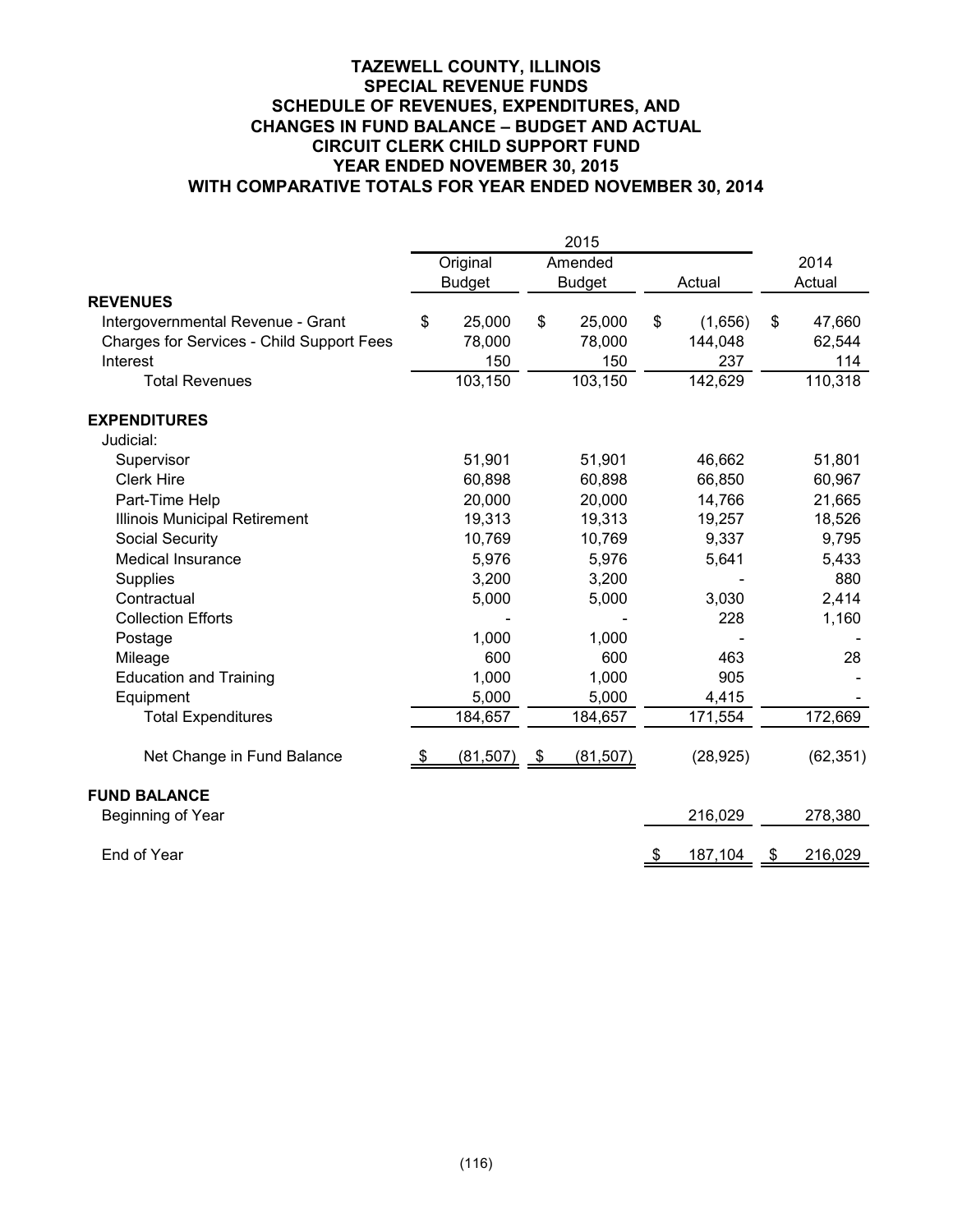## **TAZEWELL COUNTY, ILLINOIS SPECIAL REVENUE FUNDS SCHEDULE OF REVENUES, EXPENDITURES, AND CHANGES IN FUND BALANCE – BUDGET AND ACTUAL TREASURER'S AUTOMATION FUND YEAR ENDED NOVEMBER 30, 2015 WITH COMPARATIVE TOTALS FOR YEAR ENDED NOVEMBER 30, 2014**

|                                          | Original<br><b>Budget</b> | Amended<br><b>Budget</b> |    | Actual |    | 2014<br>Actual |
|------------------------------------------|---------------------------|--------------------------|----|--------|----|----------------|
| <b>REVENUES</b>                          |                           |                          |    |        |    |                |
| <b>Charges for Services - Automation</b> |                           |                          |    |        |    |                |
| Revenue                                  | \$<br>16,000              | \$<br>16,000             | \$ | 13,900 | \$ | 13,660         |
| Interest                                 | 150                       | 150                      |    | 240    |    | 214            |
| <b>Total Revenues</b>                    | 16,150                    | 16,150                   |    | 14,140 |    | 13,874         |
| <b>EXPENDITURES</b>                      |                           |                          |    |        |    |                |
| <b>General Governmental Services:</b>    |                           |                          |    |        |    |                |
| <b>Deputy Collector</b>                  |                           |                          |    | 300    |    |                |
| Part Time                                | 15,914                    | 15,914                   |    | 7,285  |    | 4,566          |
| <b>Office Supplies</b>                   | 9,095                     | 9,095                    |    | 5,584  |    | 14,351         |
| <b>Total Expenditures</b>                | 25,009                    | 25,009                   |    | 13,169 |    | 18,917         |
| Net Change in Fund Balance               | \$<br>$(8,859)$ \$        | (8, 859)                 |    | 971    |    | (5,043)        |
| <b>FUND BALANCE</b>                      |                           |                          |    |        |    |                |
| Beginning of Year                        |                           |                          |    | 82,455 |    | 87,498         |
| End of Year                              |                           |                          |    | 83,426 | S. | 82,455         |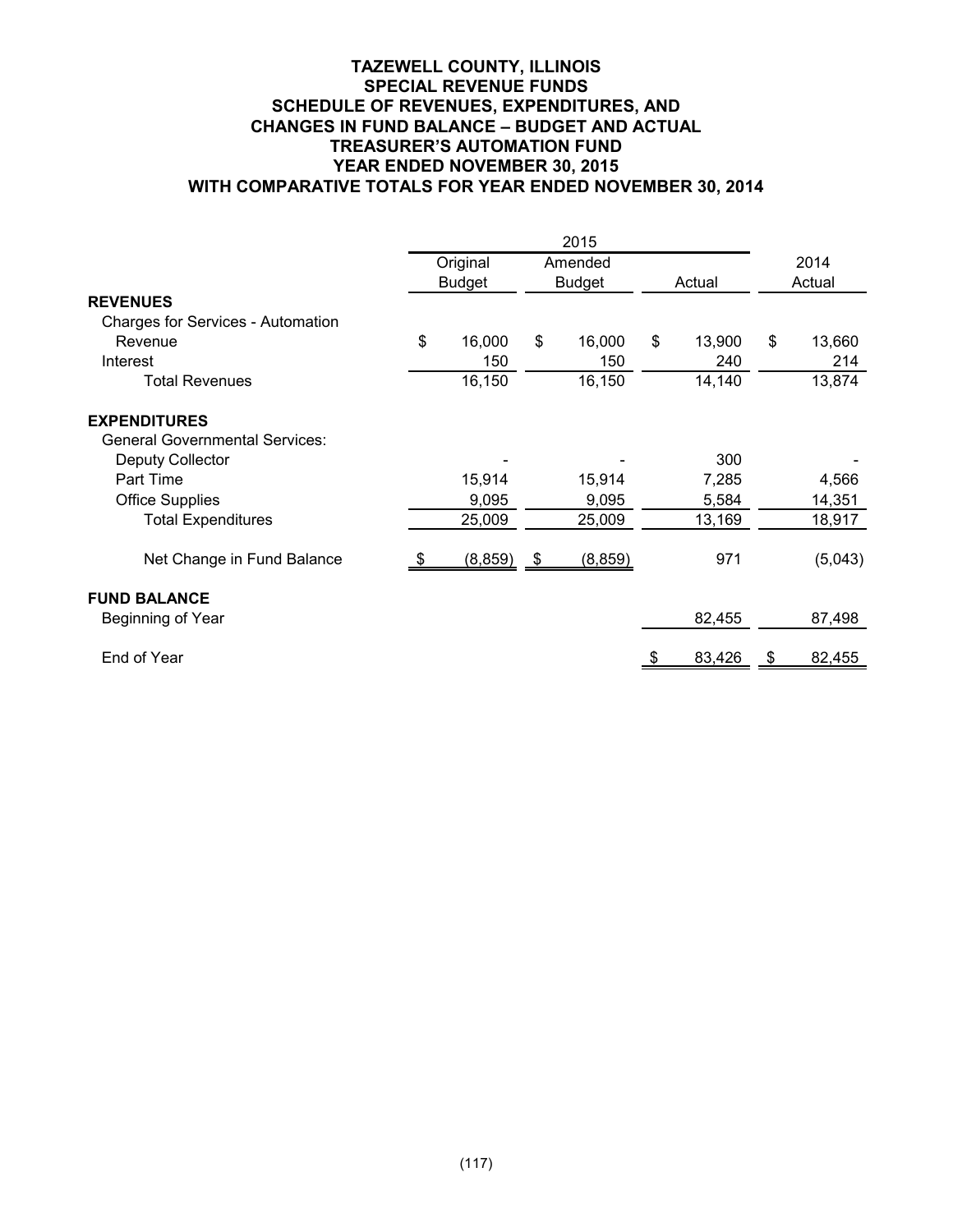## **TAZEWELL COUNTY, ILLINOIS SPECIAL REVENUE FUNDS SCHEDULE OF REVENUES, EXPENDITURES, AND CHANGES IN FUND BALANCE – BUDGET AND ACTUAL SOLID WASTE PLANNING FUND YEAR ENDED NOVEMBER 30, 2015 WITH COMPARATIVE TOTALS FOR YEAR ENDED NOVEMBER 30, 2014**

|                                         |      |               |               | 2015          |                 |                 |
|-----------------------------------------|------|---------------|---------------|---------------|-----------------|-----------------|
|                                         |      | Original      |               | Amended       |                 | 2014            |
|                                         |      | <b>Budget</b> |               | <b>Budget</b> | Actual          | Actual          |
| <b>REVENUES</b>                         |      |               |               |               |                 |                 |
| Charges for Services - Tipping Fees and |      |               |               |               |                 |                 |
| <b>Landfill Siting</b>                  | \$   | 376,559       | \$            | 376,559       | \$<br>363,318   | \$<br>392,328   |
| Interest                                |      | 5,000         |               | 5,000         | 5,000           | 5,048           |
| <b>Total Revenues</b>                   |      | 381,559       |               | 381,559       | 368,318         | 397,376         |
| <b>EXPENDITURES</b>                     |      |               |               |               |                 |                 |
| Health and Welfare:                     |      |               |               |               |                 |                 |
| <b>Salaries</b>                         |      | 140,842       |               | 140,842       | 118,398         | 138,707         |
| Health Insurance                        |      | 23,472        |               | 23,472        | 13,847          | 17,717          |
| <b>Office Supplies</b>                  |      | 500           |               | 500           |                 | 338             |
| <b>Educational Materials</b>            |      | 3,000         |               | 3,000         | 497             | 717             |
| <b>Contractual Services</b>             |      | 200,000       |               | 200,000       | 194,050         | 188,285         |
| Recycling                               |      | 3,600         |               | 3,600         | 3,600           | 3,600           |
| Postage                                 |      | 350           |               | 350           | 129             | 178             |
| Mileage                                 |      | 3,000         |               | 3,000         | 1,874           | 4,064           |
| <b>Education and Training</b>           |      | 1,500         |               | 1,500         | 342             | 493             |
| Equipment                               |      | 500           |               | 500           |                 | 343             |
| <b>Total Expenditures</b>               |      | 376,764       |               | 376,764       | 332,737         | 354,442         |
| <b>Excess of Revenues over</b>          |      |               |               |               |                 |                 |
| Expenditures                            |      | 4,795         |               | 4,795         | 35,581          | 42,934          |
| <b>OTHER FINANCING USES</b>             |      |               |               |               |                 |                 |
| <b>Transfers Out</b>                    |      |               |               |               | (5,000)         | (5,047)         |
| Net Change in Fund Balance              | - \$ | 4,795         | $\frac{1}{2}$ | 4,795         | 30,581          | 37,887          |
| <b>FUND BALANCE</b>                     |      |               |               |               |                 |                 |
| Beginning of Year                       |      |               |               |               | 1,291,602       | 1,253,715       |
| End of Year                             |      |               |               |               | \$<br>1,322,183 | \$<br>1,291,602 |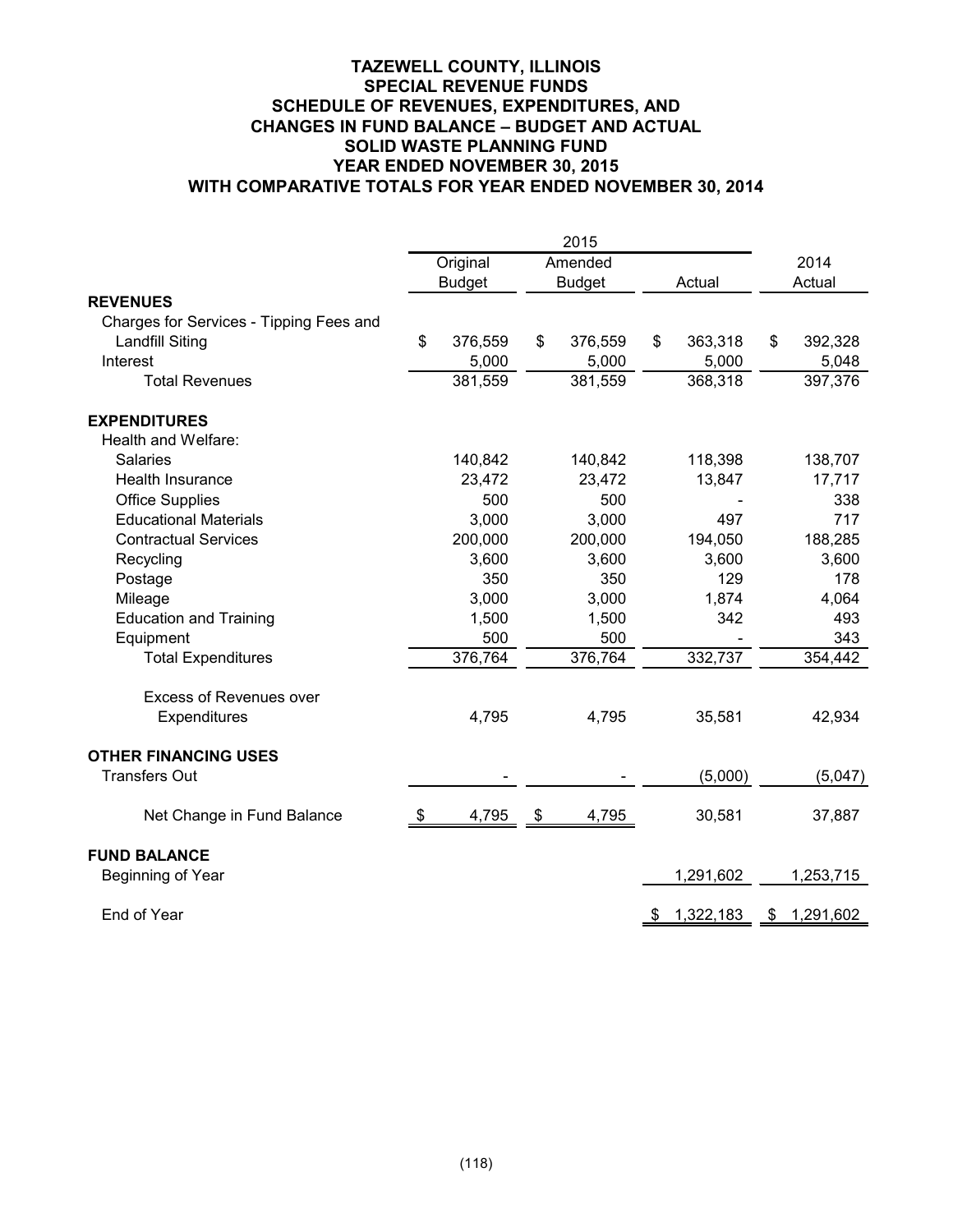## **TAZEWELL COUNTY, ILLINOIS SPECIAL REVENUE FUNDS SCHEDULE OF REVENUES, EXPENDITURES, AND CHANGES IN FUND BALANCE – BUDGET AND ACTUAL RURAL WE-CARE, INC. FUND YEAR ENDED NOVEMBER 30, 2015 WITH COMPARATIVE TOTALS FOR YEAR ENDED NOVEMBER 30, 2014**

|                                                                  |    | Original      | Amended       |    |         | 2014          |
|------------------------------------------------------------------|----|---------------|---------------|----|---------|---------------|
|                                                                  |    | <b>Budget</b> | <b>Budget</b> |    | Actual  | Actual        |
| <b>REVENUES</b>                                                  |    |               |               |    |         |               |
| Intergovernmental Revenue -                                      |    |               |               |    |         |               |
| <b>Governmental Grants</b>                                       | \$ | 943,889       | \$<br>943,889 | \$ | 633,456 | \$<br>661,149 |
| Interest                                                         |    |               |               |    | 15      |               |
| <b>Total Revenues</b>                                            |    | 943,889       | 943,889       |    | 633,471 | 661,149       |
| <b>EXPENDITURES</b><br>Health and Welfare - Contractual Services |    |               |               |    |         |               |
|                                                                  |    | 943,889       | 943,889       |    | 633,456 | 661,149       |
| Net Change in Fund Balance                                       |    |               |               |    | 15      |               |
| <b>FUND BALANCE</b><br>Beginning of Year                         |    |               |               |    |         |               |
| End of Year                                                      |    |               |               |    | 15.     |               |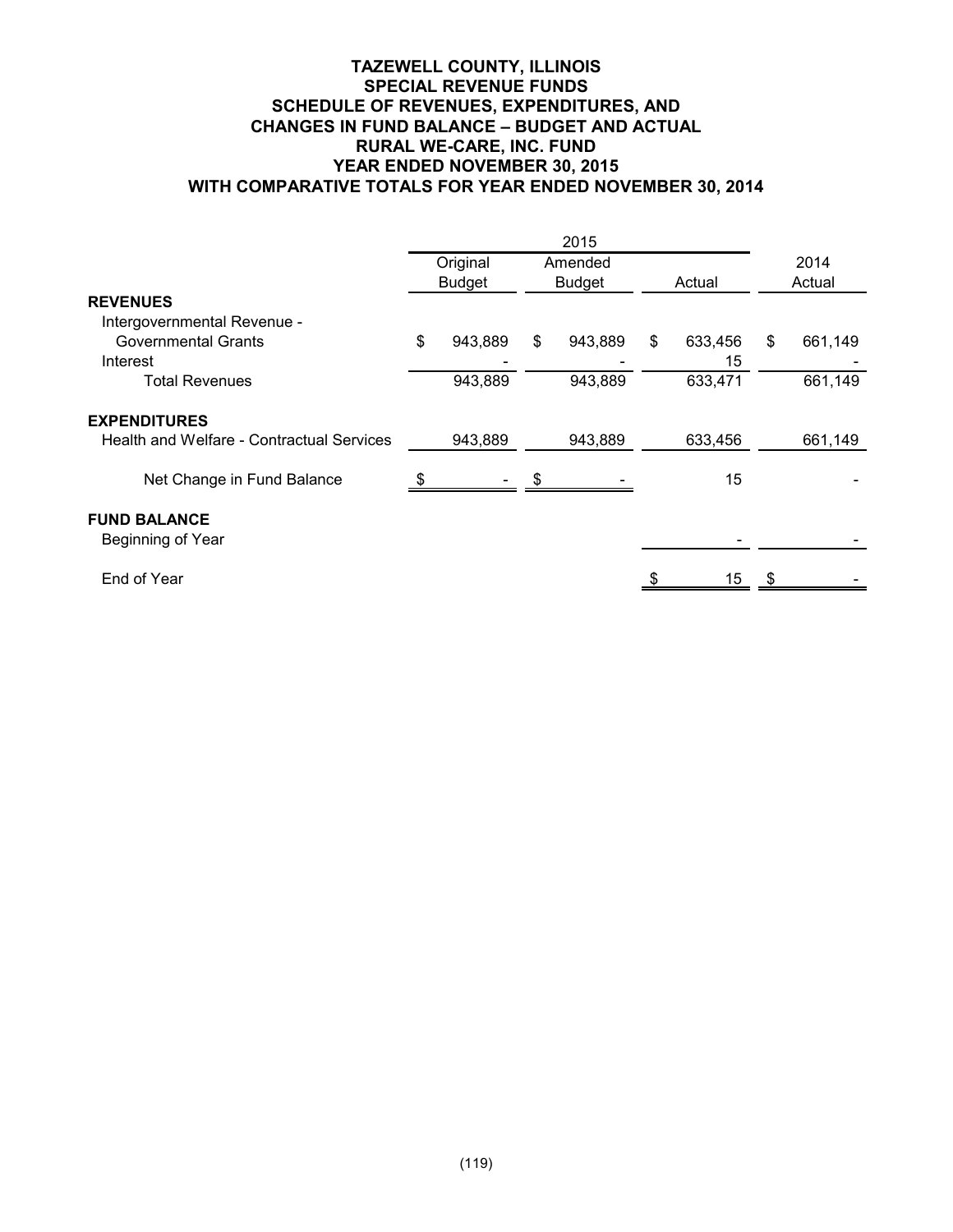## **TAZEWELL COUNTY, ILLINOIS SPECIAL REVENUE FUNDS SCHEDULE OF REVENUES, EXPENDITURES, AND CHANGES IN FUND BALANCE – BUDGET AND ACTUAL CIRCUIT CLERK DOCUMENT STORAGE FUND YEAR ENDED NOVEMBER 30, 2015 WITH COMPARATIVE TOTALS FOR YEAR ENDED NOVEMBER 30, 2014**

|                                        | Original      | Amended       |    |           | 2014          |
|----------------------------------------|---------------|---------------|----|-----------|---------------|
|                                        | <b>Budget</b> | <b>Budget</b> |    | Actual    | Actual        |
| <b>REVENUES</b>                        |               |               |    |           |               |
| <b>Charges for Services - Document</b> |               |               |    |           |               |
| <b>Storage Fees</b>                    | \$<br>294,000 | \$<br>294,000 | \$ | 549,575   | \$<br>297,865 |
| Interest                               | 600           | 600           |    | 1,452     | 339           |
| <b>Total Revenues</b>                  | 294,600       | 294,600       |    | 551,027   | 298,204       |
| <b>EXPENDITURES</b>                    |               |               |    |           |               |
| Judicial:                              |               |               |    |           |               |
| <b>Exempt Personnel</b>                |               |               |    | 6,264     |               |
| <b>Clerk Hire</b>                      | 90,613        | 90,613        |    | 62,833    | 81,652        |
| Part-Time Help                         | 5,000         | 5,000         |    | 5,738     | 5,433         |
| Overtime                               |               |               |    | 170       |               |
| <b>Supplies</b>                        | 24,000        | 24,000        |    | 25,483    | 16,988        |
| <b>Contractual Services</b>            | 50,000        | 15,000        |    | (16, 907) | 33,342        |
| Mileage                                | 500           | 500           |    |           |               |
| <b>Education and Training</b>          | 7,500         | 7,500         |    | 2,811     | 476           |
| Equipment                              | 20,000        | 55,000        |    | 53,548    | 17            |
| <b>Total Expenditures</b>              | 197,613       | 197,613       |    | 139,940   | 137,908       |
| Net Change in Fund Balance             | 96,987        | \$<br>96,987  |    | 411,087   | 160,296       |
| <b>FUND BALANCE</b>                    |               |               |    |           |               |
| Beginning of Year                      |               |               |    | 319,673   | 159,377       |
| End of Year                            |               |               | ≗  | 730,760   | \$<br>319,673 |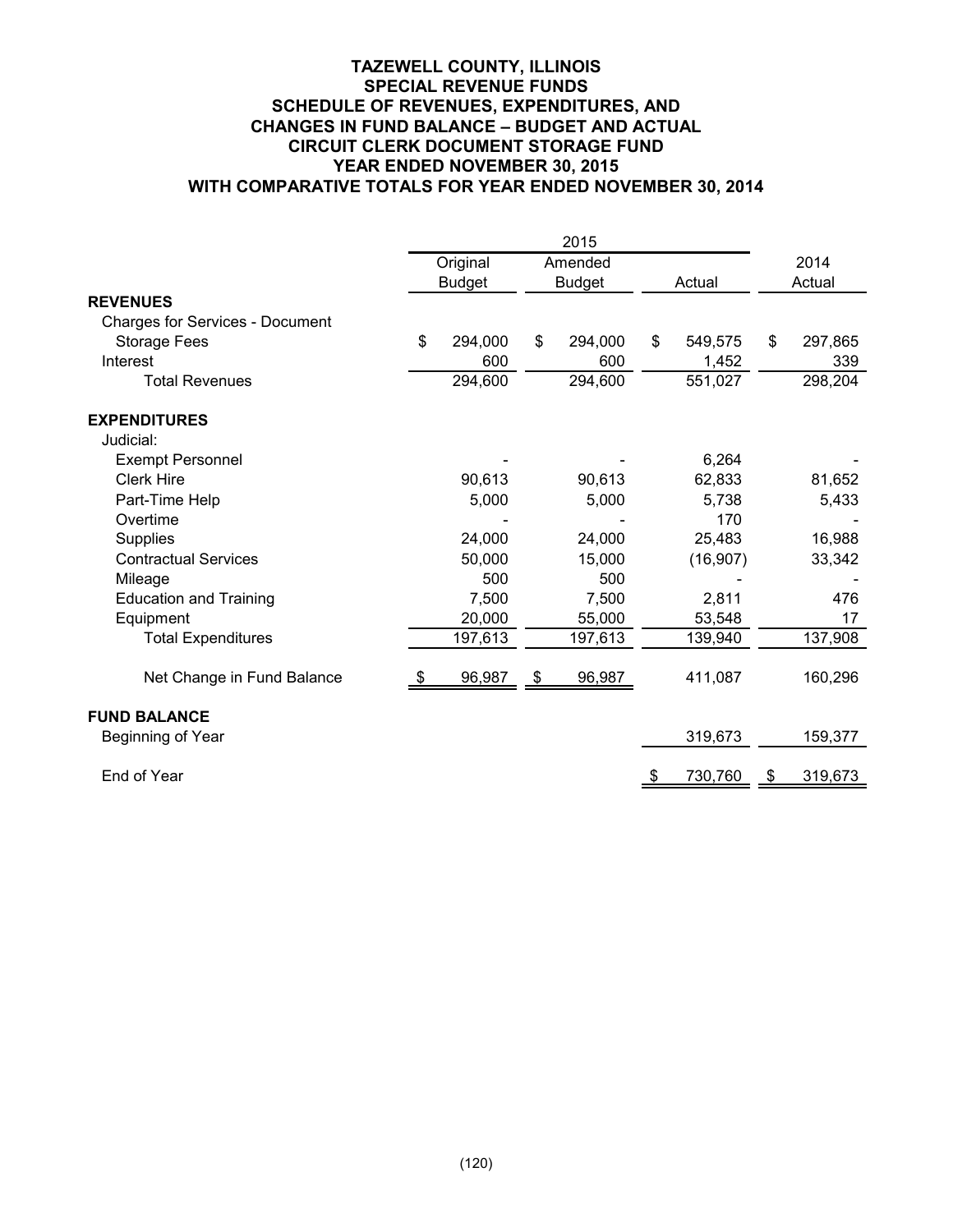## **TAZEWELL COUNTY, ILLINOIS SPECIAL REVENUE FUNDS SCHEDULE OF REVENUES, EXPENDITURES, AND CHANGES IN FUND BALANCE – BUDGET AND ACTUAL POLICE VEHICLE AND EQUIPMENT FUND YEAR ENDED NOVEMBER 30, 2015 WITH COMPARATIVE TOTALS FOR YEAR ENDED NOVEMBER 30, 2014**

|                                              | 2015 |               |    |               |    |        |      |          |  |
|----------------------------------------------|------|---------------|----|---------------|----|--------|------|----------|--|
|                                              |      | Original      |    | Amended       |    |        | 2014 |          |  |
|                                              |      | <b>Budget</b> |    | <b>Budget</b> |    | Actual |      | Actual   |  |
| <b>REVENUES</b>                              |      |               |    |               |    |        |      |          |  |
| <b>Charges for Services - Police Vehicle</b> |      |               |    |               |    |        |      |          |  |
| Revenue                                      | \$   | 31,000        | \$ | 31,000        | \$ | 26,579 | \$   | 25,797   |  |
| Interest                                     |      | 9             |    | 9             |    | 108    |      | 12       |  |
| <b>Total Revenues</b>                        |      | 31,009        |    | 31,009        |    | 26,687 |      | 25,809   |  |
| <b>EXPENDITURES</b>                          |      |               |    |               |    |        |      |          |  |
| Vehicle Equipment                            |      | 55,000        |    | 55,000        |    | 21,238 |      | 32,175   |  |
| Net Change in Fund Balance                   |      | $(23,991)$ \$ |    | (23, 991)     |    | 5,449  |      | (6, 366) |  |
| <b>FUND BALANCE</b>                          |      |               |    |               |    |        |      |          |  |
| Beginning of Year                            |      |               |    |               |    | 39,535 |      | 45,901   |  |
| End of Year                                  |      |               |    |               |    | 44,984 |      | 39,535   |  |
|                                              |      |               |    |               |    |        |      |          |  |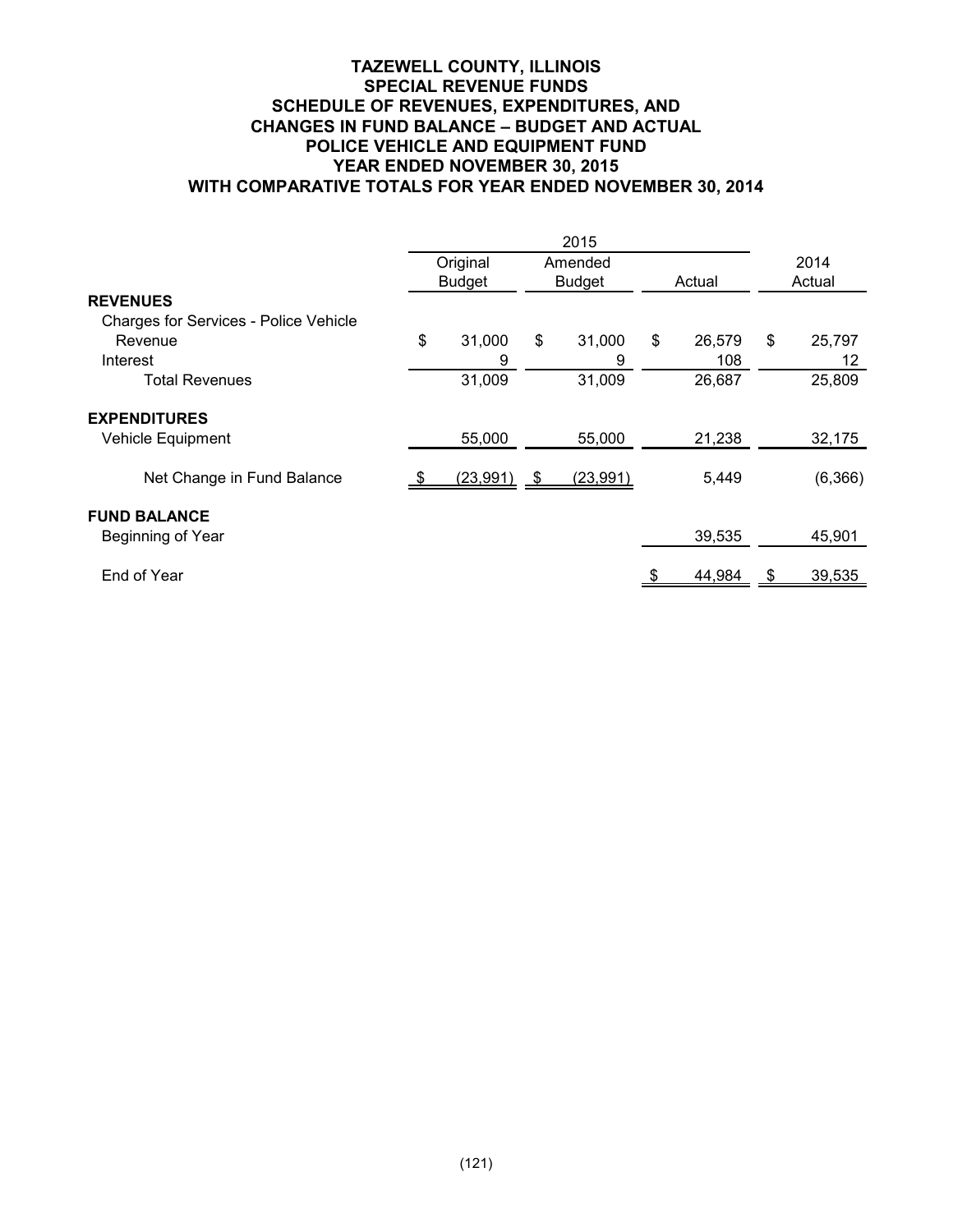## **TAZEWELL COUNTY, ILLINOIS SPECIAL REVENUE FUNDS SCHEDULE OF REVENUES, EXPENDITURES, AND CHANGES IN FUND BALANCE – BUDGET AND ACTUAL CHILDREN'S ADVOCACY CENTER FUND YEAR ENDED NOVEMBER 30, 2015 WITH COMPARATIVE TOTALS FOR YEAR ENDED NOVEMBER 30, 2014**

|                                   |                         | Original      |               | Amended       |    |         | 2014          |
|-----------------------------------|-------------------------|---------------|---------------|---------------|----|---------|---------------|
|                                   |                         | <b>Budget</b> |               | <b>Budget</b> |    | Actual  | Actual        |
| <b>REVENUES</b>                   |                         |               |               |               |    |         |               |
| Intergovernmental Revenue - Grant | \$                      | 171,352       | \$            | 171,352       | \$ | 166,616 | \$<br>181,918 |
| Interest                          |                         | 45            |               | 45            |    | 389     | 47            |
| Miscellaneous                     |                         | 55,000        |               | 55,000        |    | 36,395  | 54,231        |
| <b>Total Revenues</b>             |                         | 226,397       |               | 226,397       |    | 203,400 | 236,196       |
| <b>EXPENDITURES</b>               |                         |               |               |               |    |         |               |
| Health and Welfare:               |                         |               |               |               |    |         |               |
| <b>Salaries</b>                   |                         | 112,030       |               | 112,030       |    | 82,677  | 109,480       |
| Illinois Municipal Retirement     |                         | 15,071        |               | 15,071        |    | 11,828  | 14,263        |
| <b>Social Security</b>            |                         | 9,085         |               | 9,085         |    | 6,150   | 8,207         |
| <b>Medical Insurance</b>          |                         | 12,087        |               | 12,087        |    | 15,800  | 10,989        |
| Supplies                          |                         | 4,000         |               | 4,000         |    | 4,085   | 5,027         |
| Food                              |                         | 750           |               | 750           |    | 1,077   | 704           |
| Dues and Subscriptions            |                         | 500           |               | 500           |    | 444     | 434           |
| Contractual                       |                         | 30,000        |               | 30,000        |    | 39,050  | 43,460        |
| <b>Consulting Services</b>        |                         | 500           |               | 500           |    | 718     | 300           |
| Postage                           |                         | 500           |               | 500           |    | 777     | 426           |
| <b>Local Transportation</b>       |                         | 6,000         |               | 6,000         |    | 3,765   | 4,443         |
| <b>Printing and Artwork</b>       |                         | 3,500         |               | 3,500         |    | 3,130   | 3,450         |
| <b>Utilities</b>                  |                         | 9,000         |               | 9,000         |    | 8,154   | 10,438        |
| Conferences                       |                         | 4,000         |               | 4,000         |    | 3,594   | 3,525         |
| Rent                              |                         | 6,000         |               | 6,000         |    | 7,200   | 5,150         |
| Equipment                         |                         | 3,000         |               | 3,000         |    | 4,959   | 2,594         |
| Occupancy                         |                         | 6,000         |               | 6,000         |    | 4,060   | 4,887         |
| <b>Total Expenditures</b>         |                         | 222,023       |               | 222,023       |    | 197,468 | 227,777       |
| Net Change in Fund Balance        | $\sqrt[6]{\frac{1}{2}}$ | 4,374         | $\frac{1}{2}$ | 4,374         |    | 5,932   | 8,419         |
| <b>FUND BALANCE</b>               |                         |               |               |               |    |         |               |
| Beginning of Year                 |                         |               |               |               |    | 200,042 | 191,623       |
| End of Year                       |                         |               |               |               | \$ | 205,974 | \$<br>200,042 |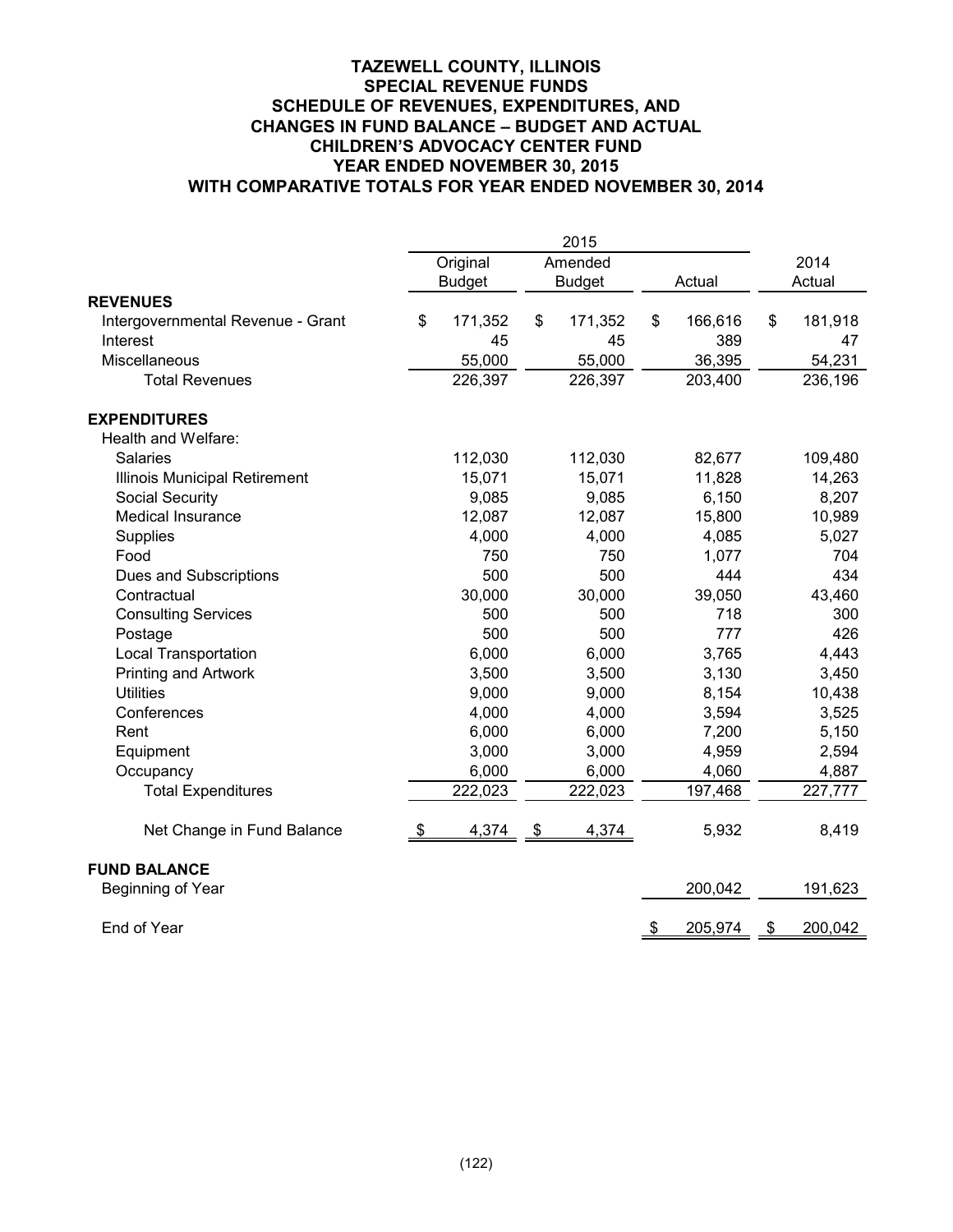## **TAZEWELL COUNTY, ILLINOIS SPECIAL REVENUE FUNDS SCHEDULE OF REVENUES, EXPENDITURES, AND CHANGES IN FUND BALANCE – BUDGET AND ACTUAL SHERIFF'S GRANT FUND YEAR ENDED NOVEMBER 30, 2015 WITH COMPARATIVE TOTALS FOR YEAR ENDED NOVEMBER 30, 2014**

|                                    |    | Original      | Amended       |              | 2014 |           |  |
|------------------------------------|----|---------------|---------------|--------------|------|-----------|--|
|                                    |    | <b>Budget</b> | <b>Budget</b> | Actual       |      | Actual    |  |
| <b>REVENUES</b>                    |    |               |               |              |      |           |  |
| Intergovernmental Revenue - Grants | \$ | 50,000        | \$<br>50,000  | \$<br>46,032 | \$   | 29,410    |  |
| <b>EXPENDITURES</b>                |    |               |               |              |      |           |  |
| Personnel                          |    | 50,000        | 50,000        | 33,862       |      | 27,735    |  |
| Capital Outlay                     |    |               |               |              |      | 41,806    |  |
| New Equipment                      |    |               |               | 10,924       |      | 18,286    |  |
| <b>Total Expenditures</b>          |    | 50,000        | 50,000        | 44,786       |      | 87,827    |  |
| Net Change in Fund Balance         |    |               |               | 1,246        |      | (58, 417) |  |
| <b>FUND BALANCE (DEFICIT)</b>      |    |               |               |              |      |           |  |
| Beginning of Year                  |    |               |               | (18, 808)    |      | 39,609    |  |
| End of Year                        |    |               |               | (17, 562)    |      | (18, 808) |  |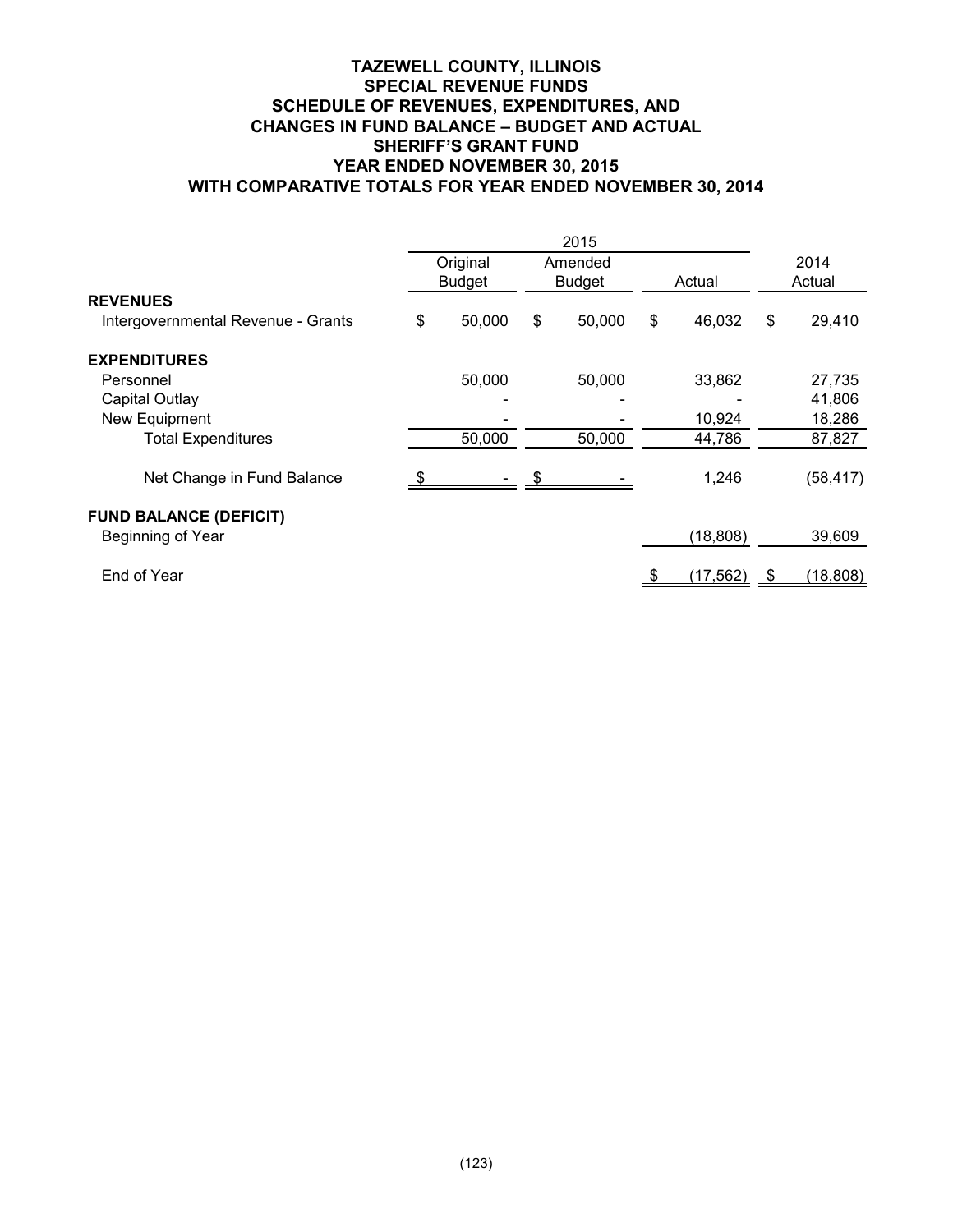## **TAZEWELL COUNTY, ILLINOIS SPECIAL REVENUE FUNDS SCHEDULE OF REVENUES, EXPENDITURES, AND CHANGES IN FUND BALANCE – BUDGET AND ACTUAL GIS FUND YEAR ENDED NOVEMBER 30, 2015 WITH COMPARATIVE TOTALS FOR YEAR ENDED NOVEMBER 30, 2014**

|                                           | Original         | Amended          |    |            | 2014          |
|-------------------------------------------|------------------|------------------|----|------------|---------------|
|                                           | <b>Budget</b>    | <b>Budget</b>    |    | Actual     | Actual        |
| <b>REVENUES</b>                           |                  |                  |    |            |               |
| <b>Charges for Services - GIS Revenue</b> | \$<br>240,000    | \$<br>240,000    | \$ | 207,407    | \$<br>197,302 |
| Interest                                  | 1,000            | 1,000            |    | 981        | 1,015         |
| <b>Total Revenues</b>                     | 241,000          | 241,000          |    | 208,388    | 198,317       |
| <b>EXPENDITURES</b>                       |                  |                  |    |            |               |
| <b>General Governmental Services:</b>     |                  |                  |    |            |               |
| <b>Department Head</b>                    | 32,158           | 32,979           |    | 32,979     | 32,109        |
| Deputy Assessor                           | 34,705           | 37,551           |    | 37,575     | 34,747        |
| <b>GIS Coordinator</b>                    | 35,000           | 44,813           |    | 44,625     |               |
| <b>Clerk Hire</b>                         | 60,449           | 68,066           |    | 63,393     | 60,503        |
| <b>IMRF</b>                               | 23,605           | 23,605           |    | 25,628     | 18,219        |
| <b>Social Security</b>                    | 13,162           | 13,162           |    | 12,618     | 8,875         |
| <b>Office Supplies</b>                    | 200              | 200              |    |            | 194           |
| Maps and Plats                            | 7,500            | 7,500            |    | 4,606      | 3,080         |
| <b>Contractual Services</b>               | 40,000           | 40,000           |    | 13,572     | 33,070        |
| <b>GIS Software/License</b>               | 20,000           | 20,000           |    | 13,600     | 8,072         |
| GIS Flyover/Data                          | 73,000           | 61,642           |    | 55,491     |               |
| <b>GIS Technology</b>                     | 5,000            | 5,000            |    |            | 3,750         |
| Mileage                                   | 200              | 200              |    | 98         |               |
| Education/Training                        | 2,500            | 2,500            |    | 1,550      | 433           |
| New Equipment                             | 1,000            | 1,000            |    | 999        | 2,577         |
| <b>GIS Computer Equipment</b>             | 20,000           | 20,000           |    | 5,247      | 35,457        |
| <b>Total Expenditures</b>                 | 378,218          | 378,218          |    | 311,981    | 241,086       |
| Net Change in Fund Balance                | \$<br>(137, 218) | \$<br>(137, 218) |    | (103, 593) | (42, 769)     |
| <b>FUND BALANCE</b>                       |                  |                  |    |            |               |
| Beginning of Year                         |                  |                  |    | 367,614    | 410,383       |
| End of Year                               |                  |                  | \$ | 264,021    | \$<br>367,614 |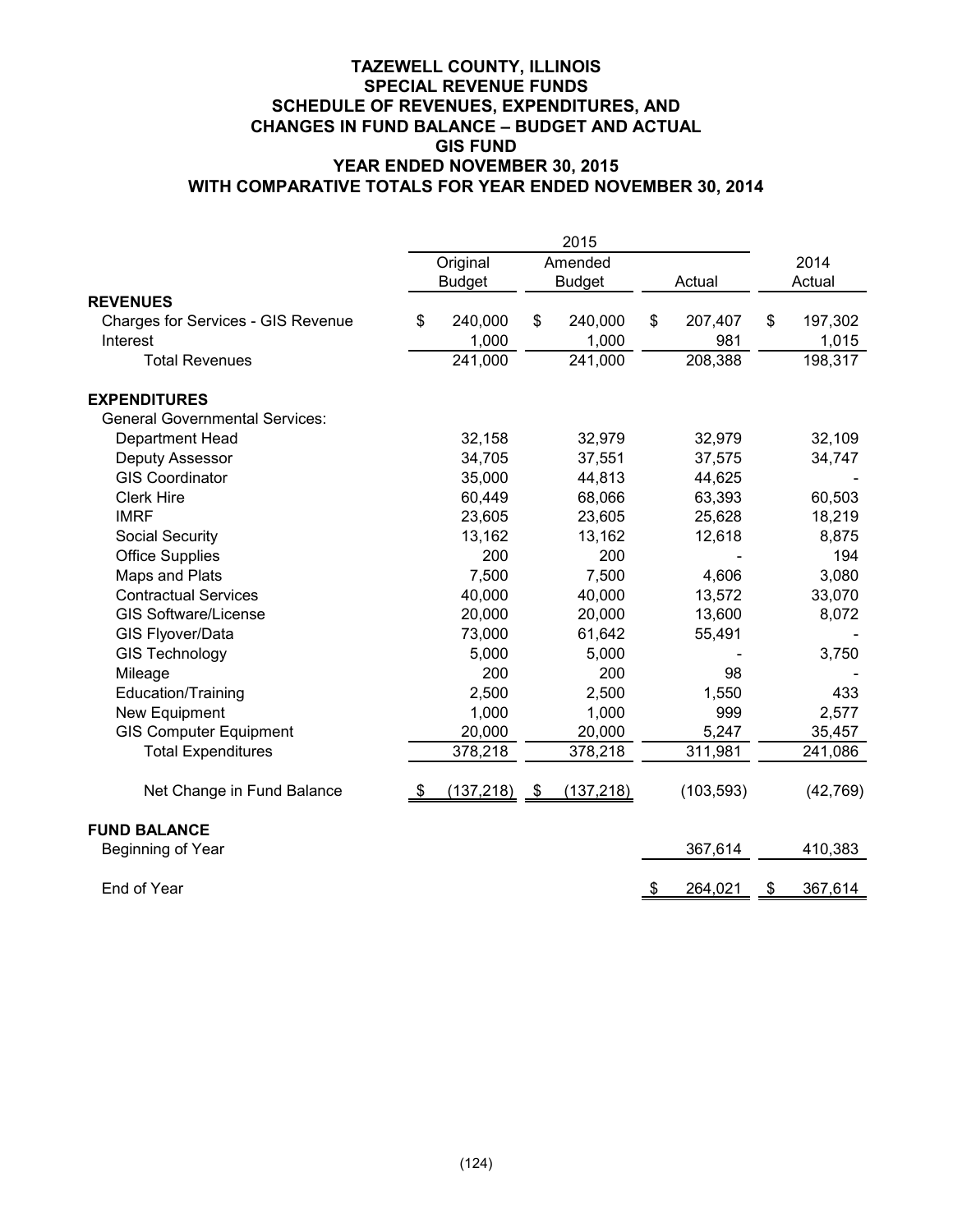## **TAZEWELL COUNTY, ILLINOIS SPECIAL REVENUE FUNDS SCHEDULE OF REVENUES, EXPENDITURES, AND CHANGES IN FUND BALANCE – BUDGET AND ACTUAL JUVENILE REPORTING FUND YEAR ENDED NOVEMBER 30, 2015 WITH COMPARATIVE TOTALS FOR YEAR ENDED NOVEMBER 30, 2014**

| 2015                                     |    |               |     |               |    |         |                           |           |  |
|------------------------------------------|----|---------------|-----|---------------|----|---------|---------------------------|-----------|--|
|                                          |    | Original      |     | Amended       |    |         |                           | 2014      |  |
|                                          |    | <b>Budget</b> |     | <b>Budget</b> |    | Actual  |                           | Actual    |  |
| <b>REVENUES</b>                          |    |               |     |               |    |         |                           |           |  |
| Interest                                 | \$ |               | \$  |               | \$ | 9       | $\boldsymbol{\mathsf{S}}$ |           |  |
| <b>EXPENDITURES</b>                      |    |               |     |               |    |         |                           |           |  |
| Judicial:                                |    |               |     |               |    |         |                           |           |  |
| <b>Contractual Services</b>              |    |               |     |               |    |         |                           | 38,035    |  |
| New Equipment                            |    |               |     |               |    | 3,537   |                           | 22,876    |  |
| <b>Total Expenditures</b>                |    |               |     |               |    | 3,537   |                           | 60,911    |  |
| Net Change in Fund Balance               |    |               | -\$ |               |    | (3,528) |                           | (60, 911) |  |
| <b>FUND BALANCE</b><br>Beginning of Year |    |               |     |               |    | 4,205   |                           | 65,116    |  |
|                                          |    |               |     |               |    |         |                           |           |  |
| End of Year                              |    |               |     |               |    | 677     |                           | 4,205     |  |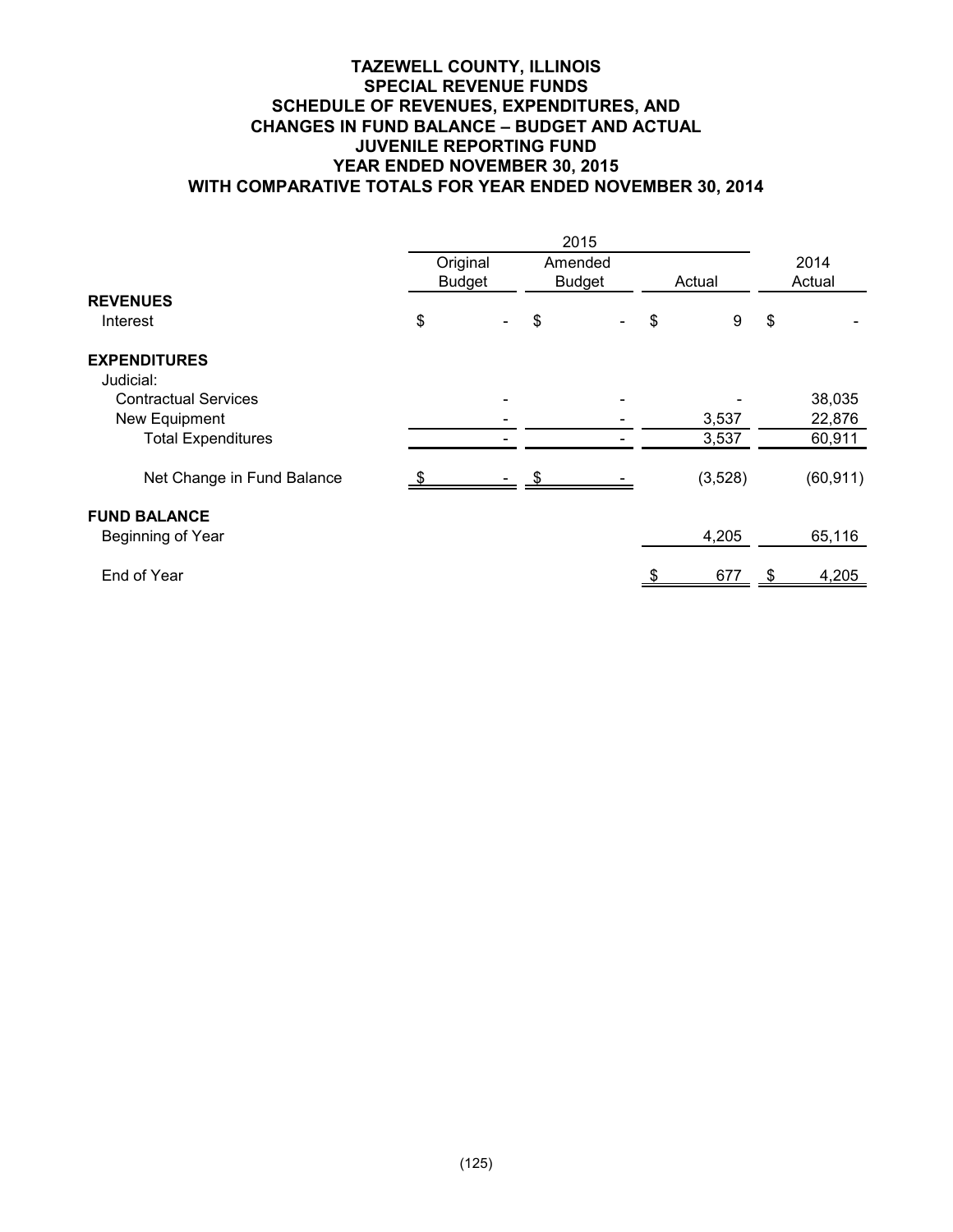## **TAZEWELL COUNTY, ILLINOIS SPECIAL REVENUE FUNDS SCHEDULE OF REVENUES, EXPENDITURES, AND CHANGES IN FUND BALANCE – BUDGET AND ACTUAL COUNTY CLERK AUTOMATION FUND YEAR ENDED NOVEMBER 30, 2015 WITH COMPARATIVE TOTALS FOR YEAR ENDED NOVEMBER 30, 2014**

|                                                              |      | Original<br><b>Budget</b> | Amended<br><b>Budget</b> |    | Actual        |    | 2014<br>Actual |
|--------------------------------------------------------------|------|---------------------------|--------------------------|----|---------------|----|----------------|
| <b>REVENUES</b>                                              |      |                           |                          |    |               |    |                |
| <b>Charges for Services</b><br>Interest                      | \$   | 20,000<br>100             | \$<br>20,000<br>100      | \$ | 24,648<br>119 | \$ | 19,788<br>86   |
| <b>Total Revenues</b>                                        |      | 20,100                    | 20,100                   |    | 24,767        |    | 19,874         |
| <b>EXPENDITURES</b><br><b>General Governmental Services:</b> |      |                           |                          |    |               |    |                |
| <b>Clerk Hire</b>                                            |      | 8,921                     | 8,921                    |    | 9,876         |    | 8,934          |
| <b>Office Supplies</b>                                       |      | 5,000                     | 5,000                    |    | 4,430         |    | 4,441          |
| <b>Contractual Services</b>                                  |      | 10,200                    | 10,200                   |    | 10,200        |    | 10,200         |
| New Equipment                                                |      | 10,000                    | 10,000                   |    |               |    |                |
| <b>Total Expenditures</b>                                    |      | 34,121                    | 34,121                   |    | 24,506        |    | 23,575         |
| Net Change in Fund Balance                                   | - 56 | (14, 021)                 | \$<br>(14, 021)          |    | 261           |    | (3,701)        |
| <b>FUND BALANCE</b>                                          |      |                           |                          |    |               |    |                |
| Beginning of Year                                            |      |                           |                          |    | 42,271        |    | 45,972         |
| End of Year                                                  |      |                           |                          |    | 42,532        |    | 42,271         |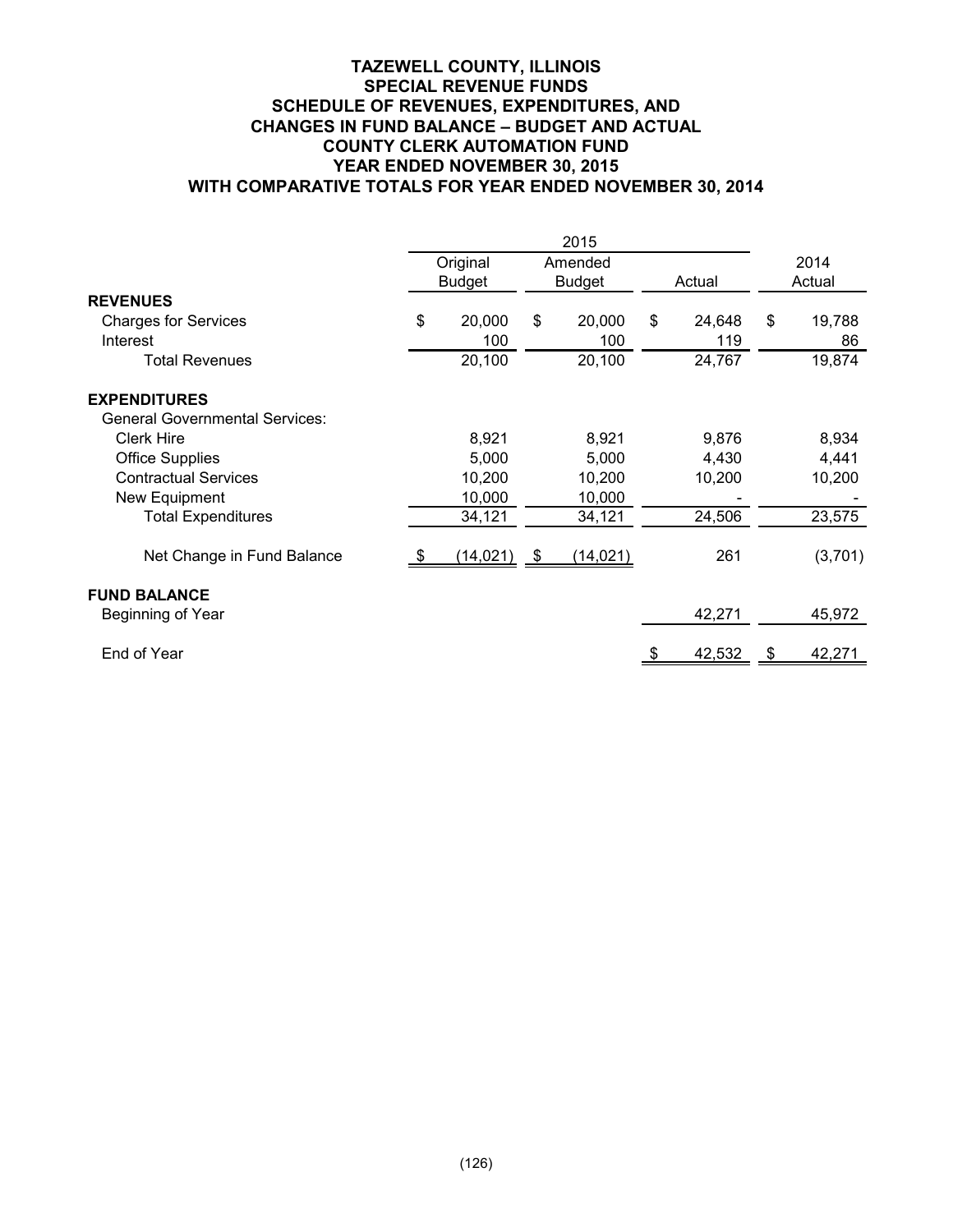## **TAZEWELL COUNTY, ILLINOIS SPECIAL REVENUE FUNDS SCHEDULE OF REVENUES, EXPENDITURES, AND CHANGES IN FUND BALANCE – BUDGET AND ACTUAL STATE'S ATTORNEY FORFEITURE FUND YEAR ENDED NOVEMBER 30, 2015 WITH COMPARATIVE TOTALS FOR YEAR ENDED NOVEMBER 30, 2014**

|                                       | Original      |      | Amended       |    |         | 2014         |  |
|---------------------------------------|---------------|------|---------------|----|---------|--------------|--|
|                                       | <b>Budget</b> |      | <b>Budget</b> |    | Actual  | Actual       |  |
| <b>REVENUES</b>                       |               |      |               |    |         |              |  |
| <b>Fines and Forfeitures</b>          | \$<br>17,510  | \$   | 17,510        | \$ | 14,526  | \$<br>16,847 |  |
| Interest                              | 535           |      | 535           |    | 898     | 729          |  |
| <b>Total Revenues</b>                 | 18,045        |      | 18,045        |    | 15,424  | 17,576       |  |
| <b>EXPENDITURES</b>                   |               |      |               |    |         |              |  |
| <b>Public Safety and Corrections:</b> |               |      |               |    |         |              |  |
| <b>Forfeiture Expenses</b>            | 50,000        |      | 50,000        |    |         |              |  |
| <b>Special Prosecutor</b>             | 9,000         |      | 9,000         |    |         |              |  |
| <b>Drug Enforcement Expenses</b>      | 35,000        |      | 35,000        |    |         | 21,545       |  |
| <b>Total Expenditures</b>             | 94,000        |      | 94,000        |    |         | 21,545       |  |
| Net Change in Fund Balance            | (75, 955)     | - \$ | (75, 955)     |    | 15,424  | (3,969)      |  |
| <b>FUND BALANCE</b>                   |               |      |               |    |         |              |  |
| Beginning of Year                     |               |      |               |    | 294,635 | 298,604      |  |
| End of Year                           |               |      |               |    | 310,059 | 294,635      |  |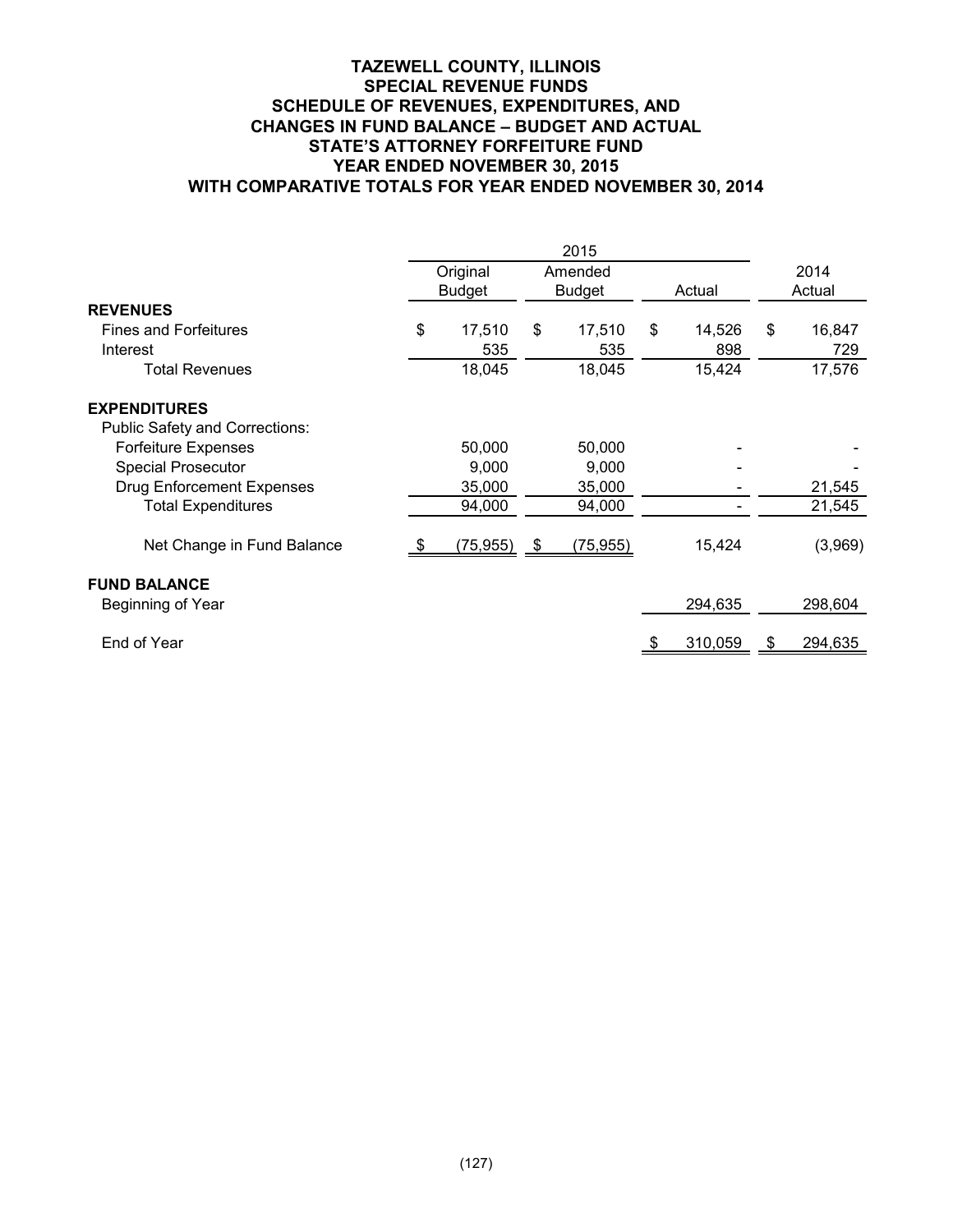## **TAZEWELL COUNTY, ILLINOIS SPECIAL REVENUE FUNDS SCHEDULE OF REVENUES, EXPENDITURES, AND CHANGES IN FUND BALANCE – BUDGET AND ACTUAL CIRCUIT CLERK OPERATIONS FUND YEAR ENDED NOVEMBER 30, 2015 WITH COMPARATIVE TOTALS FOR YEAR ENDED NOVEMBER 30, 2014**

|                                          |               | Original |                | Amended       |    |         | 2014 |         |
|------------------------------------------|---------------|----------|----------------|---------------|----|---------|------|---------|
|                                          | <b>Budget</b> |          |                | <b>Budget</b> |    | Actual  |      | Actual  |
| <b>REVENUES</b>                          |               |          |                |               |    |         |      |         |
| <b>Charges for Services - Operations</b> |               |          |                |               |    |         |      |         |
| Revenue                                  | \$            | 59,000   | \$             | 59,000        | \$ | 69,220  | \$   | 57,910  |
| Interest                                 |               | 400      |                | 400           |    | 684     |      | 422     |
| <b>Total Revenues</b>                    |               | 59,400   |                | 59,400        |    | 69,904  |      | 58,332  |
| <b>EXPENDITURES</b>                      |               |          |                |               |    |         |      |         |
| <b>Contractual Services</b>              |               |          |                |               |    |         |      | 19,300  |
| Mileage                                  |               | 200      |                | 200           |    |         |      | 177     |
| New Equipment                            |               | 60,000   |                | 60,000        |    | 2,253   |      |         |
| <b>Total Expenditures</b>                |               | 60,200   |                | 60,200        |    | 2,253   |      | 19,477  |
| Net Change in Fund Balance               | - \$          | (800)    | $\mathfrak{S}$ | (800)         |    | 67,651  |      | 38,855  |
| <b>FUND BALANCE</b>                      |               |          |                |               |    |         |      |         |
| Beginning of Year                        |               |          |                |               |    | 197,202 |      | 158,347 |
| End of Year                              |               |          |                |               |    | 264,853 | 5    | 197,202 |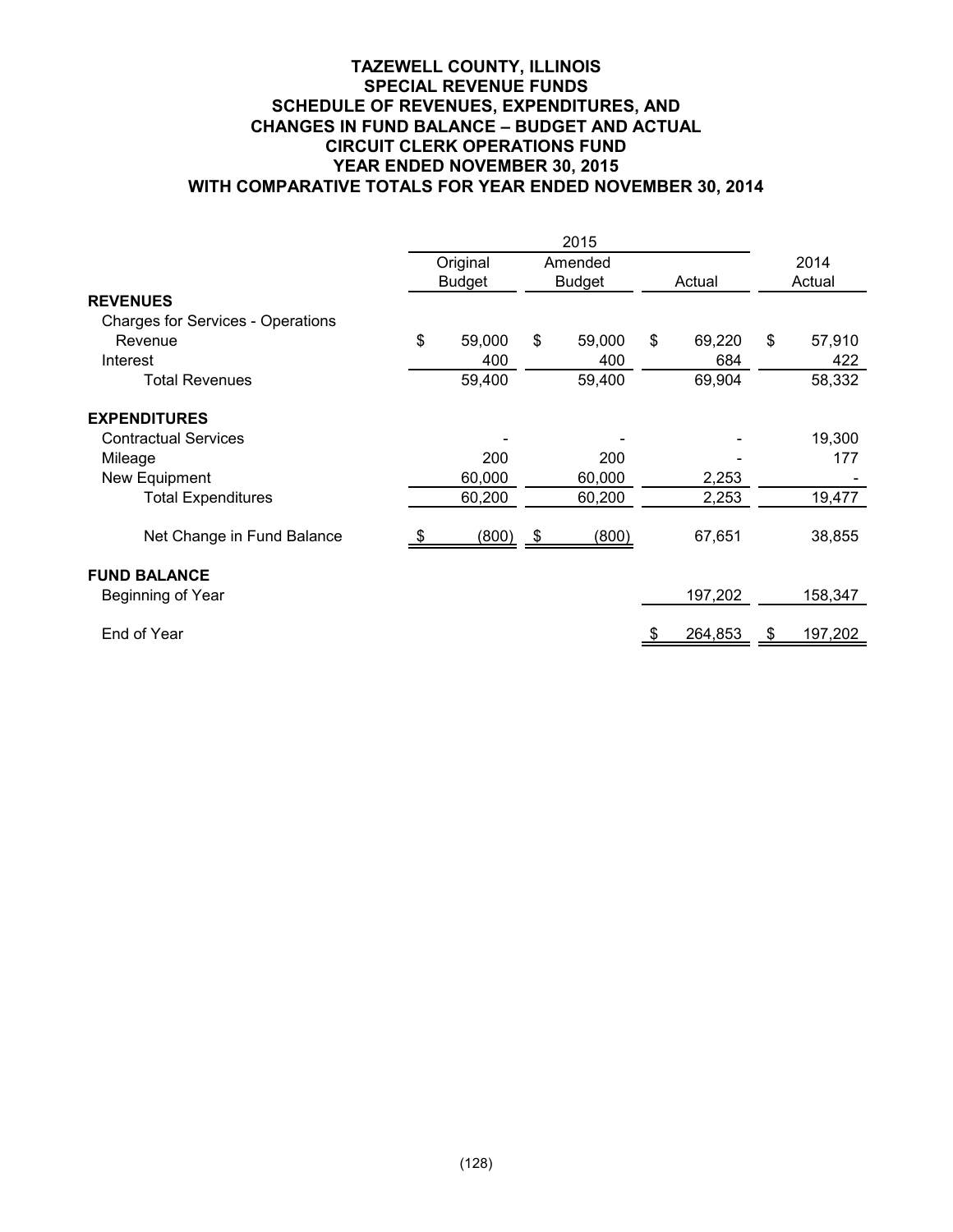## **TAZEWELL COUNTY, ILLINOIS SPECIAL REVENUE FUNDS SCHEDULE OF REVENUES, EXPENDITURES, AND CHANGES IN FUND BALANCE – BUDGET AND ACTUAL CORONER'S FEE FUND YEAR ENDED NOVEMBER 30, 2015 WITH COMPARATIVE TOTALS FOR YEAR ENDED NOVEMBER 30, 2014**

|                                       | 2015 |                |      |               |        |         |        |        |  |
|---------------------------------------|------|----------------|------|---------------|--------|---------|--------|--------|--|
|                                       |      | Original       |      | Amended       |        |         |        | 2014   |  |
|                                       |      | <b>Budget</b>  |      | <b>Budget</b> | Actual |         | Actual |        |  |
| <b>REVENUES</b>                       |      |                |      |               |        |         |        |        |  |
| Charges for Services - Coroner's Fees | \$   | 18,000         | \$   | 18,000        | \$     | 26,236  | \$     | 23,557 |  |
| Interest                              |      | 150            |      | 150           |        | 268     |        | 186    |  |
| <b>Total Revenues</b>                 |      | 18,150         |      | 18,150        |        | 26,504  |        | 23,743 |  |
| <b>EXPENDITURES</b>                   |      |                |      |               |        |         |        |        |  |
| Part Time                             |      | 5,000          |      | 5,000         |        | 2,035   |        |        |  |
| <b>Office Supplies</b>                |      | 3,000          |      | 3,000         |        | 745     |        | 1,646  |  |
| <b>Contractual Services</b>           |      | 2,000          |      | 2,000         |        | 1,995   |        | 1,989  |  |
| New Equipment                         |      | 15,000         |      | 15,000        |        | 5,006   |        | 220    |  |
| <b>Total Expenditures</b>             |      | 25,000         |      | 25,000        |        | 9,781   |        | 3,855  |  |
| Net Change in Fund Balance            |      | <u>(6,850)</u> | - \$ | (6, 850)      |        | 16,723  |        | 19,888 |  |
| <b>FUND BALANCE</b>                   |      |                |      |               |        |         |        |        |  |
| Beginning of Year                     |      |                |      |               |        | 84,095  |        | 64,207 |  |
| End of Year                           |      |                |      |               | S      | 100,818 | \$     | 84,095 |  |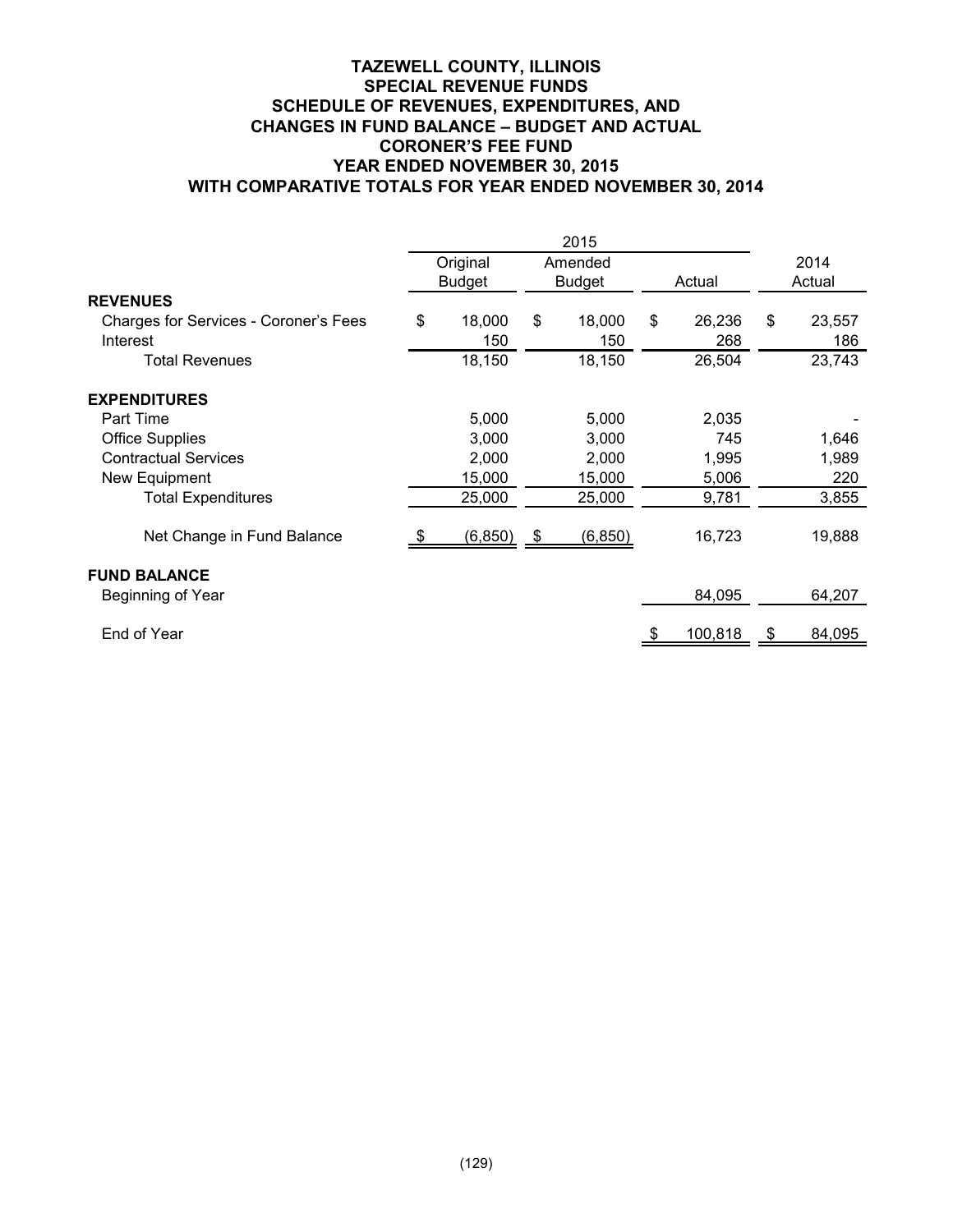## **TAZEWELL COUNTY, ILLINOIS SPECIAL REVENUE FUNDS SCHEDULE OF REVENUES, EXPENDITURES, AND CHANGES IN FUND BALANCE – BUDGET AND ACTUAL STATE'S ATTORNEY AUTOMATION FUND YEAR ENDED NOVEMBER 30, 2015 WITH COMPARATIVE TOTALS FOR YEAR ENDED NOVEMBER 30, 2014**

|                                       | 2015 |               |      |               |        |        |        |        |
|---------------------------------------|------|---------------|------|---------------|--------|--------|--------|--------|
|                                       |      | Original      |      | Amended       |        |        |        | 2014   |
|                                       |      | <b>Budget</b> |      | <b>Budget</b> | Actual |        | Actual |        |
| <b>REVENUES</b>                       |      |               |      |               |        |        |        |        |
| Charges for Services - Automation Fee | \$   | 10,000        | \$   | 10,000        | \$     | 11,663 | \$     | 13,854 |
| Interest                              |      | 10            |      | 10            |        | 90     |        | 25     |
| <b>Total Revenues</b>                 |      | 10,010        |      | 10,010        |        | 11,753 |        | 13,879 |
|                                       |      |               |      |               |        |        |        |        |
| <b>EXPENDITURES</b>                   |      |               |      |               |        |        |        |        |
|                                       |      |               |      |               |        |        |        |        |
| Net Change in Fund Balance            |      | 10,010        | - \$ | 10,010        |        | 11,753 |        | 13,879 |
|                                       |      |               |      |               |        |        |        |        |
| <b>FUND BALANCE</b>                   |      |               |      |               |        |        |        |        |
| Beginning of Year                     |      |               |      |               |        | 25,272 |        | 11,393 |
|                                       |      |               |      |               |        |        |        |        |
| End of Year                           |      |               |      |               |        | 37,025 | -S     | 25,272 |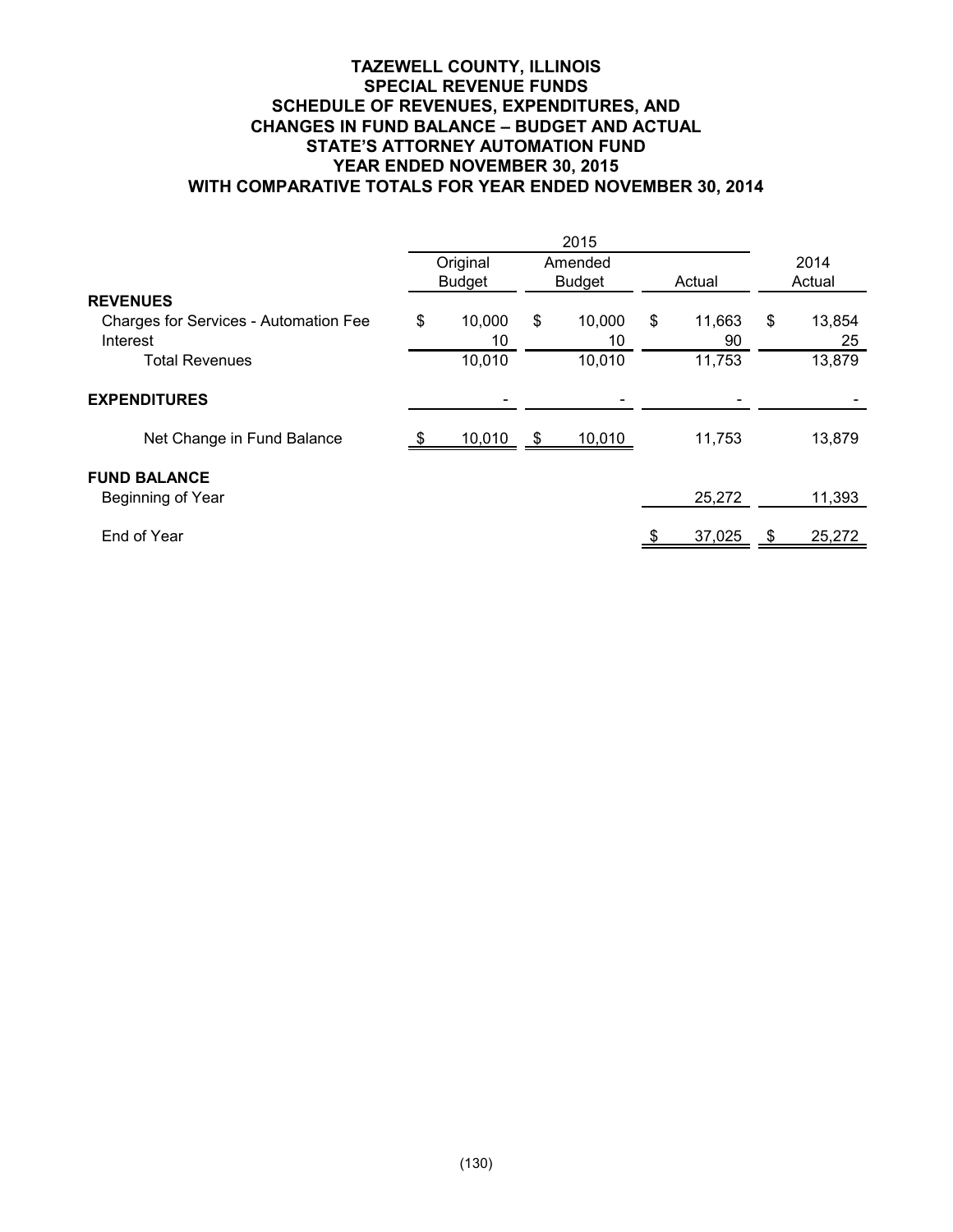## **TAZEWELL COUNTY, ILLINOIS SPECIAL REVENUE FUNDS SCHEDULE OF REVENUES, EXPENDITURES, AND CHANGES IN FUND BALANCE – BUDGET AND ACTUAL CIRCUIT CLERK ELECTRONIC CITATION FUND YEAR ENDED NOVEMBER 30, 2015 WITH COMPARATIVE TOTALS FOR YEAR ENDED NOVEMBER 30, 2014**

|                                          | 2015          |          |               |         |        |        |        |       |  |
|------------------------------------------|---------------|----------|---------------|---------|--------|--------|--------|-------|--|
|                                          |               | Original |               | Amended |        |        |        | 2014  |  |
|                                          | <b>Budget</b> |          | <b>Budget</b> |         | Actual |        | Actual |       |  |
| <b>REVENUES</b>                          |               |          |               |         |        |        |        |       |  |
| <b>Charges for Services - Electronic</b> |               |          |               |         |        |        |        |       |  |
| <b>Citation Fee</b>                      | \$            | 16,600   | \$            | 16,600  | \$     | 13,403 | \$     | 2,546 |  |
| Interest                                 |               |          |               |         |        | 30     |        |       |  |
| <b>Total Revenues</b>                    |               | 16,600   |               | 16,600  |        | 13,433 |        | 2,546 |  |
|                                          |               |          |               |         |        |        |        |       |  |
| <b>EXPENDITURES</b>                      |               |          |               |         |        |        |        |       |  |
| Net Change in Fund Balance               |               | 16,600   | -\$           | 16,600  |        | 13,433 |        | 2,546 |  |
|                                          |               |          |               |         |        |        |        |       |  |
| <b>FUND BALANCE</b><br>Beginning of Year |               |          |               |         |        | 2,546  |        |       |  |
|                                          |               |          |               |         |        |        |        |       |  |
| End of Year                              |               |          |               |         |        | 15,979 | \$     | 2,546 |  |
|                                          |               |          |               |         |        |        |        |       |  |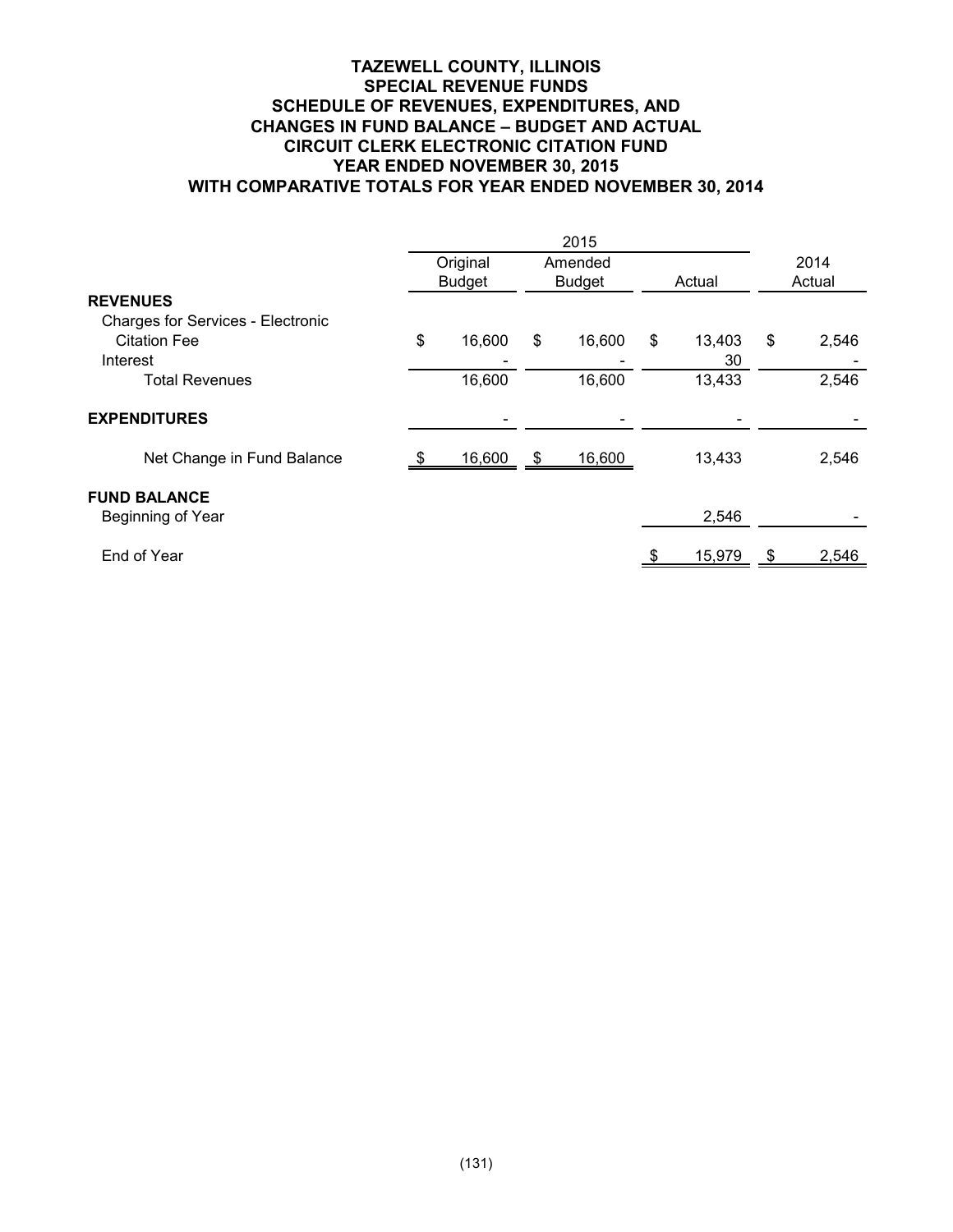## **TAZEWELL COUNTY, ILLINOIS SPECIAL REVENUE FUNDS SCHEDULE OF REVENUES, EXPENDITURES, AND CHANGES IN FUND BALANCE – BUDGET AND ACTUAL SHERIFF ELECTRONIC CITATION FUND YEAR ENDED NOVEMBER 30, 2015 WITH COMPARATIVE TOTALS FOR YEAR ENDED NOVEMBER 30, 2014**

|                                          | 2015 |               |    |               |    |        |    |        |
|------------------------------------------|------|---------------|----|---------------|----|--------|----|--------|
|                                          |      | Original      |    | Amended       |    |        |    | 2014   |
|                                          |      | <b>Budget</b> |    | <b>Budget</b> |    | Actual |    | Actual |
| <b>REVENUES</b>                          |      |               |    |               |    |        |    |        |
| Charges for Services - Electronic        |      |               |    |               |    |        |    |        |
| <b>Citation Fee</b>                      | \$   |               | \$ |               | \$ | 1,631  | \$ |        |
| Interest                                 |      |               |    |               |    | 2      |    |        |
| <b>Total Revenues</b>                    |      |               |    |               |    | 1,633  |    |        |
| <b>EXPENDITURES</b>                      |      |               |    |               |    |        |    |        |
| Net Change in Fund Balance               |      |               |    |               |    | 1,633  |    |        |
| <b>FUND BALANCE</b><br>Beginning of Year |      |               |    |               |    |        |    |        |
| End of Year                              |      |               |    |               |    | 1,633  |    |        |
|                                          |      |               |    |               |    |        |    |        |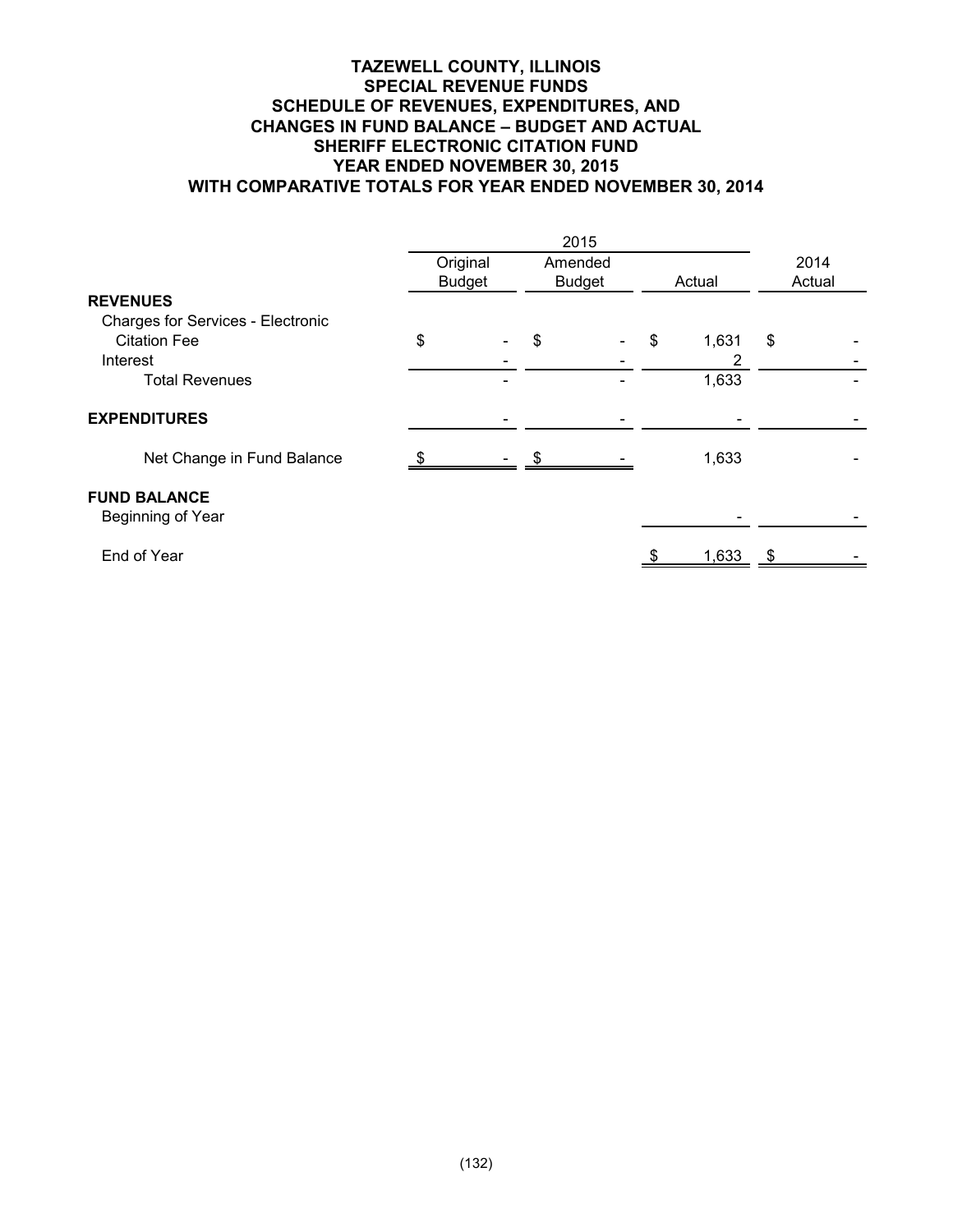## **TAZEWELL COUNTY, ILLINOIS SPECIAL REVENUE FUNDS SCHEDULE OF REVENUES, EXPENDITURES, AND CHANGES IN FUND BALANCE INDEMNITY FUND YEAR ENDED NOVEMBER 30, 2015 WITH COMPARATIVE TOTALS FOR YEAR ENDED NOVEMBER 30, 2014**

|                                        |    | 2014      |              |
|----------------------------------------|----|-----------|--------------|
| <b>REVENUES</b>                        |    |           |              |
| Fines and Forfeitures - Indemnity Fees | \$ | 27,780    | \$<br>27,320 |
| Interest                               |    |           | 2,045        |
| <b>Total Revenues</b>                  |    | 27,780    | 29,365       |
| <b>EXPENDITURES</b>                    |    |           |              |
| <b>General Governmental Services:</b>  |    |           |              |
| <b>Contractual Service</b>             |    | 7,457     | 515          |
| Excess of Revenues over Expenditures   |    | 20,323    | 28,850       |
| <b>OTHER FINANCING USES</b>            |    |           |              |
| <b>Transfers Out</b>                   |    | (14, 917) | (25, 839)    |
| Net Change in Fund Balance             |    | 5,406     | 3,011        |
| <b>FUND BALANCE</b>                    |    |           |              |
| Beginning of Year                      |    | 759,140   | 756,129      |
| End of Year                            |    | 764,546   | 759,140      |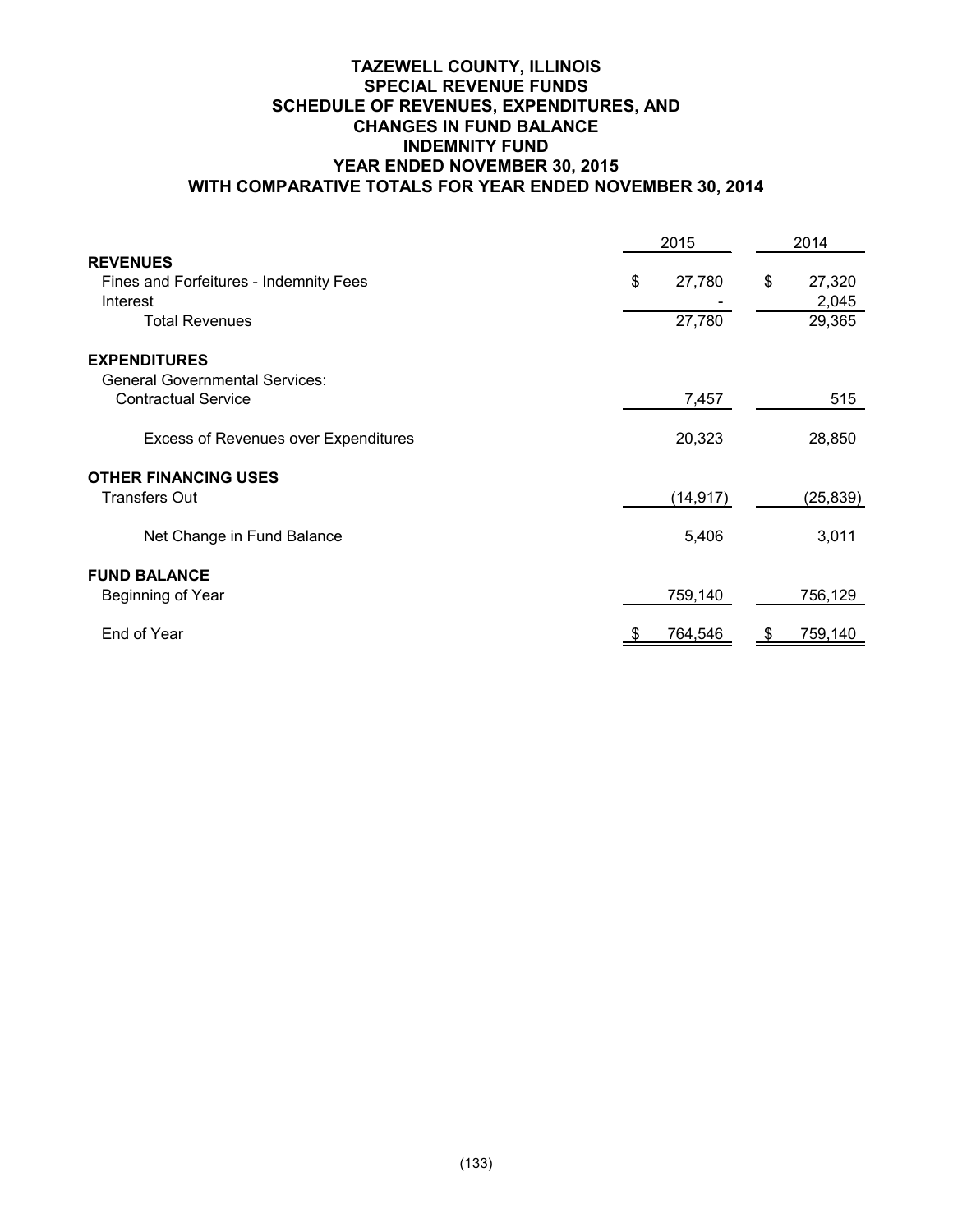## **TAZEWELL COUNTY, ILLINOIS SPECIAL REVENUE FUNDS SCHEDULE OF REVENUES, EXPENDITURES, AND CHANGES IN FUND BALANCE SHERIFF'S COMMISSARY FUND YEAR ENDED NOVEMBER 30, 2015 WITH COMPARATIVE TOTALS FOR YEAR ENDED NOVEMBER 30, 2014**

|                                                 | 2015         | 2014         |  |  |
|-------------------------------------------------|--------------|--------------|--|--|
| <b>REVENUES</b>                                 |              |              |  |  |
| <b>Charges for Services:</b>                    |              |              |  |  |
| Fees for Phone Use                              | \$<br>20,364 | \$<br>26,768 |  |  |
| <b>Commissary Sales</b>                         | 54,249       | 63,179       |  |  |
| <b>Total Revenues</b>                           | 74,613       | 89,947       |  |  |
| <b>EXPENDITURES</b>                             |              |              |  |  |
| <b>Public Safety and Corrections:</b>           |              |              |  |  |
| Supplies Purchased for the Benefit of Prisoners | 66,139       | 82,256       |  |  |
| Net Change in Fund Balance                      | 8,474        | 7,691        |  |  |
| <b>FUND BALANCE</b>                             |              |              |  |  |
| Beginning of Year                               | 32,057       | 24,366       |  |  |
| End of Year                                     | 40,531<br>\$ | 32,057<br>\$ |  |  |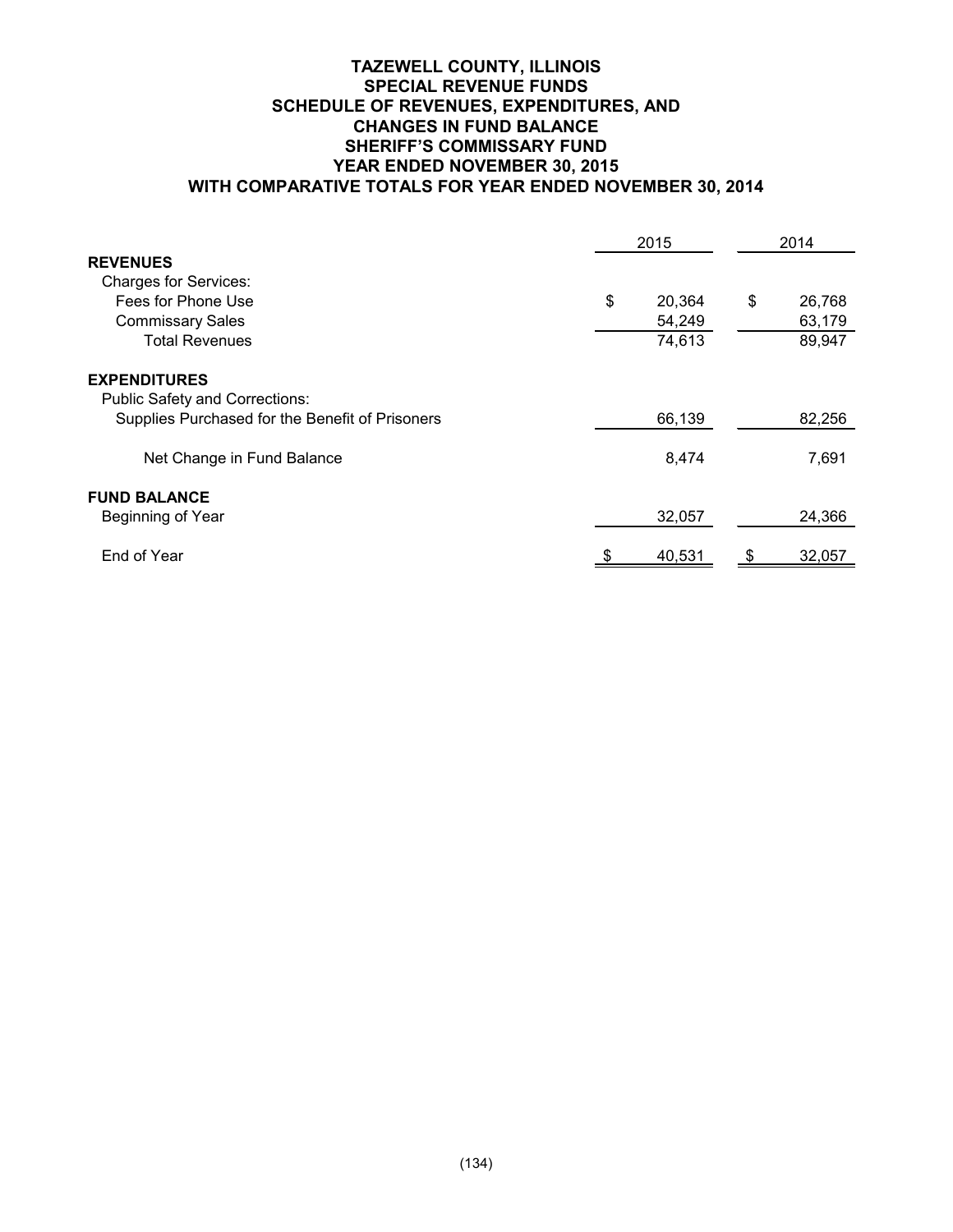## **TAZEWELL COUNTY, ILLINOIS PROPRIETARY FUND HEALTH INSURANCE FUND STATEMENT OF NET POSITION YEAR ENDED NOVEMBER 30, 2015 WITH COMPARATIVE TOTALS FOR NOVEMBER 30, 2014**

| <b>ASSETS</b>                                         | 2015<br>Actual  |               | 2014<br>Actual       |  |  |
|-------------------------------------------------------|-----------------|---------------|----------------------|--|--|
| <b>CURRENT ASSETS</b><br>Cash<br>Stop Loss Receivable | \$<br>5,592,399 | \$            | 4,791,774<br>257,978 |  |  |
| Due from Other Funds                                  | 195,591         |               | 187,926              |  |  |
| <b>Total Assets</b>                                   | 5,787,990       | \$            | 5,237,678            |  |  |
| <b>LIABILITIES AND NET POSITION</b>                   |                 |               |                      |  |  |
| <b>CURRENT LIABILITIES</b>                            |                 |               |                      |  |  |
| <b>Accounts Payable</b>                               | \$<br>3,535     | \$            | 3,535                |  |  |
| Claims Payable                                        | 149,239         |               | 79,629               |  |  |
| <b>Estimated Payable for Claims and Losses</b>        | 372,450         |               | 488,420              |  |  |
| Due to Others                                         | 19,129          |               | 19,129               |  |  |
| <b>Total Liabilities</b>                              | 544,353         |               | 590,713              |  |  |
| <b>NET POSITION</b>                                   | 5,243,637       |               | 4,646,965            |  |  |
| <b>Total Liabilities and Net Position</b>             | \$<br>5,787,990 | $\frac{1}{2}$ | 5,237,678            |  |  |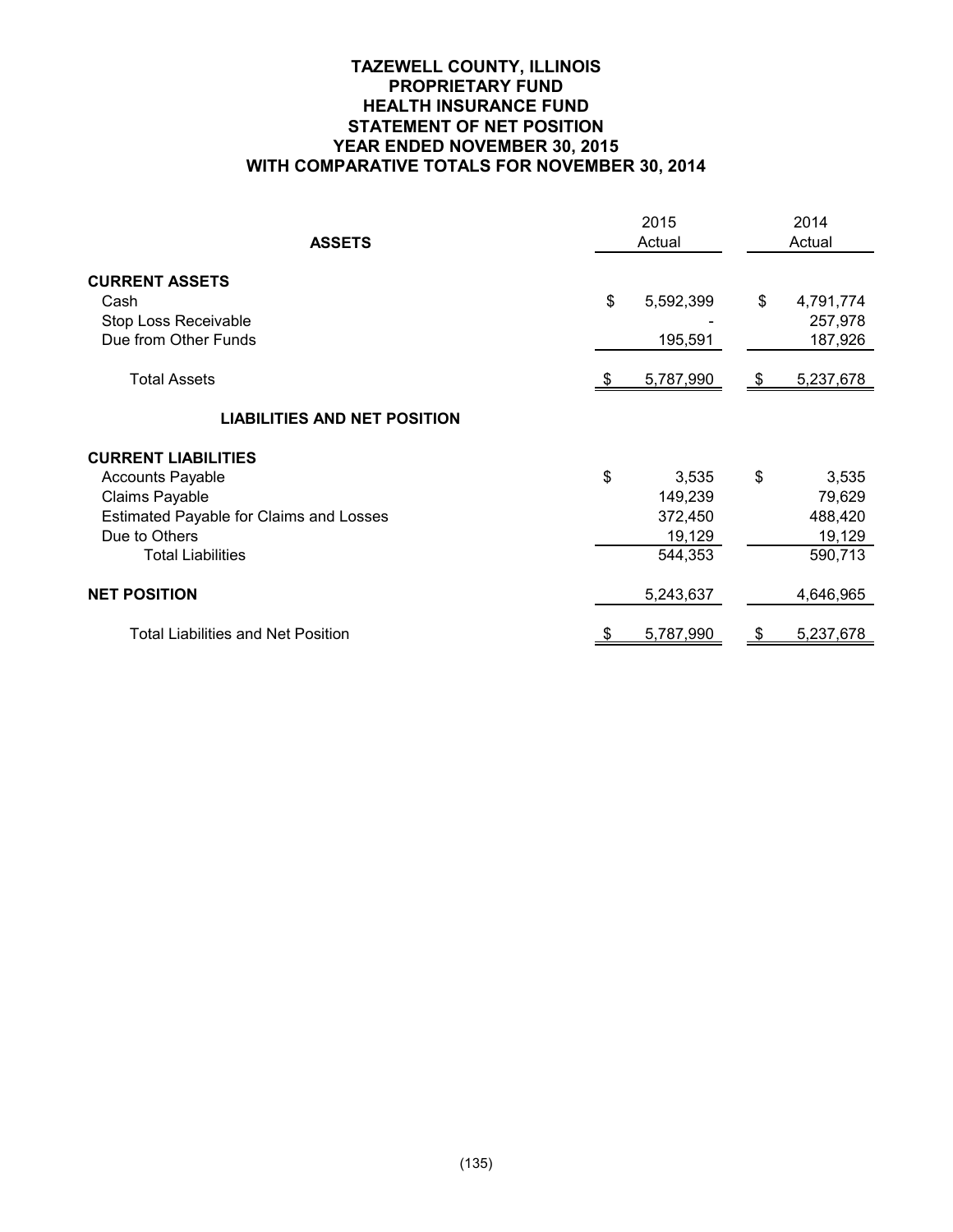## **TAZEWELL COUNTY, ILLINOIS PROPRIETARY FUND HEALTH INSURANCE FUND STATEMENT OF REVENUES, EXPENSES, AND CHANGES IN NET POSITION YEAR ENDED NOVEMBER 30, 2015 WITH COMPARATIVE FIGURES FOR YEAR ENDED NOVEMBER 30, 2014**

|                                         | 2015            | 2014            |
|-----------------------------------------|-----------------|-----------------|
|                                         | Actual          | Actual          |
| <b>OPERATING REVENUES</b>               |                 |                 |
| <b>Charges for Services</b>             | \$<br>4,232,767 | \$<br>4,110,391 |
| <b>Refunds and Recoveries</b>           | 489,107         | 267,361         |
| <b>Total Operating Revenues</b>         | 4,721,874       | 4,377,752       |
| <b>OPERATING EXPENSES - GENERAL</b>     |                 |                 |
| <b>GOVERNMENTAL SERVICES</b>            |                 |                 |
| <b>Medical Claims</b>                   | 3,746,854       | 4,121,220       |
| <b>Administrative Costs:</b>            |                 |                 |
| <b>Health and Dental Administration</b> | 78,508          | 80,269          |
| <b>EAP Program</b>                      | 9,676           | 13,130          |
| Employee Life Insurance                 | 24,125          | 24,749          |
| Voluntary Life Insurance                | 19,761          | 19,171          |
| Voluntary Accidental, Death, and        |                 |                 |
| Dismemberment Life Insurance            | 514             | 634             |
| <b>Total Administrative Costs</b>       | 132,584         | 137,953         |
| Stop-Loss Reinsurance:                  |                 |                 |
| Employee                                | 104,592         | 94,094          |
| Dependent                               | 148,119         | 144,902         |
| Aggregate                               | 8,926           | 8,416           |
| <b>Total Stop-Loss Reinsurance</b>      | 261,637         | 247,412         |
| <b>Total Operating Expenses</b>         | 4,141,075       | 4,506,585       |
| <b>OPERATING INCOME (LOSS)</b>          | 580,799         | (128, 833)      |
| <b>NONOPERATING REVENUES</b>            |                 |                 |
| Interest Income                         | 15,873          | 17,366          |
| Change in Net Position                  | 596,672         | (111, 467)      |
| <b>NET POSITION</b>                     |                 |                 |
| Beginning of Year                       | 4,646,965       | 4,758,432       |
| End of Year                             | \$<br>5,243,637 | \$<br>4,646,965 |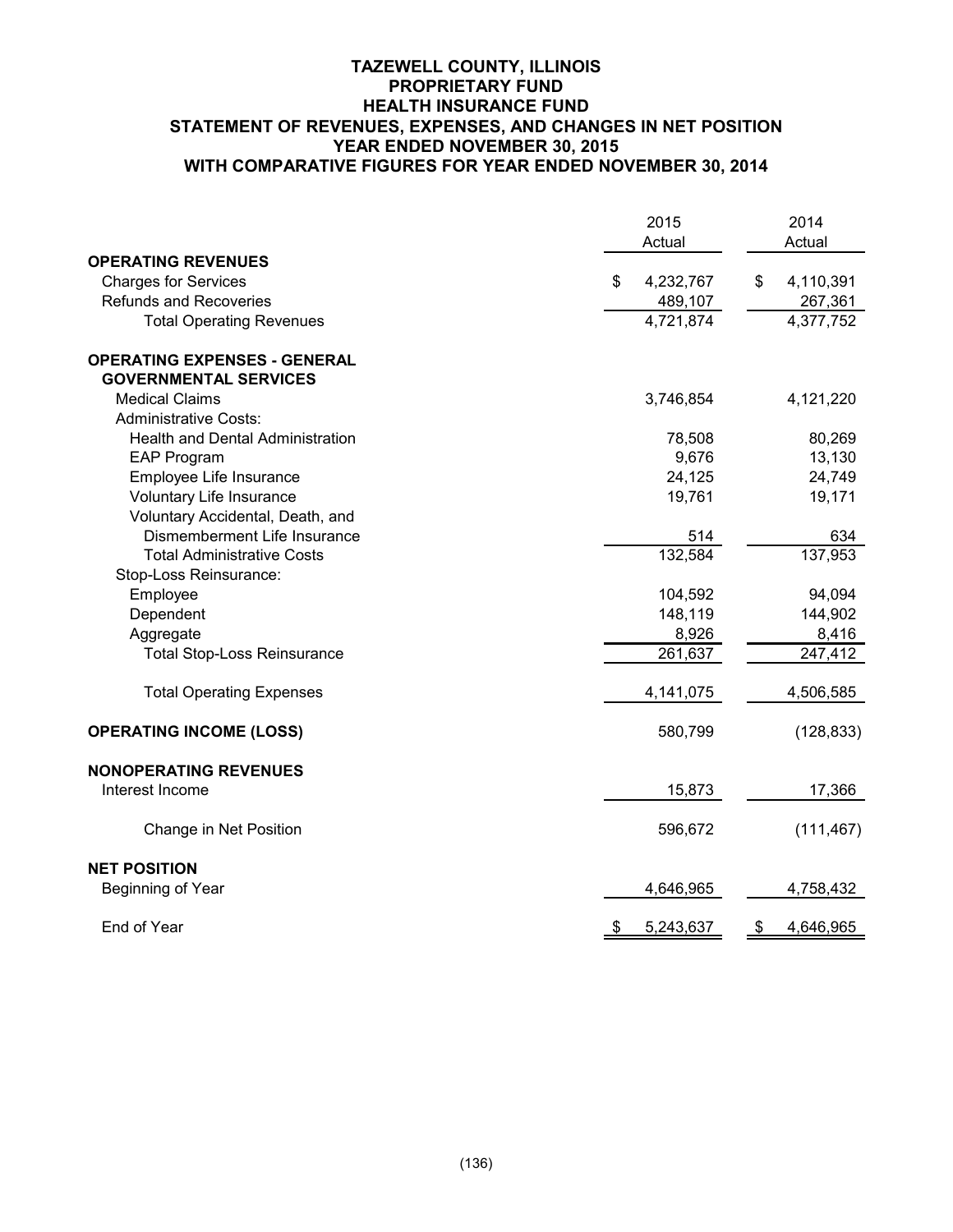## **TAZEWELL COUNTY, ILLINOIS PROPRIETARY FUND HEALTH INSURANCE FUND STATEMENT OF CASH FLOWS YEAR ENDED NOVEMBER 30, 2015 WITH COMPARATIVE FIGURES FOR YEAR ENDED NOVEMBER 30, 2014**

|                                                            | 2015            | 2014 |             |  |
|------------------------------------------------------------|-----------------|------|-------------|--|
|                                                            | Actual          |      | Actual      |  |
| <b>CASH FLOWS FROM OPERATING ACTIVITIES</b>                |                 |      |             |  |
| Cash Received from Assessments Made to Other Funds         | \$<br>3,090,086 | \$   | 3,012,286   |  |
| Cash Received from Employees and Others                    | 1,135,016       |      | 1,096,749   |  |
| Cash Received from Refunds and Recoveries                  | 747,085         |      | 9,383       |  |
| Cash Paid for Claims                                       | (3,793,214)     |      | (3,844,753) |  |
| Cash Paid for Administrative Costs and Stop Loss Insurance | (394, 221)      |      | (385, 365)  |  |
| Net Cash Provided (Used) by Operating Activities           | 784,752         |      | (111, 700)  |  |
| <b>CASH FLOWS FROM INVESTING ACTIVITIES</b>                |                 |      |             |  |
| Interest Received on Cash and Investments                  | 15,873          |      | 17,366      |  |
| NET INCREASE (DECREASE) IN CASH                            | 800,625         |      | (94, 334)   |  |
| <b>CASH</b>                                                |                 |      |             |  |
| Beginning of Year                                          | 4,791,774       |      | 4,886,108   |  |
| End of Year                                                | 5,592,399       | P    | 4,791,774   |  |
| RECONCILIATION OF OPERATING INCOME (LOSS) TO NET           |                 |      |             |  |
| CASH PROVIDED BY (USED IN) OPERATING ACTIVITIES            |                 |      |             |  |
| Operating Income (Loss)                                    | \$<br>580,799   | \$   | (128, 833)  |  |
| Adjustments to Reconcile Operating Income (Loss)           |                 |      |             |  |
| to Net Cash Provided (Used) by Operating Activities        |                 |      |             |  |
| Change in Assets and Liabilities:                          |                 |      |             |  |
| <b>Stop Loss Receivable</b>                                | 257,978         |      | (257, 978)  |  |
| Due from Other Funds                                       | (7,665)         |      | (1,356)     |  |
| <b>Accounts Payable</b>                                    | 69,610          |      | (34, 820)   |  |
| <b>Estimated Payable for Claims and Losses</b>             | (115, 970)      |      | 311,287     |  |
| Net Cash Provided (Used) by Operating Activities           | \$<br>784,752   | \$   | (111, 700)  |  |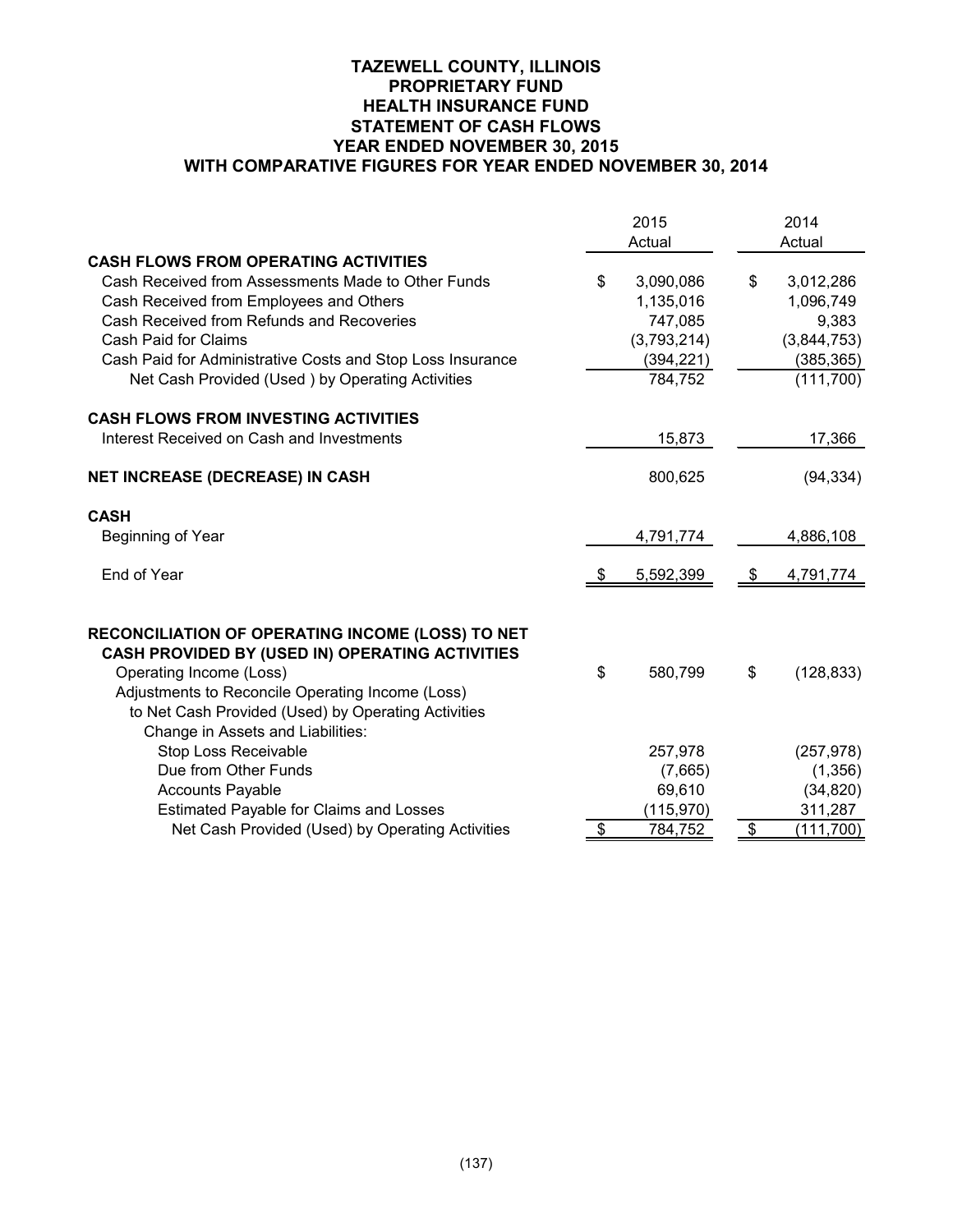# **TAZEWELL COUNTY, ILLINOIS AGENCY FUNDS COMBINING STATEMENT OF ASSETS AND LIABILITIES YEAR ENDED NOVEMBER 30, 2015**

| Balance,<br>November 30,<br>2014<br>Additions |      |           |      | Deductions     | Balance,<br>November 30,<br>2015 |                |    |           |
|-----------------------------------------------|------|-----------|------|----------------|----------------------------------|----------------|----|-----------|
| <b>PROPERTY TAX FUND</b>                      |      |           |      |                |                                  |                |    |           |
| Assets:                                       |      |           |      |                |                                  |                |    |           |
| Cash and Investments                          | \$   | 67,212    |      | \$ 202,213,876 |                                  | \$ 202,215,782 | \$ | 65,306    |
| Liabilities:                                  |      |           |      |                |                                  |                |    |           |
| Amounts Due Taxing Bodies                     | \$   | 67,212    |      | \$ 202,213,876 |                                  | \$ 202,215,782 | \$ | 65,306    |
| <b>ESTATE TAX FUND</b>                        |      |           |      |                |                                  |                |    |           |
| Assets:                                       |      |           |      |                |                                  |                |    |           |
| Cash and Investments                          | \$   | 5,171     | \$   |                | \$                               |                | S  | 5,175     |
| Liabilities:                                  |      |           |      |                |                                  |                |    |           |
| Due to State of Illinois                      | - \$ | 5,171     | - \$ | 4              | - \$                             |                | S  | 5,175     |
| <b>UNCLAIMED FUND</b>                         |      |           |      |                |                                  |                |    |           |
| Assets:                                       |      |           |      |                |                                  |                |    |           |
| Cash and Investments                          | -95  | 323,775   | -\$  | 261            | - \$                             |                | Ψ  | 324,036   |
| Liabilities:                                  |      |           |      |                |                                  |                |    |           |
| Due to State of Illinois                      | \$   | 25,067    | \$   |                | \$                               |                | \$ | 25,067    |
| Due to Others                                 |      | 298,708   |      | 261            |                                  |                |    | 298,969   |
|                                               | \$   | 323,775   | \$   | 261            | $\pmb{\$}$                       |                | \$ | 324,036   |
| <b>CIRCUIT CLERK/COUNTY</b>                   |      |           |      |                |                                  |                |    |           |
| <b>CLERK ESCROW FUND</b>                      |      |           |      |                |                                  |                |    |           |
| Assets:                                       |      |           |      |                |                                  |                |    |           |
| Cash and Investments                          | -\$  | 1,535,988 | \$   | 15,359,293     | -\$                              | 15,069,234     | S  | 1,826,047 |
| Liabilities:                                  |      |           |      |                |                                  |                |    |           |
| Bond, Restitution, Tax Redemption,            |      |           |      |                |                                  |                |    |           |
| and Miscellaneous Available                   |      |           |      |                |                                  |                |    |           |
| for Distribution                              | - \$ | 1,535,988 | - \$ | 15,359,293     | \$                               | 15,069,234     | \$ | 1,826,047 |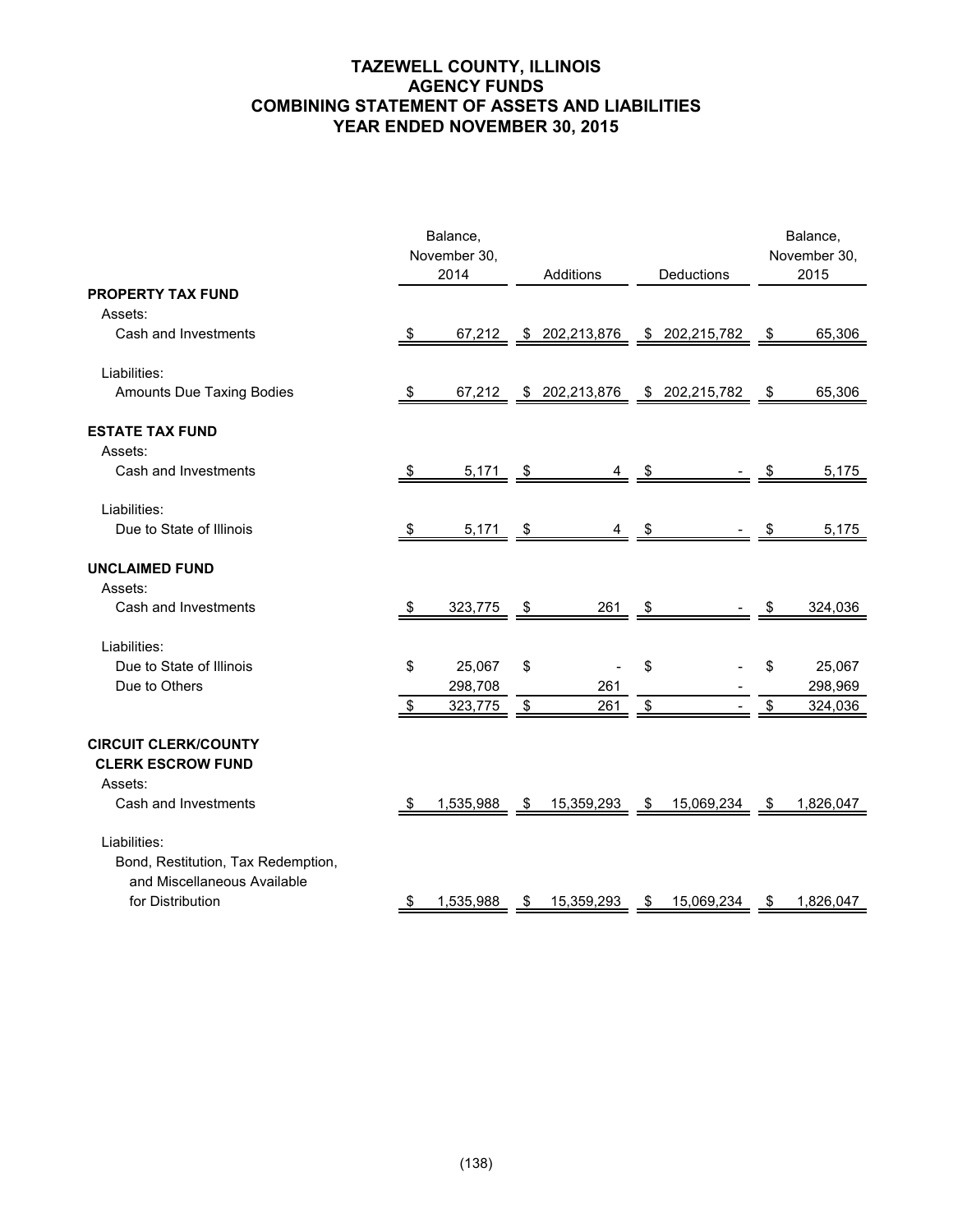# **TAZEWELL COUNTY, ILLINOIS AGENCY FUNDS COMBINING STATEMENT OF ASSETS AND LIABILITIES (CONTINUED) YEAR ENDED NOVEMBER 30, 2015**

|                                                                  |    | Balance,<br>November 30,<br>2014 |                                 |              |            | Balance,<br>November 30,<br>2015 |            |       |
|------------------------------------------------------------------|----|----------------------------------|---------------------------------|--------------|------------|----------------------------------|------------|-------|
| <b>INMATE BENEFIT FUND</b>                                       |    |                                  |                                 | Additions    |            | Deductions                       |            |       |
| Assets:                                                          |    |                                  |                                 |              |            |                                  |            |       |
| Cash and Investments                                             | S  | 8,731                            | \$                              | 410,086      | \$         | 411,356                          | \$         | 7,461 |
| Liabilities:                                                     |    |                                  |                                 |              |            |                                  |            |       |
| <b>Accounts Payable</b>                                          | \$ | 8,731                            | \$                              | 410,086      | \$         | 411,356                          | \$         | 7,461 |
| <b>DISTRIBUTIVE FUND</b>                                         |    |                                  |                                 |              |            |                                  |            |       |
| Assets:                                                          |    |                                  |                                 |              |            |                                  |            |       |
| Cash and Investments                                             | \$ | 62,541                           | - \$                            | 739,144      | \$         | 801,685                          | - \$       |       |
| Liabilities:                                                     |    |                                  |                                 |              |            |                                  |            |       |
| Amounts Due Taxing Bodies and Others                             | \$ | 62,541                           | \$                              | 739,144      | \$         | 801,685                          | -\$        |       |
| <b>MISCELLANEOUS TRUSTEE FUND</b><br>Assets:                     |    |                                  |                                 |              |            |                                  |            |       |
| Cash and Investments                                             | \$ | 102,350                          | $\sqrt{3}$                      | 28,525       | $\sqrt{3}$ | 130,875                          | $\sqrt{3}$ |       |
| Liabilities:                                                     |    |                                  |                                 |              |            |                                  |            |       |
| Amounts Due Taxing Bodies and Others                             | \$ | 102,350                          | \$                              | 28,525       | \$         | 130,875                          | \$         |       |
| <b>GENERAL EDUCATIONAL</b><br><b>DEVELOPMENT FUND</b><br>Assets: |    |                                  |                                 |              |            |                                  |            |       |
| Cash and Investments                                             | \$ | 44,387                           | \$                              | 4,955        | \$         | 49,342                           | -\$        |       |
| Liabilities:<br>Amount Due Regional Superintendent               |    |                                  |                                 |              |            |                                  |            |       |
| of Schools                                                       | \$ | 44,387                           | $\mathcal{S}$                   | 4,955        | - \$       | $49,342$ \$                      |            |       |
| <b>TEACHERS' INSTITUTE FUND</b><br>Assets:                       |    |                                  |                                 |              |            |                                  |            |       |
| Cash and Investments                                             | \$ | 203,629                          | $\frac{\mathsf{s}}{\mathsf{s}}$ | $147,472$ \$ |            | $351,101$ \$                     |            |       |
| Liabilities:<br>Amount Due Regional Superintendent               |    |                                  |                                 |              |            |                                  |            |       |
| of Schools                                                       | \$ | 203,629                          | \$                              | 147,472      | \$         | 351,101                          | \$         |       |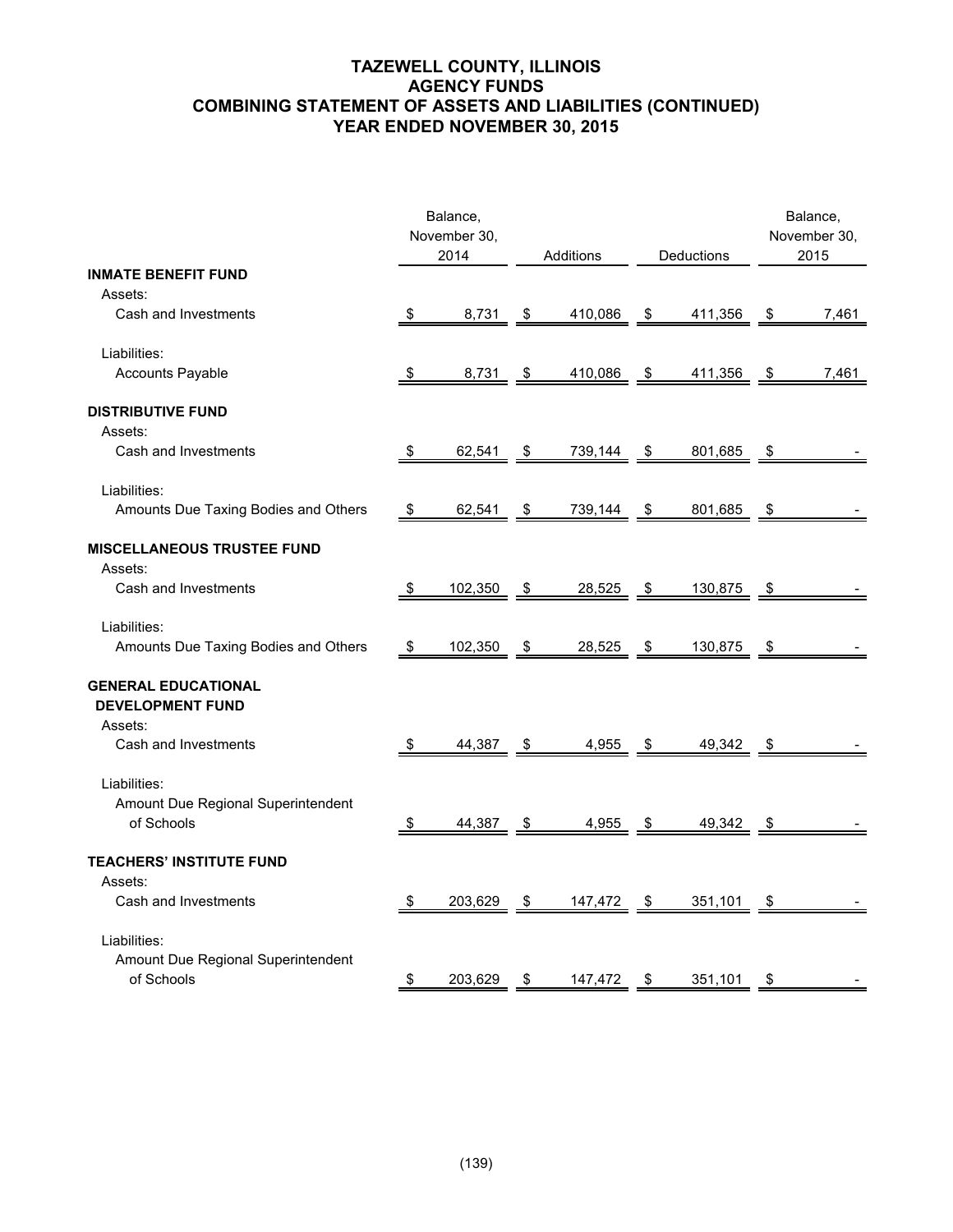# **TAZEWELL COUNTY, ILLINOIS AGENCY FUNDS COMBINING STATEMENT OF ASSETS AND LIABILITIES (CONTINUED) YEAR ENDED NOVEMBER 30, 2015**

|                                          | Balance,<br>November 30,<br>2014 |             |            | Additions         |               |                    | Balance,<br>November 30,<br>2015 |  |
|------------------------------------------|----------------------------------|-------------|------------|-------------------|---------------|--------------------|----------------------------------|--|
| <b>TRANSPORTATION TRAINING FUND</b>      |                                  |             |            |                   |               | Deductions         |                                  |  |
| Assets:                                  |                                  |             |            |                   |               |                    |                                  |  |
| Cash and Investments                     |                                  | $14,792$ \$ |            | 1,436             | $\mathcal{S}$ | $16,228$ \$        |                                  |  |
| Liabilities:                             |                                  |             |            |                   |               |                    |                                  |  |
| Amount Due Regional Superintendent       |                                  |             |            |                   |               |                    |                                  |  |
| of Schools                               | \$                               | 14,792      | $\sqrt{3}$ | 1,436             | \$            | 16,228             | - \$                             |  |
| <b>VISION AND HEARING SCREENING FUND</b> |                                  |             |            |                   |               |                    |                                  |  |
| Assets:                                  |                                  |             |            |                   |               |                    |                                  |  |
| Cash and Investments                     |                                  | $134$ \$    |            | $\frac{38}{5}$ \$ |               | $\frac{172}{9}$ \$ |                                  |  |
| Liabilities:                             |                                  |             |            |                   |               |                    |                                  |  |
| Amount Due Regional Superintendent       |                                  |             |            |                   |               |                    |                                  |  |
| of Schools                               | - \$                             | $134 - $$   |            | 38                | $\mathsf{S}$  | $\frac{172}{9}$    |                                  |  |
| <b>FILM COOPERATIVE FUND</b>             |                                  |             |            |                   |               |                    |                                  |  |
| Assets:                                  |                                  |             |            |                   |               |                    |                                  |  |
| Cash and Investments                     | \$                               | $29,311$ \$ |            |                   | $-$ \$        | $29,311$ \$        |                                  |  |
| Liabilities:                             |                                  |             |            |                   |               |                    |                                  |  |
| Amount Due Regional Superintendent       |                                  |             |            |                   |               |                    |                                  |  |
| of Schools                               |                                  | $29,311$ \$ |            |                   |               | $29,311$ \$        |                                  |  |
| <b>SAFE SCHOOL GRANT</b>                 |                                  |             |            |                   |               |                    |                                  |  |
| Assets:                                  |                                  |             |            |                   |               |                    |                                  |  |
| Cash and Investments                     | \$                               | (32, 993)   | $\sqrt{3}$ | 79,992            | \$            | 46,999             | \$                               |  |
| Liabilities:                             |                                  |             |            |                   |               |                    |                                  |  |
| Amount Due Regional Superintendent       |                                  |             |            |                   |               |                    |                                  |  |
| of Schools                               | \$                               | (32,993)    | \$         | 79,992            | \$            | 46,999             | \$                               |  |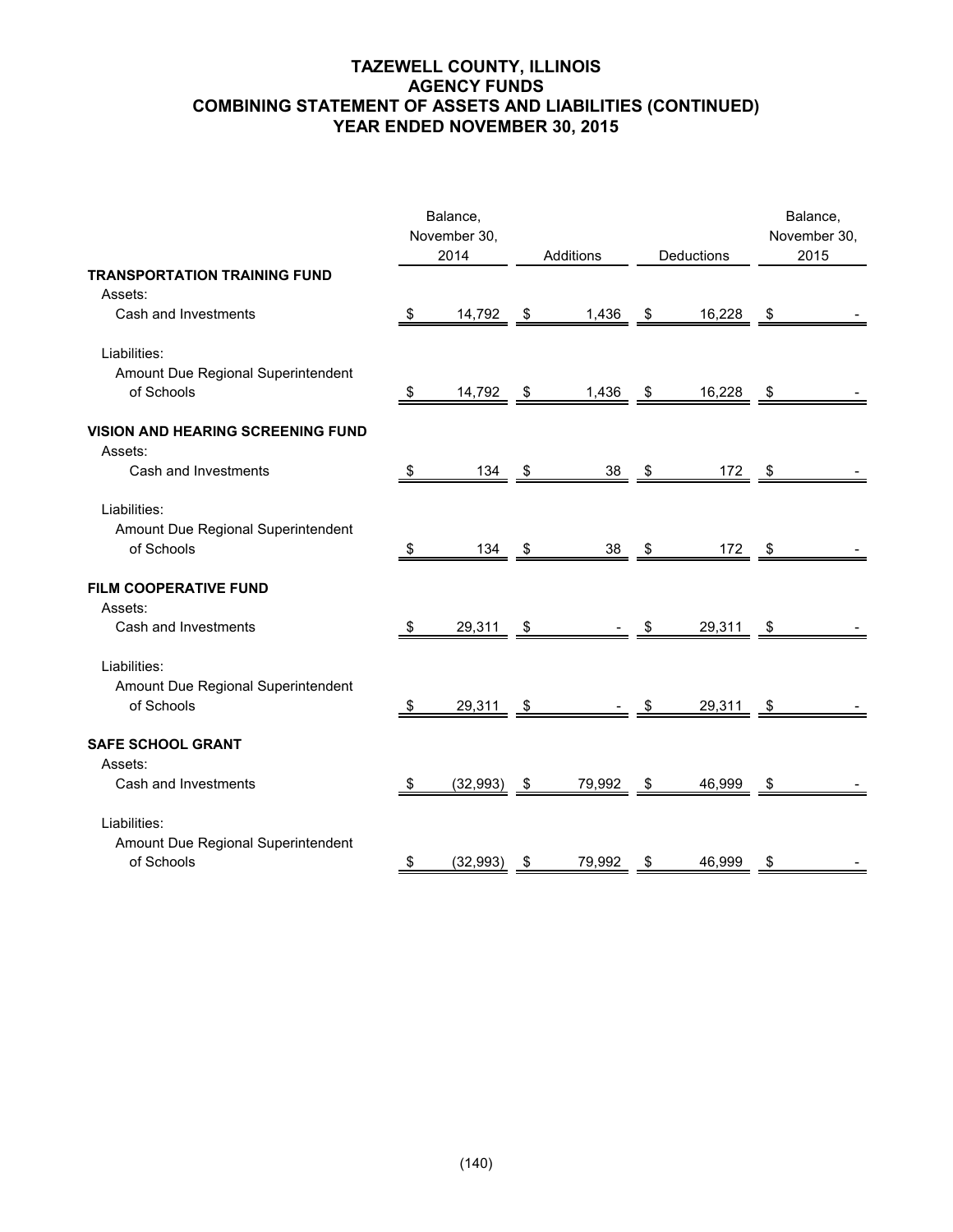# **TAZEWELL COUNTY, ILLINOIS AGENCY FUNDS COMBINING STATEMENT OF ASSETS AND LIABILITIES (CONTINUED) YEAR ENDED NOVEMBER 30, 2015**

|                                    | Balance,<br>November 30, |                |            |         |            |         | Balance,<br>November 30, |  |
|------------------------------------|--------------------------|----------------|------------|---------|------------|---------|--------------------------|--|
|                                    | 2014                     |                | Additions  |         | Deductions |         | 2015                     |  |
| <b>SAFE SCHOOL GSA</b>             |                          |                |            |         |            |         |                          |  |
| Assets:                            |                          |                |            |         |            |         |                          |  |
| Cash and Investments               | -\$                      | 656,224        | - \$       | 88,195  | - \$       | 744,419 | - \$                     |  |
| Liabilities:                       |                          |                |            |         |            |         |                          |  |
| Amount Due Regional Superintendent |                          |                |            |         |            |         |                          |  |
| of Schools                         | -\$                      | 656,224        | - \$       | 88,195  | - \$       | 744,419 | \$                       |  |
| <b>ACADEMY GSA</b>                 |                          |                |            |         |            |         |                          |  |
| Assets:                            |                          |                |            |         |            |         |                          |  |
| Cash and Investments               | \$                       | 560,278        | $\sqrt{S}$ | 34,705  | $\sqrt{S}$ | 594,983 | $\sqrt{S}$               |  |
| Liabilities:                       |                          |                |            |         |            |         |                          |  |
| Amount Due Regional Superintendent |                          |                |            |         |            |         |                          |  |
| of Schools                         | \$                       | 560,278        | \$         | 34,705  | \$         | 594,983 | \$                       |  |
| <b>ACADEMY GRANT</b>               |                          |                |            |         |            |         |                          |  |
| Assets:                            |                          |                |            |         |            |         |                          |  |
| Cash and Investments               | \$                       | $(15, 715)$ \$ |            | 166,961 | \$         | 151,246 | $\mathsf{S}$             |  |
| Liabilities:                       |                          |                |            |         |            |         |                          |  |
| Amount Due Regional Superintendent |                          |                |            |         |            |         |                          |  |
| of Schools                         | P.                       | (15, 715)      | - \$       | 166,961 | \$         | 151,246 | - \$                     |  |
| <b>TITLE II TEACHER</b>            |                          |                |            |         |            |         |                          |  |
| Assets:                            |                          |                |            |         |            |         |                          |  |
| Cash and Investments               | \$                       |                | \$         | 6,500   | \$         | 6,500   | \$                       |  |
| Liabilities:                       |                          |                |            |         |            |         |                          |  |
| Amount Due Regional Superintendent |                          |                |            |         |            |         |                          |  |
| of Schools                         | \$                       |                | - \$       | 6,500   | \$         | 6,500   | -\$                      |  |
| <b>SSOS FOUNDATION SERVICES</b>    |                          |                |            |         |            |         |                          |  |
| Assets:                            |                          |                |            |         |            |         |                          |  |
| Cash and Investments               |                          |                | \$         | 12,945  | \$         | 12,945  | \$                       |  |
| Liabilities:                       |                          |                |            |         |            |         |                          |  |
| Amount Due Regional Superintendent |                          |                |            |         |            |         |                          |  |
| of Schools                         | \$                       |                |            | 12,945  | \$         | 12,945  | \$                       |  |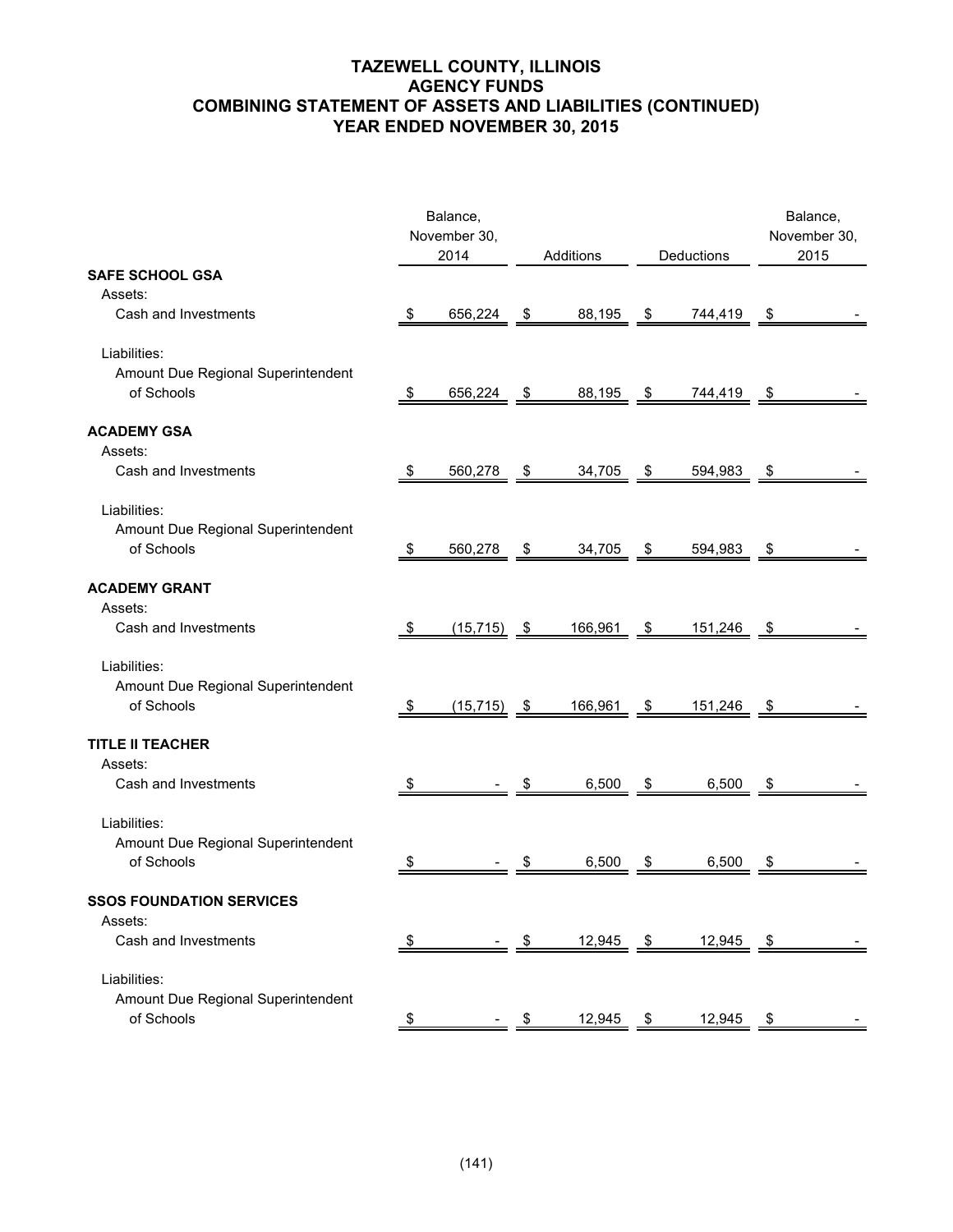# **TAZEWELL COUNTY, ILLINOIS AGENCY FUNDS COMBINING STATEMENT OF ASSETS AND LIABILITIES (CONTINUED) YEAR ENDED NOVEMBER 30, 2015**

|                                    |    | Balance,             |            |           |                         |            |            | Balance,             |
|------------------------------------|----|----------------------|------------|-----------|-------------------------|------------|------------|----------------------|
|                                    |    | November 30,<br>2014 |            | Additions |                         | Deductions |            | November 30,<br>2015 |
| <b>ROE SCHOOL SERVICE</b>          |    |                      |            |           |                         |            |            |                      |
| Assets:                            |    |                      |            |           |                         |            |            |                      |
| Cash and Investments               |    |                      | \$.        | 40,838    | - \$                    | 40,838     | - \$       |                      |
| Liabilities:                       |    |                      |            |           |                         |            |            |                      |
| Amount Due Regional Superintendent |    |                      |            |           |                         |            |            |                      |
| of Schools                         | \$ |                      | \$         | 40,838    | $\sqrt{3}$              | 40,838     | $\sqrt{3}$ |                      |
| <b>RESTRICTED FUNDS MIEC</b>       |    |                      |            |           |                         |            |            |                      |
| Assets:                            |    |                      |            |           |                         |            |            |                      |
| Cash and Investments               |    |                      |            | 14,904    | \$                      | 14,904     | - \$       |                      |
| Liabilities:                       |    |                      |            |           |                         |            |            |                      |
| Amount Due Regional Superintendent |    |                      |            |           |                         |            |            |                      |
| of Schools                         | \$ |                      | \$         | 14,904    | $\sqrt[6]{\frac{1}{2}}$ | 14,904     | \$         |                      |
| <b>COUNTY SUPPORT</b>              |    |                      |            |           |                         |            |            |                      |
| Assets:                            |    |                      |            |           |                         |            |            |                      |
| Cash and Investments               | \$ |                      | \$         | 59,549    | \$                      | 59,549     | - \$       |                      |
| Liabilities:                       |    |                      |            |           |                         |            |            |                      |
| Amount Due Regional Superintendent |    |                      |            |           |                         |            |            |                      |
| of Schools                         | S. |                      | S.         | 59,549    | -\$                     | 59,549     | - \$       |                      |
| <b>ROE MISCELLANEOUS</b>           |    |                      |            |           |                         |            |            |                      |
| Assets:                            |    |                      |            |           |                         |            |            |                      |
| Cash and Investments               |    |                      |            | 189,577   | $\frac{1}{2}$           | 189,577    | - \$       |                      |
| Liabilities:                       |    |                      |            |           |                         |            |            |                      |
| Amount Due Regional Superintendent |    |                      |            |           |                         |            |            |                      |
| of Schools                         | \$ |                      | $\sqrt{2}$ | 189,577   | \$                      | 189,577    | - \$       |                      |
| <b>VETERANS' MEMORIAL FUND</b>     |    |                      |            |           |                         |            |            |                      |
| Assets:                            |    |                      |            |           |                         |            |            |                      |
| Cash and Investments               | \$ | 8,604                | \$         |           | \$                      | 430        | \$         | 8,174                |
| Liabilities:                       |    |                      |            |           |                         |            |            |                      |
| Due to Others                      | \$ | 8,604                | \$         |           | \$                      | 430        | \$         | 8,174                |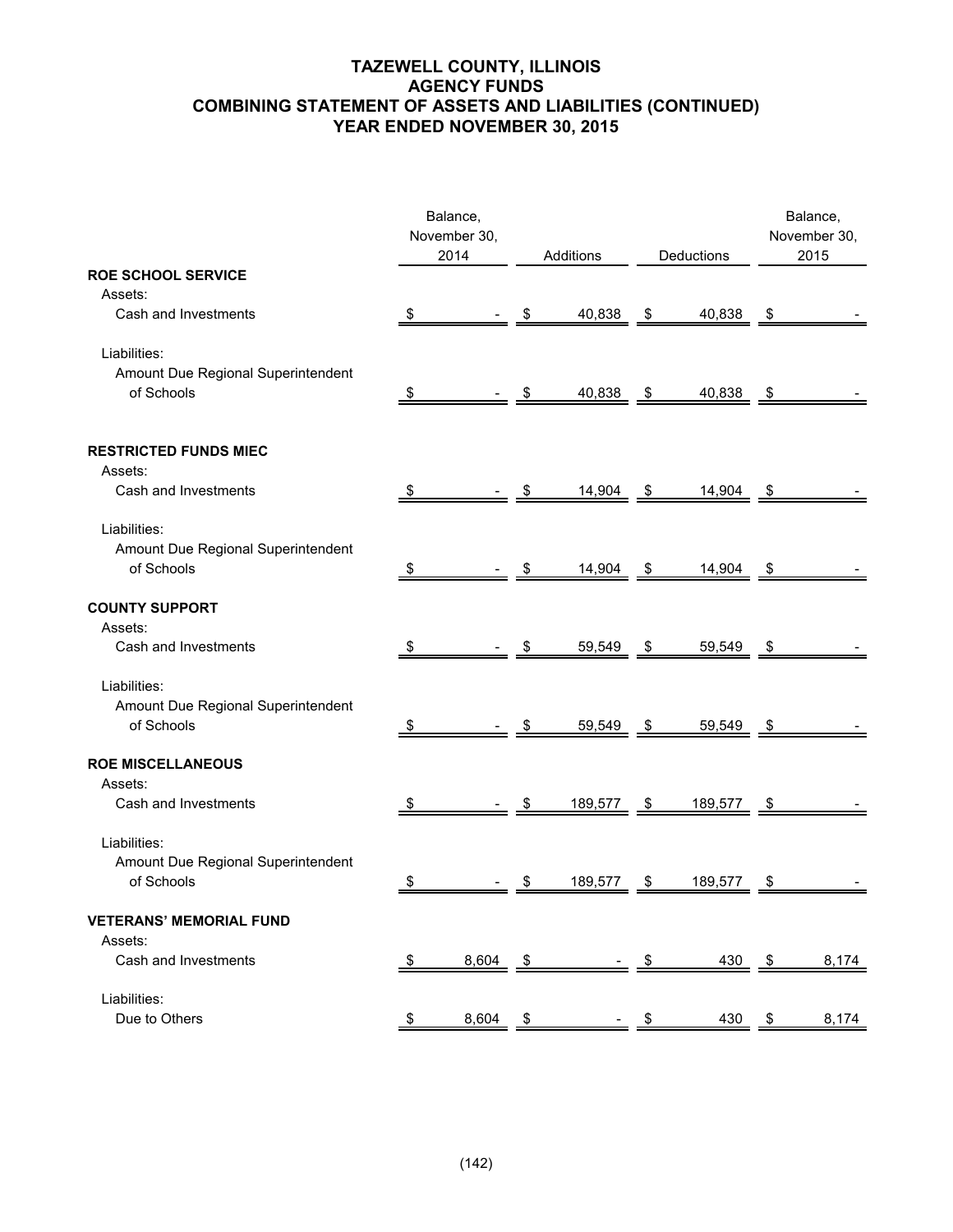# **TAZEWELL COUNTY, ILLINOIS AGENCY FUNDS COMBINING STATEMENT OF ASSETS AND LIABILITIES (CONTINUED) YEAR ENDED NOVEMBER 30, 2015**

|                                          | Balance,<br>November 30,<br>2014 |           |      | Additions     |    | Deductions     |    | Balance,<br>November 30,<br>2015 |
|------------------------------------------|----------------------------------|-----------|------|---------------|----|----------------|----|----------------------------------|
| <b>CONDEMNATION ESCROW FUND</b>          |                                  |           |      |               |    |                |    |                                  |
| Assets:                                  |                                  |           |      |               |    |                |    |                                  |
| Cash and Investments                     |                                  | 108,542   | - \$ | $322$ \$      |    |                |    | 108,864                          |
| Liabilities:                             |                                  |           |      |               |    |                |    |                                  |
| Amounts Held Pending Court Disposition   | - \$                             | 108,542   | - \$ | $322$ \$      |    |                | S. | 108,864                          |
|                                          |                                  |           |      |               |    |                |    |                                  |
| <b>TOTAL - ALL AGENCY FUNDS</b>          |                                  |           |      |               |    |                |    |                                  |
| Assets:                                  |                                  |           |      |               |    |                |    |                                  |
| Cash and Investments                     |                                  | 3,682,961 |      | \$219,599,578 |    | \$ 220,937,476 | Ψ  | 2,345,063                        |
| Liabilities:                             |                                  |           |      |               |    |                |    |                                  |
| Due to State of Illinois                 | \$                               | 30,238    | \$   | 4             | \$ |                | \$ | 30,242                           |
| Due to Others                            |                                  | 307,312   |      | 261           |    | 430            |    | 307,143                          |
| Amounts Due Taxing Bodies and Others     |                                  | 232,103   |      | 202,981,545   |    | 203,148,342    |    | 65,306                           |
| Amounts Held Pending Court Disposition   |                                  | 108,542   |      | 322           |    |                |    | 108,864                          |
| <b>Amounts Held for Prisoners</b>        |                                  | 8,731     |      | 410,086       |    | 411,356        |    | 7,461                            |
| Bond Restitution, Tax Redemption, and    |                                  |           |      |               |    |                |    |                                  |
| Miscellaneous Available for Distribution |                                  | 1,535,988 |      | 15,359,293    |    | 15,069,234     |    | 1,826,047                        |
| Amount Due Regional Superintendent       |                                  |           |      |               |    |                |    |                                  |
| of Schools                               |                                  | 1,460,047 |      | 848,067       |    | 2,308,114      |    |                                  |
|                                          |                                  |           |      |               |    |                |    |                                  |
| <b>Total Liabilities</b>                 |                                  | 3,682,961 |      | 219,599,578   |    | 220,937,476    |    | 2,345,063                        |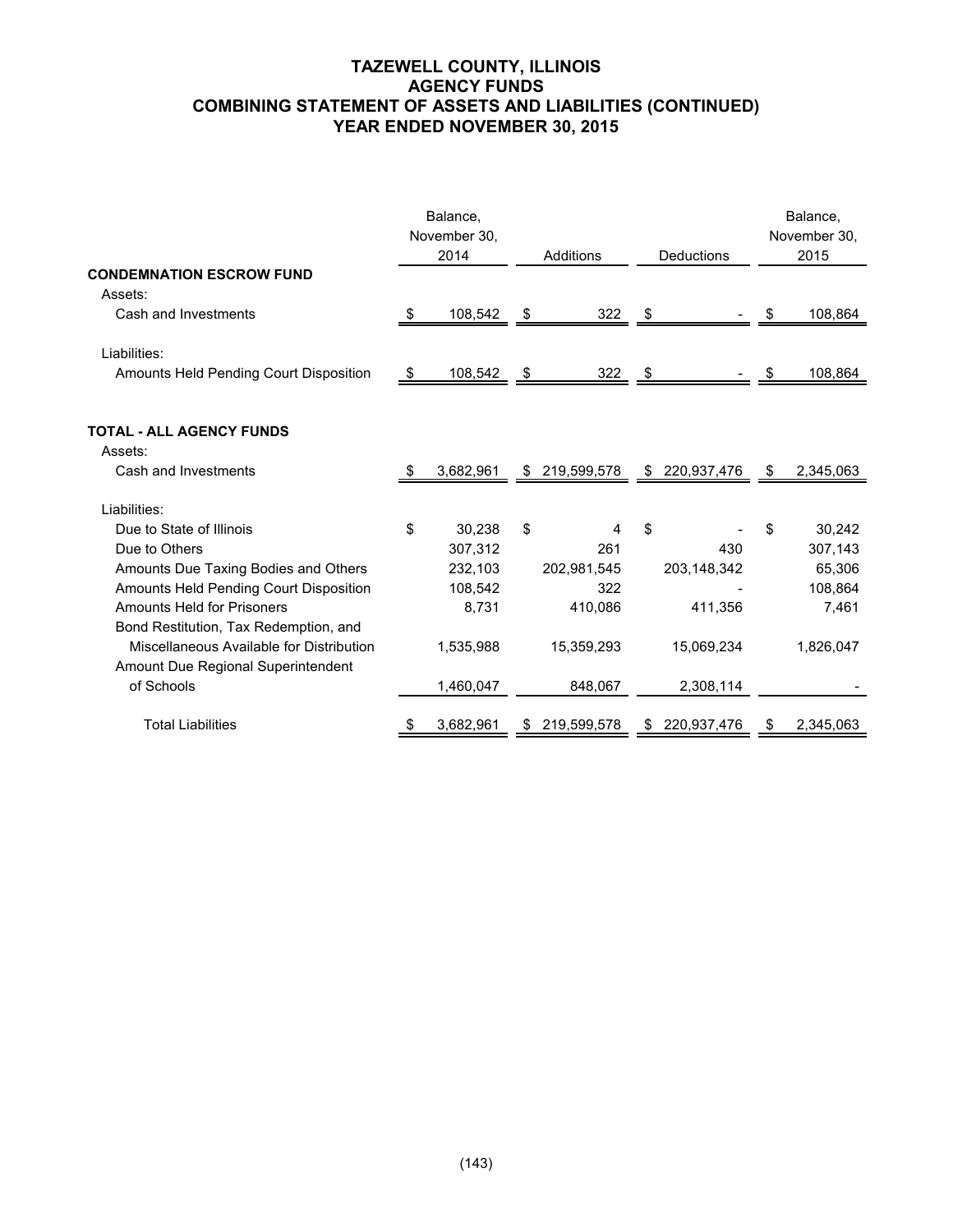# **TAZEWELL COUNTY, ILLINOIS EMERGENCY SYSTEM TELEPHONE BOARD (911) A COMPONENT UNIT OF TAZEWELL COUNTY, ILLINOIS BALANCE SHEET AND STATEMENT OF NET POSITION NOVEMBER 30, 2015**

|                                                                              |            | <b>Balance</b><br>Sheet |            | Adjustments |               | Statement of<br><b>Net Position</b> |
|------------------------------------------------------------------------------|------------|-------------------------|------------|-------------|---------------|-------------------------------------|
| <b>ASSETS</b>                                                                |            |                         |            |             |               |                                     |
| <b>CURRENT ASSETS</b>                                                        |            |                         |            |             |               |                                     |
| Cash                                                                         | \$         | 45,419                  | \$         |             | \$            | 45,419                              |
| <b>Accounts Receivable</b>                                                   |            | 535,526                 |            |             |               | 535,526                             |
| <b>Total Current Assets</b>                                                  |            | 580,945                 |            |             |               | 580,945                             |
| <b>NONCURRENT ASSETS</b>                                                     |            |                         |            |             |               |                                     |
| Capital Assets, Net                                                          |            |                         |            | 224,433     |               | 224,433                             |
| DEFERRED OUTFLOWS OF RESOURCES                                               |            |                         |            |             |               |                                     |
| Deferred Amount Related to Pension Liability                                 |            |                         |            | 10,382      |               | 10,382                              |
| <b>Total Assets and Deferred Outflows of Resources</b>                       | $\sqrt{3}$ | 580,945                 | <u>_\$</u> | 234,815     | $\frac{3}{2}$ | 815,760                             |
| LIABILITIES, DEFERRED INFLOWS OF RESOURCES,<br>AND FUND BALANCE/NET POSITION |            |                         |            |             |               |                                     |
| <b>CURRENT LIABILITIES</b>                                                   |            |                         |            |             |               |                                     |
| <b>Accounts Payable</b>                                                      | \$         | 475,109                 | \$         |             | \$            | 475,109                             |
| <b>Accrued Payroll and Related Costs</b>                                     |            | 7,122                   |            |             |               | 7,122                               |
| Due to Other Funds/Governmental Activities                                   |            | 200,000                 |            |             |               | 200,000                             |
| Note Payable                                                                 |            |                         |            | 29,775      |               | 29,775                              |
| <b>Total Current Liabilities</b>                                             |            | 682,231                 |            | 29,775      |               | 712,006                             |
| <b>NONCURRENT LIABILITIES</b>                                                |            |                         |            |             |               |                                     |
| <b>Net Pension Liability</b>                                                 |            |                         |            | 25,523      |               | 25,523                              |
| <b>Total Liabilities</b>                                                     |            | 682,231                 |            | 55,298      |               | 737,529                             |
| DEFERRED INFLOWS OF RESOURCES                                                |            |                         |            |             |               |                                     |
| <b>Subsequent Year's Wireless Revenue</b>                                    |            | 18,430                  |            |             |               | 18,430                              |
| <b>FUND BALANCE/NET POSITION</b>                                             |            |                         |            |             |               |                                     |
| Net Investment in Capital Assets                                             |            |                         |            | 224,433     |               | 224,433                             |
| Unrestricted                                                                 |            | (119, 716)              |            | (44, 916)   |               | (164, 632)                          |
| <b>Total Net Position</b>                                                    |            | (119, 716)              |            | 179,517     |               | 59,801                              |
| Total Liabilities, Deferred Inflows of Resources,                            |            |                         |            |             |               |                                     |
| and Fund Balance/Net Position                                                | \$         | 580,945                 | \$         | 234,815     | \$            | 815,760                             |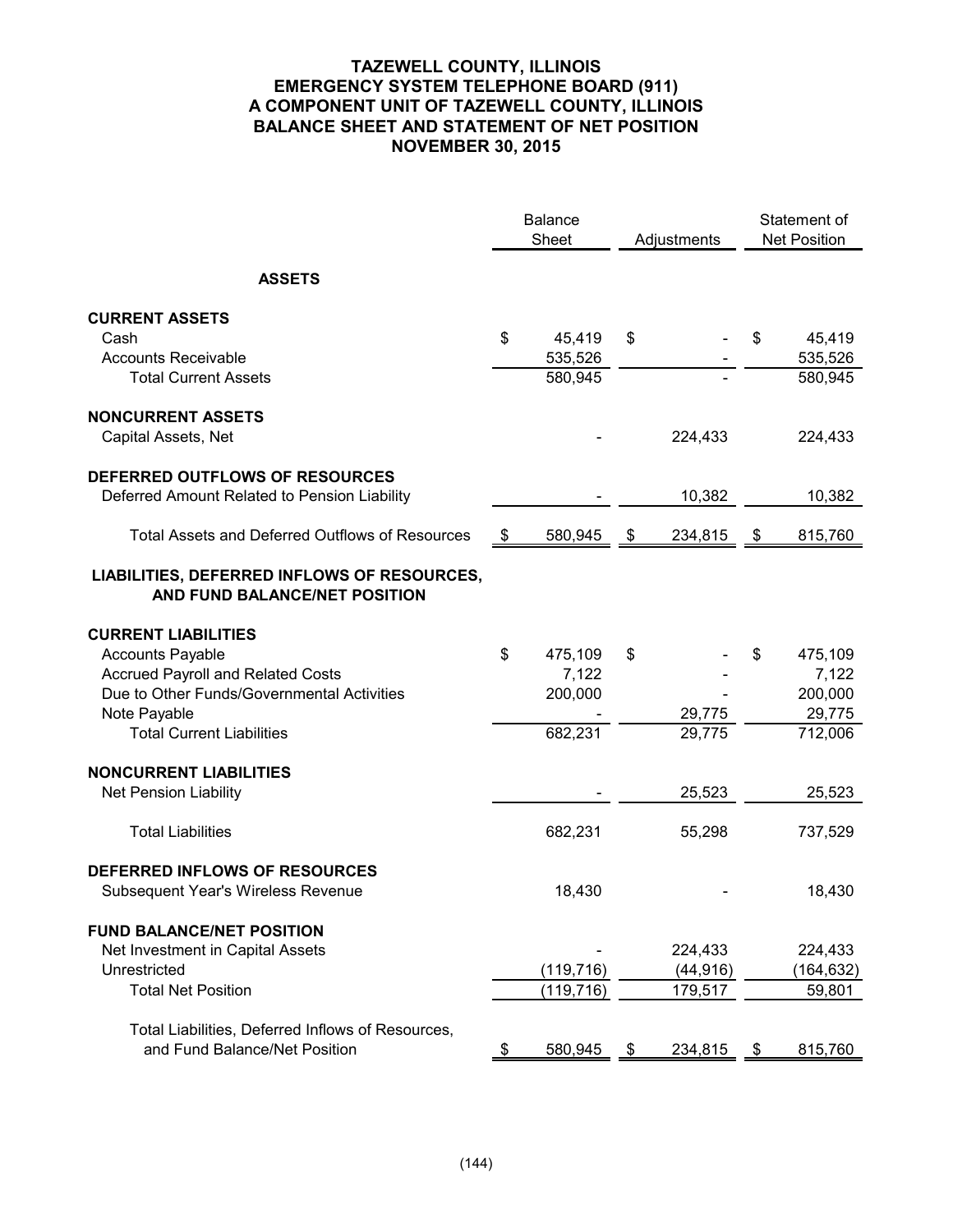# **TAZEWELL COUNTY, ILLINOIS EMERGENCY SYSTEM TELEPHONE BOARD (911) A COMPONENT UNIT OF TAZEWELL COUNTY, ILLINOIS RECONCILIATION OF BALANCE SHEET TO STATEMENT OF NET POSITION NOVEMBER 30, 2015**

| Total Fund Balance for Fund Balance Sheet                                                                                                                                                                           | \$<br>(119,716)                     |
|---------------------------------------------------------------------------------------------------------------------------------------------------------------------------------------------------------------------|-------------------------------------|
| Total net position reported in the Statement of Net Position is<br>different because                                                                                                                                |                                     |
| Capital assets used in governmental activities are not<br>financial resources and therefore are not reported as<br>assets in governmental funds. The cost of the assets<br>and related accumulated depreciation is: |                                     |
| <b>Cost of Capital Assets</b><br><b>Accumulated Depreciation</b>                                                                                                                                                    | 3,269,143<br>(3,044,710)<br>224,433 |
| Deferred outflows of resources for net pension liability                                                                                                                                                            | 10,382                              |
| Certain liabilities, including notes payable and net pension<br>liability, are not due and payable in the current period<br>and, therefore, are not reported in the governmental funds.                             | (55, 298)                           |
| <b>Net Position</b>                                                                                                                                                                                                 | 59,801                              |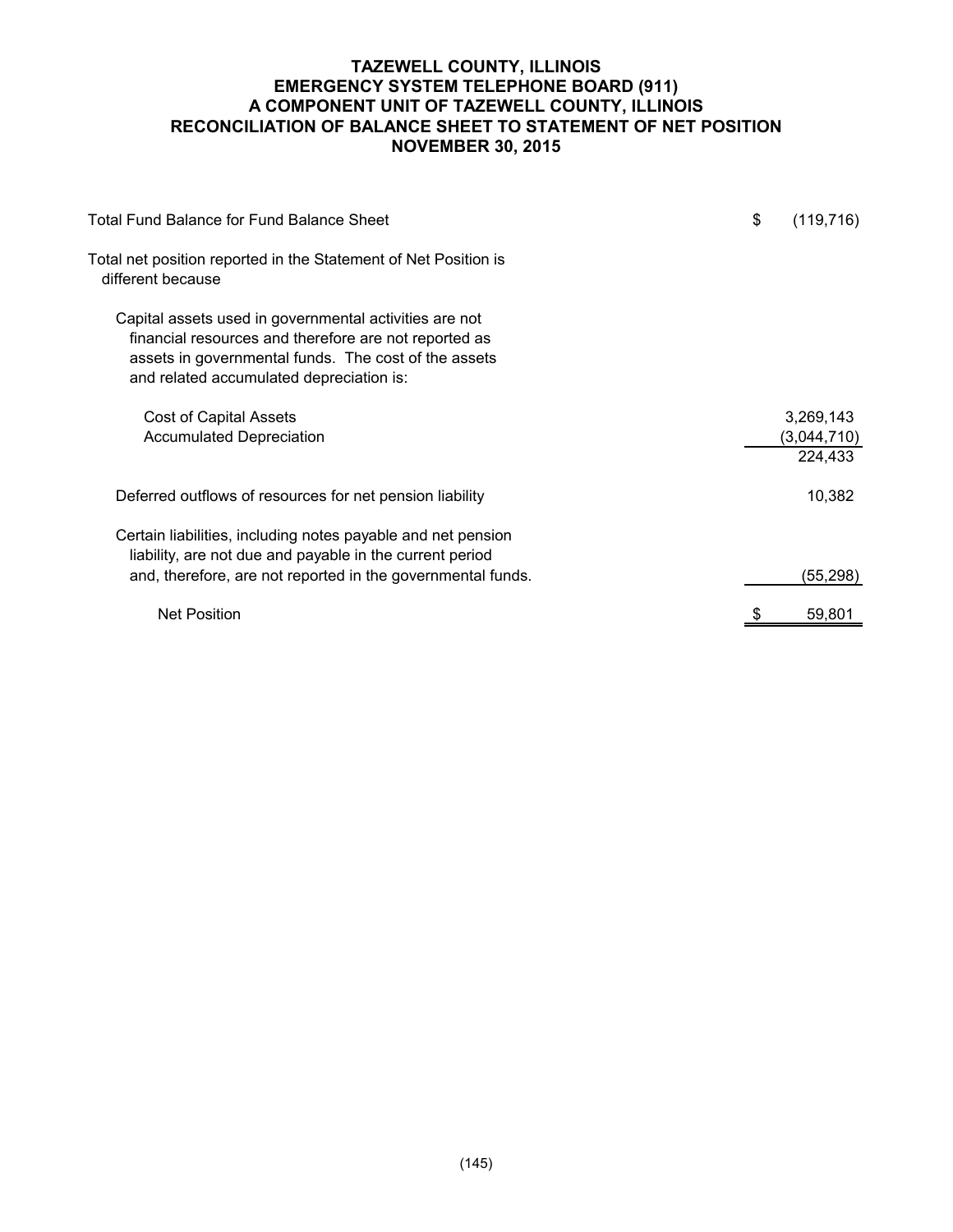# **TAZEWELL COUNTY, ILLINOIS EMERGENCY SYSTEM TELEPHONE BOARD (911) A COMPONENT UNIT OF TAZEWELL COUNTY, ILLINOIS STATEMENT OF REVENUES, EXPENDITURES, AND CHANGES IN FUND BALANCE AND STATEMENT OF ACTIVITIES YEAR ENDED NOVEMBER 30, 2015**

|                                             | Statement<br>of Revenues,<br>Expenditures,<br>and Changes |               |                 |
|---------------------------------------------|-----------------------------------------------------------|---------------|-----------------|
|                                             | in Fund                                                   |               | Statement       |
|                                             | <b>Balance</b>                                            | Adjustments   | of Activities   |
| <b>REVENUES</b>                             |                                                           |               |                 |
| <b>Charges for Services</b>                 | \$<br>1,223,158                                           | \$            | 1,223,158<br>\$ |
| Interest                                    | 292                                                       |               | 292             |
| Miscellaneous                               | 25,803                                                    |               | 25,803          |
| <b>Total Revenues</b>                       | 1,249,253                                                 |               | 1,249,253       |
| <b>EXPENDITURES/EXPENSES</b>                |                                                           |               |                 |
| Current                                     | 1,392,341                                                 | (227)         | 1,392,114       |
| Debt Service:                               |                                                           |               |                 |
| Principal                                   | 32,434                                                    | (32, 434)     |                 |
| Interest                                    | 2,066                                                     |               | 2,066           |
| Capital Outlay                              | 6,133                                                     | (6, 133)      |                 |
| Depreciation                                |                                                           | 133,374       | 133,374         |
| <b>Total Expenditures/Expenses</b>          | 1,432,974                                                 | 94,580        | 1,527,554       |
| Net Change in Fund Balance/Net Position     | (183, 721)                                                | (94, 580)     | (278, 301)      |
| <b>FUND BALANCE/NET POSITION</b>            |                                                           |               |                 |
| Beginning of Period, as Previously Reported | (163, 074)                                                | 289,465       | 126,391         |
| <b>Prior Period Adjustment</b>              | 227,079                                                   | (15, 368)     | 211,711         |
| Beginning of Period, as Restated            | 64,005                                                    | 274,097       | 338,102         |
| End of Period                               | \$<br>(119, 716)                                          | 179,517<br>\$ | 59,801<br>\$    |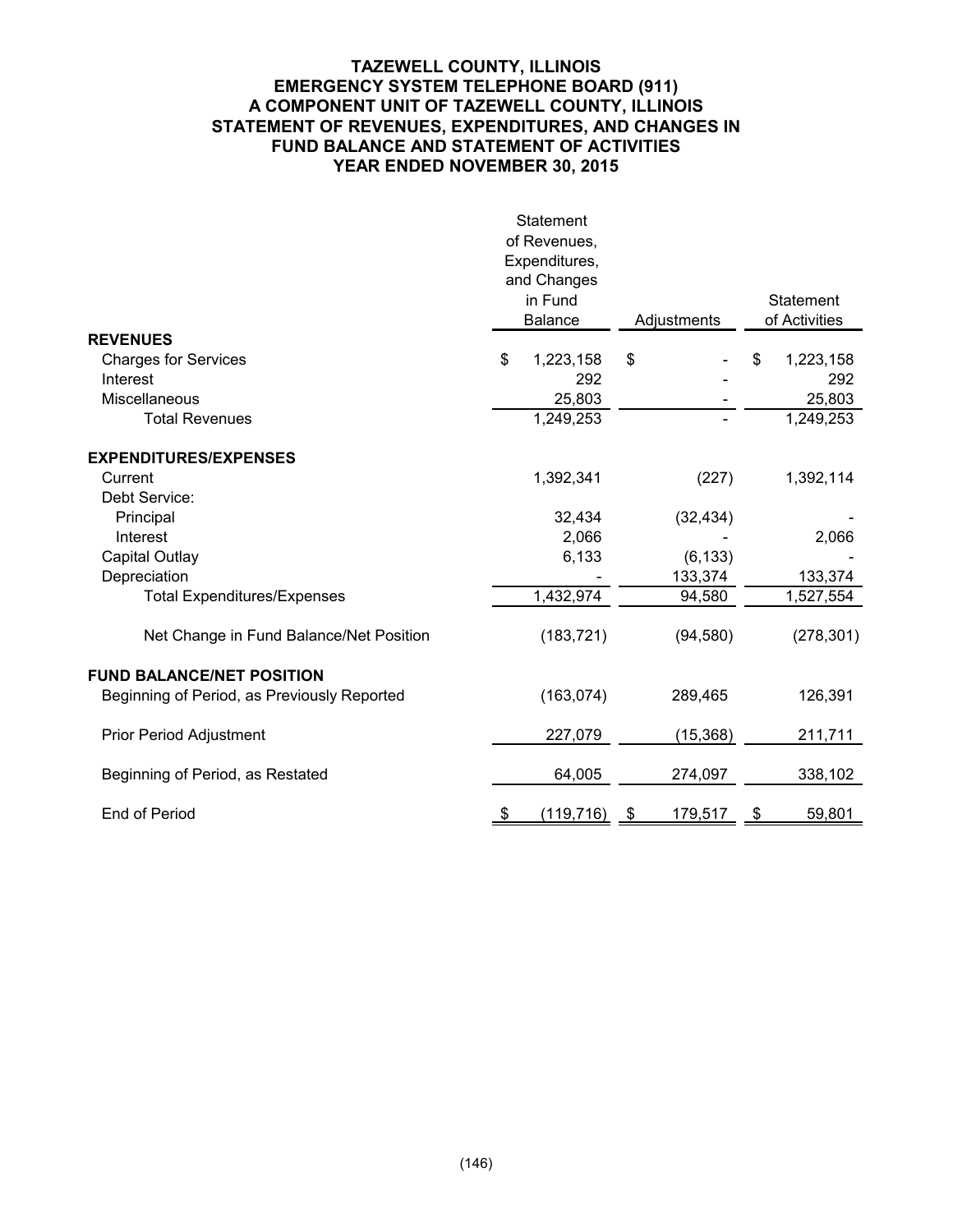### **TAZEWELL COUNTY, ILLINOIS EMERGENCY SYSTEM TELEPHONE BOARD (911) A COMPONENT UNIT OF TAZEWELL COUNTY, ILLINOIS RECONCILIATION OF STATEMENT OF REVENUES, EXPENDITURES, AND CHANGES IN FUND BALANCE TO STATEMENT OF ACTIVITIES YEAR ENDED NOVEMBER 30, 2015**

| Net Change in Fund Balance                                                                                                                                                                                                                                                                                                         | \$<br>(183, 721)         |
|------------------------------------------------------------------------------------------------------------------------------------------------------------------------------------------------------------------------------------------------------------------------------------------------------------------------------------|--------------------------|
| The change in net position reported in the Statement of Activities is<br>different because                                                                                                                                                                                                                                         |                          |
| Capital outlays are reported in governmental funds as expenditures.<br>However, in the Statement of Activities, the cost of those assets is<br>allocated over their estimated useful lives as depreciation expense.<br>Below is the capital outlay and depreciation expense for the year:                                          |                          |
| Capital Outlay/Equipment                                                                                                                                                                                                                                                                                                           | 6,133                    |
| <b>Depreciation Expense</b>                                                                                                                                                                                                                                                                                                        | (133, 374)<br>(127, 241) |
| Pension contributions are reported in governmental funds as expenditures.<br>However, in the Statement of Activities, pension expense is the<br>cost of benefits earned, adjusted for member contributions, the<br>recognition of changes in deferred outflows of resources related to<br>pensions, and the investment experience. |                          |
| <b>Pension Contributions</b>                                                                                                                                                                                                                                                                                                       | 9,456                    |
| <b>Pension Expense</b>                                                                                                                                                                                                                                                                                                             | (9, 229)<br>227          |
| Repayments of principal on long-term debt are expenditures in the<br>governmental funds, but the repayments reduce debt in the Statement<br>of Net Position:                                                                                                                                                                       | 32,434                   |
| Change in Net Position                                                                                                                                                                                                                                                                                                             | (278, 301)               |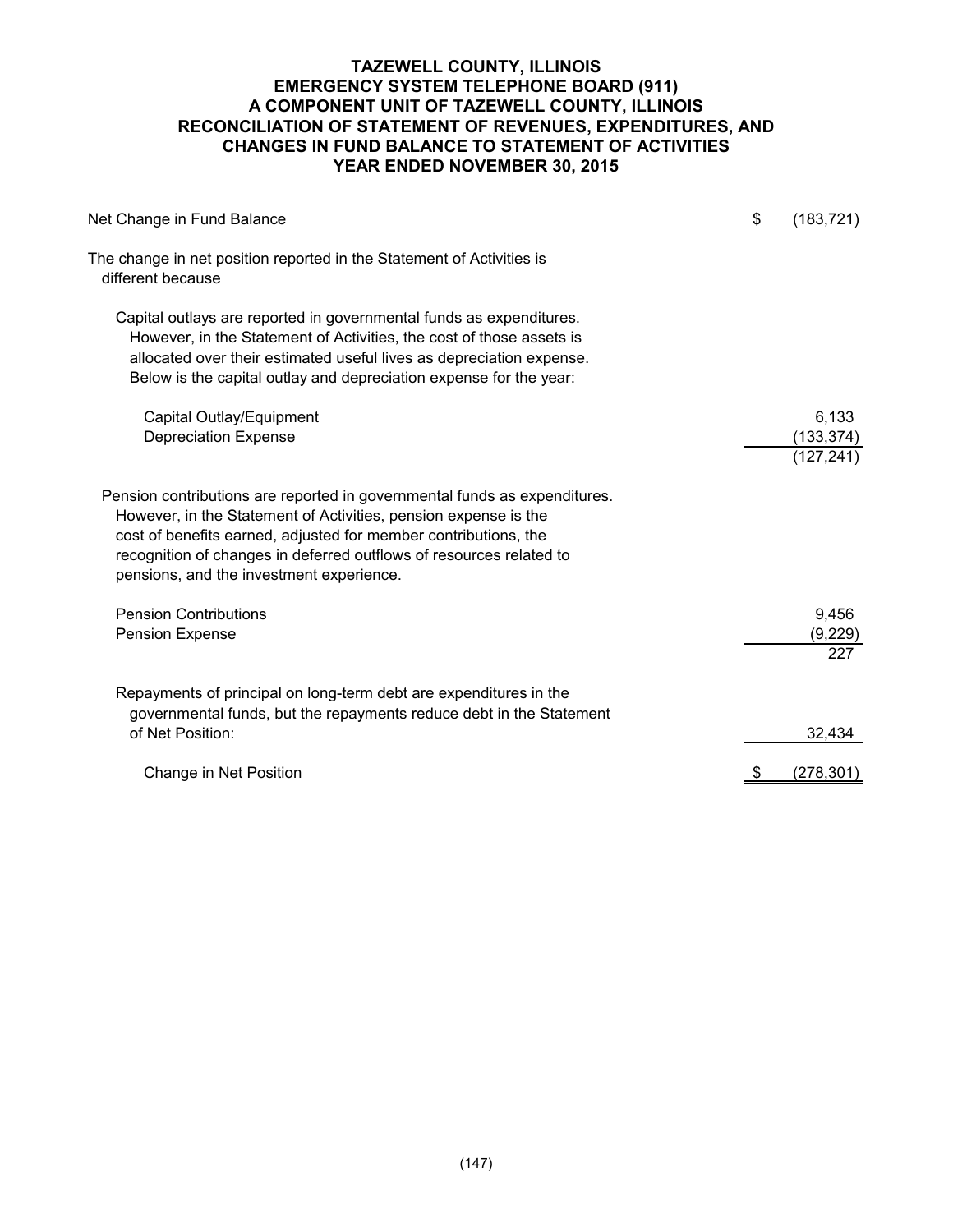#### **TAZEWELL COUNTY, ILLINOIS EMERGENCY SYSTEM TELEPHONE BOARD (911) A COMPONENT UNIT OF TAZEWELL COUNTY, ILLINOIS STATEMENT OF REVENUES, EXPENDITURES, AND CHANGES IN FUND BALANCE - BUDGET AND ACTUAL YEAR ENDED NOVEMBER 30, 2015 WITH COMPARATIVE FIGURES FOR YEAR ENDED NOVEMBER 30, 2014**

|                                            |                 | 2015           |                  |                  |
|--------------------------------------------|-----------------|----------------|------------------|------------------|
|                                            | Original        | Amended        |                  | 2014             |
|                                            | <b>Budget</b>   | <b>Budget</b>  | Actual           | Actual           |
| <b>REVENUES</b>                            |                 |                |                  |                  |
| <b>Charges for Services:</b>               |                 |                |                  |                  |
| <b>Telephone Surcharge</b>                 | 1,172,100<br>\$ | 1,172,100<br>S | 1,223,158<br>\$  | 1,173,909<br>S   |
| Interest                                   | 500             | 500            | 292              | 6,619            |
| Miscellaneous                              | 400             | 400            | 25,803           | 226              |
| <b>Total Revenues</b>                      | 1,173,000       | 1,173,000      | 1,249,253        | 1,180,754        |
| <b>EXPENDITURES</b>                        |                 |                |                  |                  |
| <b>Public Safety and Corrections:</b>      |                 |                |                  |                  |
| Administrator                              | 170,049         | 170,049        | 182,359          | 176,822          |
| <b>Illinois Municipal Retirement</b>       | 24,880          | 24,880         | 23,234           | 22,063           |
| Social Security                            | 11,078          | 11,078         | 12,002           | 11,652           |
| Gas/Oil                                    | 6,000           | 6,000          | 3,559            | 5,611            |
| Insurance                                  | 2,500           | 2,500          | 1,471            | 1,456            |
| Repair and Maintenance                     | 352,500         | 352,500        | 372,654          | 586,015          |
| Administration - Other                     | 22,250          | 22,250         | 27,853           | 23,488           |
| <b>Conferences and Seminars</b>            | 5,000           | 5,000          | 2,909            | 8,035            |
| Line Charges                               | 383,000         | 383,000        | 766,300          | 712,995          |
| Equipment                                  | 150,000         | 150,000        | 6,133            |                  |
| Contingency                                | 45,743          | 45,743         |                  |                  |
| <b>Total Public Safety and Corrections</b> | 1,173,000       | 1,173,000      | 1,398,474        | 1,548,137        |
| Debt Service:                              |                 |                |                  |                  |
| Principal                                  |                 |                | 32,434           | 45,907           |
| Interest                                   |                 |                | 2,066            | 4,593            |
| <b>Total Debt Service</b>                  |                 |                | 34,500           | 50,500           |
| <b>Total Expenditures</b>                  | 1,173,000       | 1,173,000      | 1,432,974        | 1,598,637        |
| Net Change in Fund Balance                 | \$              | \$             | (183, 721)       | (417, 883)       |
| <b>FUND BALANCE (DEFICIT)</b>              |                 |                |                  |                  |
| Beginning of Year, as Previously Reported  |                 |                | (163, 074)       | 254,809          |
| <b>Prior Period Adjustment</b>             |                 |                | 227,079          |                  |
| Beginning of Year, as Restated             |                 |                | 64,005           | 254,809          |
| End of Year                                |                 |                | \$<br>(119, 716) | (163, 074)<br>\$ |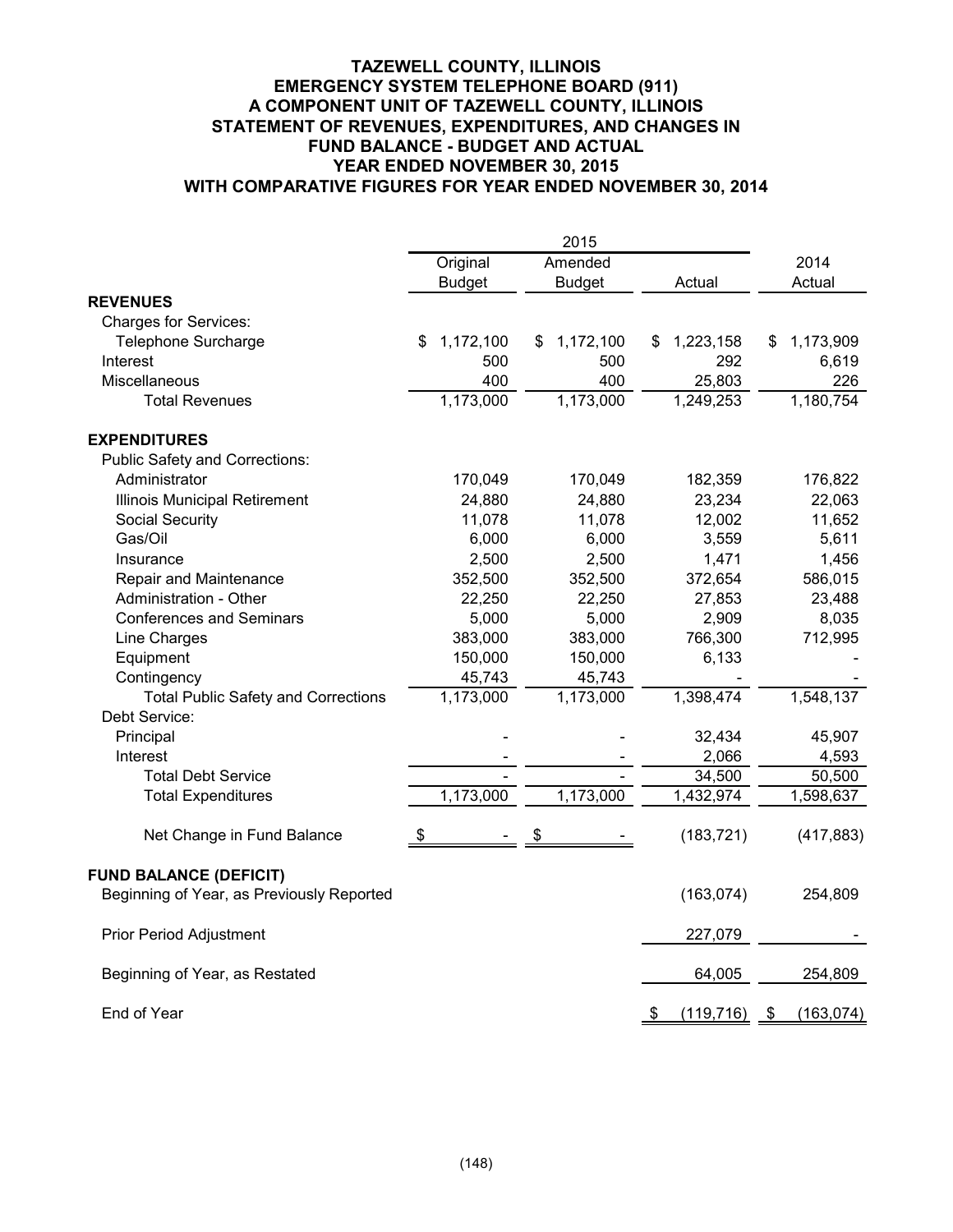# **TAZEWELL COUNTY, ILLINOIS SCHEDULE OF ASSESSED VALUATIONS, TAX EXTENSIONS, TAX DISTRIBUTIONS, AND TAX RATES TAX YEARS 2014, 2013, AND 2012**

|                                         |                 | 2014                |               |  |  |  |  |  |  |  |
|-----------------------------------------|-----------------|---------------------|---------------|--|--|--|--|--|--|--|
| <b>ASSESSED VALUATIONS</b>              |                 |                     | 2,548,485,967 |  |  |  |  |  |  |  |
| Fund                                    | Extension       | <b>Distribution</b> | Rate          |  |  |  |  |  |  |  |
| General                                 | \$<br>4,220,015 | \$<br>4,144,979     | .1707         |  |  |  |  |  |  |  |
| Illinois Municipal Retirement           | 1,825,031       | 1,793,305           | .0738         |  |  |  |  |  |  |  |
| County Highway                          | 1,705,159       | 1,675,576           | .0690         |  |  |  |  |  |  |  |
| <b>County Bridge</b>                    | 770,151         | 756,884             | .0312         |  |  |  |  |  |  |  |
| Federal Aid Matching Tax                | 640,145         | 629,056             | .0259         |  |  |  |  |  |  |  |
| County Health                           | 865,061         | 849,981             | .0350         |  |  |  |  |  |  |  |
| Social Security                         | 950,084         | 933,718             | .0384         |  |  |  |  |  |  |  |
| Persons With Developmental Disabilities | 555,122         | 545,553             | .0225         |  |  |  |  |  |  |  |
| Veterans' Assistance                    | 205,143         | 201,726             | .0083         |  |  |  |  |  |  |  |
| <b>Tort Judgment</b>                    | 675,242         | 663,529             | .0273         |  |  |  |  |  |  |  |
| <b>Extension Education</b>              | 155,217         | 152,708             | .0063         |  |  |  |  |  |  |  |
|                                         | 12,566,370      | 12,347,015<br>-SS   | .5084         |  |  |  |  |  |  |  |